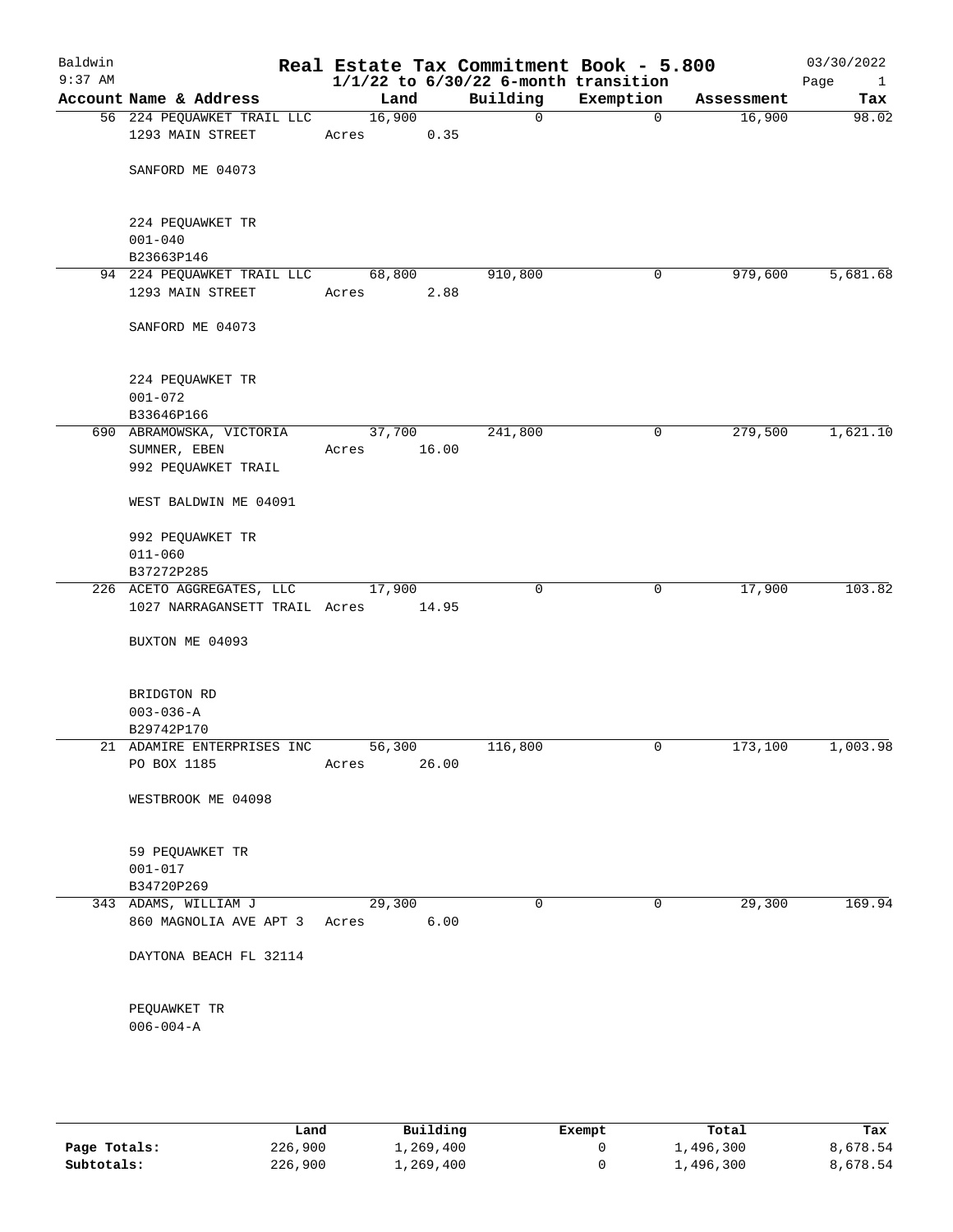| Baldwin<br>$9:37$ AM |                                          |             |        |        |             | Real Estate Tax Commitment Book - 5.800<br>$1/1/22$ to $6/30/22$ 6-month transition |            | 03/30/2022<br>Page<br>2 |
|----------------------|------------------------------------------|-------------|--------|--------|-------------|-------------------------------------------------------------------------------------|------------|-------------------------|
|                      | Account Name & Address                   |             | Land   |        | Building    | Exemption                                                                           | Assessment | Tax                     |
|                      | 614 ADELMAN, THOMAS &<br>CATHERINE       |             | 40,800 |        | $\mathbf 0$ | $\mathbf 0$                                                                         | 40,800     | 236.64                  |
|                      | 195 LEIGHTON POINT RD                    | Acres 22.00 |        |        |             |                                                                                     |            |                         |
|                      | PEMBROKE ME 04666                        |             |        |        |             |                                                                                     |            |                         |
|                      | SENATOR BLACK RD<br>$011 - 007$          |             |        |        |             |                                                                                     |            |                         |
|                      | 385 AHERNE, PETER                        |             |        | 79,000 |             | 282,300 25,000                                                                      | 336,300    | 1,950.54                |
|                      | 199 RIVER RD                             | Acres 49.00 |        |        |             | 01 Homestead                                                                        |            |                         |
|                      | WEST BALDWIN ME 04091                    |             |        |        |             |                                                                                     |            |                         |
|                      | 199 RIVER RD                             |             |        |        |             |                                                                                     |            |                         |
|                      | $006 - 029$                              |             |        |        |             |                                                                                     |            |                         |
|                      | B18101P253                               |             |        |        |             |                                                                                     |            |                         |
|                      | 1263 ALEXANDER, COURTLAND D              |             | 29,200 |        | 138,600     | 0                                                                                   | 167,800    | 973.24                  |
|                      | PO BOX 209                               | Acres       |        | 6.58   |             |                                                                                     |            |                         |
|                      | LIMERICK ME 04048                        |             |        |        |             |                                                                                     |            |                         |
|                      | 174 MARSTON POND RD                      |             |        |        |             |                                                                                     |            |                         |
|                      | $007 - 022 - B$                          |             |        |        |             |                                                                                     |            |                         |
|                      | B36185P197                               |             |        |        |             |                                                                                     |            |                         |
|                      | 1000 ALFIERO, JASON +<br>HANSCOM BRANDY  |             | 61,000 |        | 187,400     | $\mathbf 0$                                                                         | 248,400    | 1,440.72                |
|                      | P.O. BOX 156                             | Acres       |        | 25.00  |             |                                                                                     |            |                         |
|                      | EAST BALDWIN ME 04024                    |             |        |        |             |                                                                                     |            |                         |
|                      | 60 SEBAGO RD                             |             |        |        |             |                                                                                     |            |                         |
|                      | $003 - 002 - A$                          |             |        |        |             |                                                                                     |            |                         |
|                      | B21429P340                               |             |        |        |             |                                                                                     |            |                         |
|                      | 665 ALLEN, JOEL M<br>882 PEQUAWKET TRAIL | Acres       |        | 7.00   |             | 26,600 153,700 25,000<br>01 Homestead                                               | 155,300    | 900.74                  |
|                      |                                          |             |        |        |             |                                                                                     |            |                         |
|                      | BALDWIN ME 04091                         |             |        |        |             |                                                                                     |            |                         |
|                      | 882 PEQUAWKET TR                         |             |        |        |             |                                                                                     |            |                         |
|                      | $011 - 039$                              |             |        |        |             |                                                                                     |            |                         |
|                      | B34360P244                               |             |        |        |             |                                                                                     |            |                         |
|                      | 339 ALLEN, MELISSA J                     |             | 26,500 |        | 131,600     | 25,000                                                                              | 133,100    | 771.98                  |
|                      | 35 ROCKY DUNN RD                         | Acres       |        | 2.00   |             | 01 Homestead                                                                        |            |                         |
|                      | WEST BALDWIN ME 04091                    |             |        |        |             |                                                                                     |            |                         |
|                      | 35 ROCKY DUNN RD                         |             |        |        |             |                                                                                     |            |                         |
|                      | $006 - 004 - 002$                        |             |        |        |             |                                                                                     |            |                         |
|                      | B17580P10                                |             |        |        |             |                                                                                     |            |                         |
|                      |                                          |             |        |        |             |                                                                                     |            |                         |
|                      |                                          |             |        |        |             |                                                                                     |            |                         |

|              | Land    | Building  | Exempt | Total     | Tax       |
|--------------|---------|-----------|--------|-----------|-----------|
| Page Totals: | 263,100 | 893,600   | 75,000 | 1,081,700 | 6,273.86  |
| Subtotals:   | 490,000 | 2,163,000 | 75,000 | 2,578,000 | 14,952.40 |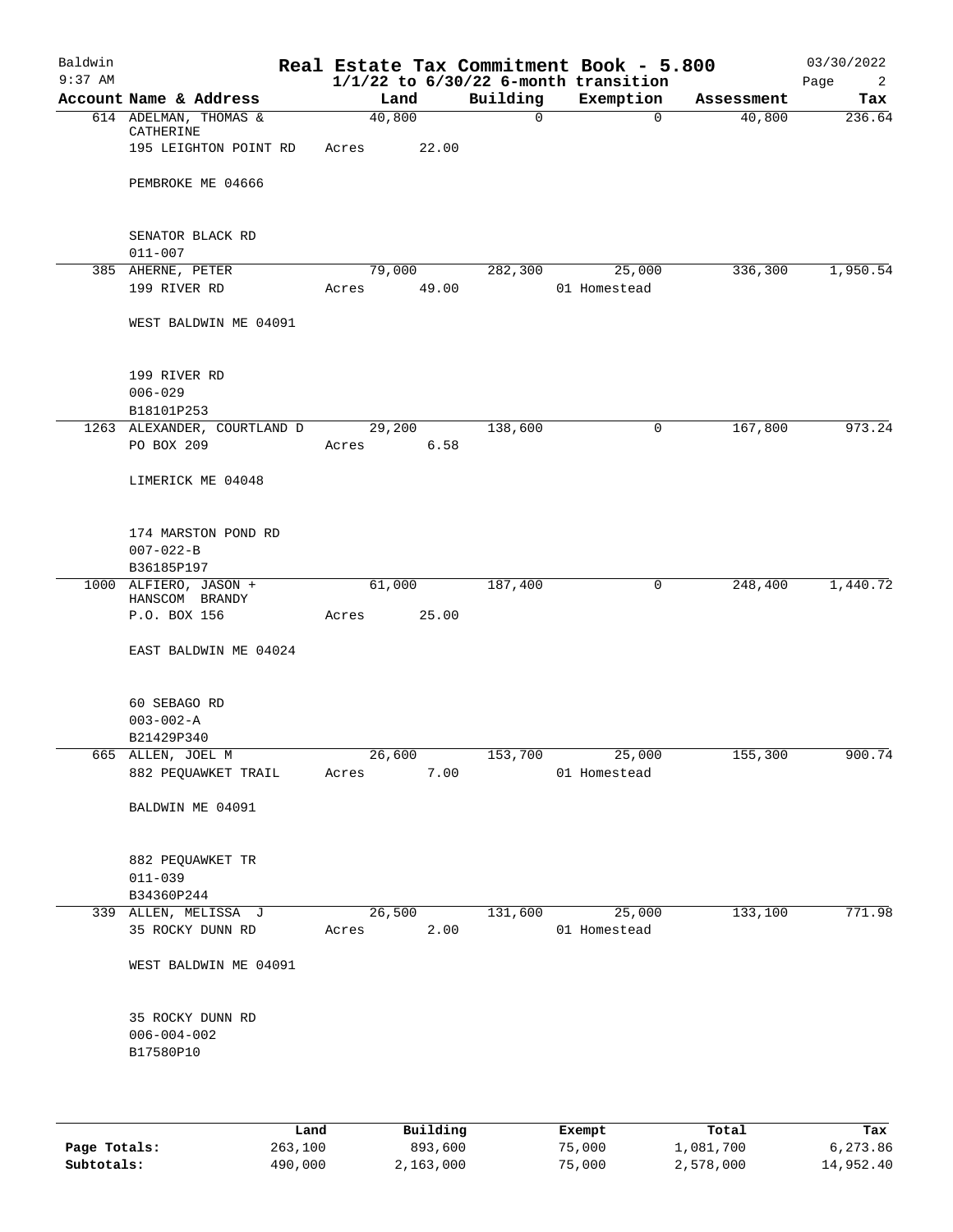| Baldwin<br>$9:37$ AM |                                  |                 |        |                     |          |                  | Real Estate Tax Commitment Book - 5.800<br>$1/1/22$ to $6/30/22$ 6-month transition |                  | 03/30/2022                             |
|----------------------|----------------------------------|-----------------|--------|---------------------|----------|------------------|-------------------------------------------------------------------------------------|------------------|----------------------------------------|
|                      | Account Name & Address           |                 |        | Land                | Building |                  | Exemption                                                                           | Assessment       | Page<br>$\overline{\mathbf{3}}$<br>Tax |
|                      | 298 ALLEN, MICHAEL E &           |                 | 26,400 |                     | 10,400   |                  | 25,000                                                                              | 11,800           | 68.44                                  |
|                      | KATHERINE L                      |                 |        |                     |          |                  |                                                                                     |                  |                                        |
|                      | 92 PIGEON BROOK RD               |                 | Acres  | 1.90                |          |                  | 01 Homestead                                                                        |                  |                                        |
|                      | WEST BALDWIN ME 04091            |                 |        |                     |          |                  |                                                                                     |                  |                                        |
|                      |                                  |                 |        |                     |          |                  |                                                                                     |                  |                                        |
|                      | 92 PIGEON BROOK RD               |                 |        |                     |          |                  |                                                                                     |                  |                                        |
|                      | $005 - 040$                      |                 |        |                     |          |                  |                                                                                     |                  |                                        |
|                      | 1041 ALLEN, STEVEN E.            |                 | 26,500 |                     | 800      |                  | 0                                                                                   | 27,300           | 158.34                                 |
|                      | PO BOX 83                        |                 | Acres  | 2.02                |          |                  |                                                                                     |                  |                                        |
|                      | NORTH WATERBORO ME<br>04061      |                 |        |                     |          |                  |                                                                                     |                  |                                        |
|                      |                                  |                 |        |                     |          |                  |                                                                                     |                  |                                        |
|                      | MOUNTAIN RD                      |                 |        |                     |          |                  |                                                                                     |                  |                                        |
|                      | $009 - 032 - A$                  |                 |        |                     |          |                  |                                                                                     |                  |                                        |
|                      | B29665P274                       |                 |        |                     |          |                  |                                                                                     |                  |                                        |
|                      | 443 ALT, ERIC C.                 |                 |        | 28,000              | 133,800  |                  | 25,000                                                                              | 136,800          | 793.44                                 |
|                      | 175 MASON ST                     |                 | Acres  | 3.00                |          |                  | 01 Homestead                                                                        |                  |                                        |
|                      | WESTBROOK ME 04092               |                 |        |                     |          |                  |                                                                                     |                  |                                        |
|                      | 103 SADDLEBACK RD                |                 |        |                     |          |                  |                                                                                     |                  |                                        |
|                      | $008 - 003$                      |                 |        |                     |          |                  |                                                                                     |                  |                                        |
|                      | B31464P277 04/24/2014            |                 |        |                     |          |                  |                                                                                     |                  |                                        |
|                      | 114 ANDERSON BRIAN               |                 |        | 37,800              |          |                  | 125,000 25,000                                                                      | 137,800          | 799.24                                 |
|                      | PO BOX 148                       |                 | Acres  | 1.15                |          |                  | 01 Homestead                                                                        |                  |                                        |
|                      | EAST BALDWIN ME 04024            |                 |        |                     |          |                  |                                                                                     |                  |                                        |
|                      |                                  |                 |        |                     |          |                  |                                                                                     |                  |                                        |
|                      | 24 GREENWOOD ACRES               |                 |        |                     |          |                  |                                                                                     |                  |                                        |
|                      | $001 - 082 - 007$                |                 |        |                     |          |                  |                                                                                     |                  |                                        |
|                      | B25744P178<br>16 ANDERSON FAMILY |                 | 16,200 |                     | 46,700   |                  |                                                                                     | 62,900           | 364.82                                 |
|                      | PROPERTIES LLC                   |                 |        |                     |          |                  | 0                                                                                   |                  |                                        |
|                      | 32 WEEMAN RD                     |                 | Acres  | 0.25                |          |                  |                                                                                     |                  |                                        |
|                      |                                  |                 |        |                     |          |                  |                                                                                     |                  |                                        |
|                      | WEST BALDWIN ME 04091            |                 |        |                     |          |                  |                                                                                     |                  |                                        |
|                      | 48 PEQUAWKET TR                  |                 |        |                     |          |                  |                                                                                     |                  |                                        |
|                      | $001 - 012$                      |                 |        |                     |          |                  |                                                                                     |                  |                                        |
|                      | B35606P153                       |                 |        |                     |          |                  |                                                                                     |                  |                                        |
| 957                  | ANDERSON FAMILY                  |                 | 22,900 |                     | 136,800  |                  | 0                                                                                   | 159,700          | 926.26                                 |
|                      | PROPERTIES LLC                   |                 |        |                     |          |                  |                                                                                     |                  |                                        |
|                      | 32 WEEMAN RD                     |                 | Acres  | 1.30                |          |                  |                                                                                     |                  |                                        |
|                      | WEST BALDWIN ME 04091            |                 |        |                     |          |                  |                                                                                     |                  |                                        |
|                      | 945 PEQUAWKET TR                 |                 |        |                     |          |                  |                                                                                     |                  |                                        |
|                      | $011 - 047 - B$                  |                 |        |                     |          |                  |                                                                                     |                  |                                        |
|                      | B35479P37                        |                 |        |                     |          |                  |                                                                                     |                  |                                        |
|                      |                                  |                 |        |                     |          |                  |                                                                                     |                  |                                        |
| Page Totals:         |                                  | Land<br>157,800 |        | Building<br>453,500 |          | Exempt<br>75,000 |                                                                                     | Total<br>536,300 | Tax<br>3,110.54                        |
| Subtotals:           |                                  | 647,800         |        | 2,616,500           |          | 150,000          |                                                                                     | 3, 114, 300      | 18,062.94                              |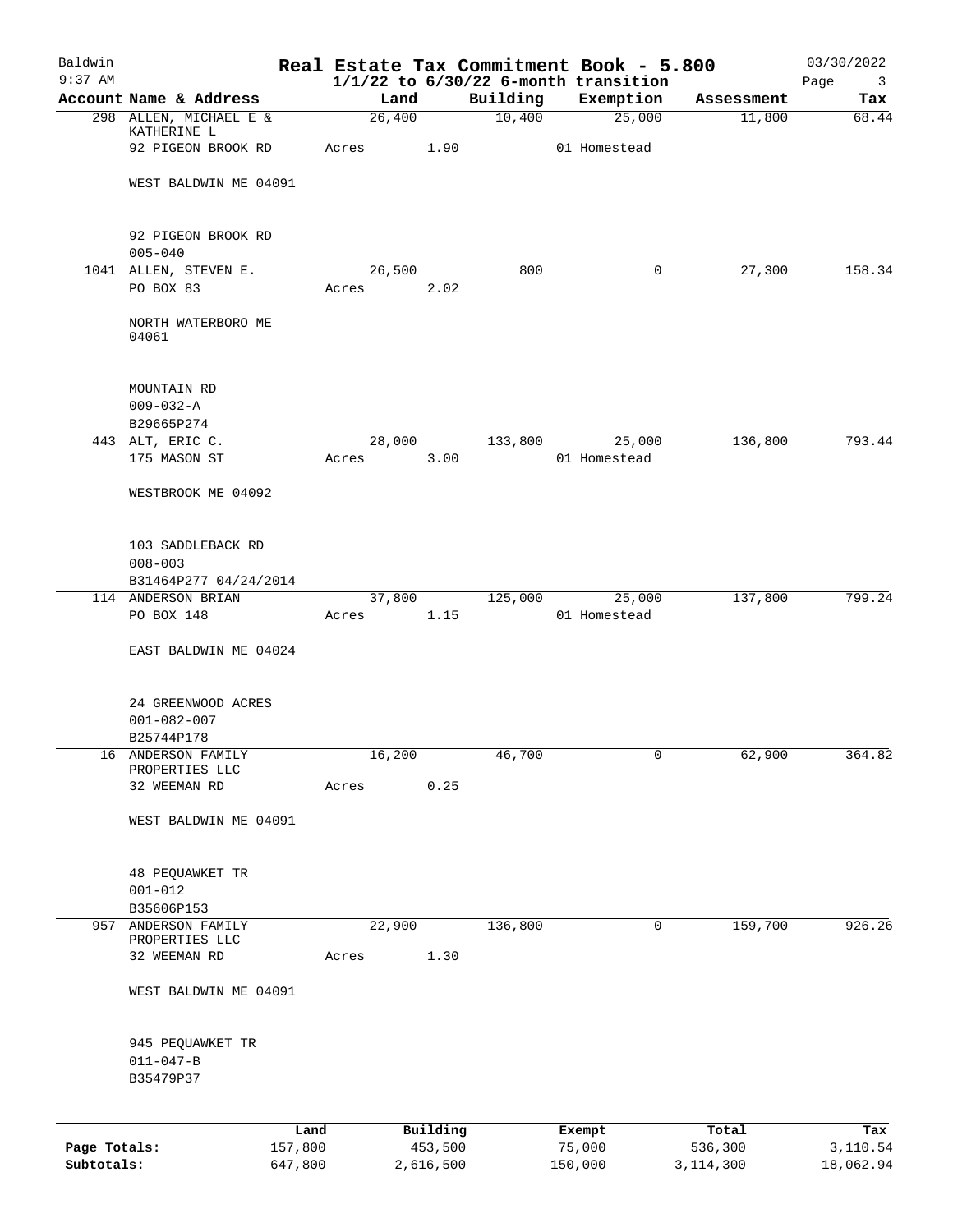| Baldwin<br>$9:37$ AM |                                                       |         |                 |           |             | Real Estate Tax Commitment Book - 5.800<br>$1/1/22$ to $6/30/22$ 6-month transition |            | 03/30/2022<br>Page<br>$\overline{4}$ |
|----------------------|-------------------------------------------------------|---------|-----------------|-----------|-------------|-------------------------------------------------------------------------------------|------------|--------------------------------------|
|                      | Account Name & Address                                |         | Land            |           | Building    | Exemption                                                                           | Assessment | Tax                                  |
|                      | 969 ANDERSON FAMILY                                   |         | 57,700          |           | $\mathbf 0$ | $\mathbf 0$                                                                         | 57,700     | 334.66                               |
|                      | PROPERTIES LLC<br>32 WEEMAN RD                        |         | Acres           | 14.45     |             |                                                                                     |            |                                      |
|                      | WEST BALDWIN ME 04091                                 |         |                 |           |             |                                                                                     |            |                                      |
|                      | WARDS HILL RD                                         |         |                 |           |             |                                                                                     |            |                                      |
|                      | $012 - 017$                                           |         |                 |           |             |                                                                                     |            |                                      |
|                      | B35479P37                                             |         |                 |           |             |                                                                                     |            |                                      |
|                      | 655 ANDERSON FAMILY<br>PROPERTIES LLC                 |         | 19,600          |           | 136,900     | 0                                                                                   | 156,500    | 907.70                               |
|                      | 32 WEEMAN RD                                          |         | Acres           | 0.90      |             |                                                                                     |            |                                      |
|                      | WEST BALDWIN ME 04091                                 |         |                 |           |             |                                                                                     |            |                                      |
|                      | 843 PEQUAWKET TR                                      |         |                 |           |             |                                                                                     |            |                                      |
|                      | $011 - 030$                                           |         |                 |           |             |                                                                                     |            |                                      |
|                      | B35479P37                                             |         |                 |           |             |                                                                                     |            |                                      |
|                      | 649 ANDERSON FAMILY<br>PROPERTIES LLC<br>32 WEEMAN RD |         | 28,600<br>Acres | 3.43      | 94,600      | 0                                                                                   | 123,200    | 714.56                               |
|                      | WEST BALDWIN ME 04091                                 |         |                 |           |             |                                                                                     |            |                                      |
|                      |                                                       |         |                 |           |             |                                                                                     |            |                                      |
|                      | 7 CHASE RD                                            |         |                 |           |             |                                                                                     |            |                                      |
|                      | $011 - 027 - 027A - 036$                              |         |                 |           |             |                                                                                     |            |                                      |
|                      | B36079P161                                            |         |                 |           |             |                                                                                     |            |                                      |
|                      | 681 ANDERSON FAMILY<br>PROPERTIES LLC                 |         | 23,500          |           | 112,400     | 0                                                                                   | 135,900    | 788.22                               |
|                      | 32 WEEMAN RD                                          |         | Acres           | 1.75      |             |                                                                                     |            |                                      |
|                      | WEST BALDWIN ME 04091                                 |         |                 |           |             |                                                                                     |            |                                      |
|                      | 953 PEQUAWKET TR                                      |         |                 |           |             |                                                                                     |            |                                      |
|                      | $011 - 052$                                           |         |                 |           |             |                                                                                     |            |                                      |
|                      | B35479P37<br>715 ANDERSON FAMILY                      |         | 21,200          |           | 36,800      | 0                                                                                   | 58,000     | 336.40                               |
|                      | PROPERTIES LLC                                        |         |                 |           |             |                                                                                     |            |                                      |
|                      | 32 WEEMAN RD                                          |         | Acres           | 0.60      |             |                                                                                     |            |                                      |
|                      | WEST BALWIN ME 04091                                  |         |                 |           |             |                                                                                     |            |                                      |
|                      | 16 CRAWFORD RD                                        |         |                 |           |             |                                                                                     |            |                                      |
|                      | $011 - 079$                                           |         |                 |           |             |                                                                                     |            |                                      |
|                      | B35479P37                                             |         |                 |           |             |                                                                                     |            |                                      |
|                      | 717 ANDERSON, BRENT                                   |         | 26,100          |           | 39,900      | 0                                                                                   | 66,000     | 382.80                               |
|                      | 32 WEEMAN RD                                          |         | Acres           | 1.75      |             |                                                                                     |            |                                      |
|                      | WEST BALDWIN ME 04091                                 |         |                 |           |             |                                                                                     |            |                                      |
|                      | 11 CRAWFORD RD                                        |         |                 |           |             |                                                                                     |            |                                      |
|                      | $011 - 080 - A$                                       |         |                 |           |             |                                                                                     |            |                                      |
|                      |                                                       | Land    |                 | Building  |             | Exempt                                                                              | Total      | Tax                                  |
| Page Totals:         |                                                       | 176,700 |                 | 420,600   |             | 0                                                                                   | 597,300    | 3,464.34                             |
| Subtotals:           |                                                       | 824,500 |                 | 3,037,100 |             | 150,000                                                                             | 3,711,600  | 21,527.28                            |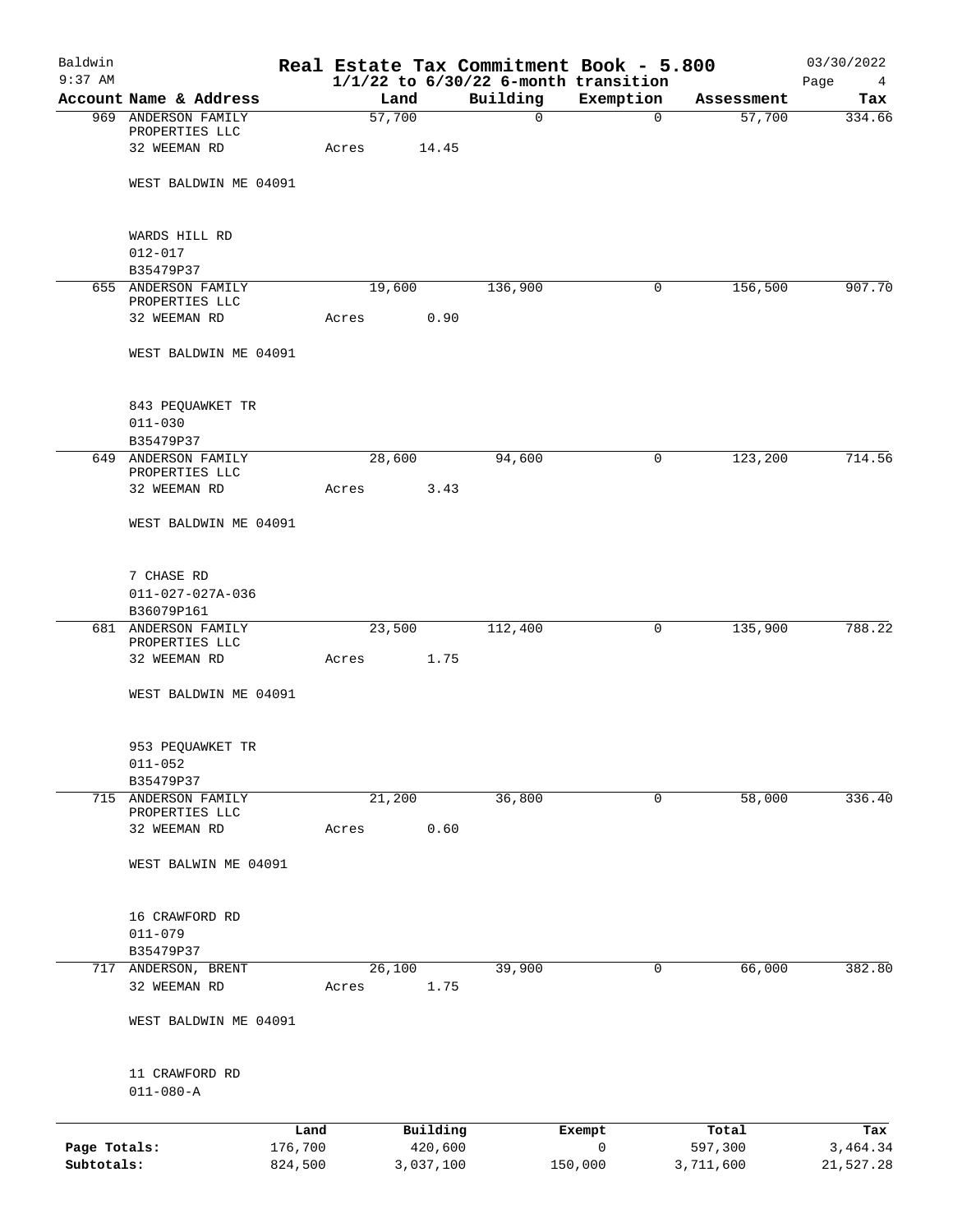| Baldwin<br>$9:37$ AM |                                           |                 |          |             | Real Estate Tax Commitment Book - 5.800<br>$1/1/22$ to $6/30/22$ 6-month transition |            | 03/30/2022<br>Page<br>5 |
|----------------------|-------------------------------------------|-----------------|----------|-------------|-------------------------------------------------------------------------------------|------------|-------------------------|
|                      | Account Name & Address                    | Land            |          | Building    | Exemption                                                                           | Assessment | Tax                     |
|                      | 710 ANDERSON, BRENT                       | 26,700          |          | 148,000     | $\mathbf 0$                                                                         | 174,700    | 1,013.26                |
|                      | 32 WEEMAN RD                              | Acres           | 2.10     |             |                                                                                     |            |                         |
|                      | WEST BALDWIN ME 04091                     |                 |          |             |                                                                                     |            |                         |
|                      | 12 DOUGLAS HILL RD<br>$011 - 075$         |                 |          |             |                                                                                     |            |                         |
|                      | B35786P294                                |                 |          |             |                                                                                     |            |                         |
|                      | 786 ANDERSON, BRENT                       | 26,800          |          | 171,300     | 25,000                                                                              | 173,100    | 1,003.98                |
|                      | 32 WEEMAN RD                              | Acres           | 2.22     |             | 01 Homestead                                                                        |            |                         |
|                      | WEST BALDWIN ME 04091                     |                 |          |             |                                                                                     |            |                         |
|                      | 32 WEEMAN RD                              |                 |          |             |                                                                                     |            |                         |
|                      | $012 - 028 - A$                           |                 |          |             |                                                                                     |            |                         |
|                      | B12518P238                                |                 |          |             |                                                                                     |            |                         |
|                      | 757 ANDERSON, BRENT &<br>GERALD           | 46,000          |          | 234,300     | 0                                                                                   | 280,300    | 1,625.74                |
|                      | 32 WEEMAN RD                              | Acres           | 45.50    |             |                                                                                     |            |                         |
|                      | WEST BALDWIN ME 04091                     |                 |          |             |                                                                                     |            |                         |
|                      | 39 CRAWFORD RD                            |                 |          |             |                                                                                     |            |                         |
|                      | $012 - 005$                               |                 |          |             |                                                                                     |            |                         |
|                      | B28407P193<br>701 ANDERSON, CAROL L       | 34,000          |          | 142,400     | 25,000                                                                              | 151,400    | 878.12                  |
|                      | ANDRSON, THOMAS B<br>1032 PEQUAWKET TRAIL | Acres           | 9.50     |             | 01 Homestead                                                                        |            |                         |
|                      | WEST BALDWIN ME 04091                     |                 |          |             |                                                                                     |            |                         |
|                      | 1032 PEQUAWKET TR                         |                 |          |             |                                                                                     |            |                         |
|                      | $011 - 069$                               |                 |          |             |                                                                                     |            |                         |
|                      | B35706P150                                |                 |          |             |                                                                                     |            |                         |
|                      | 730 ANDERSON, ERIC                        | 27,100          |          | 235,400     | 25,000                                                                              | 237,500    | 1,377.50                |
|                      | 6 PARTRIDGE LN                            | Acres           | 3.20     |             | 01 Homestead                                                                        |            |                         |
|                      | WEST BALDWIN ME 04091                     |                 |          |             |                                                                                     |            |                         |
|                      | 6 PARTRIDGE LN                            |                 |          |             |                                                                                     |            |                         |
|                      | $011 - 085 - C$                           |                 |          |             |                                                                                     |            |                         |
|                      | B12473P18                                 |                 |          |             |                                                                                     |            |                         |
|                      | 598 ANDERSON, FRANCITA<br>P O BOX 5253    | 45,300<br>Acres | 28.00    | $\mathbf 0$ | 0                                                                                   | 45,300     | 262.74                  |
|                      | BERKLEY CA 94705                          |                 |          |             |                                                                                     |            |                         |
|                      | SADDLEBACK RD                             |                 |          |             |                                                                                     |            |                         |
|                      | $010 - 033$                               |                 |          |             |                                                                                     |            |                         |
|                      | B3063P504                                 |                 |          |             |                                                                                     |            |                         |
|                      |                                           |                 |          |             |                                                                                     |            |                         |
|                      | Land                                      |                 | Building |             | Exempt                                                                              | Total      | Tax                     |

| Page Totals: | 205,900   | 931,400   | 75,000  | 1,062,300 | 6,161.34  |
|--------------|-----------|-----------|---------|-----------|-----------|
| Subtotals:   | 1,030,400 | 3,968,500 | 225,000 | 4,773,900 | 27,688.62 |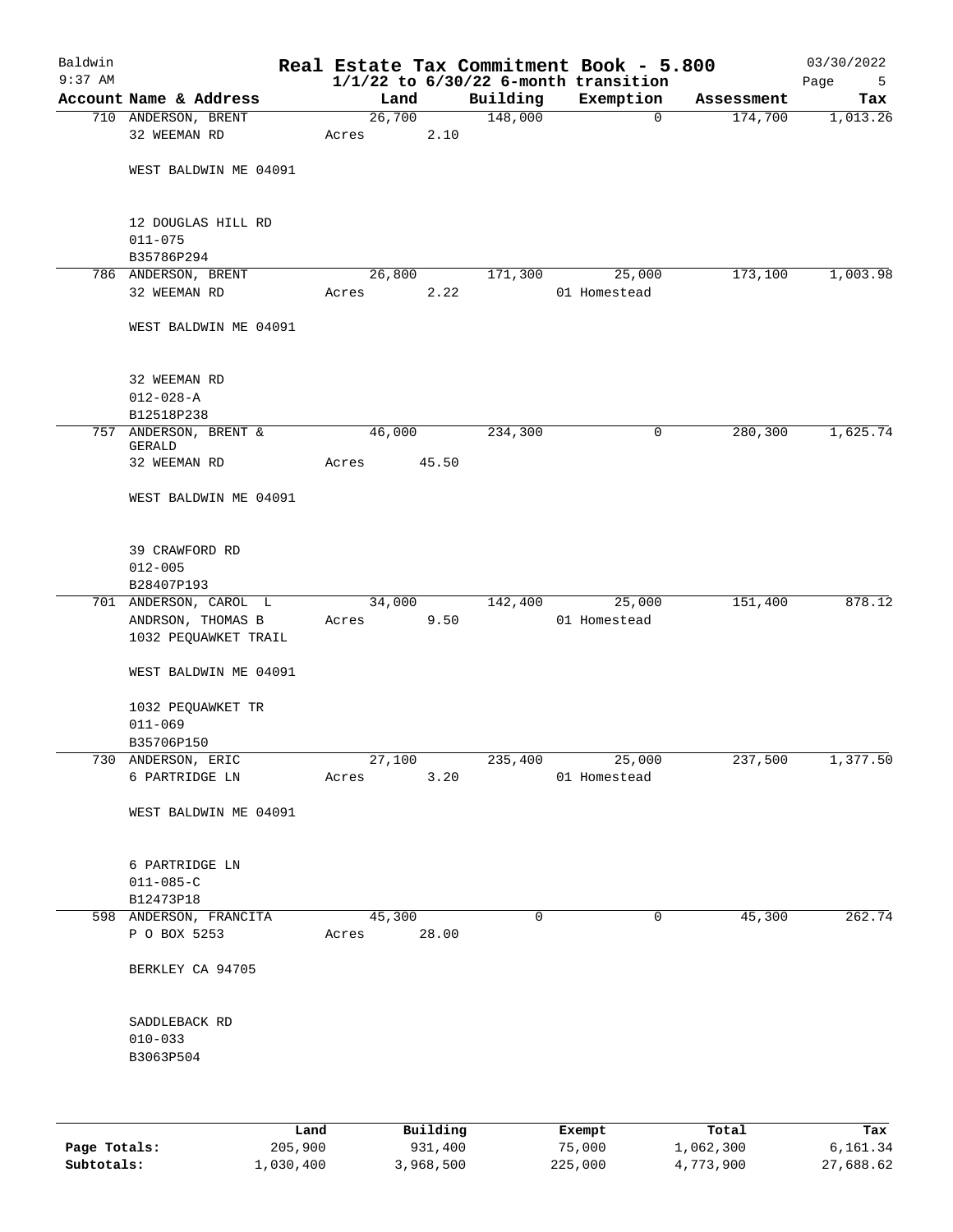| Baldwin<br>$9:37$ AM |                                           |       |        |          | Real Estate Tax Commitment Book - 5.800<br>$1/1/22$ to $6/30/22$ 6-month transition |            | 03/30/2022<br>Page<br>6 |
|----------------------|-------------------------------------------|-------|--------|----------|-------------------------------------------------------------------------------------|------------|-------------------------|
|                      | Account Name & Address                    |       | Land   | Building | Exemption                                                                           | Assessment | Tax                     |
|                      | 726 ANDERSON, GEORGE G. &                 |       | 26,900 | 180,500  | 31,000                                                                              | 176,400    | 1,023.12                |
|                      | NANCY E.<br>JOY, JOHN, ERIC &<br>CHASSE   | Acres | 3.50   |          | 13 Veteran (Viet Non Res                                                            |            |                         |
|                      | 26 DOUGLAS HILL RD                        |       |        |          | 01 Homestead                                                                        |            |                         |
|                      | WEST BALDWIN ME 04091                     |       |        |          |                                                                                     |            |                         |
|                      | 26 DOUGLAS HILL RD<br>$011 - 084$         |       |        |          |                                                                                     |            |                         |
|                      | 727 ANDERSON, GEORGE G. &                 |       | 55,400 | 0        | 0                                                                                   | 55,400     | 321.32                  |
|                      | NANCY E.<br>JOY, JON, ERIC & CHASSE Acres |       | 28.00  |          |                                                                                     |            |                         |
|                      | 26 DOUGLAS HILL RD                        |       |        |          |                                                                                     |            |                         |
|                      | WEST BALDWIN ME 04091                     |       |        |          |                                                                                     |            |                         |
|                      | DOUGLAS HILL RD<br>$011 - 085$            |       |        |          |                                                                                     |            |                         |
|                      | 759 ANDERSON, GERALD L                    |       | 27,200 | 203,600  | 25,000                                                                              | 205,800    | 1,193.64                |
|                      | ANDERSON, BRENT A<br>32 WEEMAN RD         | Acres | 4.50   |          | 01 Homestead                                                                        |            |                         |
|                      | WEST BALDWIN ME 04091                     |       |        |          |                                                                                     |            |                         |
|                      | 1181 PEQUAWKET TR<br>$012 - 005 - B$      |       |        |          |                                                                                     |            |                         |
|                      | B35606P156                                |       |        |          |                                                                                     |            |                         |
|                      | 761 ANDERSON, GERALD L                    |       | 30,600 | 69,200   | 0                                                                                   | 99,800     | 578.84                  |
|                      | ANDERSON, BRENT A<br>32 WEEMAN RD         | Acres | 7.00   |          |                                                                                     |            |                         |
|                      | WEST BALDWIN ME 04091                     |       |        |          |                                                                                     |            |                         |
|                      | 1187 PEQUAWKET TR<br>$012 - 008$          |       |        |          |                                                                                     |            |                         |
|                      | B35606P156                                |       |        |          |                                                                                     |            |                         |
| 744                  | ANDERSON, ROBYN A G                       |       | 25,000 | 48,000   | 0                                                                                   | 73,000     | 423.40                  |
|                      | ANDERSON, BRENT                           | Acres | 1.00   |          |                                                                                     |            |                         |
|                      | 68 APPLE MTN RD                           |       |        |          |                                                                                     |            |                         |
|                      | CORNISH ME 04020                          |       |        |          |                                                                                     |            |                         |
|                      | 113 DOUGLAS HILL RD                       |       |        |          |                                                                                     |            |                         |
|                      | $011 - 092$                               |       |        |          |                                                                                     |            |                         |
|                      | B35734P152                                |       |        |          |                                                                                     |            |                         |
|                      | 699 ANDERSON, THOMAS B &<br>CRYSTAL       |       | 23,500 | 153,900  | 25,000                                                                              | 152,400    | 883.92                  |
|                      | 1024 PEQUAWKET TRAIL                      | Acres | 1.75   |          | 01 Homestead                                                                        |            |                         |
|                      | WEST BALDWIN ME 04091                     |       |        |          |                                                                                     |            |                         |
|                      | 1024 PEQUAWKET TR<br>$011 - 068$          |       |        |          |                                                                                     |            |                         |
|                      |                                           |       |        |          |                                                                                     |            |                         |

|              | Land      | Building  | Exempt  | Total     | Tax       |
|--------------|-----------|-----------|---------|-----------|-----------|
|              |           |           |         |           |           |
| Page Totals: | 188,600   | 655,200   | 81,000  | 762,800   | 4,424.24  |
| Subtotals:   | 1,219,000 | 4,623,700 | 306,000 | 5,536,700 | 32,112.86 |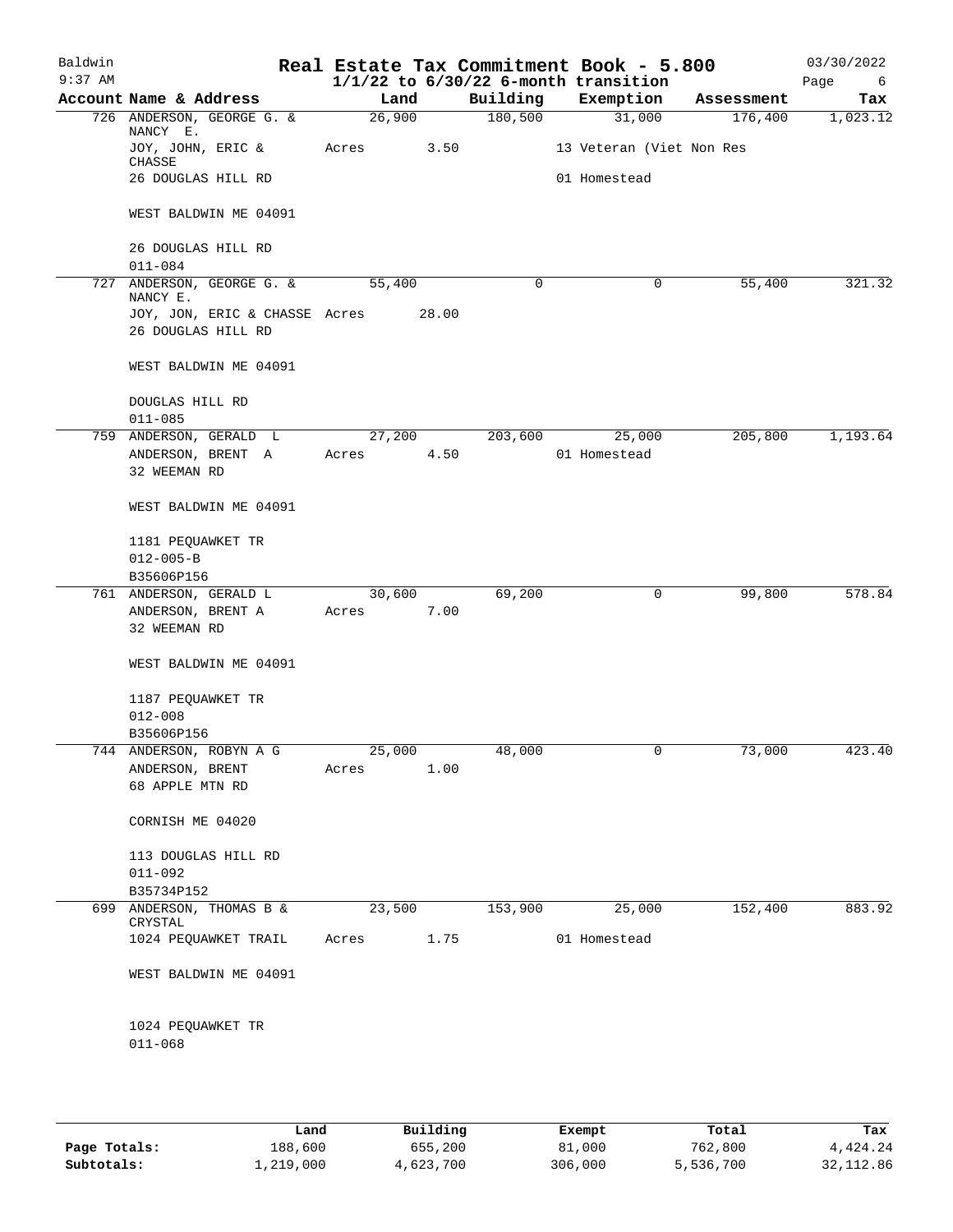| Baldwin<br>$9:37$ AM |                                       |                |      |          | Real Estate Tax Commitment Book - 5.800<br>$1/1/22$ to $6/30/22$ 6-month transition |            | 03/30/2022<br>Page<br>$7\overline{ }$ |
|----------------------|---------------------------------------|----------------|------|----------|-------------------------------------------------------------------------------------|------------|---------------------------------------|
|                      | Account Name & Address                | Land           |      | Building | Exemption                                                                           | Assessment | Tax                                   |
|                      | 1051 ANDERSON, THOMAS SR. &           | $\overline{0}$ |      | 163,200  | $\mathbf 0$                                                                         | 163,200    | 946.56                                |
|                      | CAROL<br>1032 PEQUAWKET TRAIL         |                |      |          |                                                                                     |            |                                       |
|                      | WEST BALDWIN ME 04091                 |                |      |          |                                                                                     |            |                                       |
|                      | 1034 PEQUAWKET TR<br>$011 - 069 - ON$ |                |      |          |                                                                                     |            |                                       |
|                      | 450 ANDREWS, HUGH R.                  | 35,500         |      | $\Omega$ | $\mathbf 0$                                                                         | 35,500     | 205.90                                |
|                      | 435 WEBS MILLS RD<br>5                | Acres          | 8.00 |          |                                                                                     |            |                                       |
|                      | RAYMOND ME 04071                      |                |      |          |                                                                                     |            |                                       |
|                      | SADDLEBACK RD                         |                |      |          |                                                                                     |            |                                       |
|                      | $008 - 007$                           |                |      |          |                                                                                     |            |                                       |
|                      | 856 ANTOLINI SAND POND<br>TRUST       | 105,300        |      | 56,600   | 0                                                                                   | 161,900    | 939.02                                |
|                      | 30 HIGHLAND STREET                    | Acres          | 0.22 |          |                                                                                     |            |                                       |
|                      | SOUTH EATON MA 02375                  |                |      |          |                                                                                     |            |                                       |
|                      | 25 WYKES LN                           |                |      |          |                                                                                     |            |                                       |
|                      | $014 - 010$                           |                |      |          |                                                                                     |            |                                       |
|                      | B36565P85                             |                |      |          |                                                                                     |            |                                       |
|                      | 358 ARCHER, LOIS & ANDREW             | 26,500         |      | 244,500  | 25,000                                                                              | 246,000    | 1,426.80                              |
|                      | 60 ROCKY DUNN                         | Acres          | 2.00 |          | 01 Homestead                                                                        |            |                                       |
|                      | WEST BALDWIN ME 04091                 |                |      |          |                                                                                     |            |                                       |
|                      | 60 ROCKY DUNN RD<br>$006 - 006 - A$   |                |      |          |                                                                                     |            |                                       |
|                      | 1090 ARMSTRONG, CHRISTINE             | 22,600         |      | 203,600  | 25,000                                                                              | 201,200    | 1,166.96                              |
|                      | 42A PEQUAWKET TR                      | Acres          | 2.00 |          | 01 Homestead                                                                        |            |                                       |
|                      | EAST BALDWIN ME 04024                 |                |      |          |                                                                                     |            |                                       |
|                      | 42 PEQUAWKET TR<br>$001 - 008 - A$    |                |      |          |                                                                                     |            |                                       |
|                      | 174 ARSENAULT, SEAN JASON             | 30,700         |      | 172,800  | 0                                                                                   | 203,500    | 1,180.30                              |
|                      | ARSENAULT, SYDNEY                     | Acres          | 5.20 |          |                                                                                     |            |                                       |
|                      | ALICIA<br>306 BRIDGTON RD             |                |      |          |                                                                                     |            |                                       |
|                      | EAST BALDWIN ME 04024                 |                |      |          |                                                                                     |            |                                       |
|                      | 306 BRIDGTON RD                       |                |      |          |                                                                                     |            |                                       |
|                      | $003 - 010$<br>B37165P20              |                |      |          |                                                                                     |            |                                       |
|                      |                                       |                |      |          |                                                                                     |            |                                       |
|                      |                                       |                |      |          |                                                                                     |            |                                       |

|              | Land      | Building  | Exempt  | Total     | Tax       |
|--------------|-----------|-----------|---------|-----------|-----------|
| Page Totals: | 220,600   | 840,700   | 50,000  | 1,011,300 | 5,865.54  |
| Subtotals:   | 1,439,600 | 5,464,400 | 356,000 | 6,548,000 | 37,978.40 |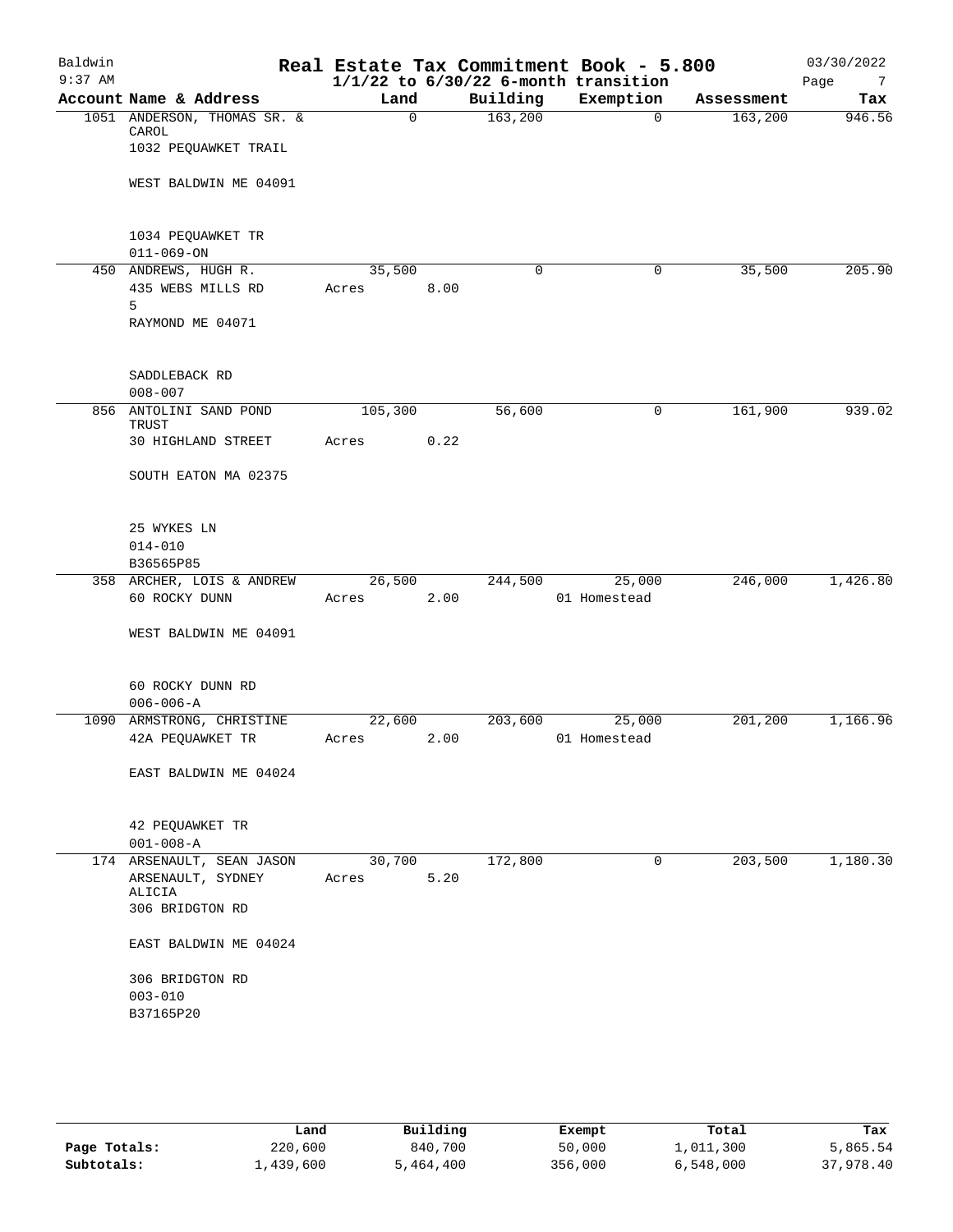| Baldwin<br>$9:37$ AM |                                         |         |      |          | Real Estate Tax Commitment Book - 5.800<br>$1/1/22$ to $6/30/22$ 6-month transition |            | 03/30/2022<br>Page<br>8 |
|----------------------|-----------------------------------------|---------|------|----------|-------------------------------------------------------------------------------------|------------|-------------------------|
|                      | Account Name & Address                  | Land    |      | Building | Exemption                                                                           | Assessment | Tax                     |
|                      | 97 AUDET, OSCAR & PHILIP                | 21,100  |      | 197,400  | $\mathbf 0$                                                                         | 218,500    | 1,267.30                |
|                      | 15 CARL RD                              | Acres   | 0.80 |          |                                                                                     |            |                         |
|                      | BUXTON ME 04093                         |         |      |          |                                                                                     |            |                         |
|                      | 187 PEQUAWKET TR<br>$001 - 075$         |         |      |          |                                                                                     |            |                         |
|                      | B13903P306                              |         |      |          |                                                                                     |            |                         |
|                      | 843 AUSTIN, SUZANNE & RALPH             | 60,000  |      | 116,900  | 0                                                                                   | 176,900    | 1,026.02                |
|                      | 5 GOVERNORS WAY                         | Acres   | 0.50 |          |                                                                                     |            |                         |
|                      | KENNEBUNK ME 04043                      |         |      |          |                                                                                     |            |                         |
|                      | 15 SOUTHEAST LN<br>$013 - 040$          |         |      |          |                                                                                     |            |                         |
|                      | 825 BABB JR., ALBERT                    | 28, 200 |      | 42,800   | 25,000                                                                              | 46,000     | 266.80                  |
|                      | 7 PANTHERVILLE PINES                    | Acres   | 6.00 |          | 01 Homestead                                                                        |            |                         |
|                      | WEST BALDWIN ME 04091                   |         |      |          |                                                                                     |            |                         |
|                      | 7 PANTHERVILLE PINES<br>$013 - 023$     |         |      |          |                                                                                     |            |                         |
|                      | B28601P179                              |         |      |          |                                                                                     |            |                         |
|                      | 1260 BABBIDGE, TINA                     |         | 0    | 30,900   | 0                                                                                   | 30,900     | 179.22                  |
|                      | BABBIDGE, KASEY<br>376 BRIDGTON ROAD    |         |      |          |                                                                                     |            |                         |
|                      | EAST BALDWIN ME 04024                   |         |      |          |                                                                                     |            |                         |
|                      | 376 BRIDGTON RD<br>$003 - 033 - B$      |         |      |          |                                                                                     |            |                         |
|                      | B35843P233                              |         |      |          |                                                                                     |            |                         |
|                      | 527 BABEL, BRIANNE                      | 36,400  |      | 193,200  | 25,000                                                                              | 204,600    | 1,186.68                |
|                      | 39 WENTWORTH RD                         | Acres   | 8.60 |          | 01 Homestead                                                                        |            |                         |
|                      | EAST BALDWIN ME 04024                   |         |      |          |                                                                                     |            |                         |
|                      | 39 WENTWORTH RD                         |         |      |          |                                                                                     |            |                         |
|                      | $009 - 033 - A2$                        |         |      |          |                                                                                     |            |                         |
|                      | B34218P346                              |         |      |          |                                                                                     |            |                         |
|                      | 37 BACK EAST PROPERTY<br>MANAGEMENT LLC | 23,800  |      | 71,300   | 0                                                                                   | 95,100     | 551.58                  |
|                      | 1587 DROUIN RD                          | Acres   | 1.00 |          |                                                                                     |            |                         |
|                      | FAIRBANKS AK 99709                      |         |      |          |                                                                                     |            |                         |
|                      | 15 HARRIS RD                            |         |      |          |                                                                                     |            |                         |
|                      | $001 - 025$                             |         |      |          |                                                                                     |            |                         |
|                      | B25221P275                              |         |      |          |                                                                                     |            |                         |
|                      |                                         |         |      |          |                                                                                     |            |                         |
|                      |                                         |         |      |          |                                                                                     |            |                         |

|              | Land      | Building  | Exempt  | Total     | Tax       |
|--------------|-----------|-----------|---------|-----------|-----------|
| Page Totals: | 169,500   | 652,500   | 50,000  | 772,000   | 4,477.60  |
| Subtotals:   | 1,609,100 | 6,116,900 | 406,000 | 7,320,000 | 42,456.00 |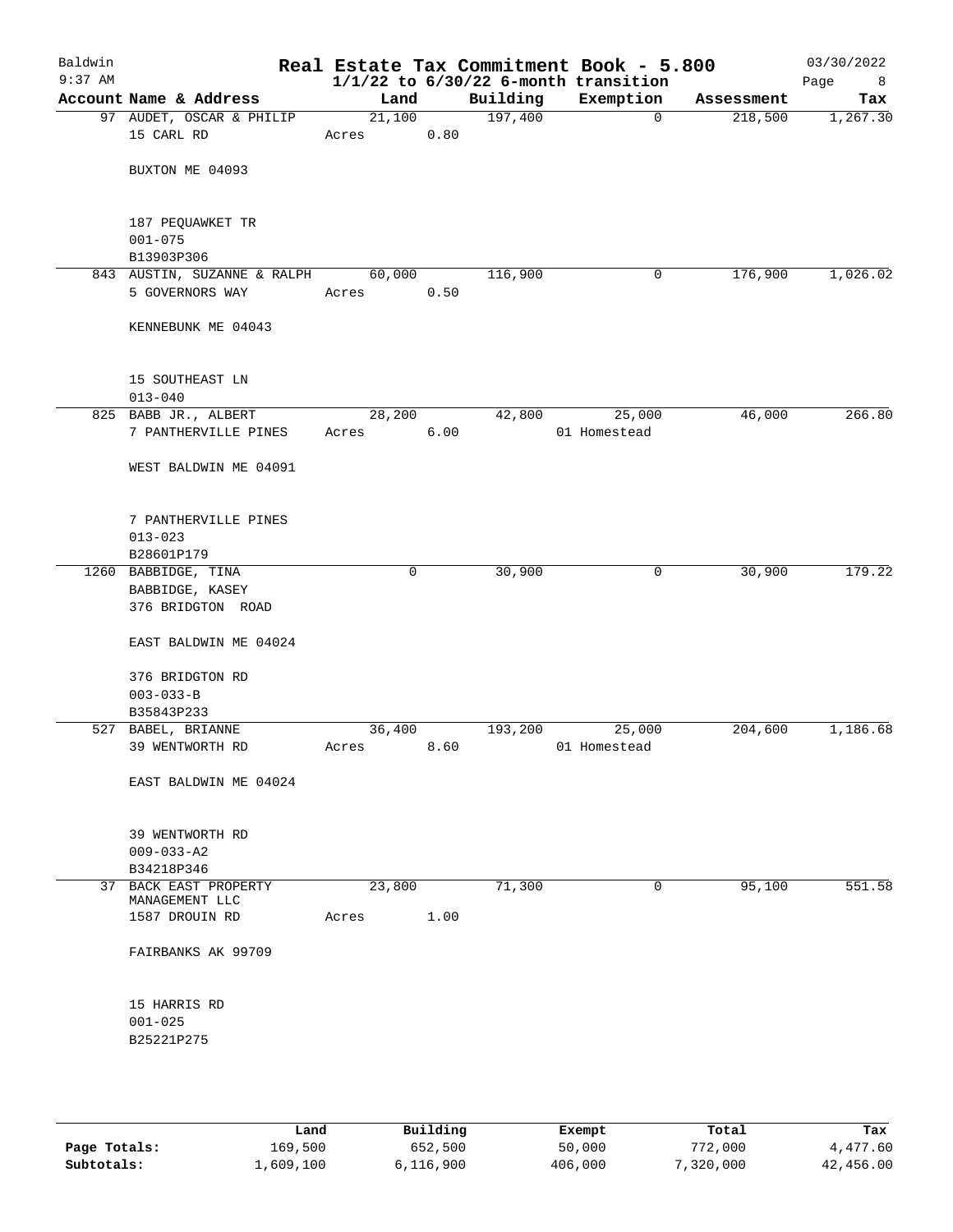| Baldwin<br>$9:37$ AM |                                        |         |            |           | Real Estate Tax Commitment Book - 5.800<br>$1/1/22$ to $6/30/22$ 6-month transition |            | 03/30/2022<br>Page<br>9 |
|----------------------|----------------------------------------|---------|------------|-----------|-------------------------------------------------------------------------------------|------------|-------------------------|
|                      | Account Name & Address                 |         | Land       | Building  | Exemption                                                                           | Assessment | Tax                     |
|                      | 170 BAILLARGEON, DAVID &               |         | 26,300     | 184,100   | 25,000                                                                              | 185,400    | 1,075.32                |
|                      | PAULA                                  |         |            |           |                                                                                     |            |                         |
|                      | PO BOX 39                              | Acres   | 1.85       |           | 01 Homestead                                                                        |            |                         |
|                      |                                        |         |            |           |                                                                                     |            |                         |
|                      | EAST BALDWIN ME 04024                  |         |            |           |                                                                                     |            |                         |
|                      |                                        |         |            |           |                                                                                     |            |                         |
|                      | 9 CARL BURNELL RD                      |         |            |           |                                                                                     |            |                         |
|                      | $003 - 007 - A$                        |         |            |           |                                                                                     |            |                         |
|                      | B33059P153                             |         |            |           |                                                                                     |            |                         |
|                      | 806 BAILLARGEON, HOLLY                 |         | 43,000     | 228,000   | 25,000                                                                              | 246,000    | 1,426.80                |
|                      | P.O. BOX 127                           | Acres   | 17.00      |           | 01 Homestead                                                                        |            |                         |
|                      | WEST BALDWIN ME 04091                  |         |            |           |                                                                                     |            |                         |
|                      |                                        |         |            |           |                                                                                     |            |                         |
|                      | 39 WARDS HILL RD                       |         |            |           |                                                                                     |            |                         |
|                      | $013 - 008 - B$                        |         |            |           |                                                                                     |            |                         |
|                      | B15596P161                             |         |            |           |                                                                                     |            |                         |
|                      | 26 BAKER DAVID R                       |         | 25,200     | 168,600   | 25,000                                                                              | 168,800    | 979.04                  |
|                      | BAKER WENDY W<br>PO BOX 30             | Acres   | 3.00       |           | 01 Homestead                                                                        |            |                         |
|                      |                                        |         |            |           |                                                                                     |            |                         |
|                      | EAST BALDWIN ME 04024                  |         |            |           |                                                                                     |            |                         |
|                      | 80 PEQUAWKET TR                        |         |            |           |                                                                                     |            |                         |
|                      | $001 - 021$                            |         |            |           |                                                                                     |            |                         |
|                      | B8357P69                               |         |            |           |                                                                                     |            |                         |
|                      | 50 BALDWIN HISTORICAL                  |         | 25,500     | 218,200   | 243,700                                                                             | 0          | 0.00                    |
|                      | SOCIETY INC                            |         |            |           |                                                                                     |            |                         |
|                      | PO BOX 159                             | Acres   | 1.40       |           | 920 TOTAL EXEMPT                                                                    |            |                         |
|                      | EAST BALDWIN ME 04024                  |         |            |           |                                                                                     |            |                         |
|                      |                                        |         |            |           |                                                                                     |            |                         |
|                      | 6 SCHOOL ST                            |         |            |           |                                                                                     |            |                         |
|                      | $001 - 034$                            |         |            |           |                                                                                     |            |                         |
|                      | B34531P204                             |         |            |           |                                                                                     |            |                         |
| 707                  | BALDWIN PIT LLC                        | 296,800 |            | 400       | 0                                                                                   | 297,200    | 1,723.76                |
|                      | 199 ELDERBERRY DR                      | Acres   | 185.96     |           |                                                                                     |            |                         |
|                      | SOUTH PORTLAND ME 04106                |         |            |           |                                                                                     |            |                         |
|                      |                                        |         |            |           |                                                                                     |            |                         |
|                      |                                        |         |            |           |                                                                                     |            |                         |
|                      | 1074 PEQUAWKET TR<br>$011 - 074$       |         |            |           |                                                                                     |            |                         |
|                      | B35516P61                              |         |            |           |                                                                                     |            |                         |
| 1298                 | BALDWIN SOLAR LLC,                     |         | 0          | 3,625,100 | 3,510,000                                                                           | 115,100    | 667.58                  |
|                      | PEQUAWKET TRAIL                        |         |            |           |                                                                                     |            |                         |
|                      | 718 W. BUSINESS HIGHWAY Acres          |         | 185.96     |           | 106 SOL6                                                                            |            |                         |
|                      | 60<br>PO BOX 639                       |         |            |           |                                                                                     |            |                         |
|                      | DEXTER MO 63841                        |         |            |           |                                                                                     |            |                         |
|                      |                                        |         |            |           |                                                                                     |            |                         |
|                      |                                        |         |            |           |                                                                                     |            |                         |
|                      | 1074 PEQUAWKET TR<br>$011 - 074 - SOL$ |         |            |           |                                                                                     |            |                         |
|                      |                                        |         |            |           |                                                                                     |            |                         |
|                      | Land                                   |         | Building   |           | Exempt                                                                              | Total      | Tax                     |
| Page Totals:         | 416,800                                |         | 4,424,400  |           | 3,828,700                                                                           | 1,012,500  | 5,872.50                |
| Subtotals:           | 2,025,900                              |         | 10,541,300 |           | 4,234,700                                                                           | 8,332,500  | 48,328.50               |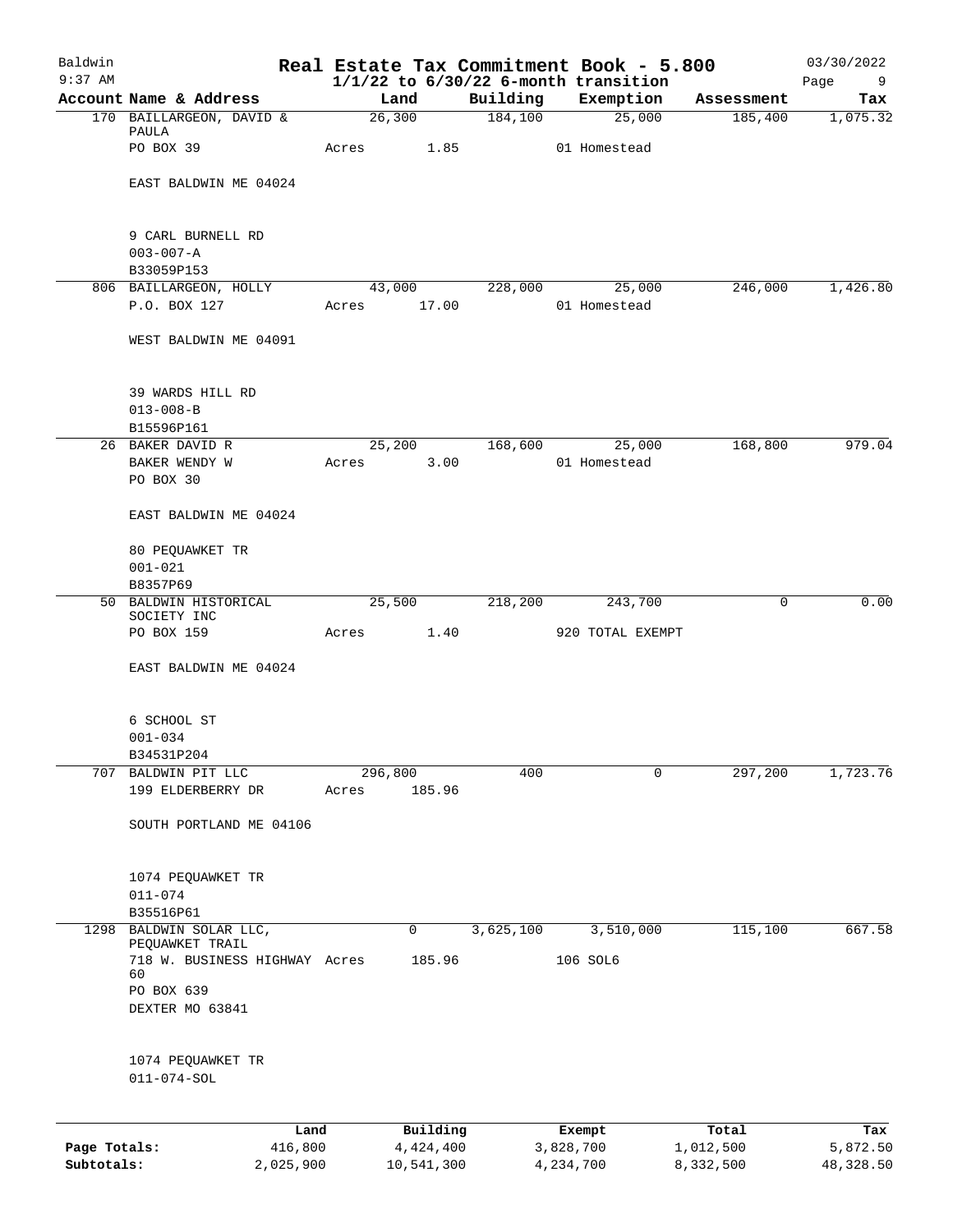| Baldwin   |                        |        |       |                | Real Estate Tax Commitment Book - 5.800  |             | 03/30/2022 |
|-----------|------------------------|--------|-------|----------------|------------------------------------------|-------------|------------|
| $9:37$ AM |                        |        |       |                | $1/1/22$ to $6/30/22$ 6-month transition |             | Page<br>10 |
|           | Account Name & Address | Land   |       | Building       | Exemption                                | Assessment  | Tax        |
|           | 1124 BALDWIN, TOWN OF  | 25,800 |       | $\overline{0}$ | 25,800                                   | $\mathbf 0$ | 0.00       |
|           | 534 PEQUAWKET TRAIL    | Acres  | 2.00  |                | 903 MUNICIPAL                            |             |            |
|           | WEST BALDWIN ME 04091  |        |       |                |                                          |             |            |
|           |                        |        |       |                |                                          |             |            |
|           | BROWN RD               |        |       |                |                                          |             |            |
|           | $004 - 011 - A$        |        |       |                |                                          |             |            |
|           | 1131 BALDWIN, TOWN OF  | 22,500 |       | 0              | 22,500                                   | 0           | 0.00       |
|           | 534 PEQUAWKET TRAIL    | Acres  | 15.00 |                | 903 MUNICIPAL                            |             |            |
|           | WEST BALDWIN ME 04091  |        |       |                |                                          |             |            |
|           | WARDS HILL RD          |        |       |                |                                          |             |            |
|           | $012 - 015 - A$        |        |       |                |                                          |             |            |
|           | 1132 BALDWIN, TOWN OF  | 64,500 |       | 0              | 64,500                                   | 0           | 0.00       |
|           | 534 PEQUAWKET TRAIL    | Acres  | 43.00 |                | 903 MUNICIPAL                            |             |            |
|           | WEST BALDWIN ME 04091  |        |       |                |                                          |             |            |
|           | WARDS HILL RD          |        |       |                |                                          |             |            |
|           | $012 - 015$            |        |       |                |                                          |             |            |
|           | 1016 BALDWIN, TOWN OF  | 27,900 |       | 1,800          | 29,700                                   | 0           | 0.00       |
|           | 534 PEQUAWKET TR       | Acres  | 4.60  |                | 903 MUNICIPAL                            |             |            |
|           | WEST BALDWIN ME 04091  |        |       |                |                                          |             |            |
|           | SAND POND RD           |        |       |                |                                          |             |            |
|           | $014 - 052$            |        |       |                |                                          |             |            |
|           | 754 BALDWIN, TOWN OF   | 27,700 |       | $\mathbf{0}$   | 27,700                                   | 0           | 0.00       |
|           | 534 PEQUAWKET TRAIL    | Acres  | 2.80  |                | 903 MUNICIPAL                            |             |            |
|           | WEST BALDWIN ME 04091  |        |       |                |                                          |             |            |
|           | 1197 PEQUAWKET TR      |        |       |                |                                          |             |            |
|           | $012 - 003$            |        |       |                |                                          |             |            |
|           | B18695P24              |        |       |                |                                          |             |            |
|           | 884 BALDWIN, TOWN OF   | 4,900  |       | 0              | 4,900                                    | 0           | 0.00       |
|           | 534 PEQUAWKET TRAIL    | Acres  | 0.45  |                | 903 MUNICIPAL                            |             |            |
|           | WEST BALDWIN ME 04091  |        |       |                |                                          |             |            |
|           | BABES LN               |        |       |                |                                          |             |            |
|           | $014 - 033 - A$        |        |       |                |                                          |             |            |

|              | Land      | Building     | Exempt    | Total     | Tax       |
|--------------|-----------|--------------|-----------|-----------|-----------|
| Page Totals: | 173,300   | $\perp$ ,800 | 175,100   |           | 0.00      |
| Subtotals:   | 2,199,200 | 10,543,100   | 4,409,800 | 8,332,500 | 48,328.50 |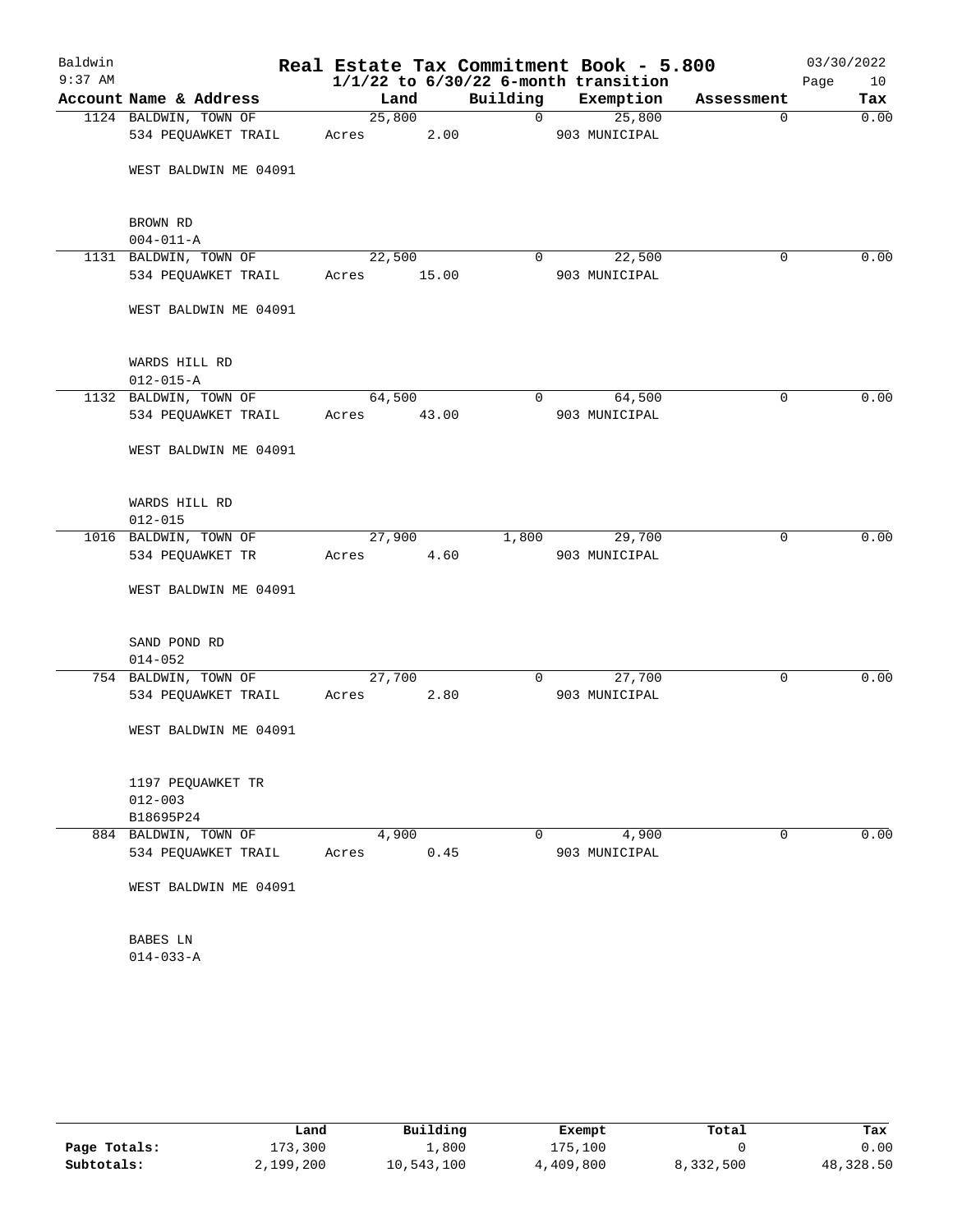| Baldwin   |                                             |                 |        |                | Real Estate Tax Commitment Book - 5.800  |              | 03/30/2022 |
|-----------|---------------------------------------------|-----------------|--------|----------------|------------------------------------------|--------------|------------|
| $9:37$ AM |                                             |                 |        |                | $1/1/22$ to $6/30/22$ 6-month transition |              | Page<br>11 |
|           | Account Name & Address                      |                 | Land   | Building       | Exemption                                | Assessment   | Tax        |
|           | 936 BALDWIN, TOWN OF<br>534 PEQUAWKET TRAIL | 50,800<br>Acres | 19.00  | $\mathbf 0$    | 50,800<br>903 MUNICIPAL                  | $\mathbf{0}$ | 0.00       |
|           | WEST BALDWIN ME 04091                       |                 |        |                |                                          |              |            |
|           |                                             |                 |        |                |                                          |              |            |
|           | RIVER RD                                    |                 |        |                |                                          |              |            |
|           | $006 - 010 - D$<br>B33093P291               |                 |        |                |                                          |              |            |
|           | 42 BALDWIN, TOWN OF                         | 28,200          |        | 33,300         | 61,500                                   | $\mathbf 0$  | 0.00       |
|           | 534 PEQUAWKET TRAIL                         | Acres           | 5.20   |                | 903 MUNICIPAL                            |              |            |
|           | WEST BALDWIN ME 04091                       |                 |        |                |                                          |              |            |
|           | 22 BISHOP DELISIO LN<br>$001 - 026 - D$     |                 |        |                |                                          |              |            |
|           | B23878P265<br>263 BALDWIN, TOWN OF          | 86,500          |        | $\mathbf{0}$   | 86,500                                   | 0            | 0.00       |
|           | 534 PEQUAWKET TRAIL                         | Acres           | 42.00  |                | 903 MUNICIPAL                            |              |            |
|           | WEST BALDWIN ME 04091                       |                 |        |                |                                          |              |            |
|           | ROUTE 113                                   |                 |        |                |                                          |              |            |
|           | $005 - 013$                                 |                 |        |                |                                          |              |            |
|           | 264 BALDWIN, TOWN OF                        | 40,000          |        | $\overline{0}$ | 40,000                                   | 0            | 0.00       |
|           |                                             | Acres           | 11.00  |                | 903 MUNICIPAL                            |              |            |
|           | EAST BALDWIN ME 04024                       |                 |        |                |                                          |              |            |
|           | ROUTE 113                                   |                 |        |                |                                          |              |            |
|           | $005 - 013 - A$                             |                 |        |                |                                          |              |            |
|           | 266 BALDWIN, TOWN OF                        | 221,000         |        | $\mathbf{0}$   | 221,000                                  | 0            | 0.00       |
|           |                                             | Acres           | 135.00 |                | 903 MUNICIPAL                            |              |            |
|           | EAST BALDWIN ME 04024                       |                 |        |                |                                          |              |            |
|           | REAR LOT                                    |                 |        |                |                                          |              |            |
|           | $005 - 015$                                 |                 |        |                |                                          |              |            |
| 292       | BALDWIN, TOWN OF                            | 37,000          |        | 9,500          | 46,500                                   | 0            | 0.00       |
|           |                                             | Acres           | 9.00   |                | 903 MUNICIPAL                            |              |            |
|           | EAST BALDWIN ME 04024                       |                 |        |                |                                          |              |            |
|           | CHASE RD                                    |                 |        |                |                                          |              |            |
|           | $005 - 037$                                 |                 |        |                |                                          |              |            |
|           |                                             |                 |        |                |                                          |              |            |

|              | Land      | Building   | Exempt    | Total     | Tax       |
|--------------|-----------|------------|-----------|-----------|-----------|
| Page Totals: | 463,500   | 42,800     | 506,300   |           | 0.00      |
| Subtotals:   | 2,662,700 | 10,585,900 | 4,916,100 | 8,332,500 | 48,328.50 |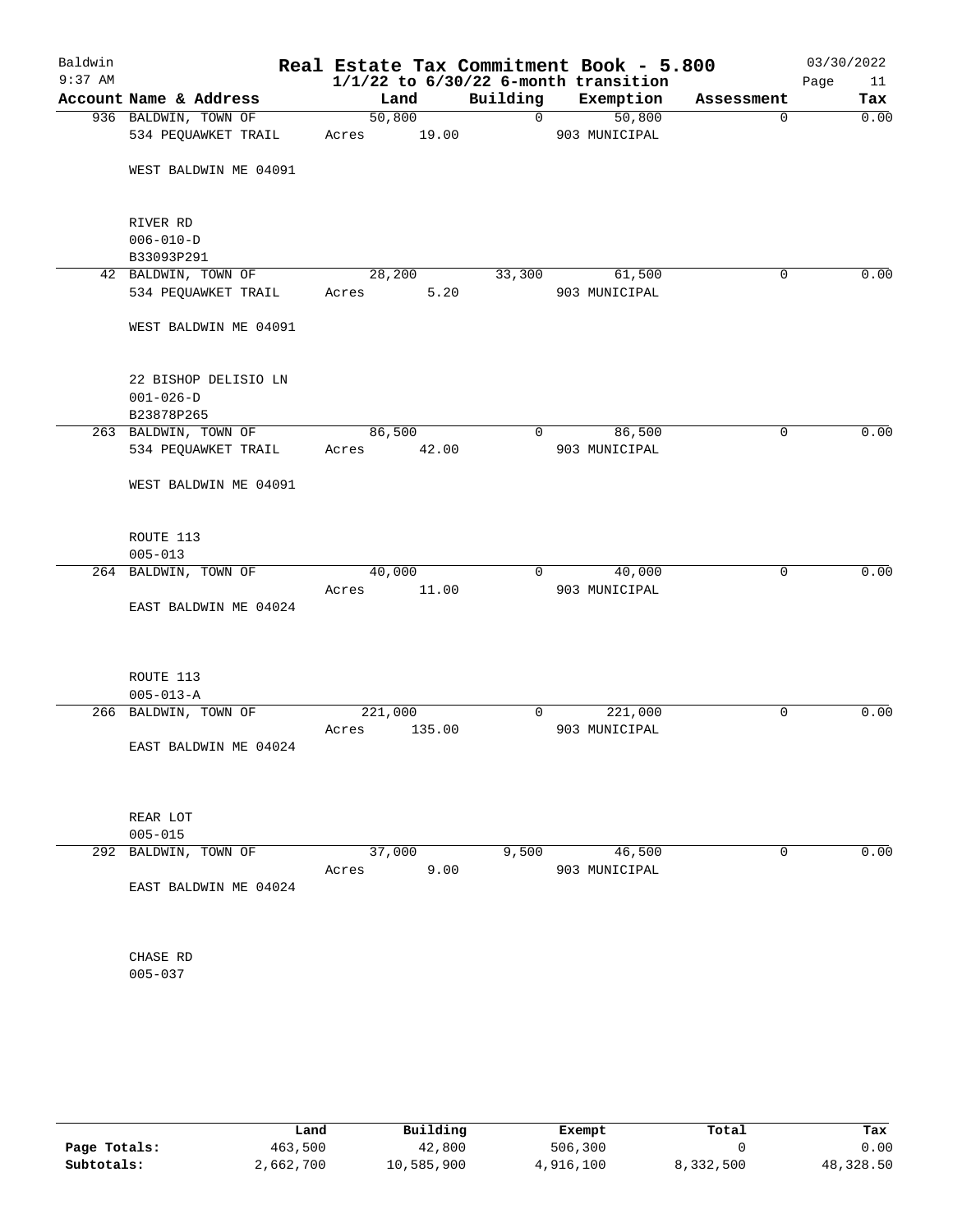| Baldwin                    |                                     |       |        |                           |          | Real Estate Tax Commitment Book - 5.800               |                | 03/30/2022        |
|----------------------------|-------------------------------------|-------|--------|---------------------------|----------|-------------------------------------------------------|----------------|-------------------|
| $9:37$ AM                  | Account Name & Address              |       | Land   | Building                  |          | $1/1/22$ to $6/30/22$ 6-month transition<br>Exemption | Assessment     | Page<br>12<br>Tax |
|                            | 311 BALDWIN, TOWN OF                |       | 33,600 |                           | 0        | 33,600                                                |                | 0.00<br>0         |
|                            |                                     | Acres |        | 0.40                      |          | 903 MUNICIPAL                                         |                |                   |
|                            | EAST BALDWIN ME 04024               |       |        |                           |          |                                                       |                |                   |
|                            | RED HOUSE INTERVALE                 |       |        |                           |          |                                                       |                |                   |
|                            | $005 - 048$<br>312 BALDWIN, TOWN OF |       | 34,300 |                           | $\Omega$ | 34,300                                                |                | 0.00<br>0         |
|                            |                                     | Acres |        | 0.45                      |          | 903 MUNICIPAL                                         |                |                   |
|                            | EAST BALDWIN ME 04024               |       |        |                           |          |                                                       |                |                   |
|                            | RED HOUSE INTERVALE                 |       |        |                           |          |                                                       |                |                   |
|                            | $005 - 049$<br>313 BALDWIN, TOWN OF |       | 37,100 |                           | 0        | 37,100                                                |                | 0.00<br>0         |
|                            |                                     | Acres |        | 0.60                      |          | 903 MUNICIPAL                                         |                |                   |
|                            | EAST BALDWIN ME 04024               |       |        |                           |          |                                                       |                |                   |
|                            | RED HOUSE INTERVALE                 |       |        |                           |          |                                                       |                |                   |
|                            | $005 - 050$                         |       |        |                           |          |                                                       |                |                   |
|                            | 314 BALDWIN, TOWN OF                | Acres | 39,200 | 0.70                      | $\Omega$ | 39,200<br>903 MUNICIPAL                               |                | 0.00<br>0         |
|                            | EAST BALDWIN ME 04024               |       |        |                           |          |                                                       |                |                   |
|                            | RED HOUSE INTERVALE<br>$005 - 051$  |       |        |                           |          |                                                       |                |                   |
|                            | 315 BALDWIN, TOWN OF                |       | 41,700 |                           | 0        | 41,700                                                |                | 0.00<br>0         |
|                            | EAST BALDWIN ME 04024               | Acres |        | 0.85                      |          | 903 MUNICIPAL                                         |                |                   |
|                            | RED HOUSE INTERVALE<br>$005 - 052$  |       |        |                           |          |                                                       |                |                   |
|                            | 316 BALDWIN, TOWN OF                |       | 35,000 |                           | 0        | 35,000                                                |                | 0.00<br>0         |
|                            | EAST BALDWIN ME 04024               | Acres |        | 0.50                      |          | 903 MUNICIPAL                                         |                |                   |
|                            | RED HOUSE INTERVALE<br>$005 - 053$  |       |        |                           |          |                                                       |                |                   |
| 317                        | BALDWIN, TOWN OF                    |       | 35,000 |                           | $\Omega$ | 35,000                                                |                | 0<br>0.00         |
|                            |                                     | Acres |        | 0.50                      |          | 903 MUNICIPAL                                         |                |                   |
|                            | EAST BALDWIN ME 04024               |       |        |                           |          |                                                       |                |                   |
|                            | RED HOUSE INTERVALE<br>$005 - 054$  |       |        |                           |          |                                                       |                |                   |
|                            |                                     |       |        |                           |          |                                                       |                |                   |
|                            | Land                                |       |        | Building                  |          | Exempt                                                | Total          | Tax               |
| Page Totals:<br>Subtotals: | 255,900<br>2,918,600                |       |        | $\mathbf 0$<br>10,585,900 |          | 255,900<br>5,172,000                                  | 0<br>8,332,500 | 0.00<br>48,328.50 |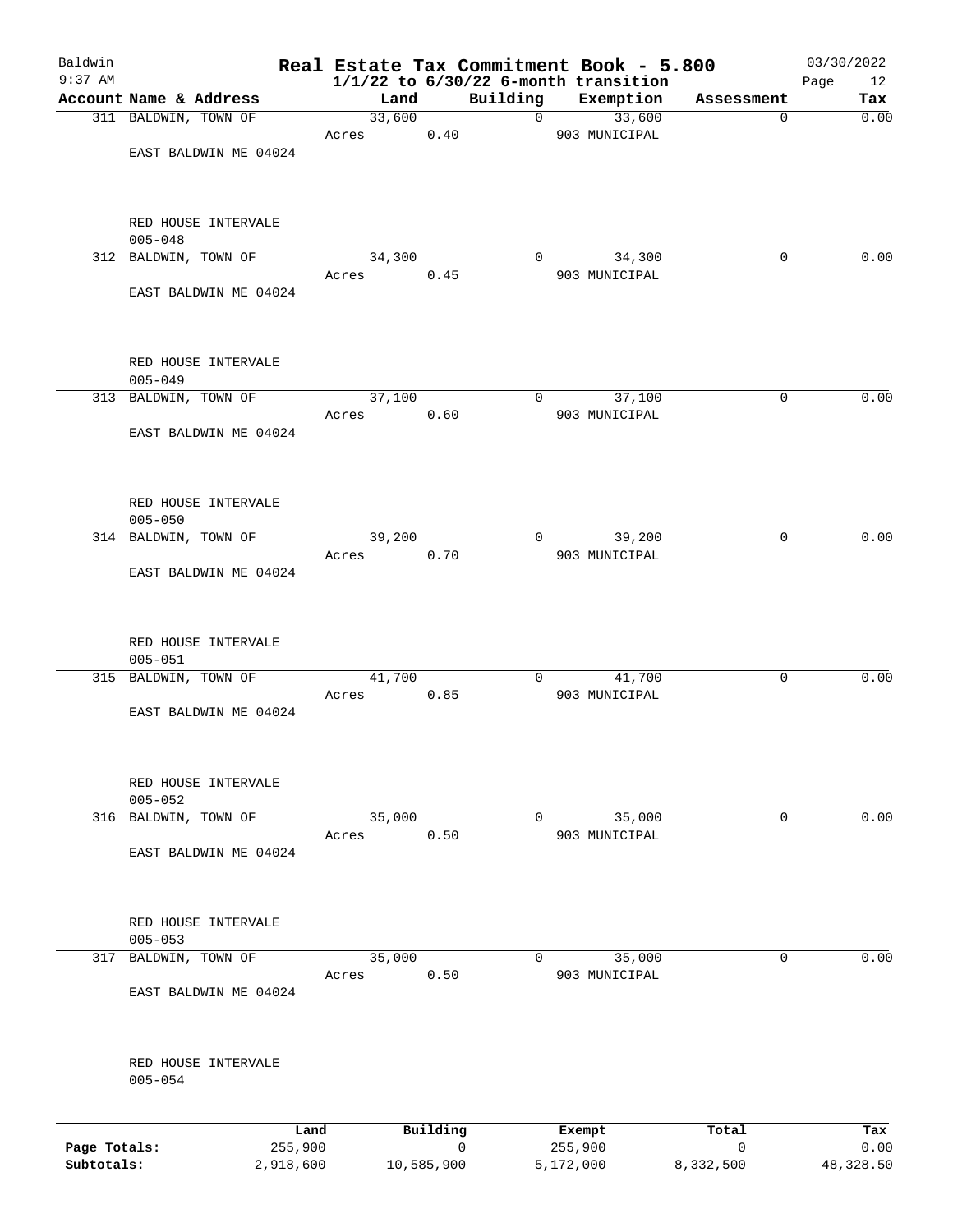| Baldwin<br>$9:37$ AM |                                     |         |      |                | Real Estate Tax Commitment Book - 5.800<br>$1/1/22$ to $6/30/22$ 6-month transition |             | 03/30/2022<br>Page<br>13 |
|----------------------|-------------------------------------|---------|------|----------------|-------------------------------------------------------------------------------------|-------------|--------------------------|
|                      | Account Name & Address              | Land    |      | Building       | Exemption                                                                           | Assessment  | Tax                      |
|                      | 318 BALDWIN, TOWN OF                | 34,300  |      | $\mathbf{0}$   | 34,300                                                                              | 0           | 0.00                     |
|                      |                                     | Acres   | 0.45 |                | 903 MUNICIPAL                                                                       |             |                          |
|                      | EAST BALDWIN ME 04024               |         |      |                |                                                                                     |             |                          |
|                      |                                     |         |      |                |                                                                                     |             |                          |
|                      |                                     |         |      |                |                                                                                     |             |                          |
|                      | RED HOUSE INTERVALE                 |         |      |                |                                                                                     |             |                          |
|                      | $005 - 055$                         |         |      |                |                                                                                     |             |                          |
|                      | 319 BALDWIN, TOWN OF                | 35,000  |      | $\overline{0}$ | 35,000                                                                              | $\mathbf 0$ | 0.00                     |
|                      |                                     | Acres   | 0.50 |                | 903 MUNICIPAL                                                                       |             |                          |
|                      | EAST BALDWIN ME 04024               |         |      |                |                                                                                     |             |                          |
|                      |                                     |         |      |                |                                                                                     |             |                          |
|                      |                                     |         |      |                |                                                                                     |             |                          |
|                      | RED HOUSE INTERVALE                 |         |      |                |                                                                                     |             |                          |
|                      | $005 - 056$                         |         |      |                |                                                                                     |             |                          |
|                      | 93 BANKS, JAY K                     | 23,500  |      | $\mathbf 0$    | 0                                                                                   | 23,500      | 136.30                   |
|                      | 15 HUNTS POINT RD                   | Acres   | 2.00 |                |                                                                                     |             |                          |
|                      |                                     |         |      |                |                                                                                     |             |                          |
|                      | CAPE ELIZABETH ME 04107             |         |      |                |                                                                                     |             |                          |
|                      |                                     |         |      |                |                                                                                     |             |                          |
|                      |                                     |         |      |                |                                                                                     |             |                          |
|                      | 253 PEQUAWKET TR                    |         |      |                |                                                                                     |             |                          |
|                      | $001 - 071 - C$                     |         |      |                |                                                                                     |             |                          |
|                      | B12684P97<br>92 BANKS, JAY K.       | 53,100  |      | 144,900        | 0                                                                                   | 198,000     | 1,148.40                 |
|                      | 15 HUNTS POINT RD                   | Acres   | 2.20 |                |                                                                                     |             |                          |
|                      |                                     |         |      |                |                                                                                     |             |                          |
|                      | CAPE ELIZABETH ME 04107             |         |      |                |                                                                                     |             |                          |
|                      |                                     |         |      |                |                                                                                     |             |                          |
|                      |                                     |         |      |                |                                                                                     |             |                          |
|                      | 251 PEQUAWKET TR                    |         |      |                |                                                                                     |             |                          |
|                      | $001 - 071 - B$                     |         |      |                |                                                                                     |             |                          |
|                      | B31318P278<br>641 BARDAY, TIMOTHY & | 27,200  |      | 158,100        | 25,000                                                                              | 160,300     | 929.74                   |
|                      | MARTHA                              |         |      |                |                                                                                     |             |                          |
|                      | 58 CHASE RD.                        | Acres   | 3.24 |                | 01 Homestead                                                                        |             |                          |
|                      |                                     |         |      |                |                                                                                     |             |                          |
|                      | WEST BALDWIN ME 04091               |         |      |                |                                                                                     |             |                          |
|                      |                                     |         |      |                |                                                                                     |             |                          |
|                      | 58 CHASE RD                         |         |      |                |                                                                                     |             |                          |
|                      | $011 - 024$                         |         |      |                |                                                                                     |             |                          |
|                      | B25797P268                          |         |      |                |                                                                                     |             |                          |
|                      | 883 BARONI, KEVIN + DEBORAH         | 133,400 |      | 146,000        | 0                                                                                   | 279,400     | 1,620.52                 |
|                      | Α                                   |         |      |                |                                                                                     |             |                          |
|                      | 5 SOUTH MUNROE ROAD                 | Acres   | 0.47 |                |                                                                                     |             |                          |
|                      | BILLERICA MA 01862                  |         |      |                |                                                                                     |             |                          |
|                      |                                     |         |      |                |                                                                                     |             |                          |
|                      |                                     |         |      |                |                                                                                     |             |                          |
|                      | 8 DERMODY LN                        |         |      |                |                                                                                     |             |                          |
|                      | $014 - 033$                         |         |      |                |                                                                                     |             |                          |
|                      | B31527P241 05/23/2014               |         |      |                |                                                                                     |             |                          |
|                      |                                     |         |      |                |                                                                                     |             |                          |
|                      |                                     |         |      |                |                                                                                     |             |                          |
|                      |                                     |         |      |                |                                                                                     |             |                          |
|                      |                                     |         |      |                |                                                                                     |             |                          |

|              | Land      | Building   | Exempt    | Total     | Tax         |
|--------------|-----------|------------|-----------|-----------|-------------|
| Page Totals: | 306,500   | 449,000    | 94,300    | 661,200   | 3,834.96    |
| Subtotals:   | 3,225,100 | 11,034,900 | 5,266,300 | 8,993,700 | 52, 163. 46 |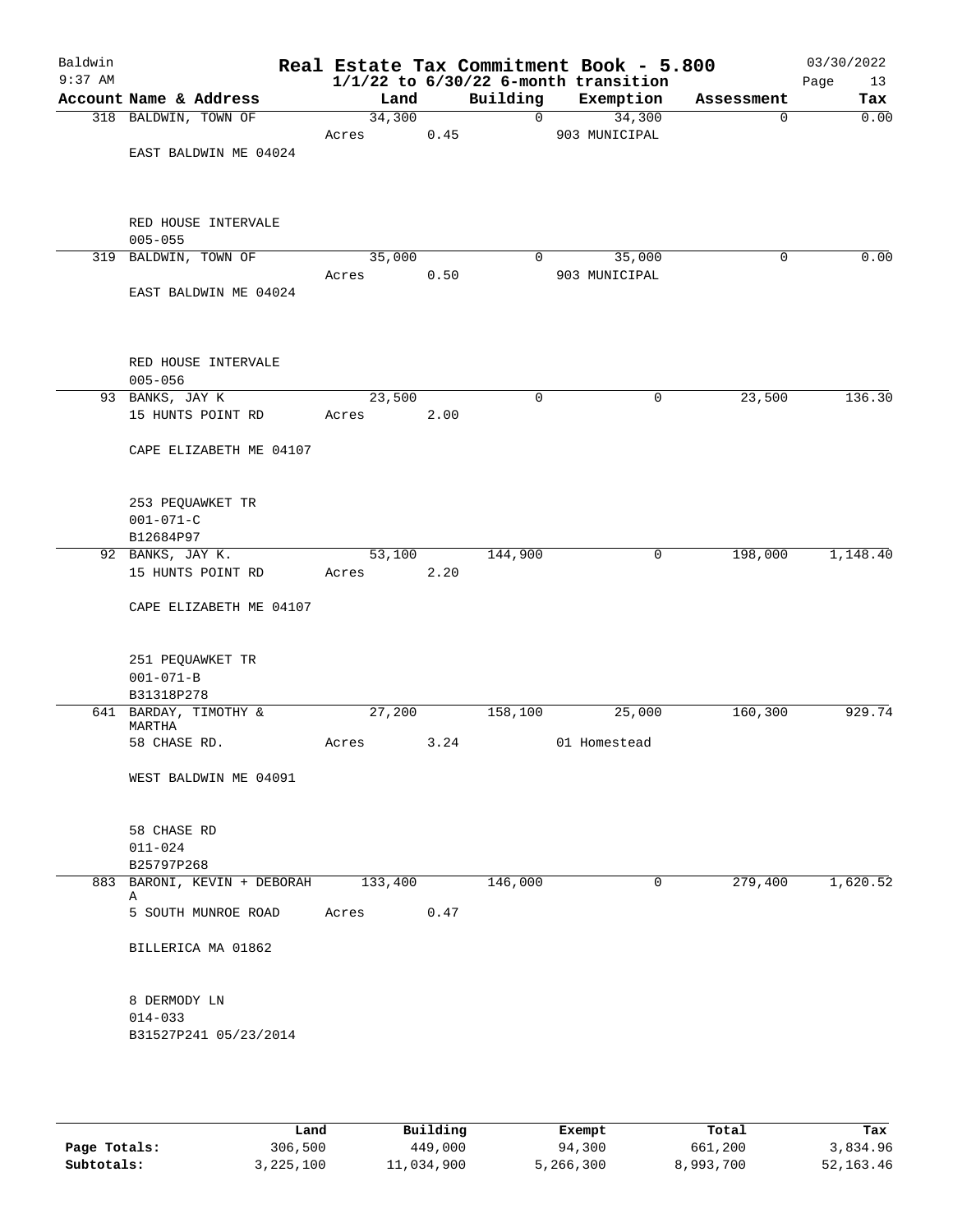| Baldwin<br>$9:37$ AM |                                                |                 |      |             | Real Estate Tax Commitment Book - 5.800<br>$1/1/22$ to $6/30/22$ 6-month transition |            | 03/30/2022<br>Page<br>14 |
|----------------------|------------------------------------------------|-----------------|------|-------------|-------------------------------------------------------------------------------------|------------|--------------------------|
|                      | Account Name & Address                         | Land            |      | Building    | Exemption                                                                           | Assessment | Tax                      |
|                      | 1118 BARRIAULT, EDGAR S<br>4 WYNDHAM STREET    | 24,000<br>Acres | 2.00 | 3,600       | $\overline{0}$                                                                      | 27,600     | 160.08                   |
|                      | PORTLAND ME 04103                              |                 |      |             |                                                                                     |            |                          |
|                      | 485 BRIDGTON RD<br>$009 - 008 - A3$            |                 |      |             |                                                                                     |            |                          |
|                      | 444 BARRON, J D & BELINDA<br>73 SADDLEBACK RD. | 31,000<br>Acres | 5.00 | 168,700     | 0                                                                                   | 199,700    | 1,158.26                 |
|                      | WEST BALDWIN ME 04091                          |                 |      |             |                                                                                     |            |                          |
|                      | SADDLEBACK RD<br>$008 - 003 - A$<br>B23592P290 |                 |      |             |                                                                                     |            |                          |
|                      | 294 BARROWS, RALPH J II                        | 29,500          |      | 183,300     | 25,000                                                                              | 187,800    | 1,089.24                 |
|                      | 152 PIGEON BROOK RD                            | Acres           | 4.00 |             | 01 Homestead                                                                        |            |                          |
|                      | WST BALDWIN ME 04091                           |                 |      |             |                                                                                     |            |                          |
|                      | 152 PIGEON BROOK RD<br>$005 - 038 - A$         |                 |      |             |                                                                                     |            |                          |
|                      | B35807P77                                      |                 |      |             |                                                                                     |            |                          |
|                      | 990 BARROWS, ZACHARY J                         | 28,900          |      | $\mathbf 0$ | $\mathbf 0$                                                                         | 28,900     | 167.62                   |
|                      | 152 PIGEON BROOK RD                            | Acres           | 3.58 |             |                                                                                     |            |                          |
|                      | WEST BALDWIN ME 04091                          |                 |      |             |                                                                                     |            |                          |
|                      | FIREFLY DR<br>$005 - 026 - 003$                |                 |      |             |                                                                                     |            |                          |
|                      | B35163P70                                      |                 |      |             |                                                                                     |            |                          |
|                      | 269 BATCHELDER, NICOLE D                       | 26,500          |      | 90,200      | 0                                                                                   | 116,700    | 676.86                   |
|                      | 195 PIGEON BROOK RD                            | Acres           | 2.02 |             |                                                                                     |            |                          |
|                      | WEST BALDWIN ME 04091                          |                 |      |             |                                                                                     |            |                          |
|                      | 195 PIGEON BROOK RD                            |                 |      |             |                                                                                     |            |                          |
|                      | $005 - 016 - B$                                |                 |      |             |                                                                                     |            |                          |
|                      | B34408P105                                     |                 |      |             |                                                                                     |            |                          |
|                      | 35 BEATRICE, LAUREN<br>38 JOHNSON RD           | 25,000<br>Acres | 1.00 | 89,000      | 0                                                                                   | 114,000    | 661.20                   |
|                      | ALBANY TOWNSHIP ME<br>04217                    |                 |      |             |                                                                                     |            |                          |
|                      | 11 HARRIS RD<br>$001 - 024$                    |                 |      |             |                                                                                     |            |                          |
|                      | B34500P340                                     |                 |      |             |                                                                                     |            |                          |

|              | Land      | Building   | Exempt    | Total     | Tax       |
|--------------|-----------|------------|-----------|-----------|-----------|
| Page Totals: | 164,900   | 534,800    | 25,000    | 674,700   | 3,913.26  |
| Subtotals:   | 3,390,000 | 11,569,700 | 5,291,300 | 9,668,400 | 56,076.72 |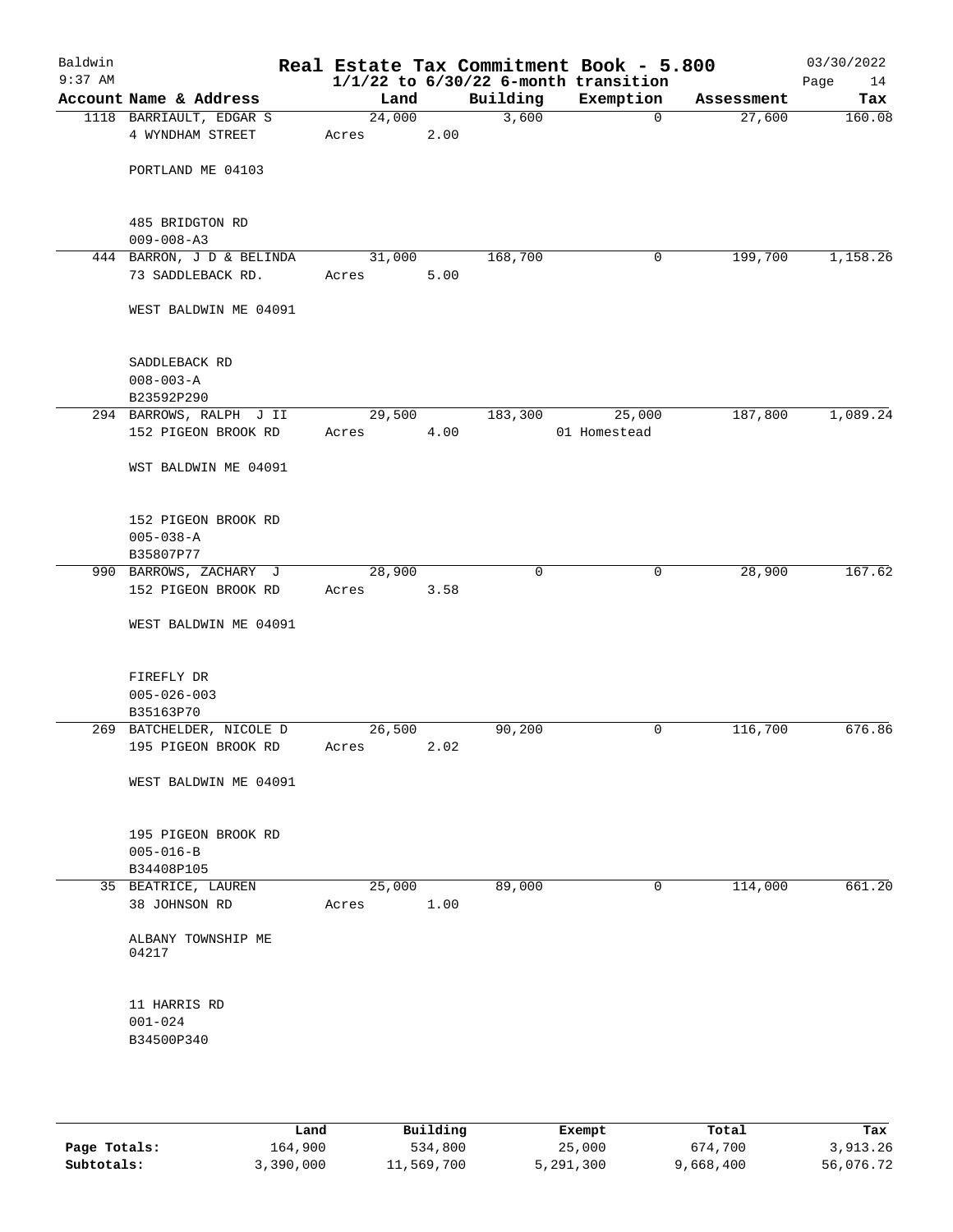| Baldwin<br>$9:37$ AM |                                                                  |                      |        |             | Real Estate Tax Commitment Book - 5.800<br>$1/1/22$ to $6/30/22$ 6-month transition |            | 03/30/2022<br>Page<br>15 |
|----------------------|------------------------------------------------------------------|----------------------|--------|-------------|-------------------------------------------------------------------------------------|------------|--------------------------|
|                      | Account Name & Address                                           | Land                 |        | Building    | Exemption                                                                           | Assessment | Tax                      |
|                      | 178 BECKWITH, STEVEN &                                           | 26,600               |        | 93,800      | 25,000                                                                              | 95,400     | 553.32                   |
|                      | JANET<br>PO BOX 82                                               | Acres 2.15           |        |             | 01 Homestead                                                                        |            |                          |
|                      | EAST BALDWIN ME 04024                                            |                      |        |             |                                                                                     |            |                          |
|                      | 317 BRIDGTON RD<br>$003 - 010 - D$                               |                      |        |             |                                                                                     |            |                          |
|                      | B14597P122                                                       |                      |        |             |                                                                                     |            |                          |
|                      | 1146 BECKWITH, STEVEN &<br>JANET<br>PO BOX 82                    | 31,900<br>Acres      | 5.63   | $\mathbf 0$ | 0                                                                                   | 31,900     | 185.02                   |
|                      | EAST BALDWIN ME 04024                                            |                      |        |             |                                                                                     |            |                          |
|                      | CRAM RD                                                          |                      |        |             |                                                                                     |            |                          |
|                      | $003 - 010 - H$                                                  |                      |        |             |                                                                                     |            |                          |
|                      | 664 BELLO, SAMANTHA<br>BELLO, CORY JO<br>879 PEQUAWKET TR        | 24,800<br>Acres 2.70 |        | 87,000      | $\mathbf 0$                                                                         | 111,800    | 648.44                   |
|                      | WEST BALDWIN ME 04091                                            |                      |        |             |                                                                                     |            |                          |
|                      | 879 PEQUAWKET TR<br>$011 - 037 - 002$                            |                      |        |             |                                                                                     |            |                          |
|                      | B35337P243                                                       |                      |        |             |                                                                                     |            |                          |
|                      | 531 BEMIS, RICHARD G III                                         |                      | 36,900 | 126,800     | 0                                                                                   | 163,700    | 949.46                   |
|                      | P.O. BOX 29                                                      | Acres                | 16.85  |             |                                                                                     |            |                          |
|                      | STEEPFALLS ME 04085                                              |                      |        |             |                                                                                     |            |                          |
|                      | 9 OLD THORNE RD<br>$009 - 035$                                   |                      |        |             |                                                                                     |            |                          |
|                      | B25558P64                                                        |                      |        |             |                                                                                     |            |                          |
|                      | 591 BENEDETTI, PETER N<br>BENEDETTI, LESLIE<br>480 SADDLEBACK RD | 43,500<br>Acres      | 5.00   |             | 185,700 25,000<br>01 Homestead                                                      | 204,200    | 1,184.36                 |
|                      | WEST BALDWIN ME 04091                                            |                      |        |             |                                                                                     |            |                          |
|                      | 480 SADDLEBACK RD<br>$010 - 029 - E$<br>B35776P86                |                      |        |             |                                                                                     |            |                          |
|                      | 1228 BENNETT, MERRITT                                            | 90,200               |        | 273,100     | 0                                                                                   | 363,300    | 2,107.14                 |
|                      | PO BOX 137                                                       | Acres 150.00         |        |             |                                                                                     |            |                          |
|                      | EAST BALDWIN ME 04024                                            |                      |        |             |                                                                                     |            |                          |
|                      | 153 BRIDGTON RD<br>$001 - 092 - A$                               |                      |        |             |                                                                                     |            |                          |
|                      | B34443P204 11/03/2017                                            |                      |        |             |                                                                                     |            |                          |
|                      |                                                                  |                      |        |             |                                                                                     |            |                          |

|              | Land      | Building   | Exempt    | Total      | Tax       |
|--------------|-----------|------------|-----------|------------|-----------|
| Page Totals: | 253,900   | 766,400    | 50,000    | 970,300    | 5,627.74  |
| Subtotals:   | 3,643,900 | 12,336,100 | 5,341,300 | 10,638,700 | 61,704.46 |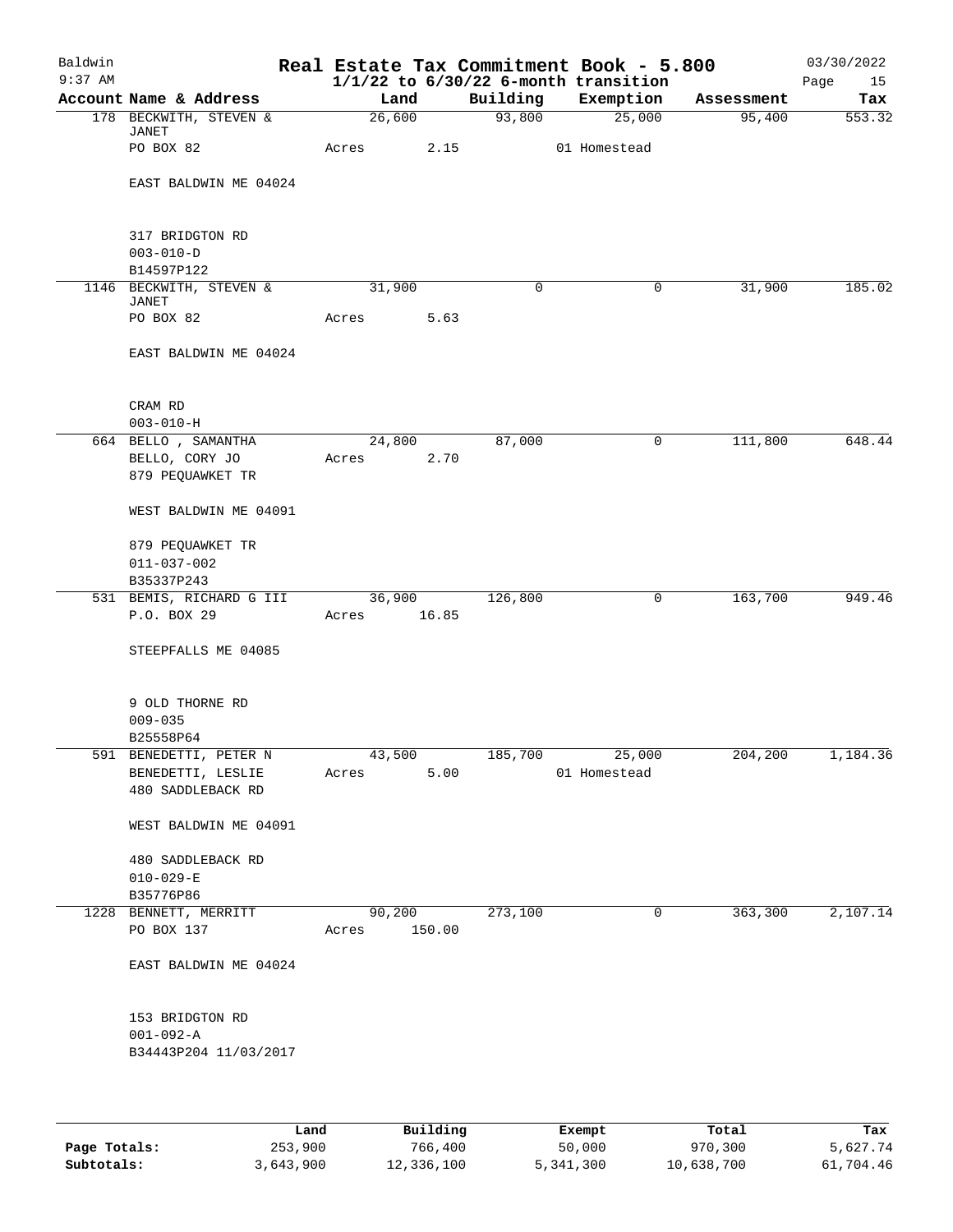|                                       |                                                                                                                                                                                                                |                               |                                        | $1/1/22$ to $6/30/22$ 6-month transition          |                                                        | Page<br>16                              |
|---------------------------------------|----------------------------------------------------------------------------------------------------------------------------------------------------------------------------------------------------------------|-------------------------------|----------------------------------------|---------------------------------------------------|--------------------------------------------------------|-----------------------------------------|
| Account Name & Address                |                                                                                                                                                                                                                | Land                          | Building                               | Exemption                                         | Assessment                                             | Tax                                     |
|                                       |                                                                                                                                                                                                                | 6,000                         |                                        | $\mathbf 0$                                       | 6,000                                                  | 34.80                                   |
| 106 COLLINGWOOD PLACE                 | Acres                                                                                                                                                                                                          |                               |                                        |                                                   |                                                        |                                         |
| MONROEVILLE PA 15146                  |                                                                                                                                                                                                                |                               |                                        |                                                   |                                                        |                                         |
| SENATOR BLACK RD                      |                                                                                                                                                                                                                |                               |                                        |                                                   |                                                        |                                         |
|                                       |                                                                                                                                                                                                                |                               |                                        |                                                   |                                                        |                                         |
|                                       |                                                                                                                                                                                                                |                               |                                        |                                                   |                                                        | 1,739.42                                |
| JESSICA<br>83 FAIRVIEW AVE            |                                                                                                                                                                                                                |                               |                                        |                                                   |                                                        |                                         |
| PEABODY MA 01960                      |                                                                                                                                                                                                                |                               |                                        |                                                   |                                                        |                                         |
| 4 ROBERTS LN<br>$014 - 013 - B$       |                                                                                                                                                                                                                |                               |                                        |                                                   |                                                        |                                         |
| B36141P223                            |                                                                                                                                                                                                                |                               |                                        |                                                   |                                                        |                                         |
|                                       |                                                                                                                                                                                                                |                               |                                        | 0                                                 | 194,600                                                | 1,128.68                                |
| 81 WINDING WAY                        | Acres                                                                                                                                                                                                          |                               |                                        |                                                   |                                                        |                                         |
| SOUTH PORTLAND ME 04106               |                                                                                                                                                                                                                |                               |                                        |                                                   |                                                        |                                         |
| 39 FREEMONT AVE<br>$001 - 093 - 001A$ |                                                                                                                                                                                                                |                               |                                        |                                                   |                                                        |                                         |
|                                       |                                                                                                                                                                                                                |                               |                                        | 25,000                                            |                                                        | 1,361.26                                |
| PO BOX 206                            | Acres                                                                                                                                                                                                          |                               |                                        | 01 Homestead                                      |                                                        |                                         |
| EAST BALDWIN ME 04024                 |                                                                                                                                                                                                                |                               |                                        |                                                   |                                                        |                                         |
| 37 BABES LN                           |                                                                                                                                                                                                                |                               |                                        |                                                   |                                                        |                                         |
|                                       |                                                                                                                                                                                                                |                               |                                        |                                                   |                                                        |                                         |
| BERRY, KATE A<br>26 WOODS MILL RD     | Acres                                                                                                                                                                                                          |                               |                                        |                                                   |                                                        | 1,495.24                                |
| EAST BALDWIN ME 04024                 |                                                                                                                                                                                                                |                               |                                        |                                                   |                                                        |                                         |
| 26 WOODS MILL RD                      |                                                                                                                                                                                                                |                               |                                        |                                                   |                                                        |                                         |
| $001 - 092 - B$                       |                                                                                                                                                                                                                |                               |                                        |                                                   |                                                        |                                         |
| B3443P212 11/03/2017                  |                                                                                                                                                                                                                |                               |                                        |                                                   |                                                        |                                         |
| 45 FARRINGTON ROAD                    |                                                                                                                                                                                                                | 0                             |                                        | 0                                                 |                                                        | 63.80                                   |
| GORHAM ME 04038                       |                                                                                                                                                                                                                |                               |                                        |                                                   |                                                        |                                         |
| AOW LADY SLIPPER<br>002-007-LUPINE    |                                                                                                                                                                                                                |                               |                                        |                                                   |                                                        |                                         |
|                                       | 416 BERGHOFF, JEFFREY F<br>$007 - 014$<br>B33064P130<br>861 BERNARDO, PAUL &<br>1283 BERNIER, DONNA M<br>B37538P131<br>871 BERNIER, ELLEN<br>$014 - 023$<br>1227 BERRY JR, STEPHEN O<br>1205 BERTHAIUME, KATIE | TALBOT, ANDREW & PAMELA Acres | 172,500<br>29,800<br>159,000<br>45,900 | 13.00<br>0.75<br>4.17<br>0.60<br>211,900<br>50.60 | 0<br>127,400<br>0<br>164,800<br>100,700<br>0<br>11,000 | 299,900<br>234,700<br>257,800<br>11,000 |

|              | Land      | Building   | Exempt    | Total      | Tax       |
|--------------|-----------|------------|-----------|------------|-----------|
| Page Totals: | 413,200   | 615,800    | 25,000    | 1,004,000  | 5,823.20  |
| Subtotals:   | 4,057,100 | 12,951,900 | 5,366,300 | 11,642,700 | 67,527.66 |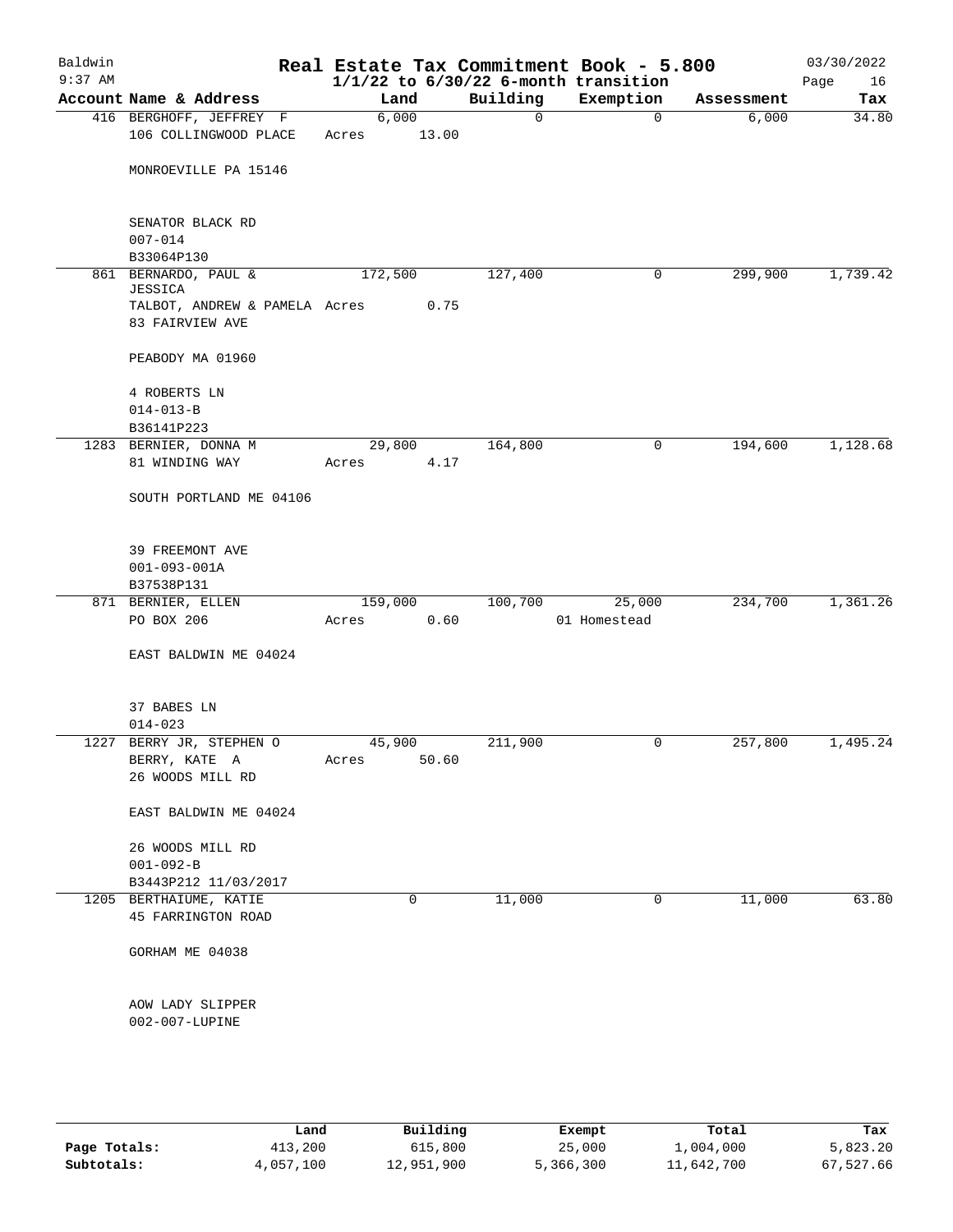| Baldwin<br>$9:37$ AM |                                 |         |       |          | Real Estate Tax Commitment Book - 5.800<br>$1/1/22$ to $6/30/22$ 6-month transition |            | 03/30/2022<br>17<br>Page |
|----------------------|---------------------------------|---------|-------|----------|-------------------------------------------------------------------------------------|------------|--------------------------|
|                      | Account Name & Address          | Land    |       | Building | Exemption                                                                           | Assessment | Tax                      |
|                      | 768 BESSEY, DONALD              | 37,300  |       | 65,900   | $\mathbf 0$                                                                         | 103,200    | 598.56                   |
|                      | BESSEY, CAROLYN J               | Acres   | 5.00  |          |                                                                                     |            |                          |
|                      | 148 WARDS HILL RD               |         |       |          |                                                                                     |            |                          |
|                      |                                 |         |       |          |                                                                                     |            |                          |
|                      | WEST BALDWIN ME 04091           |         |       |          |                                                                                     |            |                          |
|                      | 148 WARDS HILL RD               |         |       |          |                                                                                     |            |                          |
|                      | $012 - 017 - A$                 |         |       |          |                                                                                     |            |                          |
|                      | B37627P180                      |         |       |          |                                                                                     |            |                          |
|                      | 1178 BETTENCOURT, JEREMY        |         | 0     | 12,400   | 0                                                                                   | 12,400     | 71.92                    |
|                      | BETTENCOURT, NICHOLE            |         |       |          |                                                                                     |            |                          |
|                      | 50 CREEDEN ST                   |         |       |          |                                                                                     |            |                          |
|                      |                                 |         |       |          |                                                                                     |            |                          |
|                      | MANSFIELD MA 02048              |         |       |          |                                                                                     |            |                          |
|                      | 13 AOW BLUEBERRY HILL           |         |       |          |                                                                                     |            |                          |
|                      | $002 - 007 - 013I$              |         |       |          |                                                                                     |            |                          |
|                      | 585 BETTY JR., ARNOLD P.        | 37,600  |       | 95,800   | 25,000                                                                              | 108,400    | 628.72                   |
|                      | 292 DOUGLAS HILL RD             | Acres   | 10.32 |          | 01 Homestead                                                                        |            |                          |
|                      |                                 |         |       |          |                                                                                     |            |                          |
|                      | BALDWIN ME 04091                |         |       |          |                                                                                     |            |                          |
|                      |                                 |         |       |          |                                                                                     |            |                          |
|                      | 292 DOUGLAS HILL RD             |         |       |          |                                                                                     |            |                          |
|                      | $010 - 028$                     |         |       |          |                                                                                     |            |                          |
|                      | B27925P171                      |         |       |          |                                                                                     |            |                          |
|                      | 580380 BICKFORD, MARK           |         | 0     | 13,400   | 0                                                                                   | 13,400     | 77.72                    |
|                      | BICKFORD, JOYCE                 |         |       |          |                                                                                     |            |                          |
|                      | 57 ALBION RD                    |         |       |          |                                                                                     |            |                          |
|                      | WINDHAM ME 04062                |         |       |          |                                                                                     |            |                          |
|                      |                                 |         |       |          |                                                                                     |            |                          |
|                      | AOW OTTER RD                    |         |       |          |                                                                                     |            |                          |
|                      | 002-007-OTTER2                  |         |       |          |                                                                                     |            |                          |
|                      | 459 BICKFORD, MARK &<br>REBEKAH | 116,500 |       | 140,100  | 25,000                                                                              | 231,600    | 1,343.28                 |
|                      | 185 MOUNTAIN RD                 | Acres   | 62.00 |          | 01 Homestead                                                                        |            |                          |
|                      |                                 |         |       |          |                                                                                     |            |                          |
|                      | WEST BALDWIN ME 04091           |         |       |          |                                                                                     |            |                          |
|                      |                                 |         |       |          |                                                                                     |            |                          |
|                      |                                 |         |       |          |                                                                                     |            |                          |
|                      | 185 MOUNTAIN RD<br>$008 - 016$  |         |       |          |                                                                                     |            |                          |
|                      | B12662P216                      |         |       |          |                                                                                     |            |                          |
| 745                  | BILLINGS, DANIEL A. &           | 41,500  |       | 119,200  | 25,000                                                                              | 135,700    | 787.06                   |
|                      | JEANNINE G.                     |         |       |          |                                                                                     |            |                          |
|                      | 121 DOUGLAS HILL RD             | Acres   | 23.00 |          | 01 Homestead                                                                        |            |                          |
|                      | WEST BALDWIN ME 04091           |         |       |          |                                                                                     |            |                          |
|                      |                                 |         |       |          |                                                                                     |            |                          |
|                      |                                 |         |       |          |                                                                                     |            |                          |
|                      | 121 DOUGLAS HILL RD             |         |       |          |                                                                                     |            |                          |
|                      | $011 - 093$                     |         |       |          |                                                                                     |            |                          |
|                      |                                 |         |       |          |                                                                                     |            |                          |
|                      |                                 |         |       |          |                                                                                     |            |                          |
|                      |                                 |         |       |          |                                                                                     |            |                          |

|              | Land      | Building   | Exempt    | Total      | Tax       |
|--------------|-----------|------------|-----------|------------|-----------|
| Page Totals: | 232,900   | 446,800    | 75,000    | 604,700    | 3,507.26  |
| Subtotals:   | 4,290,000 | 13,398,700 | 5,441,300 | 12,247,400 | 71,034.92 |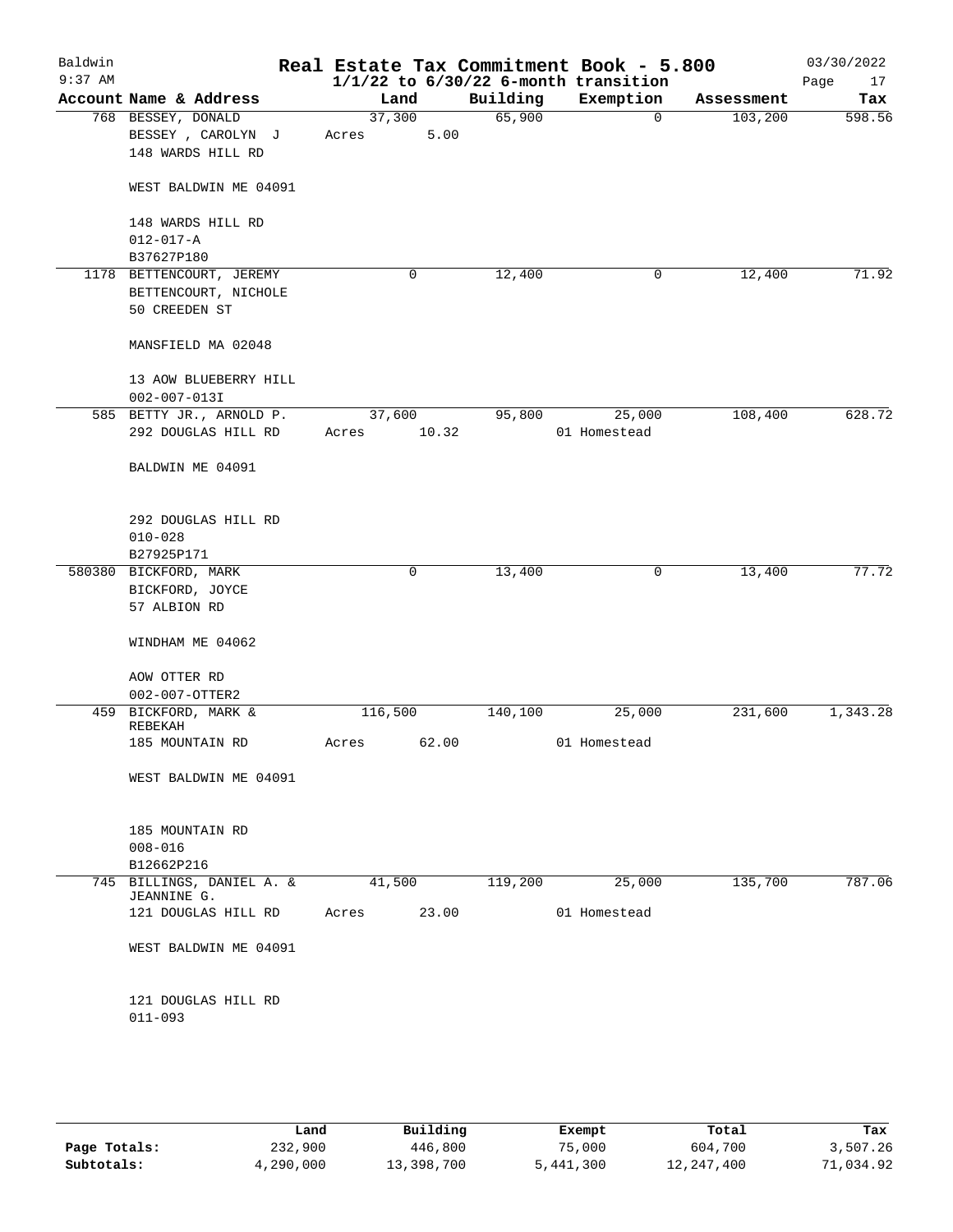| Baldwin<br>$9:37$ AM |                                           |                 |       |          | Real Estate Tax Commitment Book - 5.800<br>$1/1/22$ to $6/30/22$ 6-month transition |            | 03/30/2022<br>Page<br>18 |
|----------------------|-------------------------------------------|-----------------|-------|----------|-------------------------------------------------------------------------------------|------------|--------------------------|
|                      | Account Name & Address                    | Land            |       | Building | Exemption                                                                           | Assessment | Tax                      |
|                      | 1120 BISHOP COMPANY LLC<br>730B MIDDLE RD | 32,600<br>Acres | 12.93 | 0        | $\mathbf 0$                                                                         | 32,600     | 189.08                   |
|                      | STEEP FALLS ME 04085                      |                 |       |          |                                                                                     |            |                          |
|                      | 48 SEBAGO RD                              |                 |       |          |                                                                                     |            |                          |
|                      | $003 - 002 - C$                           |                 |       |          |                                                                                     |            |                          |
|                      | B37735P241<br>41 BISHOP JON               | 39,400          |       | 100,500  | 25,000                                                                              | 114,900    | 666.42                   |
|                      | 31 BISHOP DELISIO LN                      | Acres           | 13.78 |          | 01 Homestead                                                                        |            |                          |
|                      | EAST BALDWIN ME 04024                     |                 |       |          |                                                                                     |            |                          |
|                      | 31 BISHOP DELISIO LN<br>$001 - 026 - B$   |                 |       |          |                                                                                     |            |                          |
|                      | 998 BISWELL, PHYLLIS A                    | 21,800          |       | 138,500  | 25,000                                                                              | 135,300    | 784.74                   |
|                      | PO BOX 254                                | Acres           | 0.65  |          | 01 Homestead                                                                        |            |                          |
|                      | GORHAM ME 04038                           |                 |       |          |                                                                                     |            |                          |
|                      | 332 BRIDGTON RD<br>$003 - 010 - A$        |                 |       |          |                                                                                     |            |                          |
|                      | 708 BLACK, CINDY L.                       | 7,500           |       | 0        | 0                                                                                   | 7,500      | 43.50                    |
|                      | 145 OSSIPEE TRAIL                         | Acres           | 10.00 |          |                                                                                     |            |                          |
|                      | LIMINGTON ME 04049                        |                 |       |          |                                                                                     |            |                          |
|                      | PEQUAWKET TR                              |                 |       |          |                                                                                     |            |                          |
|                      | $011 - 074 - A$                           |                 |       |          |                                                                                     |            |                          |
|                      | B25194P338                                |                 |       |          |                                                                                     |            |                          |
|                      | 275 BLACK, HAZEL                          | 14,000          |       | 62,500   | 25,000                                                                              | 51,500     | 298.70                   |
|                      | 211 PIGEON BROOK RD                       | Acres           | 0.20  |          | 01 Homestead                                                                        |            |                          |
|                      | WEST BALDWIN ME 04091                     |                 |       |          |                                                                                     |            |                          |
|                      | 211 PIGEON BROOK RD<br>$005 - 023$        |                 |       |          |                                                                                     |            |                          |
| 277                  | BLACK, RICHARD E ESTATE                   | 31,000          |       | 107,300  | 25,000                                                                              | 113,300    | 657.14                   |
|                      | OF<br>176 RIVER RD                        | Acres           | 5.00  |          | 01 Homestead                                                                        |            |                          |
|                      | WEST BALDWIN ME 04091                     |                 |       |          |                                                                                     |            |                          |
|                      | 202 PIGEON BROOK RD<br>$005 - 024 - A$    |                 |       |          |                                                                                     |            |                          |
|                      |                                           |                 |       |          |                                                                                     |            |                          |

|              | Land      | Building   | Exempt    | Total      | Tax       |
|--------------|-----------|------------|-----------|------------|-----------|
| Page Totals: | 146,300   | 408,800    | 100,000   | 455,100    | 2,639.58  |
| Subtotals:   | 4,436,300 | 13,807,500 | 5,541,300 | 12,702,500 | 73,674.50 |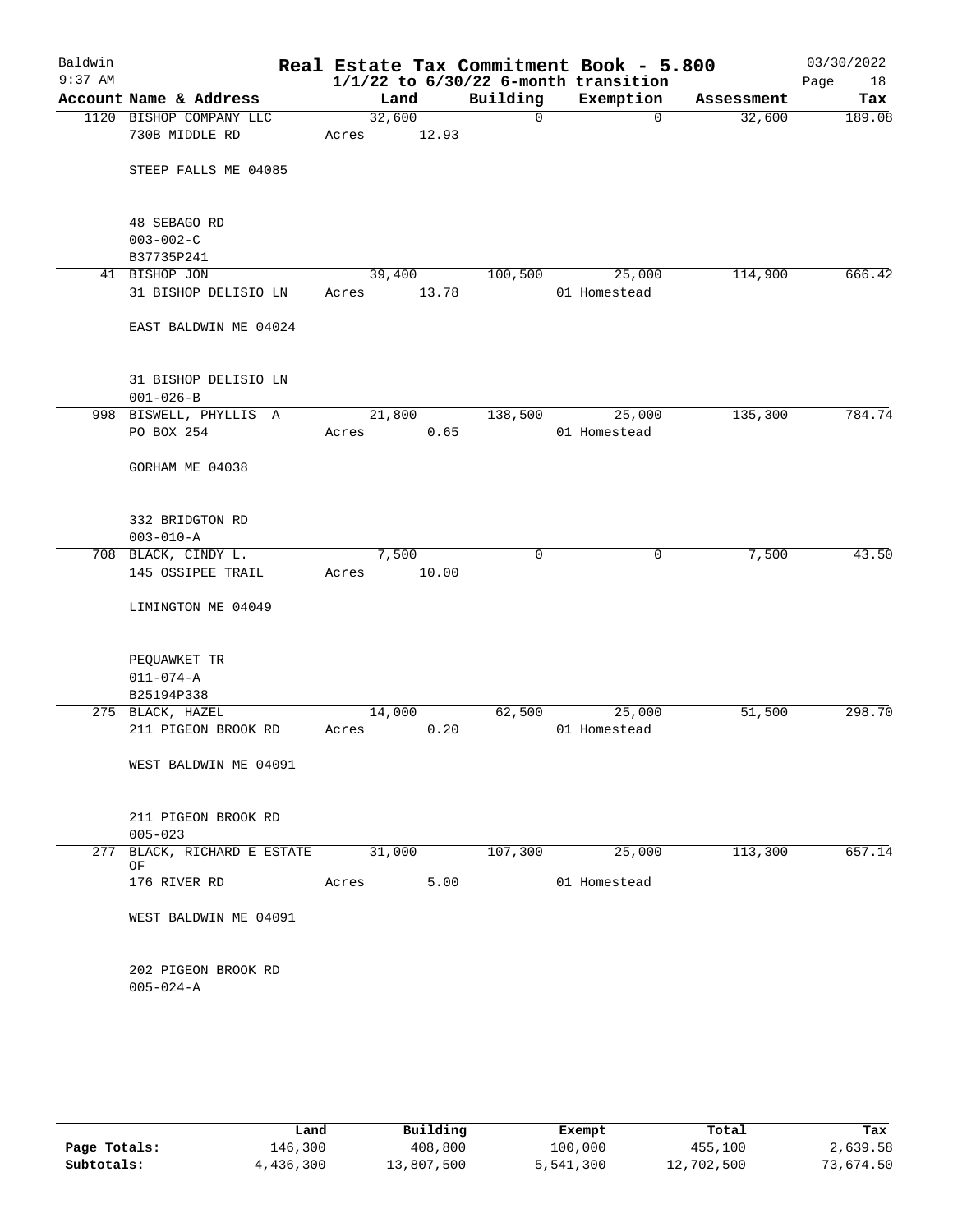| Baldwin<br>$9:37$ AM |                                            |        |        |             | Real Estate Tax Commitment Book - 5.800<br>$1/1/22$ to $6/30/22$ 6-month transition |            | 03/30/2022<br>Page<br>19 |
|----------------------|--------------------------------------------|--------|--------|-------------|-------------------------------------------------------------------------------------|------------|--------------------------|
|                      | Account Name & Address                     | Land   |        | Building    | Exemption                                                                           | Assessment | Tax                      |
|                      | 392 BLACK, RICHARD E ESTATE<br>ΟF          | 63,900 |        | 4,800       | $\overline{0}$                                                                      | 68,700     | 398.46                   |
|                      | 176 RIVER RD                               | Acres  | 4.00   |             |                                                                                     |            |                          |
|                      | WEST BALDWIN ME 04091                      |        |        |             |                                                                                     |            |                          |
|                      | RIVER RD                                   |        |        |             |                                                                                     |            |                          |
|                      | $006 - 033$                                |        |        |             |                                                                                     |            |                          |
|                      | 980 BLACK, RICHARD E ESTATE 26,500<br>ΟF   |        |        | $\mathbf 0$ | $\mathbf 0$                                                                         | 26,500     | 153.70                   |
|                      | 176 RIVER RD                               | Acres  | 2.00   |             |                                                                                     |            |                          |
|                      | WEST BALDWIN ME 04091                      |        |        |             |                                                                                     |            |                          |
|                      | RIVER RD                                   |        |        |             |                                                                                     |            |                          |
|                      | $006 - 033 - B$                            |        |        |             |                                                                                     |            |                          |
|                      | 1302 BLAIS, DAVID J                        | 37,650 |        | $\mathbf 0$ | 0                                                                                   | 37,650     | 218.37                   |
|                      | P.O. BOX 188                               | Acres  | 6.73   |             |                                                                                     |            |                          |
|                      | EAST BALDWIN ME 04024                      |        |        |             |                                                                                     |            |                          |
|                      | FIREFLY DR                                 |        |        |             |                                                                                     |            |                          |
|                      | $005 - 026 - H$                            |        |        |             |                                                                                     |            |                          |
|                      | B37864P314                                 |        |        |             |                                                                                     |            |                          |
|                      | 746 BLAKE, NORMAN B.                       |        | 37,800 | 123,500     | 25,000                                                                              | 136,300    | 790.54                   |
|                      | 135 DOUGLAS HILL RD                        | Acres  | 18.00  |             | 01 Homestead                                                                        |            |                          |
|                      | WEST BALDWIN ME 04091                      |        |        |             |                                                                                     |            |                          |
|                      | 135 DOUGLAS HILL RD                        |        |        |             |                                                                                     |            |                          |
|                      | $011 - 094$<br>270 BLISS, CURTIS & MILDRED | 24,500 |        | 61,800      | 25,000                                                                              | 61,300     | 355.54                   |
|                      | PO BOX 25                                  | Acres  | 3.00   |             | 01 Homestead                                                                        |            |                          |
|                      | WEST BALDWIN ME 04091                      |        |        |             |                                                                                     |            |                          |
|                      | 628 PEQUAWKET TR<br>$005 - 018$            |        |        |             |                                                                                     |            |                          |
|                      | 989 BLISS, GENE + BRENDA                   | 26,800 |        | 91,000      | 25,000                                                                              | 92,800     | 538.24                   |
|                      | 4 Firefly Drive                            | Acres  | 2.31   |             | 01 Homestead                                                                        |            |                          |
|                      | WEST BALDWIN ME 04091                      |        |        |             |                                                                                     |            |                          |
|                      | 4 FIREFLY DR                               |        |        |             |                                                                                     |            |                          |
|                      | $005 - 026 - 005$                          |        |        |             |                                                                                     |            |                          |
|                      |                                            |        |        |             |                                                                                     |            |                          |

|              | Land      | Building   | Exempt    | Total        | Tax       |
|--------------|-----------|------------|-----------|--------------|-----------|
| Page Totals: | 217,150   | 281,100    | 75,000    | 423,250      | 2,454.85  |
| Subtotals:   | 4,653,450 | 14,088,600 | 5,616,300 | 13, 125, 750 | 76,129.35 |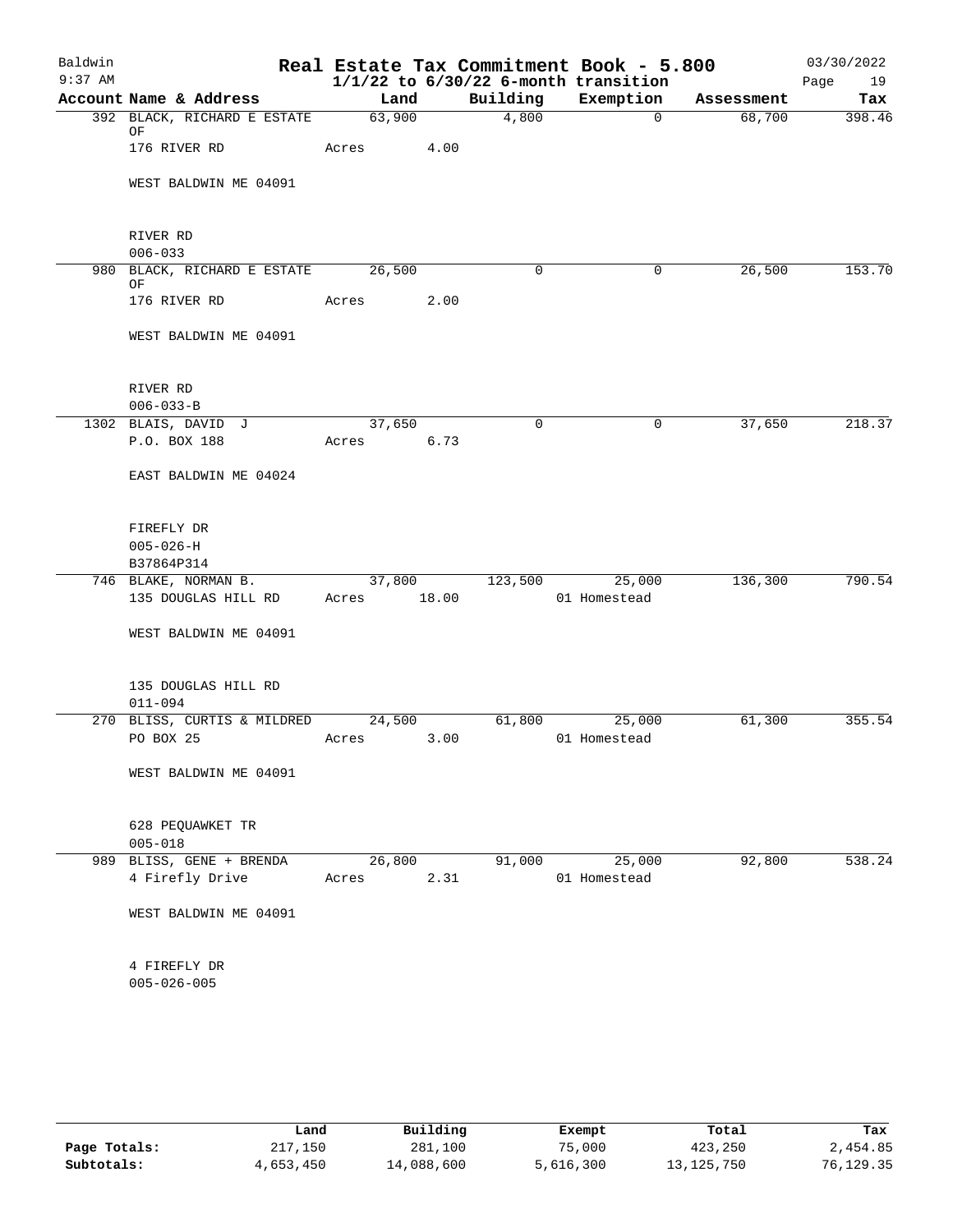| Baldwin<br>$9:37$ AM |                                        |         |       |          | Real Estate Tax Commitment Book - 5.800<br>$1/1/22$ to $6/30/22$ 6-month transition |            | 03/30/2022<br>20<br>Page |
|----------------------|----------------------------------------|---------|-------|----------|-------------------------------------------------------------------------------------|------------|--------------------------|
|                      | Account Name & Address                 | Land    |       | Building | Exemption                                                                           | Assessment | Tax                      |
|                      | 589 BLISS, LEIGHTON                    | 27,500  |       | 43,500   | $\mathbf 0$                                                                         | 71,000     | 411.80                   |
|                      | C/O BLISS, MICHELE                     | Acres   | 2.66  |          |                                                                                     |            |                          |
|                      | 8 BLISS RD.                            |         |       |          |                                                                                     |            |                          |
|                      | WEST BALDWIN ME 04091                  |         |       |          |                                                                                     |            |                          |
|                      | 8 BLISS RD                             |         |       |          |                                                                                     |            |                          |
|                      | $010 - 029 - C$                        |         |       |          |                                                                                     |            |                          |
|                      | B25920P150                             |         |       |          |                                                                                     |            |                          |
|                      | 588 BLISS, LEIGHTON R                  | 28,000  |       | 180,800  | 25,000                                                                              | 183,800    | 1,066.04                 |
|                      | BLISS, KAREN L                         | Acres   | 3.00  |          | 01 Homestead                                                                        |            |                          |
|                      | 11 BLISS RD                            |         |       |          |                                                                                     |            |                          |
|                      | WEST BALDWIN ME 04091                  |         |       |          |                                                                                     |            |                          |
|                      | 11 BLISS RD                            |         |       |          |                                                                                     |            |                          |
|                      | $010 - 029 - B$                        |         |       |          |                                                                                     |            |                          |
|                      | B37691P55                              |         |       |          |                                                                                     |            |                          |
|                      | 1296 BLISS, LEIGHTON R.                | 65,000  |       | 0        | 0                                                                                   | 65,000     | 377.00                   |
|                      | 11 BLISS RD                            | Acres   | 54.30 |          |                                                                                     |            |                          |
|                      | WEST BALDWIN ME 04091                  |         |       |          |                                                                                     |            |                          |
|                      | BLISS RD                               |         |       |          |                                                                                     |            |                          |
|                      | $010 - 029 - G$                        |         |       |          |                                                                                     |            |                          |
|                      | 867 BOISCLAIR, PRISCILLA               | 124,200 |       | 73,100   | 0                                                                                   | 197,300    | 1,144.34                 |
|                      | 194 GUINEA RD                          | Acres   | 0.30  |          |                                                                                     |            |                          |
|                      | BIDDEFORD ME 04005                     |         |       |          |                                                                                     |            |                          |
|                      | 30 ROBERTS LN                          |         |       |          |                                                                                     |            |                          |
|                      | $014 - 019$                            |         |       |          |                                                                                     |            |                          |
|                      | 1271 BOISSONEAULT, KURTIS T            | 59,400  |       | 0        | 0                                                                                   | 59,400     | 344.52                   |
|                      | 355 MAMMOTH ROAD                       | Acres   | 30.50 |          |                                                                                     |            |                          |
|                      |                                        |         |       |          |                                                                                     |            |                          |
|                      | PELLHAM NH 03706                       |         |       |          |                                                                                     |            |                          |
|                      | REAR LOT                               |         |       |          |                                                                                     |            |                          |
|                      | $001 - 049 - A$                        |         |       |          |                                                                                     |            |                          |
|                      | B34069P310                             |         |       |          |                                                                                     |            |                          |
|                      | 169 BOONE, LARRY J                     | 41,500  |       | 0        | 0                                                                                   | 41,500     | 240.70                   |
|                      | GUPTA, SURINDER<br>315 ROOSEVELT TRAIL | Acres   | 23.17 |          |                                                                                     |            |                          |
|                      | CASCO ME 04015                         |         |       |          |                                                                                     |            |                          |
|                      | CARL BURNELL RD                        |         |       |          |                                                                                     |            |                          |
|                      | $003 - 007$                            |         |       |          |                                                                                     |            |                          |
|                      | B31645P181 07/15/2014                  |         |       |          |                                                                                     |            |                          |
|                      |                                        |         |       |          |                                                                                     |            |                          |
|                      |                                        |         |       |          |                                                                                     |            |                          |
|                      |                                        |         |       |          |                                                                                     |            |                          |

|              | Land      | Building   | Exempt    | Total      | Tax       |
|--------------|-----------|------------|-----------|------------|-----------|
| Page Totals: | 345,600   | 297,400    | 25,000    | 618,000    | 3,584.40  |
| Subtotals:   | 4,999,050 | 14,386,000 | 5,641,300 | 13,743,750 | 79,713.75 |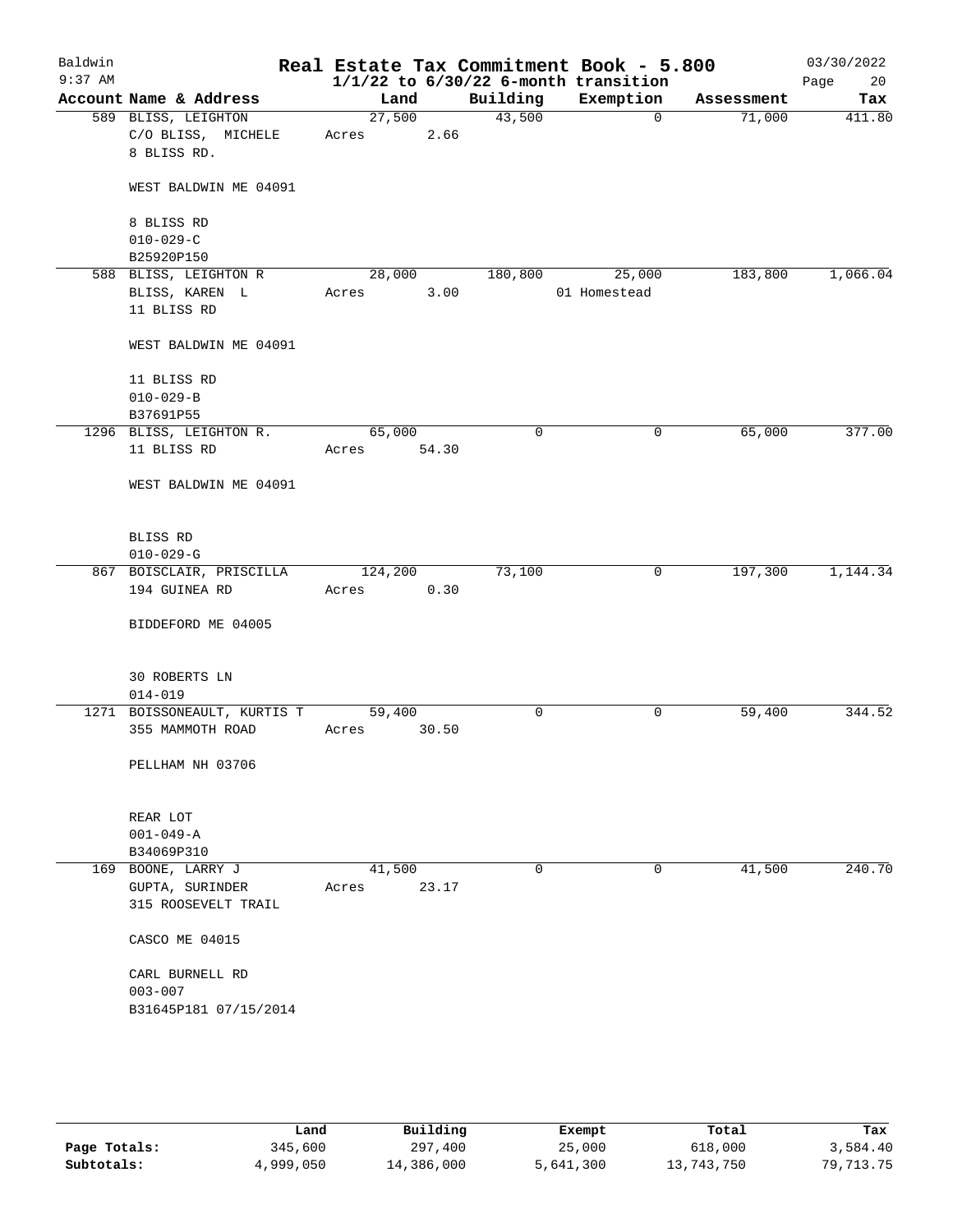| Baldwin<br>$9:37$ AM |                                        |        |       |          | Real Estate Tax Commitment Book - 5.800<br>$1/1/22$ to $6/30/22$ 6-month transition |            | 03/30/2022<br>Page<br>21 |
|----------------------|----------------------------------------|--------|-------|----------|-------------------------------------------------------------------------------------|------------|--------------------------|
|                      | Account Name & Address                 | Land   |       | Building | Exemption                                                                           | Assessment | Tax                      |
|                      | 78 BORSARI, PAUL JR                    | 24,600 |       | 98,100   | 0                                                                                   | 122,700    | 711.66                   |
|                      | 14 VILLAGE GREEN                       | Acres  | 2.00  |          |                                                                                     |            |                          |
|                      |                                        |        |       |          |                                                                                     |            |                          |
|                      | NORFOLK MA 02056                       |        |       |          |                                                                                     |            |                          |
|                      |                                        |        |       |          |                                                                                     |            |                          |
|                      | 5 HALF MOON POND LN<br>$001 - 062 - A$ |        |       |          |                                                                                     |            |                          |
|                      | B33824P155                             |        |       |          |                                                                                     |            |                          |
|                      | 71 BOUCHARD , BRADLEY D                | 27,300 |       | 178,900  | 25,000                                                                              | 181,200    | 1,050.96                 |
|                      | BOUCHARD, AMBER L                      | Acres  | 2.54  |          | 01 Homestead                                                                        |            |                          |
|                      | 171 NEW SETTLEMENT RD                  |        |       |          |                                                                                     |            |                          |
|                      | CORNISH ME 04020                       |        |       |          |                                                                                     |            |                          |
|                      | 43 SCHOOL ST                           |        |       |          |                                                                                     |            |                          |
|                      | $001 - 056$                            |        |       |          |                                                                                     |            |                          |
|                      | B35101P183<br>987 BOUCHER, EZRA P +    | 31,800 |       | 65,400   | 25,000                                                                              | 72,200     | 418.76                   |
|                      | CHRISTINA D                            |        |       |          |                                                                                     |            |                          |
|                      | 40 WARDS HILL RD                       | Acres  | 10.00 |          | 01 Homestead                                                                        |            |                          |
|                      | WEST BALDWIN ME 04091                  |        |       |          |                                                                                     |            |                          |
|                      | 40 WARDS HILL RD                       |        |       |          |                                                                                     |            |                          |
|                      | $012 - 024 - B$                        |        |       |          |                                                                                     |            |                          |
|                      | 979 BOULANGER, DEBORAH A               | 25,100 |       | 182,600  | 25,000                                                                              | 182,700    | 1,059.66                 |
|                      | 176 RIVER RD                           | Acres  | 1.84  |          | 01 Homestead                                                                        |            |                          |
|                      | WEST BALDWIN ME 04091                  |        |       |          |                                                                                     |            |                          |
|                      | 176 RIVER RD                           |        |       |          |                                                                                     |            |                          |
|                      | $006 - 033 - A$                        |        |       |          |                                                                                     |            |                          |
| 982                  | BOUTEILLER, KAREN MARY                 | 29,500 |       | 193,100  | 0                                                                                   | 222,600    | 1,291.08                 |
|                      | BOUTEILLER JR, RICHARD                 | Acres  | 4.00  |          |                                                                                     |            |                          |
|                      | ALFRED                                 |        |       |          |                                                                                     |            |                          |
|                      | 12 MARSTON POND RD                     |        |       |          |                                                                                     |            |                          |
|                      | WEST BALDWIN ME 04091                  |        |       |          |                                                                                     |            |                          |
|                      | 12 MARSTON POND RD                     |        |       |          |                                                                                     |            |                          |
|                      | $007 - 021 - A$                        |        |       |          |                                                                                     |            |                          |
|                      | B37316P42                              |        |       |          |                                                                                     |            |                          |
| 626                  | BOUTOT, DANIEL &<br>LORRAINE C.        | 71,100 |       | 262,800  | 25,000                                                                              | 308,900    | 1,791.62                 |
|                      | 215 SENATOR BLACK RD                   | Acres  | 42.00 |          | 01 Homestead                                                                        |            |                          |
|                      | WEST BALDWIN ME 04091                  |        |       |          |                                                                                     |            |                          |
|                      | 215 SENATOR BLACK RD<br>$011 - 012$    |        |       |          |                                                                                     |            |                          |
|                      |                                        |        |       |          |                                                                                     |            |                          |

|              | Land      | Building   | Exempt    | Total      | Tax       |
|--------------|-----------|------------|-----------|------------|-----------|
| Page Totals: | 209,400   | 980,900    | 100,000   | 1,090,300  | 6,323.74  |
| Subtotals:   | 5,208,450 | 15,366,900 | 5,741,300 | 14,834,050 | 86,037.49 |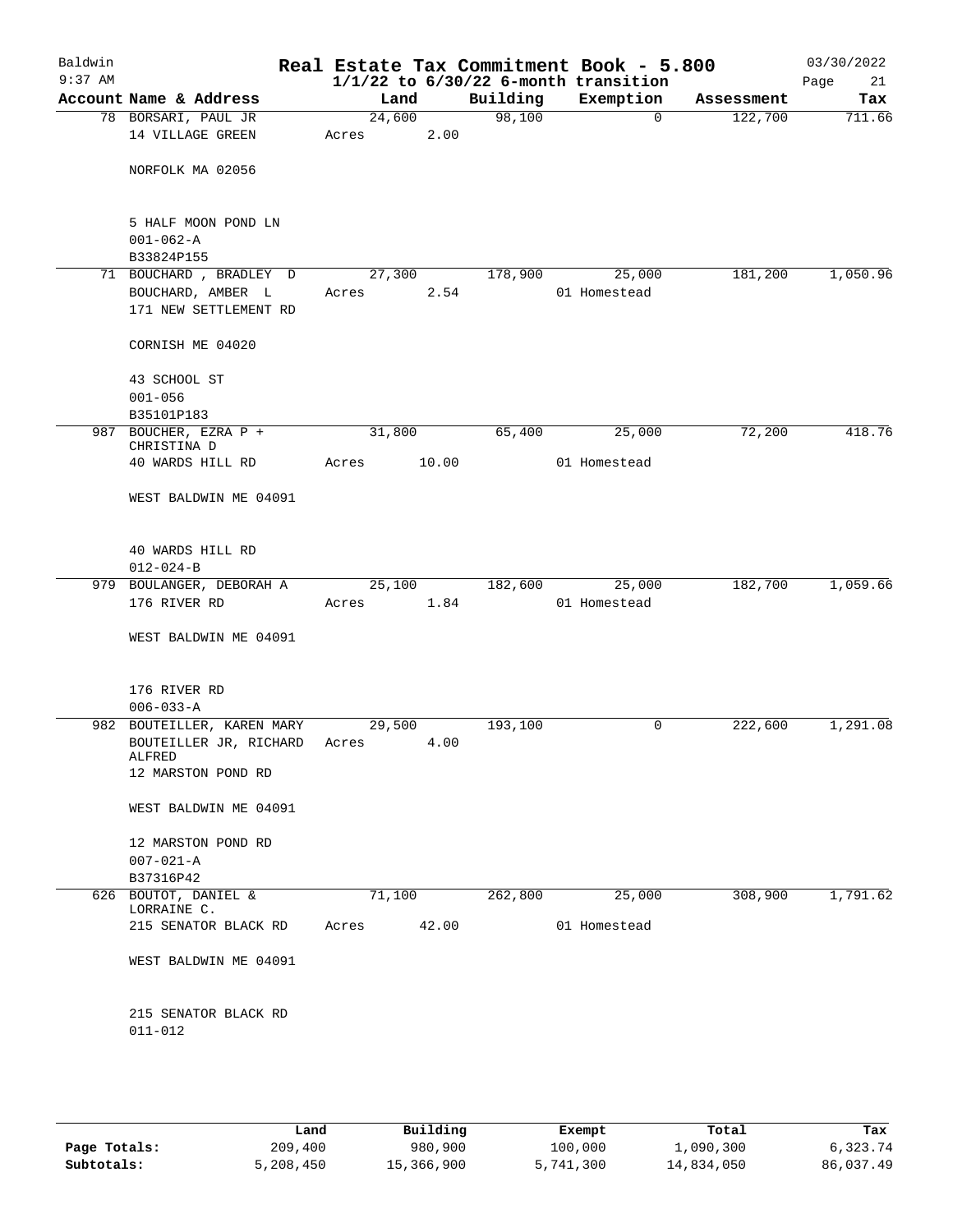| Baldwin<br>$9:37$ AM |                                          |        |       |             | Real Estate Tax Commitment Book - 5.800<br>$1/1/22$ to $6/30/22$ 6-month transition |            | 03/30/2022<br>Page<br>22 |
|----------------------|------------------------------------------|--------|-------|-------------|-------------------------------------------------------------------------------------|------------|--------------------------|
|                      | Account Name & Address                   | Land   |       | Building    | Exemption                                                                           | Assessment | Tax                      |
|                      | 344 BOWEN, DOUGLAS M                     | 46,900 |       | $\mathbf 0$ | $\mathbf 0$                                                                         | 46,900     | 272.02                   |
|                      | 167 TEN MILE BR RD                       | Acres  | 45.46 |             |                                                                                     |            |                          |
|                      | PORTER ME 04068                          |        |       |             |                                                                                     |            |                          |
|                      | ROCKY DUNN RD                            |        |       |             |                                                                                     |            |                          |
|                      | $006 - 005$<br>B24941P158                |        |       |             |                                                                                     |            |                          |
|                      | 1020 BOXER, MELISSA A                    | 26,500 |       | 181,700     | 0                                                                                   | 208,200    | 1,207.56                 |
|                      | 843 RICHVILLE RD                         | Acres  | 2.00  |             |                                                                                     |            |                          |
|                      | STANDISH ME 04048                        |        |       |             |                                                                                     |            |                          |
|                      | 1 MAPLE RIDGE RD                         |        |       |             |                                                                                     |            |                          |
|                      | $003 - 023 - B$                          |        |       |             |                                                                                     |            |                          |
|                      | 545 BRADWAY, JACOB                       | 49,800 |       | 236,900     | 25,000                                                                              | 261,700    | 1,517.86                 |
|                      | BRADWAY, SARA<br>89 MOUNTAIN RD          | Acres  | 17.50 |             | 01 Homestead                                                                        |            |                          |
|                      | EAST BALDWIN ME 04024                    |        |       |             |                                                                                     |            |                          |
|                      | 89 MOUNTAIN RD<br>$009 - 043$            |        |       |             |                                                                                     |            |                          |
|                      | B33705P064                               |        |       |             |                                                                                     |            |                          |
|                      | 605 BRAGG, BRIAN                         | 43,800 |       | $\mathbf 0$ | $\mathbf 0$                                                                         | 43,800     | 254.04                   |
|                      | WEITZELL, ALICE                          | Acres  | 13.53 |             |                                                                                     |            |                          |
|                      | 5 GOODALL ROAD                           |        |       |             |                                                                                     |            |                          |
|                      | GORHAM ME 04038                          |        |       |             |                                                                                     |            |                          |
|                      | 399 SADDLEBACK RD                        |        |       |             |                                                                                     |            |                          |
|                      | $010 - 039$                              |        |       |             |                                                                                     |            |                          |
|                      | B37869P115                               |        |       |             |                                                                                     |            |                          |
|                      | 774 BRAYSON, MURRAY D &<br>MISTY         | 68,900 |       | 180,700     | 25,000                                                                              | 224,600    | 1,302.68                 |
|                      | 23 BRAYSON WAY                           | Acres  | 33.50 |             | 01 Homestead                                                                        |            |                          |
|                      | WEST BALDWIN ME 04091                    |        |       |             |                                                                                     |            |                          |
|                      | 23 BRAYSON WAY                           |        |       |             |                                                                                     |            |                          |
|                      | $012 - 020 - A$                          |        |       |             |                                                                                     |            |                          |
|                      | B14390P4                                 |        |       |             |                                                                                     |            |                          |
|                      | 1008 BRAZIER, MELANIE A                  | 26,500 |       | 164,600     | 25,000                                                                              | 166,100    | 963.38                   |
|                      | 69 SENATOR BLACK RD                      | Acres  | 2.00  |             | 01 Homestead                                                                        |            |                          |
|                      | WEST BALDWIN ME 04091                    |        |       |             |                                                                                     |            |                          |
|                      | 69 SENATOR BLACK RD                      |        |       |             |                                                                                     |            |                          |
|                      | $007 - 017 - B$<br>B31531P233 05/30/2014 |        |       |             |                                                                                     |            |                          |
|                      |                                          |        |       |             |                                                                                     |            |                          |

|              | Land      | Building   | Exempt    | Total      | Tax       |
|--------------|-----------|------------|-----------|------------|-----------|
| Page Totals: | 262,400   | 763,900    | 75,000    | 951,300    | 5,517.54  |
| Subtotals:   | 5,470,850 | 16,130,800 | 5,816,300 | 15,785,350 | 91,555.03 |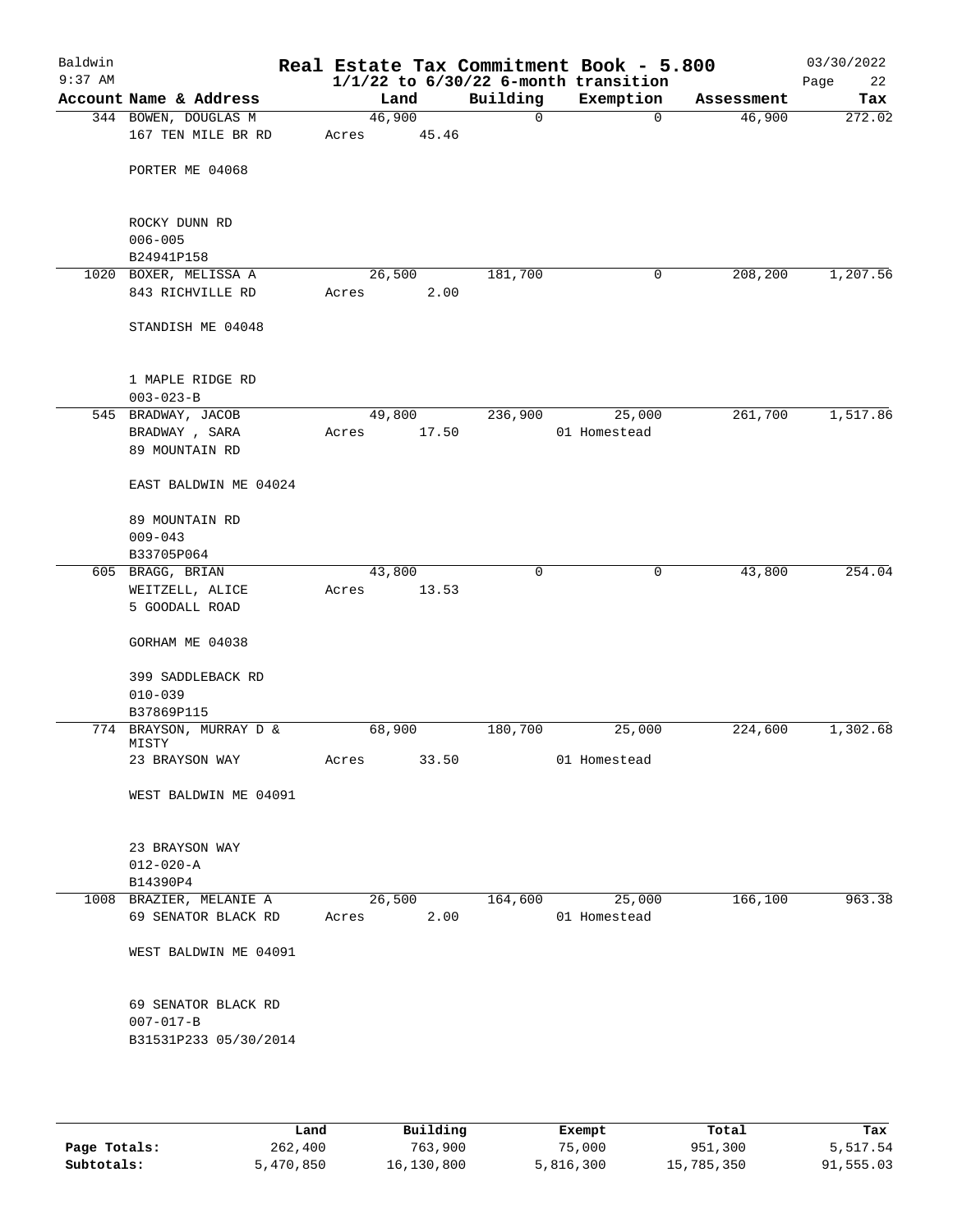| Baldwin<br>$9:37$ AM |                                                       |            |         |              | Real Estate Tax Commitment Book - 5.800<br>$1/1/22$ to $6/30/22$ 6-month transition |            | 03/30/2022        |
|----------------------|-------------------------------------------------------|------------|---------|--------------|-------------------------------------------------------------------------------------|------------|-------------------|
|                      | Account Name & Address                                |            | Land    | Building     | Exemption                                                                           | Assessment | Page<br>23<br>Tax |
|                      | 570 BREAKNECK BROOK                                   |            | 93,200  | $\mathsf{O}$ | $\mathbf 0$                                                                         | 93,200     | 540.56            |
|                      | PARTNERSHIP, LLC                                      |            |         |              |                                                                                     |            |                   |
|                      | C/O DANIEL PIERCE<br>28 NEW RD                        | Acres      | 215.00  |              |                                                                                     |            |                   |
|                      | WEST BALDWIN ME 04091                                 |            |         |              |                                                                                     |            |                   |
|                      | DOUGLAS HILL RD                                       |            |         |              |                                                                                     |            |                   |
|                      | $010 - 016, 28A$                                      |            |         |              |                                                                                     |            |                   |
|                      | B23087P263                                            |            |         |              |                                                                                     |            |                   |
|                      | 973 BREARLEY, MERCEDES M                              |            | 28,600  | 97,400       | 25,000                                                                              | 101,000    | 585.80            |
|                      | 28 DURAN LANE                                         | Acres      | 3.40    |              | 01 Homestead                                                                        |            |                   |
|                      | WEST BALDWIN ME 04091                                 |            |         |              |                                                                                     |            |                   |
|                      | 28 DURAN LN                                           |            |         |              |                                                                                     |            |                   |
|                      | $004 - 006 - A$                                       |            |         |              |                                                                                     |            |                   |
|                      | B29461P48                                             |            |         |              |                                                                                     |            |                   |
|                      | 906 BRIDGES KRISTOPHER                                |            | 26,600  | 116,000      | 0                                                                                   | 142,600    | 827.08            |
|                      | 29 RIVER RD                                           | Acres      | 2.16    |              |                                                                                     |            |                   |
|                      | WEST BALDWIN ME 04091                                 |            |         |              |                                                                                     |            |                   |
|                      |                                                       |            |         |              |                                                                                     |            |                   |
|                      | 29 RIVER RD                                           |            |         |              |                                                                                     |            |                   |
|                      | $005 - 026 - E$                                       |            |         |              |                                                                                     |            |                   |
|                      | B28613P197<br>126 BRIDGES KRISTOPHER                  |            | 106,000 | 1,300        | 0                                                                                   | 107,300    | 622.34            |
|                      | 29 RIVER RD                                           | Acres      | 55.00   |              |                                                                                     |            |                   |
|                      | WEST BALDWIN ME 04091                                 |            |         |              |                                                                                     |            |                   |
|                      | BRIDGTON RD                                           |            |         |              |                                                                                     |            |                   |
|                      | $001 - 083$                                           |            |         |              |                                                                                     |            |                   |
|                      | B33345P277                                            |            |         |              |                                                                                     |            |                   |
|                      | 764 BROOKFIELD WHITE PINE<br>HYDRO LLC                | 12,816,800 |         | 0            | 0                                                                                   | 12,816,800 | 74,337.44         |
|                      | 200 DONALD LYNCH BLVD<br>SUITE 300                    | Acres      | 179.00  |              |                                                                                     |            |                   |
|                      | MARLBOROUGH MA 01752                                  |            |         |              |                                                                                     |            |                   |
|                      |                                                       |            |         |              |                                                                                     |            |                   |
|                      | 48 HIRAM DAM RD<br>$012 - 011$                        |            |         |              |                                                                                     |            |                   |
|                      | 697 BROOKS, CAROLYN                                   |            | 66,800  | $\mathbf 0$  | $\mathbf 0$                                                                         | 66,800     | 387.44            |
|                      | BURNELL, ELIZABETH ANNE Acres<br>71 NORTH HIGH ST #14 |            | 32.00   |              |                                                                                     |            |                   |
|                      | DERRY NH 03038                                        |            |         |              |                                                                                     |            |                   |
|                      | PEQUAWKET TR                                          |            |         |              |                                                                                     |            |                   |
|                      | $011 - 066$                                           |            |         |              |                                                                                     |            |                   |
|                      | B36657P263                                            |            |         |              |                                                                                     |            |                   |
|                      |                                                       |            |         |              |                                                                                     |            |                   |
|                      |                                                       |            |         |              |                                                                                     |            |                   |

|              | Land       | Building   | Exempt    | Total      | Tax        |
|--------------|------------|------------|-----------|------------|------------|
| Page Totals: | 13,138,000 | 214,700    | 25,000    | 13,327,700 | 77,300.66  |
| Subtotals:   | 18,608,850 | 16,345,500 | 5,841,300 | 29,113,050 | 168,855.69 |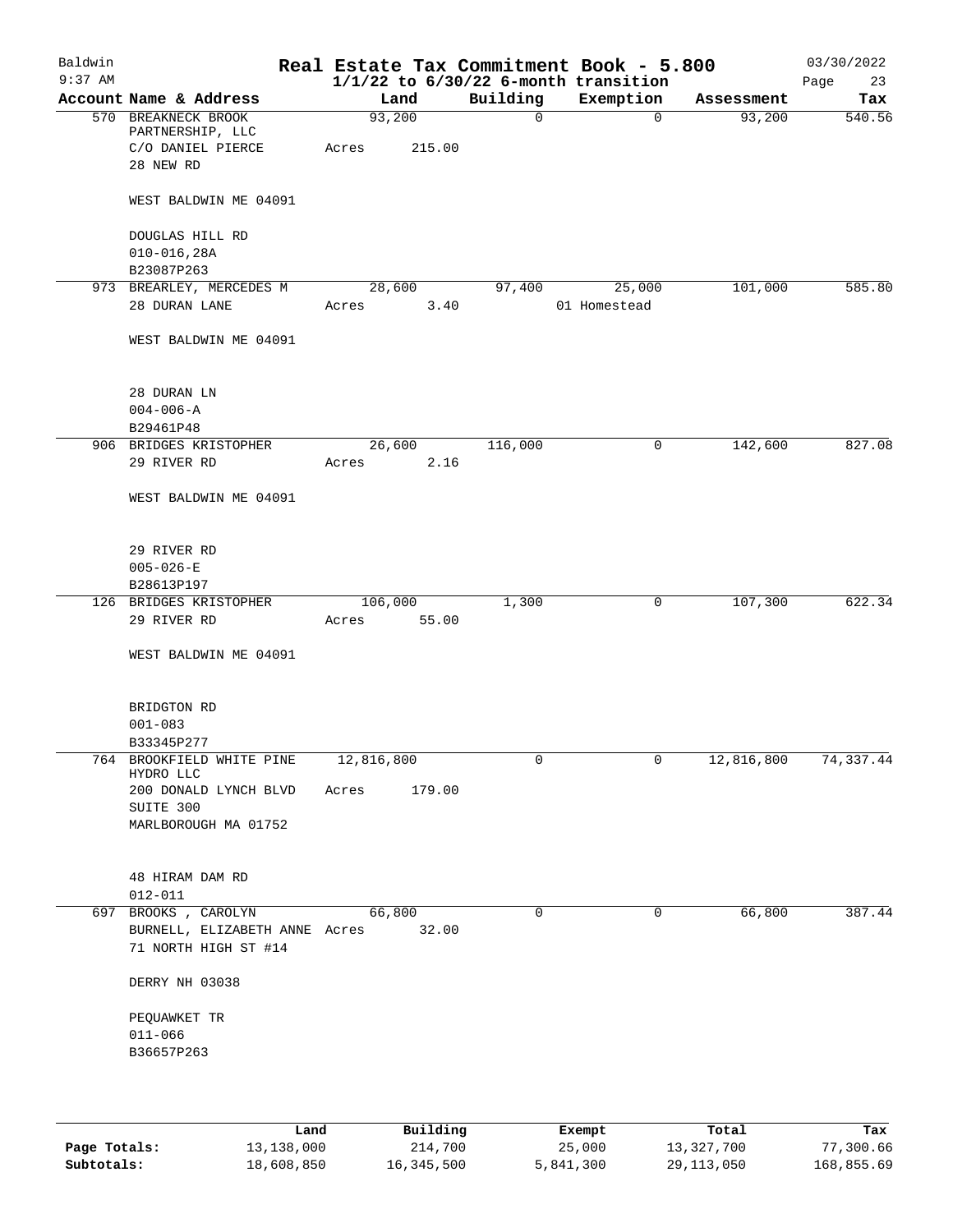| Baldwin   |                                                |                 |          |                     | Real Estate Tax Commitment Book - 5.800  |                       | 03/30/2022      |
|-----------|------------------------------------------------|-----------------|----------|---------------------|------------------------------------------|-----------------------|-----------------|
| $9:37$ AM | Account Name & Address                         |                 |          |                     | $1/1/22$ to $6/30/22$ 6-month transition |                       | 24<br>Page      |
|           | 340 BROWN, ZACKERIE W                          | Land<br>23,900  |          | Building<br>160,400 | Exemption<br>0                           | Assessment<br>184,300 | Tax<br>1,068.94 |
|           | 760 PEQUAWKET TRAIL                            | Acres           | 2.00     |                     |                                          |                       |                 |
|           | WEST BALDWIN ME 04091                          |                 |          |                     |                                          |                       |                 |
|           | 760 PEQUAWKET TR                               |                 |          |                     |                                          |                       |                 |
|           | $006 - 004 - 003$                              |                 |          |                     |                                          |                       |                 |
|           | B35798P326<br>235 BROWN, DANIEL B              | 27,200          |          | 0                   | 0                                        | 27,200                | 157.76          |
|           | BROWN, MARK B                                  | Acres           | 65.00    |                     |                                          |                       |                 |
|           | 316 GREENWAY AVE                               |                 |          |                     |                                          |                       |                 |
|           | NASHVILLE TN 37205                             |                 |          |                     |                                          |                       |                 |
|           | BROWN RD                                       |                 |          |                     |                                          |                       |                 |
|           | $004 - 007$                                    |                 |          |                     |                                          |                       |                 |
|           | B36971P71                                      |                 |          |                     |                                          |                       |                 |
| 813       | BROWN, DANIEL S. & ELSA<br>Α.                  | 29,800          |          | 181,800             | 25,000                                   | 186,600               | 1,082.28        |
|           | 130 WARDS HILL RD                              | Acres           | 4.19     |                     | 01 Homestead                             |                       |                 |
|           | WEST BALDWIN ME 04091                          |                 |          |                     |                                          |                       |                 |
|           | 130 WARDS HILL RD                              |                 |          |                     |                                          |                       |                 |
|           | $013 - 013 - B$                                |                 |          |                     |                                          |                       |                 |
|           | B14107P246                                     |                 |          |                     |                                          |                       |                 |
|           | 233 BROWN, DAVID & DANIEL                      | 47,500          |          | $\mathbf 0$         | 0                                        | 47,500                | 275.50          |
|           | RYAN, WILLIAM JR<br>63 EMERALD DR              | Acres           | 31.00    |                     |                                          |                       |                 |
|           | LYNN MA 01904                                  |                 |          |                     |                                          |                       |                 |
|           | SADDLEBACK RD                                  |                 |          |                     |                                          |                       |                 |
|           | $004 - 005$                                    |                 |          |                     |                                          |                       |                 |
|           | B15116P245                                     |                 |          |                     |                                          |                       |                 |
| 441       | BROWN, DAVID & DANIELLE<br>&.                  | 91,000          |          | 0                   | 0                                        | 91,000                | 527.80          |
|           | RYAN, WILLIAM JR<br>63 EMERALD DR.             | Acres           | 45.00    |                     |                                          |                       |                 |
|           | LYNN MA 01904                                  |                 |          |                     |                                          |                       |                 |
|           | SADDLEBACK RD                                  |                 |          |                     |                                          |                       |                 |
|           | $008 - 001$                                    |                 |          |                     |                                          |                       |                 |
|           | B15116P245                                     |                 |          |                     |                                          |                       |                 |
|           | 482 BROWN, DONALD + ANNETTE<br>441 BRIDGTON RD | 37,500<br>Acres | 11.00    | 2,800               | $\mathsf{O}$                             | 40,300                | 233.74          |
|           | EAST BALDWIN ME 04024                          |                 |          |                     |                                          |                       |                 |
|           | BRIDGTON RD                                    |                 |          |                     |                                          |                       |                 |
|           | $009 - 011$                                    |                 |          |                     |                                          |                       |                 |
|           |                                                |                 |          |                     |                                          |                       |                 |
|           | Land <sub>.</sub>                              |                 | Building |                     | <b>Ryomnt</b>                            | Total                 | Tav             |

|              | Land       | Building   | Exempt    | Total      | Tax        |
|--------------|------------|------------|-----------|------------|------------|
| Page Totals: | 256,900    | 345,000    | 25,000    | 576,900    | 3,346.02   |
| Subtotals:   | 18,865,750 | 16,690,500 | 5,866,300 | 29,689,950 | 172,201.71 |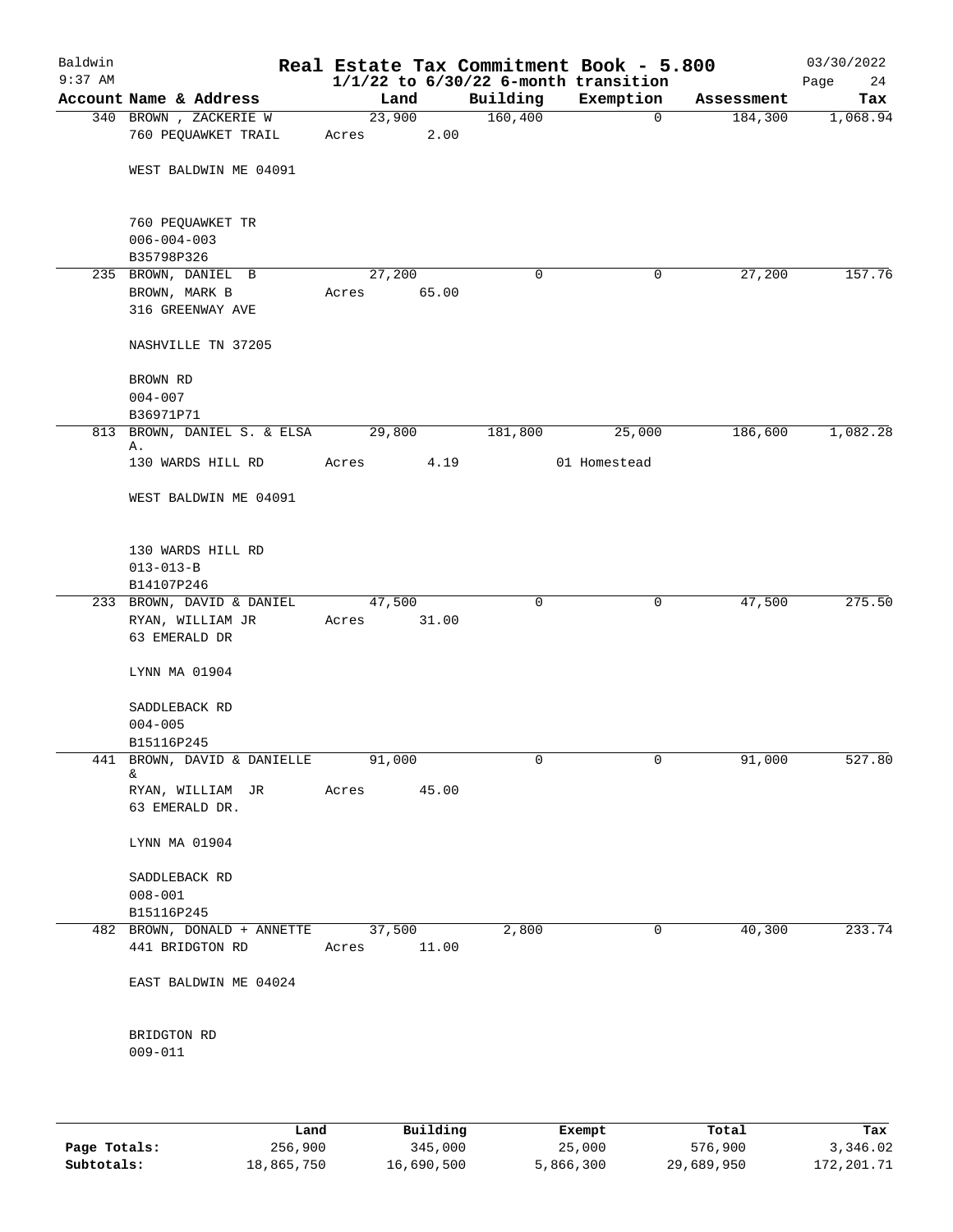| Baldwin   |                                                |                                  |      |             | Real Estate Tax Commitment Book - 5.800                      |         | 03/30/2022 |
|-----------|------------------------------------------------|----------------------------------|------|-------------|--------------------------------------------------------------|---------|------------|
| $9:37$ AM |                                                |                                  |      |             | $1/1/22$ to $6/30/22$ 6-month transition                     |         | 25<br>Page |
|           | Account Name & Address                         | Land                             |      |             | Building Exemption Assessment                                |         | Tax        |
|           | 484 BROWN, DONALD + ANNETTE<br>441 BRIDGTON RD | $\frac{31,500}{ }$<br>Acres 7.00 |      |             | 78,300<br>31,000<br>01 Homestead<br>13 Veteran (Viet Non Res | 78,800  | 457.04     |
|           | EAST BALDWIN ME 04024                          |                                  |      |             | Widow)                                                       |         |            |
|           | 441 BRIDGTON RD<br>$009 - 011 - B$             |                                  |      |             |                                                              |         |            |
|           | 580436 BROWN, DONALD + ANNETTE 2,600           |                                  |      | $\Omega$    | 0                                                            | 2,600   | 15.08      |
|           | 441 BRIDGTON RD                                | Acres 1.89                       |      |             |                                                              |         |            |
|           | EAST BALDWIN ME 04024                          |                                  |      |             |                                                              |         |            |
|           | BRIDGTON RD<br>$009 - 011 - F$                 |                                  |      |             |                                                              |         |            |
|           | 1063 BROWN, GERRY & SAMANTHA 26,600            |                                  |      | 122,000     | 25,000                                                       | 123,600 | 716.88     |
|           | 96 BROWN RD.                                   | Acres 2.19                       |      |             | 01 Homestead                                                 |         |            |
|           | WEST BALDWIN ME 04091                          |                                  |      |             |                                                              |         |            |
|           | 96 BROWN RD                                    |                                  |      |             |                                                              |         |            |
|           | $004 - 010 - C$                                |                                  |      |             |                                                              |         |            |
|           | B32054P149 01/30/2015<br>931 BROWN, JASON      | 24,800                           |      | 99,000      | $\mathbf{0}$                                                 | 123,800 | 718.04     |
|           | 439 BRIDGTON RD                                | Acres 2.50                       |      |             |                                                              |         |            |
|           | EAST BALDWIN ME 04024                          |                                  |      |             |                                                              |         |            |
|           | 439 BRIDGTON RD                                |                                  |      |             |                                                              |         |            |
|           | $009 - 011 - E$                                |                                  |      |             |                                                              |         |            |
|           | B15220P148<br>580437 BROWN, JASON E.           | 25,200                           |      | $\mathbf 0$ | 0                                                            | 25,200  | 146.16     |
|           | 439 BRIDGTON ROAD                              | Acres                            | 1.11 |             |                                                              |         |            |
|           | EAST BALDWIN ME 04024                          |                                  |      |             |                                                              |         |            |
|           | BRIDGTON RD                                    |                                  |      |             |                                                              |         |            |
|           | $009 - 011 - G$                                |                                  |      |             |                                                              |         |            |
|           | B35542P206<br>225 BROWN, MICHAEL E & JOAN      | 26,400                           |      | 199,600     | 25,000                                                       | 201,000 | 1,165.80   |
|           | М<br>336 BRIDGTON RD.                          | Acres                            | 2.00 |             | 01 Homestead                                                 |         |            |
|           | EAST BALDWIN ME 04024                          |                                  |      |             |                                                              |         |            |
|           |                                                |                                  |      |             |                                                              |         |            |
|           | 336 BRIDGTON RD                                |                                  |      |             |                                                              |         |            |
|           | $003 - 035 - B$                                |                                  |      |             |                                                              |         |            |
|           | B32780P67                                      |                                  |      |             |                                                              |         |            |
|           |                                                |                                  |      |             |                                                              |         |            |
|           |                                                |                                  |      |             |                                                              |         |            |

|              | Land       | Building   | Exempt    | Total      | Tax        |
|--------------|------------|------------|-----------|------------|------------|
| Page Totals: | 137,100    | 498,900    | 81,000    | 555,000    | 3,219.00   |
| Subtotals:   | 19,002,850 | 17,189,400 | 5,947,300 | 30,244,950 | 175,420.71 |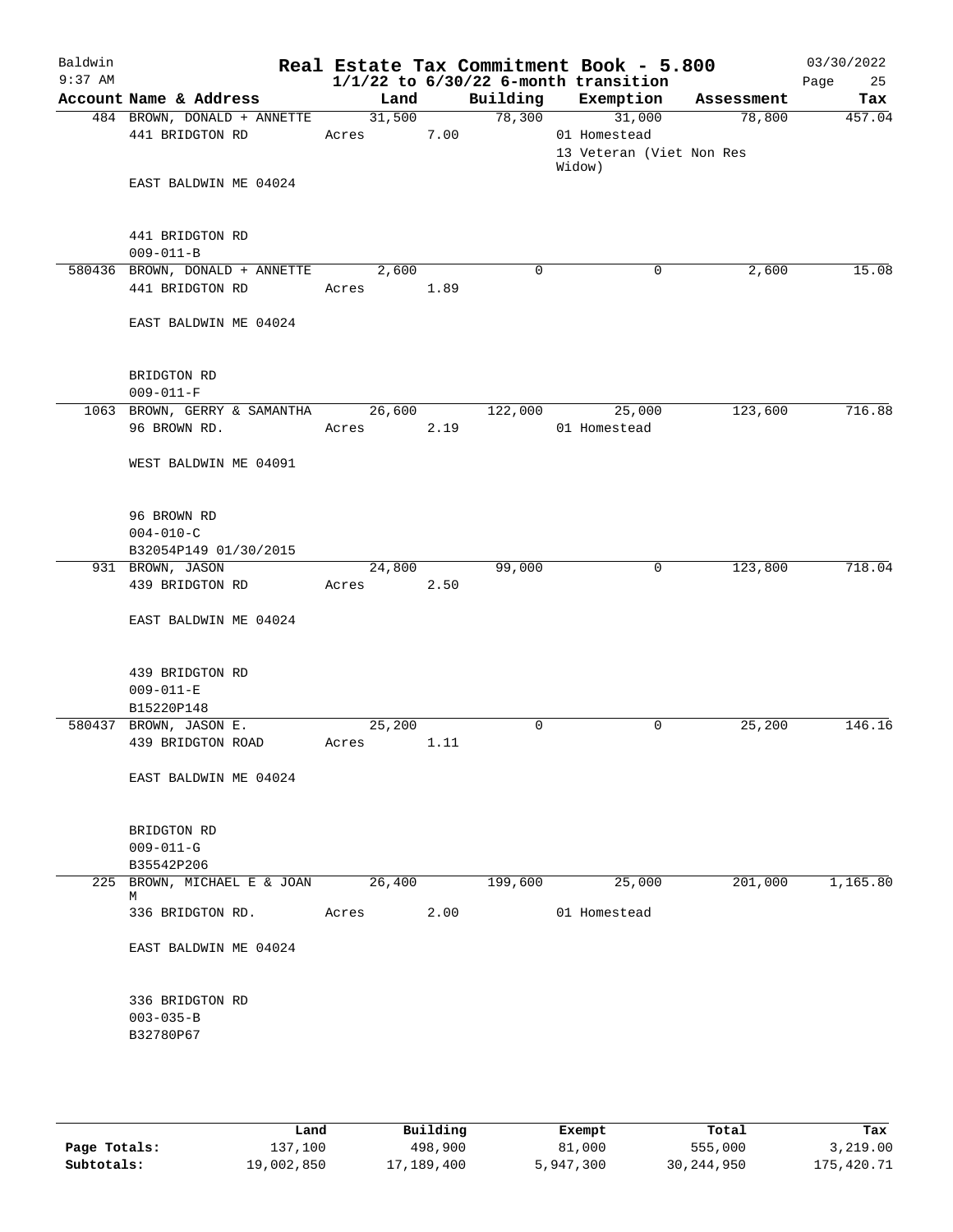| Baldwin<br>$9:37$ AM |                                                        |                |      |         | Real Estate Tax Commitment Book - 5.800<br>$1/1/22$ to $6/30/22$ 6-month transition |            | 03/30/2022<br>Page<br>26 |
|----------------------|--------------------------------------------------------|----------------|------|---------|-------------------------------------------------------------------------------------|------------|--------------------------|
|                      | Account Name & Address                                 | Land           |      |         | Building Exemption                                                                  | Assessment | Tax                      |
|                      | 389 BRULOTTE, ROBERT<br>179 RIVER RD                   | $\Omega$       |      | 44,900  | 25,000<br>01 Homestead                                                              | 19,900     | 115.42                   |
|                      | WEST BALDWIN ME 04091                                  |                |      |         |                                                                                     |            |                          |
|                      | 179 RIVER RD<br>$006 - 032 - ON$                       |                |      |         |                                                                                     |            |                          |
|                      | 489 BRYSON, KEVIN J                                    | 66,900         |      | 243,300 | 25,000                                                                              | 285,200    | 1,654.16                 |
|                      | 399 FOLLEY ROAD                                        | Acres 32.00    |      |         | 01 Homestead                                                                        |            |                          |
|                      | PO BOX 257                                             |                |      |         |                                                                                     |            |                          |
|                      | SEBAGO ME 04029                                        |                |      |         |                                                                                     |            |                          |
|                      | 464 BRIDGTON RD<br>$009 - 013$<br>B32043P39 01/23/2015 |                |      |         |                                                                                     |            |                          |
|                      | 112 BUCKLEY , BRADLEY T                                | 37,500         |      | 314,900 | 25,000                                                                              | 327,400    | 1,898.92                 |
|                      | BUCKLEY, LAURIE ANN<br>PO BOX 65                       | Acres          | 1.00 |         | 01 Homestead                                                                        |            |                          |
|                      | EAST BALDWIN ME 04024                                  |                |      |         |                                                                                     |            |                          |
|                      | 16 GREENWOOD ACRES<br>$001 - 082 - 005$                |                |      |         |                                                                                     |            |                          |
|                      | B36316P183                                             |                |      |         |                                                                                     |            |                          |
|                      | 143 BUKOVECKAS WALTER J                                | 26,100         |      | 182,700 | 25,000                                                                              | 183,800    | 1,066.04                 |
|                      | BUKOVECKAS MICHELE A<br>42 FREEMONT AVE                | Acres          | 1.70 |         | 01 Homestead                                                                        |            |                          |
|                      | EAST BALDWIN ME 04024                                  |                |      |         |                                                                                     |            |                          |
|                      | 42 FREEMONT AVE<br>$001 - 097$                         |                |      |         |                                                                                     |            |                          |
|                      | B8061P320                                              |                |      |         |                                                                                     |            |                          |
|                      | 1257 BUKOVECKAS, MICHELE A                             | 5,300          |      | 0       | 0                                                                                   | 5,300      | 30.74                    |
|                      | BUKOVECKAS, WALTER<br>42 FREEMONT AVENUE               | Acres<br>13.00 |      |         |                                                                                     |            |                          |
|                      | EAST BALDWIN ME 04024                                  |                |      |         |                                                                                     |            |                          |
|                      | FREEMONT AVE<br>$001 - 093 - 002$                      |                |      |         |                                                                                     |            |                          |
|                      | B36188P292                                             |                |      |         |                                                                                     |            |                          |
|                      | 187 BURDWOOD, ROBERT                                   | 26,100         |      | 124,400 | 31,000                                                                              | 119,500    | 693.10                   |
|                      | BURDWOOD, TAMMIE<br>24 CRAM ROAD                       | Acres          | 1.70 |         | 13 Veteran (Viet Non Res<br>01 Homestead                                            |            |                          |
|                      | EAST BALDWIN ME 04024                                  |                |      |         |                                                                                     |            |                          |
|                      | 24 CRAM RD                                             |                |      |         |                                                                                     |            |                          |
|                      | $003 - 014 - 003$                                      |                |      |         |                                                                                     |            |                          |
|                      | B24053P213                                             |                |      |         |                                                                                     |            |                          |
|                      |                                                        |                |      |         |                                                                                     |            |                          |
|                      |                                                        |                |      |         |                                                                                     |            |                          |
|                      |                                                        |                |      |         |                                                                                     |            |                          |

|              | Land       | Building   | Exempt    | Total      | Tax        |
|--------------|------------|------------|-----------|------------|------------|
| Page Totals: | 161,900    | 910,200    | 131,000   | 941,100    | 5,458.38   |
| Subtotals:   | 19,164,750 | 18,099,600 | 6,078,300 | 31,186,050 | 180,879.09 |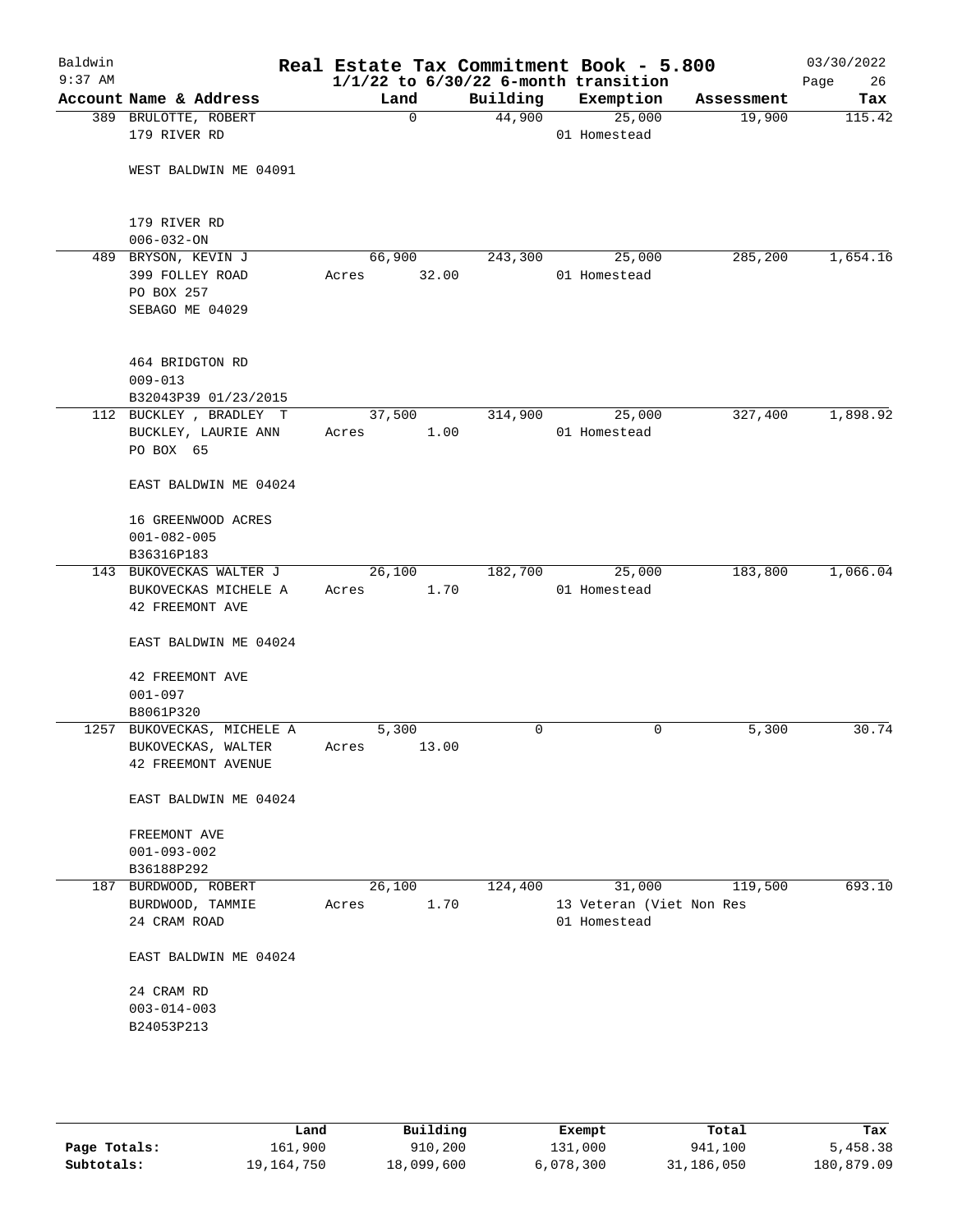| Baldwin<br>$9:37$ AM |                                                     |                 |       |          | Real Estate Tax Commitment Book - 5.800<br>$1/1/22$ to $6/30/22$ 6-month transition |            | 03/30/2022<br>Page<br>27 |
|----------------------|-----------------------------------------------------|-----------------|-------|----------|-------------------------------------------------------------------------------------|------------|--------------------------|
|                      | Account Name & Address                              | Land            |       | Building | Exemption                                                                           | Assessment | Tax                      |
|                      | 993 BURNELL, CHRISTOPHER C<br>P.O. BOX 71           | 52,000<br>Acres | 48.00 | 266,800  | $\mathbf 0$                                                                         | 318,800    | 1,849.04                 |
|                      | WEST BALDWIN ME 04091                               |                 |       |          |                                                                                     |            |                          |
|                      | 952 PEQUAWKET TR<br>$011 - 050$                     |                 |       |          |                                                                                     |            |                          |
|                      | B33477P255<br>422 BURNELL, ELIZABETH A              | 31,600          |       | 162,800  | 25,000                                                                              | 169,400    | 982.52                   |
|                      | 65 SENATOR BLACK RD                                 | Acres           | 7.75  |          | 01 Homestead                                                                        |            |                          |
|                      | WEST BALDWIN ME 04091                               |                 |       |          |                                                                                     |            |                          |
|                      | 65 SENATOR BLACK RD<br>$007 - 017 - A$<br>B36641P89 |                 |       |          |                                                                                     |            |                          |
|                      | 593 BURNELL, HOWARD                                 | 4,600           |       | 0        | $\mathsf{O}$                                                                        | 4,600      | 26.68                    |
|                      | MURCH, JEAN<br>230 DOUGLAS HILL RD                  | Acres           | 10.00 |          |                                                                                     |            |                          |
|                      | WEST BALDWIN ME 04091                               |                 |       |          |                                                                                     |            |                          |
|                      | DOUGLAS HILL RD<br>$010 - 030$                      |                 |       |          |                                                                                     |            |                          |
|                      | B31870P54 10/24/2014<br>563 BURNELL, HOWARD E &     | 25,800          |       | 97,600   | $\mathsf{O}$                                                                        | 123,400    | 715.72                   |
|                      | MARY                                                |                 |       |          |                                                                                     |            |                          |
|                      | 230 DOUGLAS HILL RD                                 | Acres           | 1.50  |          |                                                                                     |            |                          |
|                      | WEST BALDWIN ME 04091                               |                 |       |          |                                                                                     |            |                          |
|                      | 232 DOUGLAS HILL RD<br>$010 - 011$                  |                 |       |          |                                                                                     |            |                          |
|                      | 565 BURNELL, HOWARD E. &<br>MARY                    | 41,800          |       | 123,300  | 25,000                                                                              | 140,100    | 812.58                   |
|                      | 230 DOUGLAS HILL RD                                 | Acres           | 13.00 |          | 01 Homestead                                                                        |            |                          |
|                      | WEST BALDWIN ME 04091                               |                 |       |          |                                                                                     |            |                          |
|                      | 10 BUZZARD LN<br>$010 - 013$                        |                 |       |          |                                                                                     |            |                          |
|                      | B12949P110                                          |                 |       |          |                                                                                     |            |                          |
|                      | 611 BURNELL, MITCHELL<br>159 SENATOR BLACK ROAD     | 26,100<br>Acres | 2.00  | 50,600   | $\mathbf 0$                                                                         | 76,700     | 444.86                   |
|                      | WEST BALDWIN ME 04091                               |                 |       |          |                                                                                     |            |                          |
|                      | 159 SENATOR BLACK RD<br>$011 - 004$                 |                 |       |          |                                                                                     |            |                          |
|                      | B35468P249                                          |                 |       |          |                                                                                     |            |                          |

|              | úand       | Building   | Exempt    | Total      | Tax        |
|--------------|------------|------------|-----------|------------|------------|
| Page Totals: | 181,900    | 701,100    | 50,000    | 833,000    | 4,831.40   |
| Subtotals:   | 19,346,650 | 18,800,700 | 6.128.300 | 32,019,050 | 185,710.49 |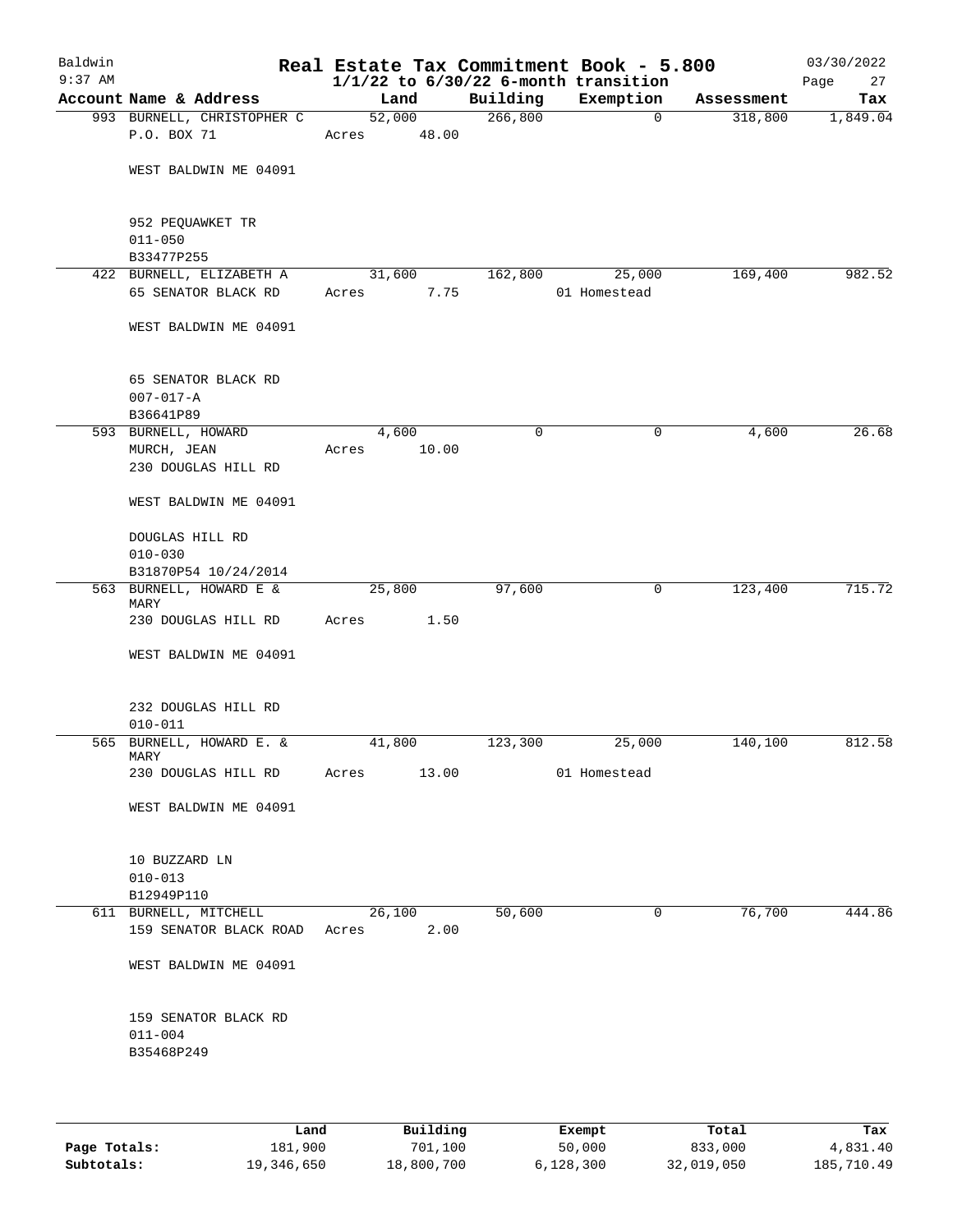| Baldwin<br>$9:37$ AM |                                                   |            |        |          | Real Estate Tax Commitment Book - 5.800<br>$1/1/22$ to $6/30/22$ 6-month transition |            | 03/30/2022<br>28<br>Page |
|----------------------|---------------------------------------------------|------------|--------|----------|-------------------------------------------------------------------------------------|------------|--------------------------|
|                      | Account Name & Address                            | Land       |        | Building | Exemption                                                                           | Assessment | Tax                      |
|                      | 552 BURNS, DENNIS P. &<br>LORENE                  | 48,600     |        | 111,100  | 25,000                                                                              | 134,700    | 781.26                   |
|                      | 169 DOUGLAS HILL RD                               | Acres      | 22.00  |          | 01 Homestead                                                                        |            |                          |
|                      | WEST BALDWIN ME 04091                             |            |        |          |                                                                                     |            |                          |
|                      | 169 DOUGLAS HILL RD<br>$010 - 001$                |            |        |          |                                                                                     |            |                          |
|                      | 190 BURNS, ZACHARY                                |            | 26,500 | 134,600  | 0                                                                                   | 161,100    | 934.38                   |
|                      | 8 CRAM RD                                         | Acres      | 2.00   |          |                                                                                     |            |                          |
|                      | EAST BALDWIN ME 04024                             |            |        |          |                                                                                     |            |                          |
|                      | 8 CRAM RD                                         |            |        |          |                                                                                     |            |                          |
|                      | $003 - 014 - B$                                   |            |        |          |                                                                                     |            |                          |
|                      | B37765P197                                        |            |        |          |                                                                                     |            |                          |
|                      | 199 BUTLER, NEAL A                                | 26,500     |        | 95,400   | 0                                                                                   | 121,900    | 707.02                   |
|                      | FISHER, DARLA J                                   | Acres      | 2.00   |          |                                                                                     |            |                          |
|                      | PO BOX 68                                         |            |        |          |                                                                                     |            |                          |
|                      | 97 CRAM RD                                        |            |        |          |                                                                                     |            |                          |
|                      | EAST BALDWIN ME 04024                             |            |        |          |                                                                                     |            |                          |
|                      | 97 CRAM RD                                        |            |        |          |                                                                                     |            |                          |
|                      | $003 - 019 - A$                                   |            |        |          |                                                                                     |            |                          |
|                      | B30222P152                                        |            |        |          |                                                                                     |            |                          |
|                      | 185 BUTTERWORTH, JORDAN &                         | 25,700     |        | 90,100   | 0                                                                                   | 115,800    | 671.64                   |
|                      | ELIZABETH M                                       |            |        |          |                                                                                     |            |                          |
|                      | 16 CRAM HILL RD                                   | Acres      | 1.45   |          |                                                                                     |            |                          |
|                      | EAST BALDWIN ME 04024                             |            |        |          |                                                                                     |            |                          |
|                      | 16 CRAM RD                                        |            |        |          |                                                                                     |            |                          |
|                      | $003 - 014 - 001$                                 |            |        |          |                                                                                     |            |                          |
|                      | B23950P49                                         |            |        |          |                                                                                     |            |                          |
|                      | 1060 BUZZELL, COREY & ALESHA 25,800               |            |        |          |                                                                                     | 25,800     | 149.64                   |
|                      | P.O. BOX 97                                       | Acres      | 2.00   |          |                                                                                     |            |                          |
|                      | EAST BALDWIN ME 04024                             |            |        |          |                                                                                     |            |                          |
|                      | REAR LOT                                          |            |        |          |                                                                                     |            |                          |
|                      | $005 - 043 - D$                                   |            |        |          |                                                                                     |            |                          |
|                      | 940 BUZZELL, COREY + ALESHA 25,800 241,900 25,000 |            |        |          |                                                                                     |            | 242,700 1,407.66         |
|                      | P.O. BOX 97                                       | Acres 2.00 |        |          | 01 Homestead                                                                        |            |                          |
|                      | EAST BALDWIN ME 04024                             |            |        |          |                                                                                     |            |                          |
|                      | 43 PIGEON BROOK RD                                |            |        |          |                                                                                     |            |                          |
|                      | $005 - 042 - D$                                   |            |        |          |                                                                                     |            |                          |
|                      |                                                   |            |        |          |                                                                                     |            |                          |
|                      |                                                   |            |        |          |                                                                                     |            |                          |

|              | Land       | Building   | Exempt    | Total      | Tax        |
|--------------|------------|------------|-----------|------------|------------|
| Page Totals: | 178,900    | 673,100    | 50,000    | 802,000    | 4,651.60   |
| Subtotals:   | 19,525,550 | 19,473,800 | 6.178.300 | 32,821,050 | 190,362.09 |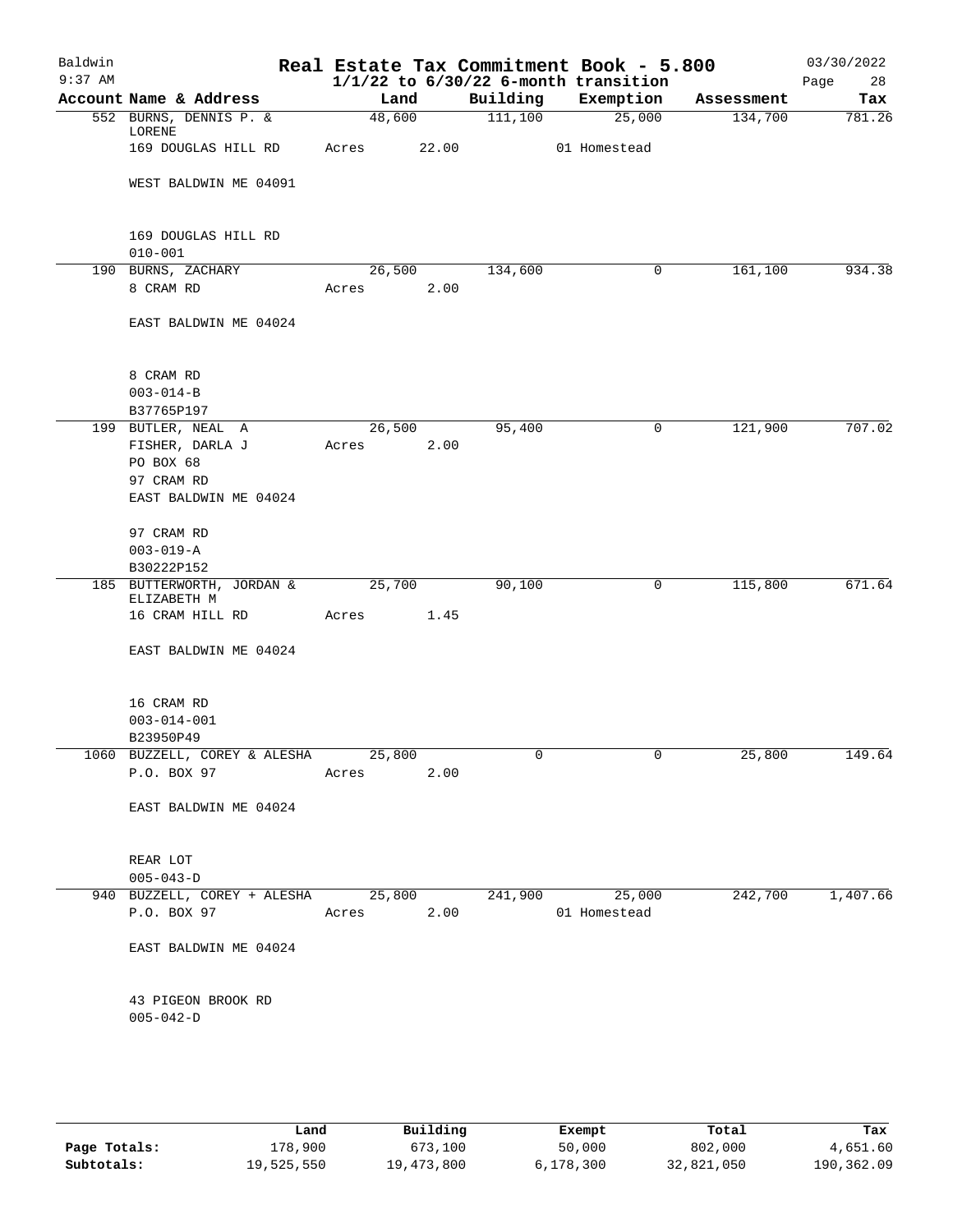| Baldwin<br>$9:37$ AM |                                                |        |             |          | Real Estate Tax Commitment Book - 5.800<br>$1/1/22$ to $6/30/22$ 6-month transition |            | 03/30/2022<br>Page<br>29 |
|----------------------|------------------------------------------------|--------|-------------|----------|-------------------------------------------------------------------------------------|------------|--------------------------|
|                      | Account Name & Address                         | Land   |             | Building | Exemption                                                                           | Assessment | Tax                      |
|                      | 1107 BUZZELL, DARCY-JO                         | 24,600 |             | 182,600  | 0                                                                                   | 207,200    | 1,201.76                 |
|                      | P O BOX 166                                    | Acres  | 2.00        |          |                                                                                     |            |                          |
|                      | EAST BALDWIN ME 04024                          |        |             |          |                                                                                     |            |                          |
|                      | 45 PIGEON BROOK RD                             |        |             |          |                                                                                     |            |                          |
|                      | $005 - 043 - E$<br>300 BUZZELL, GLENDON F JR & |        |             | 150,300  |                                                                                     |            | 897.84                   |
|                      | BRENDA J                                       | 29,500 |             |          | 25,000                                                                              | 154,800    |                          |
|                      | P O BOX 55                                     | Acres  | 4.00        |          | 01 Homestead                                                                        |            |                          |
|                      | EAST BALDWIN ME 04024                          |        |             |          |                                                                                     |            |                          |
|                      | 35 PIGEON BROOK RD<br>$005 - 042$              |        |             |          |                                                                                     |            |                          |
|                      | B9716P10                                       |        |             |          |                                                                                     |            |                          |
|                      | 141 BUZZELL, JAMES A                           | 25,500 |             | 112,000  | 25,000                                                                              | 112,500    | 652.50                   |
|                      | BUZZELL, PAMELA L<br>50 FREEMONT AVE           | Acres  | 1.30        |          | 01 Homestead                                                                        |            |                          |
|                      | EAST BALDWIN ME 04024                          |        |             |          |                                                                                     |            |                          |
|                      | 50 FREEMONT AVE                                |        |             |          |                                                                                     |            |                          |
|                      | $001 - 095 - A$                                |        |             |          |                                                                                     |            |                          |
|                      | B36122P1                                       |        |             |          |                                                                                     |            |                          |
|                      | 1181 BYRNES, ABIGAIL &                         |        | 0           | 14,100   | 0                                                                                   | 14,100     | 81.78                    |
|                      | DANIEL<br>38 PLEASANT RIDGE ROAD               |        |             |          |                                                                                     |            |                          |
|                      | BUXTON ME 04093                                |        |             |          |                                                                                     |            |                          |
|                      | 13 AOW BLUEBERRY HILL<br>$002 - 007 - 013L$    |        |             |          |                                                                                     |            |                          |
|                      | 1058 C & D ENTERPRISES, LLC                    | 26,700 |             | $\Omega$ | 0                                                                                   | 26,700     | 154.86                   |
|                      | 90 EMMONS ROAD Acres 2.50                      |        |             |          |                                                                                     |            |                          |
|                      | KENNEBUNK ME 04043                             |        |             |          |                                                                                     |            |                          |
|                      | REAR LOT                                       |        |             |          |                                                                                     |            |                          |
|                      | $001 - 026 - E$                                |        |             |          |                                                                                     |            |                          |
|                      | B28425P42                                      |        |             |          |                                                                                     |            |                          |
|                      | 1166 CAKISTO, CRAIG<br>21 COGGASHALL RD        |        | $\mathbf 0$ | 8,200    | 0                                                                                   | 8,200      | 47.56                    |
|                      | GLOUCESTER MA 01930                            |        |             |          |                                                                                     |            |                          |
|                      | 11 AOW BLUEBERRY HILL<br>$002 - 007 - 011M$    |        |             |          |                                                                                     |            |                          |
|                      |                                                |        |             |          |                                                                                     |            |                          |

|              | Land       | Building   | Exempt    | Total        | Tax        |
|--------------|------------|------------|-----------|--------------|------------|
| Page Totals: | 106,300    | 467,200    | 50,000    | 523,500      | 3,036.30   |
| Subtotals:   | 19,631,850 | 19,941,000 | 6,228,300 | 33, 344, 550 | 193,398.39 |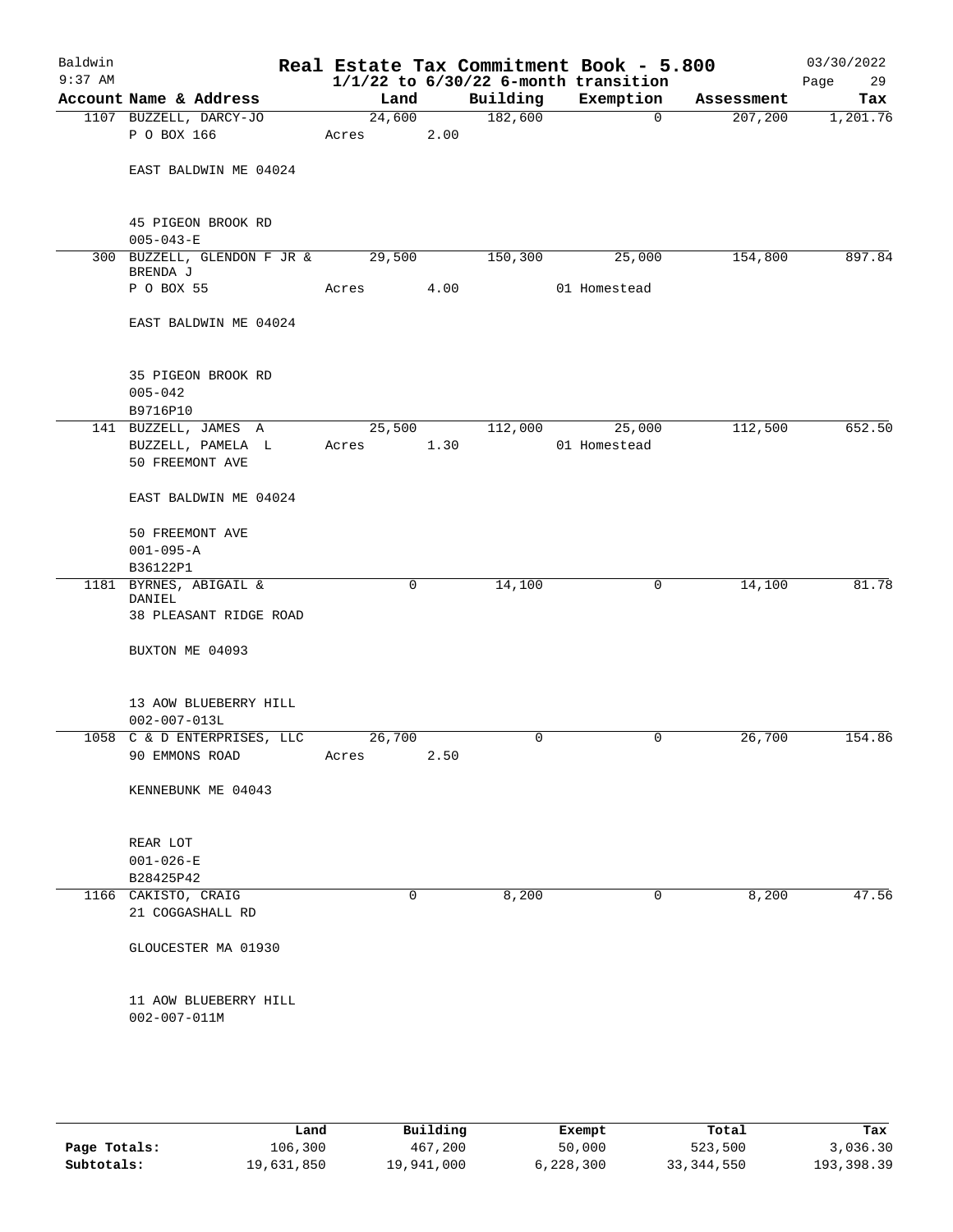| Baldwin<br>$9:37$ AM |                                                      |        |                     |          | Real Estate Tax Commitment Book - 5.800<br>$1/1/22$ to $6/30/22$ 6-month transition |                  | 03/30/2022<br>Page<br>30 |
|----------------------|------------------------------------------------------|--------|---------------------|----------|-------------------------------------------------------------------------------------|------------------|--------------------------|
|                      | Account Name & Address                               | Land   |                     | Building | Exemption                                                                           | Assessment       | Tax                      |
|                      | 778 CALDWELL, FRANK E SR &                           | 25,300 |                     | 34,300   | $\mathbf 0$                                                                         | 59,600           | 345.68                   |
|                      | JUDY A<br>PO BOX 205                                 | Acres  | 1.20                |          |                                                                                     |                  |                          |
|                      | EUSTIS ME 04936                                      |        |                     |          |                                                                                     |                  |                          |
|                      | 142 DOUGLAS HILL RD                                  |        |                     |          |                                                                                     |                  |                          |
|                      | $012 - 022 - A$<br>1214 CALLAHAN, LAURIE             |        | $\mathbf 0$         | 1,400    | 0                                                                                   | 1,400            | 8.12                     |
|                      | 6 CIRCLE HILL RD                                     |        |                     |          |                                                                                     |                  |                          |
|                      | SALEM MA 01970                                       |        |                     |          |                                                                                     |                  |                          |
|                      | AOW TACKLEBOX<br>002-007-HULDNCR                     |        |                     |          |                                                                                     |                  |                          |
|                      | 581 CAMPBELL, CHERYL A. &                            | 75,300 |                     | 177,000  | 25,000                                                                              | 227,300          | 1,318.34                 |
|                      | JOSEPH R.                                            |        |                     |          |                                                                                     |                  |                          |
|                      | 12 BOWIE RD                                          | Acres  | 59.67               |          | 01 Homestead                                                                        |                  |                          |
|                      | WEST BALDWIN ME 04091                                |        |                     |          |                                                                                     |                  |                          |
|                      | 12 BOWIE RD<br>$010 - 025$                           |        |                     |          |                                                                                     |                  |                          |
|                      | B32559P142 10/21/2014                                |        |                     |          |                                                                                     |                  |                          |
|                      | 425 CARDIN, MICHAEL J. &<br><b>JEANNETTE</b>         | 26,700 |                     | 189,400  | 25,000                                                                              | 191,100          | 1,108.38                 |
|                      | 33 SENATOR BLACK RD                                  | Acres  | 4.74                |          | 01 Homestead                                                                        |                  |                          |
|                      | WEST BALDWIN ME 04091                                |        |                     |          |                                                                                     |                  |                          |
|                      | 33 SENATOR BLACK RD<br>$007 - 019 - A$<br>B16297P132 |        |                     |          |                                                                                     |                  |                          |
| 909                  | CARNEY, ROSALYNN A +<br>PETER M                      | 3,000  |                     | 0        | 0                                                                                   | 3,000            | 17.40                    |
|                      | 21 RIVER RD                                          | Acres  | 2.00                |          |                                                                                     |                  |                          |
|                      | WEST BALDWIN ME 04091                                |        |                     |          |                                                                                     |                  |                          |
|                      | REAR LOT                                             |        |                     |          |                                                                                     |                  |                          |
|                      | $005 - 026 - F$                                      |        |                     |          |                                                                                     |                  |                          |
|                      | B13525P135                                           |        |                     |          |                                                                                     |                  |                          |
| 907                  | CARNEY, ROSALYNN A +<br>PETER M                      | 29,700 |                     | 194,100  | 25,000                                                                              | 198,800          | 1,153.04                 |
|                      | 21 RIVER RD                                          | Acres  | 4.16                |          | 01 Homestead                                                                        |                  |                          |
|                      | WEST BALDWIN ME 04091                                |        |                     |          |                                                                                     |                  |                          |
|                      | 21 RIVER RD                                          |        |                     |          |                                                                                     |                  |                          |
|                      | $005 - 026 - C$<br>B13448P115                        |        |                     |          |                                                                                     |                  |                          |
|                      |                                                      |        |                     |          |                                                                                     |                  |                          |
| Page Totals:         | 160,000                                              | Land   | Building<br>596,200 |          | Exempt<br>75,000                                                                    | Total<br>681,200 | Tax<br>3,950.96          |
|                      |                                                      |        |                     |          |                                                                                     |                  |                          |

**Subtotals:** 19,791,850 20,537,200 6,303,300 34,025,750 197,349.35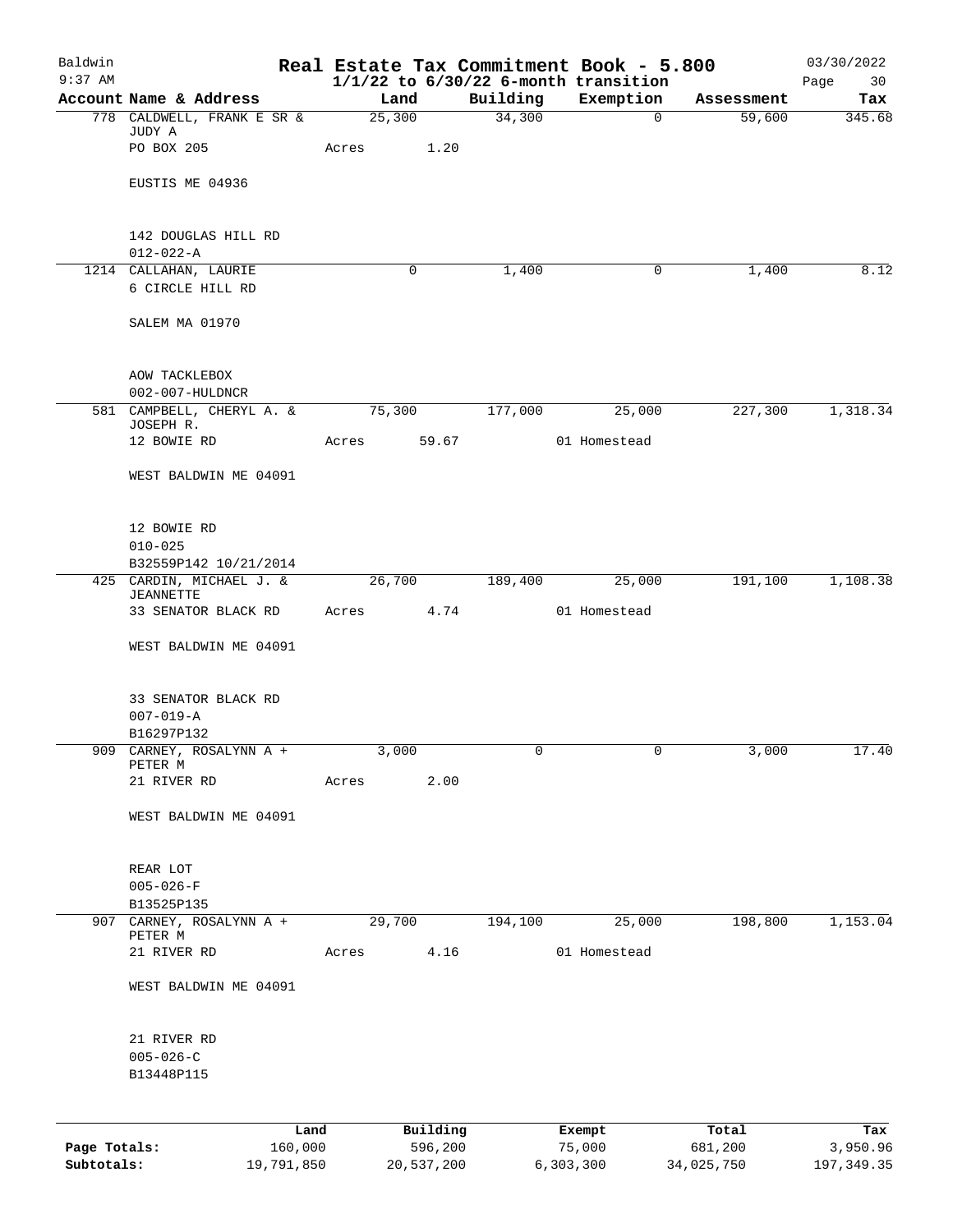| Baldwin      |                                                     |         |          |          | Real Estate Tax Commitment Book - 5.800  |            | 03/30/2022 |
|--------------|-----------------------------------------------------|---------|----------|----------|------------------------------------------|------------|------------|
| $9:37$ AM    |                                                     |         |          |          | $1/1/22$ to $6/30/22$ 6-month transition |            | Page<br>31 |
|              | Account Name & Address                              | Land    |          | Building | Exemption                                | Assessment | Tax        |
|              | 732 CARON, ROBIN                                    |         | 25,800   | 190,600  | 25,000                                   | 191,400    | 1,110.12   |
|              | 42 DOUGLAS HILL RD                                  | Acres   | 2.30     |          | 01 Homestead                             |            |            |
|              |                                                     |         |          |          |                                          |            |            |
|              | WEST BALDWIN ME 04091                               |         |          |          |                                          |            |            |
|              |                                                     |         |          |          |                                          |            |            |
|              | 42 DOUGLAS HILL RD                                  |         |          |          |                                          |            |            |
|              | $011 - 086 - A$                                     |         |          |          |                                          |            |            |
|              | B21250P144                                          |         |          | 180,600  | $\mathbf 0$                              | 211,600    | 1,227.28   |
|              | 684 CARPENTER, TODD<br>CARPENTER, CHRISTINA A Acres | 31,000  | 5.00     |          |                                          |            |            |
|              | 255 SENATOR BLACK RD                                |         |          |          |                                          |            |            |
|              | WEST BALDWIN ME 04091                               |         |          |          |                                          |            |            |
|              | 255 SENATOR BLACK RD                                |         |          |          |                                          |            |            |
|              | $011 - 055$                                         |         |          |          |                                          |            |            |
|              | B34698P307                                          |         |          |          |                                          |            |            |
|              | 811 CARTER, CHARLES JR &                            | 30,500  |          | 185,700  | 25,000                                   | 191,200    | 1,108.96   |
|              | KARI                                                |         |          |          |                                          |            |            |
|              | 133 WARDS HILL RD                                   | Acres   | 4.66     |          | 01 Homestead                             |            |            |
|              | WEST BALDWIN ME 04091                               |         |          |          |                                          |            |            |
|              | 133 WARDS HILL RD                                   |         |          |          |                                          |            |            |
|              | $013 - 013$                                         |         |          |          |                                          |            |            |
|              | B15101P256                                          |         |          |          |                                          |            |            |
|              | 868 CARTER, LEROY J + RITA<br>Α                     | 124,700 |          | 68,200   | 0                                        | 192,900    | 1,118.82   |
|              | EIGHT RYAN RD                                       | Acres   | 0.31     |          |                                          |            |            |
|              | DANVERS MA 01923                                    |         |          |          |                                          |            |            |
|              | <b>36 ROBERTS LN</b>                                |         |          |          |                                          |            |            |
|              | $014 - 020$                                         |         |          |          |                                          |            |            |
|              | B12961P139                                          |         |          |          |                                          |            |            |
| 718          | CARTONIO, PATRICK A. &                              | 25,800  |          | 130,700  | 25,000                                   | 131,500    | 762.70     |
|              | PAMELA B.                                           |         |          |          |                                          |            |            |
|              | 2 CRAWFORD RD.                                      | Acres   | 1.53     |          | 01 Homestead                             |            |            |
|              | WEST BALDWIN ME 04091                               |         |          |          |                                          |            |            |
|              | 2 CRAWFORD RD                                       |         |          |          |                                          |            |            |
|              | $011 - 081$                                         |         |          |          |                                          |            |            |
|              | B22954P224                                          |         |          |          |                                          |            |            |
|              | 1170 CARVER, DEAN                                   |         | 0        | 14,100   | 0                                        | 14,100     | 81.78      |
|              | CARVER, KIM                                         |         |          |          |                                          |            |            |
|              | 682 OSSIPEE TRAIL                                   |         |          |          |                                          |            |            |
|              | LIMINGTON ME 04049                                  |         |          |          |                                          |            |            |
|              | 11 AOW BLUEBERRY HILL<br>$002 - 007 - 011P$         |         |          |          |                                          |            |            |
|              |                                                     |         |          |          |                                          |            |            |
|              | Land                                                |         | Building |          | Exempt                                   | Total      | Tax        |
| Page Totals: | 237,800                                             |         | 769,900  |          | 75,000                                   | 932,700    | 5,409.66   |

**Subtotals:** 20,029,650 21,307,100 6,378,300 34,958,450 202,759.01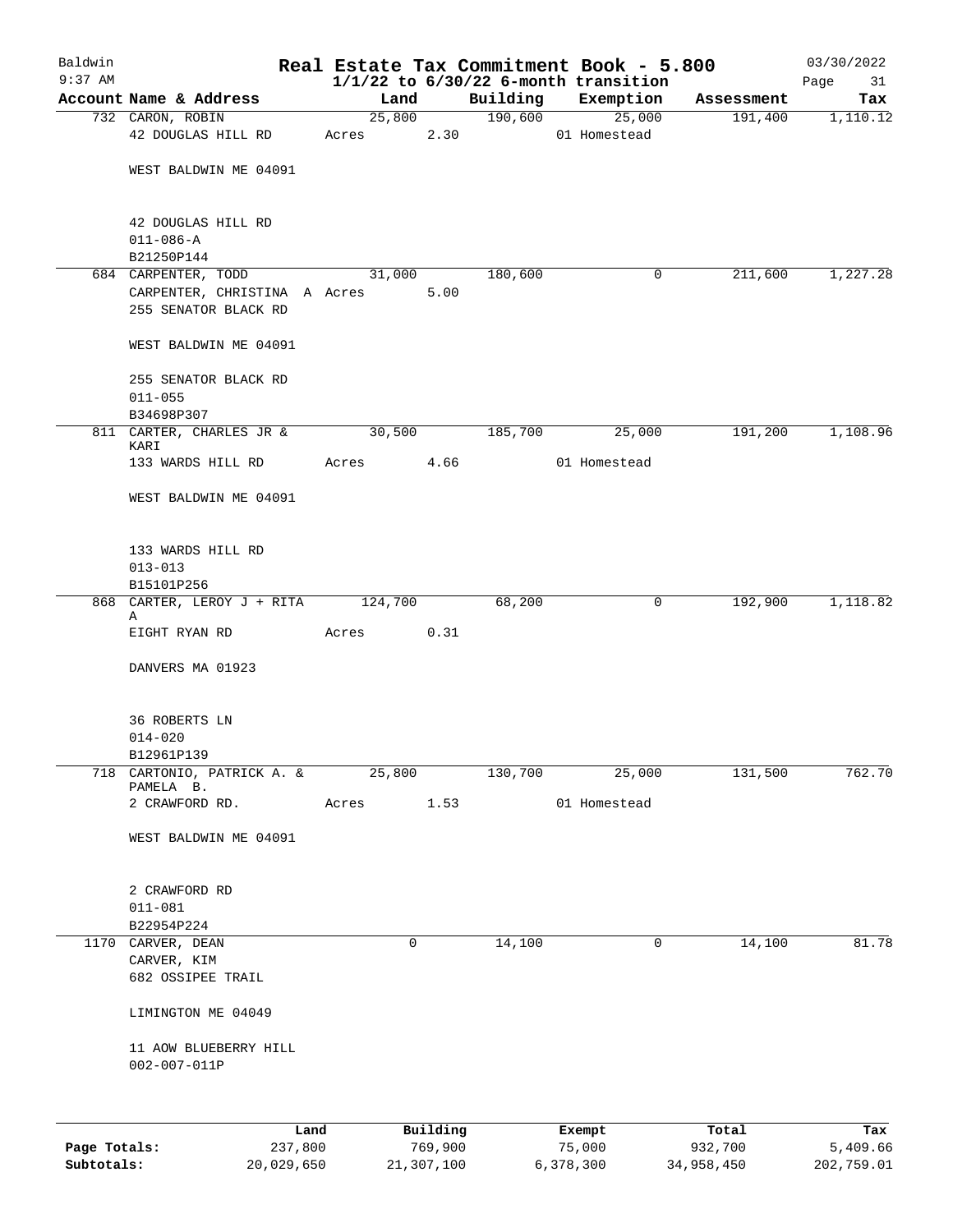| Baldwin      |                                                   |       |                 |             | Real Estate Tax Commitment Book - 5.800  |              | 03/30/2022  |
|--------------|---------------------------------------------------|-------|-----------------|-------------|------------------------------------------|--------------|-------------|
| $9:37$ AM    |                                                   |       |                 |             | $1/1/22$ to $6/30/22$ 6-month transition |              | Page<br>32  |
|              | Account Name & Address                            |       | Land            | Building    | Exemption                                | Assessment   | Tax         |
|              | 1156 CAWOOD, JAMES M.<br>207 SENATOR BLACK RD     | Acres | 28,000<br>3.00  | 124,500     | 25,000<br>01 Homestead                   | 127,500      | 739.50      |
|              | WEST BALDWIN ME 04091                             |       |                 |             |                                          |              |             |
|              |                                                   |       |                 |             |                                          |              |             |
|              | 207 SENATOR BLACK RD                              |       |                 |             |                                          |              |             |
|              | $011 - 009 - A$                                   |       |                 |             |                                          |              |             |
|              | B33664P56 11/30/2016<br>1103 CCC TRUST            |       | 64,600          | 0           | 0                                        | 64,600       | 374.68      |
|              | P O BOX 154                                       | Acres | 128.52          |             |                                          |              |             |
|              | SEBAGO ME 04029                                   |       |                 |             |                                          |              |             |
|              | MOUNTAIN RD                                       |       |                 |             |                                          |              |             |
|              | $009 - 038 - A$<br>B28285P27                      |       |                 |             |                                          |              |             |
|              | 763 CENTRAL MAINE POWER                           |       | 4,400           | 0           | 0                                        | 4,400        | 25.52       |
|              | AVANGRID MANAGEMENT                               | Acres | 3.25            |             |                                          |              |             |
|              | ONE CITY CENTER 5TH FL                            |       |                 |             |                                          |              |             |
|              | PORTLAND ME 04101                                 |       |                 |             |                                          |              |             |
|              | PEQUAWKET TR                                      |       |                 |             |                                          |              |             |
|              | $012 - 010$                                       |       |                 |             |                                          |              |             |
|              | B14669P151                                        |       |                 |             |                                          |              |             |
|              | 580426 CENTRAL MAINE POWER<br>AVANGRID MANAGEMENT |       | 0               | 3,895,400   | 0                                        | 3,895,400    | 22,593.32   |
|              | COMPANY- L                                        |       |                 |             |                                          |              |             |
|              | ONE CITY CENTER 5TH                               |       |                 |             |                                          |              |             |
|              | <b>FLOOR</b><br>PORTLAND ME 04101                 |       |                 |             |                                          |              |             |
|              |                                                   |       |                 |             |                                          |              |             |
|              | REAR LOT                                          |       |                 |             |                                          |              |             |
|              | 099-TRNS-DIST-SYST                                |       |                 |             |                                          |              |             |
|              | B14669P151                                        |       |                 |             |                                          |              |             |
| 477          | CENTURINO, LEE ANN<br>PO BOX 51                   | Acres | 67,600<br>67.79 | $\mathbf 0$ | 0                                        | 67,600       | 392.08      |
|              |                                                   |       |                 |             |                                          |              |             |
|              | SEBAGO ME 04029                                   |       |                 |             |                                          |              |             |
|              | REAR LOT                                          |       |                 |             |                                          |              |             |
|              | $009 - 006$                                       |       |                 |             |                                          |              |             |
|              | B13469P312                                        |       |                 |             |                                          |              |             |
|              | 124 CHADWICK ROBERT                               |       | 35,700          | 36,300      | 25,000                                   | 47,000       | 272.60      |
|              | 10 PEARL ST                                       | Acres | 0.85            |             | 01 Homestead                             |              |             |
|              | EAST BALDWIN ME 04024                             |       |                 |             |                                          |              |             |
|              | 10 PEARL DR                                       |       |                 |             |                                          |              |             |
|              | $001 - 082 - C$                                   |       |                 |             |                                          |              |             |
|              | B27327P123                                        |       |                 |             |                                          |              |             |
|              |                                                   | Land  | Building        |             | Exempt                                   | Total        | Tax         |
| Page Totals: | 200,300                                           |       | 4,056,200       |             | 50,000                                   | 4,206,500    | 24,397.70   |
| Subtotals:   | 20, 229, 950                                      |       | 25, 363, 300    |             | 6,428,300                                | 39, 164, 950 | 227, 156.71 |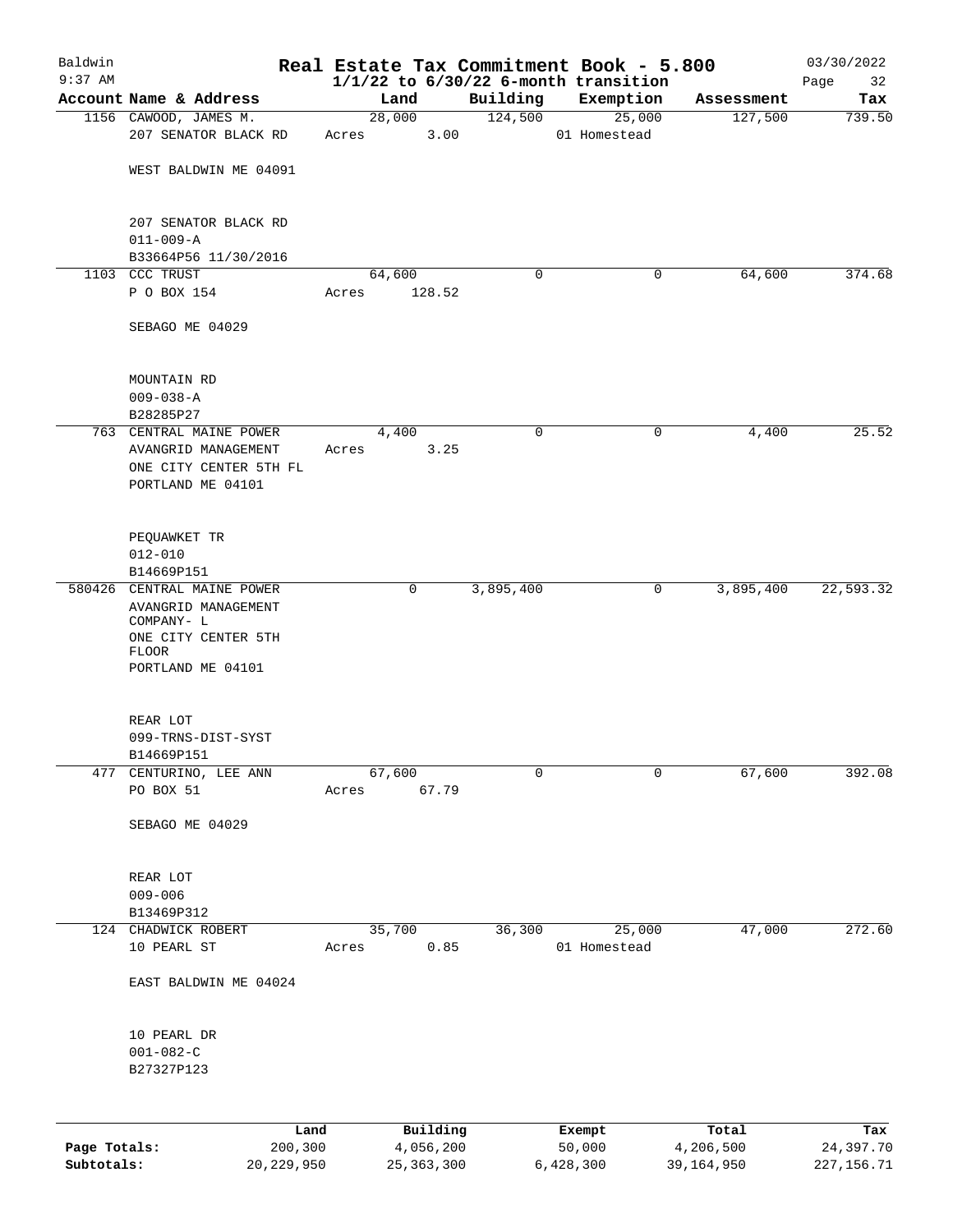| Baldwin   |                                              |         |             | Real Estate Tax Commitment Book - 5.800  |              |             |                      | 03/30/2022   |
|-----------|----------------------------------------------|---------|-------------|------------------------------------------|--------------|-------------|----------------------|--------------|
| $9:37$ AM | Account Name & Address                       | Land    |             | $1/1/22$ to $6/30/22$ 6-month transition |              |             |                      | Page<br>33   |
|           | 1174 CHAMBERLIN, DALLAS<br>CHAMBERLIN, CINDY |         | $\mathbf 0$ | Building<br>12,100                       | Exemption    | $\mathbf 0$ | Assessment<br>12,100 | Tax<br>70.18 |
|           | 38 SPRING ST                                 |         |             |                                          |              |             |                      |              |
|           | LACONIA NH 03246                             |         |             |                                          |              |             |                      |              |
|           | 13 AOW BLUEBERRY HILL<br>002-007-013EF       |         |             |                                          |              |             |                      |              |
|           | 424 CHAPUT, MARK ROBERT                      | 206,900 |             | 396,100                                  |              | 25,000      | 578,000              | 3,352.40     |
|           | GRISEZ, THERESA J<br>54 SENATOR BLACK        | Acres   | 124.25      |                                          | 01 Homestead |             |                      |              |
|           | WEST BLADWIN ME 04091                        |         |             |                                          |              |             |                      |              |
|           | 54 SENATOR BLACK RD<br>$007 - 020$           |         |             |                                          |              |             |                      |              |
|           | B37719P199                                   |         |             |                                          |              |             |                      |              |
|           | 1129 CHARLES, ADAM                           | 23,900  |             | 197,200                                  |              | 25,000      | 196,100              | 1,137.38     |
|           | P O BOX 73                                   | Acres   | 2.02        |                                          | 01 Homestead |             |                      |              |
|           | CORNISH ME 04020                             |         |             |                                          |              |             |                      |              |
|           | 27 CRESSEY POND LN<br>$003 - 013 - A$        |         |             |                                          |              |             |                      |              |
|           | B30900P284                                   |         |             |                                          |              |             |                      |              |
|           | 1193 CHASSE, BEVERLY                         |         | 0           | 10,000                                   |              | 0           | 10,000               | 58.00        |
|           | WHITCOMB, MIKE                               |         |             |                                          |              |             |                      |              |
|           | 15 AUTUMN LANE                               |         |             |                                          |              |             |                      |              |
|           | LEWISTON ME 04240                            |         |             |                                          |              |             |                      |              |
|           | 73 AOW DEER WAY                              |         |             |                                          |              |             |                      |              |
| 1014      | $002 - 007 - 073$<br>CHESTNUT HILL FARM      | 27,400  |             | 229,900                                  |              | 0           | 257,300              | 1,492.34     |
|           | REVOCABLE TRUST                              |         |             |                                          |              |             |                      |              |
|           | JAMES & LORI DAY,<br>TRUSTEES                | Acres   | 2.60        |                                          |              |             |                      |              |
|           | 16 RIATA DR                                  |         |             |                                          |              |             |                      |              |
|           | MAGNOLIA TX 77354                            |         |             |                                          |              |             |                      |              |
|           | 64 CONVENE RD<br>$013 - 018 - C$             |         |             |                                          |              |             |                      |              |
|           | B31384P232                                   |         |             |                                          |              |             |                      |              |
|           | 819 CHESTNUT HILL FARM,<br>REVOCABLE TRUST   | 139,500 |             | 0                                        |              | 0           | 139,500              | 809.10       |
|           | 16 RIATA DRIVE                               | Acres   | 44.00       |                                          |              |             |                      |              |
|           | MAGNOLIA TX 77354                            |         |             |                                          |              |             |                      |              |
|           | CONVENE RD                                   |         |             |                                          |              |             |                      |              |
|           | $013 - 017$                                  |         |             |                                          |              |             |                      |              |
|           | B27863P294                                   |         |             |                                          |              |             |                      |              |
|           |                                              |         |             |                                          |              |             |                      |              |
|           |                                              |         |             |                                          |              |             |                      |              |

|              | Land       | Building   | Exempt    | Total      | Tax        |
|--------------|------------|------------|-----------|------------|------------|
| Page Totals: | 397,700    | 845,300    | 50,000    | 1,193,000  | 6,919.40   |
| Subtotals:   | 20,627,650 | 26,208,600 | 6,478,300 | 40,357,950 | 234,076.11 |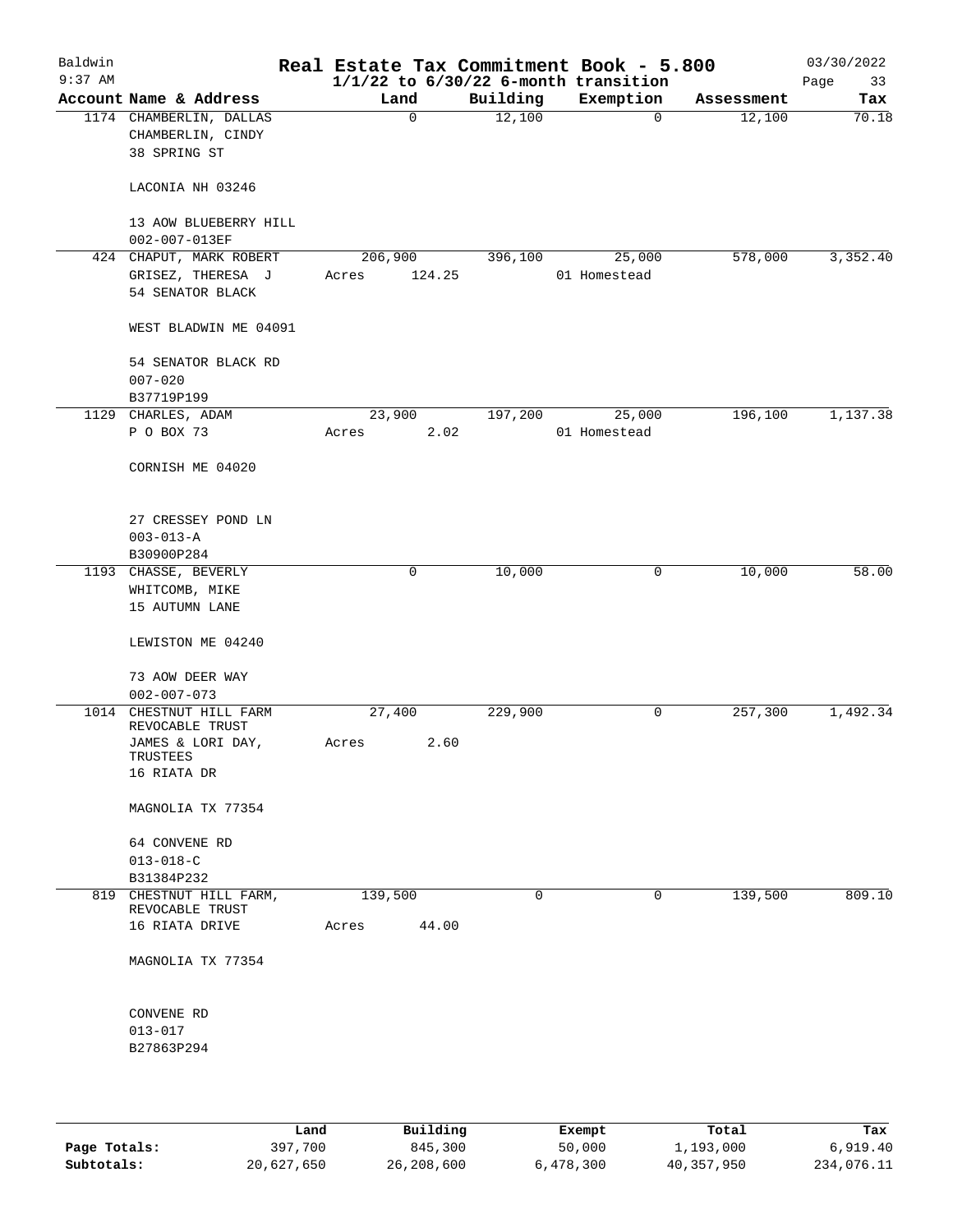| Baldwin<br>$9:37$ AM |                            |         |        | Real Estate Tax Commitment Book - 5.800<br>$1/1/22$ to $6/30/22$ 6-month transition |             |            | 03/30/2022<br>Page<br>34 |
|----------------------|----------------------------|---------|--------|-------------------------------------------------------------------------------------|-------------|------------|--------------------------|
|                      | Account Name & Address     | Land    |        | Building                                                                            | Exemption   | Assessment | Tax                      |
|                      | 580414 CHESTNUT HILL FARM, | 259,800 |        | 680,400                                                                             | 0           | 940,200    | 5,453.16                 |
|                      | REVOCABLE TRUST            |         |        |                                                                                     |             |            |                          |
|                      | 16 RIATA DRIVE             | Acres   | 200.92 |                                                                                     |             |            |                          |
|                      |                            |         |        |                                                                                     |             |            |                          |
|                      | MAGNOLIA TX 77354          |         |        |                                                                                     |             |            |                          |
|                      |                            |         |        |                                                                                     |             |            |                          |
|                      |                            |         |        |                                                                                     |             |            |                          |
|                      | LOMBARD RD                 |         |        |                                                                                     |             |            |                          |
|                      | $013 - 22$                 |         |        |                                                                                     |             |            |                          |
|                      | B27126P334                 |         |        |                                                                                     |             |            |                          |
|                      | 1105 CHRISTENSEN, KURT     | 48,200  |        | $\mathbf 0$                                                                         | 0           | 48,200     | 279.56                   |
|                      | 292 NORTHWEST RIVER RD     | Acres   | 20.00  |                                                                                     |             |            |                          |
|                      | SEBAGO ME 04029            |         |        |                                                                                     |             |            |                          |
|                      |                            |         |        |                                                                                     |             |            |                          |
|                      |                            |         |        |                                                                                     |             |            |                          |
|                      | SEBAGO RD                  |         |        |                                                                                     |             |            |                          |
|                      | $003 - 002 - B$            |         |        |                                                                                     |             |            |                          |
|                      | B34900P117                 |         |        |                                                                                     |             |            |                          |
|                      | 100 CIMENT QUEBEC, INC     | 36,600  |        | 216,600                                                                             | 0           | 253, 200   | 1,468.56                 |
|                      | 145 CENTENAIRE BLVD        | Acres   | 1.50   |                                                                                     |             |            |                          |
|                      |                            |         |        |                                                                                     |             |            |                          |
|                      | ST. BASILE - CANADA        |         |        |                                                                                     |             |            |                          |
|                      | $PQ - G0$                  |         |        |                                                                                     |             |            |                          |
|                      |                            |         |        |                                                                                     |             |            |                          |
|                      |                            |         |        |                                                                                     |             |            |                          |
|                      | 195 PEQUAWKET TR           |         |        |                                                                                     |             |            |                          |
|                      | $001 - 077$                |         |        |                                                                                     |             |            |                          |
|                      | 98 CLARK, ALTON B          | 40,000  |        | 270,500                                                                             | 0           | 310,500    | 1,800.90                 |
|                      | 7 BRIDGTON RD              | Acres   | 11.00  |                                                                                     |             |            |                          |
|                      |                            |         |        |                                                                                     |             |            |                          |
|                      | EAST BALDWIN ME 04024      |         |        |                                                                                     |             |            |                          |
|                      |                            |         |        |                                                                                     |             |            |                          |
|                      |                            |         |        |                                                                                     |             |            |                          |
|                      | 7 BRIDGTON RD              |         |        |                                                                                     |             |            |                          |
|                      | $001 - 076$                |         |        |                                                                                     |             |            |                          |
|                      | B36812P176                 |         |        |                                                                                     |             |            |                          |
|                      | 1059 CLARK, BRANDON E      | 30,400  |        | 237,300                                                                             |             | 267,700    | 1,552.66                 |
|                      | PO BOX 621                 | Acres   | 4.61   |                                                                                     |             |            |                          |
|                      |                            |         |        |                                                                                     |             |            |                          |
|                      | WINDHAM ME 04062           |         |        |                                                                                     |             |            |                          |
|                      |                            |         |        |                                                                                     |             |            |                          |
|                      | 46 ROCKY DUNN RD           |         |        |                                                                                     |             |            |                          |
|                      | $006 - 005 - A$            |         |        |                                                                                     |             |            |                          |
|                      | B34834P310                 |         |        |                                                                                     |             |            |                          |
|                      | 1040 CLARK, TYLER J        | 31,100  |        | 315,000                                                                             | $\mathbf 0$ | 346,100    | 2,007.38                 |
|                      | 15 MARSTON RD              | Acres   | 6.40   |                                                                                     |             |            |                          |
|                      |                            |         |        |                                                                                     |             |            |                          |
|                      | WEST BALDWIN ME 04091      |         |        |                                                                                     |             |            |                          |
|                      |                            |         |        |                                                                                     |             |            |                          |
|                      |                            |         |        |                                                                                     |             |            |                          |
|                      | 15 MARSTON RD              |         |        |                                                                                     |             |            |                          |
|                      | $007 - 021 - B$            |         |        |                                                                                     |             |            |                          |
|                      | B37520P255                 |         |        |                                                                                     |             |            |                          |
|                      |                            |         |        |                                                                                     |             |            |                          |
|                      |                            |         |        |                                                                                     |             |            |                          |
|                      |                            |         |        |                                                                                     |             |            |                          |
|                      |                            |         |        |                                                                                     |             |            |                          |

|              | Land       | Building   | Exempt    | Total      | Tax        |
|--------------|------------|------------|-----------|------------|------------|
| Page Totals: | 446,100    | 1,719,800  |           | 2,165,900  | 12,562.22  |
| Subtotals:   | 21,073,750 | 27,928,400 | 6,478,300 | 42,523,850 | 246,638.33 |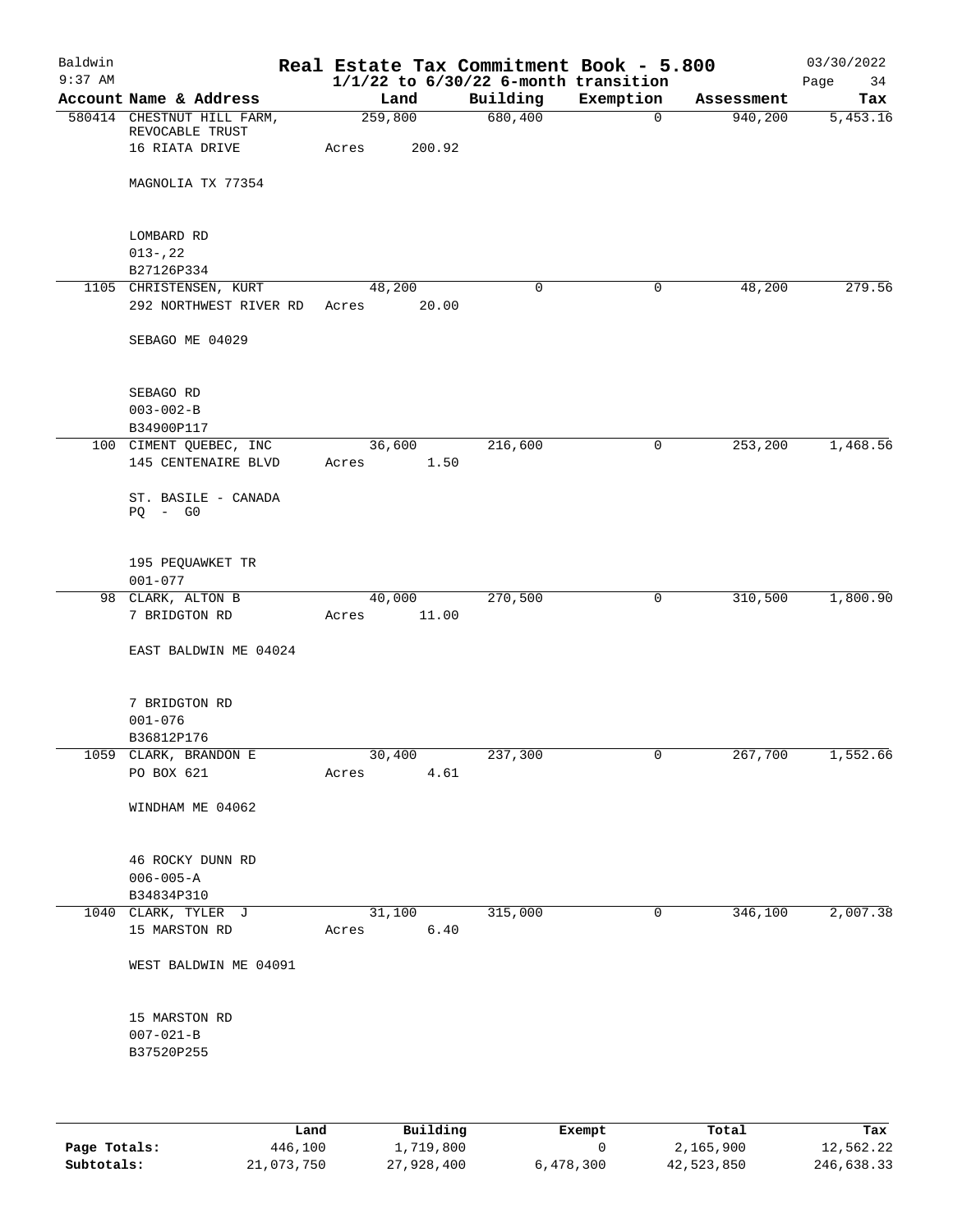| Baldwin      |                                       |         |          |          |         | Real Estate Tax Commitment Book - 5.800  |            | 03/30/2022 |
|--------------|---------------------------------------|---------|----------|----------|---------|------------------------------------------|------------|------------|
| $9:37$ AM    |                                       |         |          |          |         | $1/1/22$ to $6/30/22$ 6-month transition |            | Page<br>35 |
|              | Account Name & Address                | Land    |          | Building |         | Exemption                                | Assessment | Tax        |
|              | 1024 CLARK, WENDY L                   |         | 25,300   | 233,400  |         | 25,000                                   | 233,700    | 1,355.46   |
|              | 31 WOODS MILL ROAD                    | Acres   | 2.02     |          |         | 01 Homestead                             |            |            |
|              | EAST BALDWIN ME 04024                 |         |          |          |         |                                          |            |            |
|              |                                       |         |          |          |         |                                          |            |            |
|              |                                       |         |          |          |         |                                          |            |            |
|              | 31 WOODS MILL RD                      |         |          |          |         |                                          |            |            |
|              | $001 - 085 - B$                       |         |          |          |         |                                          |            |            |
|              | B24388P314                            |         |          |          |         |                                          |            |            |
|              | 498 CLARKE, HERBERTO O                | 26,500  |          | 166,100  |         | 25,000                                   | 167,600    | 972.08     |
|              | 14 WINSTON RD                         | Acres   | 2.00     |          |         | 01 Homestead                             |            |            |
|              | EAST BALDWIN ME 04024                 |         |          |          |         |                                          |            |            |
|              |                                       |         |          |          |         |                                          |            |            |
|              | 14 WINSTON RD                         |         |          |          |         |                                          |            |            |
|              | $009 - 017 - B$                       |         |          |          |         |                                          |            |            |
|              | B16543P128                            |         |          |          |         |                                          |            |            |
|              | 580413 CLEMENTS, ANDREW E             | 95,400  |          | 296,000  |         | 25,000                                   | 366,400    | 2,125.12   |
|              | CLEMENTS, REBECCA P                   | Acres   | 58.00    |          |         | 01 Homestead                             |            |            |
|              | 53 WEEMAN RD                          |         |          |          |         |                                          |            |            |
|              | WEST BALDWIN ME 04091                 |         |          |          |         |                                          |            |            |
|              | 53 WEEMAN RD                          |         |          |          |         |                                          |            |            |
|              | $012 - 030, 30A$                      |         |          |          |         |                                          |            |            |
|              | B30174P203                            |         |          |          |         |                                          |            |            |
|              | 790 CLEMENTS, ANDREW E &<br>REBECCA P | 115,100 |          | 0        |         | $\mathbf 0$                              | 115,100    | 667.58     |
|              | 53 WEEMAN RD                          | Acres   | 117.00   |          |         |                                          |            |            |
|              | WEST BALDWIN ME 04091                 |         |          |          |         |                                          |            |            |
|              |                                       |         |          |          |         |                                          |            |            |
|              | WEEMAN RD                             |         |          |          |         |                                          |            |            |
|              | $012 - 031$                           |         |          |          |         |                                          |            |            |
|              | B31367P236                            |         |          |          |         |                                          |            |            |
|              | 941 CLEMENTS, MARSHAL K               | 56,300  |          | 0        |         | 0                                        | 56,300     | 326.54     |
|              | 35 WATCHIC RD #3                      | Acres   | 40.00    |          |         |                                          |            |            |
|              |                                       |         |          |          |         |                                          |            |            |
|              | STANDISH ME 04084                     |         |          |          |         |                                          |            |            |
|              | RIVER RD                              |         |          |          |         |                                          |            |            |
|              | $006 - 029 - B$                       |         |          |          |         |                                          |            |            |
|              | B21382P33                             |         |          |          |         |                                          |            |            |
|              | 821 COBB, KENNETH A. & MARY<br>L.     | 106,000 |          | 230,000  |         | 25,000                                   | 311,000    | 1,803.80   |
|              | P O BOX 205                           | Acres   | 57.85    |          |         | 01 Homestead                             |            |            |
|              |                                       |         |          |          |         |                                          |            |            |
|              | HIRAM ME 04041                        |         |          |          |         |                                          |            |            |
|              | 18 COBB LN                            |         |          |          |         |                                          |            |            |
|              | $013 - 019$                           |         |          |          |         |                                          |            |            |
|              | B3597P186                             |         |          |          |         |                                          |            |            |
|              |                                       |         |          |          |         |                                          |            |            |
|              | Land                                  |         | Building |          | Exempt  |                                          | Total      | Tax        |
| Page Totals: | 424,600                               |         | 925,500  |          | 100,000 |                                          | 1,250,100  | 7,250.58   |
|              |                                       |         |          |          |         |                                          |            |            |

**Subtotals:** 21,498,350 28,853,900 6,578,300 43,773,950 253,888.91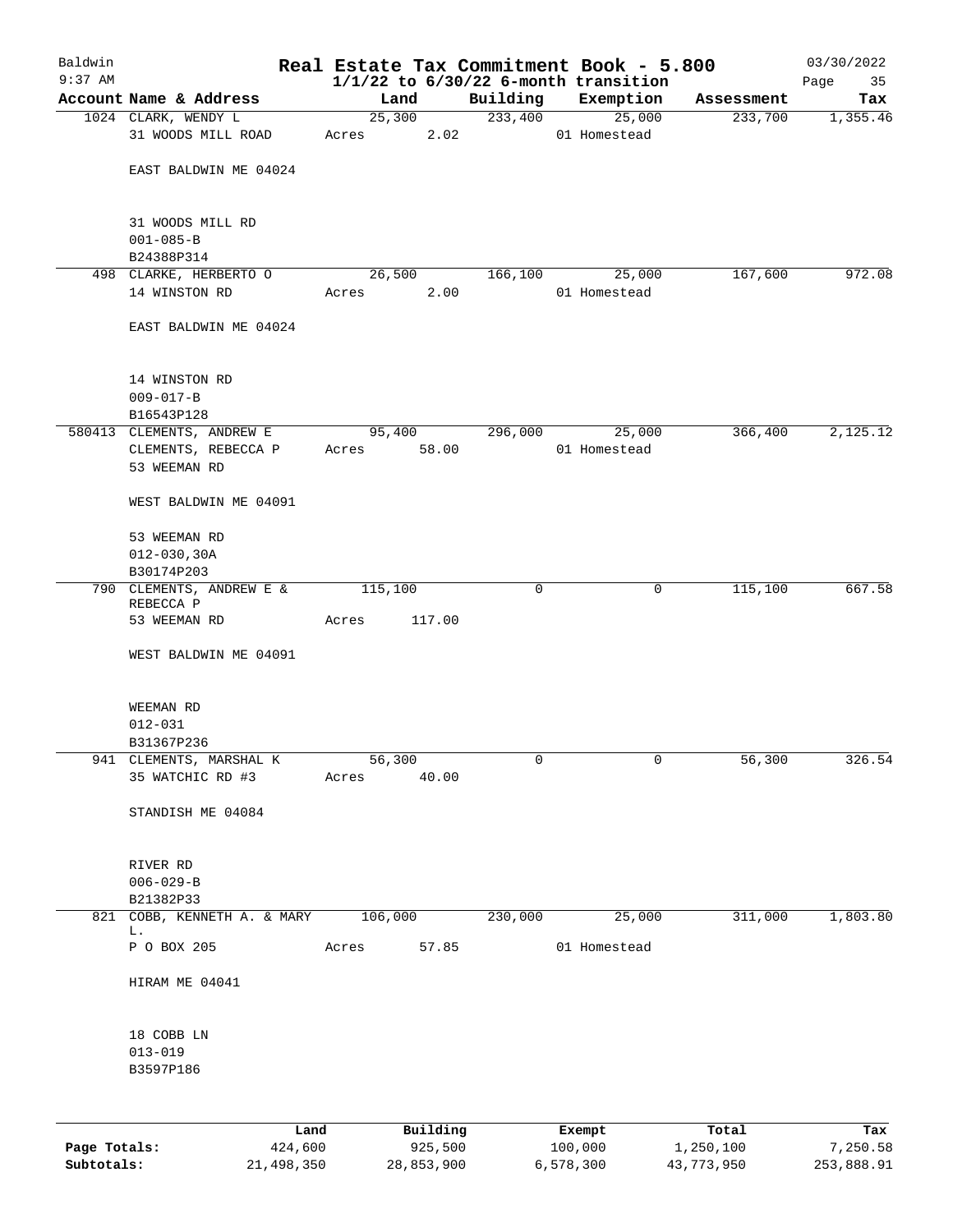| Baldwin<br>$9:37$ AM |                                    |             |       |          | Real Estate Tax Commitment Book - 5.800<br>$1/1/22$ to $6/30/22$ 6-month transition |            | 03/30/2022<br>Page<br>36 |
|----------------------|------------------------------------|-------------|-------|----------|-------------------------------------------------------------------------------------|------------|--------------------------|
|                      | Account Name & Address             | Land        |       | Building | Exemption                                                                           | Assessment | Tax                      |
|                      | 916 COBURN, CALVIN                 | 1,200       |       | 0        | $\mathbf 0$                                                                         | 1,200      | 6.96                     |
|                      | P.O. BOX 154                       | Acres       | 16.50 |          |                                                                                     |            |                          |
|                      | SEBAGO ME 04029                    |             |       |          |                                                                                     |            |                          |
|                      | MOUNTAIN RD<br>$009 - 047$         |             |       |          |                                                                                     |            |                          |
|                      | B17510P1                           |             |       |          |                                                                                     |            |                          |
|                      | 304 COE, BRENDA                    | 25,900      |       | 51,400   | 25,000                                                                              | 52,300     | 303.34                   |
|                      | COE, YALE                          | Acres       | 6.06  |          | 01 Homestead                                                                        |            |                          |
|                      | 464 PEQUAWKET TRAIL                |             |       |          |                                                                                     |            |                          |
|                      | WEST BALDWIN ME 04091              |             |       |          |                                                                                     |            |                          |
|                      | 464 PEQUAWKET TR                   |             |       |          |                                                                                     |            |                          |
|                      | $005 - 043$<br>B34005P289          |             |       |          |                                                                                     |            |                          |
|                      | 342 COLBY, JEFFREY M               | 27,700      |       | 53,400   | 0                                                                                   | 81,100     | 470.38                   |
|                      | COLBY, ROSALIE A                   | Acres       | 2.80  |          |                                                                                     |            |                          |
|                      | 233 TRIPPTOWN RD                   |             |       |          |                                                                                     |            |                          |
|                      | HIRAM ME 04041                     |             |       |          |                                                                                     |            |                          |
|                      | 25 ROCKY DUNN RD                   |             |       |          |                                                                                     |            |                          |
|                      | $006 - 004 - 006$                  |             |       |          |                                                                                     |            |                          |
|                      | B34328P291                         |             |       |          |                                                                                     |            |                          |
|                      | 1163 COLBY, MONICA                 |             | 0     | 10,300   | 0                                                                                   | 10,300     | 59.74                    |
|                      | PO BOX 81                          |             |       |          |                                                                                     |            |                          |
|                      | TAMWORTH NH 03886                  |             |       |          |                                                                                     |            |                          |
|                      | 11 AOW BLUEBERRY HILL              |             |       |          |                                                                                     |            |                          |
|                      | $002 - 007 - 011J$                 |             |       |          |                                                                                     |            |                          |
|                      | 569 COLBY, PAMELA R.               | 27,100      |       | 73,500   | 31,000                                                                              | 69,600     | 403.68                   |
|                      | 5 BOWIE RD                         | Acres       | 2.40  |          | 13 Veteran (Viet Non Res                                                            |            |                          |
|                      |                                    |             |       |          | 01 Homestead                                                                        |            |                          |
|                      | WEST BALDWIN ME 04091              |             |       |          |                                                                                     |            |                          |
|                      | 5 BOWIE RD                         |             |       |          |                                                                                     |            |                          |
|                      | $010 - 015 - A$                    |             |       |          |                                                                                     |            |                          |
|                      | B30468P296                         |             |       |          |                                                                                     |            |                          |
|                      | 586 COLLINS, CRYSTAL DRAPER 40,800 |             |       | 175,300  | 25,000                                                                              | 191,100    | 1,108.38                 |
|                      | 3 BLISS RD                         | Acres 15.00 |       |          | 01 Homestead                                                                        |            |                          |
|                      | WEST BALDWIN ME 04091              |             |       |          |                                                                                     |            |                          |
|                      | 3 BLISS RD                         |             |       |          |                                                                                     |            |                          |
|                      | $010 - 029$                        |             |       |          |                                                                                     |            |                          |
|                      | B11761P305                         |             |       |          |                                                                                     |            |                          |
|                      |                                    |             |       |          |                                                                                     |            |                          |
|                      |                                    |             |       |          |                                                                                     |            |                          |
|                      |                                    |             |       |          |                                                                                     |            |                          |

|              | Land       | Building     | Exempt    | Total      | Tax         |
|--------------|------------|--------------|-----------|------------|-------------|
| Page Totals: | 122,700    | 363,900      | 81,000    | 405,600    | 2,352.48    |
| Subtotals:   | 21,621,050 | 29, 217, 800 | 6,659,300 | 44,179,550 | 256, 241.39 |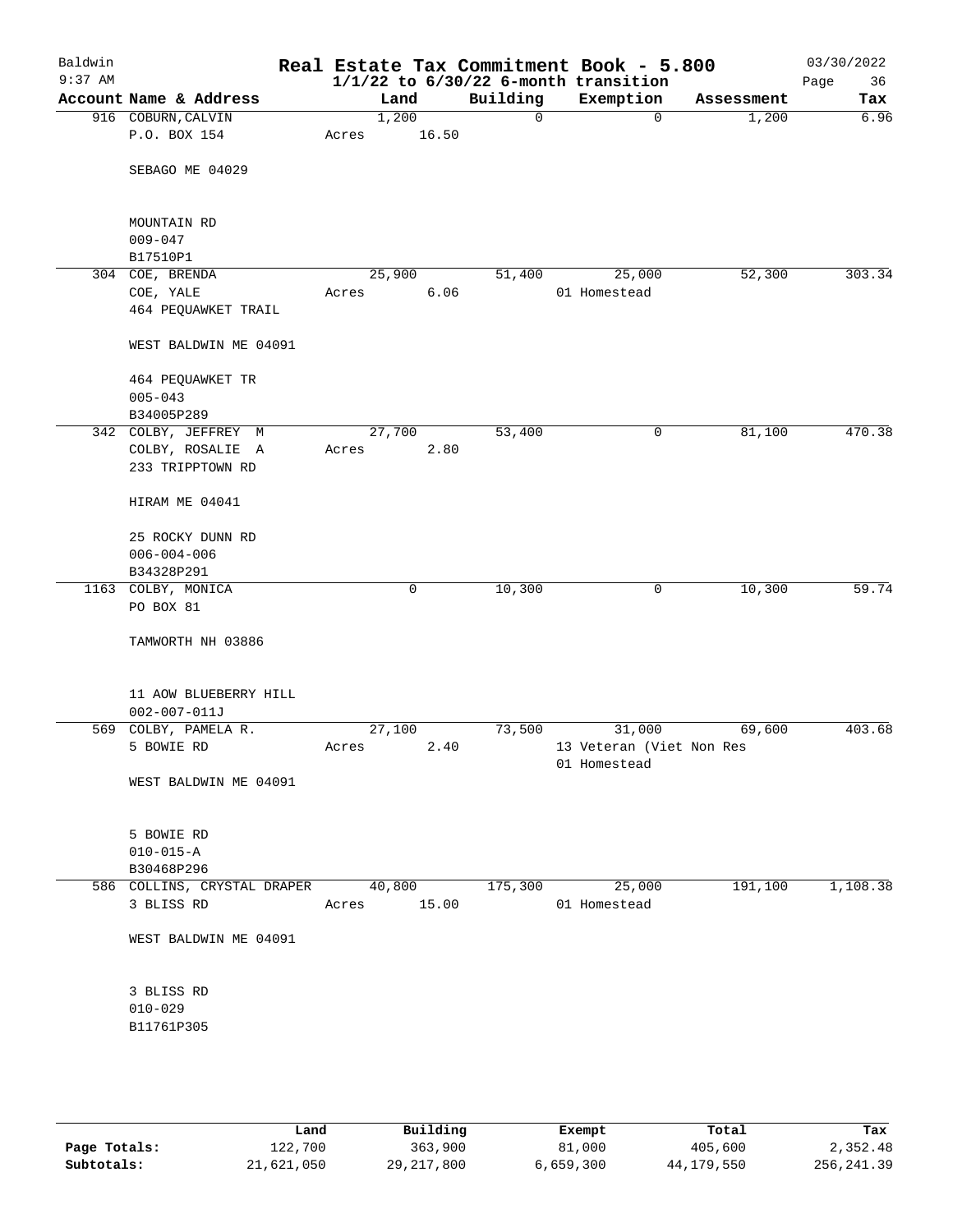| Baldwin<br>$9:37$ AM |                                             |              |       |             | Real Estate Tax Commitment Book - 5.800<br>$1/1/22$ to $6/30/22$ 6-month transition |            | 03/30/2022<br>37<br>Page |
|----------------------|---------------------------------------------|--------------|-------|-------------|-------------------------------------------------------------------------------------|------------|--------------------------|
|                      | Account Name & Address                      | Land         |       | Building    | Exemption                                                                           | Assessment | Tax                      |
|                      | 85 COLLINS, FRANK (HEIRS)                   | 300          |       | $\mathbf 0$ | $\mathbf{0}$                                                                        | 300        | 1.74                     |
|                      | P O BOX 1336                                | Acres        | 0.20  |             |                                                                                     |            |                          |
|                      | STANDISH ME 04084                           |              |       |             |                                                                                     |            |                          |
|                      | PEQUAWKET TR<br>$001 - 067$                 |              |       |             |                                                                                     |            |                          |
|                      | B13313P49                                   |              |       |             |                                                                                     |            |                          |
|                      | 149 COLLINS, FRANK (HEIRS)<br>P O BOX 1336  | 200<br>Acres | 0.15  | 0           | 0                                                                                   | 200        | 1.16                     |
|                      | STANDISH ME 04084                           |              |       |             |                                                                                     |            |                          |
|                      | REAR LOT                                    |              |       |             |                                                                                     |            |                          |
|                      | $001 - 102$                                 |              |       |             |                                                                                     |            |                          |
|                      | B13313P49                                   |              |       |             |                                                                                     |            |                          |
|                      | 1279 COLLINS, TIMOTHY                       |              | 0     | 17,700      | 0                                                                                   | 17,700     | 102.66                   |
|                      | COLLINS, COLETTE<br>159 OAK HILL RD         |              |       |             |                                                                                     |            |                          |
|                      | STANDISH ME 04084                           |              |       |             |                                                                                     |            |                          |
|                      | 11 AOW BLUEBERRY HILL<br>$002 - 007 - 011I$ |              |       |             |                                                                                     |            |                          |
|                      | 117 COLLOMY DONALD                          | 36,300       |       | 159,200     | 25,000                                                                              | 170,500    | 988.90                   |
|                      | COLLOMY RHONDA<br>P O BOX 118               | Acres        | 0.90  |             | 01 Homestead                                                                        |            |                          |
|                      | EAST BALDWIN ME 04024                       |              |       |             |                                                                                     |            |                          |
|                      | 9 GREENWOOD ACRES<br>$001 - 082 - 010$      |              |       |             |                                                                                     |            |                          |
|                      | B10657P215                                  |              |       |             |                                                                                     |            |                          |
|                      | 624 COLLOMY, MICHAEL R                      | 46,600       |       | 137,800     | 0                                                                                   | 184,400    | 1,069.52                 |
|                      | COLLOMY, MADELYN S<br>218 SENATOR BLACK RD  | Acres        | 11.19 |             |                                                                                     |            |                          |
|                      | WEST BALDWIN ME 04091                       |              |       |             |                                                                                     |            |                          |
|                      | 218 SENATOR BLACK RD<br>$011 - 011$         |              |       |             |                                                                                     |            |                          |
|                      | B35202P340                                  |              |       |             |                                                                                     |            |                          |
|                      | 850 CONLON, DEBRA GOODRIDGE                 | 121,500      |       | 77,400      | 0                                                                                   | 198,900    | 1,153.62                 |
|                      | GOODRIDGE, LESTER E III Acres<br>ET ALL     |              | 0.25  |             |                                                                                     |            |                          |
|                      | 20 SHERWOOD DR                              |              |       |             |                                                                                     |            |                          |
|                      | WESTFORD MA 01886                           |              |       |             |                                                                                     |            |                          |
|                      | 45 WYKES LN                                 |              |       |             |                                                                                     |            |                          |
|                      | $014 - 004$<br>B25128P222                   |              |       |             |                                                                                     |            |                          |
|                      |                                             |              |       |             |                                                                                     |            |                          |

|              | Land       | Building   | Exempt    | Total      | Tax        |
|--------------|------------|------------|-----------|------------|------------|
| Page Totals: | 204,900    | 392,100    | 25,000    | 572,000    | 3,317.60   |
| Subtotals:   | 21,825,950 | 29,609,900 | 6,684,300 | 44,751,550 | 259,558.99 |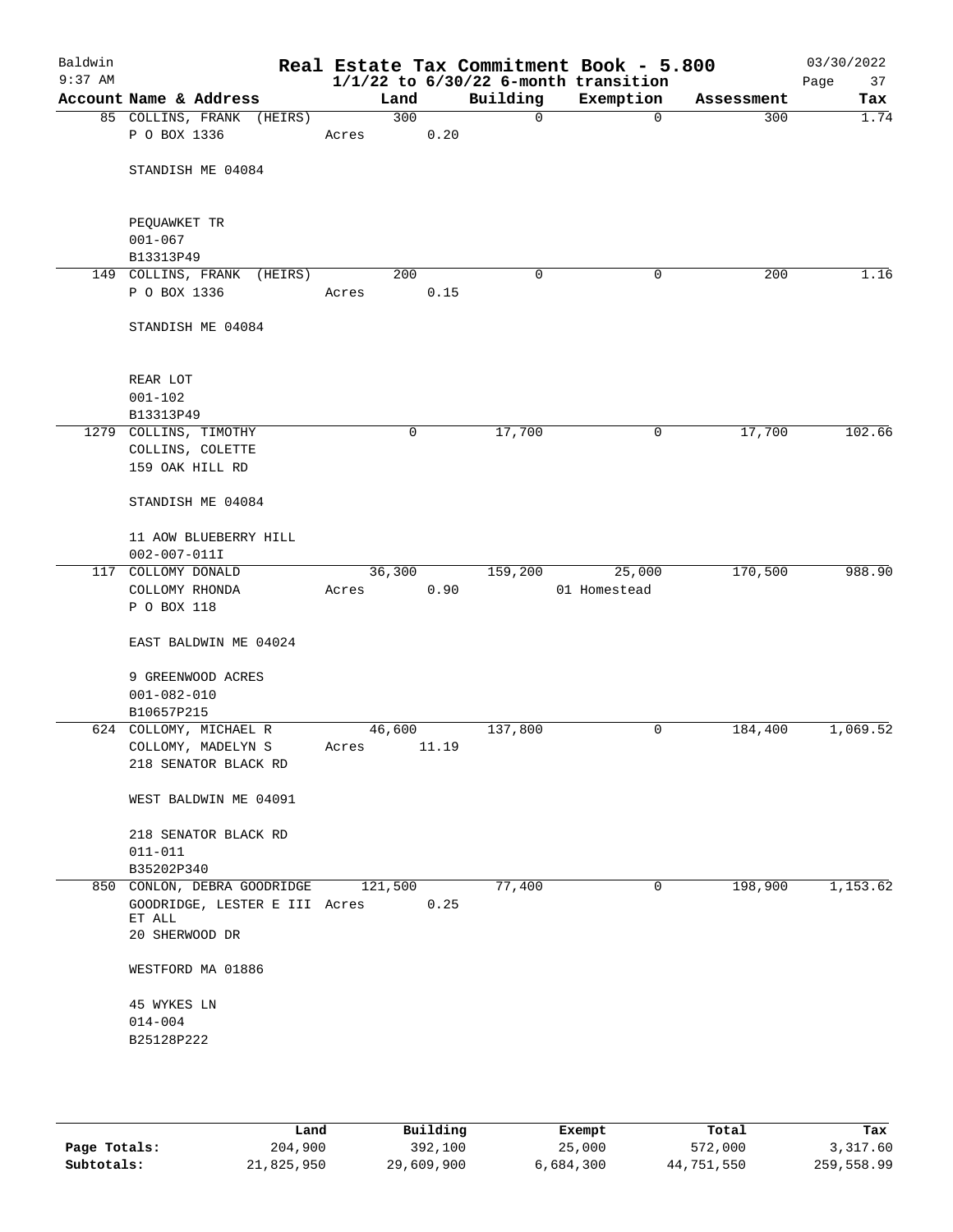| Baldwin<br>$9:37$ AM |                                                                  |                 |        | Real Estate Tax Commitment Book - 5.800<br>$1/1/22$ to $6/30/22$ 6-month transition |             |            | 03/30/2022<br>Page<br>38 |
|----------------------|------------------------------------------------------------------|-----------------|--------|-------------------------------------------------------------------------------------|-------------|------------|--------------------------|
|                      | Account Name & Address                                           | Land            |        | Building                                                                            | Exemption   | Assessment | Tax                      |
|                      | 858 CONNELLY, STEVEN G                                           | 99,900          |        | 72,600                                                                              | $\mathbf 0$ | 172,500    | 1,000.50                 |
|                      | 199 DEVEREUX ROAD                                                | Acres           | 0.21   |                                                                                     |             |            |                          |
|                      | PARSONSFIELD ME 04047                                            |                 |        |                                                                                     |             |            |                          |
|                      | 17 WYKES LN<br>$014 - 012$                                       |                 |        |                                                                                     |             |            |                          |
|                      | B31959P321 12/09/2014                                            |                 |        |                                                                                     |             |            |                          |
|                      | 854 CONQUEST, STEVEN E                                           | 105,300         |        | 106,500                                                                             | 0           | 211,800    | 1,228.44                 |
|                      | 61 CHRISTIAN HILL RD                                             | Acres           | 0.22   |                                                                                     |             |            |                          |
|                      | UPTON MA 01568                                                   |                 |        |                                                                                     |             |            |                          |
|                      | 31 WYKES LN                                                      |                 |        |                                                                                     |             |            |                          |
|                      | $014 - 008$                                                      |                 |        |                                                                                     |             |            |                          |
|                      | B37630P175                                                       |                 |        |                                                                                     |             |            |                          |
|                      | 615 CONTI MAY REVOCABLE<br>TRUST                                 | 103,000         |        | 166,900                                                                             | 0           | 269,900    | 1,565.42                 |
|                      | 83 CUSHING AVE                                                   | Acres           | 105.00 |                                                                                     |             |            |                          |
|                      | BELMONT MA 02478                                                 |                 |        |                                                                                     |             |            |                          |
|                      | 183 SENATOR BLACK RD                                             |                 |        |                                                                                     |             |            |                          |
|                      | $011 - 008$                                                      |                 |        |                                                                                     |             |            |                          |
|                      | B35150P238                                                       |                 |        |                                                                                     |             |            |                          |
|                      | 686 COOK, HEIDI L                                                | 23,900          |        | 153,500                                                                             | 0           | 177,400    | 1,028.92                 |
|                      | COOK, JUSTIN W.<br>30 PARKER STREET                              | Acres           | 2.00   |                                                                                     |             |            |                          |
|                      | APT 2                                                            |                 |        |                                                                                     |             |            |                          |
|                      | CAMBRIDGE MA 02138                                               |                 |        |                                                                                     |             |            |                          |
|                      | 970 PEQUAWKET TR                                                 |                 |        |                                                                                     |             |            |                          |
|                      | $011 - 056$                                                      |                 |        |                                                                                     |             |            |                          |
|                      | B28378P208                                                       |                 |        |                                                                                     |             |            |                          |
|                      | 859 COOK, JAMES A + HELEN M 187,900<br>7 WYKES LANE              | Acres           | 1.25   | 92,000                                                                              | 0           | 279,900    | 1,623.42                 |
|                      |                                                                  |                 |        |                                                                                     |             |            |                          |
|                      | EAST BALDWIN ME 04024                                            |                 |        |                                                                                     |             |            |                          |
|                      | 7 WYKES LN                                                       |                 |        |                                                                                     |             |            |                          |
|                      | $014 - 013$                                                      |                 |        |                                                                                     |             |            |                          |
|                      | B15750P142                                                       |                 |        |                                                                                     |             |            |                          |
|                      | 528 CORDINER, BRADFORD G<br>CORDINER, CINDY J<br>49 WENTWORTH RD | 27,700<br>Acres | 2.82   | 147,300                                                                             | 0           | 175,000    | 1,015.00                 |
|                      | EAST BALDWIN ME 04024                                            |                 |        |                                                                                     |             |            |                          |
|                      | 49 WENTWORTH RD                                                  |                 |        |                                                                                     |             |            |                          |
|                      | $009 - 033 - B1$                                                 |                 |        |                                                                                     |             |            |                          |
|                      | B27455P154                                                       |                 |        |                                                                                     |             |            |                          |
|                      |                                                                  |                 |        |                                                                                     |             |            |                          |
|                      |                                                                  |                 |        |                                                                                     |             |            |                          |

|              | Land       | Building     | Exempt    | Total      | Tax        |
|--------------|------------|--------------|-----------|------------|------------|
| Page Totals: | 547,700    | 738,800      |           | 1,286,500  | 7,461.70   |
| Subtotals:   | 22,373,650 | 30, 348, 700 | 6,684,300 | 46,038,050 | 267,020.69 |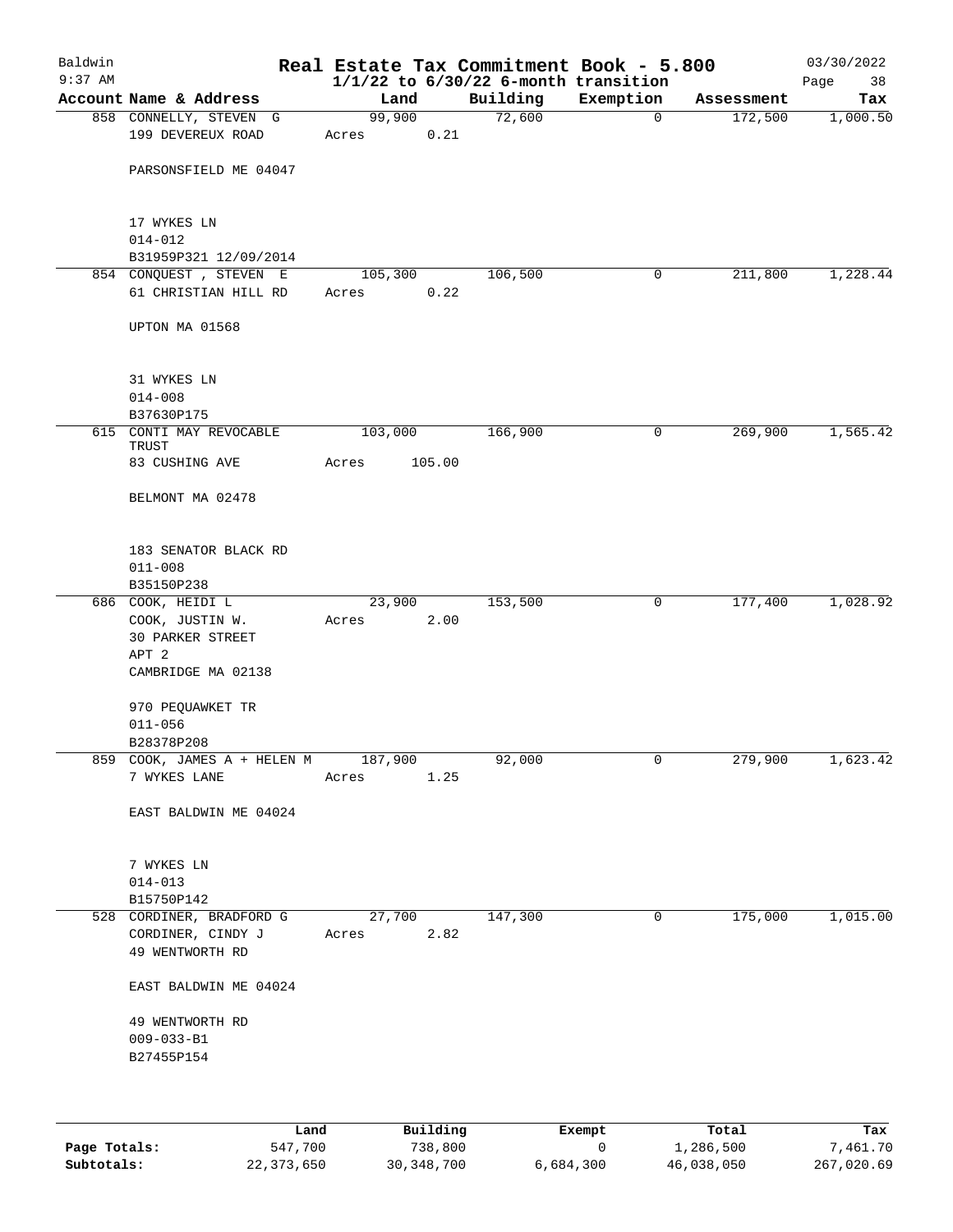| Baldwin<br>$9:37$ AM |                                                               |                 |      |          | Real Estate Tax Commitment Book - 5.800<br>$1/1/22$ to $6/30/22$ 6-month transition |            | 03/30/2022<br>Page<br>39 |
|----------------------|---------------------------------------------------------------|-----------------|------|----------|-------------------------------------------------------------------------------------|------------|--------------------------|
|                      | Account Name & Address                                        | Land            |      | Building | Exemption                                                                           | Assessment | Tax                      |
|                      | 792 CORMIER, MICAH<br>CORMIER, DORCAS<br>302 MEETING HOUSE RD | 31,300<br>Acres | 5.20 | 134,300  | $\mathbf 0$                                                                         | 165,600    | 960.48                   |
|                      | PORTER ME 04068                                               |                 |      |          |                                                                                     |            |                          |
|                      | 162 DOUGLAS HILL RD<br>$013 - 002$                            |                 |      |          |                                                                                     |            |                          |
|                      | B37487P108                                                    |                 |      |          |                                                                                     |            |                          |
|                      | 534 COTE, JEREMIAH                                            | 32,500          |      | 149,700  | 25,000                                                                              | 157,200    | 911.76                   |
|                      | 47 BOOTHBY ROAD                                               | Acres           | 6.00 |          | 01 Homestead                                                                        |            |                          |
|                      | LIMINGTON ME 04049                                            |                 |      |          |                                                                                     |            |                          |
|                      | 5 FROST HEAVE RD                                              |                 |      |          |                                                                                     |            |                          |
|                      | $009 - 037$                                                   |                 |      |          |                                                                                     |            |                          |
|                      | B32085P233 02/18/2015                                         |                 |      |          |                                                                                     |            |                          |
|                      | 177 COTE, LORRAINE                                            | 26,700          |      | 183,200  | 25,000                                                                              | 184,900    | 1,072.42                 |
|                      | 330 BRIDGTON ROAD                                             | Acres           | 2.15 |          | 01 Homestead                                                                        |            |                          |
|                      | EAST BALDWIN ME 04024                                         |                 |      |          |                                                                                     |            |                          |
|                      | 330 BRIDGTON RD                                               |                 |      |          |                                                                                     |            |                          |
|                      | $003 - 010 - C$                                               |                 |      |          |                                                                                     |            |                          |
|                      | B32469P210                                                    |                 |      |          |                                                                                     |            |                          |
|                      | 595 COTE, ZACHARY J                                           | 26,200          |      | 106,400  | 25,000                                                                              | 107,600    | 624.08                   |
|                      | 59 MARCELLE AVE                                               | Acres           | 1.80 |          | 01 Homestead                                                                        |            |                          |
|                      | SOUTH PORTLAND ME 04106                                       |                 |      |          |                                                                                     |            |                          |
|                      | 342 DOUGLAS HILL RD                                           |                 |      |          |                                                                                     |            |                          |
|                      | $010 - 031 - A$                                               |                 |      |          |                                                                                     |            |                          |
|                      | B35163P148                                                    |                 |      |          |                                                                                     |            |                          |
|                      | 398 COTTLE, TAMMY                                             | 29,500          |      | 164,400  | 0                                                                                   | 193,900    | 1,124.62                 |
|                      | 88 RIVER RD                                                   | Acres           | 5.00 |          |                                                                                     |            |                          |
|                      | W BALDWIN ME 04091                                            |                 |      |          |                                                                                     |            |                          |
|                      | 88 RIVER RD<br>$006 - 035 - B$                                |                 |      |          |                                                                                     |            |                          |
|                      | B37981P16                                                     |                 |      |          |                                                                                     |            |                          |
|                      | 500 COUNTRY LANDS, INC                                        | 29,500          |      | 151,700  | 0                                                                                   | 181,200    | 1,050.96                 |
|                      | 393 BRIDGTON RD                                               | Acres           | 4.00 |          |                                                                                     |            |                          |
|                      | EAST BALDWIN ME 04024                                         |                 |      |          |                                                                                     |            |                          |
|                      | ROUTE 107                                                     |                 |      |          |                                                                                     |            |                          |
|                      | $009 - 018 - A$                                               |                 |      |          |                                                                                     |            |                          |
|                      | B15212P182                                                    |                 |      |          |                                                                                     |            |                          |
|                      |                                                               |                 |      |          |                                                                                     |            |                          |
|                      |                                                               |                 |      |          |                                                                                     |            |                          |

|              | Land       | Building   | Exempt    | Total      | Tax        |
|--------------|------------|------------|-----------|------------|------------|
| Page Totals: | 175,700    | 889,700    | 75,000    | 990,400    | 5,744.32   |
| Subtotals:   | 22,549,350 | 31,238,400 | 6,759,300 | 47,028,450 | 272,765.01 |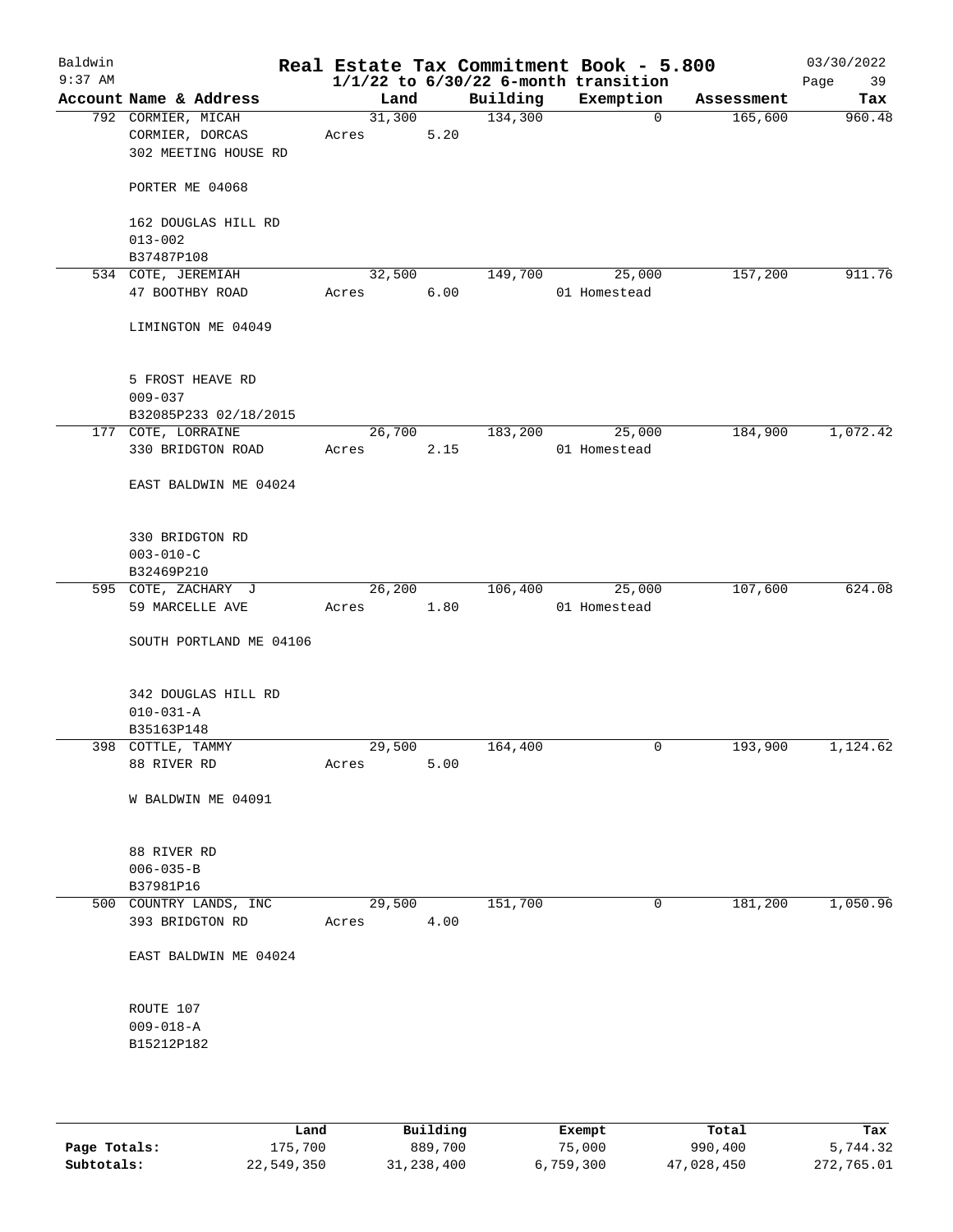| Baldwin<br>$9:37$ AM |                                  |                 |        |             | Real Estate Tax Commitment Book - 5.800<br>$1/1/22$ to $6/30/22$ 6-month transition |            | 03/30/2022<br>Page<br>40 |
|----------------------|----------------------------------|-----------------|--------|-------------|-------------------------------------------------------------------------------------|------------|--------------------------|
|                      | Account Name & Address           | Land            |        | Building    | Exemption                                                                           | Assessment | Tax                      |
|                      | 476 COUNTRY LANDS, INC           | 58,300          |        | $\mathbf 0$ | 0                                                                                   | 58,300     | 338.14                   |
|                      | 393 BRIDGTON RD                  | Acres           | 66.00  |             |                                                                                     |            |                          |
|                      | EAST BALDWIN ME 04024            |                 |        |             |                                                                                     |            |                          |
|                      | MURCH RD<br>$009 - 005$          |                 |        |             |                                                                                     |            |                          |
|                      | B4703P313                        |                 |        |             |                                                                                     |            |                          |
|                      | 147 COUNTRY LANDS, INC           | 27,200          |        | 65,000      | 0                                                                                   | 92,200     | 534.76                   |
|                      | 393 BRIDGTON RD                  | Acres           | 2.60   |             |                                                                                     |            |                          |
|                      | EAST BALDWIN ME 04024            |                 |        |             |                                                                                     |            |                          |
|                      | 4 FREEMONT AVENUE                |                 |        |             |                                                                                     |            |                          |
|                      | $001 - 101$                      |                 |        |             |                                                                                     |            |                          |
|                      | 908 COUSINS, ARNOLD +<br>BARBARA | 25,300          |        | 143,300     | 31,000                                                                              | 137,600    | 798.08                   |
|                      | 98 RIVER RD.                     | Acres           | 2.00   |             | 13 Veteran (Viet Non Res<br>01 Homestead                                            |            |                          |
|                      | WEST BALDWIN ME 04091            |                 |        |             |                                                                                     |            |                          |
|                      | 98 RIVER RD                      |                 |        |             |                                                                                     |            |                          |
|                      | $006 - 035 - D$                  |                 |        |             |                                                                                     |            |                          |
|                      | B24071P34                        |                 |        |             |                                                                                     |            |                          |
|                      | 472 CRAWFORD , MERHIELLA Y       | 25, 300         |        | 120,700     | 25,000                                                                              | 121,000    | 701.80                   |
|                      | PO BOX 100                       | Acres           | 1.20   |             | 01 Homestead                                                                        |            |                          |
|                      | EAST BALDWIN ME 04024            |                 |        |             |                                                                                     |            |                          |
|                      | 421 BRIDGTON RD                  |                 |        |             |                                                                                     |            |                          |
|                      | $009 - 007$                      |                 |        |             |                                                                                     |            |                          |
|                      | B33389P66<br>34 CRAWFORD BRUCE   |                 |        |             |                                                                                     |            | 225.62                   |
|                      | PO BOX 3                         | 19,600<br>Acres | 0.65   | 19,300      | 0                                                                                   | 38,900     |                          |
|                      | EAST BALDWIN ME 04024            |                 |        |             |                                                                                     |            |                          |
|                      | 98 PEQUAWKET TR                  |                 |        |             |                                                                                     |            |                          |
|                      | $001 - 023 - B$                  |                 |        |             |                                                                                     |            |                          |
|                      | B28473P35                        |                 |        |             |                                                                                     |            |                          |
|                      | 216 CRAWFORD, BRUCE A            |                 | 29,500 | 136,900     | 25,000                                                                              | 141,400    | 820.12                   |
|                      | PO BOX 3                         | Acres           | 4.00   |             | 01 Homestead                                                                        |            |                          |
|                      | EAST BALDWIN ME 04024            |                 |        |             |                                                                                     |            |                          |
|                      | 404 BRIDGTON RD                  |                 |        |             |                                                                                     |            |                          |
|                      | $003 - 028$                      |                 |        |             |                                                                                     |            |                          |
|                      | B28473P33                        |                 |        |             |                                                                                     |            |                          |
|                      |                                  |                 |        |             |                                                                                     |            |                          |
|                      |                                  |                 |        |             |                                                                                     |            |                          |

|              | Land       | Building   | Exempt    | Total      | Tax        |
|--------------|------------|------------|-----------|------------|------------|
| Page Totals: | 185,200    | 485,200    | 81,000    | 589,400    | 3,418.52   |
| Subtotals:   | 22,734,550 | 31,723,600 | 6,840,300 | 47,617,850 | 276,183.53 |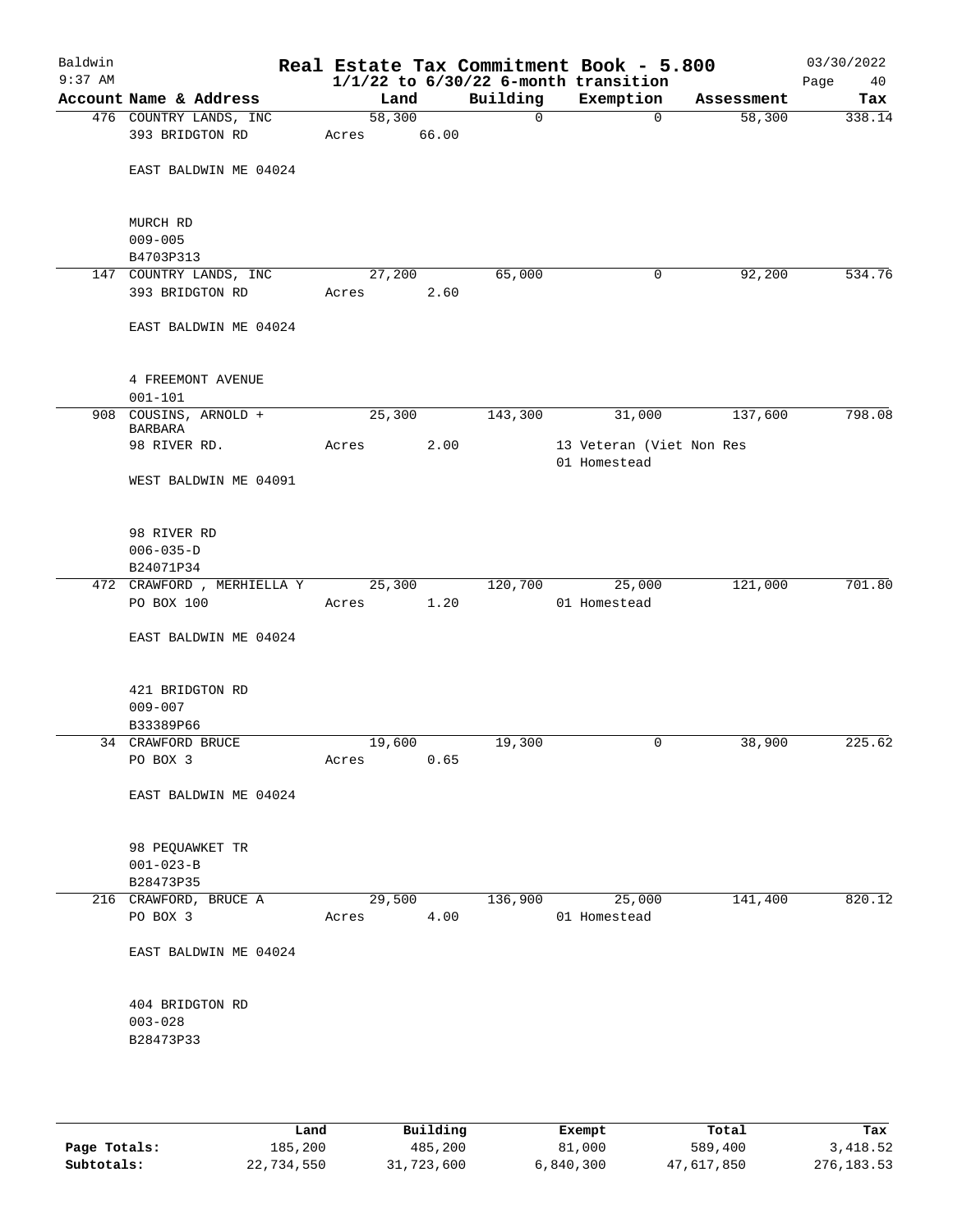| Baldwin<br>$9:37$ AM |                        | Real Estate Tax Commitment Book - 5.800<br>$1/1/22$ to $6/30/22$ 6-month transition |             |              |            | 03/30/2022<br>Page<br>41 |
|----------------------|------------------------|-------------------------------------------------------------------------------------|-------------|--------------|------------|--------------------------|
|                      | Account Name & Address | Land                                                                                | Building    | Exemption    | Assessment | Tax                      |
|                      | 217 CRAWFORD, BRUCE A  | 0                                                                                   | 15,300      | $\mathbf 0$  | 15,300     | 88.74                    |
|                      | PO BOX 3               |                                                                                     |             |              |            |                          |
|                      | EAST BALDWIN ME 04024  |                                                                                     |             |              |            |                          |
|                      |                        |                                                                                     |             |              |            |                          |
|                      | 402 BRIDGTON RD        |                                                                                     |             |              |            |                          |
|                      | $003 - 028 - ON$       |                                                                                     |             |              |            |                          |
|                      | 525 CRAWFORD, CARLENE  | 29,400                                                                              | 105, 100    | 25,000       | 109,500    | 635.10                   |
|                      | 33 WENTWORTH RD        | Acres<br>3.94                                                                       |             | 01 Homestead |            |                          |
|                      | EAST BALDWIN ME 04024  |                                                                                     |             |              |            |                          |
|                      | 33 WENTWORTH RD        |                                                                                     |             |              |            |                          |
|                      | $009 - 033 - A$        |                                                                                     |             |              |            |                          |
|                      | 183 CRESSEY, DALE      | 27,200                                                                              | 202,600     | 25,000       | 204,800    | 1,187.84                 |
|                      | 29 CRESSEY POND LN     | 4.11<br>Acres                                                                       |             | 01 Homestead |            |                          |
|                      | EAST BALDWIN ME 04024  |                                                                                     |             |              |            |                          |
|                      | 29 CRESSEY POND LN     |                                                                                     |             |              |            |                          |
|                      | $003 - 013$            |                                                                                     |             |              |            |                          |
|                      | B13730P64              |                                                                                     |             |              |            |                          |
|                      | 478 CRESSEY, ELIZABETH | 43,900                                                                              | $\mathbf 0$ | 0            | 43,900     | 254.62                   |
|                      | 223 FLAGGY MEADOW RD   | 15.00<br>Acres                                                                      |             |              |            |                          |
|                      | GORHAM ME 04038        |                                                                                     |             |              |            |                          |
|                      | ROUTE 107              |                                                                                     |             |              |            |                          |
|                      | $009 - 008$            |                                                                                     |             |              |            |                          |
|                      | B6299P254              |                                                                                     |             |              |            |                          |
|                      | 480 CRESSEY, ELIZABETH | 46,000                                                                              | 0           | 0            | 46,000     | 266.80                   |
|                      | 223 FLAGGY MEADOW RD   | 15.00<br>Acres                                                                      |             |              |            |                          |
|                      | GORHAM ME 04038        |                                                                                     |             |              |            |                          |
|                      | WIGGIN RD              |                                                                                     |             |              |            |                          |
|                      | $009 - 009$            |                                                                                     |             |              |            |                          |
|                      | 481 CRESSEY, ELIZABETH | 20,000                                                                              | 119,700     | 0            | 139,700    | 810.26                   |
|                      | 223 FLAGGY MEADOW RD   | 0.50<br>Acres                                                                       |             |              |            |                          |
|                      | GORHAM ME 04038        |                                                                                     |             |              |            |                          |
|                      | 432 BRIDGTON RD        |                                                                                     |             |              |            |                          |
|                      | $009 - 010$            |                                                                                     |             |              |            |                          |
|                      |                        |                                                                                     |             |              |            |                          |

|              | Land       | Building   | Exempt    | Total      | Tax        |
|--------------|------------|------------|-----------|------------|------------|
| Page Totals: | 166,500    | 442,700    | 50,000    | 559,200    | 3,243.36   |
| Subtotals:   | 22,901,050 | 32,166,300 | 6,890,300 | 48,177,050 | 279,426.89 |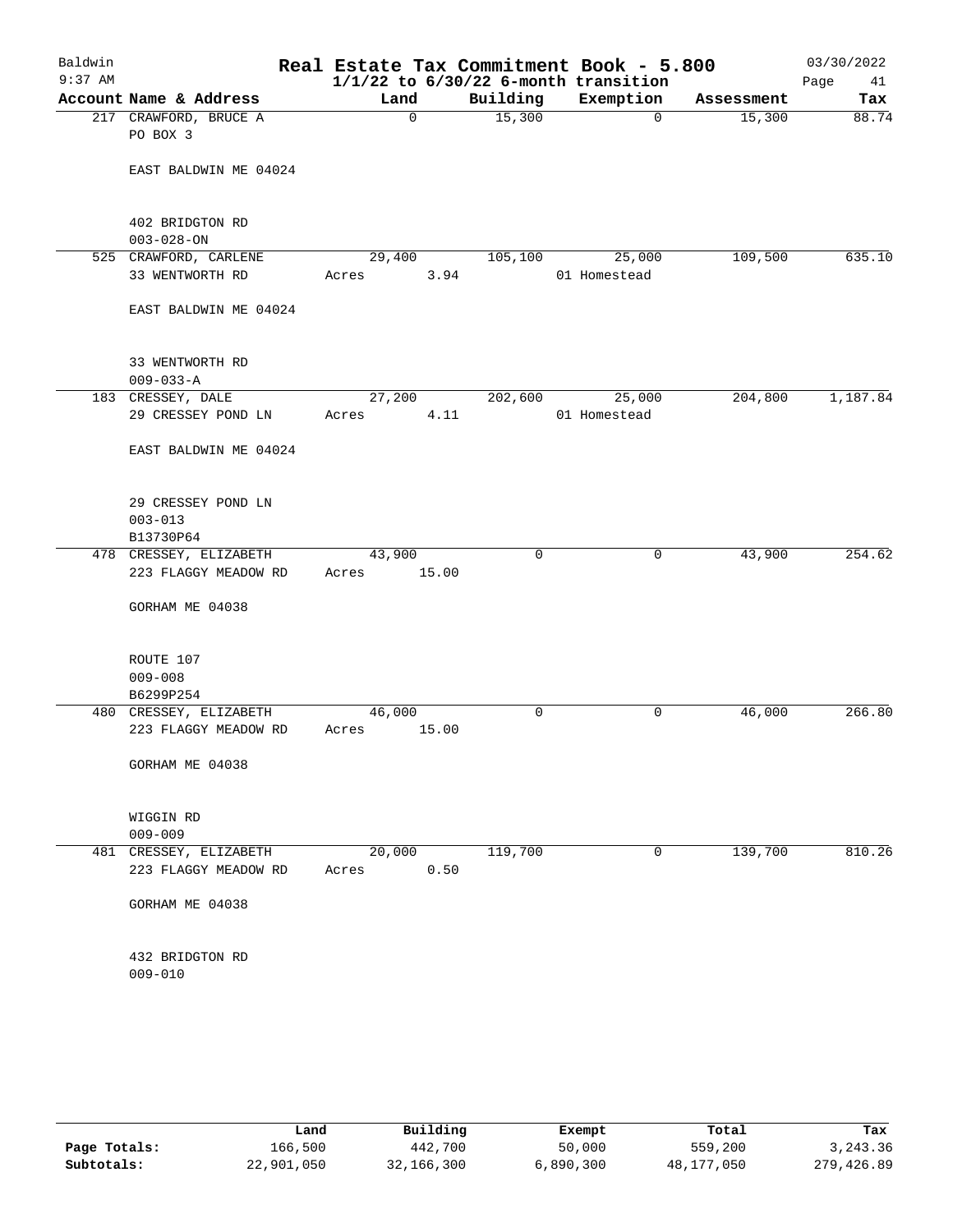| Baldwin<br>$9:37$ AM |                                                                |                 |                     |          | Real Estate Tax Commitment Book - 5.800<br>$1/1/22$ to $6/30/22$ 6-month transition |                    | 03/30/2022<br>Page<br>42 |
|----------------------|----------------------------------------------------------------|-----------------|---------------------|----------|-------------------------------------------------------------------------------------|--------------------|--------------------------|
|                      | Account Name & Address                                         | Land            |                     | Building | Exemption                                                                           | Assessment         | Tax                      |
|                      | 256 CRESSEY, LAUREN E<br>LEWIS, KEVIN R<br>509 PEOUAWKET TRAIL | 25,100<br>Acres | 2.90                | 169,300  | $\mathbf 0$                                                                         | 194,400            | 1,127.52                 |
|                      | WEST BALDWIN ME 04091                                          |                 |                     |          |                                                                                     |                    |                          |
|                      | 509 PEQUAWKET TR<br>$005 - 007$                                |                 |                     |          |                                                                                     |                    |                          |
|                      | B37670P148                                                     |                 |                     |          |                                                                                     |                    |                          |
|                      | 590 CRESSEY, SCOTT &<br>MEREDITH                               | 25,300          |                     | 44,200   | 25,000                                                                              | 44,500             | 258.10                   |
|                      | 484 SADDLEBACK RD.                                             | Acres           | 2.00                |          | 01 Homestead                                                                        |                    |                          |
|                      | WEST BALDWIN ME 04091                                          |                 |                     |          |                                                                                     |                    |                          |
|                      | 484 SADDLEBACK RD<br>$010 - 029 - D$                           |                 |                     |          |                                                                                     |                    |                          |
| 1017                 | B12624P10<br>CROCKETT-MCKEAGE,                                 | 23,200          |                     | 179,200  | 25,000                                                                              | 177,400            | 1,028.92                 |
|                      | STEFANIE M<br>456 PEQUAWKET TRAIL                              | Acres           | 2.00                |          | 01 Homestead                                                                        |                    |                          |
|                      | WEST BALDWIN ME 04091                                          |                 |                     |          |                                                                                     |                    |                          |
|                      | 456 PEQUAWKET TR<br>$005 - 043 - C$<br>B34653P49               |                 |                     |          |                                                                                     |                    |                          |
|                      | 546 CROWLEY, WILLIAM F                                         | 40,300          |                     | 0        | 0                                                                                   | 40,300             | 233.74                   |
|                      | 42 LOCUST ST                                                   | Acres           | 38.00               |          |                                                                                     |                    |                          |
|                      | READING MA 01867                                               |                 |                     |          |                                                                                     |                    |                          |
|                      | FROST HEAVE RD<br>$009 - 044 - A$<br>B8497P238                 |                 |                     |          |                                                                                     |                    |                          |
| 207                  | CROWN ATLANTIC CO LL                                           | 27,500          |                     | 450,400  | 0                                                                                   | 477,900            | 2,771.82                 |
|                      | PMB 353<br>4017 WASHINGTON RD.<br>MCMURRARY PA 15317           | Acres           | 1.00                |          |                                                                                     |                    |                          |
|                      | MAPLE RIDGE RD<br>$003 - 023 - A$<br>B16096P345                |                 |                     |          |                                                                                     |                    |                          |
|                      | 204 CUMMINGS JR., DONALD<br>CUMMINGS, JENNY L<br>41 MURCH RD   | 26,500<br>Acres | 2.00                | 121,300  | 25,000<br>01 Homestead                                                              | 122,800            | 712.24                   |
|                      | EAST BALDWIN ME 04024                                          |                 |                     |          |                                                                                     |                    |                          |
|                      | 41 MURCH RD<br>$003 - 021 - C$<br>B30189P22                    |                 |                     |          |                                                                                     |                    |                          |
|                      |                                                                |                 |                     |          |                                                                                     |                    |                          |
| Page Totals:         | Land<br>167,900                                                |                 | Building<br>964,400 |          | Exempt<br>75,000                                                                    | Total<br>1,057,300 | Tax<br>6,132.34          |

**Subtotals:** 23,068,950 33,130,700 6,965,300 49,234,350 285,559.23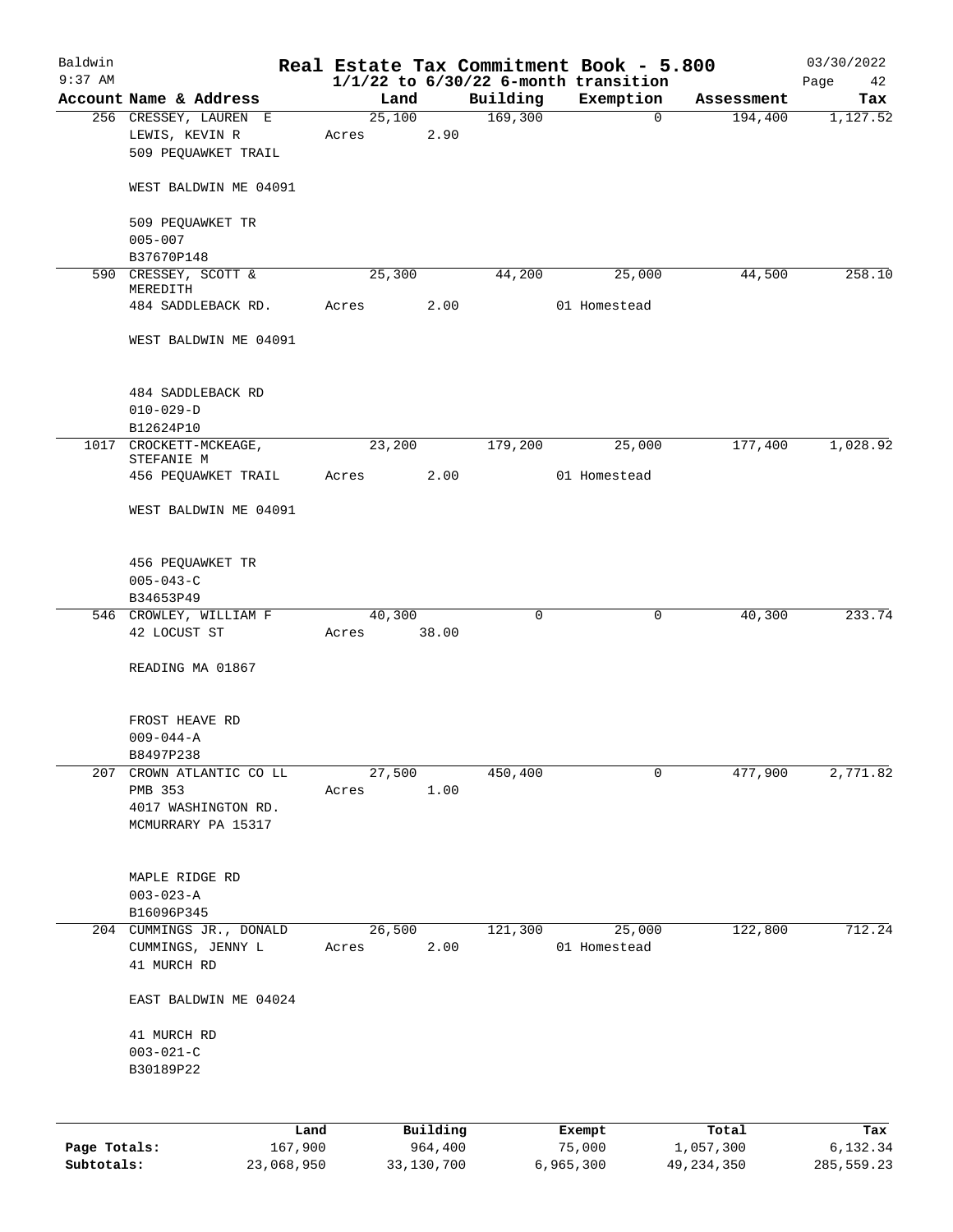| Baldwin   |                                   |        |        | Real Estate Tax Commitment Book - 5.800  |              |            | 03/30/2022 |
|-----------|-----------------------------------|--------|--------|------------------------------------------|--------------|------------|------------|
| $9:37$ AM |                                   |        |        | $1/1/22$ to $6/30/22$ 6-month transition |              |            | Page<br>43 |
|           | Account Name & Address            | Land   |        | Building                                 | Exemption    | Assessment | Tax        |
|           | 203 CUMMINGS, DONALD SR &<br>ROSE | 25,000 |        | 93,700                                   | 25,000       | 93,700     | 543.46     |
|           | 49 MURCH RD                       | Acres  | 1.00   |                                          | 01 Homestead |            |            |
|           | EAST BALDWIN ME 04024             |        |        |                                          |              |            |            |
|           |                                   |        |        |                                          |              |            |            |
|           | 49 MURCH RD<br>$003 - 021 - A$    |        |        |                                          |              |            |            |
|           | 1031 CUMMINGS, TONYA              | 25,300 |        | 185,600                                  | 25,000       | 185,900    | 1,078.22   |
|           | BARRIAULT, THEODORE               | Acres  | 2.01   |                                          | 01 Homestead |            |            |
|           | 72 MURCH RD                       |        |        |                                          |              |            |            |
|           | EAST BALDWIN ME 04024             |        |        |                                          |              |            |            |
|           | 72 MURCH RD                       |        |        |                                          |              |            |            |
|           | $009 - 008 - A2$                  |        |        |                                          |              |            |            |
|           | B22862P119                        |        |        |                                          |              |            |            |
|           | 926 CURTIS, MATTHEW A             | 23,900 |        | 185,600                                  | 25,000       | 184,500    | 1,070.10   |
|           | EX, CHOEUP                        | Acres  | 2.00   |                                          | 01 Homestead |            |            |
|           | PO BOX 208                        |        |        |                                          |              |            |            |
|           | EAST BALDWIN ME 04024             |        |        |                                          |              |            |            |
|           | 225 PEQUAWKET TR                  |        |        |                                          |              |            |            |
|           | $001 - 071 - D$                   |        |        |                                          |              |            |            |
|           | B31736P85 08/27/2014              |        |        |                                          |              |            |            |
|           | 950 CYR, DAWNA L                  | 23,700 |        | 187,000                                  | 25,000       | 185,700    | 1,077.06   |
|           | 780 PEQUAWKET TRAIL               | Acres  | 2.00   |                                          | 01 Homestead |            |            |
|           | WEST BALDWIN ME 04091             |        |        |                                          |              |            |            |
|           | 780 PEQUAWKET TR                  |        |        |                                          |              |            |            |
|           | $006 - 007 - B$                   |        |        |                                          |              |            |            |
|           | B27545P266                        |        |        |                                          |              |            |            |
|           | 232 CYR, PETER                    | 99,600 |        | 211,000                                  | 25,000       | 285,600    | 1,656.48   |
|           | 515 NORTH ROAD                    | Acres  | 155.00 |                                          | 01 Homestead |            |            |
|           | PARSONSFIELD ME 04047             |        |        |                                          |              |            |            |
|           | 67 SADDLEBACK RD                  |        |        |                                          |              |            |            |
|           | $004 - 004$                       |        |        |                                          |              |            |            |
|           | B12007P134                        |        |        |                                          |              |            |            |
|           | 1186 DALRYMPLE, LORI              |        | 0      | 11,100                                   | 0            | 11,100     | 64.38      |
|           | DALRYMPLE, BRIAN                  |        |        |                                          |              |            |            |
|           | 8 LIBBY ST                        |        |        |                                          |              |            |            |
|           | SCARBOROUGH ME 04074              |        |        |                                          |              |            |            |
|           | 13 AOW BLUEBERRY HILL             |        |        |                                          |              |            |            |
|           | $002 - 007 - 013Q$                |        |        |                                          |              |            |            |
|           |                                   |        |        |                                          |              |            |            |
|           |                                   |        |        |                                          |              |            |            |

|              | Land       | Building   | Exempt    | Total      | Tax        |
|--------------|------------|------------|-----------|------------|------------|
| Page Totals: | 197,500    | 874,000    | 125,000   | 946,500    | 5,489.70   |
| Subtotals:   | 23,266,450 | 34,004,700 | 7,090,300 | 50,180,850 | 291,048.93 |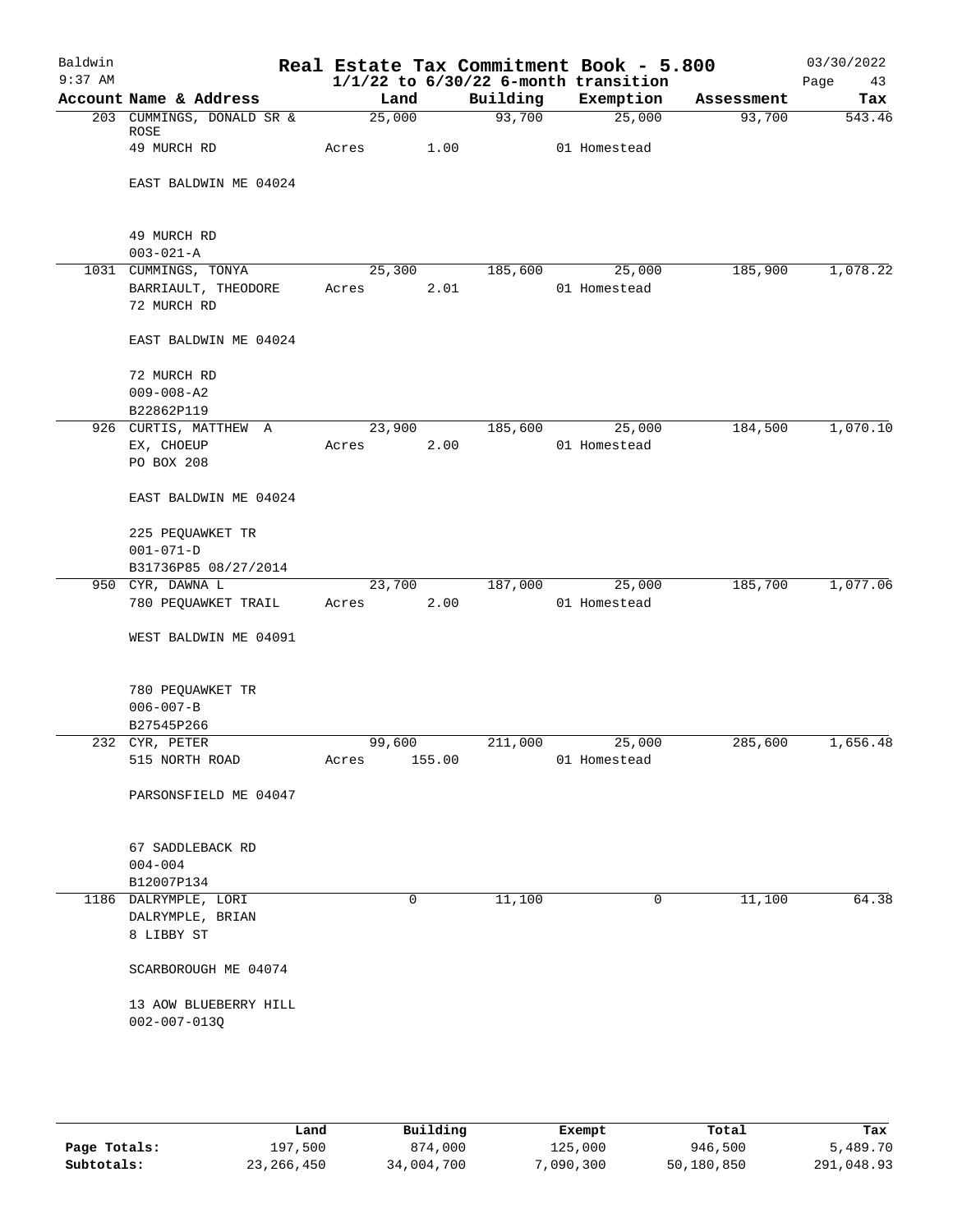| Baldwin<br>$9:37$ AM |                                         |        |       |             | Real Estate Tax Commitment Book - 5.800<br>$1/1/22$ to $6/30/22$ 6-month transition |            | 03/30/2022<br>Page<br>44 |
|----------------------|-----------------------------------------|--------|-------|-------------|-------------------------------------------------------------------------------------|------------|--------------------------|
|                      | Account Name & Address                  | Land   |       | Building    | Exemption                                                                           | Assessment | Tax                      |
|                      | 889 DANIELS, CHRISTINE                  | 12,700 |       | $\mathbf 0$ | $\mathbf{0}$                                                                        | 12,700     | 73.66                    |
|                      | 80 DURGINTOWN RD.                       | Acres  | 1.30  |             |                                                                                     |            |                          |
|                      |                                         |        |       |             |                                                                                     |            |                          |
|                      | SOUTH HIRAM ME 04041                    |        |       |             |                                                                                     |            |                          |
|                      |                                         |        |       |             |                                                                                     |            |                          |
|                      | BABES LN                                |        |       |             |                                                                                     |            |                          |
|                      | $014 - 038$                             |        |       |             |                                                                                     |            |                          |
|                      | 580423 DANIELS, CHRISTINE               | 94,200 |       | $\mathbf 0$ | 0                                                                                   | 94,200     | 546.36                   |
|                      | 80 DURGINTOWN RD.                       | Acres  | 1.50  |             |                                                                                     |            |                          |
|                      |                                         |        |       |             |                                                                                     |            |                          |
|                      | SOUTH HIRAM ME 04041                    |        |       |             |                                                                                     |            |                          |
|                      |                                         |        |       |             |                                                                                     |            |                          |
|                      |                                         |        |       |             |                                                                                     |            |                          |
|                      | KAYE LN                                 |        |       |             |                                                                                     |            |                          |
|                      | $014 - 030 - 31$<br>371 DARLING, ALAN T | 40,000 |       | 40,700      | 0                                                                                   | 80,700     | 468.06                   |
|                      | PO BOX 35                               | Acres  | 11.00 |             |                                                                                     |            |                          |
|                      |                                         |        |       |             |                                                                                     |            |                          |
|                      | WEST BALDWIN ME 04091                   |        |       |             |                                                                                     |            |                          |
|                      |                                         |        |       |             |                                                                                     |            |                          |
|                      |                                         |        |       |             |                                                                                     |            |                          |
|                      | 90 DEPOT RD                             |        |       |             |                                                                                     |            |                          |
|                      | $006 - 016 - 005$                       |        |       |             |                                                                                     |            |                          |
|                      | 396 DARLING, DONALD WAYNE               | 67,900 |       | 214,000     | 31,000                                                                              | 250,900    | 1,455.22                 |
|                      | DARLING, KAREN                          | Acres  | 5.00  |             | 13 Veteran (Viet Non Res                                                            |            |                          |
|                      | 106 RIVER RD                            |        |       |             | 01 Homestead                                                                        |            |                          |
|                      | WEST BALDWIN ME 04091                   |        |       |             |                                                                                     |            |                          |
|                      |                                         |        |       |             |                                                                                     |            |                          |
|                      | 106 RIVER RD                            |        |       |             |                                                                                     |            |                          |
|                      | $006 - 035$                             |        |       |             |                                                                                     |            |                          |
|                      | B33062P194                              |        |       |             |                                                                                     |            |                          |
|                      | 1150 DAVIS, EVELYNE E &<br>GEORGE E II  | 26,500 |       | 45,900      | 25,000                                                                              | 47,400     | 274.92                   |
|                      | 356 BRIDGTON RD                         | Acres  | 2.00  |             | 01 Homestead                                                                        |            |                          |
|                      |                                         |        |       |             |                                                                                     |            |                          |
|                      | EAST BALDWIN ME 04024                   |        |       |             |                                                                                     |            |                          |
|                      |                                         |        |       |             |                                                                                     |            |                          |
|                      |                                         |        |       |             |                                                                                     |            |                          |
|                      | 340 BRIDGTON RD<br>$003 - 035 - E$      |        |       |             |                                                                                     |            |                          |
|                      | B33333P263                              |        |       |             |                                                                                     |            |                          |
|                      | 323 DAVIS, GEORGE                       | 44,300 |       | 45,500      | 0                                                                                   | 89,800     | 520.84                   |
|                      | EASTMAN, DEREK                          | Acres  | 1.43  |             |                                                                                     |            |                          |
|                      | 356 BRIDGTON RD                         |        |       |             |                                                                                     |            |                          |
|                      |                                         |        |       |             |                                                                                     |            |                          |
|                      | EAST BALDWIN ME 04024                   |        |       |             |                                                                                     |            |                          |
|                      |                                         |        |       |             |                                                                                     |            |                          |
|                      | 130 RED HOUSE INTERVALE                 |        |       |             |                                                                                     |            |                          |
|                      | $005 - 063$                             |        |       |             |                                                                                     |            |                          |
|                      | B27848P32                               |        |       |             |                                                                                     |            |                          |
|                      |                                         |        |       |             |                                                                                     |            |                          |
|                      |                                         |        |       |             |                                                                                     |            |                          |
|                      |                                         |        |       |             |                                                                                     |            |                          |

|              | Land       | Building   | Exempt    | Total      | Tax        |
|--------------|------------|------------|-----------|------------|------------|
| Page Totals: | 285,600    | 346,100    | 56,000    | 575,700    | 3,339.06   |
| Subtotals:   | 23,552,050 | 34,350,800 | 7,146,300 | 50,756,550 | 294,387.99 |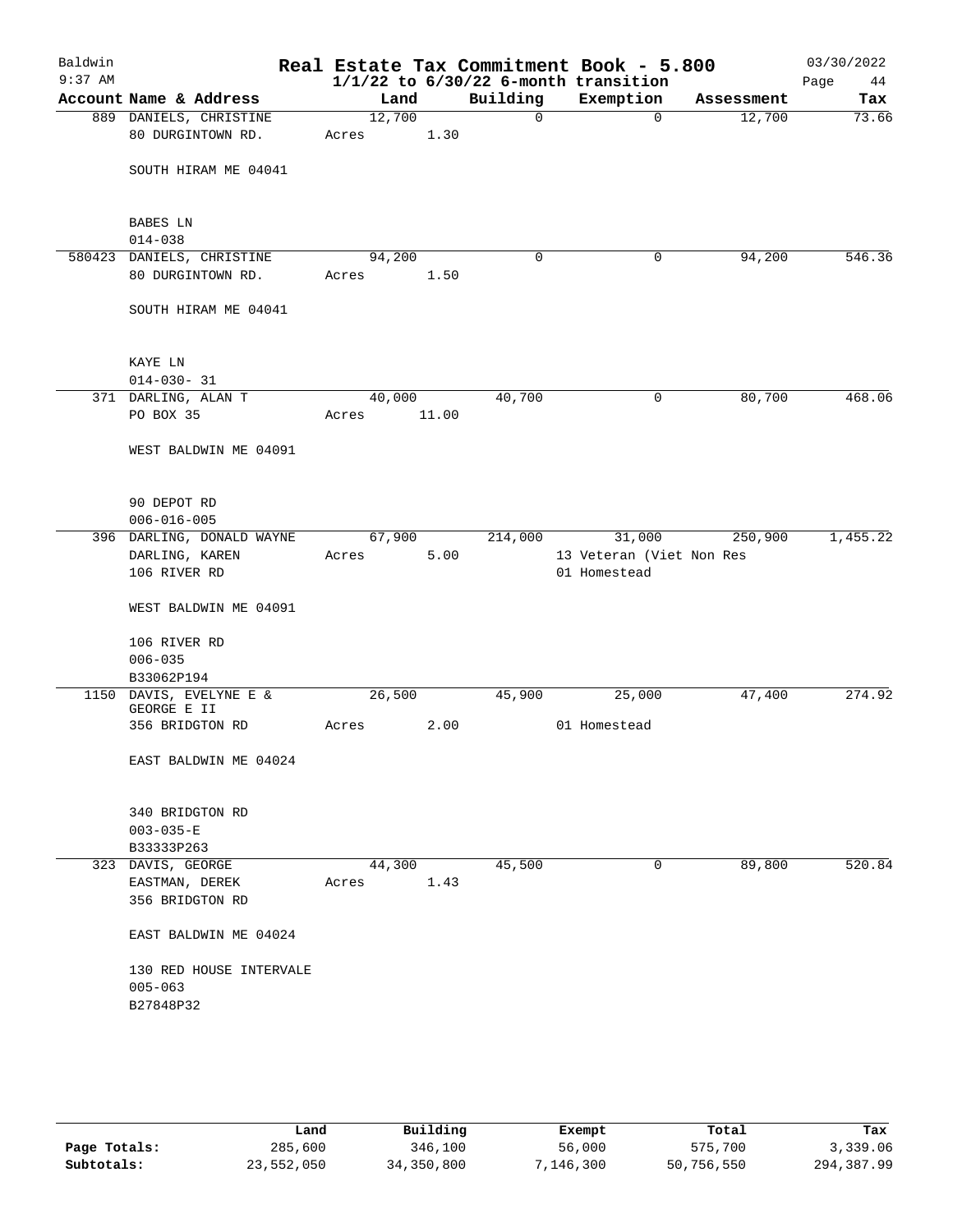| Baldwin<br>$9:37$ AM |                                           | Real Estate Tax Commitment Book - 5.800 |       | $1/1/22$ to $6/30/22$ 6-month transition |              |        |            | 03/30/2022<br>Page<br>45 |
|----------------------|-------------------------------------------|-----------------------------------------|-------|------------------------------------------|--------------|--------|------------|--------------------------|
|                      | Account Name & Address                    | Land                                    |       | Building                                 | Exemption    |        | Assessment | Tax                      |
|                      | 224 DAVIS, GEORGE E                       | 135,700                                 |       | 91,300                                   |              | 25,000 | 202,000    | 1,171.60                 |
|                      | 356 BRIDGTON RD                           | Acres                                   | 83.00 |                                          | 01 Homestead |        |            |                          |
|                      | EAST BALDWIN ME 04024                     |                                         |       |                                          |              |        |            |                          |
|                      | 356 BRIDGTON RD                           |                                         |       |                                          |              |        |            |                          |
|                      | $003 - 035, 36$                           |                                         |       |                                          |              |        |            |                          |
|                      | B15126P288                                |                                         |       |                                          |              |        |            |                          |
| 299                  | DAVIS, RICHARD E &<br>MIRIAM R            | 30,600                                  |       | 219,700                                  |              | 25,000 | 225,300    | 1,306.74                 |
|                      | 79 PIGEON BROOK RD                        | Acres                                   | 4.70  |                                          | 01 Homestead |        |            |                          |
|                      | WEST BALDWIN ME 04091                     |                                         |       |                                          |              |        |            |                          |
|                      | 79 PIGEON BROOK RD<br>$005 - 041$         |                                         |       |                                          |              |        |            |                          |
|                      | 337 DAY, CHRISTOPHER M                    | 26,500                                  |       | 150,300                                  |              | 0      | 176,800    | 1,025.44                 |
|                      | 4 LEDGE RD                                | Acres                                   | 2.03  |                                          |              |        |            |                          |
|                      | WEST BALDWIN ME 04091                     |                                         |       |                                          |              |        |            |                          |
|                      | 2 LEDGE RD<br>$006 - 003 - C$             |                                         |       |                                          |              |        |            |                          |
|                      | B34435P142                                |                                         |       |                                          |              |        |            |                          |
|                      | 428 DAY, DAVID                            | 23,600                                  |       | 93,100                                   |              | 25,000 | 91,700     | 531.86                   |
|                      | 721 PEQUAWKET TR                          | Acres                                   | 1.80  |                                          | 01 Homestead |        |            |                          |
|                      | WEST BALDWIN ME 04091                     |                                         |       |                                          |              |        |            |                          |
|                      | 721 PEQUAWKET TR                          |                                         |       |                                          |              |        |            |                          |
|                      | $007 - 020 - A$                           |                                         |       |                                          |              |        |            |                          |
|                      | B25668P270<br>1247 DAY, DAVID             | 32,500                                  |       | 0                                        |              | 0      | 32,500     | 188.50                   |
|                      | 721 PEQUAWKET TR                          | Acres                                   | 6.00  |                                          |              |        |            |                          |
|                      | WEST BALDWIN ME 04091                     |                                         |       |                                          |              |        |            |                          |
|                      | SENATOR BLACK RD                          |                                         |       |                                          |              |        |            |                          |
|                      | $007 - 020 - C1$                          |                                         |       |                                          |              |        |            |                          |
|                      | B35406P166 01/07/2019                     |                                         |       |                                          |              |        |            |                          |
|                      | 625 DAY, DEBBIE                           |                                         | 0     | 30,900                                   |              | 0      | 30,900     | 179.22                   |
|                      | 232 DOUGLAS HILL RD                       |                                         |       |                                          |              |        |            |                          |
|                      | WEST BALDWIN ME 04091                     |                                         |       |                                          |              |        |            |                          |
|                      | 216 SENATOR BLACK RD<br>$011 - 011 - 001$ |                                         |       |                                          |              |        |            |                          |
|                      |                                           |                                         |       |                                          |              |        |            |                          |

|              | Land       | Building   | Exempt    | Total        | Tax        |
|--------------|------------|------------|-----------|--------------|------------|
| Page Totals: | 248,900    | 585,300    | 75,000    | 759,200      | 4,403.36   |
| Subtotals:   | 23,800,950 | 34,936,100 | 7,221,300 | 51, 515, 750 | 298,791.35 |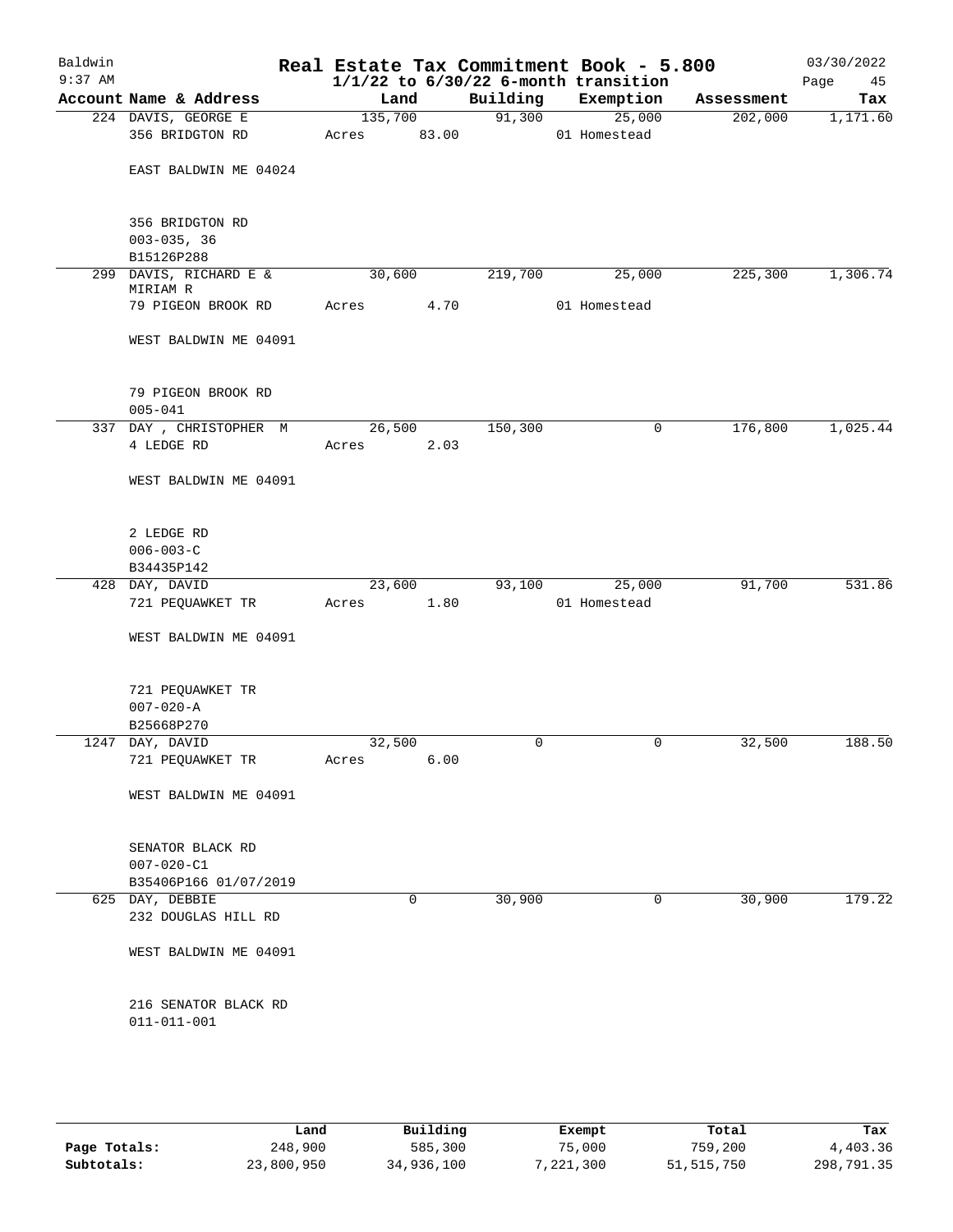| Baldwin<br>$9:37$ AM |                                                                                                    |       |         |        |          | Real Estate Tax Commitment Book - 5.800<br>$1/1/22$ to $6/30/22$ 6-month transition |            | 03/30/2022<br>Page<br>46 |
|----------------------|----------------------------------------------------------------------------------------------------|-------|---------|--------|----------|-------------------------------------------------------------------------------------|------------|--------------------------|
|                      | Account Name & Address                                                                             |       | Land    |        | Building | Exemption                                                                           | Assessment | Tax                      |
|                      | 893 DAY, GUSTIE<br>P O BOX 818                                                                     | Acres | 131,800 | 0.44   | 41,500   | $\mathbf 0$                                                                         | 173,300    | 1,005.14                 |
|                      | CORNISH ME 04020                                                                                   |       |         |        |          |                                                                                     |            |                          |
|                      | <b>30 JACKSON LN</b><br>$014 - 047$                                                                |       |         |        |          |                                                                                     |            |                          |
|                      | 816 DAY, JAMES M. & LORI                                                                           |       | 40,000  |        | 0        | 0                                                                                   | 40,000     | 232.00                   |
|                      | Ε.<br>TRUSTEES OF CHESTNUT<br>HILL FARM REVOCABL<br>16 RIATA DRIVE                                 | Acres |         | 103.00 |          |                                                                                     |            |                          |
|                      | MAGNOLIA TX 77354                                                                                  |       |         |        |          |                                                                                     |            |                          |
|                      | WARDS HILL RD<br>$013 - 014 - A$                                                                   |       |         |        |          |                                                                                     |            |                          |
|                      | B27554P334                                                                                         |       |         |        |          |                                                                                     |            |                          |
|                      | 823 DAY, JAMES M. & LORI E.<br>TRUSTEES<br>CHESTNUT HILL FARM<br>REVOCABLE TRUST<br>16 RIATA DRIVE | Acres | 19,600  | 0.45   | 0        | 0                                                                                   | 19,600     | 113.68                   |
|                      | MAGNOLIA TX 77354                                                                                  |       |         |        |          |                                                                                     |            |                          |
|                      | LOMBARD RD<br>$013 - 021$                                                                          |       |         |        |          |                                                                                     |            |                          |
|                      | B20551P343                                                                                         |       |         |        |          |                                                                                     |            |                          |
|                      | 822 DAY, LORI E.                                                                                   |       | 44,300  |        | 0        | 0                                                                                   | 44,300     | 256.94                   |
|                      | DAY, JAMES M.                                                                                      | Acres |         | 59.00  |          |                                                                                     |            |                          |
|                      | 16 RIATA DRIVE                                                                                     |       |         |        |          |                                                                                     |            |                          |
|                      | MAGNOLIA TX 77354                                                                                  |       |         |        |          |                                                                                     |            |                          |
|                      | LOMBARD RD                                                                                         |       |         |        |          |                                                                                     |            |                          |
|                      | $013 - 020$                                                                                        |       |         |        |          |                                                                                     |            |                          |
|                      | B27073P168                                                                                         |       |         |        |          |                                                                                     |            |                          |
|                      | 670 DAY, NELLIE<br>PO BOX 5                                                                        | Acres | 18,500  | 0.55   | 118,200  | 31,000<br>13 Veteran (Viet Non Res<br>01 Homestead                                  | 105,700    | 613.06                   |
|                      | WEST BALDWIN ME 04091                                                                              |       |         |        |          |                                                                                     |            |                          |
|                      | 921 PEQUAWKET TR<br>$011 - 043$                                                                    |       |         |        |          |                                                                                     |            |                          |
|                      | 608 DAY, NICOLE P                                                                                  |       | 29,800  |        | 185,700  | 25,000                                                                              | 190,500    | 1,104.90                 |
|                      | DAY, TYLER J                                                                                       | Acres |         | 4.20   |          | 01 Homestead                                                                        |            |                          |
|                      | 156 SENATOR BLACK RD                                                                               |       |         |        |          |                                                                                     |            |                          |
|                      | WEST BALDWIN ME 04091                                                                              |       |         |        |          |                                                                                     |            |                          |
|                      | 156 SENATOR BLACK RD                                                                               |       |         |        |          |                                                                                     |            |                          |
|                      | $011 - 002 - A$<br>B35991P115                                                                      |       |         |        |          |                                                                                     |            |                          |
|                      |                                                                                                    |       |         |        |          |                                                                                     |            |                          |
|                      |                                                                                                    |       |         |        |          |                                                                                     |            |                          |

|              | Land       | Building   | Exempt    | Total      | Tax        |
|--------------|------------|------------|-----------|------------|------------|
| Page Totals: | 284,000    | 345,400    | 56,000    | 573,400    | 3,325.72   |
| Subtotals:   | 24,084,950 | 35,281,500 | 7,277,300 | 52,089,150 | 302,117.07 |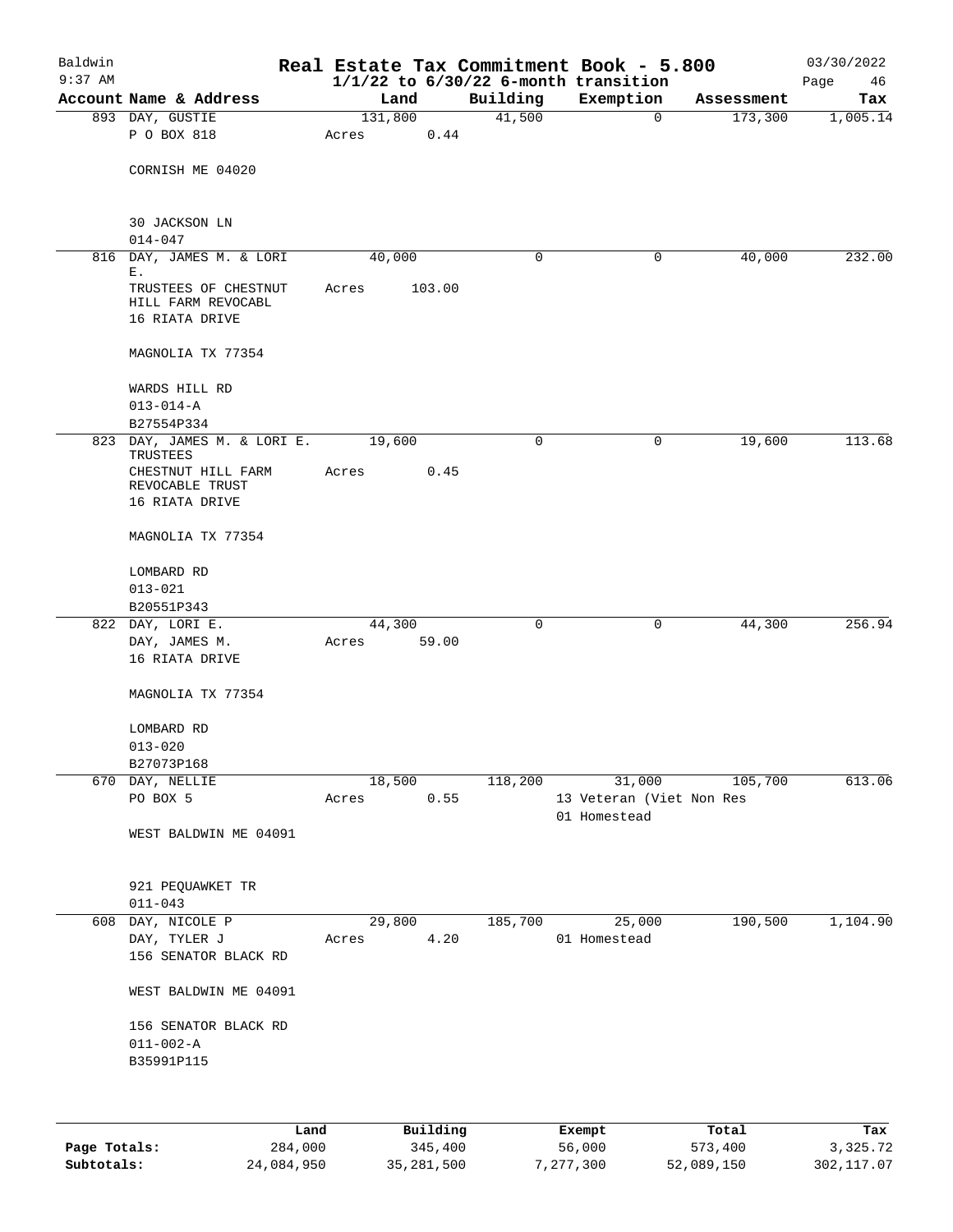| Baldwin<br>$9:37$ AM |                                                      |                 |        |             | Real Estate Tax Commitment Book - 5.800<br>$1/1/22$ to $6/30/22$ 6-month transition |            | 03/30/2022<br>Page<br>47 |
|----------------------|------------------------------------------------------|-----------------|--------|-------------|-------------------------------------------------------------------------------------|------------|--------------------------|
|                      | Account Name & Address                               | Land            |        | Building    | Exemption                                                                           | Assessment | Tax                      |
|                      | 1079 DAY, RICHARD W JR<br>147 PIGEON BROOK RD        | 26,100<br>Acres | 2.00   | 332,700     | $\mathbf 0$                                                                         | 358,800    | 2,081.04                 |
|                      | WEST BALDWIN ME 04091                                |                 |        |             |                                                                                     |            |                          |
|                      | 147 PIGEON BROOK RD<br>$005 - 038 - G$               |                 |        |             |                                                                                     |            |                          |
|                      | 293 DAY, RICHARD W JR                                | 79,000          |        | 89,600      | 0                                                                                   | 168,600    | 977.88                   |
|                      | 146 PIGEON BROOK RD                                  | Acres           | 23.00  |             |                                                                                     |            |                          |
|                      | WEST BALDWIN ME 04091                                |                 |        |             |                                                                                     |            |                          |
|                      | 146 PIGEON BROOK RD<br>$005 - 038$<br>B23007P347     |                 |        |             |                                                                                     |            |                          |
|                      | 1026 DAY, RICHARD W. JR                              | 85,800          |        | 0           | 0                                                                                   | 85,800     | 497.64                   |
|                      | 147 PIGEON BROOK ROAD                                | Acres           | 32.00  |             |                                                                                     |            |                          |
|                      | WEST BALDWIN ME 04091                                |                 |        |             |                                                                                     |            |                          |
|                      | CHASE RD<br>$005 - 038 - F$                          |                 |        |             |                                                                                     |            |                          |
|                      | B28595P335                                           |                 |        |             |                                                                                     |            |                          |
|                      | 767 DAY, RICKY W                                     | 106,800         |        | $\mathbf 0$ | 0                                                                                   | 106,800    | 619.44                   |
|                      | DAY, SARAH P<br>126 SENATOR BLACK RD                 | Acres           | 170.00 |             |                                                                                     |            |                          |
|                      | WEST BALDWIN ME 04091                                |                 |        |             |                                                                                     |            |                          |
|                      | 76 ANDERSON RD                                       |                 |        |             |                                                                                     |            |                          |
|                      | $012 - 0148$ 16                                      |                 |        |             |                                                                                     |            |                          |
|                      | B34599P274                                           |                 |        |             |                                                                                     |            |                          |
|                      | 1102 DAY, RICKY W & SARAH                            | 54,900          |        | 215,800     | 25,000                                                                              | 245,700    | 1,425.06                 |
|                      | 126 SENATOR BLACK RD                                 | Acres           | 23.17  |             | 01 Homestead                                                                        |            |                          |
|                      | WEST BALDWIN ME 04091                                |                 |        |             |                                                                                     |            |                          |
|                      | 126 SENATOR BLACK RD<br>$007 - 013 - B$<br>B28060P28 |                 |        |             |                                                                                     |            |                          |
|                      | 638 DAY, THOMAS & VICTORIA                           | 18,400          |        | 132,100     | 0                                                                                   | 150,500    | 872.90                   |
|                      | L.<br>254 SENATOR BLACK ROAD                         | Acres           | 0.30   |             |                                                                                     |            |                          |
|                      | WEST BALDWIN ME 04091                                |                 |        |             |                                                                                     |            |                          |
|                      | 254 SENATOR BLACK RD<br>$011 - 021$                  |                 |        |             |                                                                                     |            |                          |
|                      | B14632P316                                           |                 |        |             |                                                                                     |            |                          |

|              | Land       | Building   | Exempt    | Total      | Tax        |
|--------------|------------|------------|-----------|------------|------------|
| Page Totals: | 371,000    | 770,200    | 25,000    | 1,116,200  | 6,473.96   |
| Subtotals:   | 24,455,950 | 36,051,700 | 7,302,300 | 53,205,350 | 308,591.03 |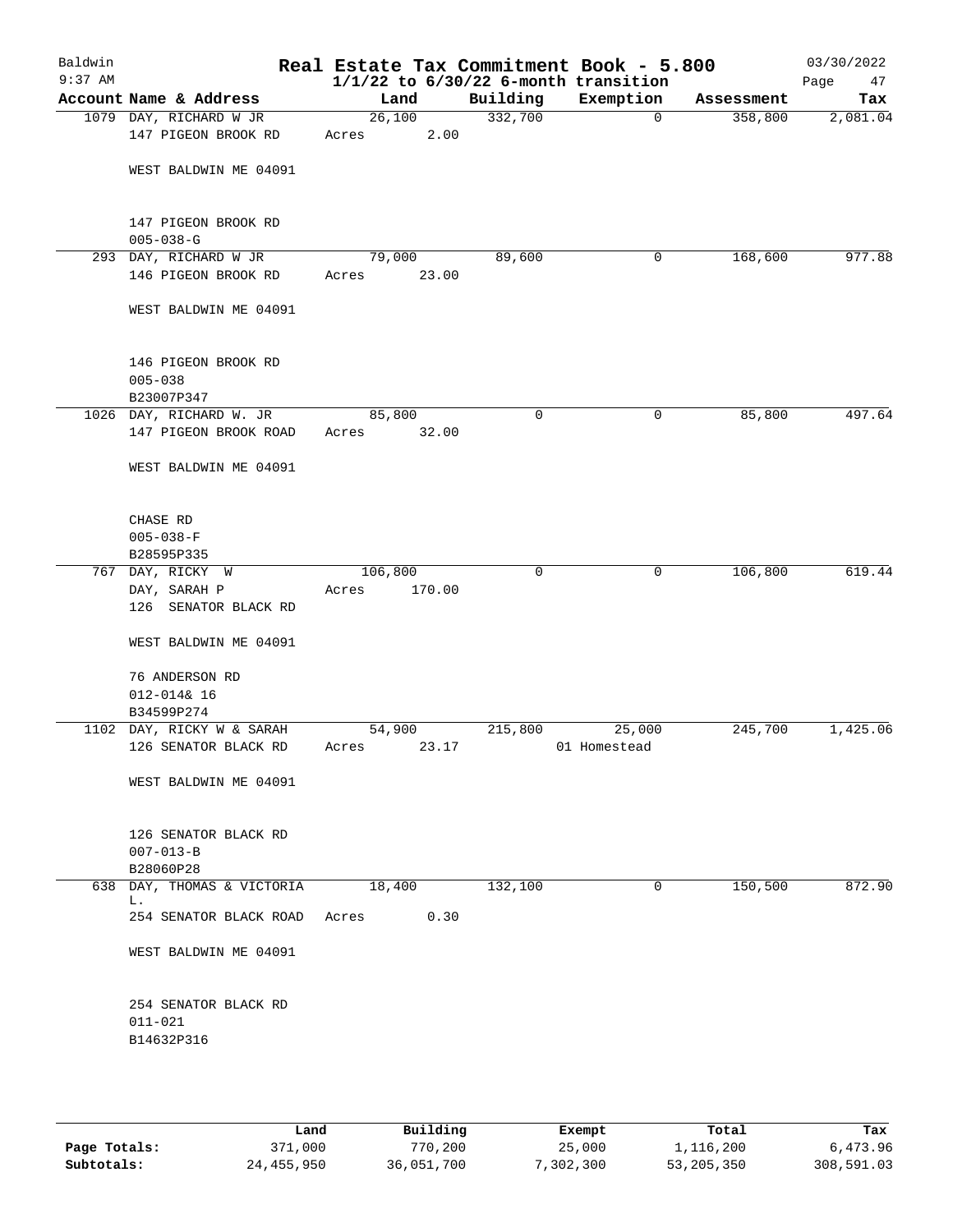| Baldwin<br>$9:37$ AM |                                  |         |      |          | Real Estate Tax Commitment Book - 5.800<br>$1/1/22$ to $6/30/22$ 6-month transition |            | 03/30/2022<br>Page<br>48 |
|----------------------|----------------------------------|---------|------|----------|-------------------------------------------------------------------------------------|------------|--------------------------|
|                      | Account Name & Address           | Land    |      | Building | Exemption                                                                           | Assessment | Tax                      |
|                      | 777 DEARBORN, WALTER L           | 25,800  |      | 30,100   | 25,000                                                                              | 30,900     | 179.22                   |
|                      | P O BOX 17                       | Acres   | 1.50 |          | 01 Homestead                                                                        |            |                          |
|                      | SEBAGO ME 04029                  |         |      |          |                                                                                     |            |                          |
|                      |                                  |         |      |          |                                                                                     |            |                          |
|                      | 2 WARDS HILL RD                  |         |      |          |                                                                                     |            |                          |
|                      | $012 - 022$                      |         |      |          |                                                                                     |            |                          |
|                      | B12828P29<br>671 DECKER, EARLENE | 22,500  |      | 66,000   | 25,000                                                                              | 63,500     | 368.30                   |
|                      | 925 PEQUAWKET TRAIL              | Acres   | 1.00 |          | 01 Homestead                                                                        |            |                          |
|                      |                                  |         |      |          |                                                                                     |            |                          |
|                      | WEST BALDWIN ME 04091            |         |      |          |                                                                                     |            |                          |
|                      | 925 PEQUAWKET TR                 |         |      |          |                                                                                     |            |                          |
|                      | $011 - 044$                      |         |      |          |                                                                                     |            |                          |
|                      | B33693P156                       |         |      |          |                                                                                     |            |                          |
|                      | 892 DEGENNARO, VANESSA           | 12,300  |      | 0        | 0                                                                                   | 12,300     | 71.34                    |
|                      | LOUGH, ROBERT                    | Acres   | 0.94 |          |                                                                                     |            |                          |
|                      | 13 BONNIEVALE DRIVE              |         |      |          |                                                                                     |            |                          |
|                      | BEDFORD MA 01730-1503            |         |      |          |                                                                                     |            |                          |
|                      | KAYE LN                          |         |      |          |                                                                                     |            |                          |
|                      | $014 - 041$                      |         |      |          |                                                                                     |            |                          |
|                      | B37212P70                        |         |      |          |                                                                                     |            |                          |
|                      | 874 DEGENNARO, VANESSA           | 159,900 |      | 140,200  | 0                                                                                   | 300,100    | 1,740.58                 |
|                      | LOUGH, ROBERT                    | Acres   | 0.61 |          |                                                                                     |            |                          |
|                      | 13 BONNIEVALE DRIVE              |         |      |          |                                                                                     |            |                          |
|                      | BEDFORD MA 01730                 |         |      |          |                                                                                     |            |                          |
|                      | 31 BABES LN                      |         |      |          |                                                                                     |            |                          |
|                      | $014 - 026$                      |         |      |          |                                                                                     |            |                          |
|                      | B37212P70                        |         |      |          |                                                                                     |            |                          |
|                      | 105 DELAPP, JASON P              | 25,800  |      | 125,800  | 25,000                                                                              | 126,600    | 734.28                   |
|                      | 30 BRIDGTON RD                   | Acres   | 1.50 |          | 01 Homestead                                                                        |            |                          |
|                      | EAST BALDWIN ME 04024            |         |      |          |                                                                                     |            |                          |
|                      | 30 BRIDGTON RD                   |         |      |          |                                                                                     |            |                          |
|                      | $001 - 080 - A$                  |         |      |          |                                                                                     |            |                          |
|                      | B32024P25 01/12/2015             |         |      |          |                                                                                     |            |                          |
|                      | 509 DELISIO, THOMAS              | 22,900  |      | 37,000   | 25,000                                                                              | 34,900     | 202.42                   |
|                      | 19 DECKER RD                     | Acres   | 1.26 |          | 01 Homestead                                                                        |            |                          |
|                      | EAST BALDWIN ME 04024            |         |      |          |                                                                                     |            |                          |
|                      |                                  |         |      |          |                                                                                     |            |                          |
|                      | 19 DECKER RD                     |         |      |          |                                                                                     |            |                          |
|                      | $009 - 023 - A$                  |         |      |          |                                                                                     |            |                          |
|                      | B21976P296                       |         |      |          |                                                                                     |            |                          |
|                      |                                  |         |      |          |                                                                                     |            |                          |
|                      |                                  |         |      |          |                                                                                     |            |                          |

|              | Land       | Building   | Exempt    | Total      | Tax        |
|--------------|------------|------------|-----------|------------|------------|
| Page Totals: | 269,200    | 399,100    | 100,000   | 568,300    | 3,296.14   |
| Subtotals:   | 24,725,150 | 36,450,800 | 7,402,300 | 53,773,650 | 311,887.17 |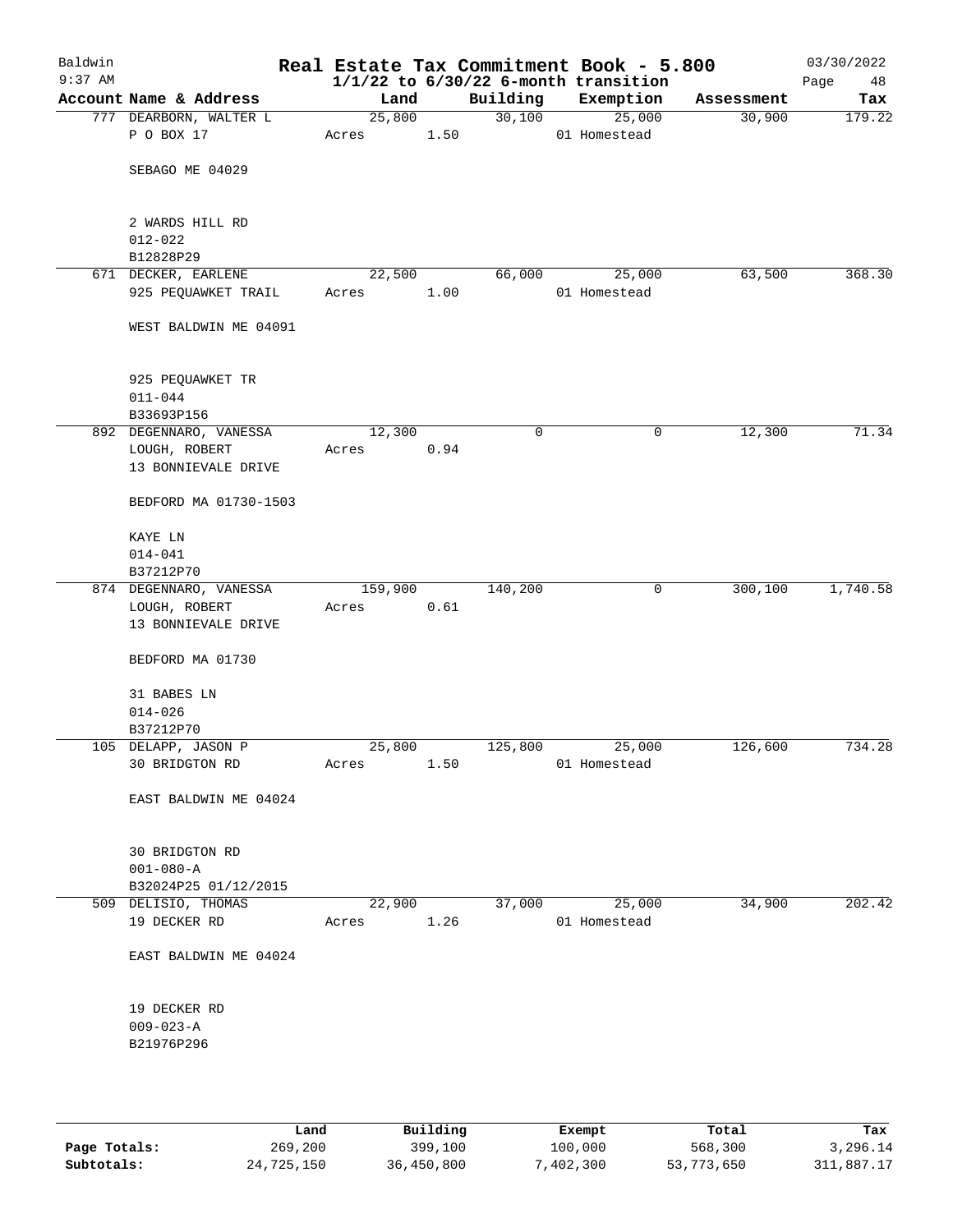| Baldwin   |                                        |         |      |             | Real Estate Tax Commitment Book - 5.800  |            | 03/30/2022 |
|-----------|----------------------------------------|---------|------|-------------|------------------------------------------|------------|------------|
| $9:37$ AM |                                        |         |      |             | $1/1/22$ to $6/30/22$ 6-month transition |            | Page<br>49 |
|           | Account Name & Address                 | Land    |      | Building    | Exemption                                | Assessment | Tax        |
|           | 656 DENNISON, PATRICK L. &<br>LINDA J. | 22,800  |      | 239,900     | 25,000                                   | 237,700    | 1,378.66   |
|           | P.O. BOX 70                            | Acres   | 1.25 |             | 01 Homestead                             |            |            |
|           | 851 PEQUAWKET TRAIL                    |         |      |             |                                          |            |            |
|           | W.BALDWIN ME 04091                     |         |      |             |                                          |            |            |
|           | 851 PEQUAWKET TR                       |         |      |             |                                          |            |            |
|           | $011 - 031$                            |         |      |             |                                          |            |            |
|           | B25321P31                              |         |      |             |                                          |            |            |
|           | 580404 DENSMORE, THEODORE W            |         | 0    | 53,800      | 0                                        | 53,800     | 312.04     |
|           | DENSMORE , KERRI                       |         |      |             |                                          |            |            |
|           | 11 CHASE RD                            |         |      |             |                                          |            |            |
|           | WEST BALDWIN ME 04091                  |         |      |             |                                          |            |            |
|           | 11 CHASE RD                            |         |      |             |                                          |            |            |
|           | $011 - 026 - ON$                       |         |      |             |                                          |            |            |
|           | B36138P182                             |         |      |             |                                          |            |            |
|           | 648 DENSMORE , THEODORE W              | 26,100  |      | $\mathbf 0$ | 0                                        | 26,100     | 151.38     |
|           | DENSMORE , KERRI                       | Acres   | 1.75 |             |                                          |            |            |
|           | 11 CHASE RD                            |         |      |             |                                          |            |            |
|           | WEST BALDWIN ME 04091                  |         |      |             |                                          |            |            |
|           | CHASE RD                               |         |      |             |                                          |            |            |
|           | $011 - 026$                            |         |      |             |                                          |            |            |
|           | B36138P182                             |         |      |             |                                          |            |            |
|           | 880 DERMODY, ALAN + SUSAN              | 187,700 |      | 253,700     | 31,000                                   | 410,400    | 2,380.32   |
|           | P.O. BOX 125                           | Acres   | 1.10 |             | 13 Veteran (Viet Non Res                 |            |            |
|           |                                        |         |      |             | 01 Homestead                             |            |            |
|           | EAST BALDWIN ME 04024                  |         |      |             |                                          |            |            |
|           | 17 DERMODY LN                          |         |      |             |                                          |            |            |
|           | $014 - 032 - 32B$                      |         |      |             |                                          |            |            |
|           | 881 DERMODY, ALAN + SUSAN              | 10,000  |      | 0           | 0                                        | 10,000     | 58.00      |
|           | P.O. BOX 125                           | Acres   | 0.50 |             |                                          |            |            |
|           | EAST BALDWIN ME 04024                  |         |      |             |                                          |            |            |
|           |                                        |         |      |             |                                          |            |            |
|           | DERMODY LN                             |         |      |             |                                          |            |            |
|           | $014 - 032A$                           |         |      |             |                                          |            |            |
|           | 888 DERMODY, SUSAN J                   | 12,500  |      | $\mathbf 0$ | 0                                        | 12,500     | 72.50      |
|           | P.O. BOX 125                           | Acres   | 1.05 |             |                                          |            |            |
|           | EAST BALDWIN ME 04024                  |         |      |             |                                          |            |            |
|           |                                        |         |      |             |                                          |            |            |
|           | DERMODY LN                             |         |      |             |                                          |            |            |
|           | $014 - 037$                            |         |      |             |                                          |            |            |
|           |                                        |         |      |             |                                          |            |            |
|           |                                        |         |      |             |                                          |            |            |
|           |                                        |         |      |             |                                          |            |            |

|              | Land       | Building   | Exempt   | Total      | Tax        |
|--------------|------------|------------|----------|------------|------------|
| Page Totals: | 259,100    | 547,400    | 56,000   | 750,500    | 4,352.90   |
| Subtotals:   | 24,984,250 | 36,998,200 | 458,300" | 54,524,150 | 316,240.07 |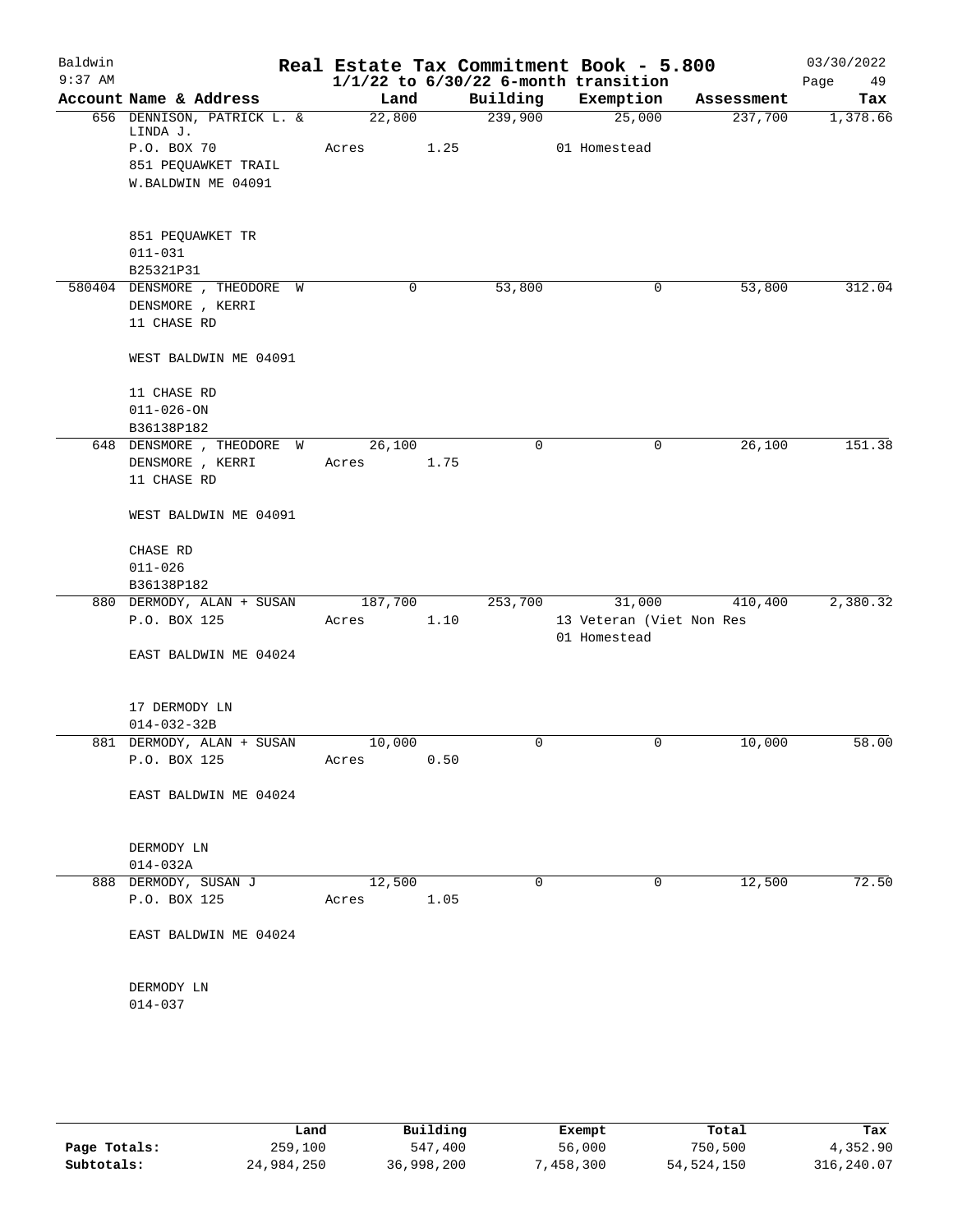| Baldwin<br>$9:37$ AM |                                    |        |       |          | Real Estate Tax Commitment Book - 5.800<br>$1/1/22$ to $6/30/22$ 6-month transition |            | 03/30/2022<br>50<br>Page |
|----------------------|------------------------------------|--------|-------|----------|-------------------------------------------------------------------------------------|------------|--------------------------|
|                      | Account Name & Address             | Land   |       | Building | Exemption                                                                           | Assessment | Tax                      |
|                      | 564 DEROCHE, TODD L.               | 27,300 |       | 88,000   | $\mathbf 0$                                                                         | 115,300    | 668.74                   |
|                      | PO BOX 54                          | Acres  | 2.50  |          |                                                                                     |            |                          |
|                      | WEST BALDWIN ME 04091              |        |       |          |                                                                                     |            |                          |
|                      | 236 DOUGLAS HILL RD<br>$010 - 012$ |        |       |          |                                                                                     |            |                          |
| 787                  | DEVISEES OF, BLISS,                | 59,700 |       | 147,700  | 0                                                                                   | 207,400    | 1,202.92                 |
|                      | MABEL EDITH                        |        |       |          |                                                                                     |            |                          |
|                      | HERRING, PR, KAREN                 | Acres  | 31.88 |          |                                                                                     |            |                          |
|                      | 9 CRYSTAL LANE                     |        |       |          |                                                                                     |            |                          |
|                      | CUMBERLAND ME 04021                |        |       |          |                                                                                     |            |                          |
|                      | 38 WEEMAN RD                       |        |       |          |                                                                                     |            |                          |
|                      | $012 - 029$                        |        |       |          |                                                                                     |            |                          |
|                      | B38193P292                         |        |       |          |                                                                                     |            |                          |
|                      | 1032 DIBIASE, DOREEN L.            | 26,700 |       | 156,700  | 25,000                                                                              | 158,400    | 918.72                   |
|                      | PO BOX 13                          | Acres  | 2.15  |          | 01 Homestead                                                                        |            |                          |
|                      | EAST BALDWIN ME 04024              |        |       |          |                                                                                     |            |                          |
|                      |                                    |        |       |          |                                                                                     |            |                          |
|                      | 11 OLD THORNE RD                   |        |       |          |                                                                                     |            |                          |
|                      | $009 - 035 - A$<br>B33506P104      |        |       |          |                                                                                     |            |                          |
|                      | 353 DIKEMAN, ANTHONY M             | 35,500 |       | 120,600  | 25,000                                                                              | 131,100    | 760.38                   |
|                      | 279 RIVER RD                       | Acres  | 8.00  |          | 01 Homestead                                                                        |            |                          |
|                      | WEST BALDWIN ME 04091              |        |       |          |                                                                                     |            |                          |
|                      | 279 RIVER RD                       |        |       |          |                                                                                     |            |                          |
|                      | $006 - 010 - B$                    |        |       |          |                                                                                     |            |                          |
|                      | B34041P91                          |        |       |          |                                                                                     |            |                          |
|                      | 1197 DIONNE, ALAN                  |        | 0     | 12,200   | 0                                                                                   | 12,200     | 70.76                    |
|                      | DIONNE, LISA                       |        |       |          |                                                                                     |            |                          |
|                      | 24 SABLE ROAD                      |        |       |          |                                                                                     |            |                          |
|                      | SALEM MA 01970                     |        |       |          |                                                                                     |            |                          |
|                      | <b>AOW FOREST AVE</b>              |        |       |          |                                                                                     |            |                          |
|                      | 002-007-ACORN                      |        |       |          |                                                                                     |            |                          |
| 260                  | DOAK, FR ROBERT G                  | 15,900 |       | 169,700  | 25,000                                                                              | 160,600    | 931.48                   |
|                      | 526 PEQUAWKET TR                   | Acres  | 0.45  |          | 01 Homestead                                                                        |            |                          |
|                      | WEST BALDWIN ME 04091              |        |       |          |                                                                                     |            |                          |
|                      |                                    |        |       |          |                                                                                     |            |                          |
|                      | 526 PEQUAWKET TR<br>$005 - 010$    |        |       |          |                                                                                     |            |                          |
|                      |                                    |        |       |          |                                                                                     |            |                          |
|                      |                                    |        |       |          |                                                                                     |            |                          |

|              | Land       | Building   | Exempt    | Total      | Tax        |
|--------------|------------|------------|-----------|------------|------------|
| Page Totals: | 165,100    | 694,900    | 75,000    | 785,000    | 4,553.00   |
| Subtotals:   | 25,149,350 | 37,693,100 | 7,533,300 | 55,309,150 | 320,793.07 |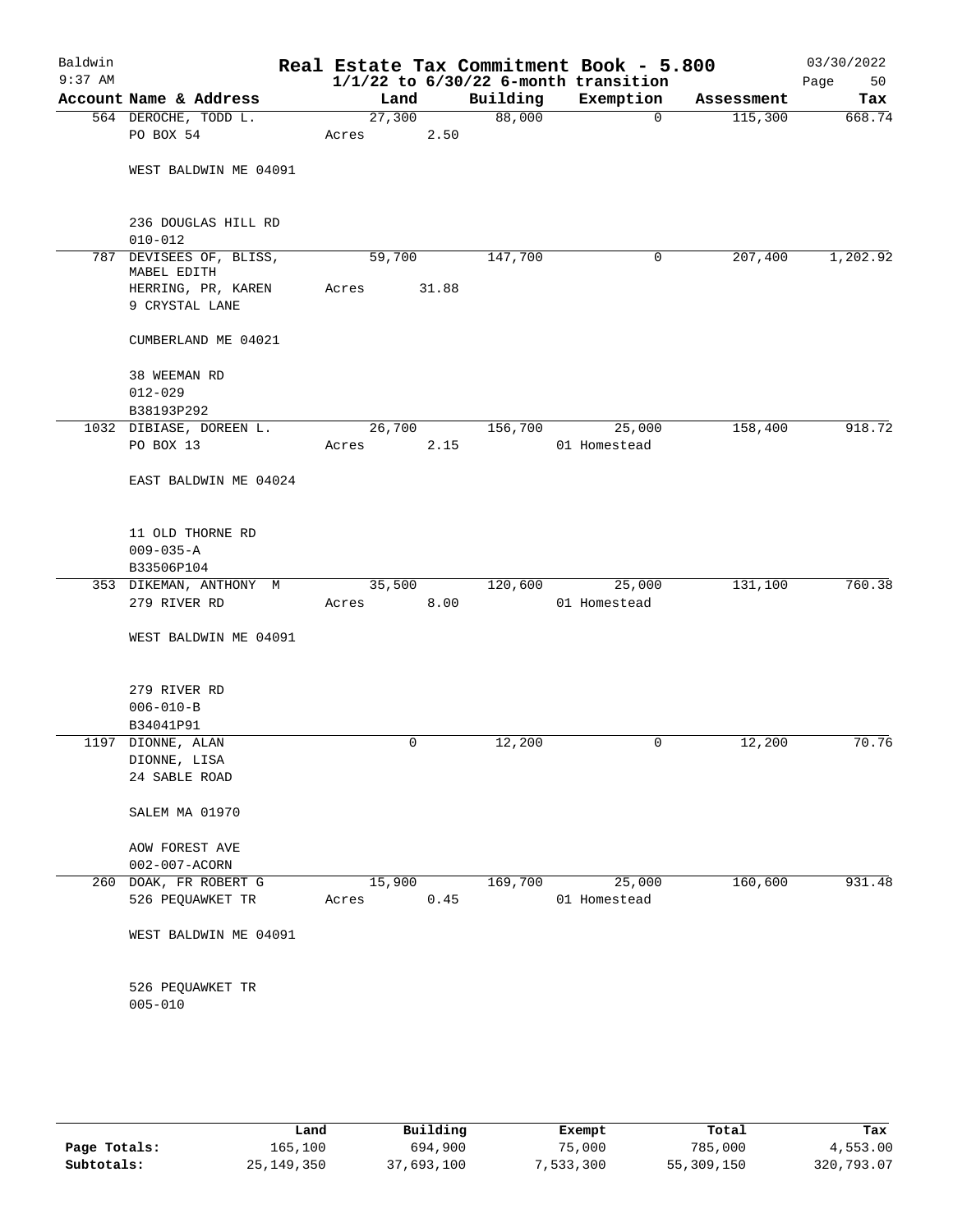| Baldwin<br>$9:37$ AM |                             | Real Estate Tax Commitment Book - 5.800 |             | $1/1/22$ to $6/30/22$ 6-month transition |                          |            | 03/30/2022<br>Page<br>51 |
|----------------------|-----------------------------|-----------------------------------------|-------------|------------------------------------------|--------------------------|------------|--------------------------|
|                      | Account Name & Address      | Land                                    |             | Building                                 | Exemption                | Assessment | Tax                      |
|                      | 683 DODD, JOHN & MARILYN    | 20,700                                  |             | 140,500                                  | 31,000                   | 130,200    | 755.16                   |
|                      | 971 PEQUAWKET TRAIL         | Acres                                   | 0.75        |                                          | 13 Veteran (Viet Non Res |            |                          |
|                      |                             |                                         |             |                                          | 01 Homestead             |            |                          |
|                      | WEST BALDWIN ME 04091       |                                         |             |                                          |                          |            |                          |
|                      |                             |                                         |             |                                          |                          |            |                          |
|                      | 971 PEQUAWKET TR            |                                         |             |                                          |                          |            |                          |
|                      | $011 - 054$                 |                                         |             |                                          |                          |            |                          |
|                      | B12498P25                   |                                         |             |                                          |                          |            |                          |
|                      | 1218 DOLE, MIKE             |                                         | $\mathbf 0$ | 9,700                                    | 0                        | 9,700      | 56.26                    |
|                      | 19 PINE ST                  |                                         |             |                                          |                          |            |                          |
|                      |                             |                                         |             |                                          |                          |            |                          |
|                      | PORTER ME 04068             |                                         |             |                                          |                          |            |                          |
|                      | AOW TACKLEBOX               |                                         |             |                                          |                          |            |                          |
|                      | 002-007-POPPER              |                                         |             |                                          |                          |            |                          |
|                      | 958 DOLLOFF, ALLAN          | 37,800                                  |             | $\mathbf 0$                              | 0                        | 37,800     | 219.24                   |
|                      | 55 WIGGIN RD                |                                         | 9.50        |                                          |                          |            |                          |
|                      |                             | Acres                                   |             |                                          |                          |            |                          |
|                      | EAST BALDWIN ME 04024       |                                         |             |                                          |                          |            |                          |
|                      | WIGGIN RD                   |                                         |             |                                          |                          |            |                          |
|                      | $009 - 026 - A$             |                                         |             |                                          |                          |            |                          |
|                      | 153 DOLLOFF, ALLAN          | 10,500                                  |             | $\mathbf 0$                              | 0                        | 10,500     | 60.90                    |
|                      | 55 WIGGIN RD                | Acres                                   | 10.00       |                                          |                          |            |                          |
|                      | EAST BALDWIN ME 04024       |                                         |             |                                          |                          |            |                          |
|                      | SEBAGO RD                   |                                         |             |                                          |                          |            |                          |
|                      |                             |                                         |             |                                          |                          |            |                          |
|                      | $002 - 003$                 |                                         |             |                                          |                          |            |                          |
|                      | B17351P86                   |                                         |             |                                          |                          |            |                          |
|                      | 514 DOLLOFF, ALLAN          | 83,900                                  |             | 120,600                                  | 31,000                   | 173,500    | 1,006.30                 |
|                      | 55 WIGGIN RD                | Acres                                   | 40.25       |                                          | 13 Veteran (Viet Non Res |            |                          |
|                      |                             |                                         |             |                                          | 01 Homestead             |            |                          |
|                      | EAST BALDWIN ME 04024       |                                         |             |                                          |                          |            |                          |
|                      | 55 WIGGIN RD<br>$009 - 026$ |                                         |             |                                          |                          |            |                          |
|                      | 198 DOLLOFF, ALLAN &        | 109,700                                 |             | 34,700                                   | 0                        | 144,400    | 837.52                   |
|                      | MARILYN                     |                                         |             |                                          |                          |            |                          |
|                      | 55 WIGGIN RD                | Acres                                   | 64.16       |                                          |                          |            |                          |
|                      | EAST BALDWIN ME             |                                         |             |                                          |                          |            |                          |
|                      |                             |                                         |             |                                          |                          |            |                          |
|                      | WIGGIN RD                   |                                         |             |                                          |                          |            |                          |
|                      | $003 - 019$                 |                                         |             |                                          |                          |            |                          |
|                      | B31839P262                  |                                         |             |                                          |                          |            |                          |
|                      |                             |                                         |             |                                          |                          |            |                          |
|                      |                             |                                         |             |                                          |                          |            |                          |
|                      |                             |                                         |             |                                          |                          |            |                          |

|              | Land       | Building   | Exempt    | Total      | Tax        |
|--------------|------------|------------|-----------|------------|------------|
| Page Totals: | 262,600    | 305,500    | 62,000    | 506,100    | 2,935.38   |
| Subtotals:   | 25,411,950 | 37,998,600 | 7,595,300 | 55,815,250 | 323,728.45 |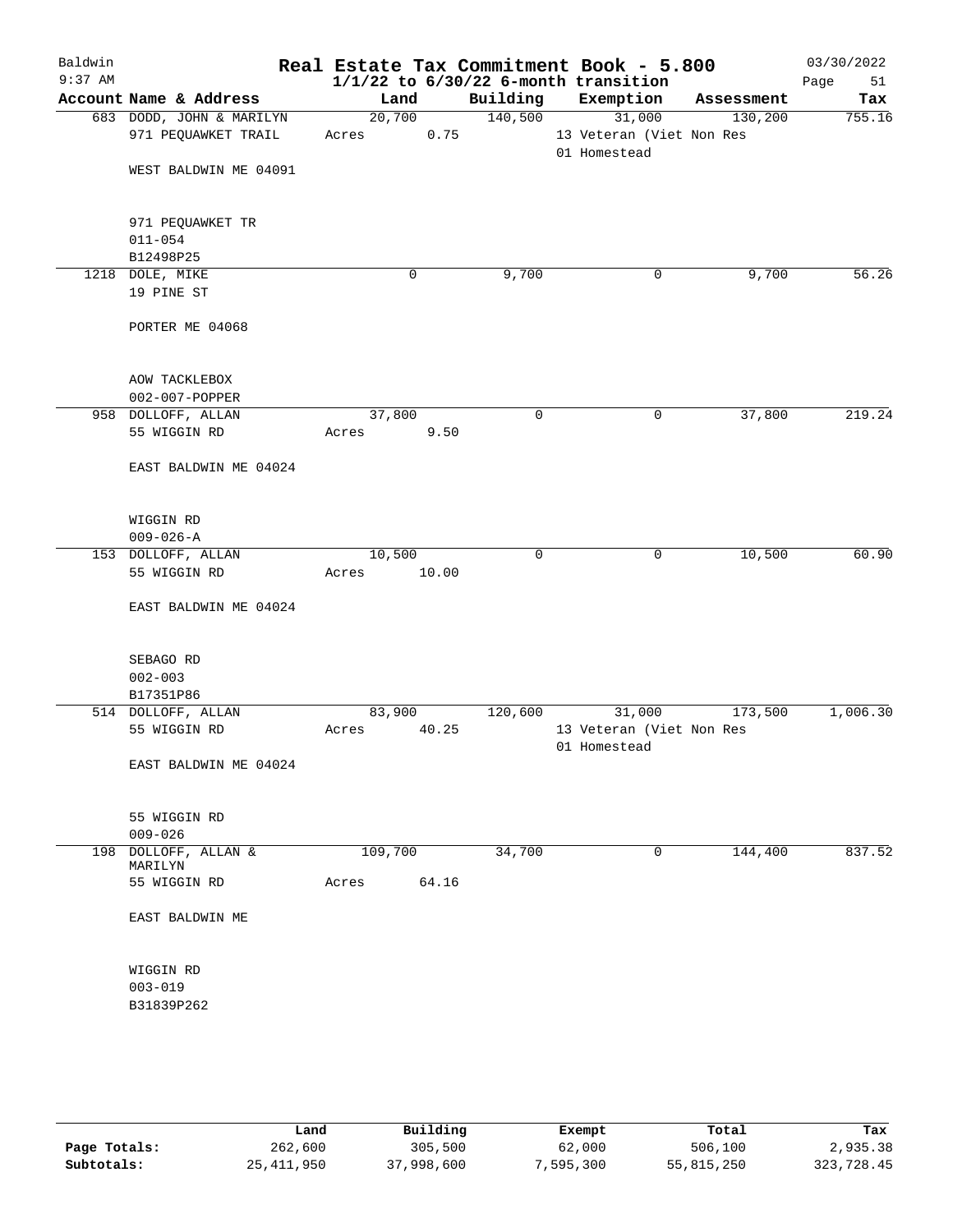| Baldwin<br>$9:37$ AM |                                                  |                 |       |          | Real Estate Tax Commitment Book - 5.800<br>$1/1/22$ to $6/30/22$ 6-month transition |            | 03/30/2022<br>52<br>Page |
|----------------------|--------------------------------------------------|-----------------|-------|----------|-------------------------------------------------------------------------------------|------------|--------------------------|
|                      | Account Name & Address                           | Land            |       | Building | Exemption                                                                           | Assessment | Tax                      |
|                      | 515 DOLLOFF, JAMES                               | 27,600          |       | 3,200    | $\mathbf 0$                                                                         | 30,800     | 178.64                   |
|                      | 55 WIGGINS RD                                    | Acres           | 2.75  |          |                                                                                     |            |                          |
|                      | EAST BALDWIN ME 04024                            |                 |       |          |                                                                                     |            |                          |
|                      | WIGGIN RD                                        |                 |       |          |                                                                                     |            |                          |
|                      | $009 - 026 - B$                                  |                 |       |          |                                                                                     |            |                          |
|                      | 426 DONAHUE, JEFFREY ALAN<br>DONAHUE, LISA MARIE | 33,300<br>Acres | 2.50  | 220,000  | 25,000<br>01 Homestead                                                              | 228,300    | 1,324.14                 |
|                      | 39 SENATOR BLACK RD                              |                 |       |          |                                                                                     |            |                          |
|                      | WEST BALDWIN ME 04091                            |                 |       |          |                                                                                     |            |                          |
|                      | 39 SENATOR BLACK RD                              |                 |       |          |                                                                                     |            |                          |
|                      | $007 - 019 - B$                                  |                 |       |          |                                                                                     |            |                          |
|                      | B37304P56                                        |                 |       |          |                                                                                     |            |                          |
|                      | 360 DOUCETTE, JEFFREY P &<br>AMY Y               | 25,500          |       | 108,500  | 25,000                                                                              | 109,000    | 632.20                   |
|                      | 101 ROCKY DUNN ROAD                              | Acres           | 3.00  |          | 01 Homestead                                                                        |            |                          |
|                      | BALDWIN ME 04091                                 |                 |       |          |                                                                                     |            |                          |
|                      | 101 ROCKY DUNN RD<br>$006 - 013$                 |                 |       |          |                                                                                     |            |                          |
|                      | B32104P77 02/27/2015                             |                 |       |          |                                                                                     |            |                          |
|                      | 780 DOUGHTY JR, FRED W<br>DOUGHTY, JOCELYN G     | 87,000<br>Acres | 56.12 | 164,900  | 25,000<br>01 Homestead                                                              | 226,900    | 1,316.02                 |
|                      | 140 DOUGLAS HILL RD<br>WEST BALDWIN ME 04091     |                 |       |          |                                                                                     |            |                          |
|                      | 140 DOUGLAS HILL RD<br>$012 - 024$               |                 |       |          |                                                                                     |            |                          |
|                      | B36008P80                                        |                 |       |          |                                                                                     |            |                          |
|                      | 104 DOUGHTY, FRED W III<br>1585 MAIN STREET      | 19,800<br>Acres | 0.25  | 30,600   | 0                                                                                   | 50,400     | 292.32                   |
|                      | FRYEBURG ME 04037                                |                 |       |          |                                                                                     |            |                          |
|                      |                                                  |                 |       |          |                                                                                     |            |                          |
|                      | 28 BRIDGTON RD<br>$001 - 080$                    |                 |       |          |                                                                                     |            |                          |
|                      | 101 DOUGHTY, FRED W III                          | 22,700          |       | 17,600   | 0                                                                                   | 40,300     | 233.74                   |
|                      | 1585 MAIN STREET                                 | Acres           | 1.23  |          |                                                                                     |            |                          |
|                      | FRYEBURG ME 04037                                |                 |       |          |                                                                                     |            |                          |
|                      | 207 PEQUAWKET TR                                 |                 |       |          |                                                                                     |            |                          |
|                      | $001 - 077 - A$                                  |                 |       |          |                                                                                     |            |                          |
|                      | B32509P205                                       |                 |       |          |                                                                                     |            |                          |
|                      |                                                  |                 |       |          |                                                                                     |            |                          |
|                      |                                                  |                 |       |          |                                                                                     |            |                          |
|                      |                                                  |                 |       |          |                                                                                     |            |                          |

|              | Land       | Building   | Exempt    | Total      | Tax        |
|--------------|------------|------------|-----------|------------|------------|
| Page Totals: | 215,900    | 544,800    | 75,000    | 685,700    | 3,977.06   |
| Subtotals:   | 25,627,850 | 38,543,400 | 7,670,300 | 56,500,950 | 327,705.51 |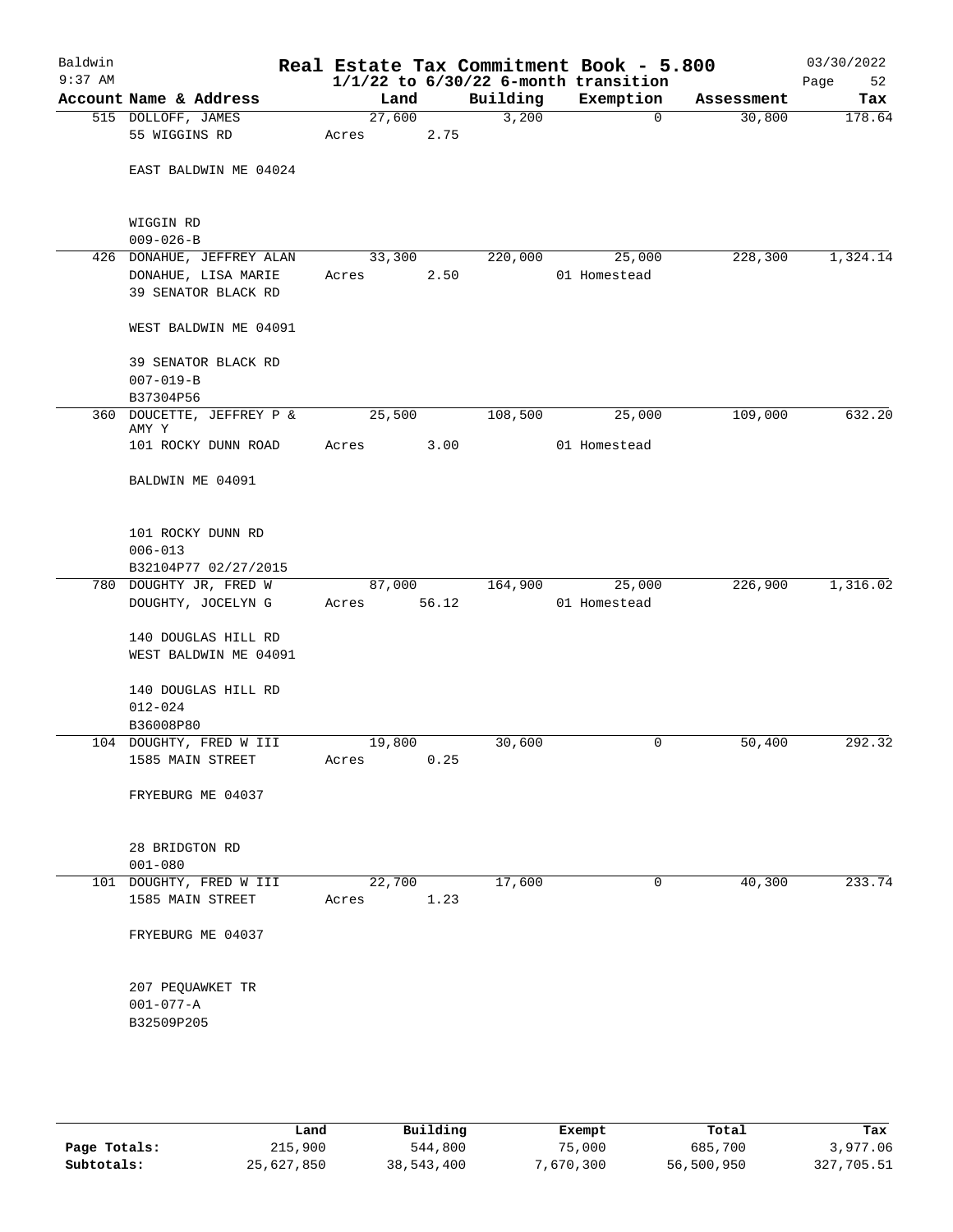| Baldwin<br>$9:37$ AM |                                                                                                                                           |       |        |       |          | Real Estate Tax Commitment Book - 5.800<br>$1/1/22$ to $6/30/22$ 6-month transition |            | 03/30/2022<br>Page<br>53 |
|----------------------|-------------------------------------------------------------------------------------------------------------------------------------------|-------|--------|-------|----------|-------------------------------------------------------------------------------------|------------|--------------------------|
|                      | Account Name & Address                                                                                                                    |       | Land   |       | Building | Exemption                                                                           | Assessment | Tax                      |
|                      | 696 DOUGHTY, FRED WESTON JR<br>DOUGHTY, BRUCE H &<br>REINSBOROUGH, BRENDA<br>C/O BRENDA REINSBOROUGH<br>112 HODSDON RD<br>POWNAL ME 04069 | Acres | 16,900 | 0.35  | 182,700  | $\overline{0}$                                                                      | 199,600    | 1,157.68                 |
|                      | 1001 PEQUAWKET TR<br>$011 - 065$<br>B11913P348                                                                                            |       |        |       |          |                                                                                     |            |                          |
|                      | 1122 DOUGHTY, KEVIN T                                                                                                                     |       | 33,200 |       | 0        | 0                                                                                   | 33,200     | 192.56                   |
|                      | P O BOX 16                                                                                                                                | Acres |        | 8.25  |          |                                                                                     |            |                          |
|                      | WEST BALDWIN ME 04091                                                                                                                     |       |        |       |          |                                                                                     |            |                          |
|                      | DOUGLAS HILL RD<br>$010 - 009$                                                                                                            |       |        |       |          |                                                                                     |            |                          |
|                      | B31795P53 09/12/2014                                                                                                                      |       | 19,200 |       | 120, 100 | 0                                                                                   | 139,300    | 807.94                   |
|                      | 622 DOUGHTY, MELISSA C.<br>PO BOX 125                                                                                                     | Acres |        | 0.40  |          |                                                                                     |            |                          |
|                      | WEST BALDWIN ME 04091                                                                                                                     |       |        |       |          |                                                                                     |            |                          |
|                      | 212 SENATOR BLACK RD<br>$011 - 010$                                                                                                       |       |        |       |          |                                                                                     |            |                          |
|                      | B30196P267                                                                                                                                |       |        |       | 0        |                                                                                     |            | 346.84                   |
|                      | 479 DOUGLAS, ERIC<br>202 HOGFAT HILL RD                                                                                                   | Acres | 59,800 | 54.00 |          | 0                                                                                   | 59,800     |                          |
|                      | SEBAGO ME 04029                                                                                                                           |       |        |       |          |                                                                                     |            |                          |
|                      | MURCH RD<br>$009 - 008 - A$<br>B6299P263                                                                                                  |       |        |       |          |                                                                                     |            |                          |
|                      | 473 DOUGLAS, STACEY M                                                                                                                     |       | 27,300 |       | 126,500  | 25,000                                                                              | 128,800    | 747.04                   |
|                      | 27 BICKFORD POND RD.                                                                                                                      | Acres |        | 2.50  |          | 01 Homestead                                                                        |            |                          |
|                      | PORTER ME 04068                                                                                                                           |       |        |       |          |                                                                                     |            |                          |
|                      | 20 MURCH RD<br>$009 - 002$<br>B29757P315                                                                                                  |       |        |       |          |                                                                                     |            |                          |
|                      | 279 DOUGLASS, GENELLA                                                                                                                     |       | 26,700 |       | 92,400   | 25,000                                                                              | 94,100     | 545.78                   |
|                      | 190 PIGEON BROOK RD                                                                                                                       | Acres |        | 2.15  |          | 01 Homestead                                                                        |            |                          |
|                      | WEST BALDWIN ME 04091                                                                                                                     |       |        |       |          |                                                                                     |            |                          |
|                      | 190 PIGEON BROOK RD<br>$005 - 025 - A$                                                                                                    |       |        |       |          |                                                                                     |            |                          |
|                      |                                                                                                                                           |       |        |       |          |                                                                                     |            |                          |

|              | Land       | Building   | Exempt    | Total      | Tax        |
|--------------|------------|------------|-----------|------------|------------|
| Page Totals: | 183,100    | 521,700    | 50,000    | 654,800    | 3,797.84   |
| Subtotals:   | 25,810,950 | 39,065,100 | 7,720,300 | 57,155,750 | 331,503.35 |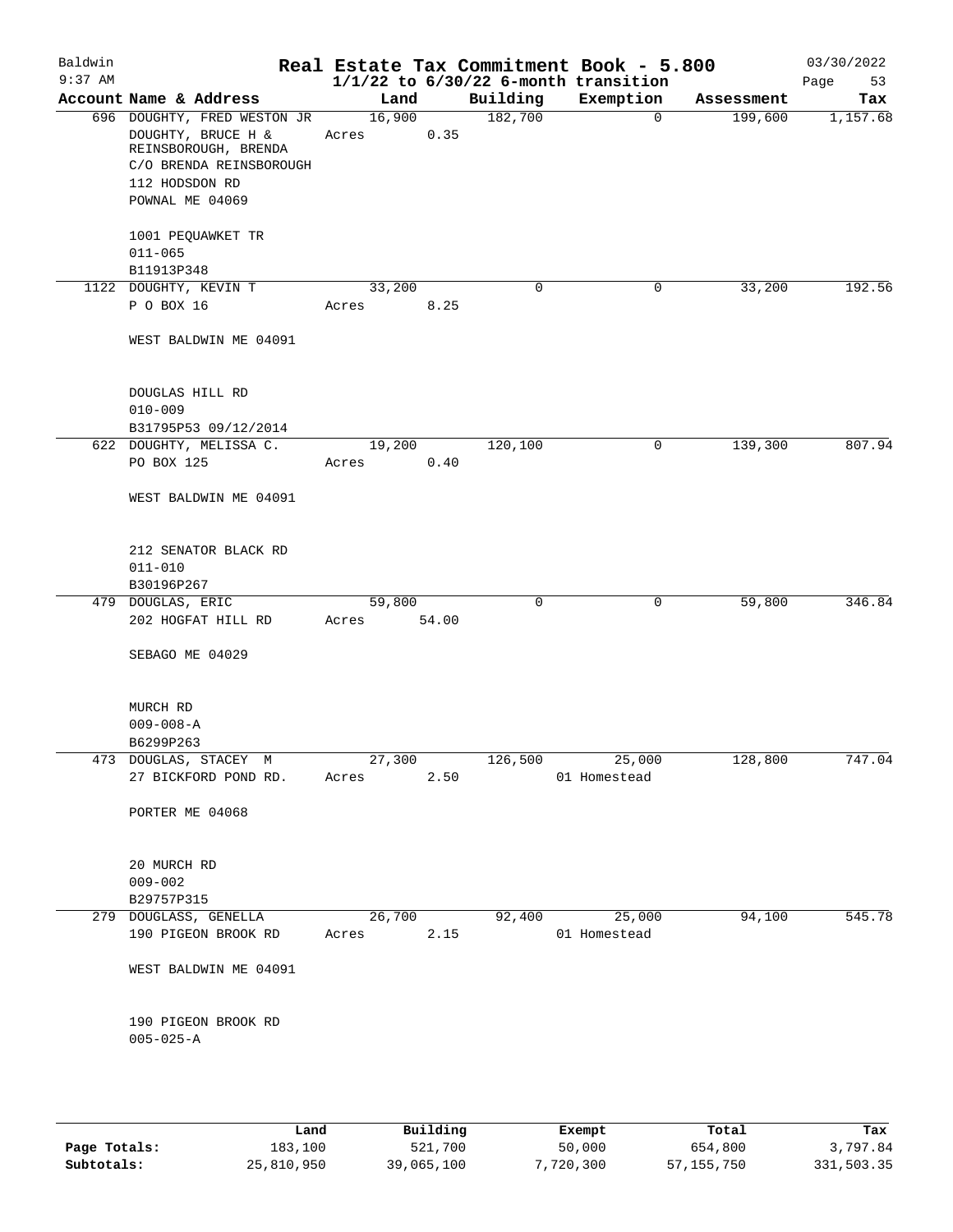| Baldwin<br>$9:37$ AM |                                                       |       |        |                 |          | Real Estate Tax Commitment Book - 5.800<br>$1/1/22$ to $6/30/22$ 6-month transition |            | 03/30/2022<br>Page<br>54 |
|----------------------|-------------------------------------------------------|-------|--------|-----------------|----------|-------------------------------------------------------------------------------------|------------|--------------------------|
|                      | Account Name & Address                                |       | Land   |                 | Building | Exemption                                                                           | Assessment | Tax                      |
|                      | 228 DOUGLASS, PATRICIA<br>66 WENTWORTH RD             | Acres |        | 36,500<br>12.52 | 180, 100 | 25,000<br>01 Homestead                                                              | 191,600    | 1,111.28                 |
|                      | EAST BALDWIN ME 04024                                 |       |        |                 |          |                                                                                     |            |                          |
|                      | 66 WENTWORTH RD<br>$004 - 002 - A$<br>B9384P58        |       |        |                 |          |                                                                                     |            |                          |
|                      | 1070 DOUGLASS, STANLEY W                              |       | 36,400 |                 | 0        | 0                                                                                   | 36,400     | 211.12                   |
|                      | 19 SHADOW LAWN DR                                     |       |        | Acres 25.00     |          |                                                                                     |            |                          |
|                      | STANDISH ME 04084                                     |       |        |                 |          |                                                                                     |            |                          |
|                      | CARL BURNELL RD<br>$003 - 003 - 001$<br>B34936P141    |       |        |                 |          |                                                                                     |            |                          |
|                      | 814 DOVE, CASSANDRA                                   |       |        | 28,800          | 171,900  | 31,000                                                                              | 169,700    | 984.26                   |
|                      | 137 WARDS HILL RD.                                    | Acres |        | 3.50            |          | 11 Veteran (Disabled)                                                               |            |                          |
|                      | WEST BALDWIN ME 04091                                 |       |        |                 |          | 01 Homestead                                                                        |            |                          |
|                      | 137 WARDS HILL RD                                     |       |        |                 |          |                                                                                     |            |                          |
|                      | $013 - 013 - C$                                       |       |        |                 |          |                                                                                     |            |                          |
|                      | B22717P335                                            |       |        |                 |          |                                                                                     |            |                          |
|                      | 382 DOW II, CLIFFORD G<br>150 TARGETT RD              | Acres | 65,200 | 21.00           | 196,400  | $\mathsf{O}$                                                                        | 261,600    | 1,517.28                 |
|                      | NEW GLOUCESTER ME 04260                               |       |        |                 |          |                                                                                     |            |                          |
|                      | 320 RIVER RD<br>$006 - 026$                           |       |        |                 |          |                                                                                     |            |                          |
|                      | B36712P59                                             |       |        |                 |          |                                                                                     |            |                          |
|                      | 113 DOW, MATTHEW A                                    |       | 37,900 |                 | 122,700  | 25,000                                                                              | 135,600    | 786.48                   |
|                      | 20 GREENWOOD ACRES                                    | Acres |        | 1.20            |          | 01 Homestead                                                                        |            |                          |
|                      | EAST BALDWIN ME 04091                                 |       |        |                 |          |                                                                                     |            |                          |
|                      | 20 GREENWOOD ACRES<br>$001 - 082 - 006$<br>B34007P126 |       |        |                 |          |                                                                                     |            |                          |
|                      | 574 DOWNEY, LAURIE J                                  |       | 36,300 |                 | 105,200  | 25,000                                                                              | 116,500    | 675.70                   |
|                      | MILLER, MARK A                                        | Acres |        | 11.00           |          | 01 Homestead                                                                        |            |                          |
|                      | 24 BOWIE RD                                           |       |        |                 |          |                                                                                     |            |                          |
|                      | WEST BALDWIN ME 04091                                 |       |        |                 |          |                                                                                     |            |                          |
|                      | 24 BOWIE RD                                           |       |        |                 |          |                                                                                     |            |                          |
|                      | $010 - 019$                                           |       |        |                 |          |                                                                                     |            |                          |
|                      | B8302P216                                             |       |        |                 |          |                                                                                     |            |                          |
|                      |                                                       |       |        |                 |          |                                                                                     |            |                          |
|                      |                                                       |       |        |                 |          |                                                                                     |            |                          |
|                      |                                                       |       |        |                 |          |                                                                                     |            |                          |

|              | Land       | Building   | Exempt    | Total      | Tax        |
|--------------|------------|------------|-----------|------------|------------|
| Page Totals: | 241,100    | 776,300    | 106,000   | 911,400    | 5,286.12   |
| Subtotals:   | 26,052,050 | 39,841,400 | 7,826,300 | 58,067,150 | 336,789.47 |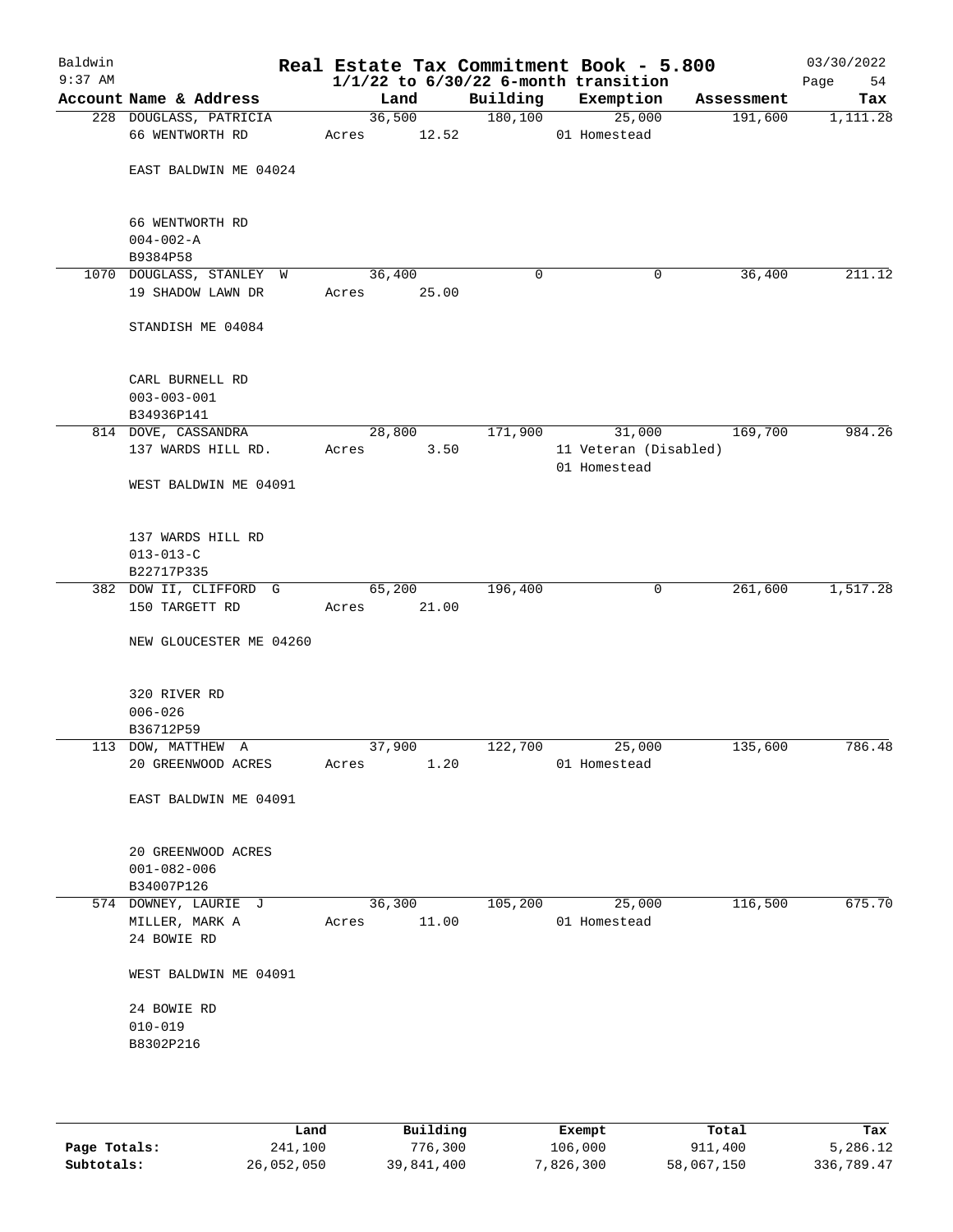| Baldwin<br>$9:37$ AM |                                         |            |      |             | Real Estate Tax Commitment Book - 5.800<br>$1/1/22$ to $6/30/22$ 6-month transition |            | 03/30/2022<br>Page<br>55 |
|----------------------|-----------------------------------------|------------|------|-------------|-------------------------------------------------------------------------------------|------------|--------------------------|
|                      | Account Name & Address                  | Land       |      | Building    | Exemption                                                                           | Assessment | Tax                      |
|                      | 575 DOWNEY, SONJA                       | 31,300     |      | 0           | 0                                                                                   | 31,300     | 181.54                   |
|                      | 5704 RIDGEBROOK DRIVE                   | Acres      | 6.00 |             |                                                                                     |            |                          |
|                      | AGOURA HILLS CA<br>91301-4617           |            |      |             |                                                                                     |            |                          |
|                      |                                         |            |      |             |                                                                                     |            |                          |
|                      | BOWIE RD                                |            |      |             |                                                                                     |            |                          |
|                      | $010 - 019 - A$                         |            |      |             |                                                                                     |            |                          |
|                      | B8302P228                               |            |      |             |                                                                                     |            |                          |
|                      | 541 DOYLE, JEFFREY + TAMMY              | 26,800     |      | 100,800     | 25,000                                                                              | 102,600    | 595.08                   |
|                      | 50 MOUNTAIN RD                          | Acres      | 2.18 |             | 01 Homestead                                                                        |            |                          |
|                      | EAST BALDWIN ME 04024                   |            |      |             |                                                                                     |            |                          |
|                      | 50 MOUNTAIN RD                          |            |      |             |                                                                                     |            |                          |
|                      | $009 - 041 - A$                         |            |      |             |                                                                                     |            |                          |
|                      | B13049P99                               |            |      |             |                                                                                     |            |                          |
|                      | 592 DRAPER, CARL                        |            | 0    | 67,200      | 25,000                                                                              | 42,200     | 244.76                   |
|                      | 1 BLISS RD                              |            |      |             | 01 Homestead                                                                        |            |                          |
|                      | WEST BALDWIN ME 04091                   |            |      |             |                                                                                     |            |                          |
|                      |                                         |            |      |             |                                                                                     |            |                          |
|                      | 1 BLISS RD                              |            |      |             |                                                                                     |            |                          |
|                      | $010 - 029 - ON$                        |            |      |             |                                                                                     |            |                          |
| 329                  | DRAPER, DONNA M, HOWARD<br>C & HAROLD W | 20,000     |      | 209,600     | 25,000                                                                              | 204,600    | 1,186.68                 |
|                      | 49 BROWN RD                             | Acres      | 0.50 |             | 01 Homestead                                                                        |            |                          |
|                      | WEST BALDWIN ME 04091                   |            |      |             |                                                                                     |            |                          |
|                      | 49 BROWN RD                             |            |      |             |                                                                                     |            |                          |
|                      | $005 - 071$                             |            |      |             |                                                                                     |            |                          |
|                      | B30930P23                               |            |      |             |                                                                                     |            |                          |
|                      | 420 DRAPER, ELEANOR                     |            |      |             | 31,200 198,600 25,000                                                               | 204,800    | 1,187.84                 |
|                      | 87 SENATOR BLACK RD                     | Acres      | 5.57 |             | 01 Homestead                                                                        |            |                          |
|                      | WEST BALDWIN ME 04091                   |            |      |             |                                                                                     |            |                          |
|                      |                                         |            |      |             |                                                                                     |            |                          |
|                      | 87 SENATOR BLACK RD<br>$007 - 016 - A$  |            |      |             |                                                                                     |            |                          |
|                      | B23302P279                              |            |      |             |                                                                                     |            |                          |
|                      | 632 DRAPER, HOWARD C.                   | 1,900      |      | $\mathbf 0$ | $\mathbf 0$                                                                         | 1,900      | 11.02                    |
|                      | 49 BROWN RD                             | Acres 1.25 |      |             |                                                                                     |            |                          |
|                      | WEST BALDWIN ME 04091                   |            |      |             |                                                                                     |            |                          |
|                      |                                         |            |      |             |                                                                                     |            |                          |
|                      | HALL RD                                 |            |      |             |                                                                                     |            |                          |
|                      | $011 - 016 - A$                         |            |      |             |                                                                                     |            |                          |
|                      |                                         |            |      |             |                                                                                     |            |                          |
|                      |                                         |            |      |             |                                                                                     |            |                          |

|              | Land       | Building     | Exempt    | Total      | Tax        |
|--------------|------------|--------------|-----------|------------|------------|
| Page Totals: | 111,200    | 576,200      | 100,000   | 587,400    | 3,406.92   |
| Subtotals:   | 26,163,250 | 40, 417, 600 | 7,926,300 | 58,654,550 | 340,196.39 |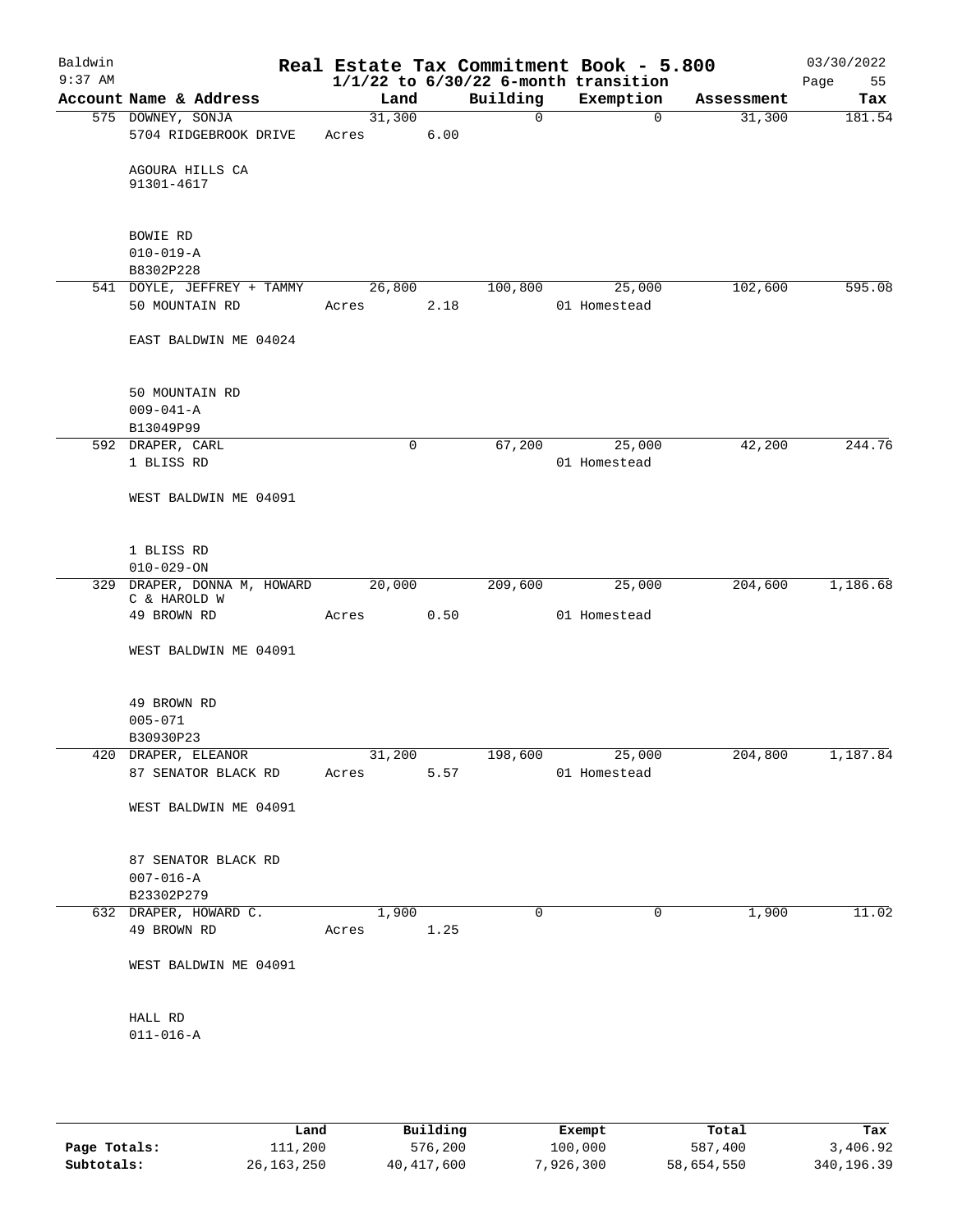| Baldwin<br>$9:37$ AM |                                              |                 |          |          | Real Estate Tax Commitment Book - 5.800<br>$1/1/22$ to $6/30/22$ 6-month transition |            | 03/30/2022<br>Page<br>56 |
|----------------------|----------------------------------------------|-----------------|----------|----------|-------------------------------------------------------------------------------------|------------|--------------------------|
|                      | Account Name & Address                       | Land            |          | Building | Exemption                                                                           | Assessment | Tax                      |
|                      | 43 DREW HIBBERT A & HAZEL                    | 22,500          |          | 159,700  | 25,000                                                                              | 157,200    | 911.76                   |
|                      | L<br>17 HARRIS RD                            | Acres           | 1.00     |          | 01 Homestead                                                                        |            |                          |
|                      | EAST BALDWIN ME 04024                        |                 |          |          |                                                                                     |            |                          |
|                      | 17 HARRIS RD                                 |                 |          |          |                                                                                     |            |                          |
|                      | $001 - 027$                                  |                 |          |          |                                                                                     |            |                          |
|                      | B27290P255<br>108 DROLLINGER , DEREK L       |                 |          |          |                                                                                     |            | 984.26                   |
|                      | LOVERING, JENNIFER L                         | 34,500<br>Acres | 0.75     | 160,200  | 25,000<br>01 Homestead                                                              | 169,700    |                          |
|                      | 2 GREENWOOD ACRES                            |                 |          |          |                                                                                     |            |                          |
|                      | EAST BALDWIN ME 04024                        |                 |          |          |                                                                                     |            |                          |
|                      | 2 GREENWOOD ACRES                            |                 |          |          |                                                                                     |            |                          |
|                      | $001 - 082 - 001$                            |                 |          |          |                                                                                     |            |                          |
| 227                  | B35551P124<br>DROWN, DONALD E. &             | 34,800          |          | 224,400  | 31,000                                                                              | 228,200    | 1,323.56                 |
|                      | DIANN                                        |                 |          |          |                                                                                     |            |                          |
|                      | 251 SAND POND RD                             | Acres           | 14.00    |          | 40 Veteran (Korean Res)                                                             |            |                          |
|                      | EAST BALDWIN ME 04024                        |                 |          |          | 01 Homestead                                                                        |            |                          |
|                      | 251 SAND POND RD<br>$004 - 002$              |                 |          |          |                                                                                     |            |                          |
|                      | B15398P031                                   |                 |          |          |                                                                                     |            |                          |
| 1018                 | DUCHAINE, MICHAEL &<br>JULIA                 | 26,500          |          | 93,200   | 25,000                                                                              | 94,700     | 549.26                   |
|                      | 22 PIGEON BROOK RD                           | Acres           | 2.00     |          | 01 Homestead                                                                        |            |                          |
|                      | WEST BALDWIN ME 04091                        |                 |          |          |                                                                                     |            |                          |
|                      | 22 PIGEON BROOK RD                           |                 |          |          |                                                                                     |            |                          |
|                      | $005 - 044 - B1$                             |                 |          |          |                                                                                     |            |                          |
|                      | B31805P60 09/25/2014<br>438 DUFRESNE, PAMELA | 26,500          |          | 133,300  | 25,000                                                                              | 134,800    | 781.84                   |
|                      | 25 MCNEIL RD                                 | Acres           | 2.00     |          | 01 Homestead                                                                        |            |                          |
|                      | WEST BALDWIN ME 04091                        |                 |          |          |                                                                                     |            |                          |
|                      |                                              |                 |          |          |                                                                                     |            |                          |
|                      | 25 MCNEIL RD<br>$007 - 027 - A$              |                 |          |          |                                                                                     |            |                          |
|                      | 1224 DUNNING, AARON R                        | 39,000          |          | 213,900  | 0                                                                                   | 252,900    | 1,466.82                 |
|                      | 44 SENATOR BLACK RD                          | Acres           | 7.81     |          |                                                                                     |            |                          |
|                      | WEST BALDWIN ME 04091                        |                 |          |          |                                                                                     |            |                          |
|                      | 40 SENATOR BLACK RD                          |                 |          |          |                                                                                     |            |                          |
|                      | $007 - 020 - B - 001$<br>B34781P173          |                 |          |          |                                                                                     |            |                          |
|                      |                                              |                 |          |          |                                                                                     |            |                          |
|                      | Land                                         |                 | Building |          | Exempt                                                                              | Total      | Tax                      |
| Page Totals:         | 183,800                                      |                 | 984,700  |          | 131,000                                                                             | 1,037,500  | 6,017.50                 |

**Subtotals:** 26,347,050 41,402,300 8,057,300 59,692,050 346,213.89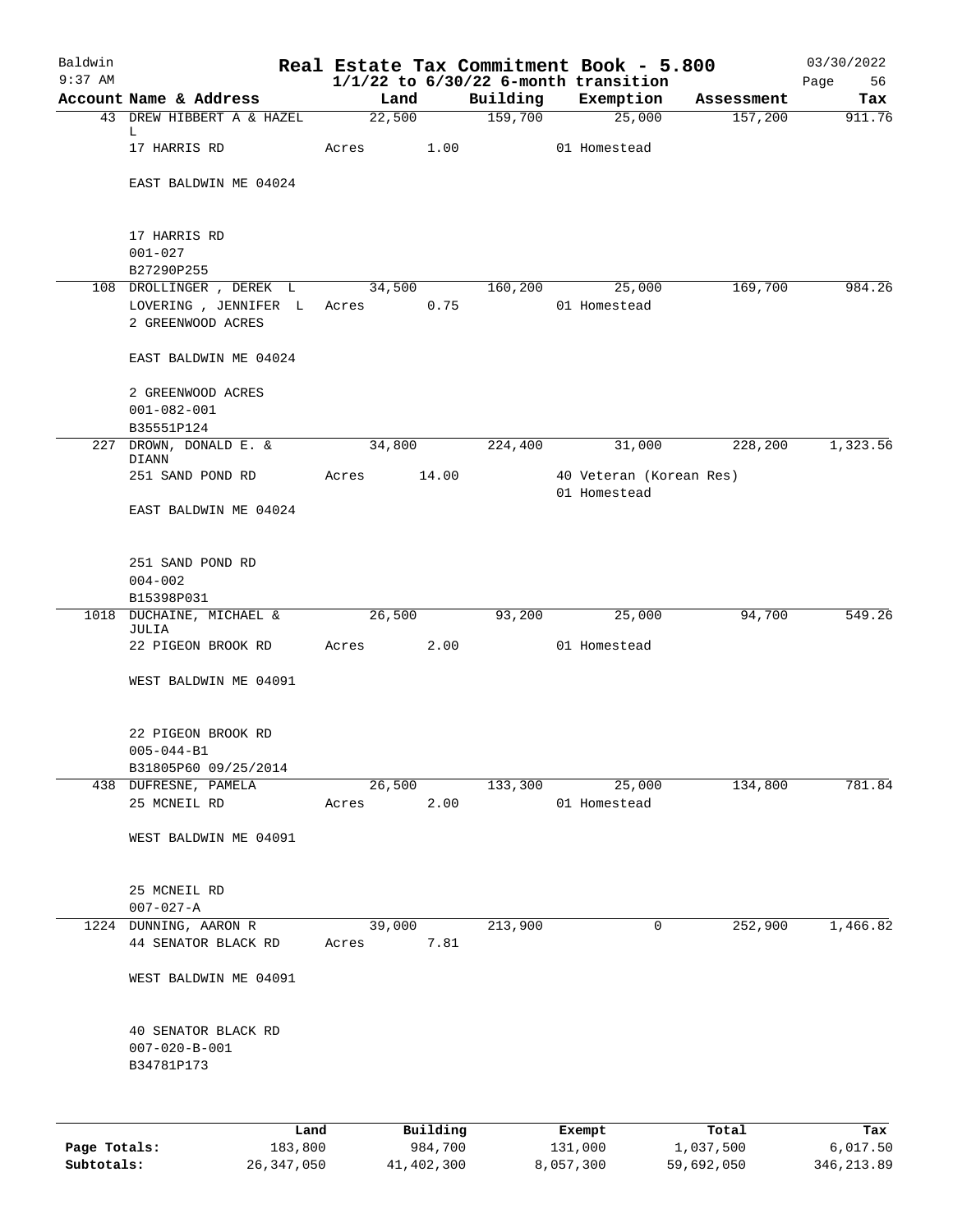| Baldwin                    |                                                               |       |        |                       | Real Estate Tax Commitment Book - 5.800  |                     |        |                         | 03/30/2022              |
|----------------------------|---------------------------------------------------------------|-------|--------|-----------------------|------------------------------------------|---------------------|--------|-------------------------|-------------------------|
| $9:37$ AM                  |                                                               |       |        |                       | $1/1/22$ to $6/30/22$ 6-month transition |                     |        |                         | Page<br>57              |
|                            | Account Name & Address                                        |       | Land   |                       | Building                                 | Exemption           |        | Assessment              | Tax                     |
|                            | 429 DUNNING, DIANE & CONRAD<br>44 SENATOR BLACK RD            | Acres | 52,800 | 15.36                 | 291,800                                  | 01 Homestead        | 25,000 | 319,600                 | 1,853.68                |
|                            | WEST BALDWIN ME 04091                                         |       |        |                       |                                          |                     |        |                         |                         |
|                            | 44 SENATOR BLACK RD<br>$007 - 020 - B$                        |       |        |                       |                                          |                     |        |                         |                         |
|                            | B20615P191                                                    |       |        |                       |                                          |                     |        |                         |                         |
|                            | 1139 DUNNING, DIANNE B                                        |       | 25,300 |                       | 126,100                                  |                     | 0      | 151,400                 | 878.12                  |
|                            | DUNNING, RACHEL D<br>44 SENATOR BLACK RD                      | Acres |        | 2.03                  |                                          |                     |        |                         |                         |
|                            | WEST BALDWIN ME 04091                                         |       |        |                       |                                          |                     |        |                         |                         |
|                            | SENATOR BLACK RD                                              |       |        |                       |                                          |                     |        |                         |                         |
|                            | $007 - 020 - D$<br>B35514P336                                 |       |        |                       |                                          |                     |        |                         |                         |
|                            | 310 DUNTON, TIMOTHY B,<br>TRUSTEE                             |       | 2,500  |                       | $\mathbf 0$                              |                     | 0      | 2,500                   | 14.50                   |
|                            | CARTER, PATRICIA D<br>TRUSTEE, DUNTON, RALP<br>14 BICKFORD RD | Acres |        | 0.25                  |                                          |                     |        |                         |                         |
|                            | DIXMONT ME 04932                                              |       |        |                       |                                          |                     |        |                         |                         |
|                            | RED HOUSE INTERVALE<br>$005 - 047$                            |       |        |                       |                                          |                     |        |                         |                         |
|                            | B32701P215<br>1141 DURGIN, BRITTNEY N                         |       | 26,700 |                       | 0                                        |                     | 0      | 26,700                  | 154.86                  |
|                            | DURGIN, NICHOLAS<br>244 SOUTH EFFINGHAM<br>ROAD               | Acres |        | 2.90                  |                                          |                     |        |                         |                         |
|                            | WEST NEWFIELD ME 04095                                        |       |        |                       |                                          |                     |        |                         |                         |
|                            | DOUGLAS HILL RD<br>$010 - 031 - G$                            |       |        |                       |                                          |                     |        |                         |                         |
|                            | B34317P85                                                     |       |        |                       |                                          |                     |        |                         |                         |
|                            | 1065 DUZAN, PAUL                                              |       | 29,100 |                       | 225,300                                  |                     | 0      | 254,400                 | 1,475.52                |
|                            | DUZAN, MARYANN<br>38 PIGEON BROOK RD                          | Acres |        | 6.50                  |                                          |                     |        |                         |                         |
|                            | WEST BALDWIN ME 04091                                         |       |        |                       |                                          |                     |        |                         |                         |
|                            | 38 PIGEON BROOK RD<br>$005 - 043 - A$<br>B37817P290           |       |        |                       |                                          |                     |        |                         |                         |
|                            | 971 DWYER, LOUISE + EDWARD<br>PO BOX 326                      | Acres | 34,600 | 7.38                  | 313,600                                  | 01 Homestead        | 25,000 | 323,200                 | 1,874.56                |
|                            | SEBAGO ME 04029-0326                                          |       |        |                       |                                          |                     |        |                         |                         |
|                            | 256 MURCH RD<br>$003 - 025 - B$                               |       |        |                       |                                          |                     |        |                         |                         |
|                            | B31788P189 09/22/2014                                         |       |        |                       |                                          |                     |        |                         |                         |
|                            | Land                                                          |       |        | Building              |                                          | Exempt              |        | Total                   | Tax                     |
| Page Totals:<br>Subtotals: | 171,000<br>26,518,050                                         |       |        | 956,800<br>42,359,100 |                                          | 50,000<br>8,107,300 |        | 1,077,800<br>60,769,850 | 6,251.24<br>352, 465.13 |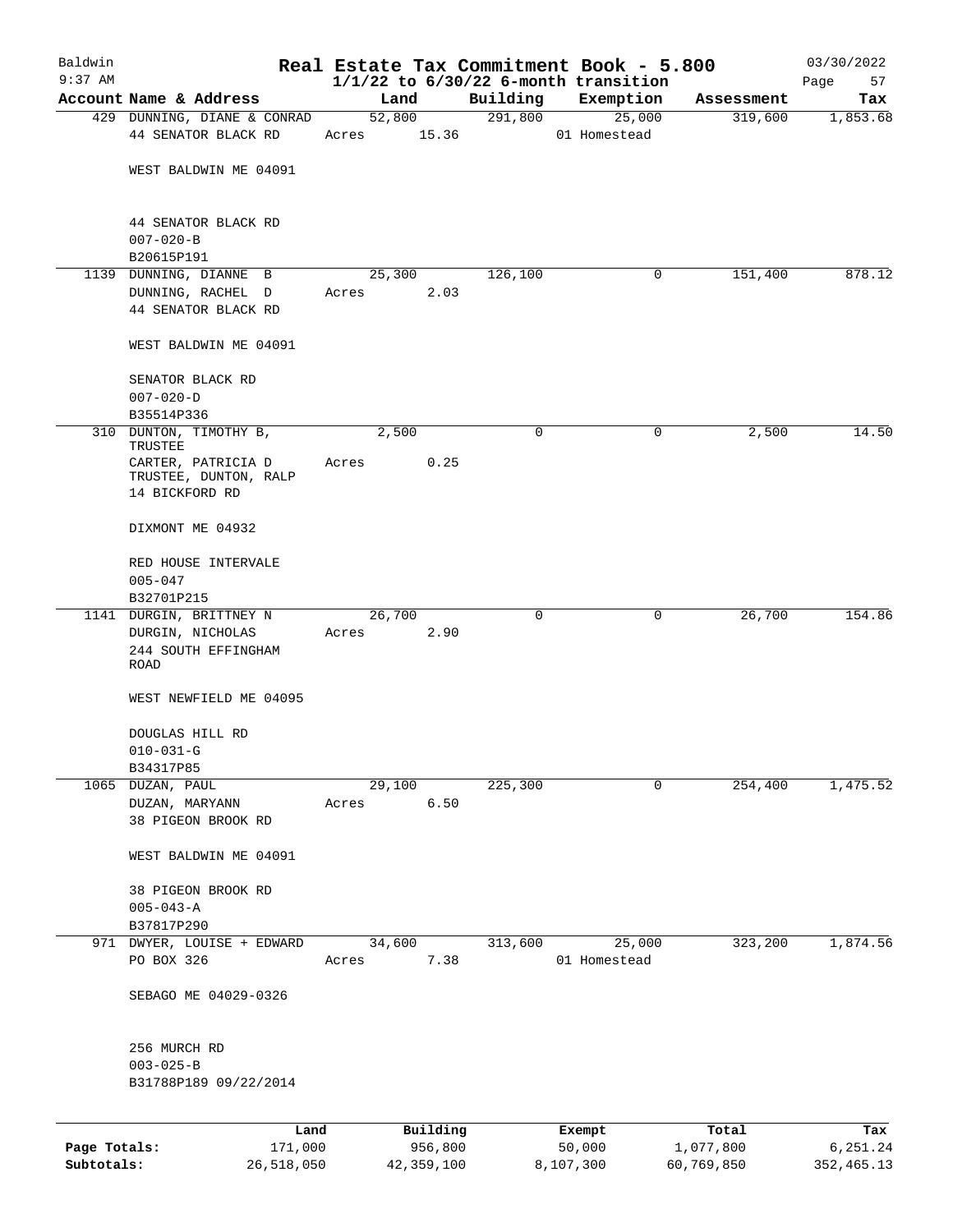| Baldwin<br>$9:37$ AM |                 |                                      |       |        |       |          | Real Estate Tax Commitment Book - 5.800<br>$1/1/22$ to $6/30/22$ 6-month transition |            | 03/30/2022<br>58<br>Page |
|----------------------|-----------------|--------------------------------------|-------|--------|-------|----------|-------------------------------------------------------------------------------------|------------|--------------------------|
|                      |                 | Account Name & Address               |       | Land   |       | Building | Exemption                                                                           | Assessment | Tax                      |
|                      | 1195 DYER, DAN  |                                      |       | 0      |       | 2,600    | $\mathbf 0$                                                                         | 2,600      | 15.08                    |
|                      | DYER, ANN       |                                      |       |        |       |          |                                                                                     |            |                          |
|                      |                 | 82 MAPLE AVE                         |       |        |       |          |                                                                                     |            |                          |
|                      |                 | SCARBOROUGH ME 04074                 |       |        |       |          |                                                                                     |            |                          |
|                      |                 | 75 AOW DEER WAY                      |       |        |       |          |                                                                                     |            |                          |
|                      |                 | $002 - 007 - 075$<br>6 DYER, MARK D  |       | 25,400 |       | 187,800  | 31,000                                                                              | 182,200    | 1,056.76                 |
|                      |                 | DYER , KATIE                         | Acres |        | 12.00 |          | 13 Veteran (Viet Non Res                                                            |            |                          |
|                      |                 | 8 PEQUAWKET TRAIL                    |       |        |       |          | 01 Homestead                                                                        |            |                          |
|                      |                 | EAST BALDWIN ME 04024                |       |        |       |          |                                                                                     |            |                          |
|                      |                 | 8 PEQUAWKET TR                       |       |        |       |          |                                                                                     |            |                          |
|                      | $001 - 006$     |                                      |       |        |       |          |                                                                                     |            |                          |
|                      | B36684P77       |                                      |       |        |       |          |                                                                                     |            |                          |
|                      |                 | 1002 DYSON, JOHN F                   | Acres | 28,000 | 2.97  | 265,000  | 0                                                                                   | 293,000    | 1,699.40                 |
|                      |                 | DYSON , LYNN S<br>95 PIGEON BROOK RD |       |        |       |          |                                                                                     |            |                          |
|                      |                 | WEST BALDWIN ME 04091                |       |        |       |          |                                                                                     |            |                          |
|                      |                 | 95 PIGEON BROOK RD                   |       |        |       |          |                                                                                     |            |                          |
|                      | $005 - 041 - B$ |                                      |       |        |       |          |                                                                                     |            |                          |
|                      | B37564P53       | 65 EAST BALDWIN CHURCH               |       | 27,300 |       | 542,400  | 569,700                                                                             | 0          | 0.00                     |
|                      |                 |                                      | Acres |        | 2.50  |          | 906 CHURCHES                                                                        |            |                          |
|                      |                 | EAST BALDWIN ME 04024                |       |        |       |          |                                                                                     |            |                          |
|                      |                 | 26 SCHOOL ST                         |       |        |       |          |                                                                                     |            |                          |
|                      | $001 - 050$     |                                      |       |        |       |          |                                                                                     |            |                          |
| 95                   |                 | EAST BALDWIN FIRE CO                 |       | 8,100  |       | 154,000  | 162,100                                                                             | 0          | 0.00                     |
|                      |                 |                                      | Acres |        | 0.13  |          | 903 MUNICIPAL                                                                       |            |                          |
|                      |                 | EAST BALDWIN ME 04024                |       |        |       |          |                                                                                     |            |                          |
|                      | ROUTE 113       |                                      |       |        |       |          |                                                                                     |            |                          |
|                      | $001 - 073$     |                                      |       |        |       |          |                                                                                     |            |                          |
| 46                   |                 | EAST BALDWIN LIBRARY                 | Acres | 22,400 | 0.70  | 365,200  | 387,600<br>903 MUNICIPAL                                                            | 0          | 0.00                     |
|                      |                 | EAST BALDWIN ME 04024                |       |        |       |          |                                                                                     |            |                          |
|                      |                 | 2 NORTON PL                          |       |        |       |          |                                                                                     |            |                          |
|                      | $001 - 030$     |                                      |       |        |       |          |                                                                                     |            |                          |
|                      |                 |                                      |       |        |       |          |                                                                                     |            |                          |
|                      |                 |                                      |       |        |       |          |                                                                                     |            |                          |

|              | Land       | Building   | Exempt    | Total      | Tax        |
|--------------|------------|------------|-----------|------------|------------|
| Page Totals: | 111,200    | 1,517,000  | 1,150,400 | 477,800    | 2,771.24   |
| Subtotals:   | 26,629,250 | 43,876,100 | 9,257,700 | 61,247,650 | 355,236.37 |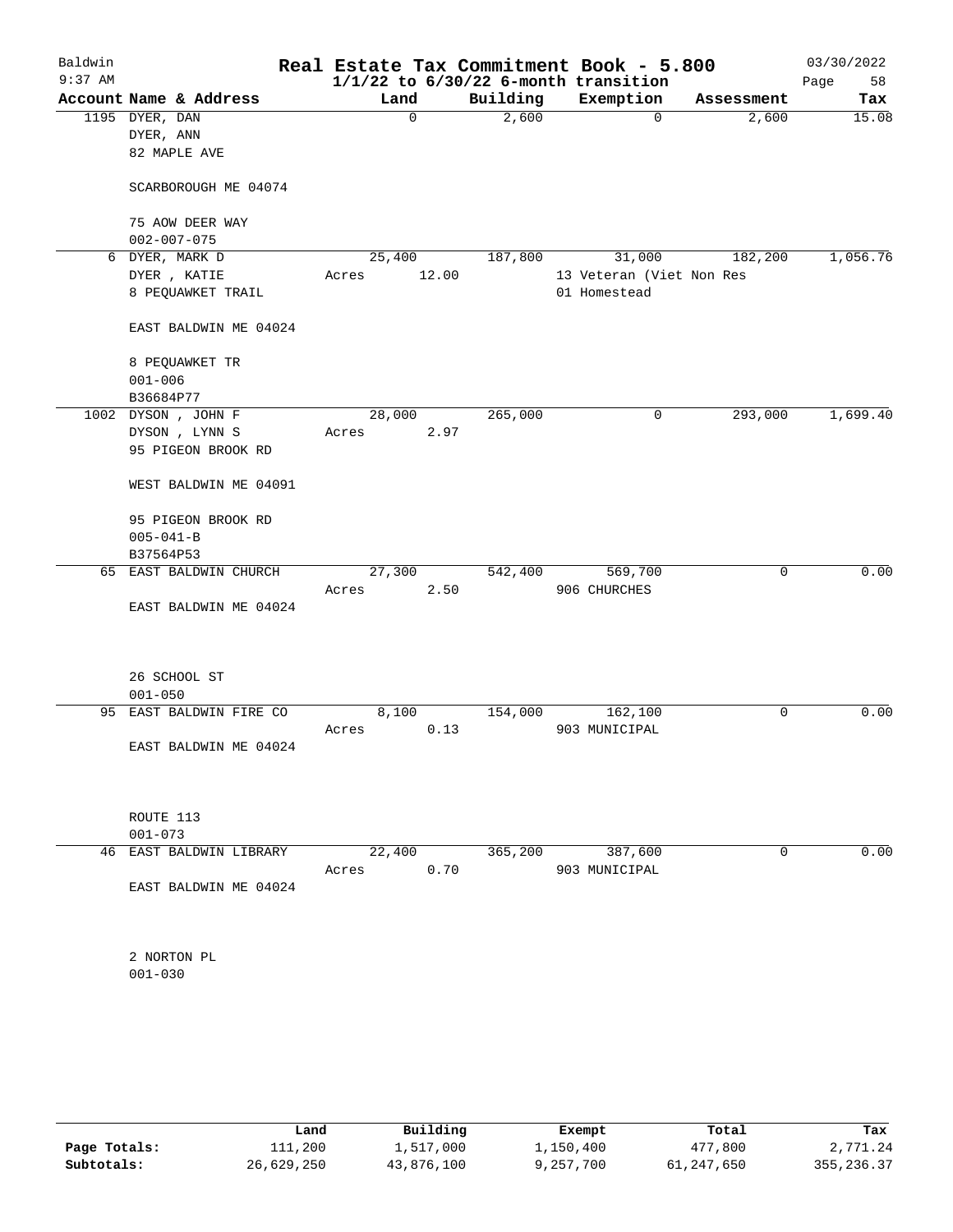| Baldwin      |                                   |                 |          |                    | Real Estate Tax Commitment Book - 5.800  |            | 03/30/2022      |
|--------------|-----------------------------------|-----------------|----------|--------------------|------------------------------------------|------------|-----------------|
| $9:37$ AM    |                                   |                 |          |                    | $1/1/22$ to $6/30/22$ 6-month transition |            | Page<br>59      |
|              | Account Name & Address            | Land            |          | Building<br>92,900 | Exemption<br>$\mathbf 0$                 | Assessment | Tax             |
|              | 214 EASTMAN, DAREN L<br>PO BOX 63 | 25,900<br>Acres | 1.61     |                    |                                          | 118,800    | 689.04          |
|              |                                   |                 |          |                    |                                          |            |                 |
|              | EAST BALDWIN ME 04024             |                 |          |                    |                                          |            |                 |
|              |                                   |                 |          |                    |                                          |            |                 |
|              |                                   |                 |          |                    |                                          |            |                 |
|              | 410 BRIDGTON RD                   |                 |          |                    |                                          |            |                 |
|              | $003 - 027 - A$                   |                 |          |                    |                                          |            |                 |
|              | B32793P312 12/14/2015             |                 |          |                    |                                          |            |                 |
|              | 405 EASTMAN, MARK                 | 21,700          |          | 135,700            | 25,000                                   | 132,400    | 767.92          |
|              | PENDEXTER, MICHELLE               | Acres           | 2.00     |                    | 01 Homestead                             |            |                 |
|              | 633 PEQUAWKET TRAIL               |                 |          |                    |                                          |            |                 |
|              | WEST BALDWIN ME 04091             |                 |          |                    |                                          |            |                 |
|              |                                   |                 |          |                    |                                          |            |                 |
|              | 633 PEQUAWKET TR                  |                 |          |                    |                                          |            |                 |
|              | $007 - 003 - D$                   |                 |          |                    |                                          |            |                 |
|              | B25867P165                        |                 |          |                    |                                          |            |                 |
|              | 345 EDGECOMB, NEIL C & GAIL<br>Е  | 73,900          |          | 178,000            | 25,000                                   | 226,900    | 1,316.02        |
|              | 66 ROCKY DUNN RD                  | Acres           | 35.00    |                    | 01 Homestead                             |            |                 |
|              |                                   |                 |          |                    |                                          |            |                 |
|              | WEST BALDWIN ME 04091             |                 |          |                    |                                          |            |                 |
|              |                                   |                 |          |                    |                                          |            |                 |
|              | 66 ROCKY DUNN RD                  |                 |          |                    |                                          |            |                 |
|              | $006 - 006$                       |                 |          |                    |                                          |            |                 |
|              | B16317P118                        |                 |          |                    |                                          |            |                 |
|              | 568 EGGLESTON, SUAN W             | 32,400          |          | 65,500             | 25,000                                   | 72,900     | 422.82          |
|              | 6 BEARS WAY                       | Acres           | 7.60     |                    | 01 Homestead                             |            |                 |
|              |                                   |                 |          |                    |                                          |            |                 |
|              | WEST BALDWIN ME 04091             |                 |          |                    |                                          |            |                 |
|              |                                   |                 |          |                    |                                          |            |                 |
|              | 6 BEARS WAY                       |                 |          |                    |                                          |            |                 |
|              | $010 - 015$                       |                 |          |                    |                                          |            |                 |
|              | B34866P279                        |                 |          |                    |                                          |            |                 |
| 866          | ELAINE J LEBLANC 2020<br>IRREVOCA | 123,700         |          | 71,000             | 0                                        | 194,700    | 1,129.26        |
|              | LEBLANC, ELAINE J                 | Acres           | 0.29     |                    |                                          |            |                 |
|              | 127 STANDLEY ST                   |                 |          |                    |                                          |            |                 |
|              |                                   |                 |          |                    |                                          |            |                 |
|              | BEVERLY MA 01915                  |                 |          |                    |                                          |            |                 |
|              | 26 ROBERTS LN                     |                 |          |                    |                                          |            |                 |
|              | $014 - 018$                       |                 |          |                    |                                          |            |                 |
|              | B37858P280                        |                 |          |                    |                                          |            |                 |
|              | 338 ELDRIDGE, AMANDA              | 31,800          |          | 6,500              | 0                                        | 38,300     | 222.14          |
|              | 17 WADLEIGH STREET                | Acres           | 6.00     |                    |                                          |            |                 |
|              |                                   |                 |          |                    |                                          |            |                 |
|              | PARSONSFIELD ME 04047             |                 |          |                    |                                          |            |                 |
|              |                                   |                 |          |                    |                                          |            |                 |
|              | 23 ROCKY DUNN RD                  |                 |          |                    |                                          |            |                 |
|              | $006 - 004$                       |                 |          |                    |                                          |            |                 |
|              | B28576P1                          |                 |          |                    |                                          |            |                 |
|              |                                   |                 |          |                    |                                          |            |                 |
|              |                                   |                 | Building |                    |                                          | Total      |                 |
| Page Totals: | Land<br>309,400                   |                 | 549,600  |                    | Exempt<br>75,000                         | 784,000    | Tax<br>4,547.20 |

**Subtotals:** 26,938,650 44,425,700 9,332,700 62,031,650 359,783.57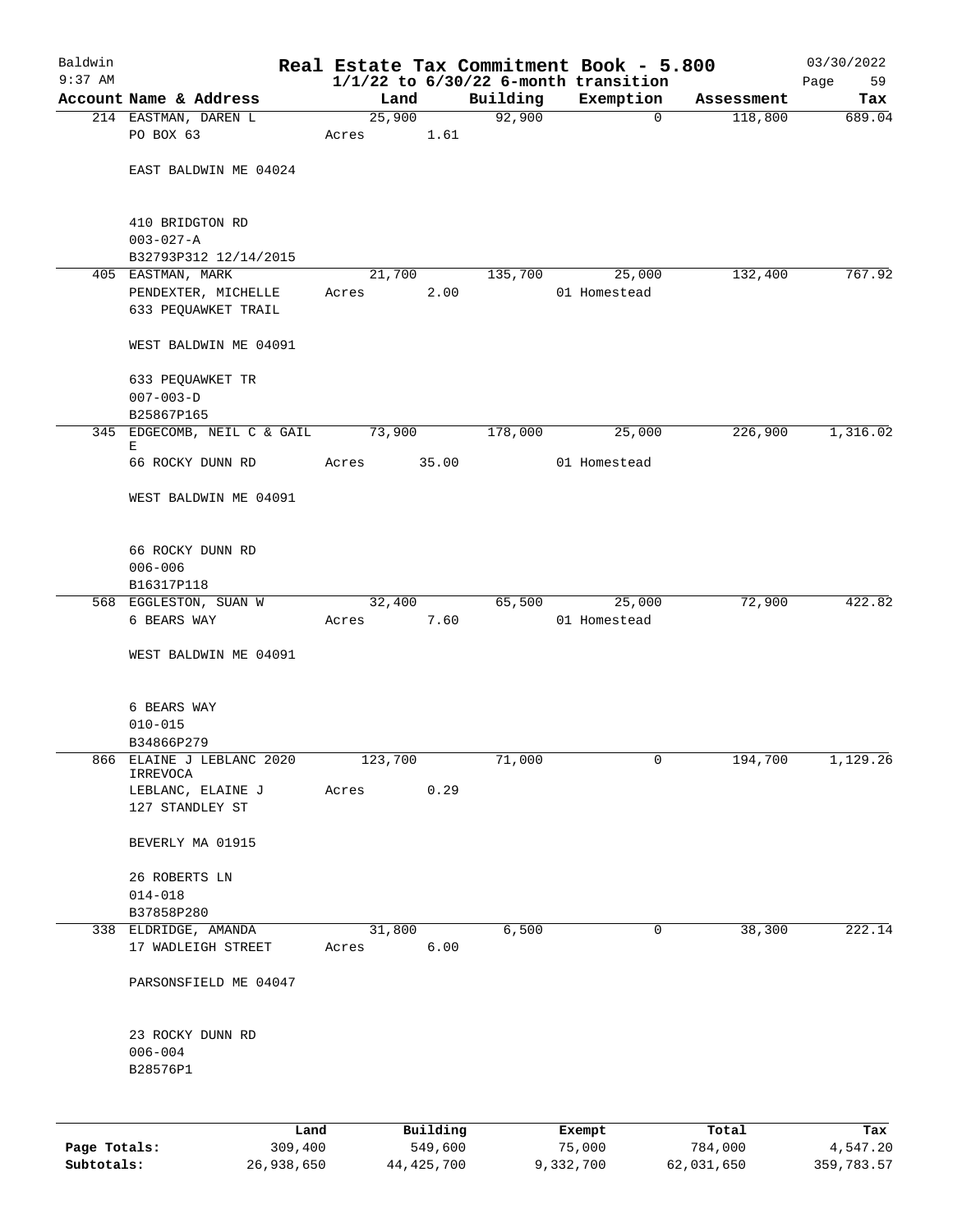| Baldwin<br>$9:37$ AM |                                                                            |                  |      |          | Real Estate Tax Commitment Book - 5.800<br>$1/1/22$ to $6/30/22$ 6-month transition |            | 03/30/2022<br>Page<br>60 |
|----------------------|----------------------------------------------------------------------------|------------------|------|----------|-------------------------------------------------------------------------------------|------------|--------------------------|
|                      | Account Name & Address                                                     | Land             |      | Building | Exemption                                                                           | Assessment | Tax                      |
|                      | 341 ELDRIDGE, CLIFTON JR<br>29 ROCKY DUNN                                  | 28, 200<br>Acres | 3.10 |          | 33,200<br>25,000<br>01 Homestead                                                    | 36,400     | 211.12                   |
|                      | WEST BALDWIN ME 04091                                                      |                  |      |          |                                                                                     |            |                          |
|                      | 29 ROCKY DUNN RD<br>$006 - 004 - 005$<br>B20353P96                         |                  |      |          |                                                                                     |            |                          |
|                      | 287 ELDRIDGE, PAUL (HEIRS)<br>C/O ELDRIDGE, TIMOTHY<br>166 PIGEON BROOK RD | 31,000<br>Acres  | 5.00 | 23,900   | 0                                                                                   | 54,900     | 318.42                   |
|                      | WEST BALDWIN ME 04091                                                      |                  |      |          |                                                                                     |            |                          |
|                      | 166 PIGEON BROOK RD<br>$005 - 031 - B$                                     |                  |      |          |                                                                                     |            |                          |
|                      | 288 ELDRIDGE, TIMOTHY L<br>166 PIGEON BROOK RD                             | 0                |      | 14,700   | 0                                                                                   | 14,700     | 85.26                    |
|                      | WEST BALDWIN ME 04091                                                      |                  |      |          |                                                                                     |            |                          |
|                      | 170 PIGEON BROOK RD<br>$005 - 031 - B - ON$<br>B34569P169                  |                  |      |          |                                                                                     |            |                          |
|                      | 1028 ELLINGWOOD , SANDRA<br>BOUCHER , CHRISTOPHER<br>12 PIGEON BROOK RD    | 26,500<br>Acres  | 2.00 | 261,100  | 25,000<br>01 Homestead                                                              | 262,600    | 1,523.08                 |
|                      | WEST BALDWIN ME 04091                                                      |                  |      |          |                                                                                     |            |                          |
|                      | 12 PIGEON BROOK RD<br>$005 - 044 - B$<br>B34228P266                        |                  |      |          |                                                                                     |            |                          |
|                      | 719 EMMONS, MARK L. &                                                      | 20,000           |      | 107,700  | 25,000                                                                              | 102,700    | 595.66                   |
|                      | LAURIE<br>9 DOUGLAS HILL RD                                                | Acres            | 0.50 |          | 01 Homestead                                                                        |            |                          |
|                      | WEST BALDWIN ME 04091                                                      |                  |      |          |                                                                                     |            |                          |
|                      | 9 DOUGLAS HILL RD<br>$011 - 082$                                           |                  |      |          |                                                                                     |            |                          |
| 75                   | EMMONS, THOMAS L &<br>BONITA J                                             | 22,400           |      | 15,000   | 25,000                                                                              | 12,400     | 71.92                    |
|                      | PO BOX 15                                                                  | Acres            | 0.70 |          | 01 Homestead                                                                        |            |                          |
|                      | EAST BALDWIN ME 04024                                                      |                  |      |          |                                                                                     |            |                          |
|                      | 73 SCHOOL ST<br>$001 - 060$                                                |                  |      |          |                                                                                     |            |                          |
|                      |                                                                            |                  |      |          |                                                                                     |            |                          |

|              | Land       | Building   | Exempt    | Total      | Tax        |
|--------------|------------|------------|-----------|------------|------------|
| Page Totals: | 128,100    | 455,600    | 100,000   | 483,700    | 2,805.46   |
| Subtotals:   | 27,066,750 | 44,881,300 | 9,432,700 | 62,515,350 | 362,589.03 |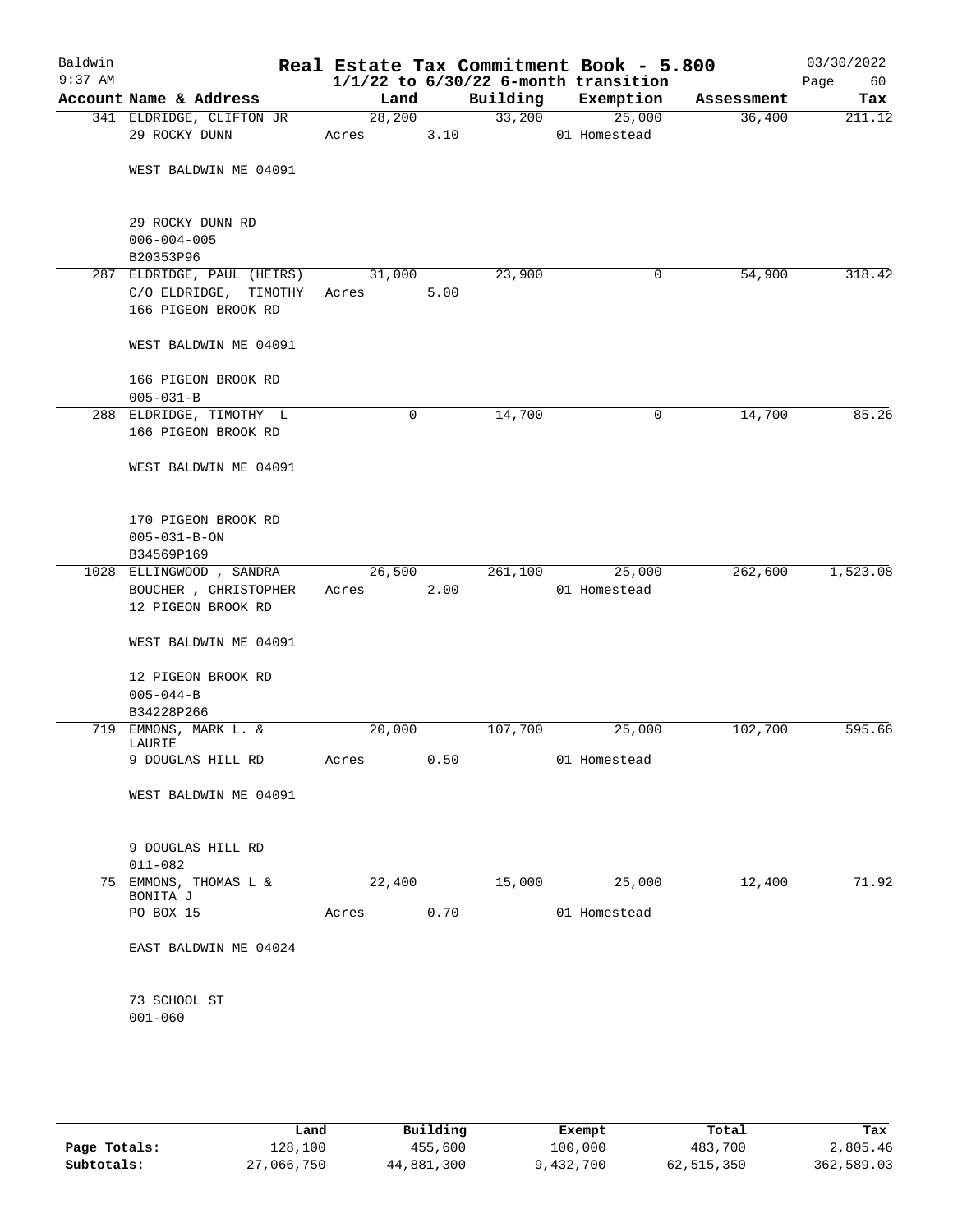| Baldwin<br>$9:37$ AM |                                    |             |       |          | Real Estate Tax Commitment Book - 5.800<br>$1/1/22$ to $6/30/22$ 6-month transition |            | 03/30/2022<br>Page<br>61 |
|----------------------|------------------------------------|-------------|-------|----------|-------------------------------------------------------------------------------------|------------|--------------------------|
|                      | Account Name & Address             | Land        |       | Building | Exemption                                                                           | Assessment | Tax                      |
|                      | 571 ERNST, NICHOLAS B.             | 28,200      |       | 144,800  | 25,000                                                                              | 148,000    | 858.40                   |
|                      | VAN HORN, KATHERINE J.             | Acres 14.00 |       |          | 01 Homestead                                                                        |            |                          |
|                      | 14 NEW RD.                         |             |       |          |                                                                                     |            |                          |
|                      | WEST BALDWIN ME 04091              |             |       |          |                                                                                     |            |                          |
|                      | 14 NEW RD                          |             |       |          |                                                                                     |            |                          |
|                      | $010 - 017$                        |             |       |          |                                                                                     |            |                          |
|                      | B28110P109                         |             |       |          |                                                                                     |            |                          |
|                      | 853 ESTABROOK, TAMMY E             | 121,500     |       | 73,200   | 0                                                                                   | 194,700    | 1,129.26                 |
|                      | 588 EAST MAIN ST                   | Acres       | 0.25  |          |                                                                                     |            |                          |
|                      | YARMOUTH ME 04096                  |             |       |          |                                                                                     |            |                          |
|                      | 37 WYKES LN                        |             |       |          |                                                                                     |            |                          |
|                      | $014 - 007$                        |             |       |          |                                                                                     |            |                          |
|                      | B14245P9543                        |             |       |          |                                                                                     |            |                          |
|                      | 1307 ESTATE OF ALFRED              | 26,500      |       | 0        | 0                                                                                   | 26,500     | 153.70                   |
|                      | CRAWFORD                           |             |       |          |                                                                                     |            |                          |
|                      | CRAWFORD, ADAM                     | Acres       | 2.00  |          |                                                                                     |            |                          |
|                      | 25 MOODY ROAD                      |             |       |          |                                                                                     |            |                          |
|                      | STANDISH ME 04084                  |             |       |          |                                                                                     |            |                          |
|                      | $009 - 012 - A$                    |             |       |          |                                                                                     |            |                          |
|                      | 468 ESTATE OF, URY, MARY           | 41,500      |       | 172,900  | 25,000                                                                              | 189,400    | 1,098.52                 |
|                      | 108 WENTWORTH RD                   | Acres       | 12.00 |          | 01 Homestead                                                                        |            |                          |
|                      | EAST BALDWIN ME 04024              |             |       |          |                                                                                     |            |                          |
|                      | 108 WENTWORTH RD                   |             |       |          |                                                                                     |            |                          |
|                      | $008 - 026$                        |             |       |          |                                                                                     |            |                          |
|                      | B31689P24                          |             |       |          |                                                                                     |            |                          |
|                      | 470 ESTATE OF, URY, MARY           | 53,500      |       | 0        | 0                                                                                   | 53,500     | 310.30                   |
|                      | RANDY, URY, PR<br>108 WENTWORTH ST | Acres       | 20.00 |          |                                                                                     |            |                          |
|                      | E BALDWIN ME 04024                 |             |       |          |                                                                                     |            |                          |
|                      | WENTWORTH RD                       |             |       |          |                                                                                     |            |                          |
|                      | $008 - 027 - A$                    |             |       |          |                                                                                     |            |                          |
|                      | B31689P24                          |             |       |          |                                                                                     |            |                          |
|                      | 773 ESTES, DAVID E.                | 70,100      |       | 1,600    | 0                                                                                   | 71,700     | 415.86                   |
|                      | ESTES, BEVERLY A.                  | Acres       | 22.76 |          |                                                                                     |            |                          |
|                      | 41 DOUGLAS HILL ROAD               |             |       |          |                                                                                     |            |                          |
|                      | WEST BALDWIN ME 04091              |             |       |          |                                                                                     |            |                          |
|                      | WARDS HILL RD                      |             |       |          |                                                                                     |            |                          |
|                      | $012 - 020$                        |             |       |          |                                                                                     |            |                          |
|                      | B21373P28                          |             |       |          |                                                                                     |            |                          |
|                      |                                    |             |       |          |                                                                                     |            |                          |

|              | Land       | Building     | Exempt    | Total      | Tax        |
|--------------|------------|--------------|-----------|------------|------------|
| Page Totals: | 341,300    | 392,500      | 50,000    | 683,800    | 3,966.04   |
| Subtotals:   | 27,408,050 | 45, 273, 800 | 9,482,700 | 63,199,150 | 366,555.07 |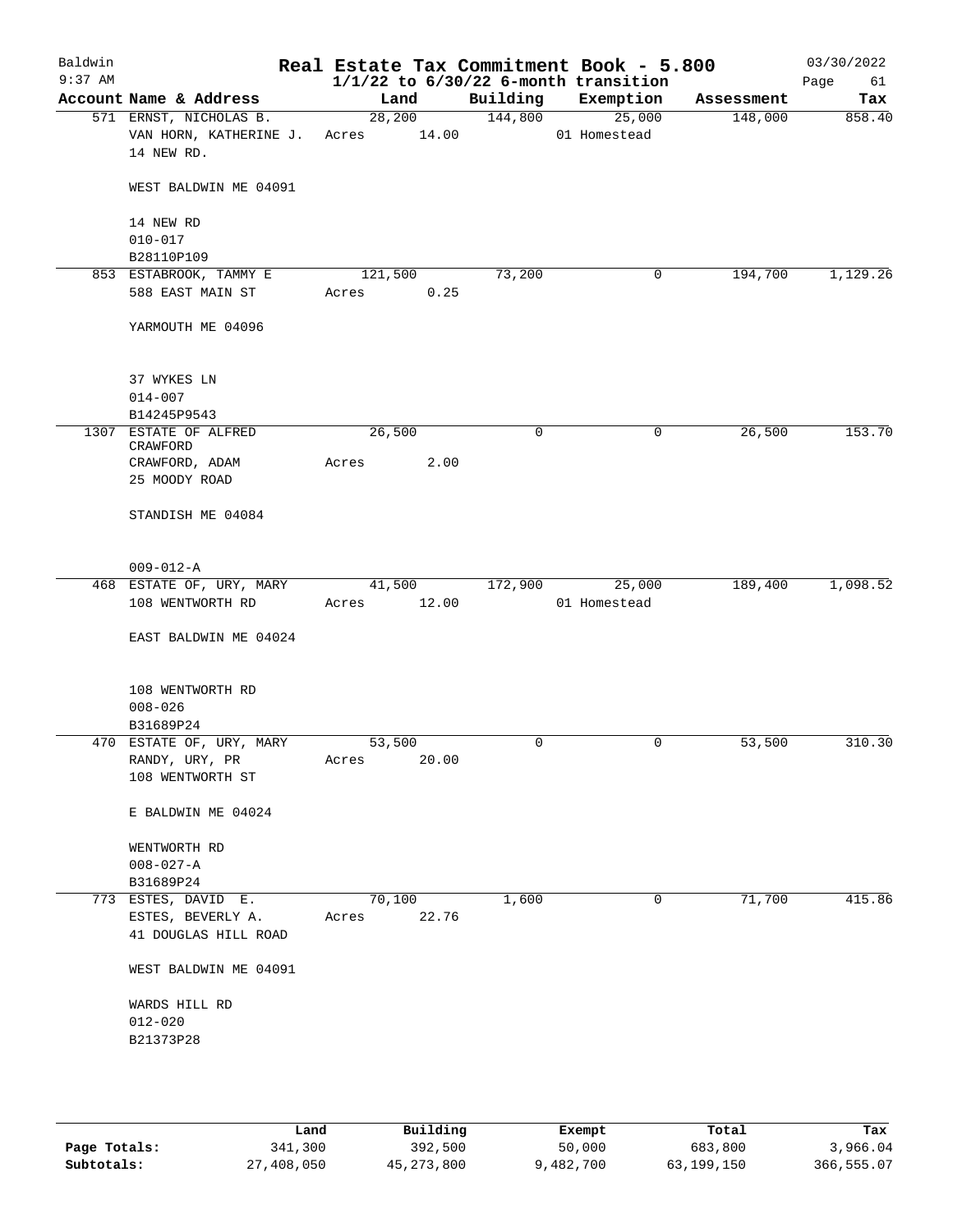| Baldwin   |                                           |                  |        |         | Real Estate Tax Commitment Book - 5.800            |            | 03/30/2022 |
|-----------|-------------------------------------------|------------------|--------|---------|----------------------------------------------------|------------|------------|
| $9:37$ AM |                                           |                  |        |         | $1/1/22$ to $6/30/22$ 6-month transition           |            | Page 62    |
|           | Account Name & Address                    | Land             |        |         | Building Exemption                                 | Assessment | Tax        |
|           | 728 ESTES, DAVID E.<br>41 DOUGLAS HILL RD | 30,000<br>Acres  | 4.30   | 207,900 | 31,000<br>13 Veteran (Viet Non Res<br>01 Homestead | 206,900    | 1,200.02   |
|           | WEST BALDWIN ME 04091                     |                  |        |         |                                                    |            |            |
|           | 41 DOUGLAS HILL RD<br>$011 - 085 - A$     |                  |        |         |                                                    |            |            |
|           | 1303 ESTES, DONNA SHEA                    | 54,700           |        | 215,400 | 0                                                  | 270,100    | 1,566.58   |
|           | 61 DEPOT RD                               | Acres            | 2.56   |         |                                                    |            |            |
|           | WEST BALDWIN ME 04091                     |                  |        |         |                                                    |            |            |
|           | 61 DEPOT RD                               |                  |        |         |                                                    |            |            |
|           | $006 - 015$<br>B37631P154                 |                  |        |         |                                                    |            |            |
|           | 729 ESTES, GARY A. &                      | 29,800           |        | 164,200 | 25,000                                             | 169,000    | 980.20     |
|           | DOROTHY M.<br>16 PARTRIDGE LN             | Acres            | 5.00   |         | 01 Homestead                                       |            |            |
|           | WEST BALDWIN ME 04091                     |                  |        |         |                                                    |            |            |
|           | 16 PARTRIDGE LN<br>$011 - 085 - B$        |                  |        |         |                                                    |            |            |
|           | 1138 ESTES, KYLE S                        | 27,900           |        | 289,700 | 25,000                                             | 292,600    | 1,697.08   |
|           | 73 DEPOT RD                               | Acres            | 2.94   |         | 01 Homestead                                       |            |            |
|           | WEST BALDWIN ME 04091                     |                  |        |         |                                                    |            |            |
|           | 73 DEPOT RD                               |                  |        |         |                                                    |            |            |
|           | $006 - 015 - A$                           |                  |        |         |                                                    |            |            |
|           | 766 ESTES, P. Y. & SON<br>P O BOX 86      | 185,300<br>Acres | 178.60 | 14,400  | 0                                                  | 199,700    | 1,158.26   |
|           | WEST BALDWIN ME 04091                     |                  |        |         |                                                    |            |            |
|           | ROUTE 113                                 |                  |        |         |                                                    |            |            |
|           | $012 - 013 - A$                           |                  |        |         |                                                    |            |            |
|           | B14110P25<br>1379 ESTES, P. Y. & SON      | 146,000          |        | 0       | 0                                                  | 146,000    | 846.80     |
|           | P O BOX 86                                | Acres            | 171.20 |         |                                                    |            |            |
|           | WEST BALDWIN ME 04091                     |                  |        |         |                                                    |            |            |
|           | ROUTE 113<br>$012 - 013 - B$              |                  |        |         |                                                    |            |            |
|           |                                           |                  |        |         |                                                    |            |            |

|              | Land       | Building   | Exempt    | Total      | Tax        |
|--------------|------------|------------|-----------|------------|------------|
| Page Totals: | 473,700    | 891,600    | 81,000    | 1,284,300  | 7,448.94   |
| Subtotals:   | 27,881,750 | 46,165,400 | 9,563,700 | 64,483,450 | 374,004.01 |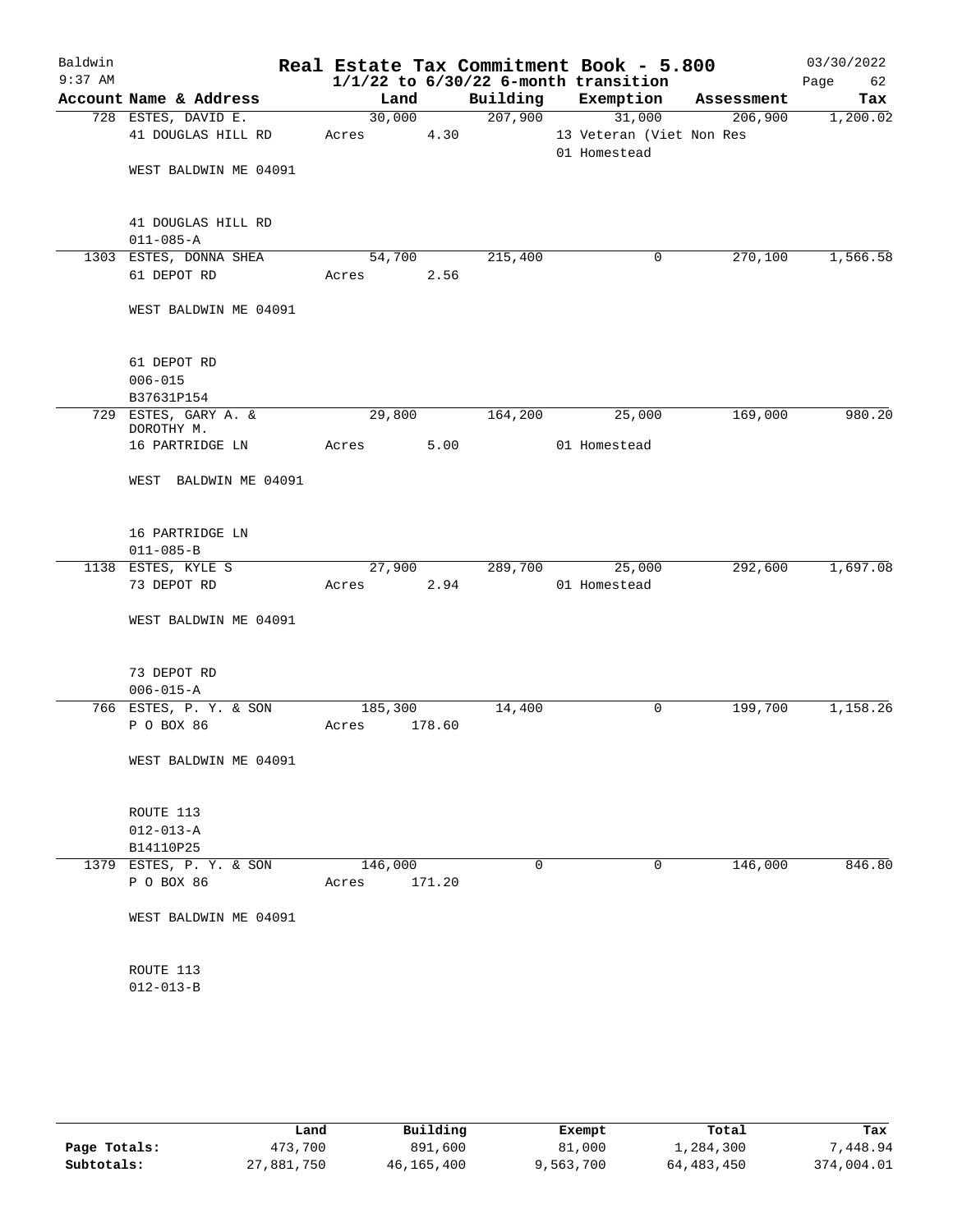| Baldwin<br>$9:37$ AM |                                      |                 |      |          | Real Estate Tax Commitment Book - 5.800<br>$1/1/22$ to $6/30/22$ 6-month transition |            | 03/30/2022<br>Page<br>63 |
|----------------------|--------------------------------------|-----------------|------|----------|-------------------------------------------------------------------------------------|------------|--------------------------|
|                      | Account Name & Address               | Land            |      | Building | Exemption                                                                           | Assessment | Tax                      |
|                      | 724 ESTES, PAUL Y                    | 25,800          |      | 239,700  | 31,000                                                                              | 234,500    | 1,360.10                 |
|                      | ESTES, ELIZABETH E                   | Acres           | 1.50 |          | 13 Veteran (Viet Non Res                                                            |            |                          |
|                      | 325 GRAY RD                          |                 |      |          | 01 Homestead                                                                        |            |                          |
|                      | WINDHAM ME 04062                     |                 |      |          |                                                                                     |            |                          |
|                      | 24 DOUGLAS HILL RD                   |                 |      |          |                                                                                     |            |                          |
|                      | $011 - 083$                          |                 |      |          |                                                                                     |            |                          |
|                      | B33984P132                           |                 |      |          |                                                                                     |            |                          |
|                      | 725 ESTES, PY & SON                  |                 | 0    | 21,000   | 0                                                                                   | 21,000     | 121.80                   |
|                      | PO BOX 86                            |                 |      |          |                                                                                     |            |                          |
|                      | WEST BALDWIN ME 04091                |                 |      |          |                                                                                     |            |                          |
|                      | 3 CRAWFORD RD                        |                 |      |          |                                                                                     |            |                          |
|                      | $011 - 083 - ON$                     |                 |      |          |                                                                                     |            |                          |
|                      | 80 ESTES, SCOTT                      | 27,500          |      | 48,900   | 0                                                                                   | 76,400     | 443.12                   |
|                      | 132 BROWN RD                         | Acres           | 2.65 |          |                                                                                     |            |                          |
|                      | WEST BALDWIN ME 04091                |                 |      |          |                                                                                     |            |                          |
|                      | 77 SCHOOL ST                         |                 |      |          |                                                                                     |            |                          |
|                      | $001 - 063 - A$                      |                 |      |          |                                                                                     |            |                          |
|                      | B35387P19                            |                 |      |          |                                                                                     |            |                          |
|                      |                                      |                 |      |          |                                                                                     |            |                          |
|                      | 237 ESTES, SCOTT H &<br>REBECCA G    | 25,500          |      | 170,400  | 25,000                                                                              | 170,900    | 991.22                   |
|                      | 132 BROWN RD                         | Acres           | 1.60 |          | 01 Homestead                                                                        |            |                          |
|                      | WEST BALDWIN ME 04091                |                 |      |          |                                                                                     |            |                          |
|                      | 132 BROWN RD                         |                 |      |          |                                                                                     |            |                          |
|                      | $004 - 009$                          |                 |      |          |                                                                                     |            |                          |
|                      | B11970P253                           |                 |      |          |                                                                                     |            |                          |
|                      | 706 ESTES, STEPHEN P                 | 11,300          |      | 2,900    | 0                                                                                   | 14,200     | 82.36                    |
|                      | ESTES, KIMBERLEY J<br>PO BOX 86      | Acres           | 0.55 |          |                                                                                     |            |                          |
|                      | WEST BALDWIN ME 04091                |                 |      |          |                                                                                     |            |                          |
|                      | 3 DOUGLAS HILL RD<br>$011 - 073$     |                 |      |          |                                                                                     |            |                          |
|                      |                                      |                 |      |          |                                                                                     |            |                          |
|                      | B15655P337                           |                 |      |          |                                                                                     |            |                          |
|                      | 711 ESTES, STEPHEN P.<br>PO BOX 86   | 21,800<br>Acres | 0.65 | 203,400  | 25,000<br>01 Homestead                                                              | 200,200    | 1,161.16                 |
|                      |                                      |                 |      |          |                                                                                     |            |                          |
|                      | WEST BALDWIN ME 04091                |                 |      |          |                                                                                     |            |                          |
|                      | 6 DOUGLAS HILL RD<br>$011 - 075 - A$ |                 |      |          |                                                                                     |            |                          |
|                      |                                      |                 |      |          |                                                                                     |            |                          |

|              | Land       | Building   | Exempt    | Total      | Tax          |
|--------------|------------|------------|-----------|------------|--------------|
| Page Totals: | 111,900    | 686,300    | 81,000    | 717,200    | 4,159.76     |
| Subtotals:   | 27,993,650 | 46,851,700 | 9,644,700 | 65,200,650 | 378, 163. 77 |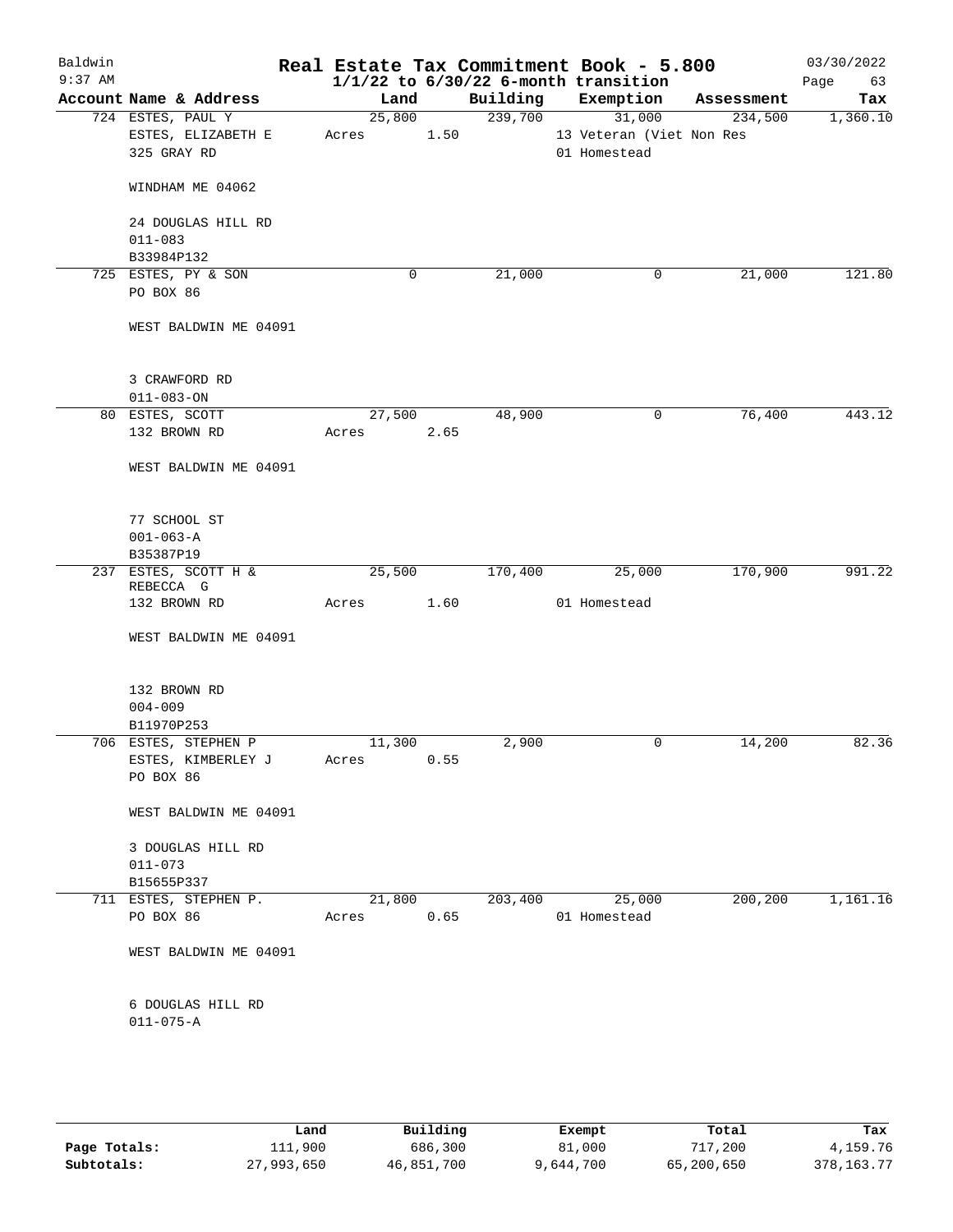| Baldwin<br>$9:37$ AM |                                     |                 |      | Real Estate Tax Commitment Book - 5.800<br>$1/1/22$ to $6/30/22$ 6-month transition |              |            | 03/30/2022<br>Page<br>64 |
|----------------------|-------------------------------------|-----------------|------|-------------------------------------------------------------------------------------|--------------|------------|--------------------------|
|                      | Account Name & Address              | Land            |      | Building                                                                            | Exemption    | Assessment | Tax                      |
|                      | 693 EVANS, AMBER D<br>101 OXFORD ST | 24,100<br>Acres | 3.00 | 8,400                                                                               | $\mathbf 0$  | 32,500     | 188.50                   |
|                      | FRYEBURG ME 04037                   |                 |      |                                                                                     |              |            |                          |
|                      | PEQUAWKET TR<br>$011 - 062$         |                 |      |                                                                                     |              |            |                          |
|                      | B35603P145                          |                 |      |                                                                                     |              |            |                          |
|                      | 520 EVANS, RAYMOND                  | 26,500          |      | 28,200                                                                              | 0            | 54,700     | 317.26                   |
|                      | 19 MOUNTAIN RD                      | Acres           | 2.00 |                                                                                     |              |            |                          |
|                      | EAST BALDWIN ME 04024               |                 |      |                                                                                     |              |            |                          |
|                      | 19 MOUNTAIN RD                      |                 |      |                                                                                     |              |            |                          |
|                      | $009 - 029 - B$                     |                 |      |                                                                                     |              |            |                          |
|                      | B13777P48                           |                 |      |                                                                                     |              |            |                          |
|                      | 862 EWASCHUCK, MICHAEL W            | 141,000         |      | 130,800                                                                             | 0            | 271,800    | 1,576.44                 |
|                      | 1639 NEAL RD                        | Acres           | 0.35 |                                                                                     |              |            |                          |
|                      | WHITE RIVER JUNCTION VT<br>05001    |                 |      |                                                                                     |              |            |                          |
|                      |                                     |                 |      |                                                                                     |              |            |                          |
|                      | 10 ROBERTS LN                       |                 |      |                                                                                     |              |            |                          |
|                      | $014 - 014$<br>B7156P170            |                 |      |                                                                                     |              |            |                          |
| 580407               | FAIRPOINT                           | $\mathbf 0$     |      | 2,800                                                                               | 0            | 2,800      | 16.24                    |
|                      | COMMUNICATIONS, INC<br>770 ELM ST.  |                 |      |                                                                                     |              |            |                          |
|                      | MANCHESTER NH 03101                 |                 |      |                                                                                     |              |            |                          |
|                      | 940 PEQUAWKET TR                    |                 |      |                                                                                     |              |            |                          |
|                      | $011 - 049 - B ON$                  |                 |      |                                                                                     |              |            |                          |
|                      | 878 FARRIN, ROBERT D. +<br>SHEILA A | 173,100         |      | 72,400                                                                              | 0            | 245,500    | 1,423.90                 |
|                      | 165 ESSEX ST                        | Acres           | 0.76 |                                                                                     |              |            |                          |
|                      | MALDEN MA 02148                     |                 |      |                                                                                     |              |            |                          |
|                      | KAYE LN                             |                 |      |                                                                                     |              |            |                          |
|                      | $014 - 029$                         |                 |      |                                                                                     |              |            |                          |
|                      | 713 FARRINGTON, KYLE<br>P.O. BOX 1  | 52,600<br>Acres | 5.00 | 9,000                                                                               | $\mathsf{O}$ | 61,600     | 357.28                   |
|                      |                                     |                 |      |                                                                                     |              |            |                          |
|                      | WEST BALDWIN ME 04091               |                 |      |                                                                                     |              |            |                          |
|                      | 1111 PEQUAWKET TR                   |                 |      |                                                                                     |              |            |                          |
|                      | $011 - 077 - 002$                   |                 |      |                                                                                     |              |            |                          |
|                      | B37837P62                           |                 |      |                                                                                     |              |            |                          |
|                      |                                     |                 |      |                                                                                     |              |            |                          |
|                      |                                     |                 |      |                                                                                     |              |            |                          |

|              | Land       | Building   | Exempt    | Total      | Tax        |
|--------------|------------|------------|-----------|------------|------------|
| Page Totals: | 417,300    | 251,600    |           | 668,900    | 3,879.62   |
| Subtotals:   | 28,410,950 | 47,103,300 | 9,644,700 | 65,869,550 | 382,043.39 |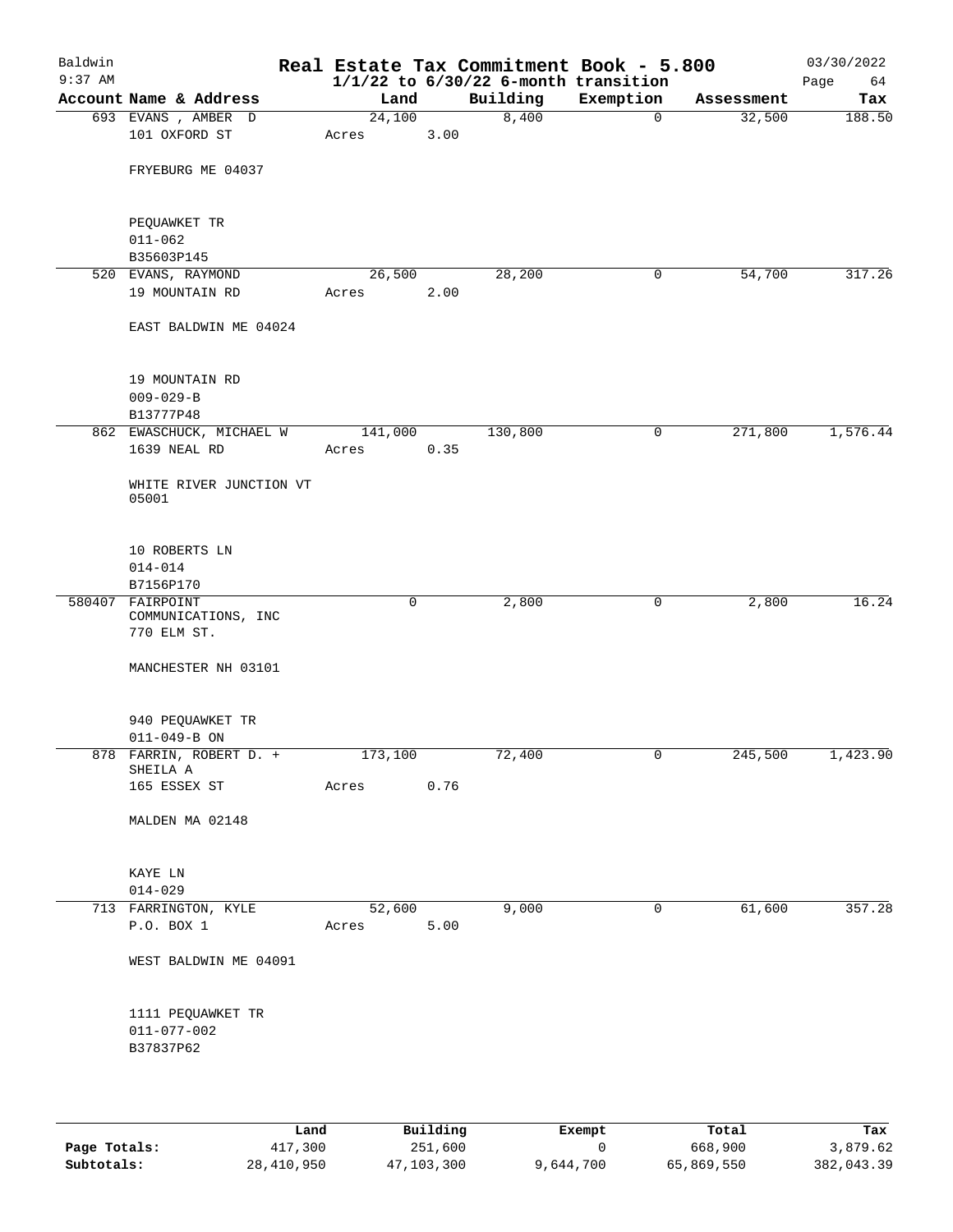| Baldwin<br>$9:37$ AM |                                         |        |       |             | Real Estate Tax Commitment Book - 5.800<br>$1/1/22$ to $6/30/22$ 6-month transition |            | 03/30/2022<br>Page<br>65 |
|----------------------|-----------------------------------------|--------|-------|-------------|-------------------------------------------------------------------------------------|------------|--------------------------|
|                      | Account Name & Address                  | Land   |       | Building    | Exemption                                                                           | Assessment | Tax                      |
|                      | 1305 FARRINGTON, KYLE                   | 52,600 |       | 9,000       | $\mathbf 0$                                                                         | 61,600     | 357.28                   |
|                      | P.O. BOX 1                              |        |       |             |                                                                                     |            |                          |
|                      | 10 OLD THORNE ROAD                      |        |       |             |                                                                                     |            |                          |
|                      | EAST BALDWIN ME 04024                   |        |       |             |                                                                                     |            |                          |
|                      | 1111 PEQUAWKET TRAIL<br>$011 - 077 - 2$ |        |       |             |                                                                                     |            |                          |
|                      | 533 FARRINGTON, KYLE +<br>DELANIE       | 93,300 |       | 170,800     | 25,000                                                                              | 239,100    | 1,386.78                 |
|                      | PO BOX 81                               | Acres  | 92.00 |             | 01 Homestead                                                                        |            |                          |
|                      | WEST BALDWIN ME 04091                   |        |       |             |                                                                                     |            |                          |
|                      | 10 OLD THORNE RD                        |        |       |             |                                                                                     |            |                          |
|                      | $009 - 036$<br>B6136P36                 |        |       |             |                                                                                     |            |                          |
|                      | 1230 FARROW JR., WILBUR                 | 36,900 |       | $\mathbf 0$ | 0                                                                                   | 36,900     | 214.02                   |
|                      | FARROW, CAROL F.                        | Acres  | 10.68 |             |                                                                                     |            |                          |
|                      | P.O. BOX 45                             |        |       |             |                                                                                     |            |                          |
|                      | STEEP FALLS ME 04085                    |        |       |             |                                                                                     |            |                          |
|                      | QUARRY HILL RD                          |        |       |             |                                                                                     |            |                          |
|                      | $001 - 007 - C$                         |        |       |             |                                                                                     |            |                          |
|                      | B33949P230                              |        |       |             |                                                                                     |            |                          |
|                      | 10 FARROW WILBURN R JR                  | 26,800 |       | 233,700     | 25,000                                                                              | 235,500    | 1,365.90                 |
|                      | FARROW CAROL F                          | Acres  | 3.00  |             | 01 Homestead                                                                        |            |                          |
|                      | PO BOX 45                               |        |       |             |                                                                                     |            |                          |
|                      | STEEP FALLS ME 04085                    |        |       |             |                                                                                     |            |                          |
|                      | 8 QUARRY HILL RD                        |        |       |             |                                                                                     |            |                          |
|                      | $001 - 007 - B$                         |        |       |             |                                                                                     |            |                          |
|                      | B11730P301                              |        |       |             |                                                                                     |            |                          |
|                      | 231 FAULK, JERMAINE                     | 25,800 |       | 62,500      | 0                                                                                   | 88,300     | 512.14                   |
|                      | 254 SAND POND RD                        | Acres  | 2.00  |             |                                                                                     |            |                          |
|                      | EAST BALDWIN ME 04024                   |        |       |             |                                                                                     |            |                          |
|                      | 254 SAND POND RD                        |        |       |             |                                                                                     |            |                          |
|                      | $004 - 003 - A$                         |        |       |             |                                                                                     |            |                          |
|                      | B37824P86                               |        |       |             |                                                                                     |            |                          |
|                      | 44 FAULKNER, BENJAMIN M                 | 65,600 |       | 102,600     | 0                                                                                   | 168,200    | 975.56                   |
|                      | 125 CALLAHAN ROAD                       | Acres  | 9.82  |             |                                                                                     |            |                          |
|                      | BUXTON ME 04093                         |        |       |             |                                                                                     |            |                          |
|                      | 15 HARMON DR                            |        |       |             |                                                                                     |            |                          |
|                      | $001 - 028 - C$                         |        |       |             |                                                                                     |            |                          |
|                      | B32921P122                              |        |       |             |                                                                                     |            |                          |
|                      |                                         |        |       |             |                                                                                     |            |                          |
|                      |                                         |        |       |             |                                                                                     |            |                          |

|              | Land       | Building   | Exempt    | Total      | Tax        |
|--------------|------------|------------|-----------|------------|------------|
| Page Totals: | 301,000    | 578,600    | 50,000    | 829,600    | 4,811.68   |
| Subtotals:   | 28,711,950 | 47,681,900 | 9,694,700 | 66,699,150 | 386,855.07 |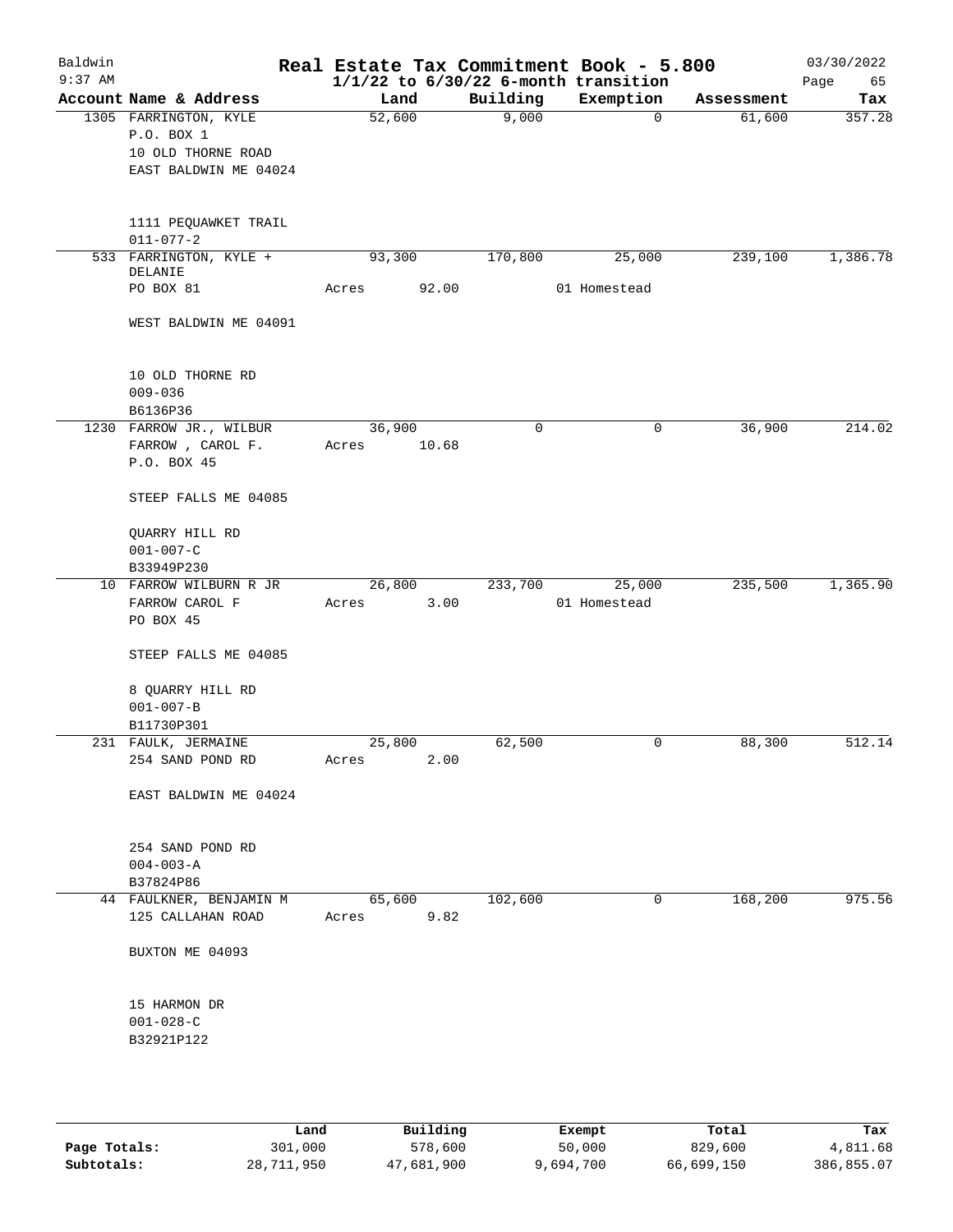| Baldwin<br>$9:37$ AM |                                                                    |                 |       |             | Real Estate Tax Commitment Book - 5.800<br>$1/1/22$ to $6/30/22$ 6-month transition |            | 03/30/2022<br>Page<br>66 |
|----------------------|--------------------------------------------------------------------|-----------------|-------|-------------|-------------------------------------------------------------------------------------|------------|--------------------------|
|                      | Account Name & Address                                             | Land            |       | Building    | Exemption                                                                           | Assessment | Tax                      |
|                      | 457 FAULKNER, BENJAMIN M                                           | 69,400          |       | 233,300     | $\mathbf 0$                                                                         | 302,700    | 1,755.66                 |
|                      | 125 CALLAHAN ROAD                                                  | Acres           | 22.26 |             |                                                                                     |            |                          |
|                      | BUXTON ME 04093                                                    |                 |       |             |                                                                                     |            |                          |
|                      | 353 SADDLEBACK RD                                                  |                 |       |             |                                                                                     |            |                          |
|                      | $008 - 014$<br>B33083P103                                          |                 |       |             |                                                                                     |            |                          |
|                      | 1135 FAULKNER, BENJAMIN M                                          | 13,400          |       | 0           | 0                                                                                   | 13,400     | 77.72                    |
|                      | 125 CALLAHAN ROAD                                                  | Acres           | 2.14  |             |                                                                                     |            |                          |
|                      | BUXTON ME 04093                                                    |                 |       |             |                                                                                     |            |                          |
|                      | REAR LOT                                                           |                 |       |             |                                                                                     |            |                          |
|                      | $001 - 028 - B$                                                    |                 |       |             |                                                                                     |            |                          |
|                      | 1136 FAULKNER, BENJAMIN M                                          | 32,900          |       | $\mathbf 0$ | 0                                                                                   | 32,900     | 190.82                   |
|                      | 125 CALLAHAN ROAD                                                  | Acres           | 10.46 |             |                                                                                     |            |                          |
|                      | BUXTON ME 04093                                                    |                 |       |             |                                                                                     |            |                          |
|                      | PEQUAWKET TR                                                       |                 |       |             |                                                                                     |            |                          |
|                      | $001 - 028 - D$                                                    |                 |       |             |                                                                                     |            |                          |
|                      | B32921P122                                                         |                 |       |             |                                                                                     |            |                          |
|                      | 464 FENDERSON, BRYAN                                               | 93,500          |       | 284,600     | 25,000                                                                              | 353,100    | 2,047.98                 |
|                      | 132 MOUNTAIN RD                                                    | Acres           | 30.00 |             | 01 Homestead                                                                        |            |                          |
|                      | EAST BALDWIN ME 04024                                              |                 |       |             |                                                                                     |            |                          |
|                      | 132 MOUNTAIN RD                                                    |                 |       |             |                                                                                     |            |                          |
|                      | $008 - 021$                                                        |                 |       |             |                                                                                     |            |                          |
|                      | B15642P13                                                          |                 |       |             |                                                                                     |            |                          |
|                      | 483 FENDERSON, JESSE<br>STAPLES, LYNN + JACOB<br>444 BRIDGTON ROAD | 23,800<br>Acres | 0.85  | 159,900     | 0                                                                                   | 183,700    | 1,065.46                 |
|                      | EAST BALDWIN ME 04024                                              |                 |       |             |                                                                                     |            |                          |
|                      | 444 BRIDGTON RD                                                    |                 |       |             |                                                                                     |            |                          |
|                      | $009 - 011 - A$                                                    |                 |       |             |                                                                                     |            |                          |
|                      | B21733P181                                                         |                 |       |             |                                                                                     |            |                          |
|                      | 487 FENDERSON, JESSE                                               |                 | 0     | 19,600      | 19,600                                                                              | 0          | 0.00                     |
|                      | 435 BRIDGTON RD                                                    |                 |       |             | 02 Mobile Homestead                                                                 |            |                          |
|                      | EAST BALDWIN ME 04024                                              |                 |       |             |                                                                                     |            |                          |
|                      | 435 BRIDGTON RD                                                    |                 |       |             |                                                                                     |            |                          |
|                      | $009 - 011 - G - ON$                                               |                 |       |             |                                                                                     |            |                          |
|                      |                                                                    |                 |       |             |                                                                                     |            |                          |
|                      |                                                                    |                 |       |             |                                                                                     |            |                          |

|              | Land       | Building   | Exempt    | Total      | Tax        |
|--------------|------------|------------|-----------|------------|------------|
| Page Totals: | 233,000    | 697,400    | 44,600    | 885,800    | 5,137.64   |
| Subtotals:   | 28,944,950 | 48,379,300 | 9,739,300 | 67,584,950 | 391,992.71 |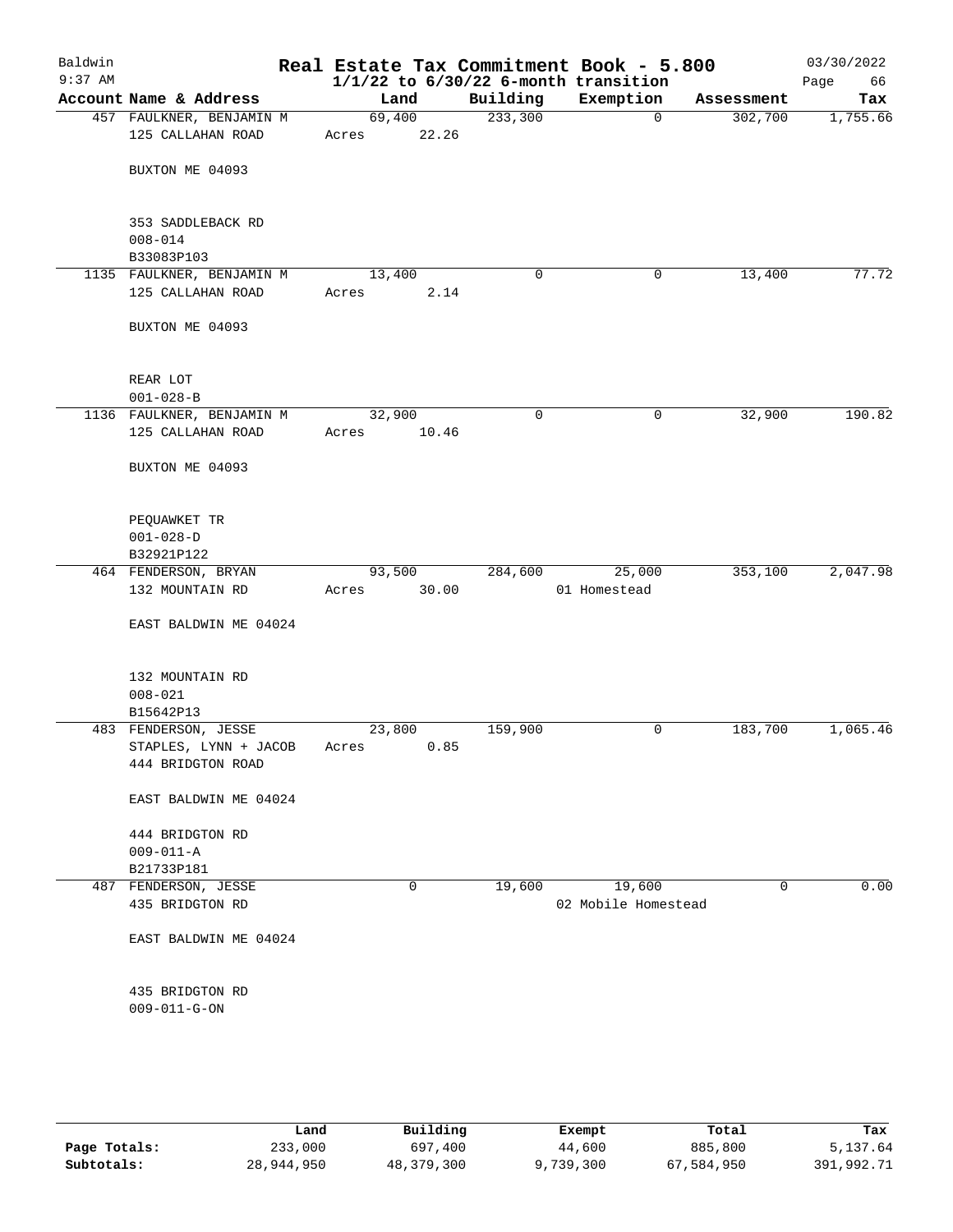| Baldwin   |                               |        |          | Real Estate Tax Commitment Book - 5.800  |             |            | 03/30/2022 |
|-----------|-------------------------------|--------|----------|------------------------------------------|-------------|------------|------------|
| $9:37$ AM |                               |        |          | $1/1/22$ to $6/30/22$ 6-month transition |             |            | 67<br>Page |
|           | Account Name & Address        | Land   |          | Building                                 | Exemption   | Assessment | Tax        |
|           | 1216 FIELD, DEREK             |        | $\Omega$ | 10,600                                   | $\Omega$    | 10,600     | 61.48      |
|           | 87 BOSTON STREET, APT 2       |        |          |                                          |             |            |            |
|           | SALEM MA 01970                |        |          |                                          |             |            |            |
|           |                               |        |          |                                          |             |            |            |
|           | AOW TACKLEBOX                 |        |          |                                          |             |            |            |
|           | 002-007-LZYSUSN               |        |          |                                          |             |            |            |
|           | 1220 FIELD, KRISTEN           |        | 0        | 12,800                                   | 0           | 12,800     | 74.24      |
|           | 8 MOONEY RD                   |        |          |                                          |             |            |            |
|           | SALEM MA 01970                |        |          |                                          |             |            |            |
|           | AOW TACKLEBOX                 |        |          |                                          |             |            |            |
|           | 002-007-SPOON                 |        |          |                                          |             |            |            |
|           | 1274 FIELDING IV, WILLIAM J   | 23,700 |          | 0                                        | $\mathbf 0$ | 23,700     | 137.46     |
|           | 101 SLOANS COVE RD            | Acres  | 0.84     |                                          |             |            |            |
|           | RAYMOND ME 04071              |        |          |                                          |             |            |            |
|           | PEARL DR                      |        |          |                                          |             |            |            |
|           | $001 - 082 - E$               |        |          |                                          |             |            |            |
|           | B37170P54                     |        |          |                                          |             |            |            |
|           | 1275 FIELDING IV, WILLIAM J   | 25,900 |          | 97,300                                   | 0           | 123,200    | 714.56     |
|           | 101 SLOANS COVE RD            | Acres  | 1.59     |                                          |             |            |            |
|           | RAYMOND ME 04071              |        |          |                                          |             |            |            |
|           | 18 PEARL DR                   |        |          |                                          |             |            |            |
|           | $001 - 082 - F$               |        |          |                                          |             |            |            |
|           | B37170P54                     |        |          |                                          |             |            |            |
|           | 580375 FIELDING IV, WILLIAM J | 33,100 |          | 0                                        | 0           | 33,100     | 191.98     |
|           | 101 SLOANS COVE RD            | Acres  | 6.40     |                                          |             |            |            |
|           | RAYMOND ME 04071              |        |          |                                          |             |            |            |
|           | PEARL DR                      |        |          |                                          |             |            |            |
|           | $001 - 082$                   |        |          |                                          |             |            |            |
|           | B37170P54                     |        |          |                                          |             |            |            |
|           | 462 FIELDS-COOPER, ELEANOR    | 28,000 |          | 0                                        | 0           | 28,000     | 162.40     |
|           | 214 CYPRESS ST                | Acres  | 3.00     |                                          |             |            |            |
|           | SCARBOROUGH ME 04074          |        |          |                                          |             |            |            |
|           | MOUNTAIN RD                   |        |          |                                          |             |            |            |
|           | $008 - 019$                   |        |          |                                          |             |            |            |
|           |                               |        |          |                                          |             |            |            |

|              | Land       | Building   | Exempt    | Total      | Tax         |
|--------------|------------|------------|-----------|------------|-------------|
| Page Totals: | 110,700    | 120,700    |           | 231,400    | 1,342.12    |
| Subtotals:   | 29,055,650 | 48,500,000 | 9,739,300 | 67,816,350 | 393, 334.83 |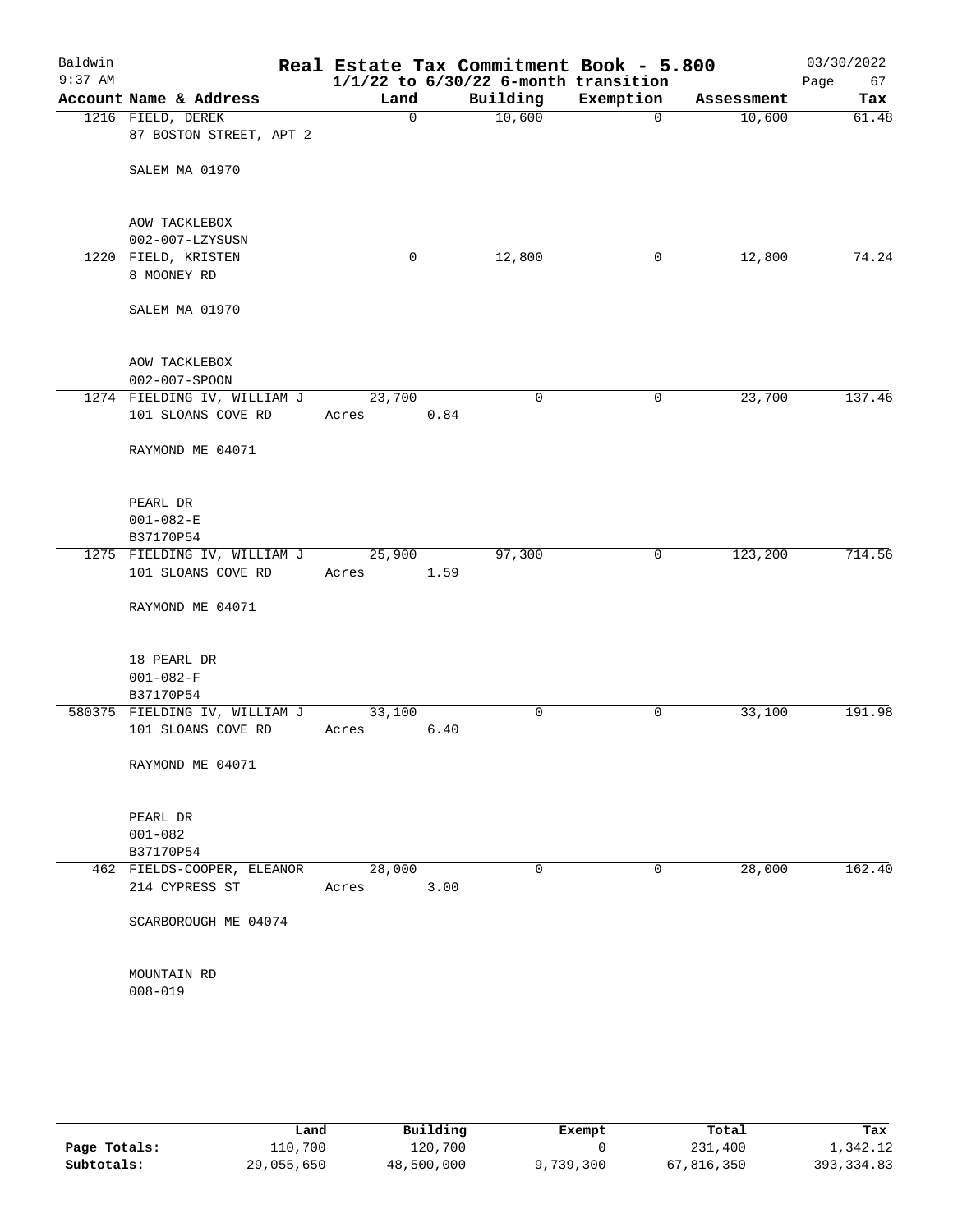| Baldwin<br>$9:37$ AM |                                                      |                 |        |          | Real Estate Tax Commitment Book - 5.800<br>$1/1/22$ to $6/30/22$ 6-month transition |            | 03/30/2022<br>Page<br>68 |
|----------------------|------------------------------------------------------|-----------------|--------|----------|-------------------------------------------------------------------------------------|------------|--------------------------|
|                      | Account Name & Address                               | Land            |        | Building | Exemption                                                                           | Assessment | Tax                      |
|                      | 115 FIFIELD, DANIEL H<br>BURNELL, TANJA<br>PO BOX 84 | Acres 1.25      | 38,100 | 132,200  | 25,000<br>01 Homestead                                                              | 145,300    | 842.74                   |
|                      | EAST BALDWIN ME 04024                                |                 |        |          |                                                                                     |            |                          |
|                      | 28 GREENWOOD ACRES<br>$001 - 082 - 008$              |                 |        |          |                                                                                     |            |                          |
|                      | B35545P4                                             |                 |        |          |                                                                                     |            |                          |
|                      | 142 FIFIELD MATTHEW S                                | 25,000          |        | 131,100  | 0                                                                                   | 156,100    | 905.38                   |
|                      | <b>46 FREEMONT AVE</b>                               | Acres 1.00      |        |          |                                                                                     |            |                          |
|                      | EAST BALDWIN ME 04024                                |                 |        |          |                                                                                     |            |                          |
|                      | <b>46 FREEMONT AVE</b><br>$001 - 096$                |                 |        |          |                                                                                     |            |                          |
|                      | 276 FIFIELD, KELLI H.                                | 26,500          |        | 225,400  | 25,000                                                                              | 226,900    | 1,316.02                 |
|                      | 210 PIGEON BROOK RD.                                 | Acres           | 2.00   |          | 01 Homestead                                                                        |            |                          |
|                      | WEST BALDWIN ME 04091                                |                 |        |          |                                                                                     |            |                          |
|                      | 210 PIGEON BROOK RD<br>$005 - 024$<br>B28229P292     |                 |        |          |                                                                                     |            |                          |
|                      | 417 FILLEBROWN, RICHARD A                            | 31,000          |        | 75,000   | 0                                                                                   | 106,000    | 614.80                   |
|                      | 86 SENATOR BLACK RD                                  | Acres           | 5.00   |          |                                                                                     |            |                          |
|                      | WEST BALDWIN ME 04091                                |                 |        |          |                                                                                     |            |                          |
|                      | 86 SENATOR BLACK RD<br>$007 - 014 - A$               |                 |        |          |                                                                                     |            |                          |
|                      | B15554P328                                           |                 |        |          |                                                                                     |            |                          |
|                      | 633 FIN LLC                                          | 57,200          |        | 172,800  | 0                                                                                   | 230,000    | 1,334.00                 |
|                      | 320 OSSIPEE TRAIL WEST                               | Acres 45.50     |        |          |                                                                                     |            |                          |
|                      | STANDISH ME 04084                                    |                 |        |          |                                                                                     |            |                          |
|                      | 59 HALL RD                                           |                 |        |          |                                                                                     |            |                          |
|                      | $011 - 017$                                          |                 |        |          |                                                                                     |            |                          |
|                      | B37908P49                                            |                 |        |          |                                                                                     |            |                          |
|                      | 212 FITCH, JADA C<br>PO BOX 57                       | 83,400<br>Acres | 39.92  | 0        | 0                                                                                   | 83,400     | 483.72                   |
|                      | SEBAGO ME 04029                                      |                 |        |          |                                                                                     |            |                          |
|                      | MURCH RD                                             |                 |        |          |                                                                                     |            |                          |
|                      | $003 - 025$                                          |                 |        |          |                                                                                     |            |                          |
|                      | B19161P256                                           |                 |        |          |                                                                                     |            |                          |
|                      |                                                      |                 |        |          |                                                                                     |            |                          |
|                      |                                                      |                 |        |          |                                                                                     |            |                          |

|              | Land       | Building   | Exempt    | Total      | Tax        |
|--------------|------------|------------|-----------|------------|------------|
| Page Totals: | 261,200    | 736,500    | 50,000    | 947,700    | 5,496.66   |
| Subtotals:   | 29,316,850 | 49,236,500 | 9,789,300 | 68,764,050 | 398,831.49 |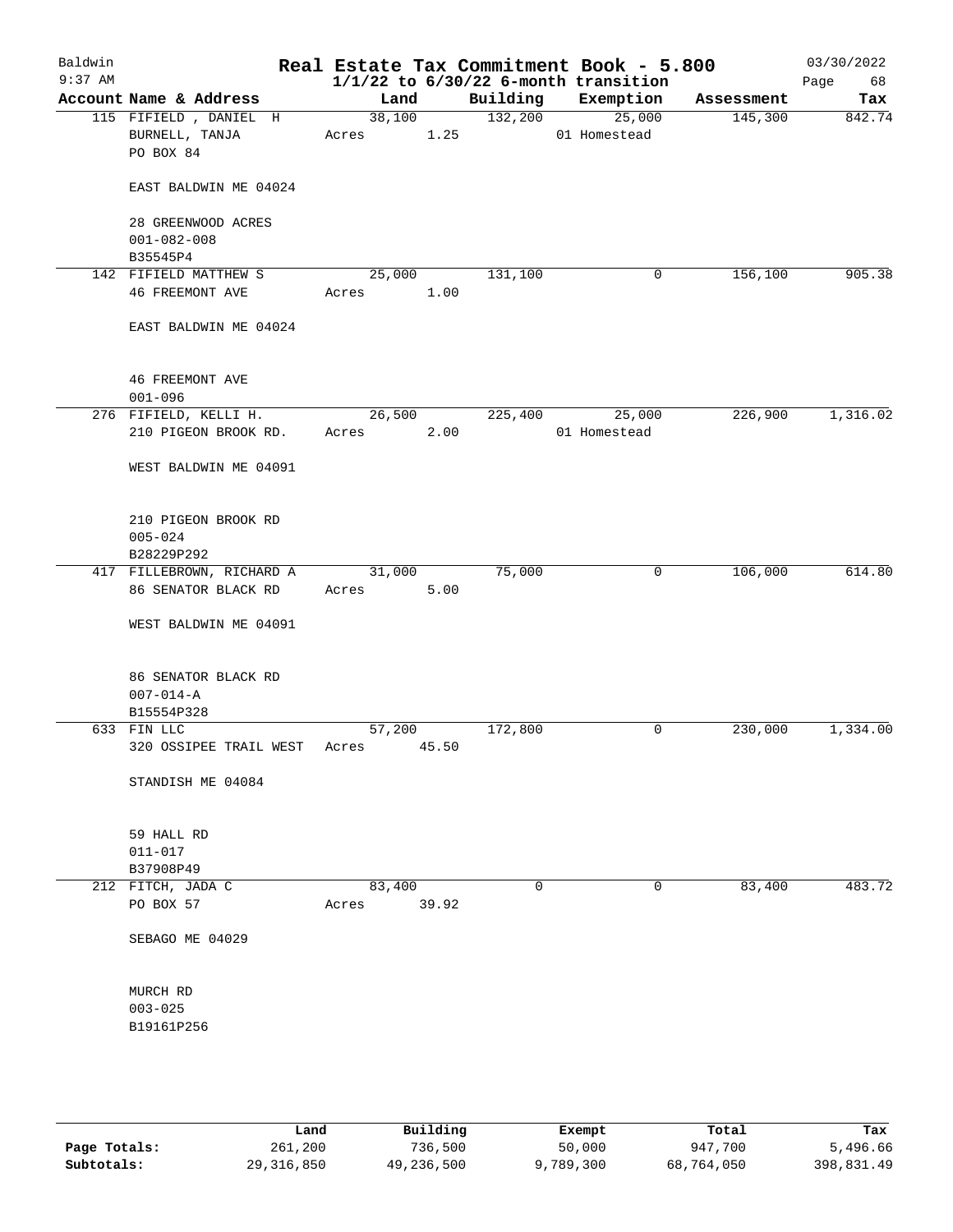| Baldwin<br>$9:37$ AM |                                                  | Real Estate Tax Commitment Book - 5.800 |             | $1/1/22$ to $6/30/22$ 6-month transition |            | 03/30/2022<br>Page<br>69 |
|----------------------|--------------------------------------------------|-----------------------------------------|-------------|------------------------------------------|------------|--------------------------|
|                      | Account Name & Address                           | Land                                    | Building    | Exemption                                | Assessment | Tax                      |
|                      | 1172 FITZGERALD, CAROL<br>593 MAIN ST            | 0                                       | 9,700       | $\mathbf 0$                              | 9,700      | 56.26                    |
|                      | MEDFORD MA 02155                                 |                                         |             |                                          |            |                          |
|                      | 11 AOW BLUEBERRY HILL<br>$002 - 007 - 011R$      |                                         |             |                                          |            |                          |
|                      | 775 FLEMING, JEFFREY E                           | 41,500                                  | 196,400     | 25,000                                   | 212,900    | 1,234.82                 |
|                      | 68 WARDS HILL RD                                 | 12.00<br>Acres                          |             | 01 Homestead                             |            |                          |
|                      | WEST BALDWIN ME 04091                            |                                         |             |                                          |            |                          |
|                      | 68 WARDS HILL RD<br>$012 - 020 - B$<br>B9030P143 |                                         |             |                                          |            |                          |
|                      | 645 FLINT , JOAN M                               | 98,500                                  | 373,600     | 25,000                                   | 447,100    | 2,593.18                 |
|                      | 45 CHASE RD                                      | 112.00<br>Acres                         |             | 01 Homestead                             |            |                          |
|                      | WEST BALDWIN ME 04091                            |                                         |             |                                          |            |                          |
|                      | 45 CHASE RD<br>$011 - 025 - A$<br>B37717P237     |                                         |             |                                          |            |                          |
|                      | 644 FLINT JR, WALTER<br>11527 DEEP POINT LANE    | 32,800<br>2.00<br>Acres                 | 217,600     | $\mathbf 0$                              | 250,400    | 1,452.32                 |
|                      | GLOUCESTER VA 23061                              |                                         |             |                                          |            |                          |
|                      | 13 DEPOT RD                                      |                                         |             |                                          |            |                          |
|                      | $011 - 025$<br>B24535P142                        |                                         |             |                                          |            |                          |
|                      | 640 FLINT, CHAD S PERSONAL                       | 48,800                                  | 0           | 0                                        | 48,800     | 283.04                   |
|                      | REPRESENTATIVE                                   |                                         |             |                                          |            |                          |
|                      | FLINT BRADLEY THE                                | Acres<br>40.00                          |             |                                          |            |                          |
|                      | ESTATE OF<br>15 MARSTON RD                       |                                         |             |                                          |            |                          |
|                      |                                                  |                                         |             |                                          |            |                          |
|                      | WEST BALDWIN ME 04091                            |                                         |             |                                          |            |                          |
|                      | PEQUAWKET TR                                     |                                         |             |                                          |            |                          |
|                      | $011 - 023$                                      |                                         |             |                                          |            |                          |
|                      | B34227P81<br>413 FLINT, ROBERT                   | 2,000                                   | $\mathbf 0$ | $\mathbf 0$                              | 2,000      | 11.60                    |
|                      |                                                  | 1.31<br>Acres                           |             |                                          |            |                          |
|                      | WEST BALDWIN ME 04091                            |                                         |             |                                          |            |                          |
|                      | REAR LOT                                         |                                         |             |                                          |            |                          |
|                      | $007 - 011$                                      |                                         |             |                                          |            |                          |
|                      | B32745P239                                       |                                         |             |                                          |            |                          |
|                      |                                                  |                                         |             |                                          |            |                          |
|                      |                                                  |                                         |             |                                          |            |                          |

|              | Land       | Building   | Exempt    | Total      | Tax        |
|--------------|------------|------------|-----------|------------|------------|
| Page Totals: | 223,600    | 797.300    | 50,000    | 970,900    | 5,631.22   |
| Subtotals:   | 29,540,450 | 50,033,800 | 9,839,300 | 69,734,950 | 404,462.71 |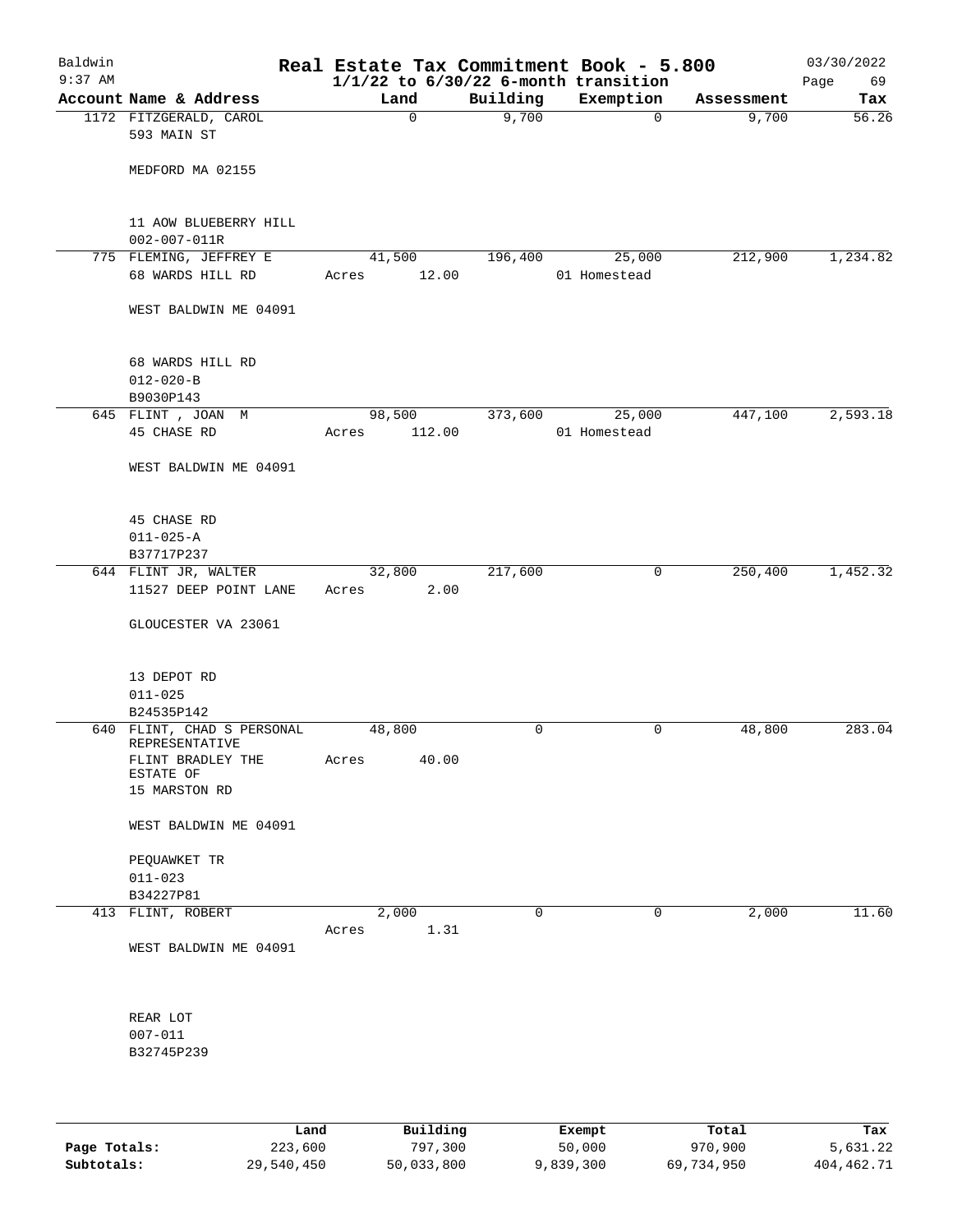| Baldwin<br>$9:37$ AM |                                       |             |       |             | Real Estate Tax Commitment Book - 5.800<br>$1/1/22$ to $6/30/22$ 6-month transition |            | 03/30/2022<br>70<br>Page |
|----------------------|---------------------------------------|-------------|-------|-------------|-------------------------------------------------------------------------------------|------------|--------------------------|
|                      | Account Name & Address                | Land        |       | Building    | Exemption                                                                           | Assessment | Tax                      |
|                      | 643 FLINT, ROBERT & DEBORAH           | 33,000      |       | 442,700     | 56,000                                                                              | 419,700    | 2,434.26                 |
|                      | 56 CHASE RD.                          | Acres       | 2.14  |             | 105 SOL5                                                                            |            |                          |
|                      |                                       |             |       |             | 26 Veteran Resident                                                                 |            |                          |
|                      | WEST BALDWIN ME 04091                 |             |       |             | 01 Homestead                                                                        |            |                          |
|                      |                                       |             |       |             |                                                                                     |            |                          |
|                      |                                       |             |       |             |                                                                                     |            |                          |
|                      | 56 CHASE RD                           |             |       |             |                                                                                     |            |                          |
|                      | $011 - 024 - B$                       |             |       |             |                                                                                     |            |                          |
|                      | B23624P161                            |             |       |             |                                                                                     |            |                          |
|                      | 1067 FLINT, ROY DEAN<br>17 MARSTON RD | 35,100      |       | 295,300     | 25,000                                                                              | 305,400    | 1,771.32                 |
|                      |                                       | Acres       | 10.00 |             | 01 Homestead                                                                        |            |                          |
|                      | WEST BALDWIN ME 04091                 |             |       |             |                                                                                     |            |                          |
|                      |                                       |             |       |             |                                                                                     |            |                          |
|                      |                                       |             |       |             |                                                                                     |            |                          |
|                      | 17 MARSTON RD                         |             |       |             |                                                                                     |            |                          |
|                      | $007 - 021 - C$                       |             |       |             |                                                                                     |            |                          |
|                      | 647 FLINT, WALTER                     | 41,500      |       | $\mathbf 0$ | 0                                                                                   | 41,500     | 240.70                   |
|                      | 11527 DEEP POINT LANE                 | Acres       | 33.00 |             |                                                                                     |            |                          |
|                      |                                       |             |       |             |                                                                                     |            |                          |
|                      | GLOUCESTER VA 23061                   |             |       |             |                                                                                     |            |                          |
|                      |                                       |             |       |             |                                                                                     |            |                          |
|                      | DEPOT RD                              |             |       |             |                                                                                     |            |                          |
|                      | $011 - 025 - C$                       |             |       |             |                                                                                     |            |                          |
|                      | 361 FLINT, WALTER JR                  | 44,500      |       | 1,900       | 0                                                                                   | 46,400     | 269.12                   |
|                      | 11527 DEEP POINT LANE                 | Acres 14.00 |       |             |                                                                                     |            |                          |
|                      |                                       |             |       |             |                                                                                     |            |                          |
|                      | GLOUCESTER VA 23061                   |             |       |             |                                                                                     |            |                          |
|                      |                                       |             |       |             |                                                                                     |            |                          |
|                      | DEPOT RD                              |             |       |             |                                                                                     |            |                          |
|                      | $006 - 014$                           |             |       |             |                                                                                     |            |                          |
|                      | B24535P142                            |             |       |             |                                                                                     |            |                          |
|                      | 431 FLINT, WALTER W                   | 71,800      |       | 0           | 0                                                                                   | 71,800     | 416.44                   |
|                      | 13 DEPOT RD                           | Acres       | 42.60 |             |                                                                                     |            |                          |
|                      |                                       |             |       |             |                                                                                     |            |                          |
|                      | WEST BALDWIN ME 04091                 |             |       |             |                                                                                     |            |                          |
|                      |                                       |             |       |             |                                                                                     |            |                          |
|                      | MARSTON RD                            |             |       |             |                                                                                     |            |                          |
|                      | $007 - 021$                           |             |       |             |                                                                                     |            |                          |
|                      | B26756P326                            |             |       |             |                                                                                     |            |                          |
|                      | 864 FOLEY FAMILY REVOCABLE<br>TRUST   | 127,400     |       | 184,400     | 0                                                                                   | 311,800    | 1,808.44                 |
|                      | 25 STONEHAVEN DR                      | Acres       | 0.36  |             |                                                                                     |            |                          |
|                      | <b>UNIT 457</b>                       |             |       |             |                                                                                     |            |                          |
|                      | SOUTH WEYMOUTH MA 02190               |             |       |             |                                                                                     |            |                          |
|                      |                                       |             |       |             |                                                                                     |            |                          |
|                      |                                       |             |       |             |                                                                                     |            |                          |
|                      | 18 ROBERTS LN                         |             |       |             |                                                                                     |            |                          |
|                      | $014 - 016$                           |             |       |             |                                                                                     |            |                          |
|                      | B32892P229                            |             |       |             |                                                                                     |            |                          |
|                      |                                       |             |       |             |                                                                                     |            |                          |
|                      |                                       |             |       |             |                                                                                     |            |                          |

|              | Land       | Building   | Exempt    | Total      | Tax        |
|--------------|------------|------------|-----------|------------|------------|
| Page Totals: | 353,300    | 924,300    | 81,000    | 1,196,600  | 6,940.28   |
| Subtotals:   | 29,893,750 | 50,958,100 | 9,920,300 | 70,931,550 | 411,402.99 |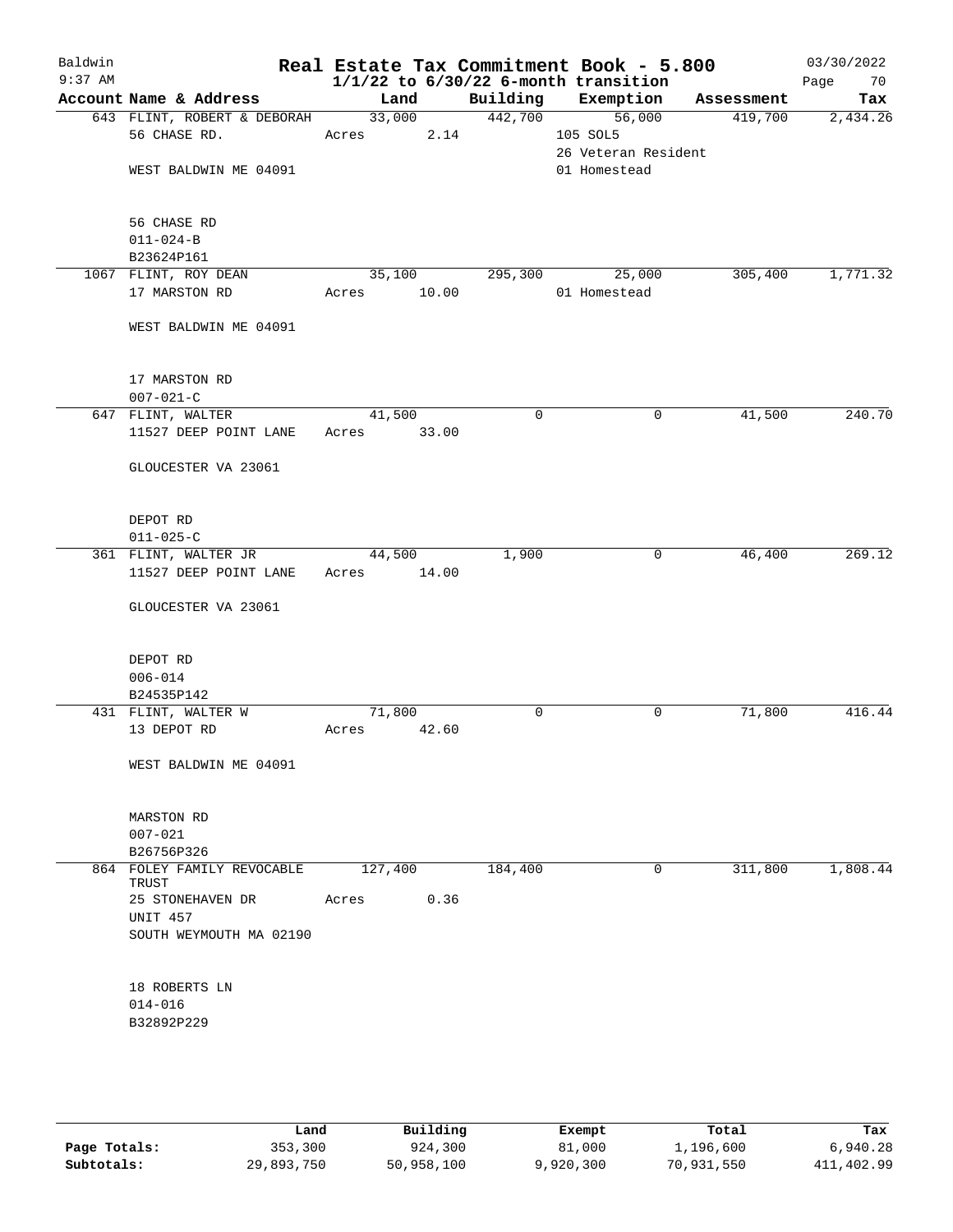| Baldwin<br>$9:37$ AM |                                             |                 |          |             | Real Estate Tax Commitment Book - 5.800<br>$1/1/22$ to $6/30/22$ 6-month transition |              | 03/30/2022<br>Page<br>71 |
|----------------------|---------------------------------------------|-----------------|----------|-------------|-------------------------------------------------------------------------------------|--------------|--------------------------|
|                      | Account Name & Address                      | Land            |          | Building    | Exemption                                                                           | Assessment   | Tax                      |
|                      | 918 FOLEY, MATTHEW + CARRIE                 | 28,700          |          | 212,800     | 25,000                                                                              | 216,500      | 1,255.70                 |
|                      | J<br>PO BOX 64                              | Acres           | 3.46     |             | 01 Homestead                                                                        |              |                          |
|                      | WEST BALDWIN ME 04091                       |                 |          |             |                                                                                     |              |                          |
|                      | 7 HARDING RD                                |                 |          |             |                                                                                     |              |                          |
|                      | $006 - 011 - C$                             |                 |          |             |                                                                                     |              |                          |
|                      | B14210P345                                  |                 |          |             |                                                                                     |              |                          |
|                      | 967 FORD, DANNY                             | 32,600          |          | 35,100      |                                                                                     | 67,700<br>0  | 392.66                   |
|                      | 25 GRAFFAM RD                               | Acres           | 6.85     |             |                                                                                     |              |                          |
|                      | WEST BALDWIN ME 04091                       |                 |          |             |                                                                                     |              |                          |
|                      | 25 GRAFFAM RD                               |                 |          |             |                                                                                     |              |                          |
|                      | $013 - 005 - B$                             |                 |          |             |                                                                                     |              |                          |
|                      | B17766P253                                  |                 |          |             |                                                                                     |              |                          |
|                      | 623 FORTIN CONSTRUCTION INC<br>PO BOX 1776  | 25,800<br>Acres | 1.50     | 206,800     |                                                                                     | 232,600<br>0 | 1,349.08                 |
|                      | LEWISTON ME 04241-1776                      |                 |          |             |                                                                                     |              |                          |
|                      | 210 SENATOR BLACK RD<br>$011 - 010 - A$     |                 |          |             |                                                                                     |              |                          |
|                      | B36891P59                                   |                 |          |             |                                                                                     |              |                          |
|                      | 523 FORTIN, HEATHER                         | 29,500          |          | 43,100      | 25,000<br>01 Homestead                                                              | 47,600       | 276.08                   |
|                      | 3 WENTWORTH RD                              | Acres           | 4.00     |             |                                                                                     |              |                          |
|                      | EAST BALDWIN ME 04024                       |                 |          |             |                                                                                     |              |                          |
|                      | 3 WENTWORTH RD                              |                 |          |             |                                                                                     |              |                          |
|                      | $009 - 032$                                 |                 |          |             |                                                                                     |              |                          |
|                      | B23893P340                                  |                 |          |             |                                                                                     |              |                          |
|                      | 762 FOSS, KEVIN D & LAURA                   | 22,900          |          | 0           |                                                                                     | 0<br>22,900  | 132.82                   |
|                      | 5375 N W BUTLER AVE                         | Acres           | 50.00    |             |                                                                                     |              |                          |
|                      | REDMOND OR 97756                            |                 |          |             |                                                                                     |              |                          |
|                      | PEQUAWKET TR                                |                 |          |             |                                                                                     |              |                          |
|                      | $012 - 009$                                 |                 |          |             |                                                                                     |              |                          |
|                      | B25259P157                                  |                 |          |             |                                                                                     |              |                          |
|                      | 667 FOSS, KEVIN D.<br>5375 N.W. BUTLER AVE. | 40,500<br>Acres | 30.00    | $\mathbf 0$ |                                                                                     | 40,500<br>0  | 234.90                   |
|                      | REDMOND OR 97756                            |                 |          |             |                                                                                     |              |                          |
|                      | PEQUAWKET TR                                |                 |          |             |                                                                                     |              |                          |
|                      | $011 - 040$                                 |                 |          |             |                                                                                     |              |                          |
|                      | B23801P173                                  |                 |          |             |                                                                                     |              |                          |
|                      |                                             |                 |          |             |                                                                                     |              |                          |
|                      | Land                                        |                 | Building |             | Exempt                                                                              | Total        | Tax                      |

|              | ------     | ---------  | --------  | -----      | ----       |
|--------------|------------|------------|-----------|------------|------------|
| Page Totals: | 180,000    | 497,800    | 50,000    | 627,800    | 3,641.24   |
| Subtotals:   | 30,073,750 | 51,455,900 | 9,970,300 | 71,559,350 | 415,044.23 |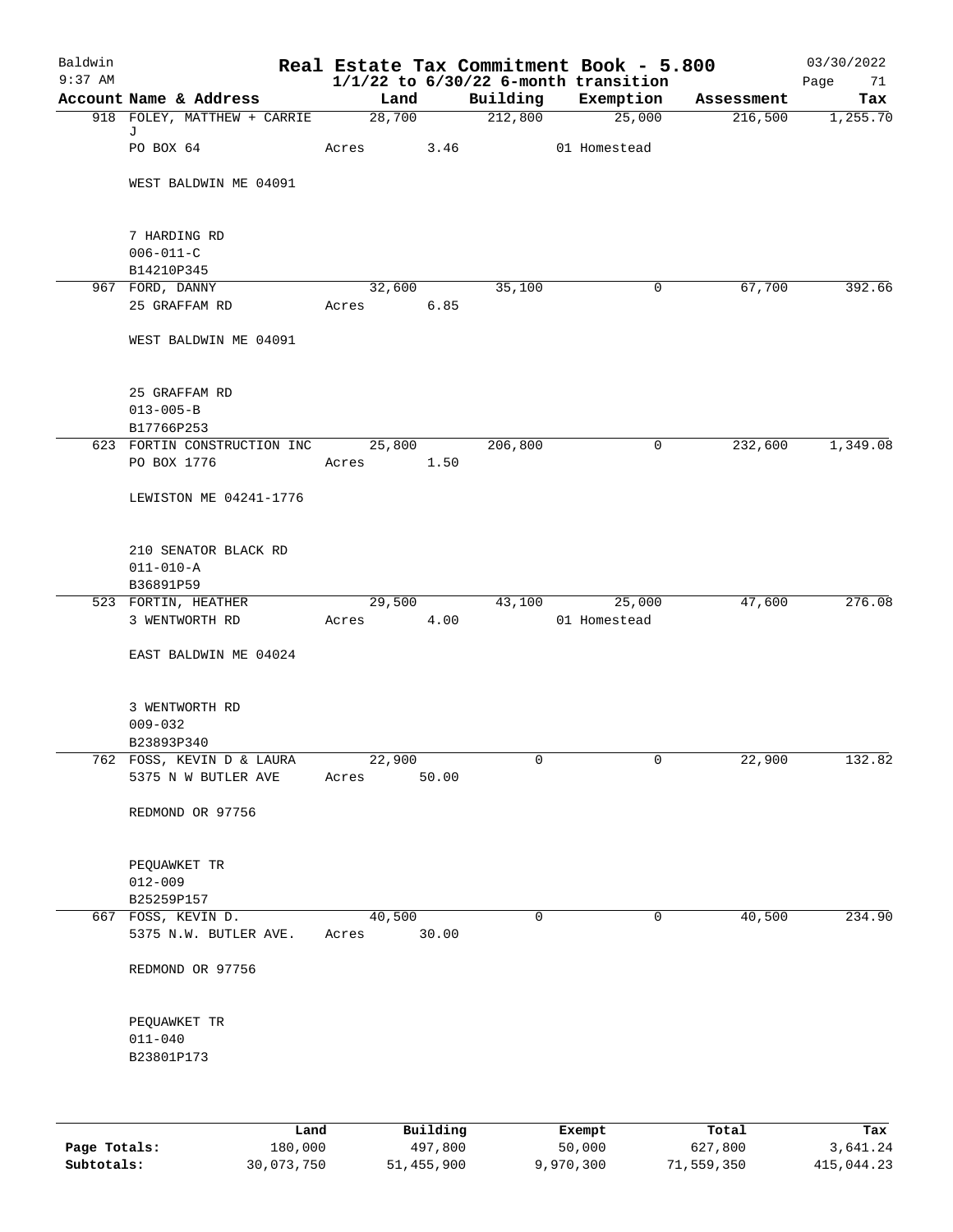| Baldwin<br>$9:37$ AM |                                         |       |        |            |          | Real Estate Tax Commitment Book - 5.800<br>$1/1/22$ to $6/30/22$ 6-month transition |            | 03/30/2022<br>Page<br>72 |
|----------------------|-----------------------------------------|-------|--------|------------|----------|-------------------------------------------------------------------------------------|------------|--------------------------|
|                      | Account Name & Address                  |       | Land   |            | Building | Exemption                                                                           | Assessment | Tax                      |
|                      | 783 FOURNIER, MARTIN L                  |       |        | 31,800     | 144,900  | 31,000                                                                              | 145,700    | 845.06                   |
|                      | FOURNIER, BETTY ANN                     | Acres |        | 10.00      |          | 13 Veteran (Viet Non Res                                                            |            |                          |
|                      | 100 DOUGLAS HILL RD                     |       |        |            |          | 01 Homestead                                                                        |            |                          |
|                      |                                         |       |        |            |          |                                                                                     |            |                          |
|                      | WEST BALDWIN ME 04091                   |       |        |            |          |                                                                                     |            |                          |
|                      | 100 DOUGLAS HILL RD                     |       |        |            |          |                                                                                     |            |                          |
|                      | $012 - 026 - A$                         |       |        |            |          |                                                                                     |            |                          |
|                      | B34699P322                              |       |        |            |          |                                                                                     |            |                          |
|                      | 109 FOX, KENNETH & JANE                 |       | 36,900 |            | 133,500  | 25,000                                                                              | 145,400    | 843.32                   |
|                      | PO BOX 70                               |       |        | Acres 0.95 |          | 01 Homestead                                                                        |            |                          |
|                      | EAST BALDWIN ME 04024                   |       |        |            |          |                                                                                     |            |                          |
|                      | 6 GREENWOOD ACRES<br>$001 - 082 - 002$  |       |        |            |          |                                                                                     |            |                          |
|                      |                                         |       |        |            |          |                                                                                     |            |                          |
|                      | 1233 FRANCIS SMALL HERITAGE<br>TRUST    |       | 4,800  |            | 0        | $\mathbf 0$                                                                         | 4,800      | 27.84                    |
|                      | PO BOX 414                              | Acres |        | 8.00       |          |                                                                                     |            |                          |
|                      |                                         |       |        |            |          |                                                                                     |            |                          |
|                      | LIMERICK ME 04048                       |       |        |            |          |                                                                                     |            |                          |
|                      | GOULDS IS                               |       |        |            |          |                                                                                     |            |                          |
|                      | $005 - 045$                             |       |        |            |          |                                                                                     |            |                          |
|                      | B37622P177                              |       |        |            |          |                                                                                     |            |                          |
|                      | 765 FRANCIS SMALL HERITAGE              |       | 30,000 |            | 0        | $\mathbf 0$                                                                         | 30,000     | 174.00                   |
|                      | TRUST INC<br>PO BOX 414                 | Acres |        | 28.60      |          |                                                                                     |            |                          |
|                      |                                         |       |        |            |          |                                                                                     |            |                          |
|                      | LIMERICK ME 04048                       |       |        |            |          |                                                                                     |            |                          |
|                      | PEQUAWKET TR                            |       |        |            |          |                                                                                     |            |                          |
|                      | $012 - 013$                             |       |        |            |          |                                                                                     |            |                          |
|                      | B33357P209                              |       |        |            |          |                                                                                     |            |                          |
|                      | 956 FRANKLIN, SCOTTIE ANN 27,300        |       |        |            | 86,600   |                                                                                     | 113,900    | 660.62                   |
|                      | FRANKLIN, DANIEL ROY Acres<br>4 FARM RD |       |        | 2.50       |          |                                                                                     |            |                          |
|                      |                                         |       |        |            |          |                                                                                     |            |                          |
|                      | EAST BALDWIN ME 04024                   |       |        |            |          |                                                                                     |            |                          |
|                      | 4 FARM RD                               |       |        |            |          |                                                                                     |            |                          |
|                      | $009 - 026 - C$                         |       |        |            |          |                                                                                     |            |                          |
|                      | B32054P32 01/29/2015                    |       |        |            |          |                                                                                     |            |                          |
|                      | 62 FREEMAN HAROLD E JR                  |       | 35,000 |            | 18,800   | 0                                                                                   | 53,800     | 312.04                   |
|                      | FREEMAN ORA J                           | Acres |        | 1.00       |          |                                                                                     |            |                          |
|                      | 69 GARDEN AVENUE                        |       |        |            |          |                                                                                     |            |                          |
|                      | GORHAM ME 04038                         |       |        |            |          |                                                                                     |            |                          |
|                      | REAR LOT                                |       |        |            |          |                                                                                     |            |                          |
|                      | $001 - 046$                             |       |        |            |          |                                                                                     |            |                          |
|                      | B15559P109                              |       |        |            |          |                                                                                     |            |                          |
|                      |                                         |       |        |            |          |                                                                                     |            |                          |
|                      |                                         |       |        |            |          |                                                                                     |            |                          |
|                      |                                         |       |        |            |          |                                                                                     |            |                          |
|                      |                                         |       |        |            |          |                                                                                     |            |                          |

|              | Land       | Building   | Exempt     | Total      | Tax        |
|--------------|------------|------------|------------|------------|------------|
| Page Totals: | 165,800    | 383,800    | 56,000     | 493,600    | 2,862.88   |
| Subtotals:   | 30,239,550 | 51,839,700 | 10,026,300 | 72,052,950 | 417,907.11 |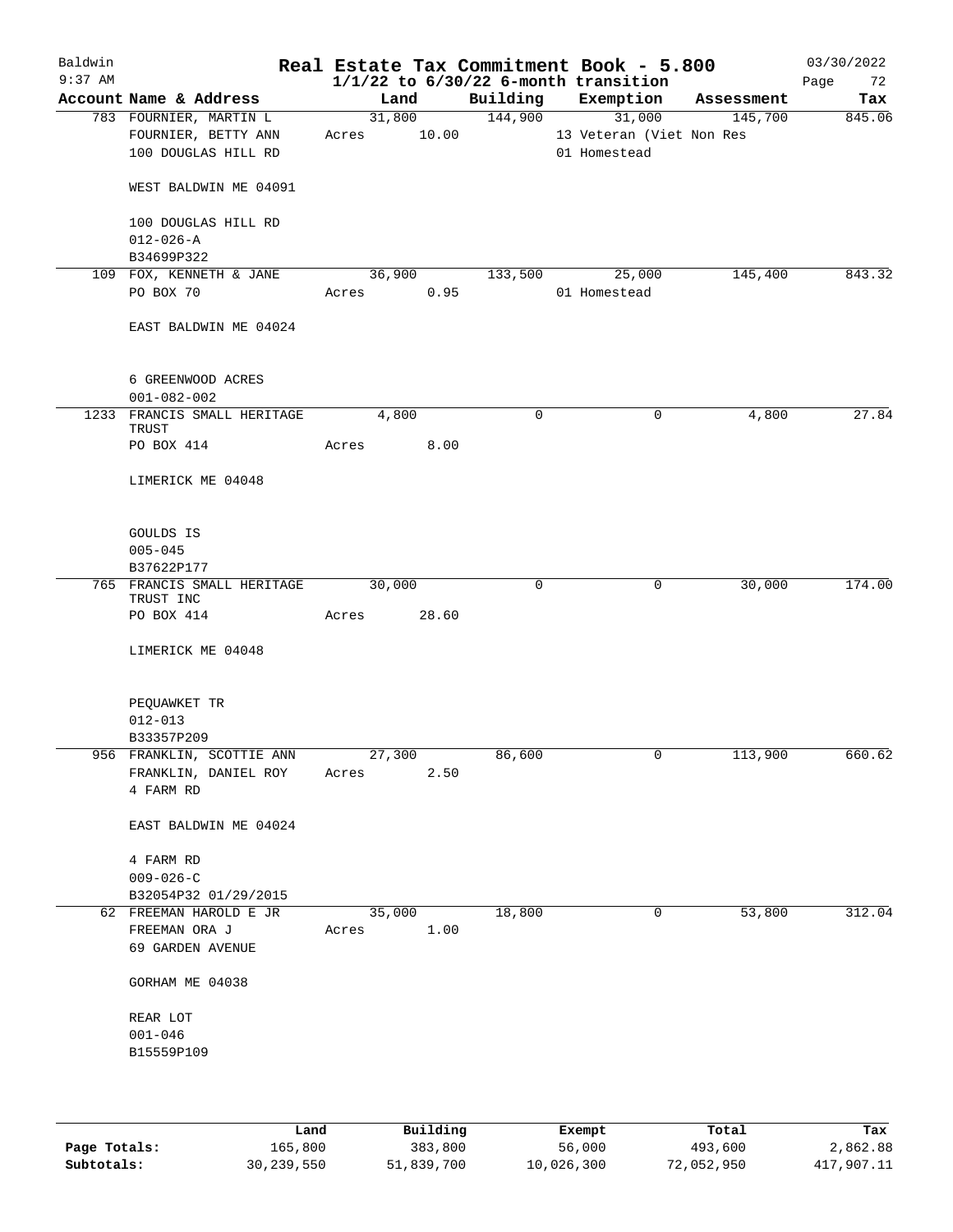| Baldwin<br>$9:37$ AM |                                   |         |      |             | Real Estate Tax Commitment Book - 5.800<br>$1/1/22$ to $6/30/22$ 6-month transition |            | 03/30/2022<br>Page<br>73 |
|----------------------|-----------------------------------|---------|------|-------------|-------------------------------------------------------------------------------------|------------|--------------------------|
|                      | Account Name & Address            | Land    |      | Building    | Exemption                                                                           | Assessment | Tax                      |
|                      | 872 FREEMAN, GARY A &<br>JOANNE C | 159,000 |      | 77,300      | 0                                                                                   | 236,300    | 1,370.54                 |
|                      | 61 FERRY RD                       | Acres   | 0.60 |             |                                                                                     |            |                          |
|                      | SALISBURY MA 01952                |         |      |             |                                                                                     |            |                          |
|                      | 35 BABES LN<br>$014 - 024$        |         |      |             |                                                                                     |            |                          |
|                      | B32819P201                        |         |      |             |                                                                                     |            |                          |
|                      | 580373 FREEMAN, ORA               | 27,400  |      | $\mathbf 0$ | $\mathbf 0$                                                                         | 27,400     | 158.92                   |
|                      | 69 GARDEN AVE                     | Acres   | 0.45 |             |                                                                                     |            |                          |
|                      | GORHAM ME 04038                   |         |      |             |                                                                                     |            |                          |
|                      | REAR LOT                          |         |      |             |                                                                                     |            |                          |
|                      | $001 - 047$                       |         |      |             |                                                                                     |            |                          |
|                      | B35102P287                        |         |      |             |                                                                                     |            |                          |
|                      | 1034 FRICKER, MATTHEW &           | 31,800  |      | 251,700     | 25,000                                                                              | 258,500    | 1,499.30                 |
|                      | JANET<br>26 DEACON RD.            | Acres   | 6.35 |             | 01 Homestead                                                                        |            |                          |
|                      | WEST BALDWIN ME 04091             |         |      |             |                                                                                     |            |                          |
|                      | 26 DEACON RD                      |         |      |             |                                                                                     |            |                          |
|                      | $007 - 003 - C1$                  |         |      |             |                                                                                     |            |                          |
|                      | B31091P122                        |         |      |             |                                                                                     |            |                          |
|                      | 529 FROST, CAROL ANN              | 28,000  |      | 281,900     | 25,000                                                                              | 284,900    | 1,652.42                 |
|                      | <b>36 MOUNTAIN RD</b>             | Acres   | 3.00 |             | 01 Homestead                                                                        |            |                          |
|                      | EAST BALDWIN ME 04024             |         |      |             |                                                                                     |            |                          |
|                      | 36 MOUNTAIN RD                    |         |      |             |                                                                                     |            |                          |
|                      | $009 - 033 - C$                   |         |      |             |                                                                                     |            |                          |
|                      | 548 FROST, ED + CAROL             | 13,700  |      | 0           | 0                                                                                   | 13,700     | 79.46                    |
|                      | 36 MOUNTAIN RD                    | Acres   | 2.65 |             |                                                                                     |            |                          |
|                      | EAST BALDWIN ME 04024             |         |      |             |                                                                                     |            |                          |
|                      | REAR LOT<br>$009 - 044 - C$       |         |      |             |                                                                                     |            |                          |
|                      | B17595P77                         |         |      |             |                                                                                     |            |                          |
|                      | 1098 FROST, EDWARD                | 26,500  |      | 116,500     | 25,000                                                                              | 118,000    | 684.40                   |
|                      | 27 WENTWORTH RD                   | Acres   | 2.00 |             | 01 Homestead                                                                        |            |                          |
|                      | EAST BALDWIN ME 04024             |         |      |             |                                                                                     |            |                          |
|                      | 27 WENTWORTH RD                   |         |      |             |                                                                                     |            |                          |
|                      | $009 - 033 - D$<br>B37651P211     |         |      |             |                                                                                     |            |                          |
|                      |                                   |         |      |             |                                                                                     |            |                          |

|              | Land       | Building   | Exempt     | Total      | Tax          |
|--------------|------------|------------|------------|------------|--------------|
| Page Totals: | 286,400    | 727,400    | 75,000     | 938,800    | 5,445.04     |
| Subtotals:   | 30,525,950 | 52,567,100 | 10,101,300 | 72,991,750 | 423, 352. 15 |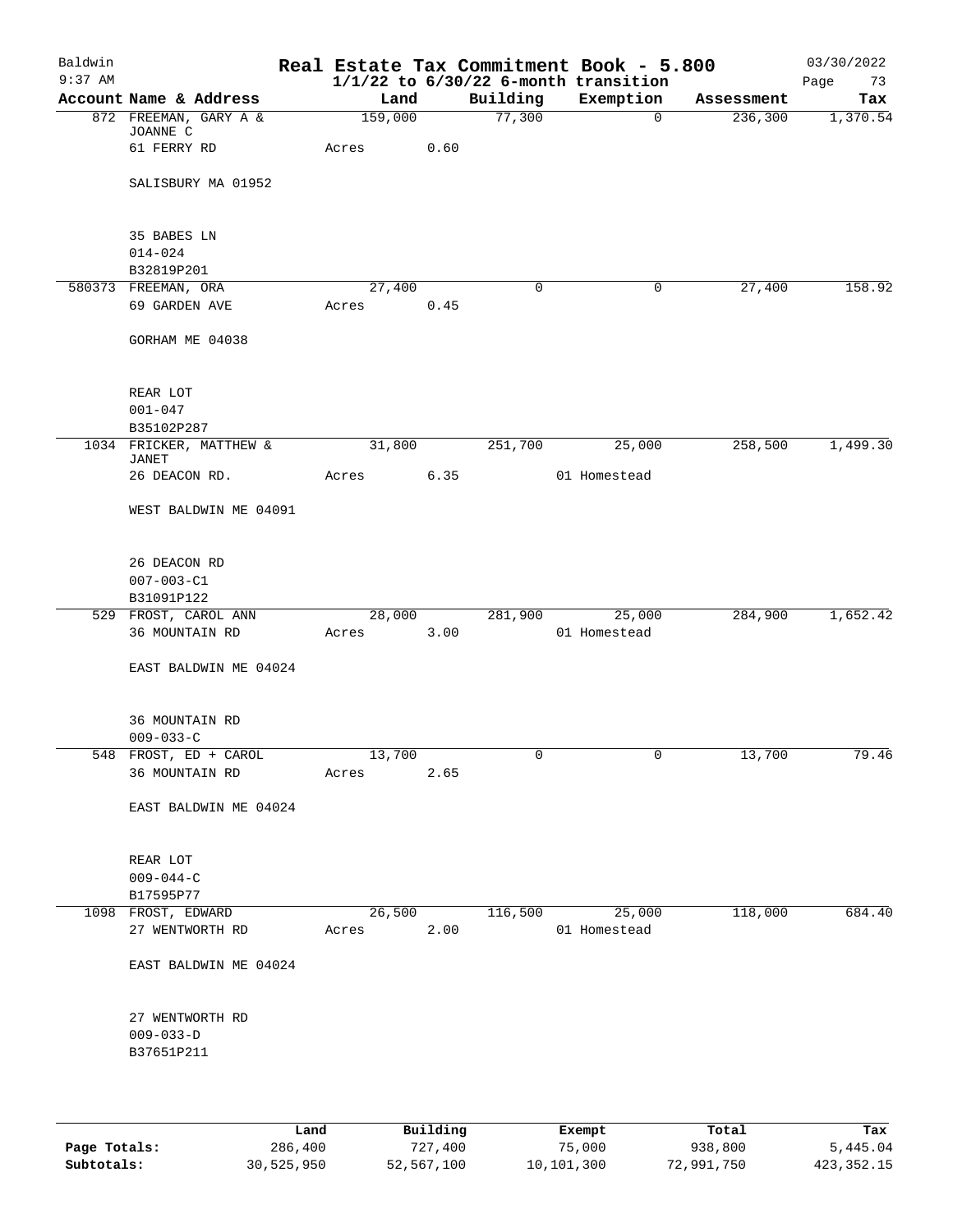| Baldwin<br>$9:37$ AM |                                                            |       |                |             | Real Estate Tax Commitment Book - 5.800<br>$1/1/22$ to $6/30/22$ 6-month transition |            | 03/30/2022<br>Page<br>74 |
|----------------------|------------------------------------------------------------|-------|----------------|-------------|-------------------------------------------------------------------------------------|------------|--------------------------|
|                      | Account Name & Address                                     |       | Land           | Building    | Exemption                                                                           | Assessment | Tax                      |
|                      | 549 FROST, EDWARD T + CAROL                                |       | 13,300         | $\mathbf 0$ | $\Omega$                                                                            | 13,300     | 77.14                    |
|                      | ANN<br>36 MOUNTAIN RD.                                     | Acres | 2.00           |             |                                                                                     |            |                          |
|                      | EAST BALDWIN ME 04024                                      |       |                |             |                                                                                     |            |                          |
|                      | FROST HEAVE RD                                             |       |                |             |                                                                                     |            |                          |
|                      | $009 - 044 - D$                                            |       |                |             |                                                                                     |            |                          |
|                      | B14121P151                                                 |       |                |             |                                                                                     |            |                          |
|                      | 538 FROST, EDWARD T + CAROL 25,800<br>ANN                  |       |                | 0           | 0                                                                                   | 25,800     | 149.64                   |
|                      | 36 MOUNTAIN RD.                                            | Acres | 51.00          |             |                                                                                     |            |                          |
|                      | EAST BALDWIN ME 04024                                      |       |                |             |                                                                                     |            |                          |
|                      | FROST HEAVE RD                                             |       |                |             |                                                                                     |            |                          |
|                      | $009 - 038$                                                |       |                |             |                                                                                     |            |                          |
|                      | B28285P27                                                  |       |                |             |                                                                                     |            |                          |
|                      | 524 FROST, THOMAS E +<br>KATHERINE A                       |       | 84,400         | 187,300     | 25,000                                                                              | 246,700    | 1,430.86                 |
|                      | 19 WENTWORTH RD                                            |       | Acres 45.00    |             | 01 Homestead                                                                        |            |                          |
|                      | EAST BALDWIN ME 04024                                      |       |                |             |                                                                                     |            |                          |
|                      | 19 WENTWORTH RD                                            |       |                |             |                                                                                     |            |                          |
|                      | $009 - 033$                                                |       |                |             |                                                                                     |            |                          |
|                      | 19 FUCHS MARY E<br>PO BOX 28                               | Acres | 18,100<br>0.70 |             | 97,000<br>25,000<br>01 Homestead                                                    | 90,100     | 522.58                   |
|                      | EAST BALDWIN ME 04024                                      |       |                |             |                                                                                     |            |                          |
|                      | 54 PEQUAWKET TR                                            |       |                |             |                                                                                     |            |                          |
|                      | $001 - 015$                                                |       |                |             |                                                                                     |            |                          |
|                      | B8371P64                                                   |       |                |             |                                                                                     |            |                          |
|                      | 243 FUCHS, ELIZABETH PIERCE 126,900<br>28 MIDDLE HOLLOW RD |       | Acres 326.00   | 0           | 0                                                                                   | 126,900    | 736.02                   |
|                      | HUNTINGTON LONG ISL. NY<br>11743                           |       |                |             |                                                                                     |            |                          |
|                      | SAND POND RD<br>$004 - 013$                                |       |                |             |                                                                                     |            |                          |
|                      | 1222 FULLER, JAIME LYNNE                                   |       | 25,300         | 175,100     | 25,000                                                                              | 175,400    | 1,017.32                 |
|                      | P. O. BOX 27                                               | Acres | 2.00           |             | 01 Homestead                                                                        |            |                          |
|                      | EAST BALDWIN ME 04024                                      |       |                |             |                                                                                     |            |                          |
|                      | 35 SEBAGO RD                                               |       |                |             |                                                                                     |            |                          |
|                      | $001 - 092 - C$<br>B34292P186                              |       |                |             |                                                                                     |            |                          |
|                      |                                                            |       |                |             |                                                                                     |            |                          |
|                      |                                                            |       |                |             |                                                                                     |            |                          |

|              | Land       | Building   | Exempt     | Total      | Tax        |
|--------------|------------|------------|------------|------------|------------|
| Page Totals: | 293,800    | 459,400    | 75,000     | 678,200    | 3,933.56   |
| Subtotals:   | 30,819,750 | 53,026,500 | 10,176,300 | 73,669,950 | 427,285.71 |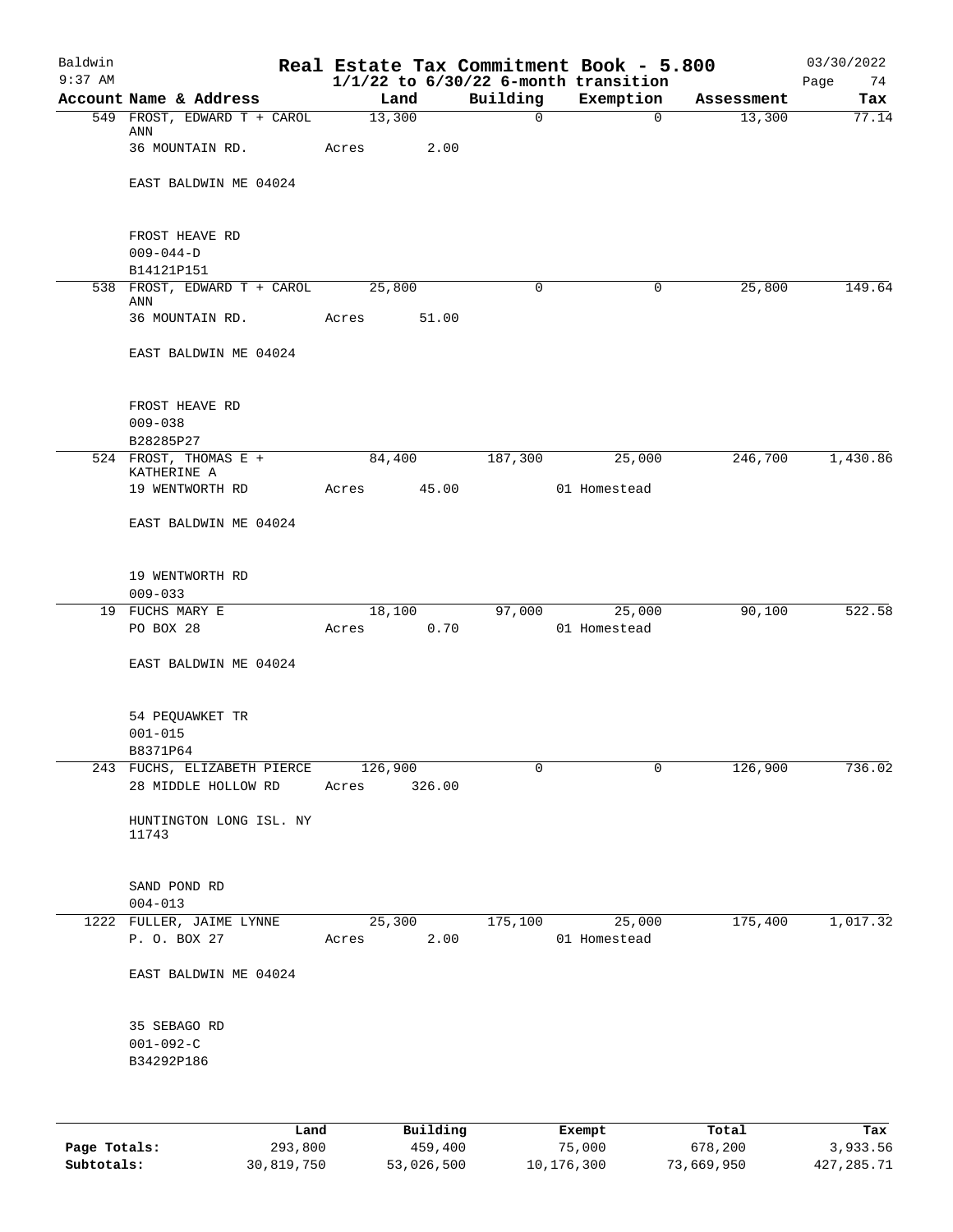| Baldwin<br>$9:37$ AM |                                   |         |                     |             | Real Estate Tax Commitment Book - 5.800<br>$1/1/22$ to $6/30/22$ 6-month transition |                  | 03/30/2022<br>Page<br>75 |
|----------------------|-----------------------------------|---------|---------------------|-------------|-------------------------------------------------------------------------------------|------------------|--------------------------|
|                      | Account Name & Address            | Land    |                     | Building    | Exemption                                                                           | Assessment       | Tax                      |
|                      | 580431 FULLER, KENNETH D          | 107,200 |                     | 94,200      | $\mathbf 0$                                                                         | 201,400          | 1,168.12                 |
|                      | PO BOX 72                         | Acres   | 233.00              |             |                                                                                     |                  |                          |
|                      |                                   |         |                     |             |                                                                                     |                  |                          |
|                      | EAST BALDWIN ME<br>04024-0072     |         |                     |             |                                                                                     |                  |                          |
|                      |                                   |         |                     |             |                                                                                     |                  |                          |
|                      |                                   |         |                     |             |                                                                                     |                  |                          |
|                      | 260 BRIDGTON RD                   |         |                     |             |                                                                                     |                  |                          |
|                      | $004 - 001$<br>B35064P216         |         |                     |             |                                                                                     |                  |                          |
|                      | 1128 FULLER, ROBERT W             | 12,900  |                     | $\mathbf 0$ | $\mathbf 0$                                                                         | 12,900           | 74.82                    |
|                      | PO BOX 116                        | Acres   | 29.50               |             |                                                                                     |                  |                          |
|                      |                                   |         |                     |             |                                                                                     |                  |                          |
|                      | EAST BALDWIN ME 04024             |         |                     |             |                                                                                     |                  |                          |
|                      |                                   |         |                     |             |                                                                                     |                  |                          |
|                      | SEBAGO RD                         |         |                     |             |                                                                                     |                  |                          |
|                      | $003 - 002 - D$                   |         |                     |             |                                                                                     |                  |                          |
|                      | B35521P274                        |         |                     |             |                                                                                     |                  |                          |
|                      | 137 FULLER, WAYNE                 | 43,400  |                     | 0           | 0                                                                                   | 43,400           | 251.72                   |
|                      | PO BOX 27                         | Acres   | 193.51              |             |                                                                                     |                  |                          |
|                      | EAST BALDWIN ME 04024             |         |                     |             |                                                                                     |                  |                          |
|                      |                                   |         |                     |             |                                                                                     |                  |                          |
|                      |                                   |         |                     |             |                                                                                     |                  |                          |
|                      | SEBAGO RD                         |         |                     |             |                                                                                     |                  |                          |
|                      | $001 - 092$                       |         |                     |             |                                                                                     |                  |                          |
|                      | B34982P39<br>1282 FULLER, WAYNE A | 30,300  |                     | 0           | 0                                                                                   | 30,300           | 175.74                   |
|                      | FULLER, JAMIE LYNNE               | Acres   | 5.30                |             |                                                                                     |                  |                          |
|                      | P.O. BOX 27                       |         |                     |             |                                                                                     |                  |                          |
|                      |                                   |         |                     |             |                                                                                     |                  |                          |
|                      | EAST BALDWIN ME 04024             |         |                     |             |                                                                                     |                  |                          |
|                      | GILMAN HILL RD                    |         |                     |             |                                                                                     |                  |                          |
|                      | $001 - 092 - F$                   |         |                     |             |                                                                                     |                  |                          |
|                      | B37075P206                        |         |                     |             |                                                                                     |                  |                          |
|                      | 188 GAGNON JR, DAVID JAMES        | 26,000  |                     | 137,900     | 25,000                                                                              | 138,900          | 805.62                   |
|                      | GAGNON, LISA THERESA<br>MARIE     | Acres   | 1.65                |             | 01 Homestead                                                                        |                  |                          |
|                      | 28 CRAM RD                        |         |                     |             |                                                                                     |                  |                          |
|                      |                                   |         |                     |             |                                                                                     |                  |                          |
|                      | EAST BALDWIN ME 04024             |         |                     |             |                                                                                     |                  |                          |
|                      | 28 CRAM RD                        |         |                     |             |                                                                                     |                  |                          |
|                      | $003 - 014 - 004$                 |         |                     |             |                                                                                     |                  |                          |
|                      | B36186P100                        |         |                     |             |                                                                                     |                  |                          |
|                      | 606 GALLANT, MARION               | 25,500  |                     | 82,300      | 25,000                                                                              | 82,800           | 480.24                   |
|                      | 145 SENATOR BLACK RD              | Acres   | 1.70                |             | 01 Homestead                                                                        |                  |                          |
|                      |                                   |         |                     |             |                                                                                     |                  |                          |
|                      | WEST BALDWIN ME 04091             |         |                     |             |                                                                                     |                  |                          |
|                      |                                   |         |                     |             |                                                                                     |                  |                          |
|                      | 145 SENATOR BLACK RD              |         |                     |             |                                                                                     |                  |                          |
|                      | $011 - 001$                       |         |                     |             |                                                                                     |                  |                          |
|                      | B14487P16                         |         |                     |             |                                                                                     |                  |                          |
|                      |                                   |         |                     |             |                                                                                     |                  |                          |
|                      |                                   |         |                     |             |                                                                                     |                  |                          |
| Page Totals:         | Land<br>245,300                   |         | Building<br>314,400 |             | Exempt<br>50,000                                                                    | Total<br>509,700 | Tax<br>2,956.26          |
|                      |                                   |         |                     |             |                                                                                     |                  |                          |

**Subtotals:** 31,065,050 53,340,900 10,226,300 74,179,650 430,241.97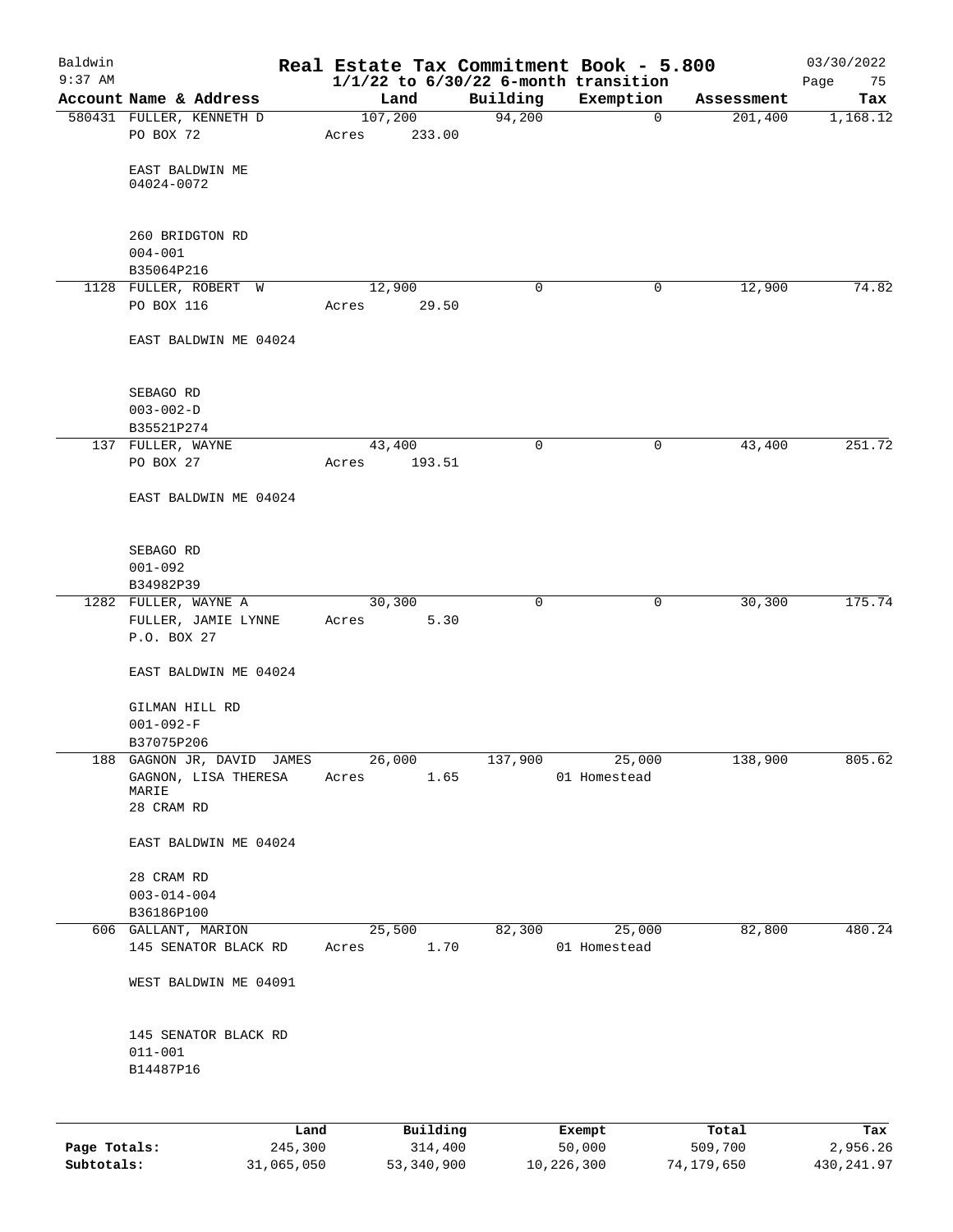| Account Name & Address<br>577 GAMMON JR., JAMES D. | Land                                                                                                                                                   |        | $1/1/22$ to $6/30/22$ 6-month transition<br>Building | Exemption                         | Assessment | Page<br>76<br>Tax           |
|----------------------------------------------------|--------------------------------------------------------------------------------------------------------------------------------------------------------|--------|------------------------------------------------------|-----------------------------------|------------|-----------------------------|
|                                                    |                                                                                                                                                        |        |                                                      |                                   |            |                             |
|                                                    | 67,300                                                                                                                                                 |        | $\mathbf 0$                                          | 0                                 | 67,300     | 390.34                      |
| 774 CANDIA RD                                      | Acres                                                                                                                                                  | 131.00 |                                                      |                                   |            |                             |
| CHESTER NH 03036                                   |                                                                                                                                                        |        |                                                      |                                   |            |                             |
| BOWIE RD                                           |                                                                                                                                                        |        |                                                      |                                   |            |                             |
| B15185P319                                         |                                                                                                                                                        |        |                                                      |                                   |            |                             |
| 250 GAMMON, ELAINE &<br>GREGORY                    |                                                                                                                                                        |        | 179,500                                              | 0                                 | 219,100    | 1,270.78                    |
| 125 GAMMON ROAD                                    | Acres                                                                                                                                                  | 10.70  |                                                      |                                   |            |                             |
| LIMINGTON ME 04049                                 |                                                                                                                                                        |        |                                                      |                                   |            |                             |
| 10 KELLY BROOK LN<br>$005 - 003 - D$               |                                                                                                                                                        |        |                                                      |                                   |            |                             |
|                                                    |                                                                                                                                                        |        |                                                      |                                   |            | 83.52                       |
|                                                    |                                                                                                                                                        |        |                                                      |                                   |            |                             |
| 125 PIGEON HILL ROAD                               |                                                                                                                                                        |        |                                                      |                                   |            |                             |
| MECHANIC FALLS ME<br>04256-5759                    |                                                                                                                                                        |        |                                                      |                                   |            |                             |
| 11 AOW BLUEBERRY HILL                              |                                                                                                                                                        |        |                                                      |                                   |            |                             |
|                                                    |                                                                                                                                                        |        |                                                      | 0                                 | 256,200    | 1,485.96                    |
| 362 SADDLEBACK RD                                  | Acres                                                                                                                                                  | 70.00  |                                                      |                                   |            |                             |
| WEST BALDWIN ME 04091                              |                                                                                                                                                        |        |                                                      |                                   |            |                             |
| 362 SADDLEBACK RD<br>$010 - 038$                   |                                                                                                                                                        |        |                                                      |                                   |            |                             |
|                                                    |                                                                                                                                                        |        |                                                      |                                   |            | 189.08                      |
| 162 BLANCHARD RD                                   | Acres                                                                                                                                                  | 8.50   |                                                      |                                   |            |                             |
| CUMBERLAND ME 04021                                |                                                                                                                                                        |        |                                                      |                                   |            |                             |
| PEQUAWKET TR<br>$001 - 018$                        |                                                                                                                                                        |        |                                                      |                                   |            |                             |
| B34561P344                                         |                                                                                                                                                        |        |                                                      |                                   |            |                             |
| 23 GAUDREAU, BEAU V<br>162 BLANCHARD RD            | Acres                                                                                                                                                  | 21.50  |                                                      | 0                                 |            | 1,107.80                    |
| CUMBERLAND ME 04021                                |                                                                                                                                                        |        |                                                      |                                   |            |                             |
| 20 RANKIN HEIGHTS<br>$001 - 018 - A$<br>B34561P342 |                                                                                                                                                        |        |                                                      |                                   |            |                             |
|                                                    | $010 - 021$<br>B38174P75<br>1169 GARNEAU, RICHARD<br>GARNEAU, JULIE<br>$002 - 007 - 0110$<br>604 GARRITY, DANIEL T<br>B35574P95<br>22 GAUDREAU, BEAU V |        | 39,600<br>0<br>74,400<br>32,600<br>77,900            | 14,400<br>181,800<br>0<br>113,100 | 0<br>0     | 14,400<br>32,600<br>191,000 |

|              | Land         | Building   | Exempt     | Total      | Tax        |
|--------------|--------------|------------|------------|------------|------------|
| Page Totals: | 291,800      | 488,800    |            | 780,600    | 4,527.48   |
| Subtotals:   | 31, 356, 850 | 53,829,700 | 10,226,300 | 74,960,250 | 434,769.45 |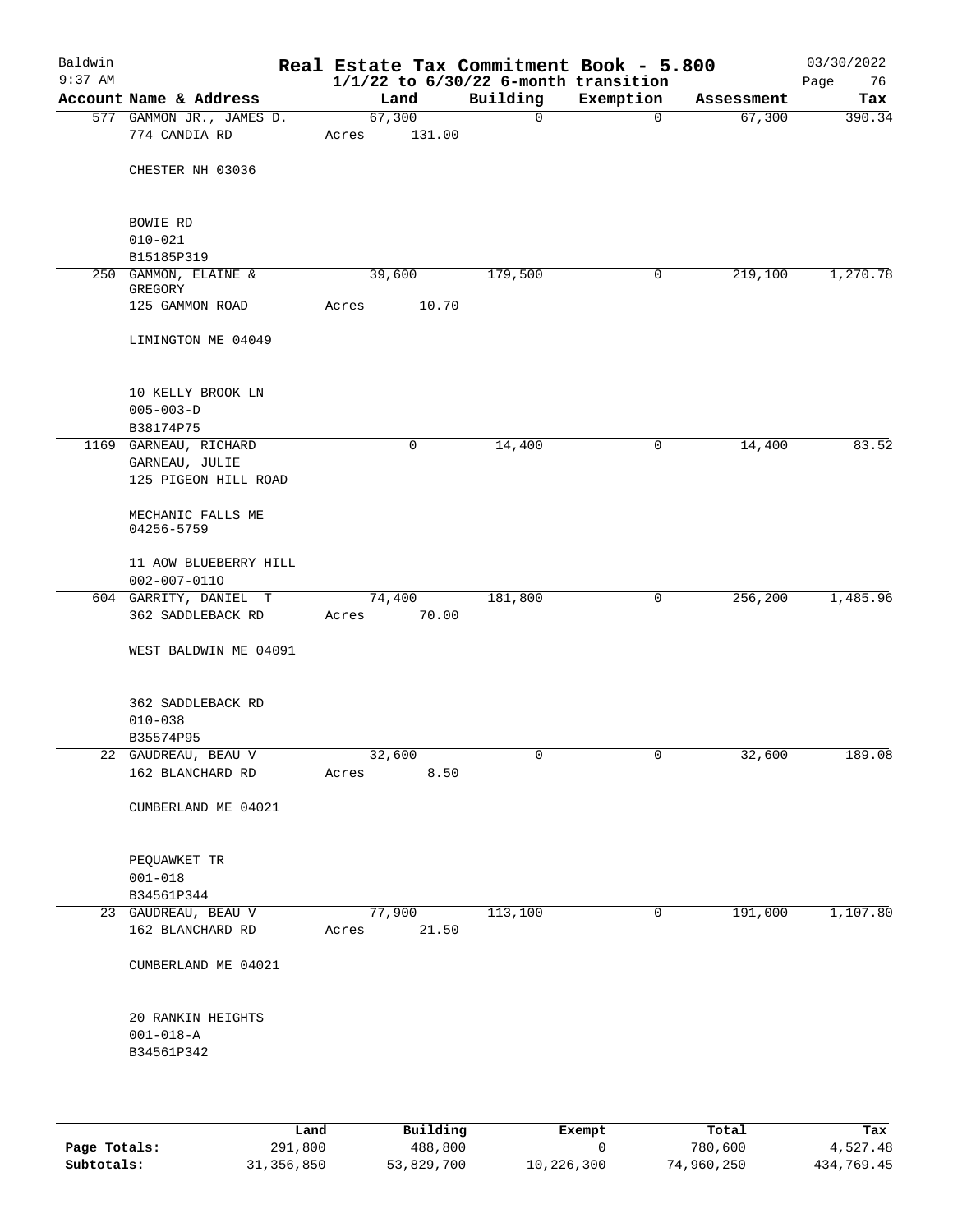| Baldwin<br>$9:37$ AM |                                       |             |        |                | Real Estate Tax Commitment Book - 5.800<br>$1/1/22$ to $6/30/22$ 6-month transition |            | 03/30/2022<br>Page<br>77 |
|----------------------|---------------------------------------|-------------|--------|----------------|-------------------------------------------------------------------------------------|------------|--------------------------|
|                      | Account Name & Address                | Land        |        | Building       | Exemption                                                                           | Assessment | Tax                      |
|                      | 603 GAUGHAN, JAMES F &                | 38,500      |        | 149,200        | 25,000                                                                              | 162,700    | 943.66                   |
|                      | DEBRA A                               |             |        |                |                                                                                     |            |                          |
|                      | 385 SADDLEBACK RD                     | Acres 10.00 |        |                | 01 Homestead                                                                        |            |                          |
|                      |                                       |             |        |                |                                                                                     |            |                          |
|                      | WEST BALDWIN ME 04091                 |             |        |                |                                                                                     |            |                          |
|                      |                                       |             |        |                |                                                                                     |            |                          |
|                      | 385 SADDLEBACK RD                     |             |        |                |                                                                                     |            |                          |
|                      | $010 - 037$                           |             |        |                |                                                                                     |            |                          |
|                      | B19534P295                            |             |        |                |                                                                                     |            |                          |
|                      | 885 GEARY, THOMAS + MARY              | 150,000     |        | 142,700        | 25,000                                                                              | 267,700    | 1,552.66                 |
|                      | P.O. BOX 50                           | Acres       | 0.50   |                | 01 Homestead                                                                        |            |                          |
|                      |                                       |             |        |                |                                                                                     |            |                          |
|                      | EAST BALDWIN ME 04024                 |             |        |                |                                                                                     |            |                          |
|                      |                                       |             |        |                |                                                                                     |            |                          |
|                      | 5 DERMODY LN                          |             |        |                |                                                                                     |            |                          |
|                      | $014 - 034$                           |             |        |                |                                                                                     |            |                          |
|                      | 380 GEIS, BENJAMIN JOHN               |             | 15,000 | 113,900        | 25,000                                                                              | 103,900    | 602.62                   |
|                      | GEIS, COLLIN A                        | Acres       | 0.50   |                | 01 Homestead                                                                        |            |                          |
|                      | 8366 116TH ST                         |             |        |                |                                                                                     |            |                          |
|                      |                                       |             |        |                |                                                                                     |            |                          |
|                      | RICHMOND NY 11418                     |             |        |                |                                                                                     |            |                          |
|                      | 340 RIVER RD                          |             |        |                |                                                                                     |            |                          |
|                      | $006 - 024$                           |             |        |                |                                                                                     |            |                          |
|                      | B35190P68                             |             |        |                |                                                                                     |            |                          |
|                      | 164 GEORGE ANDERSON & SONS,           | 94,000      |        | $\mathbf 0$    | $\mathbf 0$                                                                         | 94,000     | 545.20                   |
|                      | INC.<br>83 CONVENE RD                 |             | 14.80  |                |                                                                                     |            |                          |
|                      |                                       | Acres       |        |                |                                                                                     |            |                          |
|                      | SEBAGO ME 04029                       |             |        |                |                                                                                     |            |                          |
|                      |                                       |             |        |                |                                                                                     |            |                          |
|                      |                                       |             |        |                |                                                                                     |            |                          |
|                      | CARL BURNELL RD                       |             |        |                |                                                                                     |            |                          |
|                      | $003 - 008$                           |             |        |                |                                                                                     |            |                          |
|                      | B27205P210<br>837 GEORGE ANDERSON AND | 115,500     |        | 0              | 0                                                                                   | 115,500    | 669.90                   |
|                      | SONS INC                              |             |        |                |                                                                                     |            |                          |
|                      | 83 CONVENE RD                         | Acres 77.00 |        |                |                                                                                     |            |                          |
|                      |                                       |             |        |                |                                                                                     |            |                          |
|                      | SEBAGO ME 04020                       |             |        |                |                                                                                     |            |                          |
|                      |                                       |             |        |                |                                                                                     |            |                          |
|                      | CONVENE RD                            |             |        |                |                                                                                     |            |                          |
|                      | $013 - 035$                           |             |        |                |                                                                                     |            |                          |
|                      | B34323P13                             |             |        |                |                                                                                     |            |                          |
|                      | 1049 GEYER, AARON                     | 54,200      |        | $\overline{0}$ | $\overline{0}$                                                                      | 54,200     | 314.36                   |
|                      | 9 WHISPERING PINES                    | Acres 2.19  |        |                |                                                                                     |            |                          |
|                      | DRIVE                                 |             |        |                |                                                                                     |            |                          |
|                      | LIMINGTON ME 04049                    |             |        |                |                                                                                     |            |                          |
|                      |                                       |             |        |                |                                                                                     |            |                          |
|                      |                                       |             |        |                |                                                                                     |            |                          |
|                      | SCHOOL ST                             |             |        |                |                                                                                     |            |                          |
|                      | $001 - 056 - B$                       |             |        |                |                                                                                     |            |                          |
|                      |                                       |             |        |                |                                                                                     |            |                          |
|                      |                                       |             |        |                |                                                                                     |            |                          |
|                      |                                       |             |        |                |                                                                                     |            |                          |

|              | Land       | Building     | Exempt     | Total      | Tax        |
|--------------|------------|--------------|------------|------------|------------|
| Page Totals: | 467,200    | 405,800      | 75,000     | 798,000    | 4,628.40   |
| Subtotals:   | 31,824,050 | 54, 235, 500 | 10,301,300 | 75,758,250 | 439,397.85 |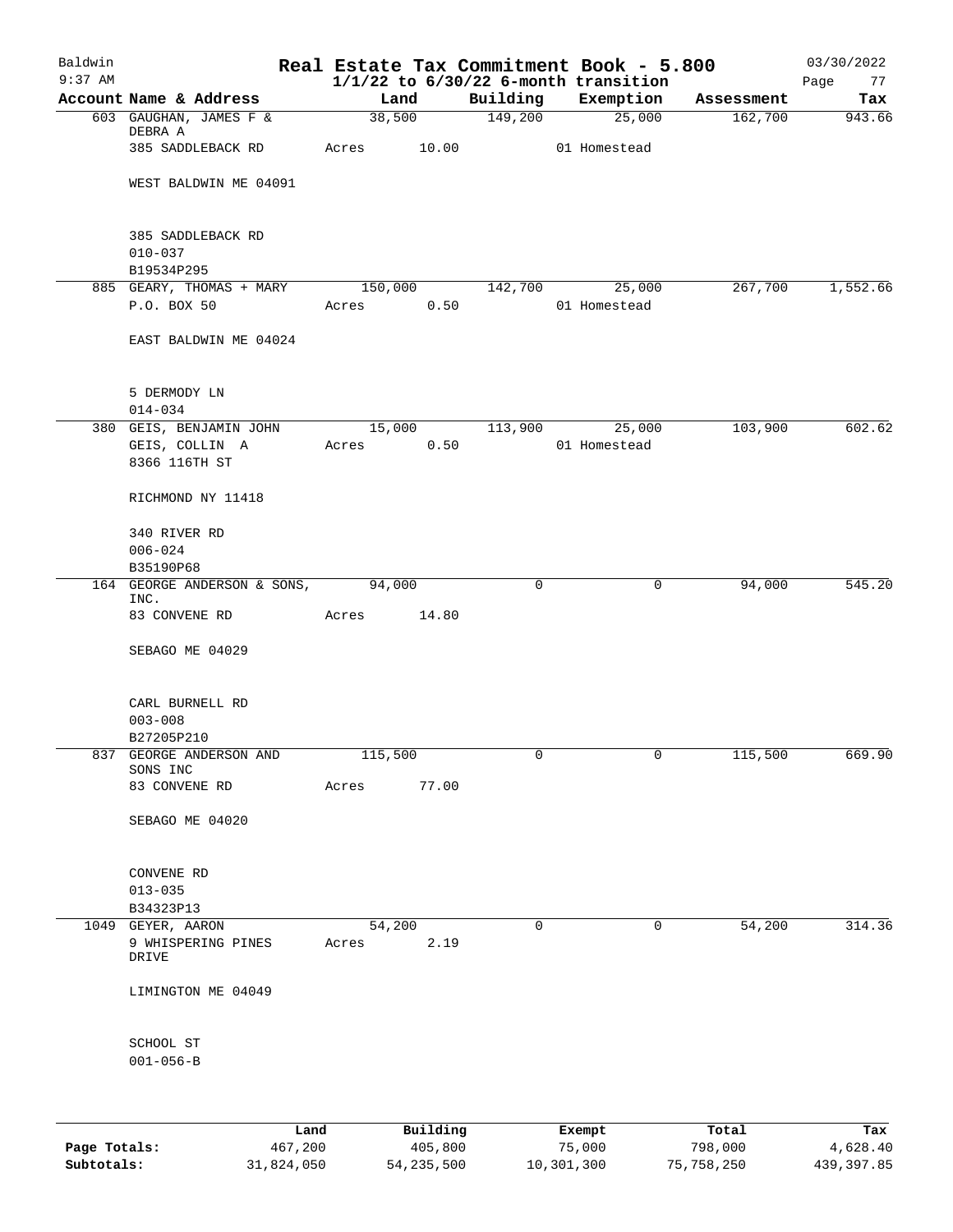| Baldwin<br>$9:37$ AM |                                                       |         |        |             | Real Estate Tax Commitment Book - 5.800<br>$1/1/22$ to $6/30/22$ 6-month transition |            | 03/30/2022<br>Page<br>78 |
|----------------------|-------------------------------------------------------|---------|--------|-------------|-------------------------------------------------------------------------------------|------------|--------------------------|
|                      | Account Name & Address                                | Land    |        | Building    | Exemption                                                                           | Assessment | Tax                      |
|                      | 1048 GEYER, JULIE & HAROLD                            |         | 27,300 | 342,900     | 25,000                                                                              | 345,200    | 2,002.16                 |
|                      | P.O. BOX 10                                           | Acres   | 2.70   |             | 01 Homestead                                                                        |            |                          |
|                      | EAST BALDWIN ME 04024                                 |         |        |             |                                                                                     |            |                          |
|                      | 53 SCHOOL ST                                          |         |        |             |                                                                                     |            |                          |
|                      | $001 - 056 - A$<br>B24590P191                         |         |        |             |                                                                                     |            |                          |
|                      | 57 GILES RALPH W E II                                 | 61,000  |        | 0           | 0                                                                                   | 61,000     | 353.80                   |
|                      | GILES KATHLEEN C                                      | Acres   | 49.00  |             |                                                                                     |            |                          |
|                      | 435 EXETER ROAD                                       |         |        |             |                                                                                     |            |                          |
|                      | HAMPTON NH 03842                                      |         |        |             |                                                                                     |            |                          |
|                      | SCHOOL ST                                             |         |        |             |                                                                                     |            |                          |
|                      | $001 - 041$<br>B15127P140                             |         |        |             |                                                                                     |            |                          |
|                      | 890 GLYNN, JAMES J +<br>CATHERINE                     | 11,200  |        | $\mathbf 0$ | 0                                                                                   | 11,200     | 64.96                    |
|                      | 8314 PINE CAY ROAD                                    | Acres   | 0.70   |             |                                                                                     |            |                          |
|                      | WELLINGTON FL 33414                                   |         |        |             |                                                                                     |            |                          |
|                      | KAYE LN                                               |         |        |             |                                                                                     |            |                          |
|                      | $014 - 039$                                           |         |        |             |                                                                                     |            |                          |
|                      | B38156P335                                            |         |        |             |                                                                                     |            |                          |
|                      | 852 GOODRIDGE, DANIEL K &                             | 159,600 |        | 71,300      | 0                                                                                   | 230,900    | 1,339.22                 |
|                      | JAYNE M<br>60 CARLISLE                                | Acres   | 0.70   |             |                                                                                     |            |                          |
|                      | BEDFORD MA 01730                                      |         |        |             |                                                                                     |            |                          |
|                      | 51 WYKES LN                                           |         |        |             |                                                                                     |            |                          |
|                      | $014 - 002$                                           |         |        |             |                                                                                     |            |                          |
|                      | B32180P280                                            |         |        |             |                                                                                     |            |                          |
|                      | 1175 GOOGINS, ROBERT<br>GOOGINS, CINDY<br>18 LIBBY ST |         | 0      | 8,600       | 0                                                                                   | 8,600      | 49.88                    |
|                      | SCARBOROUGH ME 04074                                  |         |        |             |                                                                                     |            |                          |
|                      | 13 AOW BLUEBERRY HILL<br>002-007-013F                 |         |        |             |                                                                                     |            |                          |
|                      | 840 GORDON, JEAN M.                                   | 58,800  |        | 51,500      | 0                                                                                   | 110,300    | 639.74                   |
|                      | 45 LADYS SLIPPER WAY                                  | Acres   | 0.45   |             |                                                                                     |            |                          |
|                      | GORHAM ME 04038                                       |         |        |             |                                                                                     |            |                          |
|                      | 23 SOUTHEAST LN                                       |         |        |             |                                                                                     |            |                          |
|                      | $013 - 037$<br>B10329P59                              |         |        |             |                                                                                     |            |                          |
|                      |                                                       |         |        |             |                                                                                     |            |                          |

|              | Land       | Building   | Exempt     | Total      | Tax        |
|--------------|------------|------------|------------|------------|------------|
| Page Totals: | 317,900    | 474,300    | 25,000     | 767,200    | 4,449.76   |
| Subtotals:   | 32,141,950 | 54,709,800 | 10,326,300 | 76,525,450 | 443,847.61 |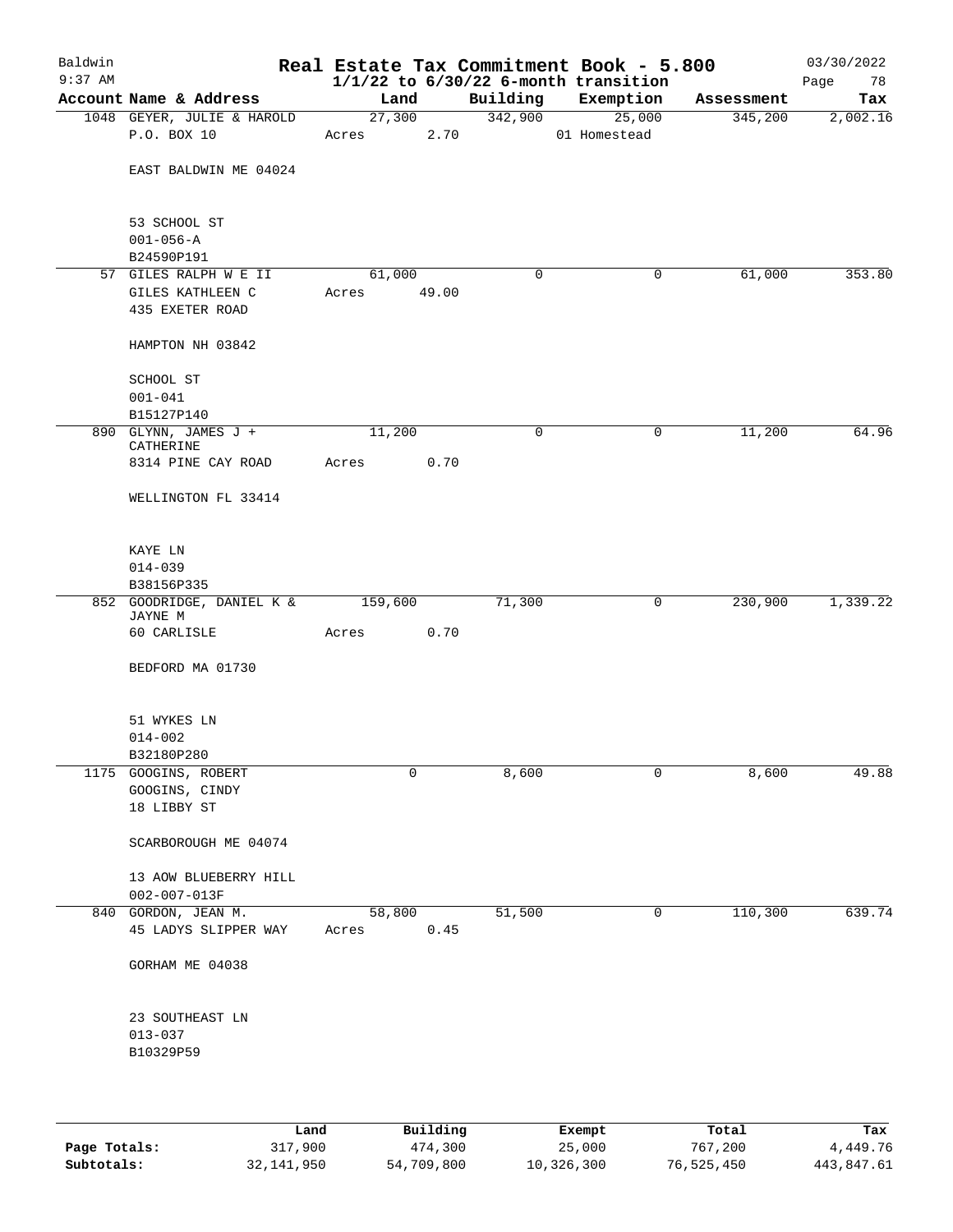| Baldwin<br>$9:37$ AM |                                   |        |       |             | Real Estate Tax Commitment Book - 5.800<br>$1/1/22$ to $6/30/22$ 6-month transition |            | 03/30/2022<br>Page<br>79 |
|----------------------|-----------------------------------|--------|-------|-------------|-------------------------------------------------------------------------------------|------------|--------------------------|
|                      | Account Name & Address            | Land   |       | Building    | Exemption                                                                           | Assessment | Tax                      |
|                      | 38 GORELOV, ALEXANDER             | 61,800 |       | 95,700      | $\mathbf 0$                                                                         | 157,500    | 913.50                   |
|                      | 29 INKHORN BROOK ROAD             | Acres  | 25.50 |             |                                                                                     |            |                          |
|                      | WINDHAM ME 04062                  |        |       |             |                                                                                     |            |                          |
|                      | 13 HARRIS RD                      |        |       |             |                                                                                     |            |                          |
|                      | $001 - 026$                       |        |       |             |                                                                                     |            |                          |
|                      | B37945P206                        |        |       |             |                                                                                     |            |                          |
|                      | 20 GRADY BRIAN                    | 16,900 |       | 42,000      | 0                                                                                   | 58,900     | 341.62                   |
|                      | 29 MONTGOMERY ROAD                | Acres  | 0.35  |             |                                                                                     |            |                          |
|                      | WINDHAM ME 04062                  |        |       |             |                                                                                     |            |                          |
|                      | 58 PEQUAWKET TR                   |        |       |             |                                                                                     |            |                          |
|                      | $001 - 016$                       |        |       |             |                                                                                     |            |                          |
|                      | B30864P133                        |        |       |             |                                                                                     |            |                          |
|                      | 145 GRAFFAM RONALD S JR           | 26,800 |       | 58,100      | 25,000                                                                              | 59,900     | 347.42                   |
|                      | <b>GRAFFAM SUSAN</b>              | Acres  | 2.20  |             | 01 Homestead                                                                        |            |                          |
|                      | 30 FREEMONT AVE                   |        |       |             |                                                                                     |            |                          |
|                      | EAST BALDWIN ME 04024             |        |       |             |                                                                                     |            |                          |
|                      | 30 FREEMONT AVE                   |        |       |             |                                                                                     |            |                          |
|                      | $001 - 099$                       |        |       |             |                                                                                     |            |                          |
|                      | 196 GRAHAM, EMILY B               | 7,900  |       | $\mathbf 0$ | 0                                                                                   | 7,900      | 45.82                    |
|                      | P.O. BOX 162                      | Acres  | 18.79 |             |                                                                                     |            |                          |
|                      | EAST BALDWIN ME 04024             |        |       |             |                                                                                     |            |                          |
|                      | REAR LOT                          |        |       |             |                                                                                     |            |                          |
|                      | $003 - 017 - 002$                 |        |       |             |                                                                                     |            |                          |
|                      | B28585P30                         |        |       |             |                                                                                     |            |                          |
|                      | 194 GRAHAM, EMILY B. & KARL<br>R. | 42,100 |       | 110,000     | 25,000                                                                              | 127,100    | 737.18                   |
|                      | PO BOX 162                        | Acres  | 13.17 |             | 01 Homestead                                                                        |            |                          |
|                      | EAST BALDWIN ME 04024             |        |       |             |                                                                                     |            |                          |
|                      | 16 MESSER RD                      |        |       |             |                                                                                     |            |                          |
|                      | $003 - 017$                       |        |       |             |                                                                                     |            |                          |
|                      | B32201P317                        |        |       |             |                                                                                     |            |                          |
|                      | 1194 GRANT, MIKE                  |        | 0     | 13,300      | 0                                                                                   | 13,300     | 77.14                    |
|                      | GRANT, BECKY                      |        |       |             |                                                                                     |            |                          |
|                      | 513 CANTON RD                     |        |       |             |                                                                                     |            |                          |
|                      | LIVERMORE ME 04253                |        |       |             |                                                                                     |            |                          |
|                      | 74 AOW DEER WAY                   |        |       |             |                                                                                     |            |                          |
|                      | $002 - 007 - 074$                 |        |       |             |                                                                                     |            |                          |
|                      |                                   |        |       |             |                                                                                     |            |                          |
|                      |                                   |        |       |             |                                                                                     |            |                          |

|              | Land       | Building   | Exempt     | Total      | Tax        |
|--------------|------------|------------|------------|------------|------------|
| Page Totals: | 155,500    | 319,100    | 50,000     | 424,600    | 2,462.68   |
| Subtotals:   | 32,297,450 | 55,028,900 | 10,376,300 | 76,950,050 | 446,310.29 |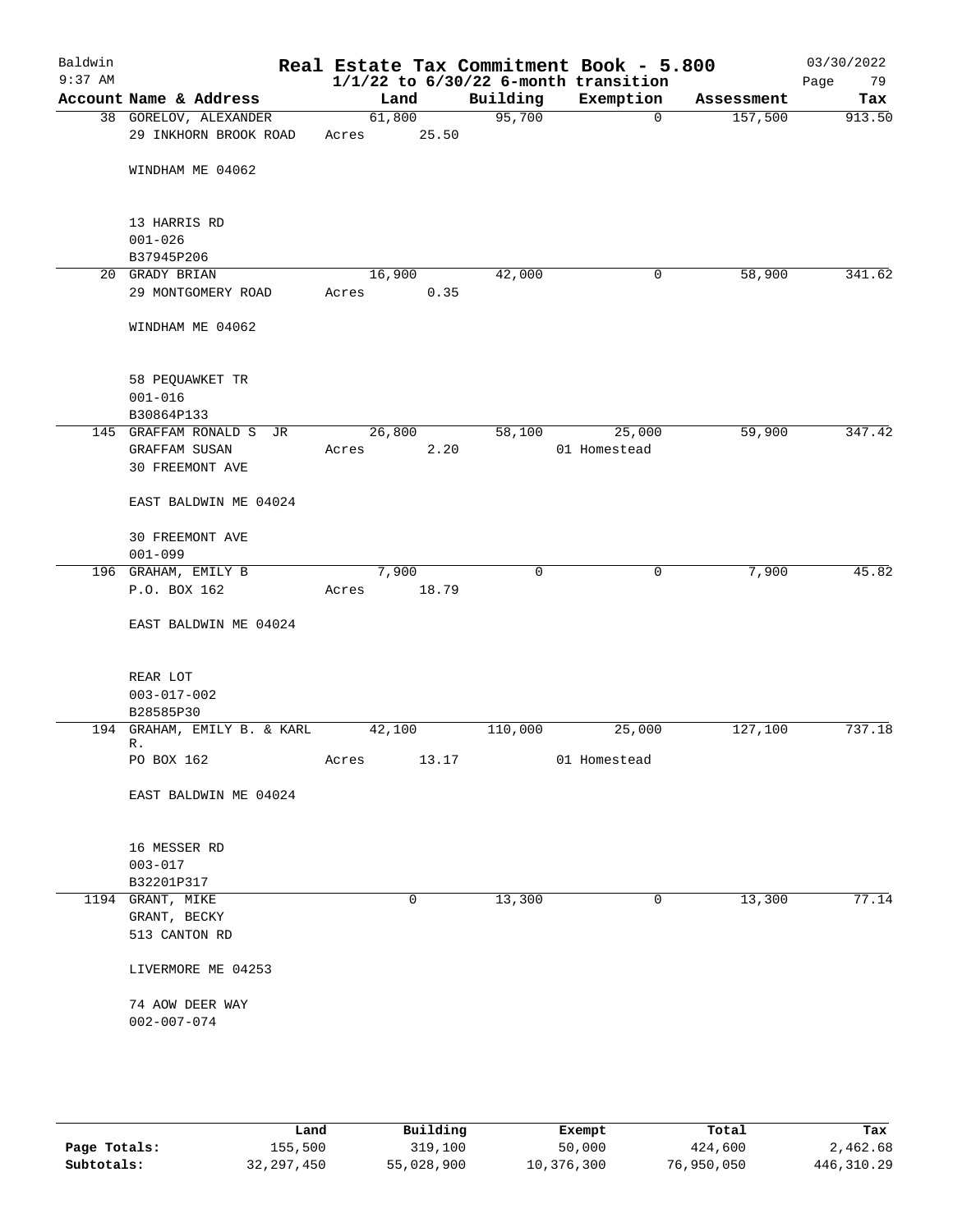| Baldwin<br>$9:37$ AM |                               |        |        |          | Real Estate Tax Commitment Book - 5.800<br>$1/1/22$ to $6/30/22$ 6-month transition |            | 03/30/2022<br>Page<br>80 |
|----------------------|-------------------------------|--------|--------|----------|-------------------------------------------------------------------------------------|------------|--------------------------|
|                      | Account Name & Address        | Land   |        | Building | Exemption                                                                           | Assessment | Tax                      |
|                      | 771 GRAY KELLEY CAROL P       |        | 29,700 | 163,500  | 25,000                                                                              | 168,200    | 975.56                   |
|                      | 144 WARDS HILL                | Acres  |        | 4.12     | 01 Homestead                                                                        |            |                          |
|                      |                               |        |        |          |                                                                                     |            |                          |
|                      | WEST BALDWIN ME 04091         |        |        |          |                                                                                     |            |                          |
|                      |                               |        |        |          |                                                                                     |            |                          |
|                      |                               |        |        |          |                                                                                     |            |                          |
|                      | 144 WARDS HILL RD             |        |        |          |                                                                                     |            |                          |
|                      | $012 - 018 - B$<br>B9221P6    |        |        |          |                                                                                     |            |                          |
|                      | 983 GREENE, TARA L            | 25,500 |        | 160,500  | 25,000                                                                              | 161,000    | 933.80                   |
|                      | 479 BRIDGTON RD               | Acres  | 3.00   |          | 01 Homestead                                                                        |            |                          |
|                      |                               |        |        |          |                                                                                     |            |                          |
|                      | EAST BALDWIN ME 04024         |        |        |          |                                                                                     |            |                          |
|                      |                               |        |        |          |                                                                                     |            |                          |
|                      |                               |        |        |          |                                                                                     |            |                          |
|                      | 479 BRIDGTON RD               |        |        |          |                                                                                     |            |                          |
|                      | $009 - 013 - D$               |        |        |          |                                                                                     |            |                          |
| 490                  | GREENE, THEODORE ESTATE<br>ΟF | 41,900 |        | 0        | 0                                                                                   | 41,900     | 243.02                   |
|                      | 77 BRIDGTON RD                | Acres  | 13.50  |          |                                                                                     |            |                          |
|                      |                               |        |        |          |                                                                                     |            |                          |
|                      | SEBAGO ME 04029               |        |        |          |                                                                                     |            |                          |
|                      |                               |        |        |          |                                                                                     |            |                          |
|                      |                               |        |        |          |                                                                                     |            |                          |
|                      | ROUTE 107                     |        |        |          |                                                                                     |            |                          |
|                      | $009 - 013 - A$               |        |        |          |                                                                                     |            |                          |
|                      | 1126 GUERRETTE, BRIAN         | 12,500 |        | 0        | 0                                                                                   | 12,500     | 72.50                    |
|                      | GUERRETTE, PAULA              | Acres  | 28.55  |          |                                                                                     |            |                          |
|                      | 15 BEAR RUN                   |        |        |          |                                                                                     |            |                          |
|                      | GORHAM ME 04038               |        |        |          |                                                                                     |            |                          |
|                      |                               |        |        |          |                                                                                     |            |                          |
|                      | SEBAGO RD                     |        |        |          |                                                                                     |            |                          |
|                      | $002 - 001 - D$               |        |        |          |                                                                                     |            |                          |
|                      | B36591P323                    |        |        |          |                                                                                     |            |                          |
|                      | 335 GULSTROM, DARWIN JOEL     | 27,000 |        | 196,500  | 25,000                                                                              | 198,500    | 1,151.30                 |
|                      | 36 ROCKY DUNN RD              | Acres  | 2.30   |          | 01 Homestead                                                                        |            |                          |
|                      |                               |        |        |          |                                                                                     |            |                          |
|                      | WEST BALDWIN ME 04091         |        |        |          |                                                                                     |            |                          |
|                      |                               |        |        |          |                                                                                     |            |                          |
|                      | 36 ROCKY DUNN RD              |        |        |          |                                                                                     |            |                          |
|                      | $006 - 003 - A$               |        |        |          |                                                                                     |            |                          |
|                      | B30284P178                    |        |        |          |                                                                                     |            |                          |
|                      | 247 GUPTILL, APRIL L          | 25,500 |        | 103,700  | 25,000                                                                              | 104,200    | 604.36                   |
|                      | PO BOX 74                     | Acres  | 1.35   |          | 01 Homestead                                                                        |            |                          |
|                      |                               |        |        |          |                                                                                     |            |                          |
|                      | EAST BALDWIN ME 04024         |        |        |          |                                                                                     |            |                          |
|                      |                               |        |        |          |                                                                                     |            |                          |
|                      | 4 KELLY BROOK LN              |        |        |          |                                                                                     |            |                          |
|                      | $005 - 003 - A$               |        |        |          |                                                                                     |            |                          |
|                      | B11784P301                    |        |        |          |                                                                                     |            |                          |
|                      |                               |        |        |          |                                                                                     |            |                          |
|                      |                               |        |        |          |                                                                                     |            |                          |
|                      |                               |        |        |          |                                                                                     |            |                          |
|                      |                               |        |        |          |                                                                                     |            |                          |

|              | Land       | Building   | Exempt     | Total      | Tax        |
|--------------|------------|------------|------------|------------|------------|
| Page Totals: | 162,100    | 624,200    | 100,000    | 686,300    | 3,980.54   |
| Subtotals:   | 32,459,550 | 55,653,100 | 10,476,300 | 77,636,350 | 450,290.83 |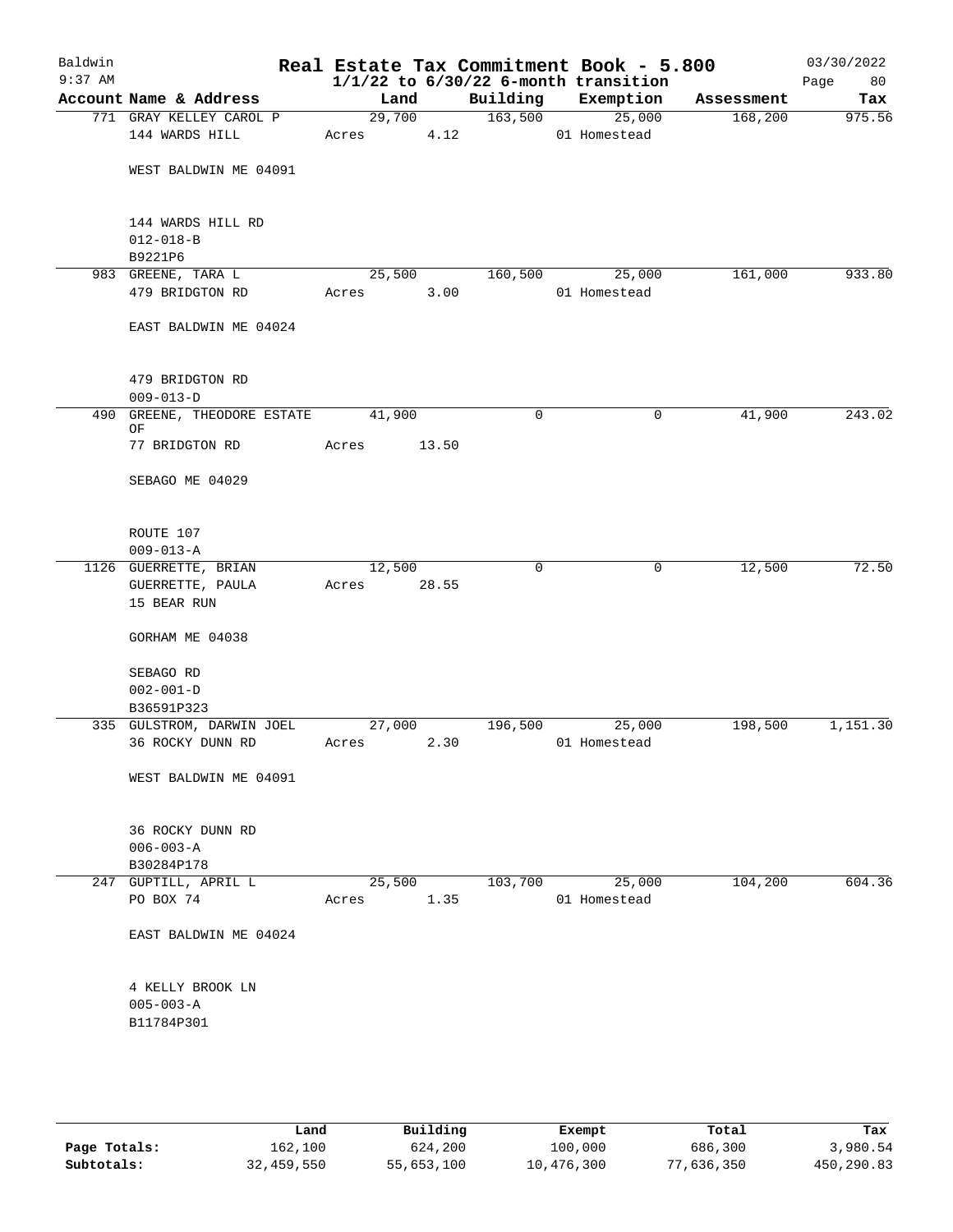| Baldwin<br>$9:37$ AM |                                                 |                 |      |          | Real Estate Tax Commitment Book - 5.800<br>$1/1/22$ to $6/30/22$ 6-month transition |            | 03/30/2022<br>Page<br>81 |
|----------------------|-------------------------------------------------|-----------------|------|----------|-------------------------------------------------------------------------------------|------------|--------------------------|
|                      | Account Name & Address                          | Land            |      | Building | Exemption                                                                           | Assessment | Tax                      |
|                      | 1069 GUPTILL, JOEL O JR<br>172 DOUGLAS HILL RD  | 29,400<br>Acres | 3.93 | 197,500  | $\mathbf 0$                                                                         | 226,900    | 1,316.02                 |
|                      | WEST BALDWIN ME 04091                           |                 |      |          |                                                                                     |            |                          |
|                      | 172 DOUGLAS HILL RD<br>$013 - 003 - C$          |                 |      |          |                                                                                     |            |                          |
|                      | B63693P51                                       |                 |      |          |                                                                                     |            |                          |
|                      | 1068 GUPTILL, JOEL O SR &<br>BETH M             | 37,100          |      | 0        | 0                                                                                   | 37,100     | 215.18                   |
|                      | 184 DOUGLAS HILL RD                             | Acres           | 9.88 |          |                                                                                     |            |                          |
|                      | WEST BALDWIN ME 04091                           |                 |      |          |                                                                                     |            |                          |
|                      | DOUGLAS HILL RD<br>$013 - 003 - B$<br>B26453P48 |                 |      |          |                                                                                     |            |                          |
|                      | 795 GUPTILL, JOEL O.                            | 25,300          |      | 60,500   | 25,000                                                                              | 60,800     | 352.64                   |
|                      | GUPTILL, BETH M.<br>184 DOUGLAS HILL RD         | Acres           | 2.00 |          | 01 Homestead                                                                        |            |                          |
|                      | WEST BALDWIN ME 04091                           |                 |      |          |                                                                                     |            |                          |
|                      | 184 DOUGLAS HILL RD<br>$013 - 003 - A$          |                 |      |          |                                                                                     |            |                          |
|                      | B10609P179<br>1100 GUPTILL, JOSHUA & ERICA      | 24,000          |      | 335,100  | 0                                                                                   | 359,100    | 2,082.78                 |
|                      | 60 BROWN RD                                     | Acres           | 2.00 |          |                                                                                     |            |                          |
|                      | WEST BALDWIN ME 04091                           |                 |      |          |                                                                                     |            |                          |
|                      | 60 BROWN RD<br>$005 - 003 - F$<br>B27793P171    |                 |      |          |                                                                                     |            |                          |
|                      | 248 GUPTILL, RONALD D                           | 23,800          |      | 0        | 0                                                                                   | 23,800     | 138.04                   |
|                      | P O BOX 74                                      | Acres           | 1.85 |          |                                                                                     |            |                          |
|                      | EAST BALDWIN ME 04024                           |                 |      |          |                                                                                     |            |                          |
|                      | REAR LOT<br>$005 - 003 - B$<br>B24353P74        |                 |      |          |                                                                                     |            |                          |
|                      | 612 GUPTILL, ROYCE C.<br>1329 CONGRESS ST       | 20,000<br>Acres | 0.50 | 2,300    | 0                                                                                   | 22,300     | 129.34                   |
|                      | PORTLAND ME 04102                               |                 |      |          |                                                                                     |            |                          |
|                      | SENATOR BLACK RD<br>$011 - 005$                 |                 |      |          |                                                                                     |            |                          |
|                      |                                                 |                 |      |          |                                                                                     |            |                          |

|              | Land       | Building   | Exempt     | Total      | Tax        |
|--------------|------------|------------|------------|------------|------------|
| Page Totals: | 159,600    | 595,400    | 25,000     | 730,000    | 4,234.00   |
| Subtotals:   | 32,619,150 | 56,248,500 | 10,501,300 | 78,366,350 | 454,524.83 |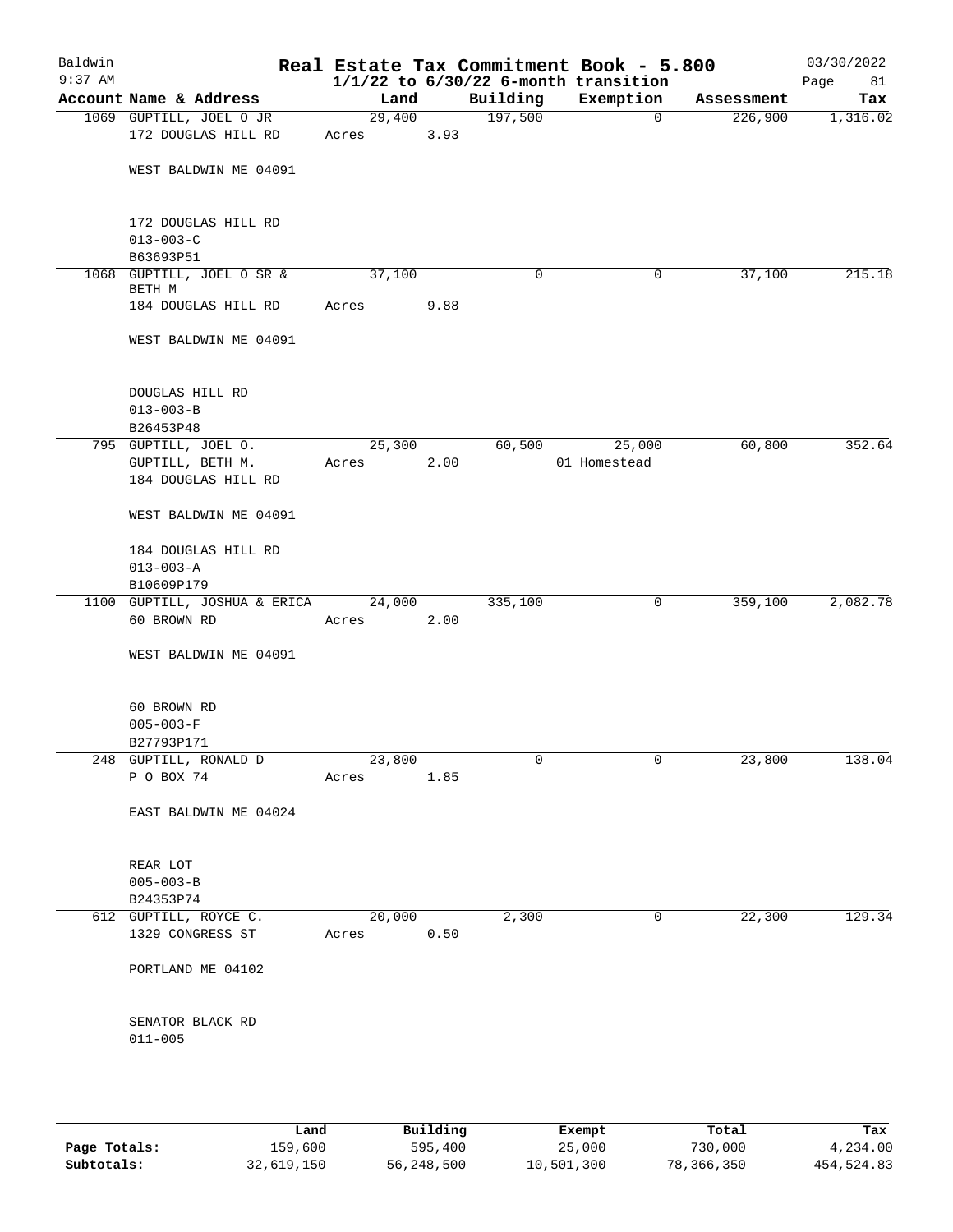| Baldwin<br>$9:37$ AM |                                            |             |       |          | Real Estate Tax Commitment Book - 5.800<br>$1/1/22$ to $6/30/22$ 6-month transition |            | 03/30/2022<br>82<br>Page |
|----------------------|--------------------------------------------|-------------|-------|----------|-------------------------------------------------------------------------------------|------------|--------------------------|
|                      | Account Name & Address                     | Land        |       | Building | Exemption                                                                           | Assessment | Tax                      |
|                      | 794 GUPTILL, WILLIAM O.                    | 52,200      |       | 131,300  | 31,000                                                                              | 152,500    | 884.50                   |
|                      | GUPTILL, BESSIE                            | Acres       | 19.10 |          | 13 Veteran (Viet Non Res                                                            |            |                          |
|                      | 188 DOUGLAS HILL RD                        |             |       |          | 01 Homestead                                                                        |            |                          |
|                      | WEST BALDWIN ME 04091                      |             |       |          |                                                                                     |            |                          |
|                      | 188 DOUGLAS HILL RD<br>$013 - 003$         |             |       |          |                                                                                     |            |                          |
|                      | B2687P294                                  |             |       |          |                                                                                     |            |                          |
|                      | 246 GUPTILL, WILLIAM O. &<br>BESSIE M.     | 229,800     |       | 0        | 0                                                                                   | 229,800    | 1,332.84                 |
|                      | GUPTILL, BESSIE M.<br>188 DOUGLASS HILL RD | Acres       | 87.10 |          |                                                                                     |            |                          |
|                      | WEST BALDWIN ME 04091                      |             |       |          |                                                                                     |            |                          |
|                      | ROUTE 113<br>$005 - 003$                   |             |       |          |                                                                                     |            |                          |
|                      | 200 HAASE, BONNIE & TRAVIS                 | 61,000      |       | 398,800  | 0                                                                                   | 459,800    | 2,666.84                 |
|                      | P.O. BOX 203                               | Acres 25.00 |       |          |                                                                                     |            |                          |
|                      | EAST BALDWIN ME 04024                      |             |       |          |                                                                                     |            |                          |
|                      | 20 WIGGIN RD<br>$003 - 020$                |             |       |          |                                                                                     |            |                          |
|                      | B10991P24                                  |             |       |          |                                                                                     |            |                          |
|                      | 733 HAGERMAN, NATHAN                       | 23,800      |       | 92,900   | 0                                                                                   | 116,700    | 676.86                   |
|                      | 45 DOUGLAS HILL RD                         | Acres       | 0.85  |          |                                                                                     |            |                          |
|                      | WEST BALDWIN ME 04091                      |             |       |          |                                                                                     |            |                          |
|                      | 45 DOUGLAS HILL RD                         |             |       |          |                                                                                     |            |                          |
|                      | $011 - 087$                                |             |       |          |                                                                                     |            |                          |
|                      | B34583P138                                 |             |       |          |                                                                                     | 244,800    | 1,419.84                 |
|                      | 991 HAINES GLENN<br>HAINES NORMA           | 27,300      | 2.51  | 248,500  | 31,000                                                                              |            |                          |
|                      |                                            | Acres       |       |          | 13 Veteran (Viet Non Res                                                            |            |                          |
|                      | PO BOX 49                                  |             |       |          | 01 Homestead                                                                        |            |                          |
|                      | 3 FIREFLY DRIVE<br>EAST BALDWIN ME 04024   |             |       |          |                                                                                     |            |                          |
|                      | 3 FIREFLY DR                               |             |       |          |                                                                                     |            |                          |
|                      | $005 - 026 - 002$                          |             |       |          |                                                                                     |            |                          |
|                      | B27165P121                                 |             |       |          |                                                                                     |            |                          |
|                      | 920 HALL, STEVEN A                         | 25,300      |       | 173,300  | 25,000                                                                              | 173,600    | 1,006.88                 |
|                      | 16 Frost Heave Road                        | Acres       | 2.00  |          | 01 Homestead                                                                        |            |                          |
|                      | East Baldwin ME 04024                      |             |       |          |                                                                                     |            |                          |
|                      | 16 FROST HEAVE RD                          |             |       |          |                                                                                     |            |                          |
|                      | $009 - 044 - E$<br>B34900P327              |             |       |          |                                                                                     |            |                          |
|                      |                                            |             |       |          |                                                                                     |            |                          |

|              | Land       | Building     | Exempt     | Total      | Tax        |
|--------------|------------|--------------|------------|------------|------------|
| Page Totals: | 419,400    | 1,044,800    | 87,000     | 1,377,200  | 7,987.76   |
| Subtotals:   | 33,038,550 | 57, 293, 300 | 10,588,300 | 79,743,550 | 462,512.59 |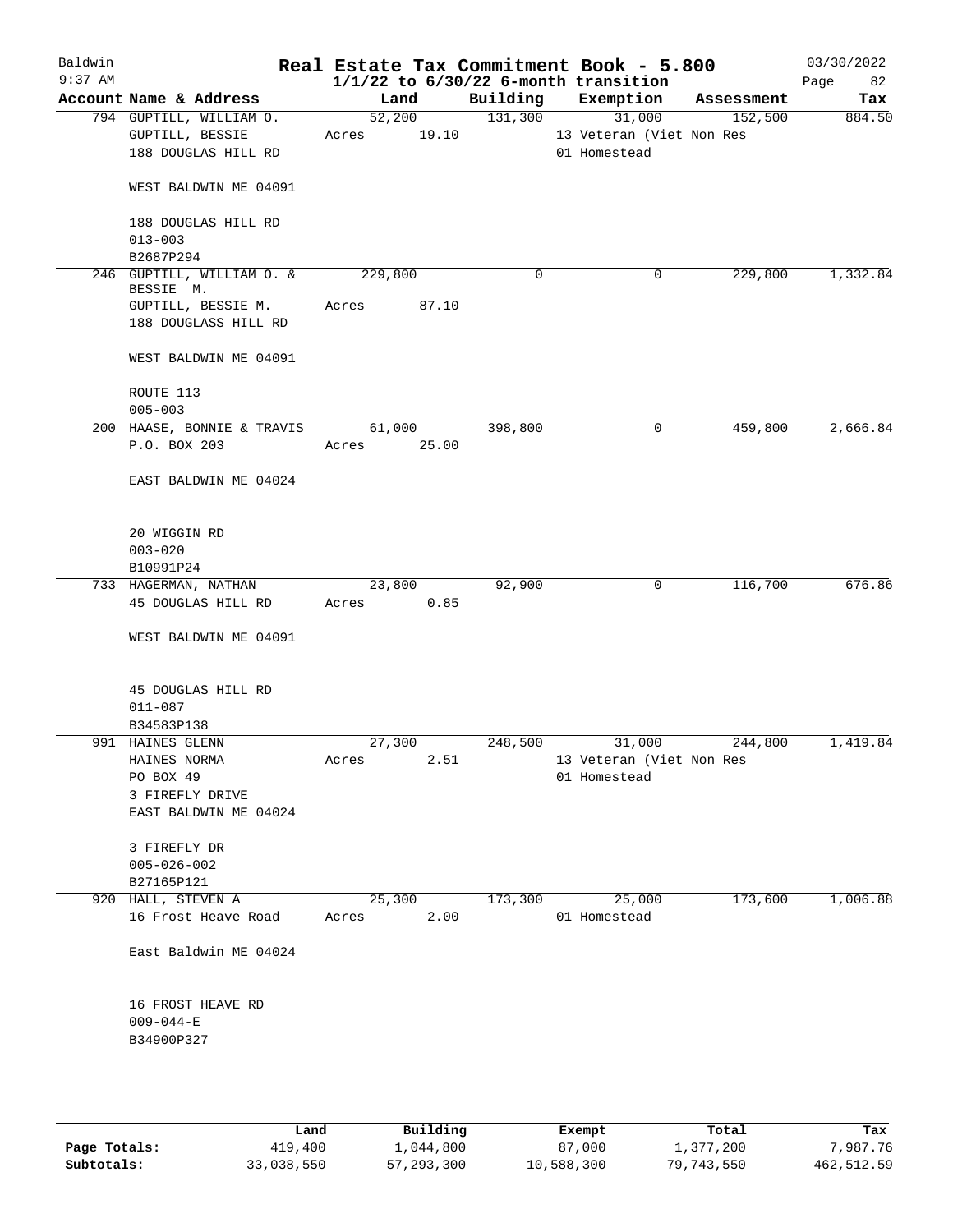| Baldwin<br>$9:37$ AM |                                                          |                 |       | Real Estate Tax Commitment Book - 5.800<br>$1/1/22$ to $6/30/22$ 6-month transition |           |            | 03/30/2022<br>Page<br>83 |
|----------------------|----------------------------------------------------------|-----------------|-------|-------------------------------------------------------------------------------------|-----------|------------|--------------------------|
|                      | Account Name & Address                                   | Land            |       | Building                                                                            | Exemption | Assessment | Tax                      |
|                      | 839 HALL, WILLIAM B<br>HALL, LISA J.<br>4 VIVIANA STREET | 71,300<br>Acres | 1.00  | 236,700                                                                             | 0         | 308,000    | 1,786.40                 |
|                      | METHUEN MA 01844                                         |                 |       |                                                                                     |           |            |                          |
|                      | 25 SOUTHEAST LN<br>$013 - 036 - A$                       |                 |       |                                                                                     |           |            |                          |
|                      | B29386P52                                                |                 |       |                                                                                     |           |            |                          |
|                      | 414 HAMILTON, SUSAN C                                    | 42,800          |       | 0                                                                                   | 0         | 42,800     | 248.24                   |
|                      | 186 Sebago Road                                          | Acres           | 16.00 |                                                                                     |           |            |                          |
|                      | HIRAM ME 04041                                           |                 |       |                                                                                     |           |            |                          |
|                      | ROUTE 113                                                |                 |       |                                                                                     |           |            |                          |
|                      | $007 - 012$<br>B23527P245                                |                 |       |                                                                                     |           |            |                          |
|                      | 4 HANSCOM CLARENCE L                                     | 38,900          |       | 0                                                                                   | 0         | 38,900     | 225.62                   |
|                      | 132 VERRILL RD                                           | Acres           | 32.00 |                                                                                     |           |            |                          |
|                      | POWNAL ME 04069                                          |                 |       |                                                                                     |           |            |                          |
|                      | PEQUAWKET TR                                             |                 |       |                                                                                     |           |            |                          |
|                      | $001 - 004$<br>B15339P103                                |                 |       |                                                                                     |           |            |                          |
|                      | 536 HANSCOM, DAVID A +<br>TERRY L                        | 35,500          |       | 154,800                                                                             | 0         | 190,300    | 1,103.74                 |
|                      | 39 MOUNTAIN RD                                           | Acres           | 8.00  |                                                                                     |           |            |                          |
|                      | EAST BALDWIN ME 04024                                    |                 |       |                                                                                     |           |            |                          |
|                      | 39 MOUNTAIN RD<br>$009 - 037 - B$                        |                 |       |                                                                                     |           |            |                          |
|                      | 123 HANSCOME JUSTIN                                      | 35,100          |       | 151,600                                                                             | 0         | 186,700    | 1,082.86                 |
|                      | 4 PEARL DR                                               | Acres           | 0.80  |                                                                                     |           |            |                          |
|                      | EAST BALDWIN ME 04024                                    |                 |       |                                                                                     |           |            |                          |
|                      | 9 PEARL DR                                               |                 |       |                                                                                     |           |            |                          |
|                      | $001 - 082 - B$                                          |                 |       |                                                                                     |           |            |                          |
|                      | B25521P78                                                |                 |       |                                                                                     |           |            |                          |
|                      | 59 HARDY TIM J                                           | 13,000          |       | 0                                                                                   | 0         | 13,000     | 75.40                    |
|                      | LILLY CATHY J<br>18 FERN AVE.                            | Acres           | 0.32  |                                                                                     |           |            |                          |
|                      | OLD ORCHARD BEACH ME<br>04064                            |                 |       |                                                                                     |           |            |                          |
|                      | REAR LOT                                                 |                 |       |                                                                                     |           |            |                          |
|                      | $001 - 043$<br>B15760P101                                |                 |       |                                                                                     |           |            |                          |
|                      |                                                          |                 |       |                                                                                     |           |            |                          |

|              | Land         | Building   | Exempt     | Total      | Tax        |
|--------------|--------------|------------|------------|------------|------------|
| Page Totals: | 236,600      | 543,100    |            | 779.700    | 4,522.26   |
| Subtotals:   | 33, 275, 150 | 57,836,400 | 10,588,300 | 80,523,250 | 467,034.85 |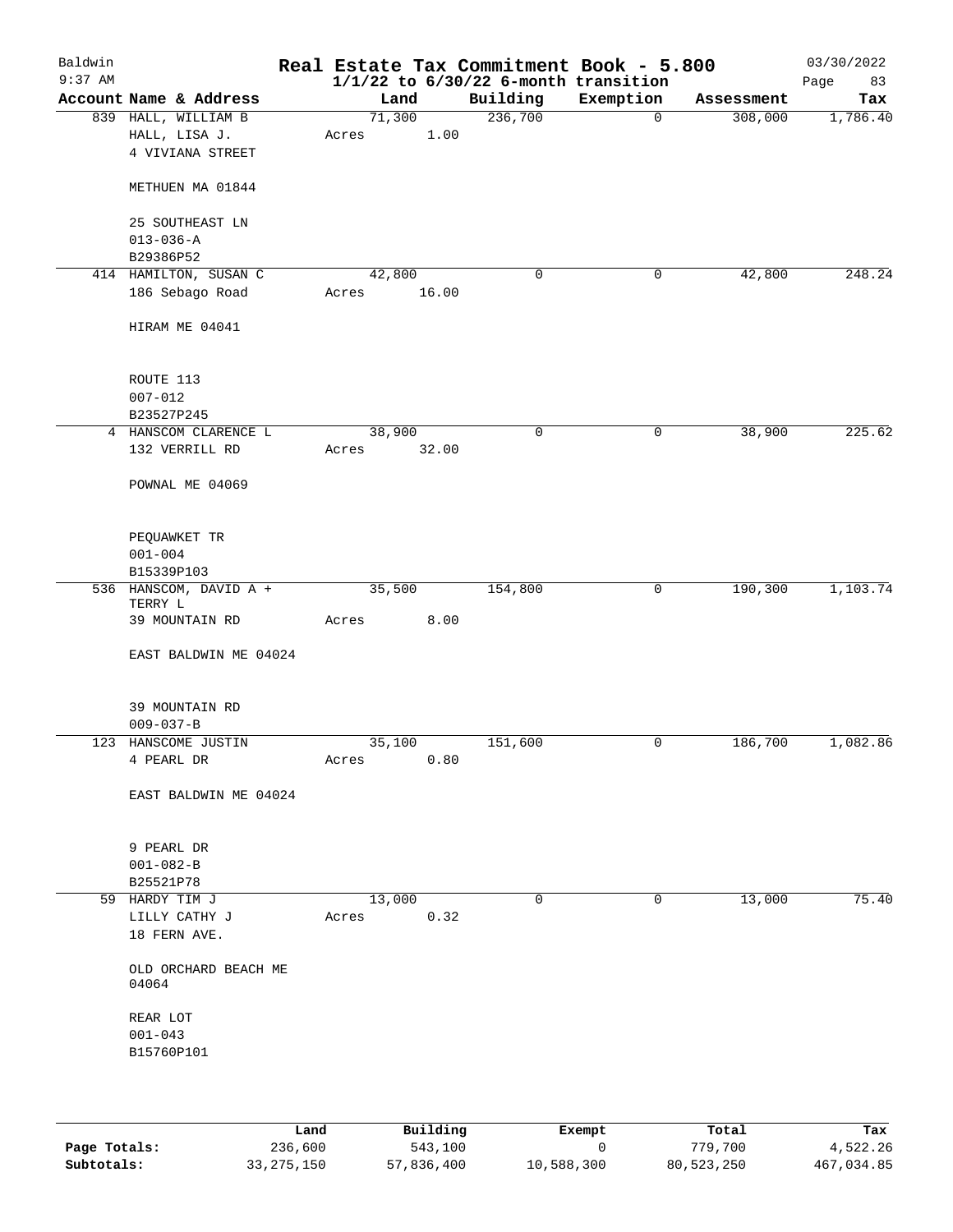| Baldwin<br>$9:37$ AM |                                                 |                                  |      |          | Real Estate Tax Commitment Book - 5.800<br>$1/1/22$ to $6/30/22$ 6-month transition |            | 03/30/2022<br>Page<br>84 |
|----------------------|-------------------------------------------------|----------------------------------|------|----------|-------------------------------------------------------------------------------------|------------|--------------------------|
|                      | Account Name & Address                          | Land                             |      | Building | Exemption                                                                           | Assessment | Tax                      |
|                      | 60 HARDY TIM J<br>LILLY CATHY J<br>18 FERN AVE. | 32,500<br>Acres                  | 0.32 | 22,000   | $\mathbf 0$                                                                         | 54,500     | 316.10                   |
|                      | OLD ORCHARD BEACH ME<br>04064                   |                                  |      |          |                                                                                     |            |                          |
|                      | REAR LOT<br>$001 - 044$                         |                                  |      |          |                                                                                     |            |                          |
|                      | B15767P1                                        |                                  |      |          |                                                                                     |            |                          |
|                      | 61 HARDY TIM J                                  | 14,000                           |      | 71,900   | 0                                                                                   | 85,900     | 498.22                   |
|                      | LILLY CATHY J<br>18 FERN AVE.                   | Acres                            | 0.15 |          |                                                                                     |            |                          |
|                      | OLD ORCHARD BEACH ME<br>04064                   |                                  |      |          |                                                                                     |            |                          |
|                      | REAR LOT<br>$001 - 045$                         |                                  |      |          |                                                                                     |            |                          |
|                      | B27145P125                                      |                                  |      |          |                                                                                     |            |                          |
|                      | 709 HARMON , SCOTT<br>362 RICHARDSON ROAD       | 26,900<br>Acres                  | 4.65 | 35,400   | 0                                                                                   | 62,300     | 361.34                   |
|                      | HIRAM ME 04041                                  |                                  |      |          |                                                                                     |            |                          |
|                      | 1078 PEQUAWKET TR                               |                                  |      |          |                                                                                     |            |                          |
|                      | $011 - 074 - B$                                 |                                  |      |          |                                                                                     |            |                          |
|                      | B33941P218                                      |                                  |      |          |                                                                                     |            |                          |
|                      | 1245 HARMON, WALTER, HEIDI                      | 31,300                           |      | 223,000  | 0                                                                                   | 254,300    | 1,474.94                 |
|                      | STROUD, SUSAN<br>23 SENATOR BLACK RD            | Acres                            | 9.34 |          |                                                                                     |            |                          |
|                      | WEST BALDWIN ME 04091                           |                                  |      |          |                                                                                     |            |                          |
|                      | 23 SENATOR BLACK RD<br>$007 - 019 - C$          |                                  |      |          |                                                                                     |            |                          |
|                      | B36509P314                                      |                                  |      |          |                                                                                     |            |                          |
|                      | 140 HARMON BEVERLY                              |                                  |      |          | 25,300 88,500 25,000                                                                | 88,800     | 515.04                   |
|                      | 52 FREEMONT AVE                                 |                                  |      |          | Acres 1.20 01 Homestead                                                             |            |                          |
|                      | EAST BALDWIN ME 04024                           |                                  |      |          |                                                                                     |            |                          |
|                      | 52 FREEMONT AVE<br>$001 - 095$                  |                                  |      |          |                                                                                     |            |                          |
|                      | 927 HARMON, DANIELLE J<br>23 BLISS ROAD         | $\frac{26,500}{ }$<br>Acres 2.00 |      |          | 133,200 25,000<br>01 Homestead                                                      | 134,700    | 781.26                   |
|                      | WEST BALDWIN ME 04091                           |                                  |      |          |                                                                                     |            |                          |
|                      | 23 BLISS RD                                     |                                  |      |          |                                                                                     |            |                          |
|                      | $010 - 033 - B$<br>B33800P169                   |                                  |      |          |                                                                                     |            |                          |
|                      |                                                 |                                  |      |          |                                                                                     |            |                          |

|              | Land       | Building   | Exempt     | Total      | Tax        |
|--------------|------------|------------|------------|------------|------------|
| Page Totals: | 156,500    | 574,000    | 50,000     | 680,500    | 3,946.90   |
| Subtotals:   | 33,431,650 | 58,410,400 | 10,638,300 | 81,203,750 | 470,981.75 |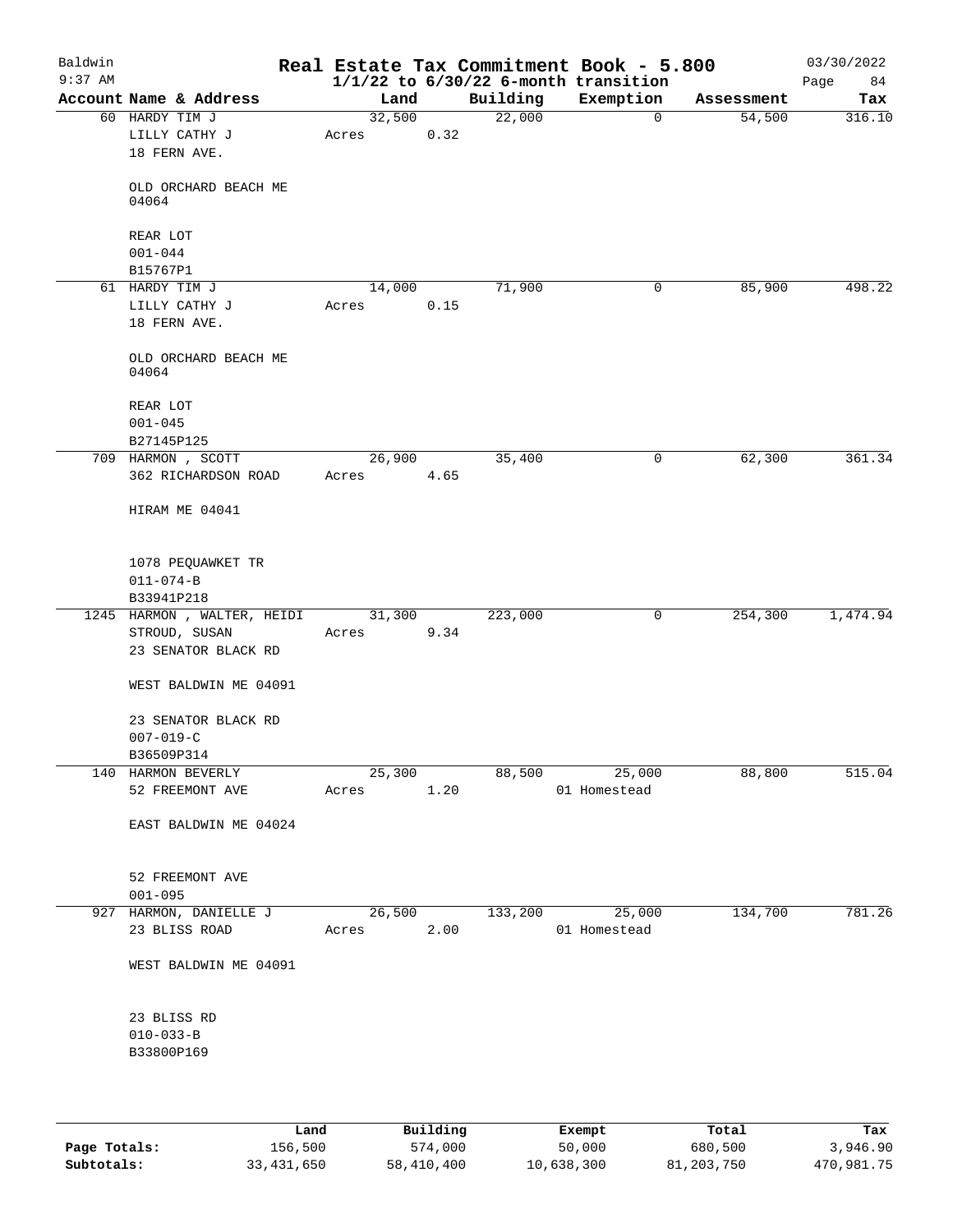| Baldwin<br>$9:37$ AM |                                                                                |                 |       |          | Real Estate Tax Commitment Book - 5.800<br>$1/1/22$ to $6/30/22$ 6-month transition |            | 03/30/2022<br>Page<br>85 |
|----------------------|--------------------------------------------------------------------------------|-----------------|-------|----------|-------------------------------------------------------------------------------------|------------|--------------------------|
|                      | Account Name & Address                                                         | Land            |       | Building | Exemption                                                                           | Assessment | Tax                      |
|                      | 1246 HARMON, WALTER, HEIDI<br>STROUD, SUSAN<br>23 SENATOR BLACK RD             | 28,000<br>Acres | 11.00 | 98,700   | $\overline{0}$                                                                      | 126,700    | 734.86                   |
|                      | WEST BALDWIN ME 04091                                                          |                 |       |          |                                                                                     |            |                          |
|                      | SENATOR BLACK RD<br>$007 - 020 - C$                                            |                 |       |          |                                                                                     |            |                          |
|                      | B36509P292                                                                     |                 |       |          |                                                                                     |            |                          |
|                      | 1264 HARRINGTON, DENNIS W<br>HARRINGTON JR, DENNIS W Acres<br>25 CRAWFORD ROAD | 26,300          | 1.85  | 0        | 0                                                                                   | 26,300     | 152.54                   |
|                      | WEST BALDWIN ME 04091                                                          |                 |       |          |                                                                                     |            |                          |
|                      | CRAWFORD RD<br>$012 - 002 - A$<br>B35602P91                                    |                 |       |          |                                                                                     |            |                          |
|                      | 1153 HARRINGTON, DENNIS W<br>HOWELL, FREDERICK L<br>25 CRAWFORD RD             | 26,800<br>Acres | 2.20  | 160,700  | 0                                                                                   | 187,500    | 1,087.50                 |
|                      | WEST BALDWIN ME 04091                                                          |                 |       |          |                                                                                     |            |                          |
|                      | 30 CRAWFORD RD<br>$012 - 003 - B$<br>B38240P153                                |                 |       |          |                                                                                     |            |                          |
|                      | 753 HARRINGTON, DENNIS W                                                       | 22,600          |       | 93,500   | 31,000                                                                              | 85,100     | 493.58                   |
|                      | 25 CRAWFORD RD<br>WEST BALDWIN ME 04091                                        | Acres           | 0.72  |          | 13 Veteran (Viet Non Res<br>01 Homestead                                            |            |                          |
|                      |                                                                                |                 |       |          |                                                                                     |            |                          |
|                      | 25 CRAWFORD RD<br>$012 - 002$                                                  |                 |       |          |                                                                                     |            |                          |
|                      | 404 HARRINGTON, DONALD &                                                       | 30,500          |       | 27,400   | 0                                                                                   | 57,900     | 335.82                   |
|                      | ELIZABETH<br>PO BOX 1803                                                       | Acres           | 8.95  |          |                                                                                     |            |                          |
|                      | EDGARTOWN MA 02539                                                             |                 |       |          |                                                                                     |            |                          |
|                      | 609 PEQUAWKET TR<br>$007 - 003 - C$                                            |                 |       |          |                                                                                     |            |                          |
| 1180                 | B23402P195<br>HARRINGTON, LISA &                                               |                 | 0     | 14,200   | 0                                                                                   | 14,200     | 82.36                    |
|                      | SCOTT<br>30 LONGLEY RD                                                         |                 |       |          |                                                                                     |            |                          |
|                      | GREENE ME 04236                                                                |                 |       |          |                                                                                     |            |                          |
|                      | 13 AOW BLUEBERRY HILL<br>$002 - 007 - 013K$<br>B0000P000                       |                 |       |          |                                                                                     |            |                          |
|                      |                                                                                |                 |       |          |                                                                                     |            |                          |

|              | Land       | Building   | Exempt     | Total      | Tax        |
|--------------|------------|------------|------------|------------|------------|
| Page Totals: | 134,200    | 394,500    | 31,000     | 497,700    | 2,886.66   |
| Subtotals:   | 33,565,850 | 58,804,900 | 10,669,300 | 81,701,450 | 473,868.41 |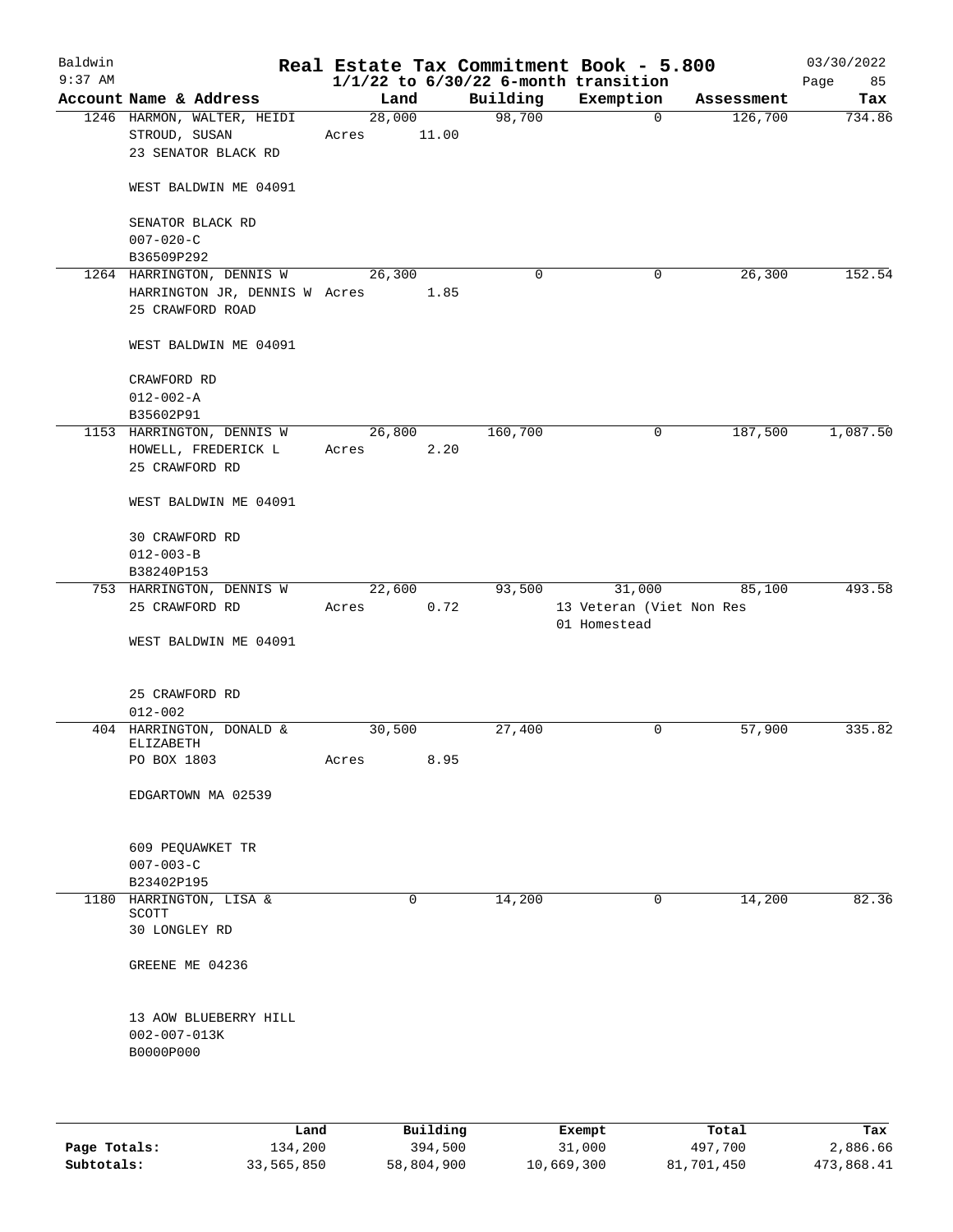| Baldwin<br>$9:37$ AM |                                                                  |                      |        |         | Real Estate Tax Commitment Book - 5.800<br>$1/1/22$ to $6/30/22$ 6-month transition |            | 03/30/2022<br>Page<br>86 |
|----------------------|------------------------------------------------------------------|----------------------|--------|---------|-------------------------------------------------------------------------------------|------------|--------------------------|
|                      | Account Name & Address                                           | Land                 |        |         | Building Exemption                                                                  | Assessment | Tax                      |
|                      | 758 HARRINGTON, WILBUR L &<br>HELEN L                            | 24,000               |        | 48,300  | 25,000                                                                              | 47,300     | 274.34                   |
|                      | 37 CRAWFORD RD                                                   | Acres                | 2.00   |         | 01 Homestead                                                                        |            |                          |
|                      | WEST BALDWIN ME 04091                                            |                      |        |         |                                                                                     |            |                          |
|                      | 37 CRAWFORD RD<br>$012 - 005 - A$                                |                      |        |         |                                                                                     |            |                          |
|                      | 280 HARRIS, WILLIAM A. &<br>NANCY                                | 117,800              |        | 0       | 0                                                                                   | 117,800    | 683.24                   |
|                      | 36 STANDISH NECK RD                                              | Acres                | 77.87  |         |                                                                                     |            |                          |
|                      | STANDISH ME 04084                                                |                      |        |         |                                                                                     |            |                          |
|                      | RIVER RD<br>$005 - 026$                                          |                      |        |         |                                                                                     |            |                          |
|                      | B15523P276                                                       |                      |        |         |                                                                                     |            |                          |
|                      | 418 HASKELL, ANNA                                                |                      | 35,500 | 108,000 | 25,000                                                                              | 118,500    | 687.30                   |
|                      | 76 SENATOR BLACK RD                                              | Acres 8.00           |        |         | 01 Homestead                                                                        |            |                          |
|                      | WEST BALDWIN ME 04091                                            |                      |        |         |                                                                                     |            |                          |
|                      | 72 SENATOR BLACK RD<br>$007 - 015$                               |                      |        |         |                                                                                     |            |                          |
|                      | B23038P209                                                       |                      |        |         |                                                                                     |            |                          |
|                      | 1029 HASKELL, DAVID<br>HASKELL, ILEESHA<br>80 SENATOR BLACK ROAD | 27,400<br>Acres 4.00 |        | 194,700 | 25,000<br>01 Homestead                                                              | 197,100    | 1,143.18                 |
|                      | WEST BALDWIN ME 04091                                            |                      |        |         |                                                                                     |            |                          |
|                      | 80 SENATOR BLACK RD<br>$007 - 015 - A$                           |                      |        |         |                                                                                     |            |                          |
|                      | B23038P214                                                       |                      |        |         |                                                                                     |            |                          |
|                      | 408 HASKELL, PAUL A                                              |                      | 19,500 |         | 86,300 25,000                                                                       | 80,800     | 468.64                   |
|                      | 707 PEQUAWKET TRAIL                                              | Acres                | 0.64   |         | 01 Homestead                                                                        |            |                          |
|                      | WEST BALDWIN ME 04091                                            |                      |        |         |                                                                                     |            |                          |
|                      | 707 PEQUAWKET TR<br>$007 - 006$                                  |                      |        |         |                                                                                     |            |                          |
|                      | B24842P156                                                       |                      |        |         |                                                                                     |            |                          |
|                      | 286 HASTINGS, TERRI L                                            | 25,000               |        | 94,500  | 0                                                                                   | 119,500    | 693.10                   |
|                      | HASTINGS, CHRISTOPHER J Acres<br>172 PIGEON BROOK RD             |                      | 1.00   |         |                                                                                     |            |                          |
|                      | WEST BALDWIN ME 04091                                            |                      |        |         |                                                                                     |            |                          |
|                      | 172 PIGEON BROOK RD<br>$005 - 031 - A$                           |                      |        |         |                                                                                     |            |                          |
|                      | B37066P334                                                       |                      |        |         |                                                                                     |            |                          |
|                      |                                                                  |                      |        |         |                                                                                     |            |                          |

|              | Land       | Building   | Exempt     | Total      | Tax        |
|--------------|------------|------------|------------|------------|------------|
| Page Totals: | 249,200    | 531,800    | 100,000    | 681,000    | 3,949.80   |
| Subtotals:   | 33,815,050 | 59,336,700 | 10,769,300 | 82,382,450 | 477.818.21 |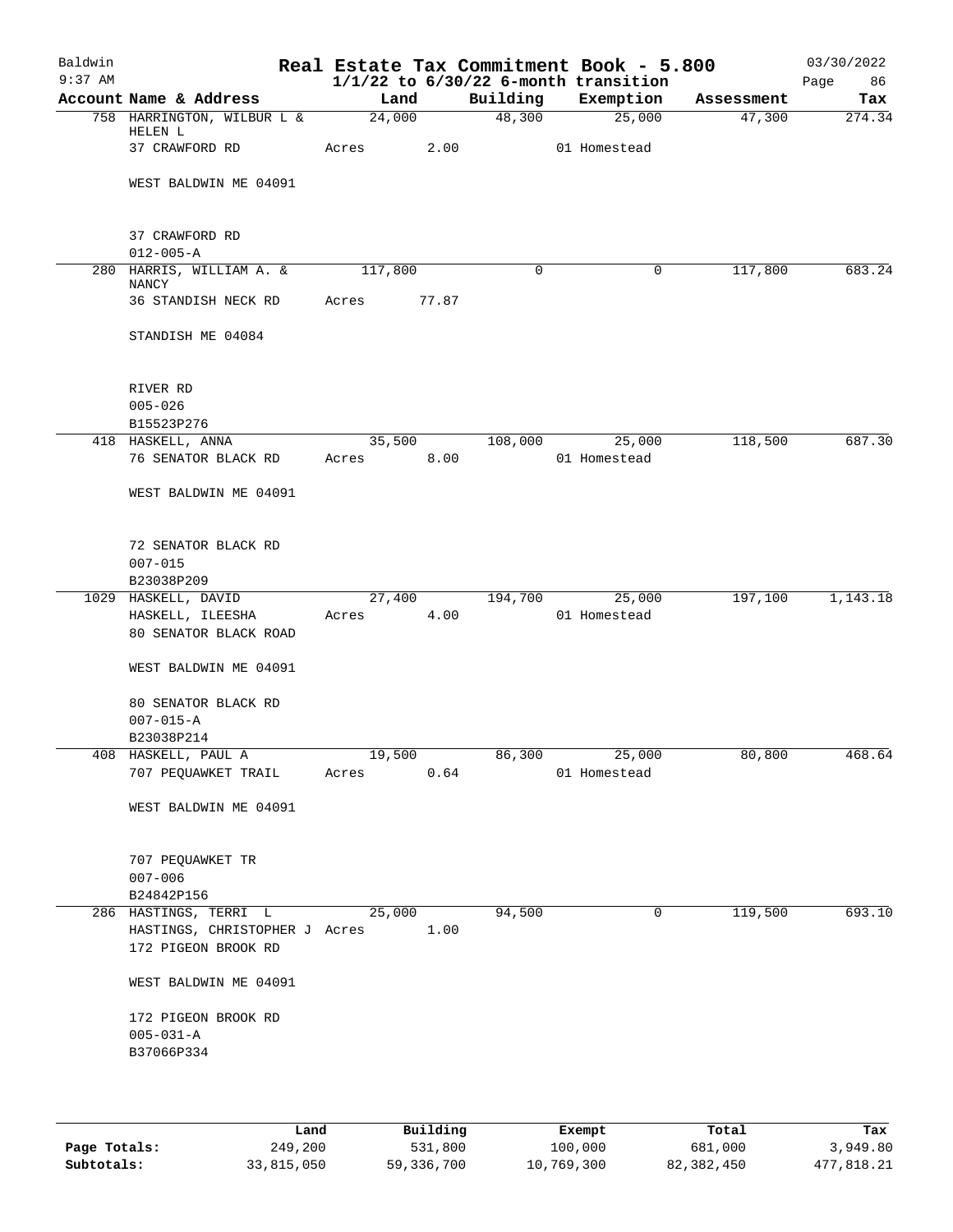| Baldwin<br>$9:37$ AM |                                            |                 |       |             | Real Estate Tax Commitment Book - 5.800<br>$1/1/22$ to $6/30/22$ 6-month transition |            | 03/30/2022<br>87<br>Page |
|----------------------|--------------------------------------------|-----------------|-------|-------------|-------------------------------------------------------------------------------------|------------|--------------------------|
|                      | Account Name & Address                     | Land            |       |             | Building Exemption                                                                  | Assessment | Tax                      |
|                      | 131 HATHORNE, CONSTANCE R                  | 25,200          |       | 181,600     | 31,000                                                                              | 175,800    | 1,019.64                 |
|                      | HATHORNE, ALVIN J                          | Acres           | 1.10  |             | 16 Veteran (Viet Res Widow)                                                         |            |                          |
|                      | 34 WOODS MILL RD                           |                 |       |             | 01 Homestead                                                                        |            |                          |
|                      | EAST BALDWIN ME 04024                      |                 |       |             |                                                                                     |            |                          |
|                      | 34 WOODS MILL RD                           |                 |       |             |                                                                                     |            |                          |
|                      | $001 - 086$                                |                 |       |             |                                                                                     |            |                          |
|                      | B34784P126                                 |                 |       |             |                                                                                     |            |                          |
|                      | 807 HAWKES, LUZ.                           | 25,000          |       | 155,900     | 25,000                                                                              | 155,900    | 904.22                   |
|                      | 9B STREET                                  | Acres           | 1.00  |             | 01 Homestead                                                                        |            |                          |
|                      | BRIDGTON ME 04009                          |                 |       |             |                                                                                     |            |                          |
|                      | 81 WARDS HILL RD                           |                 |       |             |                                                                                     |            |                          |
|                      | $013 - 010$                                |                 |       |             |                                                                                     |            |                          |
|                      | B27292P316                                 |                 |       |             |                                                                                     |            |                          |
|                      | 1258 HAWXWELL, CHRISTINA<br>4 CHASE STREET | 26,500          |       | 0           | 0                                                                                   | 26,500     | 153.70                   |
|                      |                                            | Acres           | 2.00  |             |                                                                                     |            |                          |
|                      | STANDISH ME 04084                          |                 |       |             |                                                                                     |            |                          |
|                      | CRAM RD                                    |                 |       |             |                                                                                     |            |                          |
|                      | $003 - 010 - B - 001$                      |                 |       |             |                                                                                     |            |                          |
|                      | B36405P180                                 |                 |       |             |                                                                                     |            |                          |
|                      | 176 HAWXWELL, DANIEL                       | 25,600          |       | $\mathbf 0$ | 0                                                                                   | 25,600     | 148.48                   |
|                      | 4 CHASE STREET                             | Acres           | 2.21  |             |                                                                                     |            |                          |
|                      | STANDISH ME 04084                          |                 |       |             |                                                                                     |            |                          |
|                      | CRAM RD                                    |                 |       |             |                                                                                     |            |                          |
|                      | $003 - 010 - B$                            |                 |       |             |                                                                                     |            |                          |
|                      | B36405P183<br>848 HAYES, JESSICA ANN       | 99,900          |       | 79,400      | 0                                                                                   | 179,300    | 1,039.94                 |
|                      | 17615 DATE PALM COURT                      | Acres           | 0.21  |             |                                                                                     |            |                          |
|                      | NORTH FT MYERS FL 33917                    |                 |       |             |                                                                                     |            |                          |
|                      | 39 WYKES LN                                |                 |       |             |                                                                                     |            |                          |
|                      | $014 - 006$                                |                 |       |             |                                                                                     |            |                          |
|                      | B35942P203                                 |                 |       |             |                                                                                     |            |                          |
|                      | 384 HEALEY, THOMAS<br>24428 89TH AVE       | 91,400<br>Acres | 27.00 | 192,800     | 0                                                                                   | 284,200    | 1,648.36                 |
|                      | JAMAICA NY 11462                           |                 |       |             |                                                                                     |            |                          |
|                      |                                            |                 |       |             |                                                                                     |            |                          |
|                      | 245 RIVER RD                               |                 |       |             |                                                                                     |            |                          |
|                      | $006 - 028$                                |                 |       |             |                                                                                     |            |                          |
|                      |                                            |                 |       |             |                                                                                     |            |                          |
|                      |                                            |                 |       |             |                                                                                     |            |                          |

|              | Land       | Building   | Exempt     | Total      | Tax        |
|--------------|------------|------------|------------|------------|------------|
| Page Totals: | 293,600    | 609,700    | 56,000     | 847,300    | 4,914.34   |
| Subtotals:   | 34,108,650 | 59,946,400 | 10,825,300 | 83,229,750 | 482,732.55 |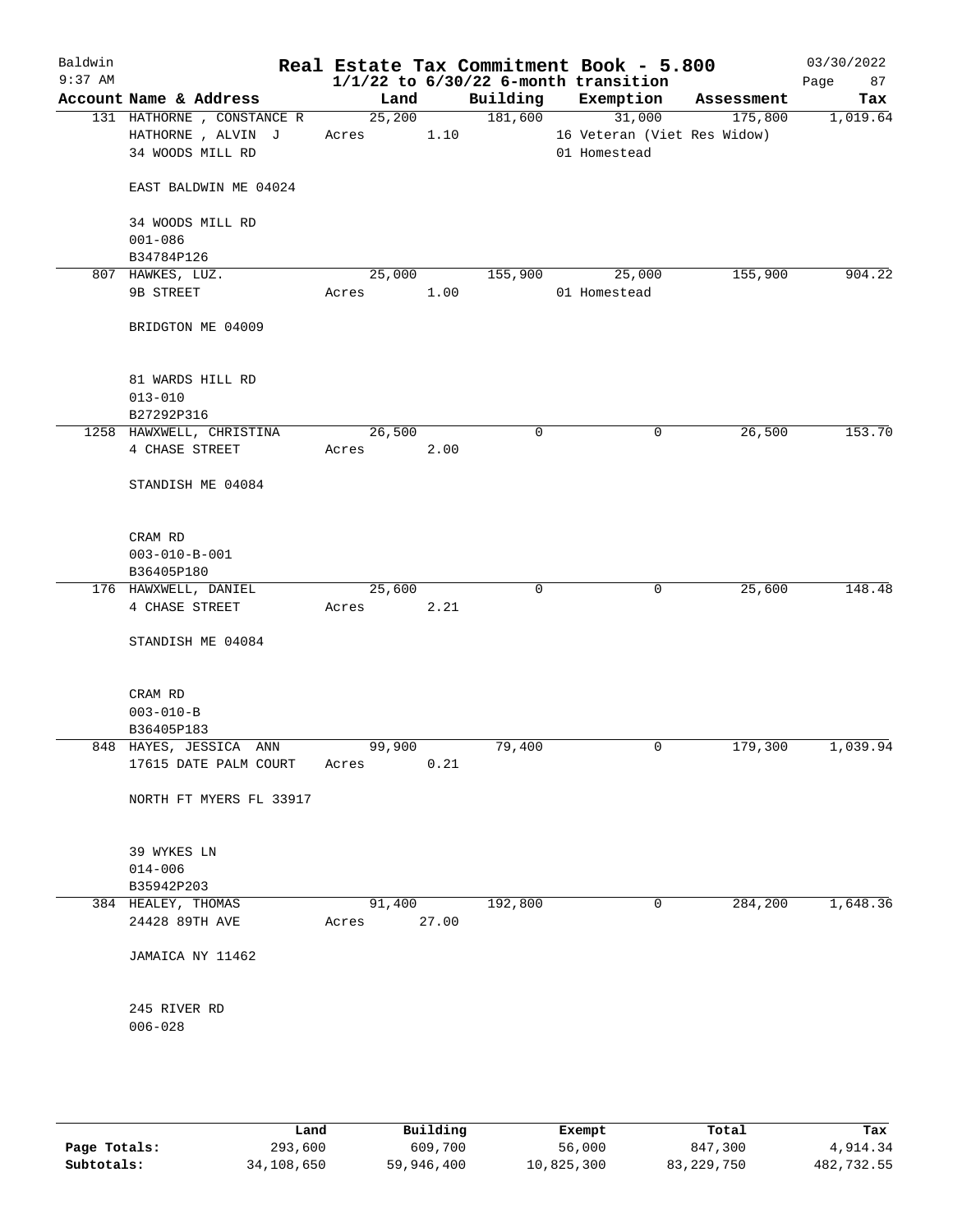| Baldwin<br>$9:37$ AM |                                                |         |        |           | Real Estate Tax Commitment Book - 5.800<br>$1/1/22$ to $6/30/22$ 6-month transition |            | 03/30/2022<br>Page<br>88 |
|----------------------|------------------------------------------------|---------|--------|-----------|-------------------------------------------------------------------------------------|------------|--------------------------|
|                      | Account Name & Address                         | Land    |        | Building  | Exemption                                                                           | Assessment | Tax                      |
|                      | 748 HEARST-ARGYLE PROP.                        | 494,200 |        | 1,806,100 | $\mathbf 0$                                                                         | 2,300,300  | 13,341.74                |
|                      | TAX SERVICES                                   | Acres   | 295.50 |           |                                                                                     |            |                          |
|                      | 170 EAST RIDGEWOOD AVE                         |         |        |           |                                                                                     |            |                          |
|                      | RIDGEWOOD NJ 07450                             |         |        |           |                                                                                     |            |                          |
|                      | REAR LOT                                       |         |        |           |                                                                                     |            |                          |
|                      | $011 - 091$                                    |         |        |           |                                                                                     |            |                          |
|                      | B21494P185                                     |         |        |           |                                                                                     |            |                          |
|                      | 132 HEATH, RILEY                               | 26,500  |        | 147,700   | 0                                                                                   | 174,200    | 1,010.36                 |
|                      | 39 WOODS MILL RD                               | Acres   | 2.00   |           |                                                                                     |            |                          |
|                      | EAST BALDWIN ME 04024                          |         |        |           |                                                                                     |            |                          |
|                      | 39 WOODS MILL RD                               |         |        |           |                                                                                     |            |                          |
|                      | $001 - 087$                                    |         |        |           |                                                                                     |            |                          |
|                      | B30872P289                                     |         |        |           |                                                                                     |            |                          |
|                      | 1215 HEBERT, MARANDA                           | 0       |        | 8,000     | 0                                                                                   | 8,000      | 46.40                    |
|                      | 7 THERIAULT ST                                 |         |        |           |                                                                                     |            |                          |
|                      | SANFORD ME 04073                               |         |        |           |                                                                                     |            |                          |
|                      | AOW TACKLEBOX                                  |         |        |           |                                                                                     |            |                          |
|                      | 002-007-JTTRBG                                 |         |        |           |                                                                                     |            |                          |
|                      | 642 HEBERT, RICHARD M.                         | 26,500  |        | 163,500   | 25,000                                                                              | 165,000    | 957.00                   |
|                      | 50 CHASE RD.                                   | Acres   | 2.00   |           | 01 Homestead                                                                        |            |                          |
|                      | WEST BALDWIN ME 04091                          |         |        |           |                                                                                     |            |                          |
|                      | 50 CHASE RD                                    |         |        |           |                                                                                     |            |                          |
|                      | $011 - 024 - A$                                |         |        |           |                                                                                     |            |                          |
|                      | 913 HENDERSON, WILLIAM +<br>TODD + CHRISTOPHER | 45,600  |        | 0         | 0                                                                                   | 45,600     | 264.48                   |
|                      | 17 COLE RD                                     | Acres   | 30.00  |           |                                                                                     |            |                          |
|                      | STERLING MA 01564                              |         |        |           |                                                                                     |            |                          |
|                      |                                                |         |        |           |                                                                                     |            |                          |
|                      | SENATOR BLACK RD                               |         |        |           |                                                                                     |            |                          |
|                      | $011 - 034 - B$                                |         |        |           |                                                                                     |            |                          |
|                      | B17159P135                                     |         |        |           |                                                                                     |            |                          |
|                      | 125 HENRY, BARBARA A                           | 34,500  |        | 128,000   | 0                                                                                   | 162,500    | 942.50                   |
|                      | 12 PEARL DR                                    | Acres   | 0.75   |           |                                                                                     |            |                          |
|                      | EAST BALDWIN ME 04024                          |         |        |           |                                                                                     |            |                          |
|                      | 12 PEARL DR                                    |         |        |           |                                                                                     |            |                          |
|                      | $001 - 082 - D$                                |         |        |           |                                                                                     |            |                          |
|                      | B36175P89                                      |         |        |           |                                                                                     |            |                          |
|                      |                                                |         |        |           |                                                                                     |            |                          |
|                      |                                                |         |        |           |                                                                                     |            |                          |
|                      |                                                |         |        |           |                                                                                     |            |                          |

|              | Land       | Building   | Exempt     | Total      | Tax          |
|--------------|------------|------------|------------|------------|--------------|
| Page Totals: | 627,300    | 2,253,300  | 25,000     | 2,855,600  | 16,562.48    |
| Subtotals:   | 34,735,950 | 62,199,700 | 10,850,300 | 86,085,350 | 499, 295, 03 |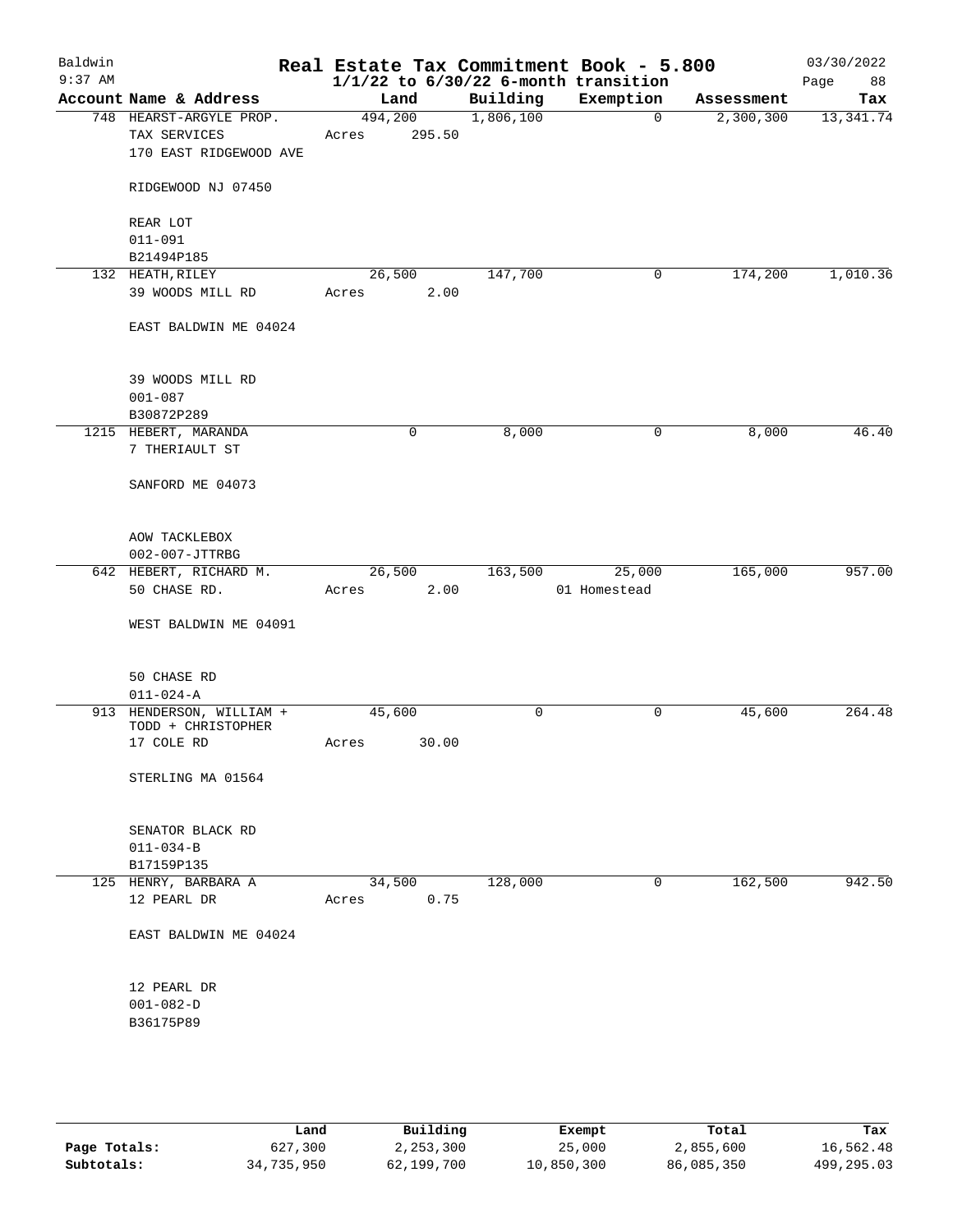| Baldwin<br>$9:37$ AM |                                              |                 |       | $1/1/22$ to $6/30/22$ 6-month transition | Real Estate Tax Commitment Book - 5.800 |            | 03/30/2022<br>Page<br>89 |
|----------------------|----------------------------------------------|-----------------|-------|------------------------------------------|-----------------------------------------|------------|--------------------------|
|                      | Account Name & Address                       | Land            |       | Building                                 | Exemption                               | Assessment | Tax                      |
|                      | 535 HERMANCE, COREY E<br>12 FROST HEAVE RD   | 26,500<br>Acres | 2.00  | 160, 200                                 | 0                                       | 186,700    | 1,082.86                 |
|                      | EAST BALDWIN ME 04024                        |                 |       |                                          |                                         |            |                          |
|                      |                                              |                 |       |                                          |                                         |            |                          |
|                      | 12 FROST HEAVE RD                            |                 |       |                                          |                                         |            |                          |
|                      | $009 - 037 - A$<br>B27268P258                |                 |       |                                          |                                         |            |                          |
|                      | 1287 HERTEL SR, VAN E                        | 26,700          |       | 0                                        | 0                                       | 26,700     | 154.86                   |
|                      | 617 FOUR BAYS DR                             | Acres           | 2.14  |                                          |                                         |            |                          |
|                      | NOKOMIS FL 34275                             |                 |       |                                          |                                         |            |                          |
|                      | SAND POND RD                                 |                 |       |                                          |                                         |            |                          |
|                      | $001 - 094 - 001 - 004$<br>B35546P194        |                 |       |                                          |                                         |            |                          |
|                      | 1289 HERTEL SR, VAN E                        | 27,600          |       | 0                                        | 0                                       | 27,600     | 160.08                   |
|                      | 617 FOUR BAYS DRIVE                          | Acres           | 2.70  |                                          |                                         |            |                          |
|                      | NOKOMIS FL 34275                             |                 |       |                                          |                                         |            |                          |
|                      | FREEMONT AVE                                 |                 |       |                                          |                                         |            |                          |
|                      | $001 - 094 - 001A$                           |                 |       |                                          |                                         |            |                          |
|                      | B35769P248                                   |                 |       |                                          |                                         |            |                          |
|                      | 1290 HERTEL SR, VAN E<br>617 FOUR BAYS DRIVE | 26,800<br>Acres | 2.70  | $\mathbf 0$                              | 0                                       | 26,800     | 155.44                   |
|                      | NOKOMIS FL 34275                             |                 |       |                                          |                                         |            |                          |
|                      | FREEMONT AVE                                 |                 |       |                                          |                                         |            |                          |
|                      | $001 - 094 - 002A$                           |                 |       |                                          |                                         |            |                          |
|                      | B35769P248                                   |                 |       |                                          |                                         |            |                          |
|                      | 138 HERTEL SR, VAN E                         | 16,300          |       | 0                                        | 0                                       | 16,300     | 94.54                    |
|                      | 617 FOUR BAYS DRIVE                          | Acres           | 35.49 |                                          |                                         |            |                          |
|                      | NOKOMIS FL 34275                             |                 |       |                                          |                                         |            |                          |
|                      | SAND POND RD                                 |                 |       |                                          |                                         |            |                          |
|                      | $001 - 093$                                  |                 |       |                                          |                                         |            |                          |
|                      | B35769P248                                   |                 |       |                                          |                                         |            |                          |
|                      | 1267 HERTEL SR, VAN E<br>617 FOUR BAYS DR    | 40,200<br>Acres | 11.12 | 0                                        | 0                                       | 40,200     | 233.16                   |
|                      | NOKOMIS FL 34275                             |                 |       |                                          |                                         |            |                          |
|                      | EAST SEBAGO RD                               |                 |       |                                          |                                         |            |                          |
|                      | $001 - 094 - 001$                            |                 |       |                                          |                                         |            |                          |
|                      | B35546P194                                   |                 |       |                                          |                                         |            |                          |
|                      |                                              |                 |       |                                          |                                         |            |                          |
|                      |                                              |                 |       |                                          |                                         |            |                          |

|              | Land       | Building   | Exempt     | Total      | Tax        |
|--------------|------------|------------|------------|------------|------------|
| Page Totals: | 164,100    | 160,200    |            | 324,300    | 1,880.94   |
| Subtotals:   | 34,900,050 | 62,359,900 | 10,850,300 | 86,409,650 | 501,175.97 |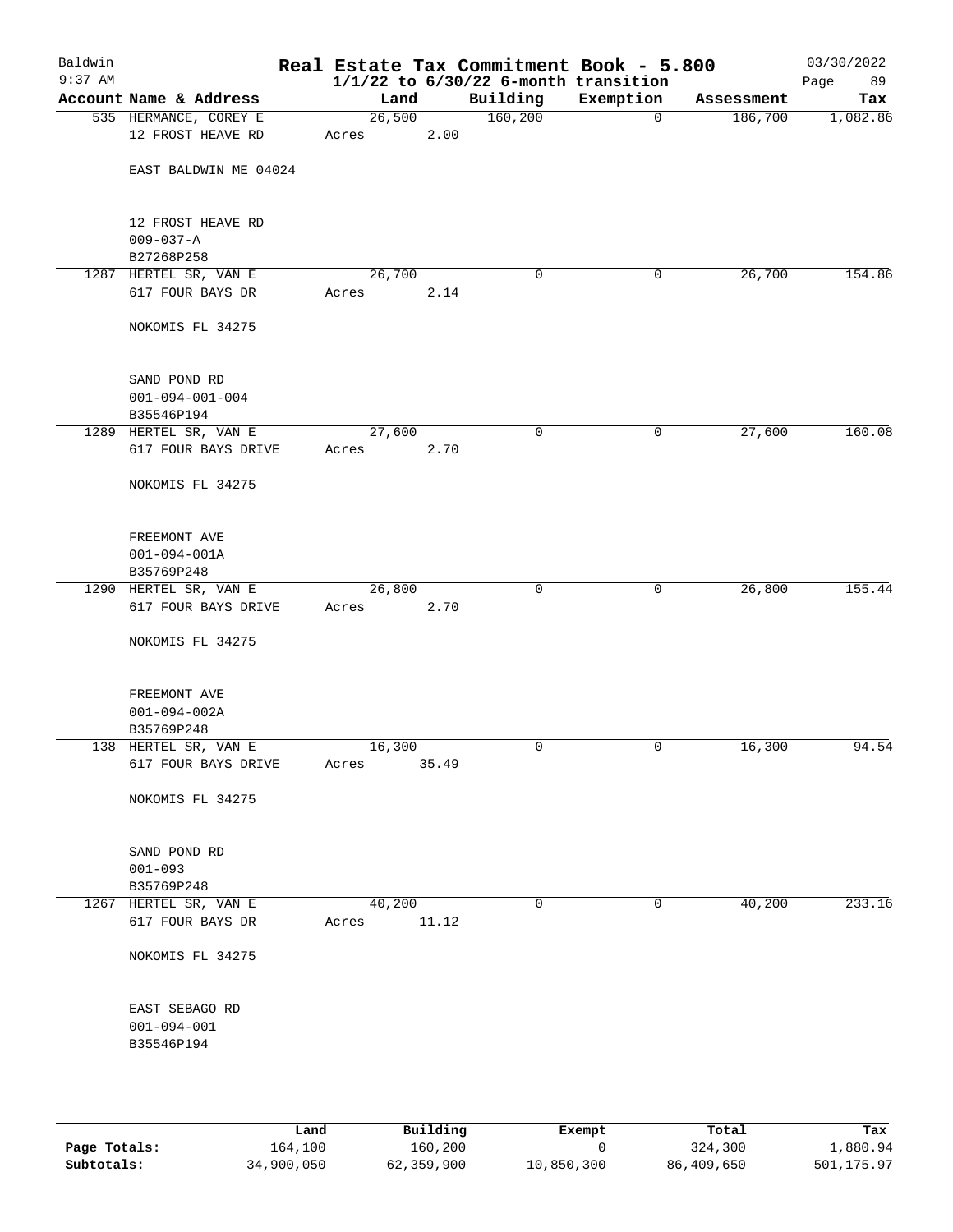| Baldwin<br>$9:37$ AM |                                       |        |      |      | Real Estate Tax Commitment Book - 5.800<br>$1/1/22$ to $6/30/22$ 6-month transition |             |            | 03/30/2022<br>90<br>Page |
|----------------------|---------------------------------------|--------|------|------|-------------------------------------------------------------------------------------|-------------|------------|--------------------------|
|                      | Account Name & Address                |        | Land |      | Building                                                                            | Exemption   | Assessment | Tax                      |
|                      | 1284 HERTEL SR, VAN E                 | 27,500 |      |      | $\mathbf 0$                                                                         | $\mathbf 0$ | 27,500     | 159.50                   |
|                      | 617 FOUR BAYS DR                      | Acres  |      | 2.68 |                                                                                     |             |            |                          |
|                      | NOKOMIS FL 34275                      |        |      |      |                                                                                     |             |            |                          |
|                      |                                       |        |      |      |                                                                                     |             |            |                          |
|                      | SAND POND RD                          |        |      |      |                                                                                     |             |            |                          |
|                      | $001 - 094 - 001 - 001$               |        |      |      |                                                                                     |             |            |                          |
|                      | B35546P194<br>1285 HERTEL SR, VAN E   | 26,900 |      |      | 0                                                                                   | 0           | 26,900     | 156.02                   |
|                      | C/O LEONARD A TRACY III Acres         |        |      | 2.24 |                                                                                     |             |            |                          |
|                      | 49 WILSON ROAD                        |        |      |      |                                                                                     |             |            |                          |
|                      | GORHAM ME 04038                       |        |      |      |                                                                                     |             |            |                          |
|                      | SAND POND RD                          |        |      |      |                                                                                     |             |            |                          |
|                      | $001 - 094 - 001 - 002$<br>B35546P194 |        |      |      |                                                                                     |             |            |                          |
|                      | 1286 HERTEL SR, VAN E                 | 26,600 |      |      | $\mathbf 0$                                                                         | 0           | 26,600     | 154.28                   |
|                      | 617 FOUR BAYS DR                      | Acres  |      | 2.07 |                                                                                     |             |            |                          |
|                      | NOKOMIS FL 34275                      |        |      |      |                                                                                     |             |            |                          |
|                      | SAND POND RD                          |        |      |      |                                                                                     |             |            |                          |
|                      | $001 - 094 - 001 - 003$               |        |      |      |                                                                                     |             |            |                          |
|                      | B35546P194                            |        |      |      |                                                                                     |             |            |                          |
|                      | 1288 HERTEL SR, VAN E                 | 27,100 |      |      | $\mathbf 0$                                                                         | 0           | 27,100     | 157.18                   |
|                      | 617 FOUR BAYS DR                      | Acres  |      | 2.38 |                                                                                     |             |            |                          |
|                      | NOKOMIS FL 34275                      |        |      |      |                                                                                     |             |            |                          |
|                      | SAND POND RD                          |        |      |      |                                                                                     |             |            |                          |
|                      | $001 - 094 - 001 - 005$               |        |      |      |                                                                                     |             |            |                          |
|                      | B35546P194                            |        |      |      |                                                                                     |             |            |                          |
|                      | 1291 HERTEL SR, VAN E                 | 27,100 |      |      | 0                                                                                   | 0           | 27,100     | 157.18                   |
|                      | 617 FOUR BAYS DRIVE                   | Acres  |      | 2.40 |                                                                                     |             |            |                          |
|                      | NOKOMIS FL 34275                      |        |      |      |                                                                                     |             |            |                          |
|                      | FREEMONT AVE                          |        |      |      |                                                                                     |             |            |                          |
|                      | $001 - 094 - 003A$                    |        |      |      |                                                                                     |             |            |                          |
|                      | B35769P248                            |        |      |      |                                                                                     |             |            |                          |
|                      | 1292 HERTEL SR, VAN E                 | 26,500 |      |      | $\mathbf 0$                                                                         | $\mathbf 0$ | 26,500     | 153.70                   |
|                      | 617 FOUR BAYS DRIVE                   | Acres  |      | 2.00 |                                                                                     |             |            |                          |
|                      | NOKOMIS FL 34275                      |        |      |      |                                                                                     |             |            |                          |
|                      | SAND POND RD                          |        |      |      |                                                                                     |             |            |                          |
|                      | $001 - 094 - 004A$                    |        |      |      |                                                                                     |             |            |                          |
|                      | B35769P248                            |        |      |      |                                                                                     |             |            |                          |
|                      |                                       |        |      |      |                                                                                     |             |            |                          |
|                      |                                       |        |      |      |                                                                                     |             |            |                          |

|              | Land       | Building   | Exempt     | Total      | Tax        |
|--------------|------------|------------|------------|------------|------------|
| Page Totals: | 161,700    |            |            | 161,700    | 937.86     |
| Subtotals:   | 35,061,750 | 62,359,900 | 10,850,300 | 86,571,350 | 502,113.83 |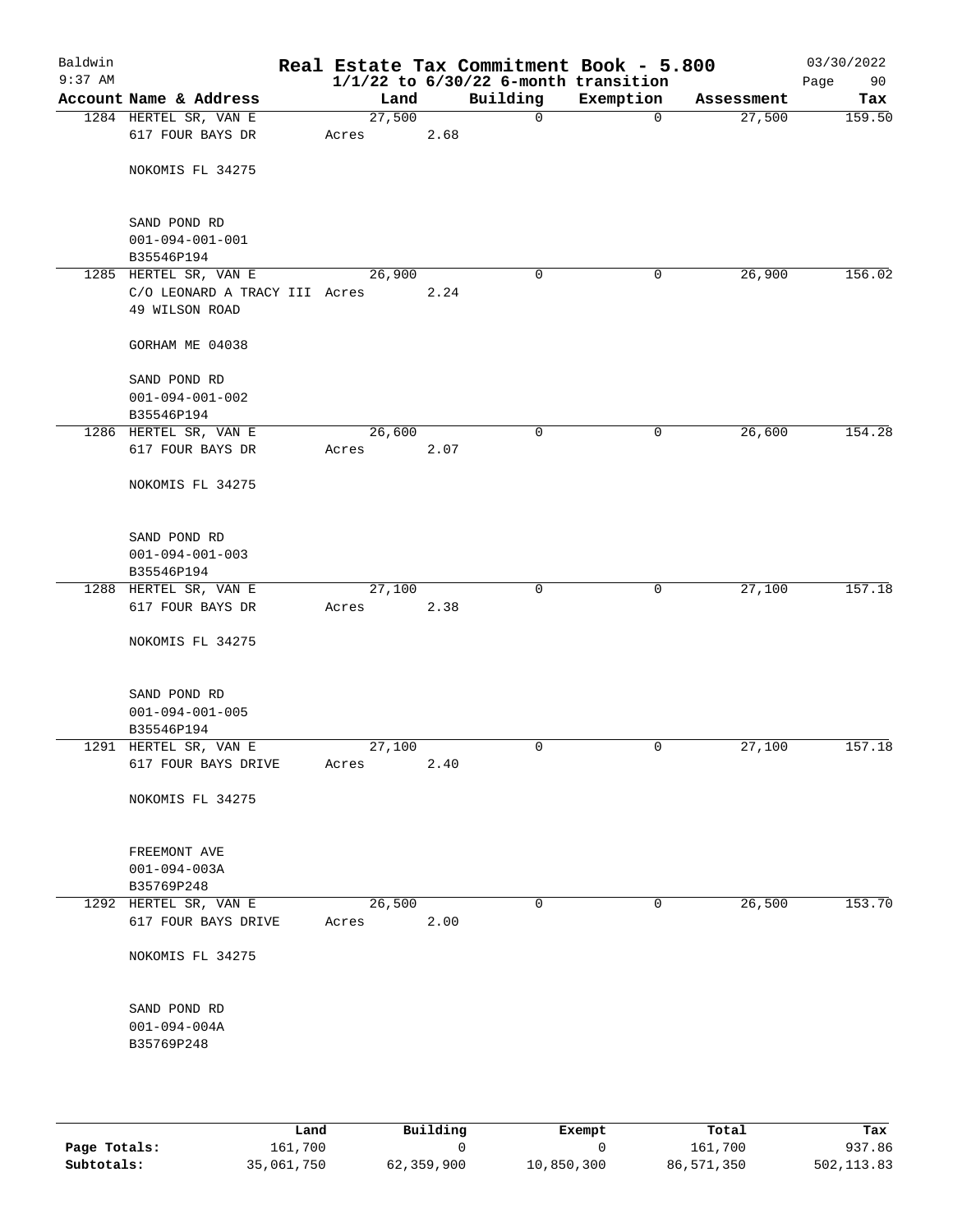| Baldwin<br>$9:37$ AM |                        |        |       | Real Estate Tax Commitment Book - 5.800<br>$1/1/22$ to $6/30/22$ 6-month transition |             |            | 03/30/2022<br>91<br>Page |
|----------------------|------------------------|--------|-------|-------------------------------------------------------------------------------------|-------------|------------|--------------------------|
|                      | Account Name & Address | Land   |       | Building                                                                            | Exemption   | Assessment | Tax                      |
|                      | 1293 HERTEL SR, VAN E  | 27,500 |       | 0                                                                                   | $\mathbf 0$ | 27,500     | 159.50                   |
|                      | 617 FOUR BAYS DRIVE    | Acres  | 2.68  |                                                                                     |             |            |                          |
|                      | NOKOMIS FL 34275       |        |       |                                                                                     |             |            |                          |
|                      | SAND POND RD           |        |       |                                                                                     |             |            |                          |
|                      | $001 - 094 - 005A$     |        |       |                                                                                     |             |            |                          |
|                      | B35769P248             |        |       |                                                                                     |             |            |                          |
|                      | 1294 HERTEL SR, VAN E  | 28,700 |       | 0                                                                                   | 0           | 28,700     | 166.46                   |
|                      | 617 FOUR BAYS DRIVE    | Acres  | 3.46  |                                                                                     |             |            |                          |
|                      | NOKOMIS FL 34275       |        |       |                                                                                     |             |            |                          |
|                      | SAND POND RD           |        |       |                                                                                     |             |            |                          |
|                      | $001 - 094 - 006A$     |        |       |                                                                                     |             |            |                          |
|                      | B35769P248             |        |       |                                                                                     |             |            |                          |
|                      | 1295 HERTEL SR, VAN E  | 28,200 |       | 0                                                                                   | 0           | 28,200     | 163.56                   |
|                      | 617 FOUR BAYS DRIVE    | Acres  | 3.14  |                                                                                     |             |            |                          |
|                      | NOKOMIS FL 34275       |        |       |                                                                                     |             |            |                          |
|                      | SAND POND RD           |        |       |                                                                                     |             |            |                          |
|                      | $001 - 094 - 007A$     |        |       |                                                                                     |             |            |                          |
|                      | B35769P248             |        |       |                                                                                     |             |            |                          |
|                      | 221 HEWARD, BRADLEY    | 26,100 |       | 65,600                                                                              | 0           | 91,700     | 531.86                   |
|                      | PO BOX 127             | Acres  | 1.70  |                                                                                     |             |            |                          |
|                      | LIMINGTON ME 04049     |        |       |                                                                                     |             |            |                          |
|                      | 384 BRIDGTON RD        |        |       |                                                                                     |             |            |                          |
|                      | $003 - 032$            |        |       |                                                                                     |             |            |                          |
|                      | B24244P347             |        |       |                                                                                     |             |            |                          |
|                      | 1212 HEWITT, FRANK JR  | 0      |       | 10,200                                                                              | 0           | 10,200     | 59.16                    |
|                      | HEWITT, CHERYL         |        |       |                                                                                     |             |            |                          |
|                      | 45 STEVENS ST          |        |       |                                                                                     |             |            |                          |
|                      | STONEHAM MA 02180      |        |       |                                                                                     |             |            |                          |
|                      | 57 AOW RAINBOW LN      |        |       |                                                                                     |             |            |                          |
|                      | $002 - 007 - 057$      |        |       |                                                                                     |             |            |                          |
|                      | 58 HIGHLAND FARMS      | 16,500 |       | 0                                                                                   | 0           | 16,500     | 95.70                    |
|                      | 152 TOWLES HILL        | Acres  | 51.00 |                                                                                     |             |            |                          |
|                      | CORNISH ME 04020       |        |       |                                                                                     |             |            |                          |
|                      |                        |        |       |                                                                                     |             |            |                          |
|                      | REAR LOT               |        |       |                                                                                     |             |            |                          |
|                      | $001 - 042$            |        |       |                                                                                     |             |            |                          |
|                      |                        |        |       |                                                                                     |             |            |                          |

|              | Land       | Building   | Exempt     | Total      | Tax        |
|--------------|------------|------------|------------|------------|------------|
| Page Totals: | 127,000    | 75,800     |            | 202,800    | 1,176.24   |
| Subtotals:   | 35,188,750 | 62,435,700 | 10,850,300 | 86,774,150 | 503,290.07 |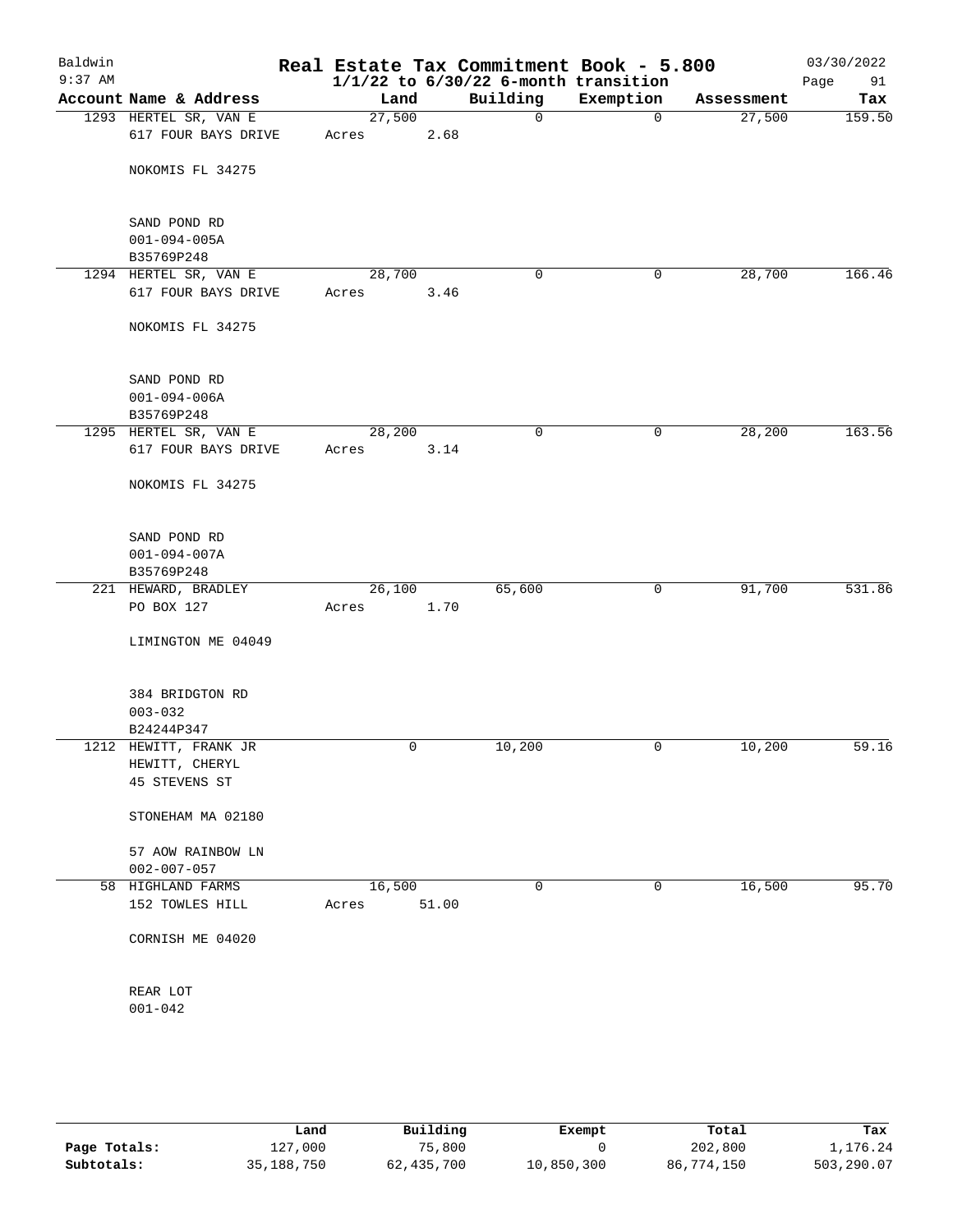| Baldwin<br>$9:37$ AM |                                        |        |       |             | Real Estate Tax Commitment Book - 5.800<br>$1/1/22$ to $6/30/22$ 6-month transition |            | 03/30/2022<br>92<br>Page |
|----------------------|----------------------------------------|--------|-------|-------------|-------------------------------------------------------------------------------------|------------|--------------------------|
|                      | Account Name & Address                 |        | Land  | Building    | Exemption                                                                           | Assessment | Tax                      |
|                      | 309 HIGHLAND FARMS, INC                | 9,700  |       | $\mathbf 0$ | $\mathbf 0$                                                                         | 9,700      | 56.26                    |
|                      | 152 TOWLES HILL RD                     | Acres  | 30.00 |             |                                                                                     |            |                          |
|                      | CORNISH ME 04020                       |        |       |             |                                                                                     |            |                          |
|                      | RED HOUSE INTERVALE<br>$005 - 046$     |        |       |             |                                                                                     |            |                          |
|                      | B25522P247                             |        |       |             |                                                                                     |            |                          |
|                      | 15 HILL RUTH                           | 20,200 |       | 131,500     | 0                                                                                   | 151,700    | 879.86                   |
|                      | MORRILL ERNEST<br>49 PEQUAWKET TRAIL   | Acres  | 0.70  |             |                                                                                     |            |                          |
|                      | EAST BALDWIN ME 04024                  |        |       |             |                                                                                     |            |                          |
|                      | 49 PEQUAWKET TR<br>$001 - 011$         |        |       |             |                                                                                     |            |                          |
|                      | B23966P149                             |        |       |             |                                                                                     |            |                          |
|                      | 1111 HINKLEY, STEPHEN K &<br>KRISTEN M | 26,500 |       | 193,600     | 25,000                                                                              | 195,100    | 1,131.58                 |
|                      | P O BOX 11                             | Acres  | 2.00  |             | 01 Homestead                                                                        |            |                          |
|                      | WEST BALDWIN ME 04091                  |        |       |             |                                                                                     |            |                          |
|                      | 23 WEEMAN RD                           |        |       |             |                                                                                     |            |                          |
|                      | $012 - 026 - D$                        |        |       |             |                                                                                     |            |                          |
|                      | 544 HOCKING, THEODORE W                | 65,500 |       | 143,300     | 25,000                                                                              | 183,800    | 1,066.04                 |
|                      | 92 MOUNTAIN RD                         | Acres  | 28.00 |             | 01 Homestead                                                                        |            |                          |
|                      | EAST BALDWIN ME 04024                  |        |       |             |                                                                                     |            |                          |
|                      | 92 MOUNTAIN RD                         |        |       |             |                                                                                     |            |                          |
|                      | $009 - 042 - B$                        |        |       |             |                                                                                     |            |                          |
|                      | B12344P189<br>804 HOLDEN, ALYSSA M     | 31,000 |       | 202,800     | 25,000                                                                              | 208,800    | 1,211.04                 |
|                      | HOYT, ZACHARY J                        | Acres  | 5.00  |             | 01 Homestead                                                                        |            |                          |
|                      | 35 WARDS HILL RD                       |        |       |             |                                                                                     |            |                          |
|                      | BALDWIN ME 04091                       |        |       |             |                                                                                     |            |                          |
|                      | 35 WARDS HILL RD                       |        |       |             |                                                                                     |            |                          |
|                      | $013 - 008$<br>B35738P185              |        |       |             |                                                                                     |            |                          |
|                      | 494 HOLLAND, ELIZABETH +               | 25,400 |       | 134,700     | 25,000                                                                              | 135,100    | 783.58                   |
|                      | WILLIAM<br>3 WINSTON RD                | Acres  | 1.25  |             | 01 Homestead                                                                        |            |                          |
|                      | EAST BALDWIN ME 04024                  |        |       |             |                                                                                     |            |                          |
|                      | 3 WINSTON RD                           |        |       |             |                                                                                     |            |                          |
|                      | $009 - 014 - B$                        |        |       |             |                                                                                     |            |                          |
|                      | B19324P21                              |        |       |             |                                                                                     |            |                          |
|                      |                                        |        |       |             |                                                                                     |            |                          |
|                      |                                        |        |       |             |                                                                                     |            |                          |

|              | Land         | Building   | Exempt     | Total      | Tax          |
|--------------|--------------|------------|------------|------------|--------------|
| Page Totals: | 178,300      | 805,900    | 100,000    | 884,200    | 5,128.36     |
| Subtotals:   | 35, 367, 050 | 63,241,600 | 10,950,300 | 87,658,350 | 508, 418, 43 |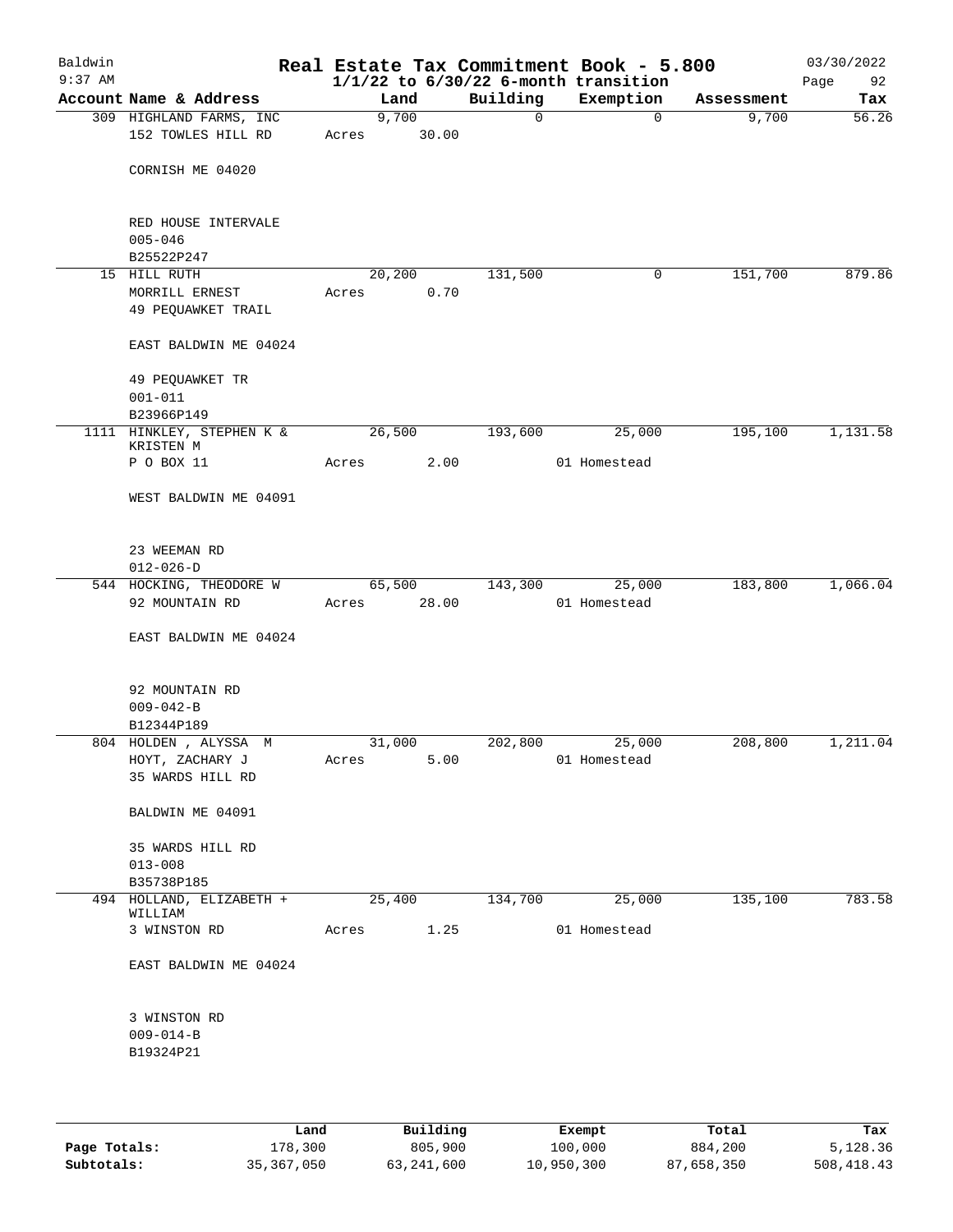| Baldwin<br>$9:37$ AM |                                                     |         |       |             | Real Estate Tax Commitment Book - 5.800<br>$1/1/22$ to $6/30/22$ 6-month transition |            | 03/30/2022<br>Page<br>93 |
|----------------------|-----------------------------------------------------|---------|-------|-------------|-------------------------------------------------------------------------------------|------------|--------------------------|
|                      | Account Name & Address                              | Land    |       | Building    | Exemption                                                                           | Assessment | Tax                      |
|                      | 896 HOLMES, HANNAH V                                | 187,900 |       | 90,800      | $\mathbf 0$                                                                         | 278,700    | 1,616.46                 |
|                      | <b>31 ELSMERE AVENUE</b>                            | Acres   | 1.30  |             |                                                                                     |            |                          |
|                      | SOUTH PORTLAND ME 04106                             |         |       |             |                                                                                     |            |                          |
|                      | 40 JACKSON LN<br>$014 - 050$                        |         |       |             |                                                                                     |            |                          |
|                      | B27377P102                                          |         |       |             |                                                                                     |            |                          |
|                      | 805 HOPKINS, PAUL R. &                              | 52,000  |       | 128,300     | 25,000                                                                              | 155,300    | 900.74                   |
|                      | MARILYN E.<br>57 WARDS HILL RD                      | Acres   | 25.00 |             | 01 Homestead                                                                        |            |                          |
|                      | WEST BALDWIN ME 04091                               |         |       |             |                                                                                     |            |                          |
|                      | 57 WARDS HILL RD<br>$013 - 008 - A$<br>B7363P204    |         |       |             |                                                                                     |            |                          |
|                      | 1202 HORAK, DAWN                                    |         | 0     | 12,200      | 0                                                                                   | 12,200     | 70.76                    |
|                      | 24 LEXINGTON ST                                     |         |       |             |                                                                                     |            |                          |
|                      | WILMINGTON MA 01887                                 |         |       |             |                                                                                     |            |                          |
|                      | AOW FOREST AVE<br>002-007-PINECON                   |         |       |             |                                                                                     |            |                          |
|                      | 1242 HOWARD, BURNELL E                              | 38,900  |       | $\mathbf 0$ | 0                                                                                   | 38,900     | 225.62                   |
|                      | 230 DOUGLAS HILL RD                                 | Acres   | 39.98 |             |                                                                                     |            |                          |
|                      | WEST BALDWIN ME 04091                               |         |       |             |                                                                                     |            |                          |
|                      | DOUGLAS HILL RD<br>$010 - 027 - A$<br>B13867P218    |         |       |             |                                                                                     |            |                          |
|                      | 1055 HOWARD, VALERIE M.                             | 23,900  |       | 166,500     | 25,000                                                                              | 165,400    | 959.32                   |
|                      | HOWARD, STEVEN C.<br>808 PEQUAWKET TRAIL            | Acres   | 2.00  |             | 01 Homestead                                                                        |            |                          |
|                      | WEST BALDWIN ME 04091                               |         |       |             |                                                                                     |            |                          |
|                      | 808 PEQUAWKET TR<br>$006 - 012 - A$<br>B30412P3     |         |       |             |                                                                                     |            |                          |
|                      | 296 HOWE, STEPHANIE                                 | 27,800  |       | 133,000     | 0                                                                                   | 160,800    | 932.64                   |
|                      | 142 PIGEON BROOK RD                                 | Acres   | 2.85  |             |                                                                                     |            |                          |
|                      | WEST BALDWIN, ME 04091                              |         |       |             |                                                                                     |            |                          |
|                      | 142 PIGEON BROOK RD<br>$005 - 038 - C$<br>B33034P62 |         |       |             |                                                                                     |            |                          |
|                      |                                                     |         |       |             |                                                                                     |            |                          |

|              | Land       | Building   | Exempt     | Total      | Tax        |
|--------------|------------|------------|------------|------------|------------|
| Page Totals: | 330,500    | 530,800    | 50,000     | 811,300    | 4,705.54   |
| Subtotals:   | 35,697,550 | 63,772,400 | 11,000,300 | 88,469,650 | 513,123.97 |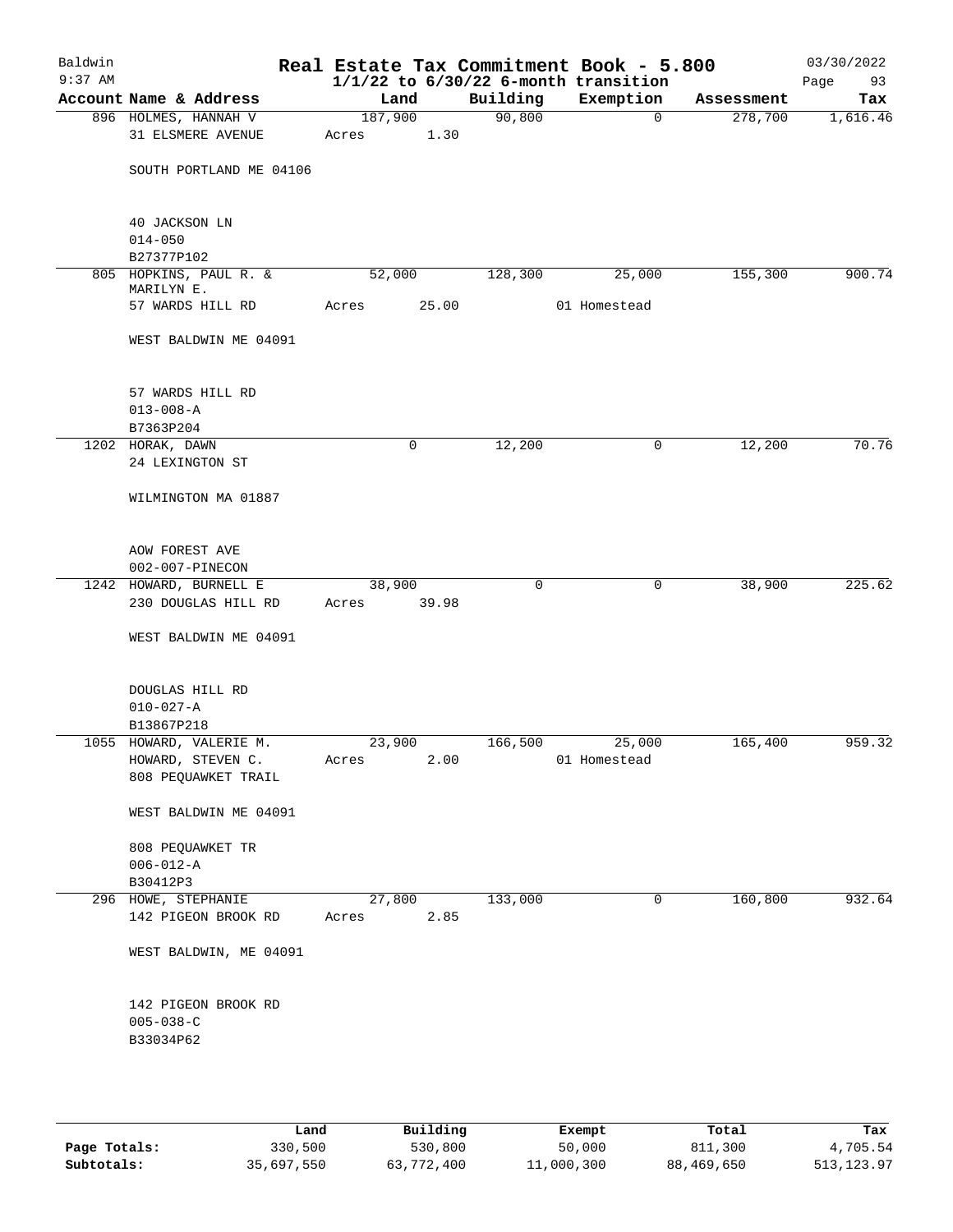| Baldwin<br>$9:37$ AM |                                     |        |        |             | Real Estate Tax Commitment Book - 5.800<br>$1/1/22$ to $6/30/22$ 6-month transition |            | 03/30/2022<br>94<br>Page |
|----------------------|-------------------------------------|--------|--------|-------------|-------------------------------------------------------------------------------------|------------|--------------------------|
|                      | Account Name & Address              | Land   |        | Building    | Exemption                                                                           | Assessment | Tax                      |
|                      | 905 HOWELL, CRAIG L                 |        | 26,600 | 70,100      | 25,000                                                                              | 71,700     | 415.86                   |
|                      | 23 RIVER ROAD                       | Acres  | 2.20   |             | 01 Homestead                                                                        |            |                          |
|                      | WEST BALDWIN ME 04091               |        |        |             |                                                                                     |            |                          |
|                      | 23 RIVER RD                         |        |        |             |                                                                                     |            |                          |
|                      | $005 - 026 - D$                     |        |        |             |                                                                                     |            |                          |
|                      | B24274P282<br>1152 HOWELL, FRED     | 53,500 |        | $\mathbf 0$ | 0                                                                                   | 53,500     | 310.30                   |
|                      | 82 ROCKY DUNN                       | Acres  | 20.00  |             |                                                                                     |            |                          |
|                      |                                     |        |        |             |                                                                                     |            |                          |
|                      | WEST BALDWIN ME 04091               |        |        |             |                                                                                     |            |                          |
|                      | CRAWFORD RD                         |        |        |             |                                                                                     |            |                          |
|                      | $012 - 003 - A$                     |        |        |             |                                                                                     |            |                          |
|                      | B33400P231                          |        |        |             |                                                                                     |            |                          |
|                      | 357 HOWELL, FRED                    | 32,800 |        | 245,600     | 25,000                                                                              | 253,400    | 1,469.72                 |
|                      | 82 ROCKY DUNN                       | Acres  | 6.20   |             | 01 Homestead                                                                        |            |                          |
|                      | WEST BALDWIN ME 04091               |        |        |             |                                                                                     |            |                          |
|                      | 82 ROCKY DUNN RD                    |        |        |             |                                                                                     |            |                          |
|                      | $006 - 011 - B$                     |        |        |             |                                                                                     |            |                          |
|                      | 653 HOWELL, PAMELA & KEVIN,<br>MARK | 22,500 |        | 136,700     | 25,000                                                                              | 134,200    | 778.36                   |
|                      | HOWELL, FREDERICK &<br>CRAIG        | Acres  | 1.00   |             | 01 Homestead                                                                        |            |                          |
|                      | PO BOX 13                           |        |        |             |                                                                                     |            |                          |
|                      | WEST BALDWIN ME 04091               |        |        |             |                                                                                     |            |                          |
|                      | 834 PEQUAWKET TR                    |        |        |             |                                                                                     |            |                          |
|                      | $011 - 029 - A$                     |        |        |             |                                                                                     |            |                          |
|                      | B3474P324                           |        |        |             |                                                                                     |            |                          |
|                      | 938 HUBBARD, JOHN F                 | 28,500 |        | 208,000     | 25,000                                                                              | 211,500    | 1,226.70                 |
|                      | HUBBARD, WENDI S                    | Acres  | 5.00   |             | 01 Homestead                                                                        |            |                          |
|                      | 428 BRIDGTON RD                     |        |        |             |                                                                                     |            |                          |
|                      | EAST BALDWIN ME 04024               |        |        |             |                                                                                     |            |                          |
|                      | 428 BRIDGTON RD                     |        |        |             |                                                                                     |            |                          |
|                      | $009 - 009 - A$                     |        |        |             |                                                                                     |            |                          |
|                      | B34249P216                          |        |        |             |                                                                                     |            |                          |
|                      | 326 HUTCHINS, ASHLEY J              | 21,800 |        | 129,300     | 25,000                                                                              | 126,100    | 731.38                   |
|                      | HOLLAND II, CRESSMAN P Acres        |        | 0.65   |             | 01 Homestead                                                                        |            |                          |
|                      | 47 BROWN RD                         |        |        |             |                                                                                     |            |                          |
|                      | WEST BALDWIN ME 04091               |        |        |             |                                                                                     |            |                          |
|                      | 47 BROWN RD                         |        |        |             |                                                                                     |            |                          |
|                      | $005 - 068$                         |        |        |             |                                                                                     |            |                          |
|                      | B26084P121                          |        |        |             |                                                                                     |            |                          |
|                      |                                     |        |        |             |                                                                                     |            |                          |
|                      |                                     |        |        |             |                                                                                     |            |                          |
|                      |                                     |        |        |             |                                                                                     |            |                          |

|              | Land       | Building   | Exempt       | Total      | Tax        |
|--------------|------------|------------|--------------|------------|------------|
| Page Totals: | 185,700    | 789,700    | 125,000      | 850,400    | 4,932.32   |
| Subtotals:   | 35,883,250 | 64,562,100 | 11, 125, 300 | 89,320,050 | 518,056.29 |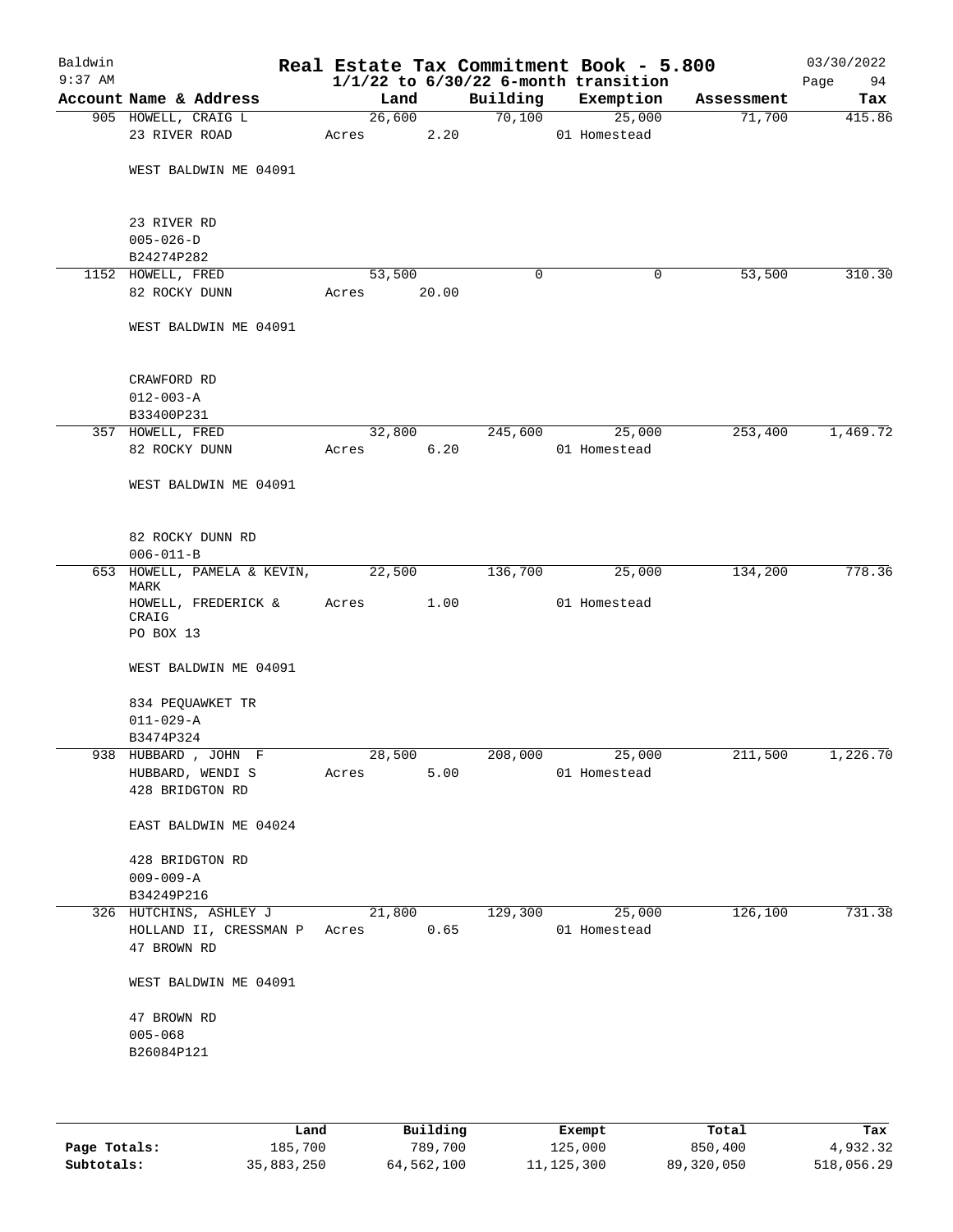| Baldwin      |                                           |            |                 |              |          | Real Estate Tax Commitment Book - 5.800               |                       | 03/30/2022      |
|--------------|-------------------------------------------|------------|-----------------|--------------|----------|-------------------------------------------------------|-----------------------|-----------------|
| $9:37$ AM    | Account Name & Address                    |            | Land            |              | Building | $1/1/22$ to $6/30/22$ 6-month transition<br>Exemption |                       | 95<br>Page      |
|              | 651 HUTCHINS, LORI A                      |            | 30,700          |              | 216,900  | 0                                                     | Assessment<br>247,600 | Tax<br>1,436.08 |
|              | 841 PEQUAWKET TRAIL                       |            | Acres           | 1.25         |          |                                                       |                       |                 |
|              | WEST BALDWIN ME 04091                     |            |                 |              |          |                                                       |                       |                 |
|              | 841 PEQUAWKET TR                          |            |                 |              |          |                                                       |                       |                 |
|              | $011 - 028$<br>B37951P234                 |            |                 |              |          |                                                       |                       |                 |
|              | 1021 HUTCHINS, STEPHEN                    |            | 29,500          |              | 0        | 0                                                     | 29,500                | 171.10          |
|              | 284 BANKS RD                              |            | Acres           | 4.00         |          |                                                       |                       |                 |
|              | PARSONSFIELD ME 04047                     |            |                 |              |          |                                                       |                       |                 |
|              | REAR LOT                                  |            |                 |              |          |                                                       |                       |                 |
|              | $001 - 026 - D - 001$                     |            |                 |              |          |                                                       |                       |                 |
|              | B37874P108                                |            |                 |              |          |                                                       |                       |                 |
|              | 390 IRELAND, AMANDA<br>801 RICHVILLE ROAD |            | 20,600<br>Acres | 0.55         | 90,200   | 0                                                     | 110,800               | 642.64          |
|              | STANDISH ME 04084                         |            |                 |              |          |                                                       |                       |                 |
|              | 173 RIVER RD                              |            |                 |              |          |                                                       |                       |                 |
|              | $006 - 032 - A$                           |            |                 |              |          |                                                       |                       |                 |
|              | B27775P249                                |            |                 |              |          |                                                       |                       |                 |
|              | 106 IRISH, CHARLES J &<br>KIMBERLY A      |            | 19,600          |              | 127,100  | 25,000                                                | 121,700               | 705.86          |
|              | PO BOX 29                                 |            | Acres           | 0.45         |          | 01 Homestead                                          |                       |                 |
|              | EAST BALDWIN ME 04024                     |            |                 |              |          |                                                       |                       |                 |
|              | 27 BRIDGTON RD                            |            |                 |              |          |                                                       |                       |                 |
|              | $001 - 081$                               |            |                 |              |          |                                                       |                       |                 |
|              | B21195P129                                |            |                 |              |          |                                                       |                       |                 |
| 1273         | ISAACS MAINE REALTY<br>TRUST II           |            | 73,000          |              | 0        | 0                                                     | 73,000                | 423.40          |
|              | PO BOX 187                                |            | Acres           | 8.00         |          |                                                       |                       |                 |
|              | CORNISH ME 04020                          |            |                 |              |          |                                                       |                       |                 |
|              | RIVER RD                                  |            |                 |              |          |                                                       |                       |                 |
|              | $006 - 027 - A$                           |            |                 |              |          |                                                       |                       |                 |
|              | B30453P92<br>372 J WESLEY SUNDERLAND,     |            | 40,800          |              | 338,700  | 31,000                                                | 348,500               | 2,021.30        |
|              | LIVING TRUST                              |            |                 |              |          |                                                       |                       |                 |
|              | 92 DEPOT RD                               |            | Acres           | 11.50        |          | 13 Veteran (Viet Non Res<br>01 Homestead              |                       |                 |
|              | WEST BALDWIN ME 04091                     |            |                 |              |          |                                                       |                       |                 |
|              | 92 DEPOT RD                               |            |                 |              |          |                                                       |                       |                 |
|              | $006 - 016 - 006$<br>B25167P184           |            |                 |              |          |                                                       |                       |                 |
|              |                                           | Land       |                 | Building     |          | Exempt                                                | Total                 | Tax             |
| Page Totals: |                                           | 214,200    |                 | 772,900      |          | 56,000                                                | 931,100               | 5,400.38        |
| Subtotals:   |                                           | 36,097,450 |                 | 65, 335, 000 |          | 11, 181, 300                                          | 90, 251, 150          | 523, 456.67     |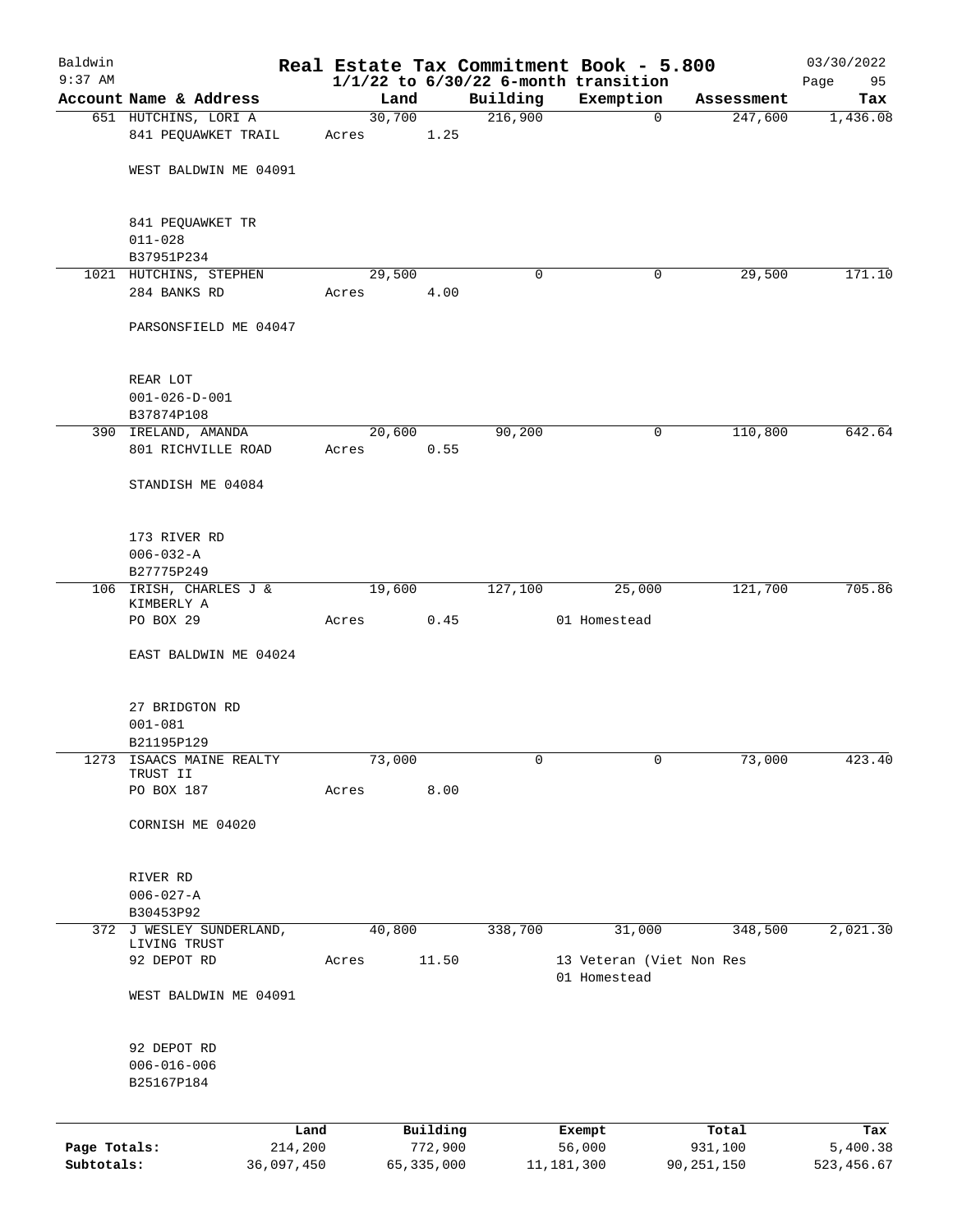| Baldwin<br>$9:37$ AM |                              |                     |        |             | Real Estate Tax Commitment Book - 5.800<br>$1/1/22$ to $6/30/22$ 6-month transition |            | 03/30/2022<br>Page<br>96 |
|----------------------|------------------------------|---------------------|--------|-------------|-------------------------------------------------------------------------------------|------------|--------------------------|
|                      | Account Name & Address       |                     | Land   | Building    | Exemption                                                                           | Assessment | Tax                      |
|                      | 359 J.A. MILLIKEN TRUST      | $\overline{50,500}$ |        | $\mathbf 0$ | 0                                                                                   | 50,500     | 292.90                   |
|                      | 14 SUNFLOWER LANE            | Acres               | 18.00  |             |                                                                                     |            |                          |
|                      | STANDISH ME 04084            |                     |        |             |                                                                                     |            |                          |
|                      | ROCKY DUNN RD<br>$006 - 012$ |                     |        |             |                                                                                     |            |                          |
|                      | B35359P264                   |                     |        |             |                                                                                     |            |                          |
|                      | 348 J.A. MILLIKEN TRUST      | 12,200              |        | 0           | 0                                                                                   | 12,200     | 70.76                    |
|                      | 14 SUNFLOWER LANE            | Acres               | 27.50  |             |                                                                                     |            |                          |
|                      | STANDISH ME 04084            |                     |        |             |                                                                                     |            |                          |
|                      | ROCKY DUNN RD                |                     |        |             |                                                                                     |            |                          |
|                      | $006 - 008$                  |                     |        |             |                                                                                     |            |                          |
|                      | B35359P264                   |                     |        |             |                                                                                     |            |                          |
|                      | 410 JA MILLIKEN TRUST        | 10,600              |        | 0           | 0                                                                                   | 10,600     | 61.48                    |
|                      | 14 SUNFLOWER LANE            | Acres               | 23.00  |             |                                                                                     |            |                          |
|                      | STANDISH ME 04084            |                     |        |             |                                                                                     |            |                          |
|                      | PEQUAWKET TR                 |                     |        |             |                                                                                     |            |                          |
|                      | $007 - 008$                  |                     |        |             |                                                                                     |            |                          |
|                      | B35359P264                   |                     |        |             |                                                                                     |            |                          |
|                      | 152 JACKSON FAMILY TRUST     |                     | 34,600 | 0           | 0                                                                                   | 34,600     | 200.68                   |
|                      | 536 WEST RIDGE RD            | Acres               | 79.10  |             |                                                                                     |            |                          |
|                      | CORNVILLE ME 04976           |                     |        |             |                                                                                     |            |                          |
|                      | SAND POND RD                 |                     |        |             |                                                                                     |            |                          |
|                      | $001 - 104$                  |                     |        |             |                                                                                     |            |                          |
|                      | B22154P130                   |                     |        |             |                                                                                     |            |                          |
|                      | 17 JACKSON WILLIAM           | 20,700              |        | 54,100      | 25,000                                                                              | 49,800     | 288.84                   |
|                      | 52 PEQUAWKET TRAIL           | Acres               | 0.75   |             | 01 Homestead                                                                        |            |                          |
|                      | EAST BALDWIN ME 04024        |                     |        |             |                                                                                     |            |                          |
|                      | 52 PEQUAWKET TR              |                     |        |             |                                                                                     |            |                          |
|                      | $001 - 013$                  |                     |        |             |                                                                                     |            |                          |
|                      | B30621P219                   |                     |        |             |                                                                                     |            |                          |
|                      | 722 JACKSON, WILLIAM         |                     | 26,200 | 188,900     | 25,000                                                                              | 190,100    | 1,102.58                 |
|                      | 21 PARTRIDGE LANE            | Acres               | 2.60   |             | 01 Homestead                                                                        |            |                          |
|                      | WEST BALDWIN ME 04091        |                     |        |             |                                                                                     |            |                          |
|                      | 21 PARTRIDGE LN              |                     |        |             |                                                                                     |            |                          |
|                      | $011 - 082 - A - 001$        |                     |        |             |                                                                                     |            |                          |
|                      | B34331P85                    |                     |        |             |                                                                                     |            |                          |
|                      |                              |                     |        |             |                                                                                     |            |                          |
|                      |                              |                     |        |             |                                                                                     |            |                          |

|              | Land       | Building   | Exempt     | Total      | Tax         |
|--------------|------------|------------|------------|------------|-------------|
| Page Totals: | 154,800    | 243,000    | 50,000     | 347,800    | 2,017.24    |
| Subtotals:   | 36,252,250 | 65,578,000 | 11,231,300 | 90,598,950 | 525, 473.91 |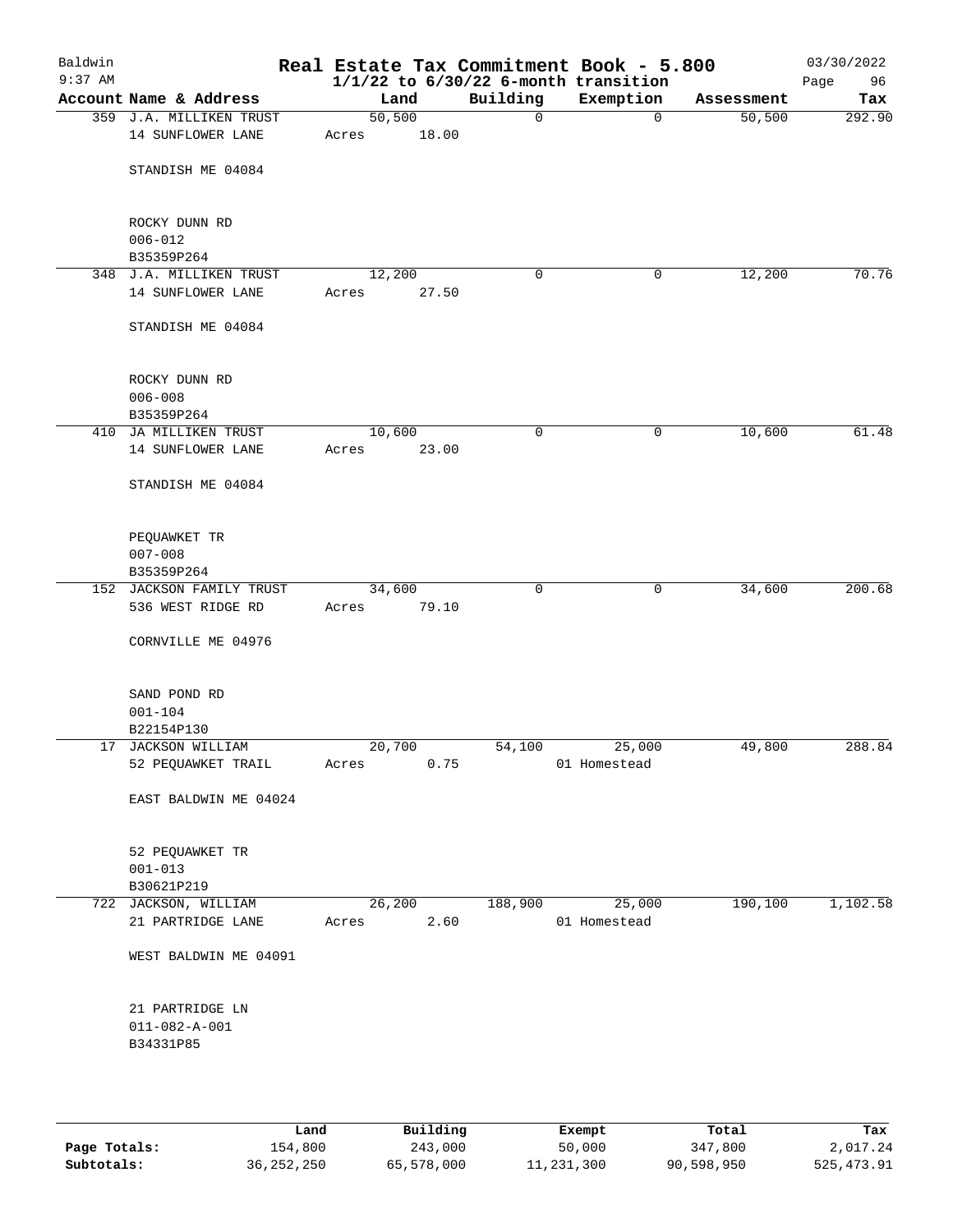| Baldwin<br>$9:37$ AM |                                                                 |                  |             |          | Real Estate Tax Commitment Book - 5.800<br>$1/1/22$ to $6/30/22$ 6-month transition |            | 03/30/2022<br>Page<br>97 |
|----------------------|-----------------------------------------------------------------|------------------|-------------|----------|-------------------------------------------------------------------------------------|------------|--------------------------|
|                      | Account Name & Address                                          | Land             |             | Building | Exemption                                                                           | Assessment | Tax                      |
|                      | 677 JACQUES, LAURIE P.<br>954 PEQUAWKET TRAIL                   | 23,900<br>Acres  | 2.00        | 118,000  | 25,000<br>01 Homestead                                                              | 116,900    | 678.02                   |
|                      | WEST BALDWIN ME 04091                                           |                  |             |          |                                                                                     |            |                          |
|                      | 954 PEQUAWKET TR<br>$011 - 049$                                 |                  |             |          |                                                                                     |            |                          |
|                      | B10305P323                                                      |                  |             |          |                                                                                     |            |                          |
|                      | 894 JAMES, TANIS L<br>170 NORWAY DR                             | 124,700<br>Acres | 0.31        | 74,200   | 0                                                                                   | 198,900    | 1,153.62                 |
|                      | BAR HARBOR ME 04609                                             |                  |             |          |                                                                                     |            |                          |
|                      | 34 JACKSON LN<br>$014 - 048$                                    |                  |             |          |                                                                                     |            |                          |
|                      | B27442P28                                                       |                  |             |          |                                                                                     |            |                          |
|                      | 162 JAMISON, NATASHA<br>20 BLACKBERRY LANE                      | 148,800<br>Acres | 92.72       | 0        | 0                                                                                   | 148,800    | 863.04                   |
|                      | GORHAM ME 04038                                                 |                  |             |          |                                                                                     |            |                          |
|                      | CARL BURNELL RD<br>$003 - 003$<br>B30325P238                    |                  |             |          |                                                                                     |            |                          |
|                      | 1185 JEFF, COLE                                                 |                  | $\mathbf 0$ | 14,900   | $\mathbf 0$                                                                         | 14,900     | 86.42                    |
|                      | <b>36 ROOSEVELT TRAIL</b>                                       |                  |             |          |                                                                                     |            |                          |
|                      | WINDHAM ME 04062                                                |                  |             |          |                                                                                     |            |                          |
|                      | 13 AOW BLUEBERRY HILL<br>$002 - 007 - 013P$                     |                  |             |          |                                                                                     |            |                          |
|                      | 161 JOAN SIMONDS HEIRS OF<br>SIMONDS, JONATHON<br>35 TOWLE ROAD | 38,000<br>Acres  | 9.66        | 0        | 0                                                                                   | 38,000     | 220.40                   |
|                      | FREEDOM NH 03836                                                |                  |             |          |                                                                                     |            |                          |
|                      | $003 - 002$<br>B29533P202                                       |                  |             |          |                                                                                     |            |                          |
|                      | 67 JOHNSEN, LINDA                                               | 25,000           |             | 6,500    | 25,000                                                                              | 6,500      | 37.70                    |
|                      | PO BOX 69                                                       | Acres            | 1.00        |          | 01 Homestead                                                                        |            |                          |
|                      | EAST BALDWIN ME 04024                                           |                  |             |          |                                                                                     |            |                          |
|                      | 33 SCHOOL ST<br>$001 - 052$<br>B11028P72                        |                  |             |          |                                                                                     |            |                          |
|                      |                                                                 |                  |             |          |                                                                                     |            |                          |

|              | Land       | Building   | Exempt     | Total      | Tax        |
|--------------|------------|------------|------------|------------|------------|
| Page Totals: | 360,400    | 213,600    | 50,000     | 524,000    | 3,039.20   |
| Subtotals:   | 36,612,650 | 65,791,600 | 11,281,300 | 91,122,950 | 528,513.11 |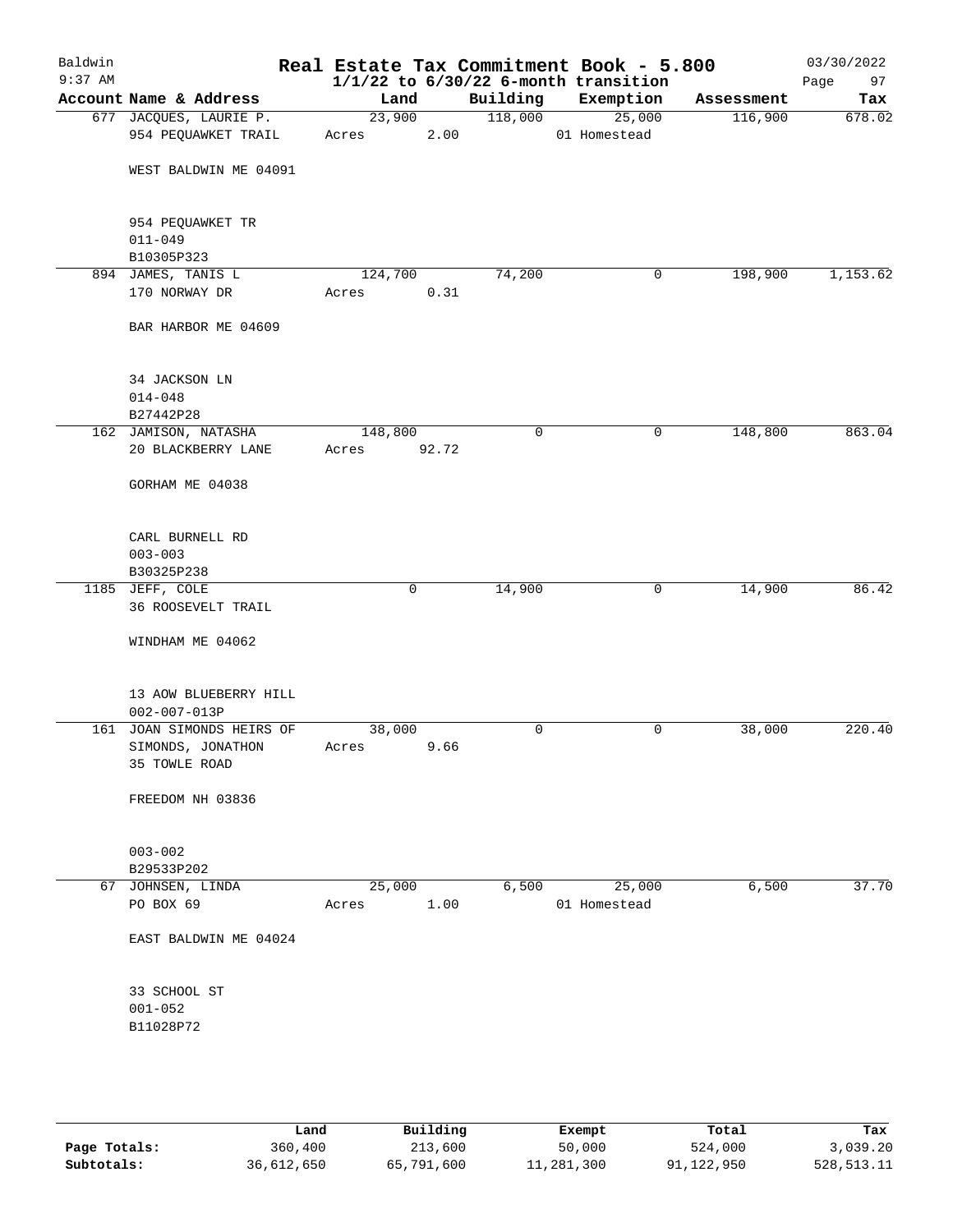| Baldwin<br>$9:37$ AM |                                                       |                 |       | Real Estate Tax Commitment Book - 5.800<br>$1/1/22$ to $6/30/22$ 6-month transition |              |            | 03/30/2022<br>Page<br>98 |
|----------------------|-------------------------------------------------------|-----------------|-------|-------------------------------------------------------------------------------------|--------------|------------|--------------------------|
|                      | Account Name & Address                                | Land            |       | Building                                                                            | Exemption    | Assessment | Tax                      |
|                      | 110 JOHNSON, ADAM W<br>379 BONNY EAGLE ROAD           | 37,500<br>Acres | 1.00  | 125,700                                                                             | $\mathbf 0$  | 163,200    | 946.56                   |
|                      | STANDISH ME 04084                                     |                 |       |                                                                                     |              |            |                          |
|                      | 10 GREENWOOD ACRES<br>$001 - 082 - 003$<br>B35868P210 |                 |       |                                                                                     |              |            |                          |
|                      | 963 JOHNSON, DAVID<br>405 WESTERN AVE # 104           | 32,500<br>Acres | 6.00  | 54,500                                                                              | 0            | 87,000     | 504.60                   |
|                      | SOUTH PORTLAND ME 04106                               |                 |       |                                                                                     |              |            |                          |
|                      | 283 DOUGLAS HILL RD<br>$010 - 025 - B$                |                 |       |                                                                                     |              |            |                          |
|                      | 877 JOHNSON, ERIC S.                                  | 138,000         |       | 101,200                                                                             | 0            | 239,200    | 1,387.36                 |
|                      | 256 PARK RD                                           | Acres           | 0.30  |                                                                                     |              |            |                          |
|                      | WESTBROOK ME 04092                                    |                 |       |                                                                                     |              |            |                          |
|                      | 21 KAYE LN<br>$014 - 028 - A$                         |                 |       |                                                                                     |              |            |                          |
|                      | B30299P86                                             |                 |       |                                                                                     |              |            |                          |
|                      | 875 JOHNSON, ERIC S.                                  | 167,100         |       | 188,400                                                                             | 0            | 355,500    | 2,061.90                 |
|                      | 256 PARK RD                                           | Acres           | 0.69  |                                                                                     |              |            |                          |
|                      | WESTBROOK ME 04092                                    |                 |       |                                                                                     |              |            |                          |
|                      | 25 KAYE LN                                            |                 |       |                                                                                     |              |            |                          |
|                      | $014 - 027$                                           |                 |       |                                                                                     |              |            |                          |
|                      | B15380P15<br>242 JOHNSON, ERIC S.                     | 43,100          |       | 0                                                                                   | 0            | 43,100     | 249.98                   |
|                      | 256 PARK RD                                           | Acres           | 94.00 |                                                                                     |              |            |                          |
|                      | WESTBROOK ME 04092                                    |                 |       |                                                                                     |              |            |                          |
|                      | REAR LOT                                              |                 |       |                                                                                     |              |            |                          |
|                      | $004 - 012$                                           |                 |       |                                                                                     |              |            |                          |
|                      | B27825P65                                             |                 |       |                                                                                     |              |            |                          |
|                      | 869 JOHNSON, ERIC S.<br>TRUSTEE OF , THE JOHNSO       | 135,000         |       | 118,100                                                                             | $\mathbf{0}$ | 253,100    | 1,467.98                 |
|                      | 256 PARK RD                                           | Acres           | 0.25  |                                                                                     |              |            |                          |
|                      | WESTBROOK ME 04092                                    |                 |       |                                                                                     |              |            |                          |
|                      | <b>38 ROBERTS LN</b>                                  |                 |       |                                                                                     |              |            |                          |
|                      | $014 - 021$                                           |                 |       |                                                                                     |              |            |                          |
|                      | B22779P218                                            |                 |       |                                                                                     |              |            |                          |
|                      |                                                       |                 |       |                                                                                     |              |            |                          |

|              | Land       | Building   | Exempt     | Total      | Tax         |
|--------------|------------|------------|------------|------------|-------------|
| Page Totals: | 553,200    | 587,900    |            | 1,141,100  | 6,618.38    |
| Subtotals:   | 37,165,850 | 66,379,500 | 11,281,300 | 92,264,050 | 535, 131.49 |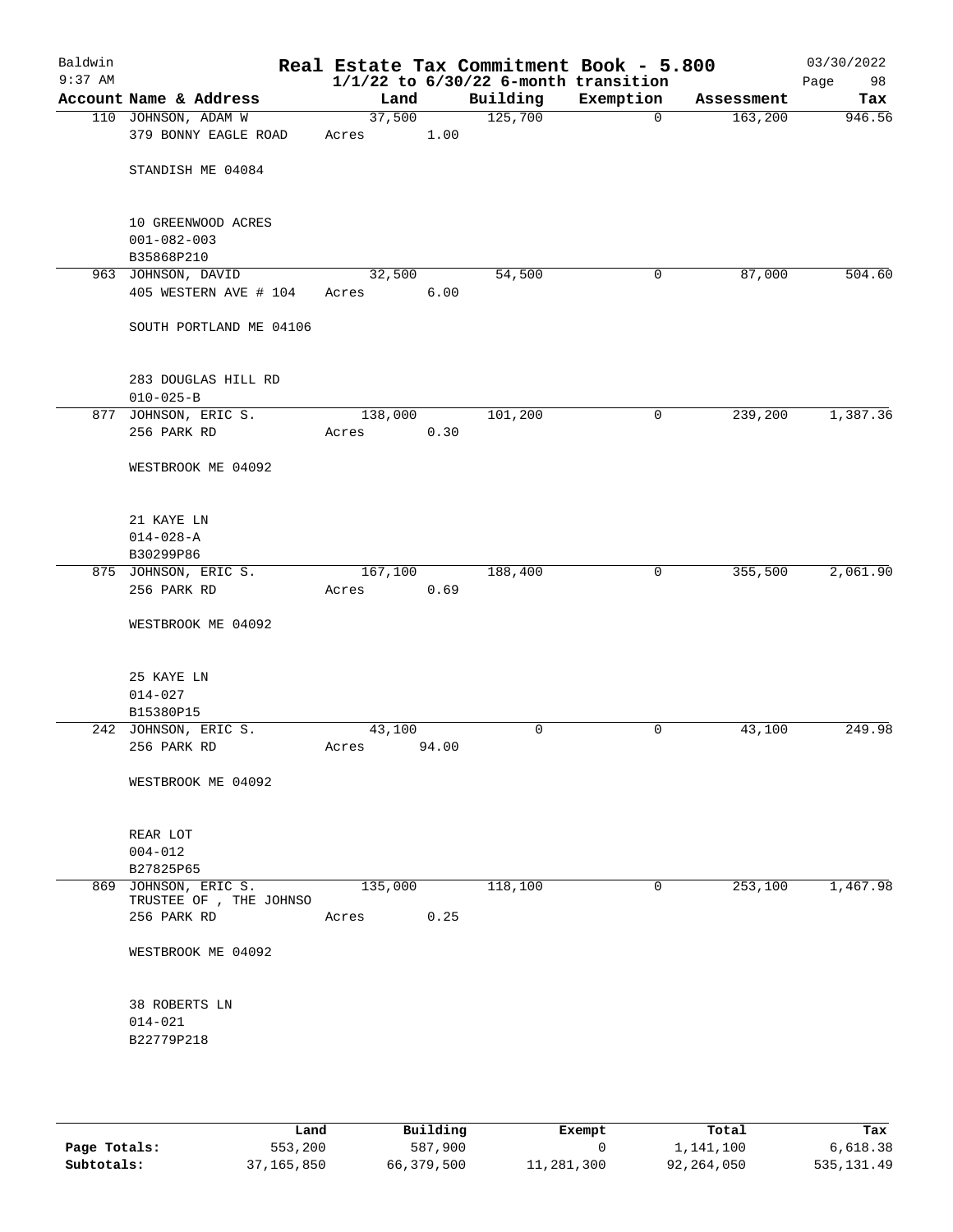| Baldwin<br>$9:37$ AM |                                           |              |        |              |             | Real Estate Tax Commitment Book - 5.800<br>$1/1/22$ to $6/30/22$ 6-month transition |            | 03/30/2022<br>Page<br>99 |
|----------------------|-------------------------------------------|--------------|--------|--------------|-------------|-------------------------------------------------------------------------------------|------------|--------------------------|
|                      | Account Name & Address                    |              | Land   |              | Building    | Exemption                                                                           | Assessment | Tax                      |
|                      | 230 JOHNSON, JAMES R &<br>HELEN           |              | 55,800 |              | $\mathbf 0$ | $\mathbf 0$                                                                         | 55,800     | 323.64                   |
|                      | 1034 HARVEYS PENINSULA Acres<br><b>RD</b> |              |        | 42.00        |             |                                                                                     |            |                          |
|                      | SWANTON MD 21561                          |              |        |              |             |                                                                                     |            |                          |
|                      | SAND POND RD<br>$004 - 003$               |              |        |              |             |                                                                                     |            |                          |
|                      | B12804P334                                |              |        |              |             |                                                                                     |            |                          |
|                      | 1149 JOHNSON, RANDY E                     |              | 34,500 |              | 0           | 0                                                                                   | 34,500     | 200.10                   |
|                      | 19 MASSASOIP ST                           |              | Acres  | 7.32         |             |                                                                                     |            |                          |
|                      | SOMERSET MA 02725                         |              |        |              |             |                                                                                     |            |                          |
|                      | REAR LOT                                  |              |        |              |             |                                                                                     |            |                          |
|                      | $003 - 025 - C$<br>B33559P279             |              |        |              |             |                                                                                     |            |                          |
|                      | 1001 JOHNSTON, HEIDI D                    |              | 27,000 |              | 232,200     | 25,000                                                                              | 234,200    | 1,358.36                 |
|                      | BUBAR, JOSEPH T<br>81 PIGEON BROOK RD     |              | Acres  | 3.60         |             | 01 Homestead                                                                        |            |                          |
|                      | WEST BALDWIN ME 04091                     |              |        |              |             |                                                                                     |            |                          |
|                      | 81 PIGEON BROOK RD                        |              |        |              |             |                                                                                     |            |                          |
|                      | $005 - 041 - A$<br>B33962P181             |              |        |              |             |                                                                                     |            |                          |
|                      | 1238 JONATHAN SIMONDS 2019                |              | 42,800 |              | $\mathbf 0$ | 0                                                                                   | 42,800     | 248.24                   |
|                      | REVOCABLE TRUST<br>35 TOWLE HILL RD       |              | Acres  | 98.00        |             |                                                                                     |            |                          |
|                      | FREEDOM NH 03836                          |              |        |              |             |                                                                                     |            |                          |
|                      |                                           |              |        |              |             |                                                                                     |            |                          |
|                      | RIVER RD                                  |              |        |              |             |                                                                                     |            |                          |
|                      | $006 - 034 - C$                           |              |        |              |             |                                                                                     |            |                          |
| 395                  | B35433P309<br>JONATHAN SIMONDS            |              | 8,300  |              | $\mathbf 0$ | $\mathbf 0$                                                                         | 8,300      | 48.14                    |
|                      | REVOCABLE TRU                             |              |        |              |             |                                                                                     |            |                          |
|                      | 35 TOWLE HILL RD                          |              | Acres  | 19.00        |             |                                                                                     |            |                          |
|                      | FREEDOM NH 03836                          |              |        |              |             |                                                                                     |            |                          |
|                      | RIVER RD                                  |              |        |              |             |                                                                                     |            |                          |
|                      | $006 - 034 - B$                           |              |        |              |             |                                                                                     |            |                          |
|                      | B35433P309                                |              |        |              |             |                                                                                     |            |                          |
|                      | 394 JONATHAN SYMONDS                      |              | 19,500 |              | 0           | 0                                                                                   | 19,500     | 113.10                   |
|                      | REVOCALE TRUS<br>35 TOWLE HILL RD         |              | Acres  | 48.00        |             |                                                                                     |            |                          |
|                      | FREEDOM NH 03836                          |              |        |              |             |                                                                                     |            |                          |
|                      |                                           |              |        |              |             |                                                                                     |            |                          |
|                      | RIVER RD                                  |              |        |              |             |                                                                                     |            |                          |
|                      | $006 - 034 - A$<br>B35433P309             |              |        |              |             |                                                                                     |            |                          |
|                      |                                           | Land         |        | Building     |             | Exempt                                                                              | Total      | Tax                      |
| Page Totals:         |                                           | 187,900      |        | 232,200      |             | 25,000                                                                              | 395,100    | 2,291.58                 |
| Subtotals:           |                                           | 37, 353, 750 |        | 66, 611, 700 |             | 11,306,300                                                                          | 92,659,150 | 537, 423.07              |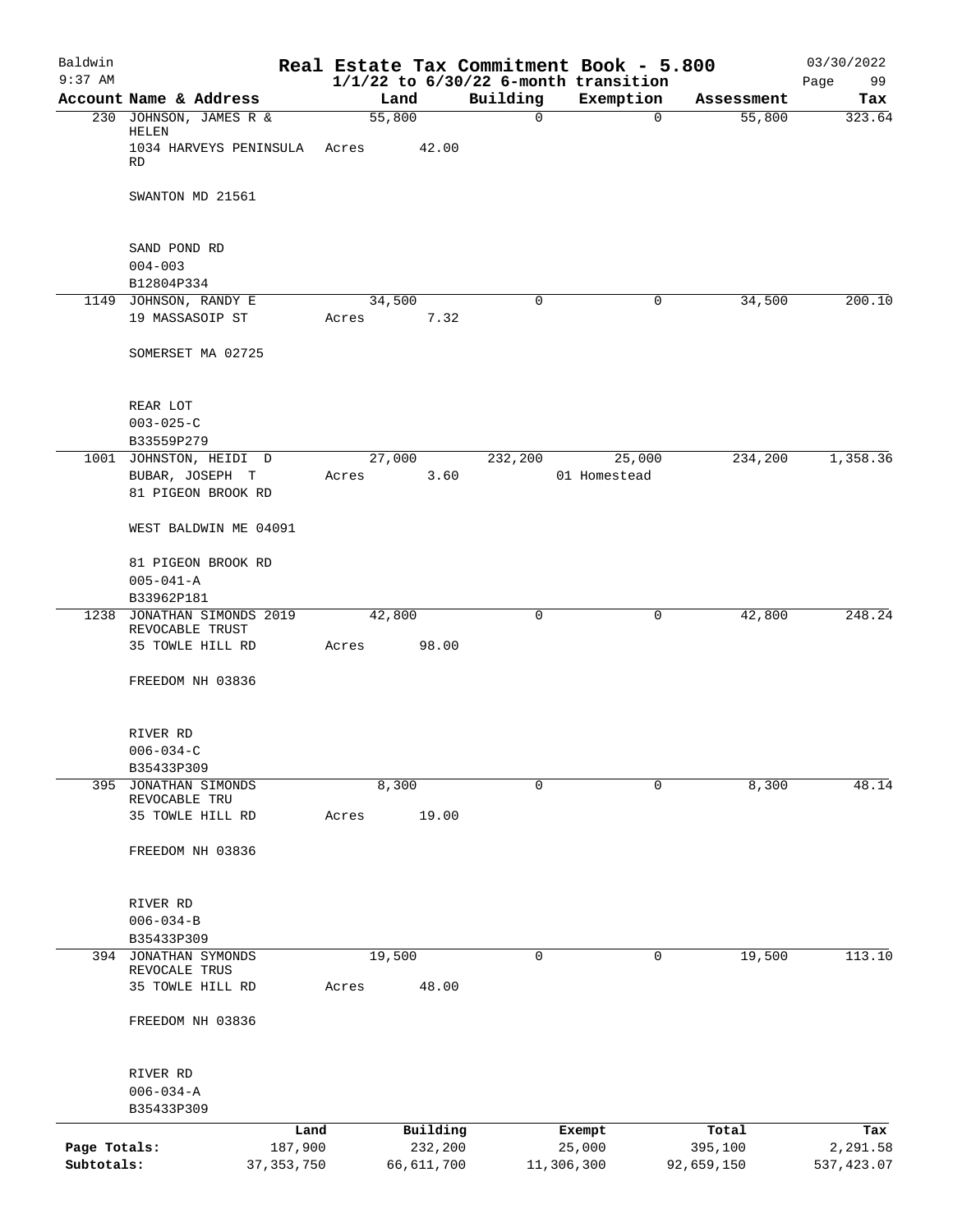| Baldwin   |                                                    |        |       |          | Real Estate Tax Commitment Book - 5.800  |            | 03/30/2022  |
|-----------|----------------------------------------------------|--------|-------|----------|------------------------------------------|------------|-------------|
| $9:37$ AM |                                                    |        |       |          | $1/1/22$ to $6/30/22$ 6-month transition |            | 100<br>Page |
|           | Account Name & Address                             | Land   |       | Building | Exemption                                | Assessment | Tax         |
|           | 654 JONES, BRANDON W.                              | 25,000 |       | 118,600  | 25,000                                   | 118,600    | 687.88      |
|           | PELLETIER, HEATHER L.                              | Acres  | 1.00  |          | 01 Homestead                             |            |             |
|           | 92 B RIVER ROAD                                    |        |       |          |                                          |            |             |
|           | LIMINGTON ME 04049                                 |        |       |          |                                          |            |             |
|           | 26 CHASE RD                                        |        |       |          |                                          |            |             |
|           | $011 - 029 - B$                                    |        |       |          |                                          |            |             |
|           |                                                    | 25,300 |       |          | 0                                        | 78,900     | 457.62      |
|           | 932 JONES, DANIEL                                  |        |       | 53,600   |                                          |            |             |
|           | 10 GENE LANE                                       | Acres  | 2.00  |          |                                          |            |             |
|           | WEST BALDWIN ME 04091                              |        |       |          |                                          |            |             |
|           |                                                    |        |       |          |                                          |            |             |
|           | 8 GENE LN                                          |        |       |          |                                          |            |             |
|           | $010 - 029 - F$                                    |        |       |          |                                          |            |             |
|           | 587 JONES, DANIEL                                  | 35,600 |       | 174,400  | 25,000                                   | 185,000    | 1,073.00    |
|           | 10 GENE LANE                                       | Acres  | 15.16 |          | 01 Homestead                             |            |             |
|           | WEST BALDWIN ME 04091                              |        |       |          |                                          |            |             |
|           |                                                    |        |       |          |                                          |            |             |
|           | 10 GENE LN                                         |        |       |          |                                          |            |             |
|           | $010 - 029 - A$                                    |        |       |          |                                          |            |             |
|           | B33468P283                                         |        |       |          |                                          |            |             |
|           | 330 JONES, DARLENE                                 | 16,200 |       | 175,400  | 35,000                                   | 156,600    | 908.28      |
|           | 440 PEQUAWKET TR                                   | Acres  | 0.25  |          | 29 Blind                                 |            |             |
|           |                                                    |        |       |          | 13 Veteran (Viet Non Res<br>Widow)       |            |             |
|           | WEST BALDWIN ME 04091                              |        |       |          | 01 Homestead                             |            |             |
|           |                                                    |        |       |          |                                          |            |             |
|           | 440 PEQUAWKET TR                                   |        |       |          |                                          |            |             |
|           | $005 - 072$                                        |        |       |          |                                          |            |             |
|           | 55 JORDAN, CRAIG L                                 | 24,600 |       | 171,800  | 25,000                                   | 171,400    | 994.12      |
|           | JORDAN, AUBREY M                                   | Acres  | 0.95  |          | 01 Homestead                             |            |             |
|           | PO BOX 73                                          |        |       |          |                                          |            |             |
|           |                                                    |        |       |          |                                          |            |             |
|           | EAST BALDWIN ME 04024                              |        |       |          |                                          |            |             |
|           | 17 SCHOOL ST                                       |        |       |          |                                          |            |             |
|           | $001 - 039$                                        |        |       |          |                                          |            |             |
|           | B33976P59                                          |        |       |          |                                          |            |             |
|           | 770 JORDAN, ALLEN B + LINDA                        | 35,300 |       | 170,400  | 25,000                                   | 180,700    | 1,048.06    |
|           | М                                                  |        |       |          |                                          |            |             |
|           | 156 WARDS HILL RD                                  | Acres  | 3.94  |          | 01 Homestead                             |            |             |
|           | WEST BALDWIN ME 04091                              |        |       |          |                                          |            |             |
|           | 126 WARDS HILL RD<br>$012 - 018 - A$<br>B22318P182 |        |       |          |                                          |            |             |
|           |                                                    |        |       |          |                                          |            |             |

|              | Land       | Building   | Exempt     | Total      | Tax        |
|--------------|------------|------------|------------|------------|------------|
| Page Totals: | 162,000    | 864,200    | 135,000    | 891,200    | 5,168.96   |
| Subtotals:   | 37,515,750 | 67,475,900 | 11,441,300 | 93,550,350 | 542,592.03 |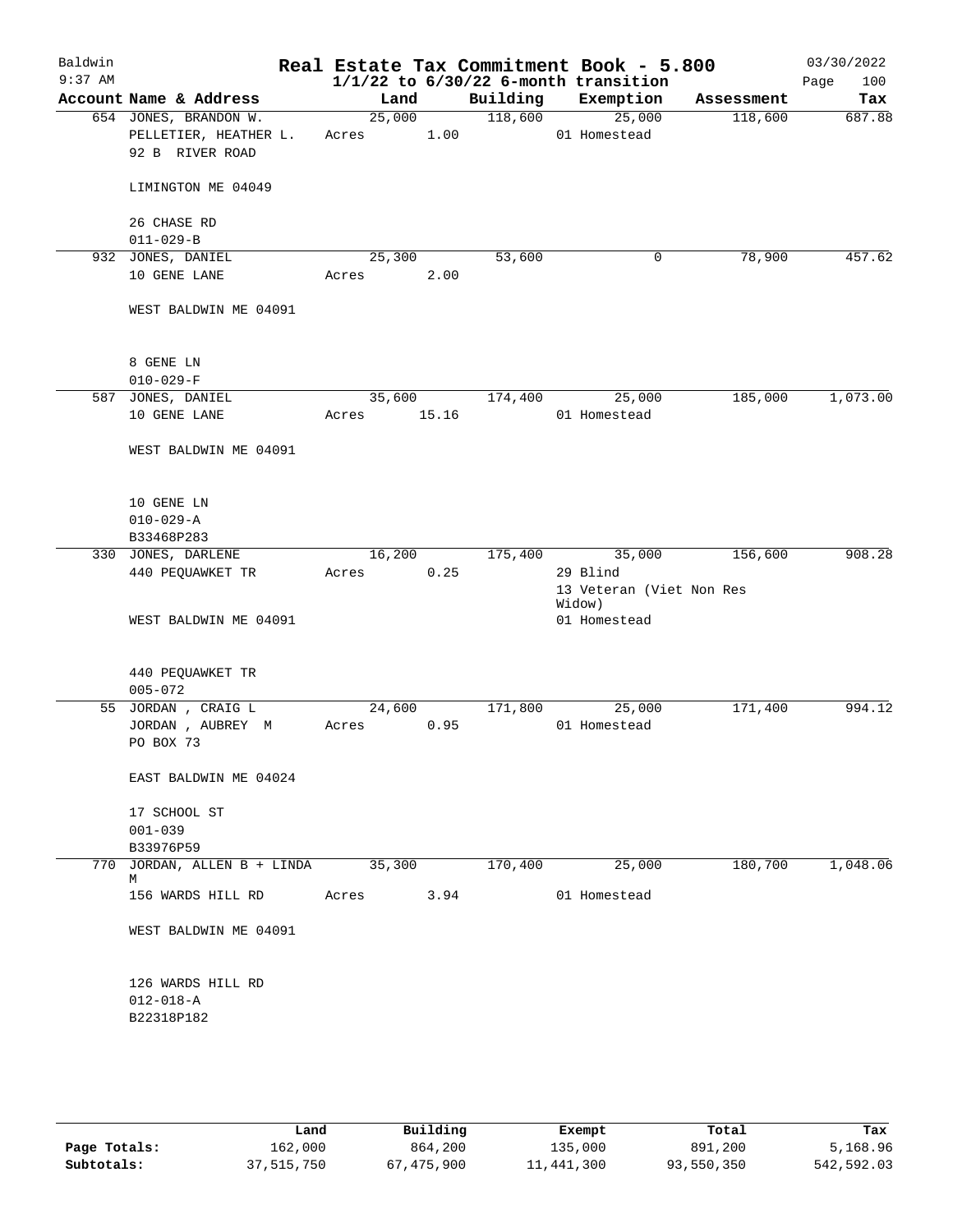| Baldwin<br>$9:37$ AM |                                       |        |      |             | Real Estate Tax Commitment Book - 5.800<br>$1/1/22$ to $6/30/22$ 6-month transition |            | 03/30/2022<br>101<br>Page |
|----------------------|---------------------------------------|--------|------|-------------|-------------------------------------------------------------------------------------|------------|---------------------------|
|                      | Account Name & Address                | Land   |      | Building    | Exemption                                                                           | Assessment | Tax                       |
|                      | 70 JORDAN, ARTHUR JR                  | 20,000 |      | 121,800     | 25,000                                                                              | 116,800    | 677.44                    |
|                      | PO BOX 157                            | Acres  | 0.50 |             | 01 Homestead                                                                        |            |                           |
|                      |                                       |        |      |             |                                                                                     |            |                           |
|                      | EAST BALDWIN ME 04024                 |        |      |             |                                                                                     |            |                           |
|                      |                                       |        |      |             |                                                                                     |            |                           |
|                      |                                       |        |      |             |                                                                                     |            |                           |
|                      | 46 SCHOOL ST                          |        |      |             |                                                                                     |            |                           |
|                      | $001 - 055 - A$                       |        |      |             |                                                                                     |            |                           |
|                      | 580374 JORDAN, ARTHUR L &<br>CHERYL A | 26,300 |      | 196,900     | 25,000                                                                              | 198,200    | 1,149.56                  |
|                      | PO BOX 21                             | Acres  | 1.88 |             | 01 Homestead                                                                        |            |                           |
|                      |                                       |        |      |             |                                                                                     |            |                           |
|                      | EAST BALDWIN ME 04024                 |        |      |             |                                                                                     |            |                           |
|                      |                                       |        |      |             |                                                                                     |            |                           |
|                      |                                       |        |      |             |                                                                                     |            |                           |
|                      | 44 SCHOOL ST                          |        |      |             |                                                                                     |            |                           |
|                      | $001 - 054$                           |        |      |             |                                                                                     |            |                           |
|                      | 1281 JORDAN, DARIN M                  | 26,200 |      | $\mathbf 0$ | 0                                                                                   | 26,200     | 151.96                    |
|                      | JORDAN, ERIKA L                       | Acres  | 1.81 |             |                                                                                     |            |                           |
|                      | 72 FEDERAL ROAD                       |        |      |             |                                                                                     |            |                           |
|                      | PARSONSFIELD ME 04047                 |        |      |             |                                                                                     |            |                           |
|                      |                                       |        |      |             |                                                                                     |            |                           |
|                      | SCHOOL ST                             |        |      |             |                                                                                     |            |                           |
|                      | $001 - 055 - B$                       |        |      |             |                                                                                     |            |                           |
|                      | B36825P285                            |        |      |             |                                                                                     |            |                           |
|                      | 1091 JORDAN, JARED E                  | 27,200 |      | $\mathbf 0$ | $\mathbf 0$                                                                         | 27,200     | 157.76                    |
|                      | PO BOX 126                            | Acres  | 2.92 |             |                                                                                     |            |                           |
|                      |                                       |        |      |             |                                                                                     |            |                           |
|                      | EAST BALDWIN ME 04024                 |        |      |             |                                                                                     |            |                           |
|                      |                                       |        |      |             |                                                                                     |            |                           |
|                      | BRIDGTON RD                           |        |      |             |                                                                                     |            |                           |
|                      | $003 - 010 - G$                       |        |      |             |                                                                                     |            |                           |
|                      | B36573P46                             |        |      |             |                                                                                     |            |                           |
|                      | 180 JORDAN, JEREMY & JEANNE           | 28,500 |      | 261,000     | 25,000                                                                              | 264,500    | 1,534.10                  |
|                      | PO BOX 126                            | Acres  | 3.30 |             | 01 Homestead                                                                        |            |                           |
|                      |                                       |        |      |             |                                                                                     |            |                           |
|                      | EAST BALDWIN ME 04024                 |        |      |             |                                                                                     |            |                           |
|                      |                                       |        |      |             |                                                                                     |            |                           |
|                      |                                       |        |      |             |                                                                                     |            |                           |
|                      | 11 CRAM RD                            |        |      |             |                                                                                     |            |                           |
|                      | $003 - 010 - F$                       |        |      |             |                                                                                     |            |                           |
|                      | B12542P193                            |        |      |             |                                                                                     |            |                           |
|                      | 173 JORDAN, MAYNARD N &<br>GAIL B     | 27,800 |      | 123,800     | 25,000                                                                              | 126,600    | 734.28                    |
|                      | P O BOX 123                           | Acres  | 2.85 |             | 01 Homestead                                                                        |            |                           |
|                      |                                       |        |      |             |                                                                                     |            |                           |
|                      | EAST BALDWIN ME 04024                 |        |      |             |                                                                                     |            |                           |
|                      |                                       |        |      |             |                                                                                     |            |                           |
|                      |                                       |        |      |             |                                                                                     |            |                           |
|                      | 321 BRIDGTON RD                       |        |      |             |                                                                                     |            |                           |
|                      | $003 - 009 - B$                       |        |      |             |                                                                                     |            |                           |
|                      |                                       |        |      |             |                                                                                     |            |                           |
|                      |                                       |        |      |             |                                                                                     |            |                           |
|                      |                                       |        |      |             |                                                                                     |            |                           |

|              | Land       | Building   | Exempt     | Total      | Tax        |
|--------------|------------|------------|------------|------------|------------|
| Page Totals: | 156,000    | 703,500    | 100,000    | 759,500    | 4,405.10   |
| Subtotals:   | 37,671,750 | 68,179,400 | 11,541,300 | 94,309,850 | 546,997.13 |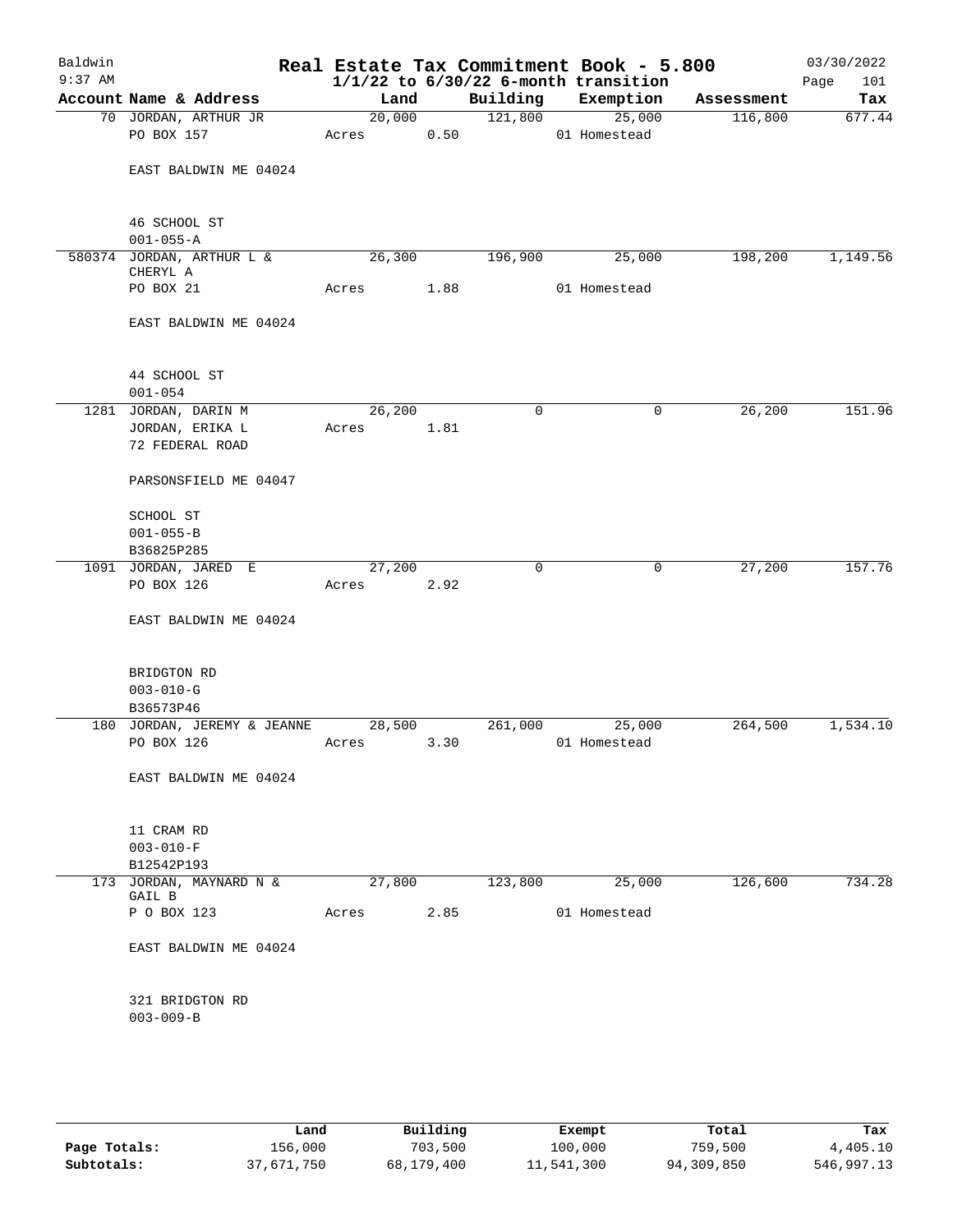| Baldwin   |                                      |            |              |          | Real Estate Tax Commitment Book - 5.800  |            | 03/30/2022  |
|-----------|--------------------------------------|------------|--------------|----------|------------------------------------------|------------|-------------|
| $9:37$ AM |                                      |            |              |          | $1/1/22$ to $6/30/22$ 6-month transition |            | Page<br>102 |
|           | Account Name & Address               | Land       |              | Building | Exemption                                | Assessment | Tax         |
|           | 1140 JORDAN, PATRICK D &<br>DIANNA M | 55,500     |              | 240,200  | 0                                        | 295,700    | 1,715.06    |
|           | 221 BROWN RD                         | Acres      | 23.00        |          |                                          |            |             |
|           | WEST BALDWIN ME 04091                |            |              |          |                                          |            |             |
|           | 221 BROWN RD                         |            |              |          |                                          |            |             |
|           | $007 - 025 - A$                      |            |              |          |                                          |            |             |
|           | B32770P63                            |            |              |          |                                          |            |             |
|           | 723 JOY, TIMOTHY & LISA              | 25,200     |              | 219,000  | 25,000                                   | 219,200    | 1,271.36    |
|           | 9 PARTRIDGE LN                       | Acres      | 1.10         |          | 01 Homestead                             |            |             |
|           | WEST BALDWIN ME 04091                |            |              |          |                                          |            |             |
|           | 9 PARTRIDGE LN                       |            |              |          |                                          |            |             |
|           | $011 - 082 - B$                      |            |              |          |                                          |            |             |
|           | B21842P201                           |            |              |          |                                          |            |             |
|           | 1189 KAMPPI, WILLIAM                 |            | 0            | 1,700    | 0                                        | 1,700      | 9.86        |
|           | KAMPPI, WENDY                        |            |              |          |                                          |            |             |
|           | 9 ROSIDA DRIVE                       |            |              |          |                                          |            |             |
|           | STANDISH ME 04084                    |            |              |          |                                          |            |             |
|           | 13 AOW BLUEBERRY HILL                |            |              |          |                                          |            |             |
|           | $002 - 007 - 013T$                   |            |              |          |                                          |            |             |
|           | 1165 KEARNS, PETER                   |            | $\mathsf{O}$ | 12,500   | 0                                        | 12,500     | 72.50       |
|           | KEARNS, CARMEL                       |            |              |          |                                          |            |             |
|           | 53 ALLEN AVE                         |            |              |          |                                          |            |             |
|           | LYNN MA 01902                        |            |              |          |                                          |            |             |
|           | 11 AOW BLUEBERRY HILL                |            |              |          |                                          |            |             |
|           | $002 - 007 - 011L$                   |            |              |          |                                          |            |             |
|           | 846 KEATEN, PAULINE &                | 10,000     |              | 0        | 0                                        | 10,000     | 58.00       |
|           | ALFRED<br>PO BOX 62                  | Acres 0.50 |              |          |                                          |            |             |
|           |                                      |            |              |          |                                          |            |             |
|           | HIRAM ME 04041                       |            |              |          |                                          |            |             |
|           | PANTHERVILLE PINES                   |            |              |          |                                          |            |             |
|           | $013 - 043$                          |            |              |          |                                          |            |             |
|           | B13338P95                            |            |              |          |                                          |            |             |
|           | 1187 KEENAN, TIM & DIANE             |            | 0            | 16,900   | 0                                        | 16,900     | 98.02       |
|           | P.O. BOX 1354                        |            |              |          |                                          |            |             |
|           | BIDDEFORD ME 04005                   |            |              |          |                                          |            |             |
|           | 13 AOW BLUEBERRY HILL                |            |              |          |                                          |            |             |
|           | $002 - 007 - 013R$                   |            |              |          |                                          |            |             |
|           |                                      |            |              |          |                                          |            |             |
|           |                                      |            |              |          |                                          |            |             |

|              | Land       | Building   | Exempt     | Total      | Tax        |
|--------------|------------|------------|------------|------------|------------|
| Page Totals: | 90,700     | 490,300    | 25,000     | 556,000    | 3,224.80   |
| Subtotals:   | 37,762,450 | 68,669,700 | 11,566,300 | 94,865,850 | 550,221.93 |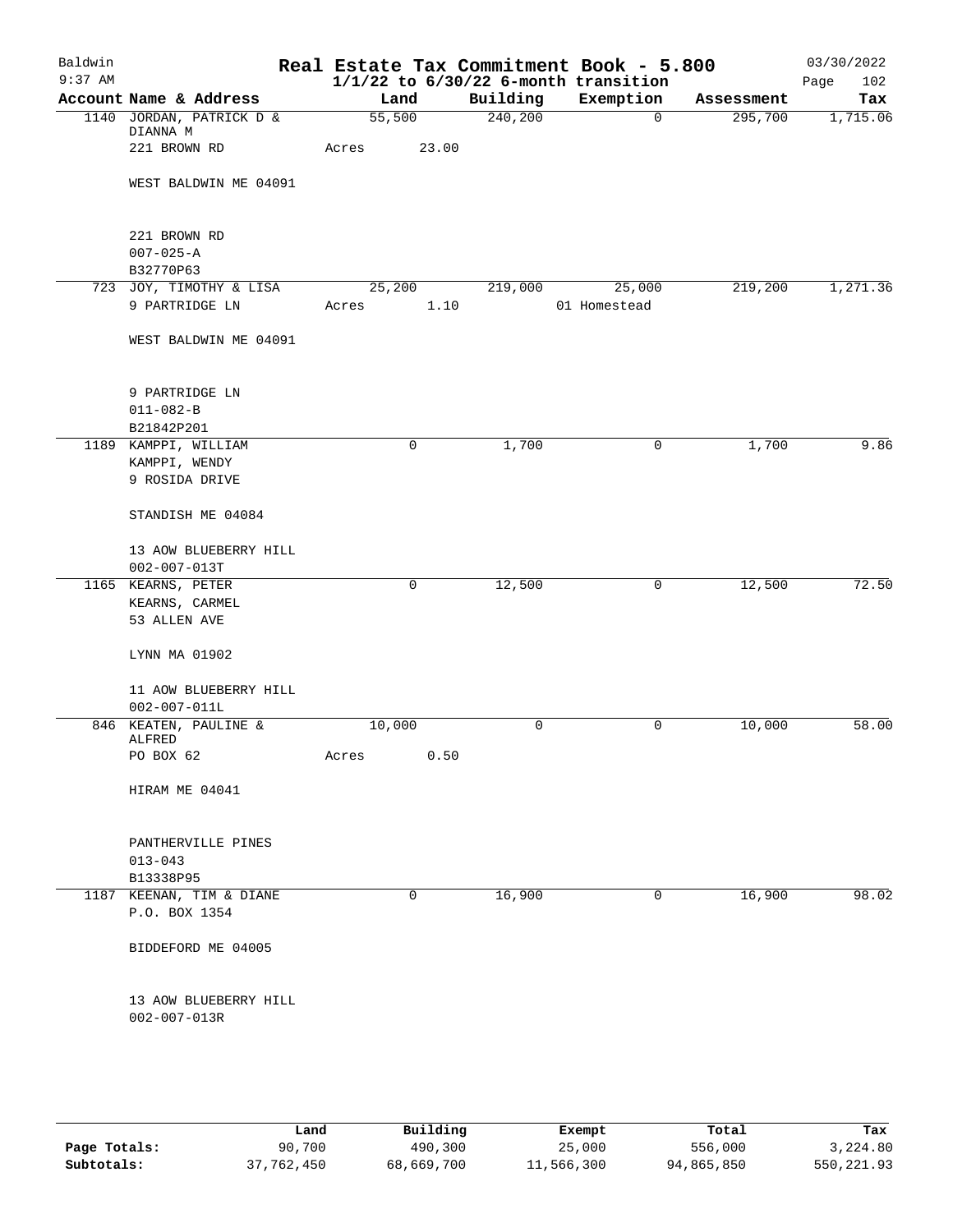| Baldwin<br>$9:37$ AM |                                                             |                 |       |          | Real Estate Tax Commitment Book - 5.800<br>$1/1/22$ to $6/30/22$ 6-month transition |            | 03/30/2022<br>103<br>Page |
|----------------------|-------------------------------------------------------------|-----------------|-------|----------|-------------------------------------------------------------------------------------|------------|---------------------------|
|                      | Account Name & Address                                      | Land            |       | Building | Exemption                                                                           | Assessment | Tax                       |
|                      | 646 KEENE, MATTHEW R                                        | 26,500          |       | 234,400  | 25,000                                                                              | 235,900    | 1,368.22                  |
|                      | 17 CHASE RD                                                 | Acres           | 2.00  |          | 01 Homestead                                                                        |            |                           |
|                      | WEST BALDWIN ME 04091                                       |                 |       |          |                                                                                     |            |                           |
|                      | 17 CHASE RD<br>$011 - 025 - B$<br>B37825P84                 |                 |       |          |                                                                                     |            |                           |
|                      | 1116 KELLEY, KEITH A                                        | 27,900          |       | 139,700  | 25,000                                                                              | 142,600    | 827.08                    |
|                      | 631 PEQUAWKET TR                                            | Acres           | 5.00  |          | 01 Homestead                                                                        |            |                           |
|                      | WEST BALDWIN ME 04091                                       |                 |       |          |                                                                                     |            |                           |
|                      | 631 PEQUAWKET TR<br>$007 - 003 - F$                         |                 |       |          |                                                                                     |            |                           |
|                      | 959 KELLEY, ROBERT C                                        | 28,200          |       | 146,000  | 25,000                                                                              | 149,200    | 865.36                    |
|                      | , MARCELLE L<br>38 BISHOP DELISIO LN                        | Acres           | 3.38  |          | 01 Homestead                                                                        |            |                           |
|                      | EAST BALDWIN ME 04024                                       |                 |       |          |                                                                                     |            |                           |
|                      | 38 BISHOP DELISIO LN<br>$001 - 026 - B - 001$<br>B19599P271 |                 |       |          |                                                                                     |            |                           |
|                      | 327 KELLEY, SARAH                                           | 23,800          |       | 167,800  | 25,000                                                                              | 166,600    | 966.28                    |
|                      | KING, CODY<br>43 BROWN RD                                   | Acres           | 0.85  |          | 01 Homestead                                                                        |            |                           |
|                      | WEST BALDWIN ME 04091                                       |                 |       |          |                                                                                     |            |                           |
|                      | 43 BROWN RD<br>$005 - 069$                                  |                 |       |          |                                                                                     |            |                           |
|                      | B35940P305                                                  |                 |       |          |                                                                                     |            |                           |
|                      | 580442 KENNEY, JOSHUA                                       | 26,800          |       | 0        | 0                                                                                   | 26,800     | 155.44                    |
|                      | PO BOX 125                                                  | Acres           | 3.89  |          |                                                                                     |            |                           |
|                      | SEBAGO ME 04029                                             |                 |       |          |                                                                                     |            |                           |
|                      | WARDS HILL RD<br>$013 - 007 - B$                            |                 |       |          |                                                                                     |            |                           |
|                      | B35276P137                                                  |                 |       |          |                                                                                     |            |                           |
|                      | 1299 KENT JR, DONALD W<br>PO BOX 122                        | 38,500<br>Acres | 10.00 | 125,300  | 0                                                                                   | 163,800    | 950.04                    |
|                      | WEST BALDWIN ME 0091                                        |                 |       |          |                                                                                     |            |                           |
|                      | 76 ANDERSON RD<br>$012 - 014 - A$<br>B37022P157             |                 |       |          |                                                                                     |            |                           |
|                      |                                                             |                 |       |          |                                                                                     |            |                           |

|              | Land       | Building   | Exempt     | Total      | Tax          |
|--------------|------------|------------|------------|------------|--------------|
| Page Totals: | 171,700    | 813,200    | 100,000    | 884,900    | 5,132.42     |
| Subtotals:   | 37,934,150 | 69,482,900 | 11,666,300 | 95,750,750 | 555, 354, 35 |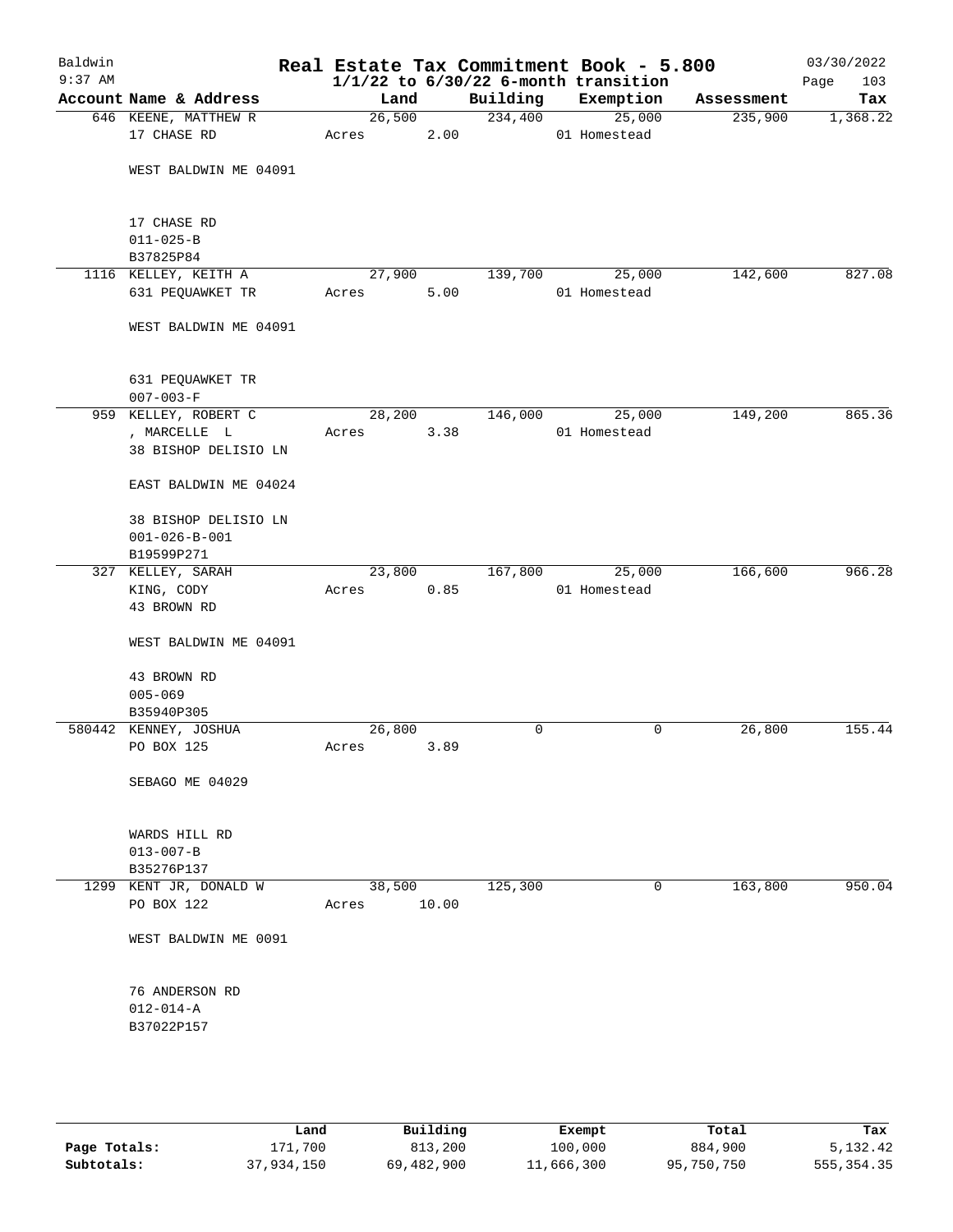| Baldwin<br>$9:37$ AM |                                                    |                 |       |          | Real Estate Tax Commitment Book - 5.800<br>$1/1/22$ to $6/30/22$ 6-month transition |            | 03/30/2022<br>Page<br>104 |
|----------------------|----------------------------------------------------|-----------------|-------|----------|-------------------------------------------------------------------------------------|------------|---------------------------|
|                      | Account Name & Address                             | Land            |       | Building | Exemption                                                                           | Assessment | Tax                       |
|                      | 354 KIMBALL, KAREN E<br>287 RIVER RD               | 34,000<br>Acres | 9.00  | 100, 200 | 25,000<br>01 Homestead                                                              | 109,200    | 633.36                    |
|                      | WEST BALDWIN ME 04091                              |                 |       |          |                                                                                     |            |                           |
|                      | 287 RIVER RD<br>$006 - 010 - C$<br>B8057P47        |                 |       |          |                                                                                     |            |                           |
|                      | 985 KINDRED, WILLIAM K<br>39 WENTWORTH RD          | 26,600<br>Acres | 2.06  | 211,900  | 25,000<br>01 Homestead                                                              | 213,500    | 1,238.30                  |
|                      | EAST BALDWIN ME 04024                              |                 |       |          |                                                                                     |            |                           |
|                      | 39 WENTWORTH RD<br>$009 - 033 - A3$                |                 |       |          |                                                                                     |            |                           |
|                      | 377 KINGSLEY, CRAIG L &<br>YVONNE                  | 67,000          |       | 129,300  | 25,000                                                                              | 171,300    | 993.54                    |
|                      | 103 DEPOT RD                                       | Acres           | 4.00  |          | 01 Homestead                                                                        |            |                           |
|                      | WEST BALDWIN ME 04091                              |                 |       |          |                                                                                     |            |                           |
|                      | 103 DEPOT RD<br>$006 - 021$                        |                 |       |          |                                                                                     |            |                           |
|                      | 944 KIRKPATRICK, ROBERT E                          | 51,000          |       | 421,900  | 25,000                                                                              | 447,900    | 2,597.82                  |
|                      | KIRKPATRICK, SHARON M<br>486 SADDLEBACK RD         | Acres           | 10.00 |          | 01 Homestead                                                                        |            |                           |
|                      | WEST BALDWIN ME 04091                              |                 |       |          |                                                                                     |            |                           |
|                      | 414 SADDLEBACK RD<br>$010 - 038 - B$<br>B35410P148 |                 |       |          |                                                                                     |            |                           |
|                      | 365 KISTNER, JACK P                                | 38,800          |       | 156,100  | 0                                                                                   | 194,900    | 1,130.42                  |
|                      | 60 DEPOT RD                                        | Acres 10.20     |       |          |                                                                                     |            |                           |
|                      | WEST BALDWIN ME 04091                              |                 |       |          |                                                                                     |            |                           |
|                      | 60 DEPOT RD<br>$006 - 016 - 001$<br>B20886P194     |                 |       |          |                                                                                     |            |                           |
|                      | 90 KLEPETAR , IAN NEIL                             | 23,000          |       | 65,700   | 0                                                                                   | 88,700     | 514.46                    |
|                      | 101 PARKHURST RD                                   | Acres           | 1.45  |          |                                                                                     |            |                           |
|                      | GANSEVOORT NY 12831                                |                 |       |          |                                                                                     |            |                           |
|                      | 243 PEQUAWKET TR<br>$001 - 071$<br>B37571P172      |                 |       |          |                                                                                     |            |                           |
|                      |                                                    |                 |       |          |                                                                                     |            |                           |

|              | Land       | Building   | Exempt     | Total      | Tax        |
|--------------|------------|------------|------------|------------|------------|
| Page Totals: | 240,400    | 1,085,100  | 100,000    | 1,225,500  | 7,107.90   |
| Subtotals:   | 38,174,550 | 70,568,000 | 11,766,300 | 96,976,250 | 562,462.25 |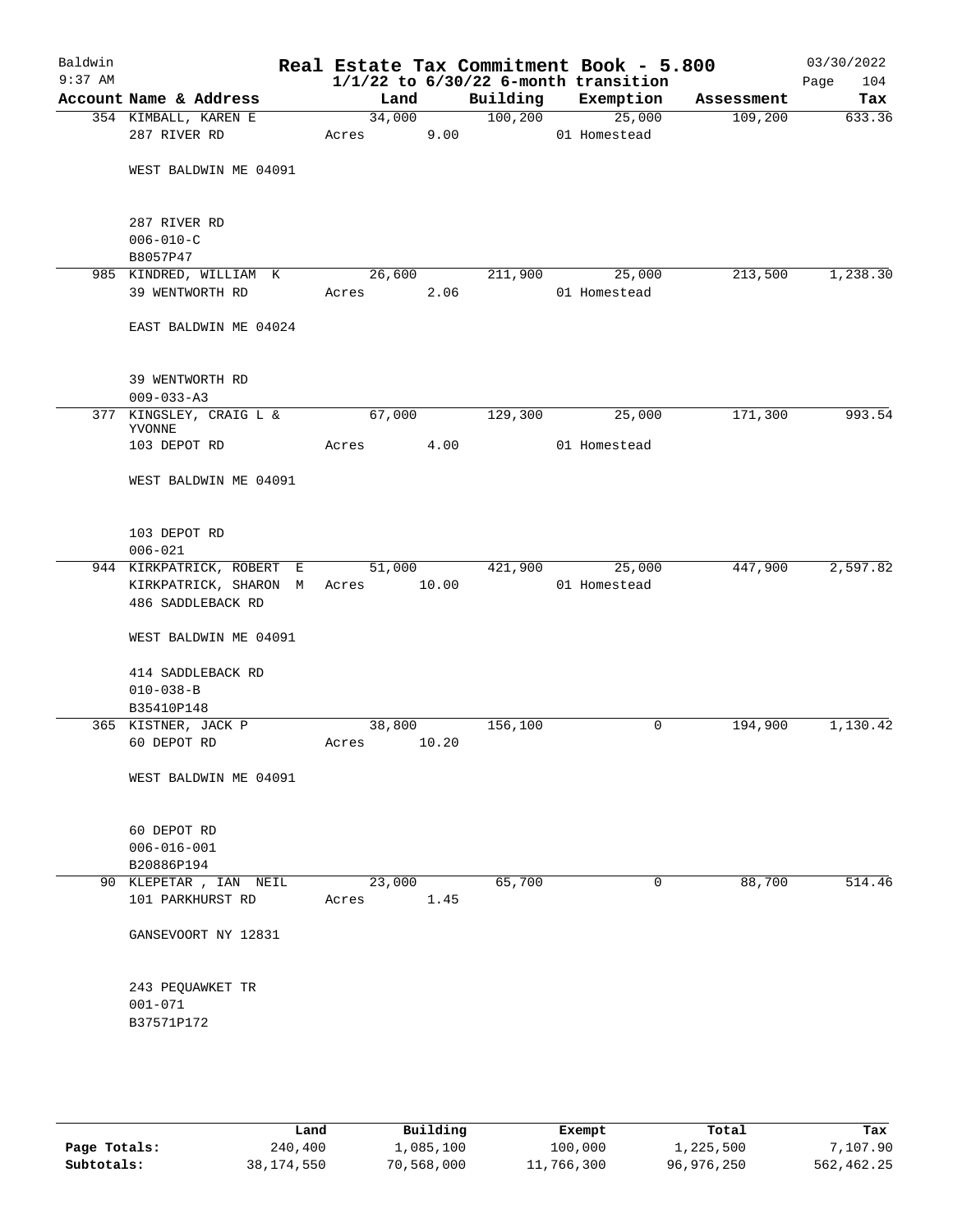| Baldwin<br>$9:37$ AM |                                        |      |       |         |          |          | Real Estate Tax Commitment Book - 5.800<br>$1/1/22$ to $6/30/22$ 6-month transition |            | 03/30/2022<br>105<br>Page |
|----------------------|----------------------------------------|------|-------|---------|----------|----------|-------------------------------------------------------------------------------------|------------|---------------------------|
|                      | Account Name & Address                 |      |       | Land    |          | Building | Exemption                                                                           | Assessment | Tax                       |
|                      | 815 KNIGHT, DAVID F.                   |      |       | 33,500  |          | 192,000  | 39,500                                                                              | 186,000    | 1,078.80                  |
|                      | MAGRILL-KNIGHT,                        |      | Acres |         | 17.60    |          | 103 SOL3                                                                            |            |                           |
|                      | PATRICIA                               |      |       |         |          |          |                                                                                     |            |                           |
|                      | 145 WARDS HILL RD                      |      |       |         |          |          | 01 Homestead<br>13 Veteran (Viet Non Res                                            |            |                           |
|                      |                                        |      |       |         |          |          | Widow)                                                                              |            |                           |
|                      | WEST BALDWIN ME 04091                  |      |       |         |          |          |                                                                                     |            |                           |
|                      | 145 WARDS HILL RD                      |      |       |         |          |          |                                                                                     |            |                           |
|                      | $013 - 014$                            |      |       |         |          |          |                                                                                     |            |                           |
|                      | B25388P68                              |      |       |         |          |          |                                                                                     |            |                           |
|                      | 832 KNIGHT, FRANK                      |      |       | 22,700  |          | 56,400   | 0                                                                                   | 79,100     | 458.78                    |
|                      | PO BOX 62                              |      | Acres |         | 1.95     |          |                                                                                     |            |                           |
|                      | HIRAM ME 04041                         |      |       |         |          |          |                                                                                     |            |                           |
|                      | 10 PANTHERVILLE PINES                  |      |       |         |          |          |                                                                                     |            |                           |
|                      | $013 - 029 - A$                        |      |       |         |          |          |                                                                                     |            |                           |
|                      | 860 KNOWLES FAMILY                     |      |       | 168,000 |          | 134,000  | 0                                                                                   | 302,000    | 1,751.60                  |
|                      | REVOCABLE TRUST<br>1881 CANARY PALM    |      | Acres |         | 0.70     |          |                                                                                     |            |                           |
|                      |                                        |      |       |         |          |          |                                                                                     |            |                           |
|                      | NORTH PORT FL 34288                    |      |       |         |          |          |                                                                                     |            |                           |
|                      |                                        |      |       |         |          |          |                                                                                     |            |                           |
|                      | 84 BRYANT LN<br>$014 - 013 - A$        |      |       |         |          |          |                                                                                     |            |                           |
|                      | B37304P77                              |      |       |         |          |          |                                                                                     |            |                           |
|                      | 103 KNOWLTON, BRUCE & LYNN             |      |       | 18,800  |          | 81,300   | 0                                                                                   | 100,100    | 580.58                    |
|                      | 15 COLE HILL RD.                       |      | Acres |         | 0.35     |          |                                                                                     |            |                           |
|                      | STANDISH ME 04084                      |      |       |         |          |          |                                                                                     |            |                           |
|                      |                                        |      |       |         |          |          |                                                                                     |            |                           |
|                      | 24 BRIDGTON RD                         |      |       |         |          |          |                                                                                     |            |                           |
|                      | $001 - 079$                            |      |       |         |          |          |                                                                                     |            |                           |
|                      | B25786P339                             |      |       |         |          |          |                                                                                     |            |                           |
| 73                   | KRUCZEK, ANDREW E<br>KRUCZEK, LAURIE L |      | Acres | 26,600  | 2.07     | 146,500  | 0                                                                                   | 173,100    | 1,003.98                  |
|                      | 62 SCHOOL ST                           |      |       |         |          |          |                                                                                     |            |                           |
|                      |                                        |      |       |         |          |          |                                                                                     |            |                           |
|                      | EASE BALDWIN ME 04024                  |      |       |         |          |          |                                                                                     |            |                           |
|                      | 62 SCHOOL ST                           |      |       |         |          |          |                                                                                     |            |                           |
|                      | $001 - 058$                            |      |       |         |          |          |                                                                                     |            |                           |
|                      | B35772P263<br>374 KSE, LLC             |      |       | 15,400  |          | 5,300    | 0                                                                                   | 20,700     | 120.06                    |
|                      | PO BOX 86                              |      | Acres |         | 7.00     |          |                                                                                     |            |                           |
|                      | WEST BALDWIN ME 04091                  |      |       |         |          |          |                                                                                     |            |                           |
|                      |                                        |      |       |         |          |          |                                                                                     |            |                           |
|                      | 15 BALDWIN STATION RD                  |      |       |         |          |          |                                                                                     |            |                           |
|                      | $006 - 018$<br>B22041P310              |      |       |         |          |          |                                                                                     |            |                           |
|                      |                                        |      |       |         |          |          |                                                                                     |            |                           |
|                      |                                        |      |       |         |          |          |                                                                                     |            |                           |
|                      |                                        | Land |       |         | Building |          | Exempt                                                                              | Total      | Tax                       |

|              | nana       | <b>DUITOTII</b> | LACINUL    | TOLAT      | ias.       |
|--------------|------------|-----------------|------------|------------|------------|
| Page Totals: | 285,000    | 615,500         | 39,500     | 861,000    | 4,993.80   |
| Subtotals:   | 38,459,550 | 71,183,500      | 11,805,800 | 97,837,250 | 567,456.05 |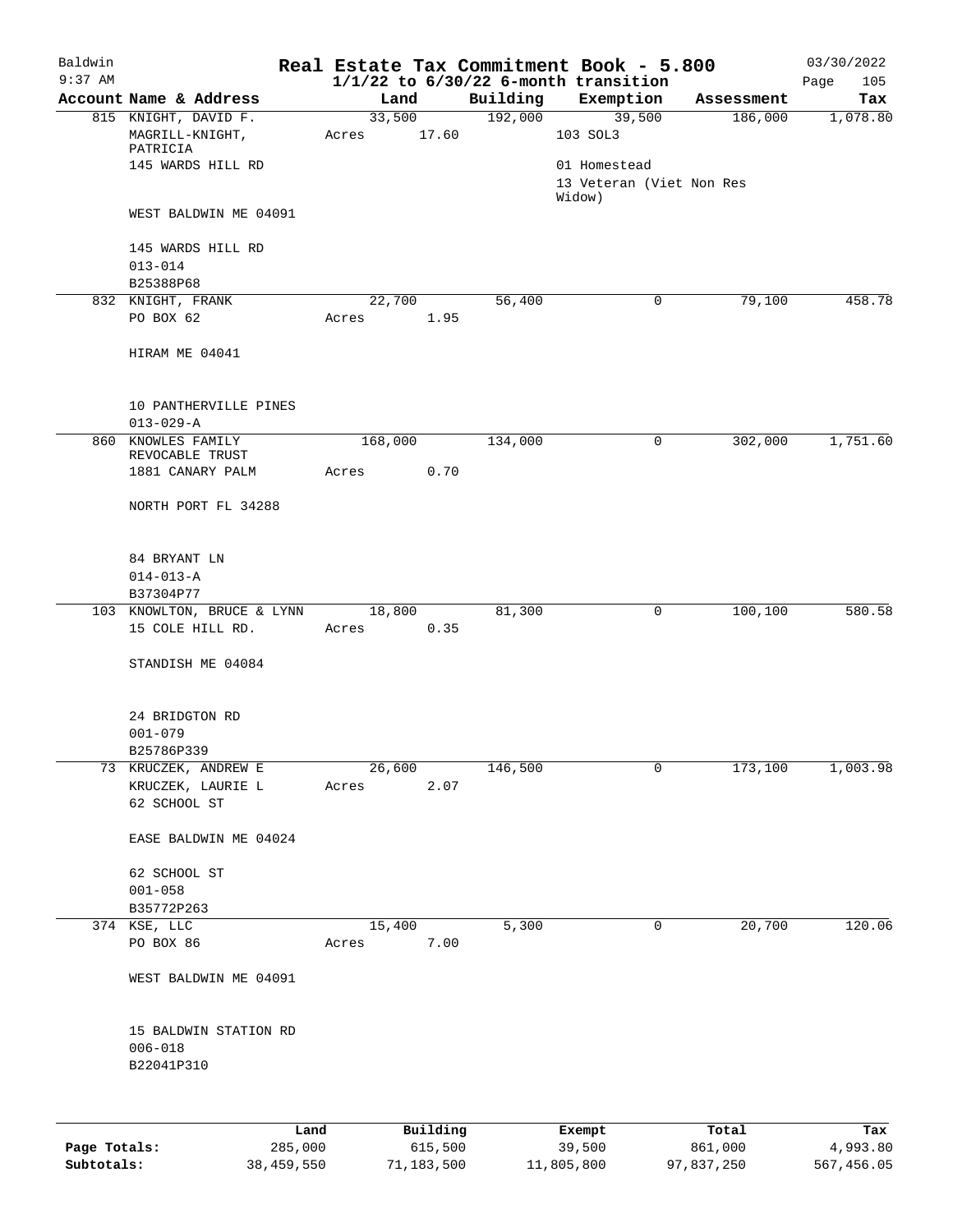| Baldwin   |                                                  |        |          |          |        | Real Estate Tax Commitment Book - 5.800  |            | 03/30/2022  |
|-----------|--------------------------------------------------|--------|----------|----------|--------|------------------------------------------|------------|-------------|
| $9:37$ AM |                                                  |        |          |          |        | $1/1/22$ to $6/30/22$ 6-month transition |            | 106<br>Page |
|           | Account Name & Address                           | Land   |          | Building |        | Exemption                                | Assessment | Tax         |
|           | 769 KUNTZ, RICHARD C & JANE<br>138 WARDS HILL RD |        | 42,800   | 140,800  |        | 25,000                                   | 158,600    | 919.88      |
|           |                                                  | Acres  | 8.65     |          |        | 01 Homestead                             |            |             |
|           | WEST BALDWIN ME 04091                            |        |          |          |        |                                          |            |             |
|           |                                                  |        |          |          |        |                                          |            |             |
|           |                                                  |        |          |          |        |                                          |            |             |
|           | 138 WARDS HILL RD                                |        |          |          |        |                                          |            |             |
|           | $012 - 018$                                      |        |          |          |        |                                          |            |             |
|           | B22189P144<br>526 KUNTZ, STEVEN                  | 28,800 |          | 191,600  |        | 0                                        | 220,400    | 1,278.32    |
|           | MURPHY, JOE J                                    | Acres  | 3.50     |          |        |                                          |            |             |
|           | 42 WENTWORTH RD                                  |        |          |          |        |                                          |            |             |
|           |                                                  |        |          |          |        |                                          |            |             |
|           | EAST BALDWIN ME 04024                            |        |          |          |        |                                          |            |             |
|           | 41 WENTWORTH RD                                  |        |          |          |        |                                          |            |             |
|           | $009 - 033 - A1$                                 |        |          |          |        |                                          |            |             |
|           | B34626P249                                       |        |          |          |        |                                          |            |             |
|           | 580401 KYLE R DYER, PAMELA                       | 34,000 |          | 172,400  |        | 25,000                                   | 181,400    | 1,052.12    |
|           | THOMBS, LAUREN DYER<br>193 DOUGLAS HILL RD       |        | 7.00     |          |        | 01 Homestead                             |            |             |
|           |                                                  | Acres  |          |          |        |                                          |            |             |
|           | WEST BALDWIN ME 04091                            |        |          |          |        |                                          |            |             |
|           |                                                  |        |          |          |        |                                          |            |             |
|           | 193 DOUGLAS HILL RD                              |        |          |          |        |                                          |            |             |
|           | $010 - 7, 8$                                     |        |          |          |        |                                          |            |             |
|           | B36949P167                                       |        |          |          |        |                                          |            |             |
|           | 1112 LABRECQUE, EVAN J                           | 26,500 |          | 147,500  |        | 0                                        | 174,000    | 1,009.20    |
|           | 27 WARDS HILL DRIVE                              | Acres  | 2.00     |          |        |                                          |            |             |
|           | WEST BALDWIN ME 04091                            |        |          |          |        |                                          |            |             |
|           |                                                  |        |          |          |        |                                          |            |             |
|           | 27 WARDS HILL RD                                 |        |          |          |        |                                          |            |             |
|           | $013 - 007$                                      |        |          |          |        |                                          |            |             |
|           | B29081P267                                       |        |          |          |        |                                          |            |             |
|           | 397 LAILER, JOHN                                 | 25,400 |          | 196,900  |        | 25,000                                   | 197,300    | 1,144.34    |
|           | 103 RIVER ROAD                                   | Acres  | 1.25     |          |        | 01 Homestead                             |            |             |
|           | WEST BALDWIN ME 04091                            |        |          |          |        |                                          |            |             |
|           |                                                  |        |          |          |        |                                          |            |             |
|           | 103 RIVER RD                                     |        |          |          |        |                                          |            |             |
|           | $006 - 035 - A$                                  |        |          |          |        |                                          |            |             |
|           | B9347P249<br>796 LAKIN, THOM                     | 70,000 |          | 130,900  |        | 0                                        | 200,900    | 1,165.22    |
|           | 443 ALFRED STREET                                | Acres  | 41.00    |          |        |                                          |            |             |
|           |                                                  |        |          |          |        |                                          |            |             |
|           | SANFORD ME 04073                                 |        |          |          |        |                                          |            |             |
|           |                                                  |        |          |          |        |                                          |            |             |
|           | 8 GRAFFAM RD<br>$013 - 004$                      |        |          |          |        |                                          |            |             |
|           | B34575P250                                       |        |          |          |        |                                          |            |             |
|           |                                                  |        |          |          |        |                                          |            |             |
|           |                                                  |        |          |          |        |                                          |            |             |
|           | Land                                             |        | Building |          | Exempt |                                          | Total      | Tax         |

|              | Land       | Building   | Exempt     | Total      | тах        |
|--------------|------------|------------|------------|------------|------------|
| Page Totals: | 227,500    | 980,100    | 75,000     | 1,132,600  | 6,569.08   |
| Subtotals:   | 38,687,050 | 72,163,600 | 11,880,800 | 98,969,850 | 574,025.13 |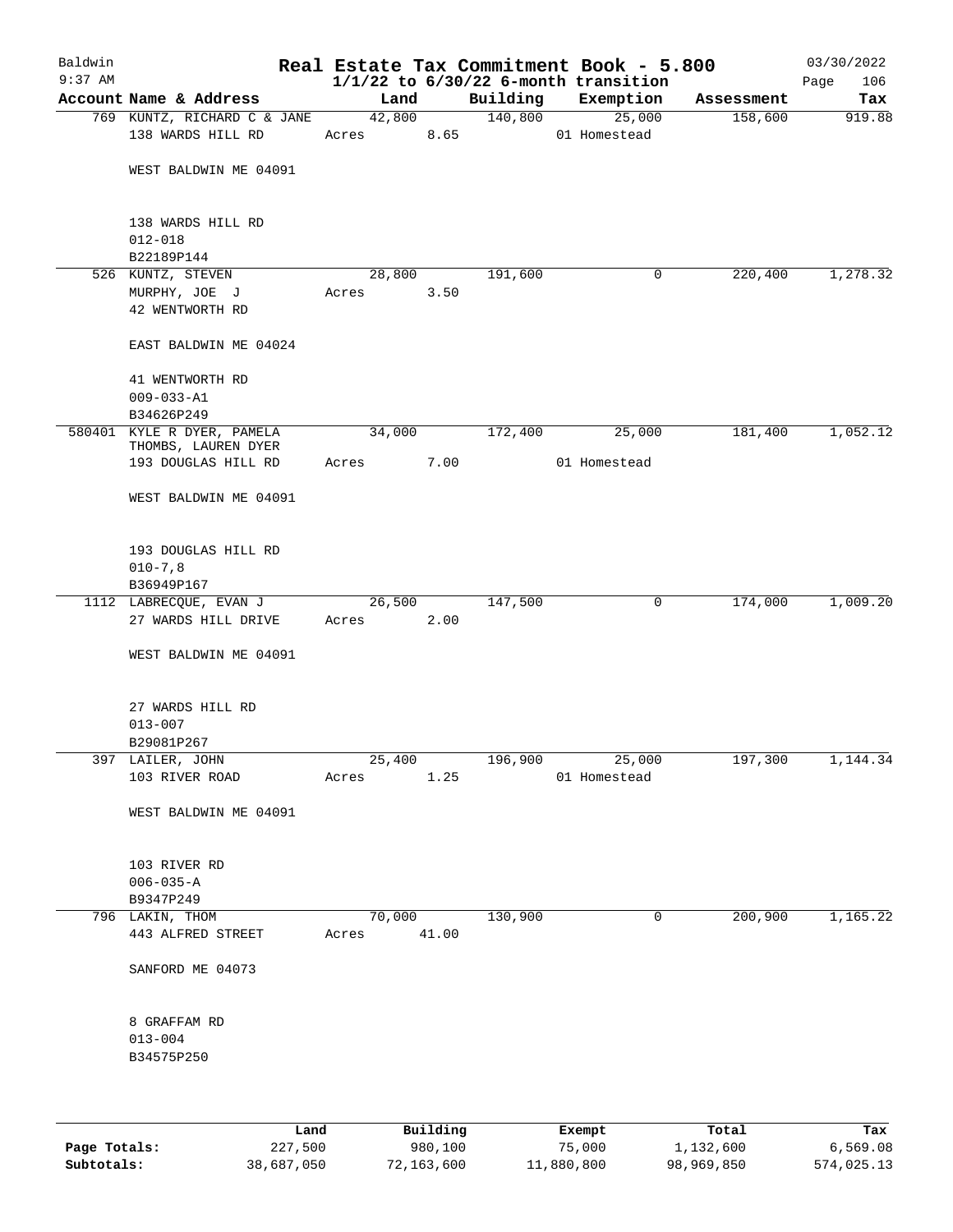| Baldwin   |                                    |        |       |          | Real Estate Tax Commitment Book - 5.800  |            | 03/30/2022  |
|-----------|------------------------------------|--------|-------|----------|------------------------------------------|------------|-------------|
| $9:37$ AM |                                    |        |       |          | $1/1/22$ to $6/30/22$ 6-month transition |            | 107<br>Page |
|           | Account Name & Address             | Land   |       | Building | Exemption                                | Assessment | Tax         |
|           | 72 LALANCETTE, NANCY               | 34,000 |       | 168,200  | 25,000                                   | 177,200    | 1,027.76    |
|           | PO BOX 67                          | Acres  | 9.00  |          | 01 Homestead                             |            |             |
|           | EAST BALDWIN ME 04024              |        |       |          |                                          |            |             |
|           |                                    |        |       |          |                                          |            |             |
|           |                                    |        |       |          |                                          |            |             |
|           | 59 SCHOOL ST                       |        |       |          |                                          |            |             |
|           | $001 - 057$                        |        |       |          |                                          |            |             |
|           | B7320P299                          |        |       |          |                                          |            |             |
|           | 320 LALIBERTE, ROBERT A            | 42,100 |       | 49,100   | 0                                        | 91,200     | 528.96      |
|           | LALIBERTE, MARCELLA L              | Acres  | 1.50  |          |                                          |            |             |
|           | 326 SEBAGO RD                      |        |       |          |                                          |            |             |
|           | SEBAGO ME 04029                    |        |       |          |                                          |            |             |
|           |                                    |        |       |          |                                          |            |             |
|           | 144 RED HOUSE INTERVALE            |        |       |          |                                          |            |             |
|           | $005 - 059$                        |        |       |          |                                          |            |             |
|           | 747 LALONDE, MICHAEL               | 31,800 |       | 0        | 0                                        | 31,800     | 184.44      |
|           | P.O. BOX 305                       | Acres  | 10.00 |          |                                          |            |             |
|           | LIMERICK ME 04048                  |        |       |          |                                          |            |             |
|           |                                    |        |       |          |                                          |            |             |
|           |                                    |        |       |          |                                          |            |             |
|           | DOUGLAS HILL RD                    |        |       |          |                                          |            |             |
|           | $011 - 095$                        |        |       |          |                                          |            |             |
|           | 1113 LALONDE, MICHAEL              | 29,700 |       | 0        | 0                                        | 29,700     | 172.26      |
|           | P.O. BOX 305                       | Acres  | 8.90  |          |                                          |            |             |
|           | LIMERICK ME 04048                  |        |       |          |                                          |            |             |
|           |                                    |        |       |          |                                          |            |             |
|           |                                    |        |       |          |                                          |            |             |
|           | DOUGLAS HILL RD<br>$011 - 096 - A$ |        |       |          |                                          |            |             |
|           | 364 LAMONTAGNE, STEPHEN            | 26,500 |       | 118,300  | 25,000                                   | 119,800    | 694.84      |
|           | 41 ROCKY DUNN RD                   | Acres  | 2.00  |          | 01 Homestead                             |            |             |
|           |                                    |        |       |          |                                          |            |             |
|           | WEST BALDWIN ME 04091              |        |       |          |                                          |            |             |
|           |                                    |        |       |          |                                          |            |             |
|           | 41 ROCKY DUNN RD                   |        |       |          |                                          |            |             |
|           | $006 - 004 - 001$                  |        |       |          |                                          |            |             |
| 302       | LAMPRON, MICHAEL                   | 23,800 |       | 184,100  | 25,000                                   | 182,900    | 1,060.82    |
|           | LAMPRON, CECILE                    | Acres  | 1.03  |          | 01 Homestead                             |            |             |
|           | 29 PIGEON BROOK ROAD               |        |       |          |                                          |            |             |
|           |                                    |        |       |          |                                          |            |             |
|           | WEST BALDWIN ME 04038              |        |       |          |                                          |            |             |
|           | 29 PIGEON BROOK RD                 |        |       |          |                                          |            |             |
|           | $005 - 042 - B$                    |        |       |          |                                          |            |             |
|           | B35536P182                         |        |       |          |                                          |            |             |
|           |                                    |        |       |          |                                          |            |             |

|              | Land       | Building   | Exempt     | Total      | Tax        |
|--------------|------------|------------|------------|------------|------------|
| Page Totals: | 187.900    | 519,700    | 75,000     | 632,600    | 3,669.08   |
| Subtotals:   | 38,874,950 | 72,683,300 | 11,955,800 | 99,602,450 | 577,694.21 |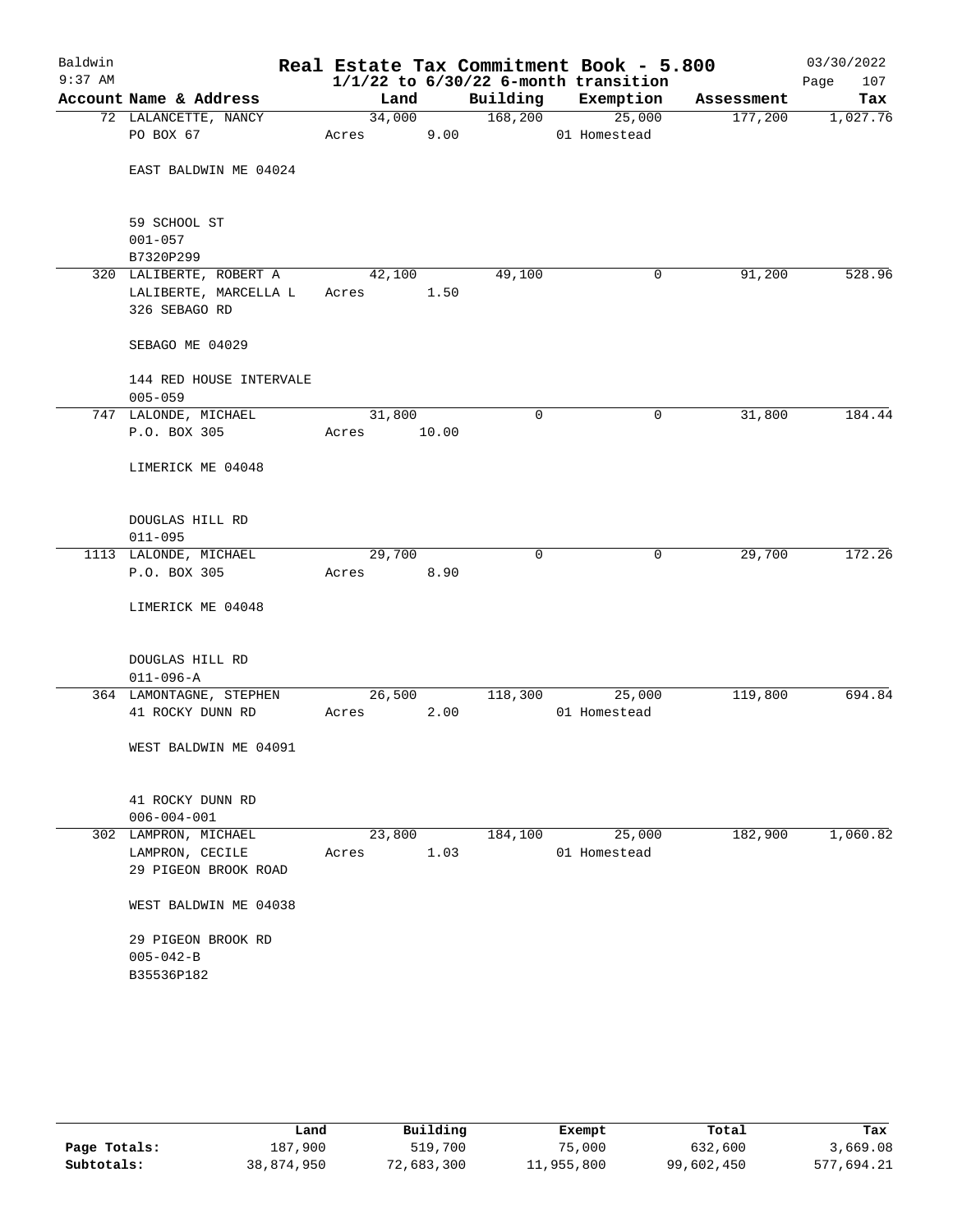| Baldwin                    |                                                       |                 |                       |          | Real Estate Tax Commitment Book - 5.800               |                          | 03/30/2022             |
|----------------------------|-------------------------------------------------------|-----------------|-----------------------|----------|-------------------------------------------------------|--------------------------|------------------------|
| $9:37$ AM                  | Account Name & Address                                | Land            |                       | Building | $1/1/22$ to $6/30/22$ 6-month transition<br>Exemption | Assessment               | 108<br>Page<br>Tax     |
|                            | 1130 LANTAGNE, BRYAN D &                              | 30,400          |                       | 149,400  | 33,500                                                | 146,300                  | 848.54                 |
|                            | NORA A<br>267 DOUGLAS HILL RD                         | Acres           | 4.59                  |          | 103 SOL3                                              |                          |                        |
|                            |                                                       |                 |                       |          | 01 Homestead                                          |                          |                        |
|                            | WEST BALDWIN ME 04091                                 |                 |                       |          |                                                       |                          |                        |
|                            | 267 DOUGLAS HILL RD                                   |                 |                       |          |                                                       |                          |                        |
|                            | $010 - 025 - D$                                       |                 |                       |          |                                                       |                          |                        |
|                            | B30590P311                                            |                 |                       |          |                                                       |                          |                        |
| 789                        | LARRY W LORD REVOCABLE<br>TRUST                       | 32,700          |                       | 179,900  | 0                                                     | 212,600                  | 1,233.08               |
|                            | LARRY W, LORD, TRUSTEE<br>18 HIGH RD                  | Acres           | 3.00                  |          |                                                       |                          |                        |
|                            | CORNISH ME 04020                                      |                 |                       |          |                                                       |                          |                        |
|                            | 45 WEEMAN RD                                          |                 |                       |          |                                                       |                          |                        |
|                            | $012 - 030 - B$                                       |                 |                       | 1,200    |                                                       | 36,300                   | 210.54                 |
|                            | 561 LAUGHLIN, BLAKE T<br>7 ELM ST                     | 35,100<br>Acres | 7.75                  |          | 0                                                     |                          |                        |
|                            | GORHAM ME 04038                                       |                 |                       |          |                                                       |                          |                        |
|                            | 218 DOUGLAS HILL RD<br>$010 - 009 - 001$<br>B35052P47 |                 |                       |          |                                                       |                          |                        |
|                            | 367 LAUGHLIN, MARTIN J &                              | 41,100          |                       | 161,100  | 25,000                                                | 177,200                  | 1,027.76               |
|                            | DONNA L<br>74 DEPOT RD.                               | Acres           | 11.70                 |          | 01 Homestead                                          |                          |                        |
|                            | WEST BALDWIN ME 04091                                 |                 |                       |          |                                                       |                          |                        |
|                            | 74 DEPOT RD                                           |                 |                       |          |                                                       |                          |                        |
|                            | $006 - 016 - 003$                                     |                 |                       |          |                                                       |                          |                        |
|                            | B25196P283                                            |                 |                       |          |                                                       |                          |                        |
|                            | 436 LAUZON, JEFFREY S &<br>SHERRI A                   | 31,000          |                       | 93,700   | 25,000                                                | 99,700                   | 578.26                 |
|                            | 24 MCNEIL RD                                          | Acres           | 5.00                  |          | 01 Homestead                                          |                          |                        |
|                            | WEST BALDWIN ME 04091                                 |                 |                       |          |                                                       |                          |                        |
|                            | 24 MCNEIL RD                                          |                 |                       |          |                                                       |                          |                        |
|                            | $007 - 026$                                           |                 |                       |          |                                                       |                          |                        |
| 455                        | B16673P265<br>LAWRENCE,<br>VINNEDGE M.                | 92,600          |                       | 290,400  | 25,000                                                | 358,000                  | 2,076.40               |
|                            | & BETTY H                                             |                 |                       |          |                                                       |                          |                        |
|                            | 299 SADDLEBACK RD.                                    | Acres           | 147.00                |          | 01 Homestead                                          |                          |                        |
|                            | WEST BALDWIN ME 04091                                 |                 |                       |          |                                                       |                          |                        |
|                            | 299 SADDLEBACK RD                                     |                 |                       |          |                                                       |                          |                        |
|                            | $008 - 011$                                           |                 |                       |          |                                                       |                          |                        |
|                            | B23937P72                                             |                 |                       |          |                                                       |                          |                        |
|                            | Land                                                  |                 | Building              |          | Exempt                                                | Total                    | Tax                    |
| Page Totals:<br>Subtotals: | 262,900<br>39, 137, 850                               |                 | 875,700<br>73,559,000 |          | 108,500<br>12,064,300                                 | 1,030,100<br>100,632,550 | 5,974.58<br>583,668.79 |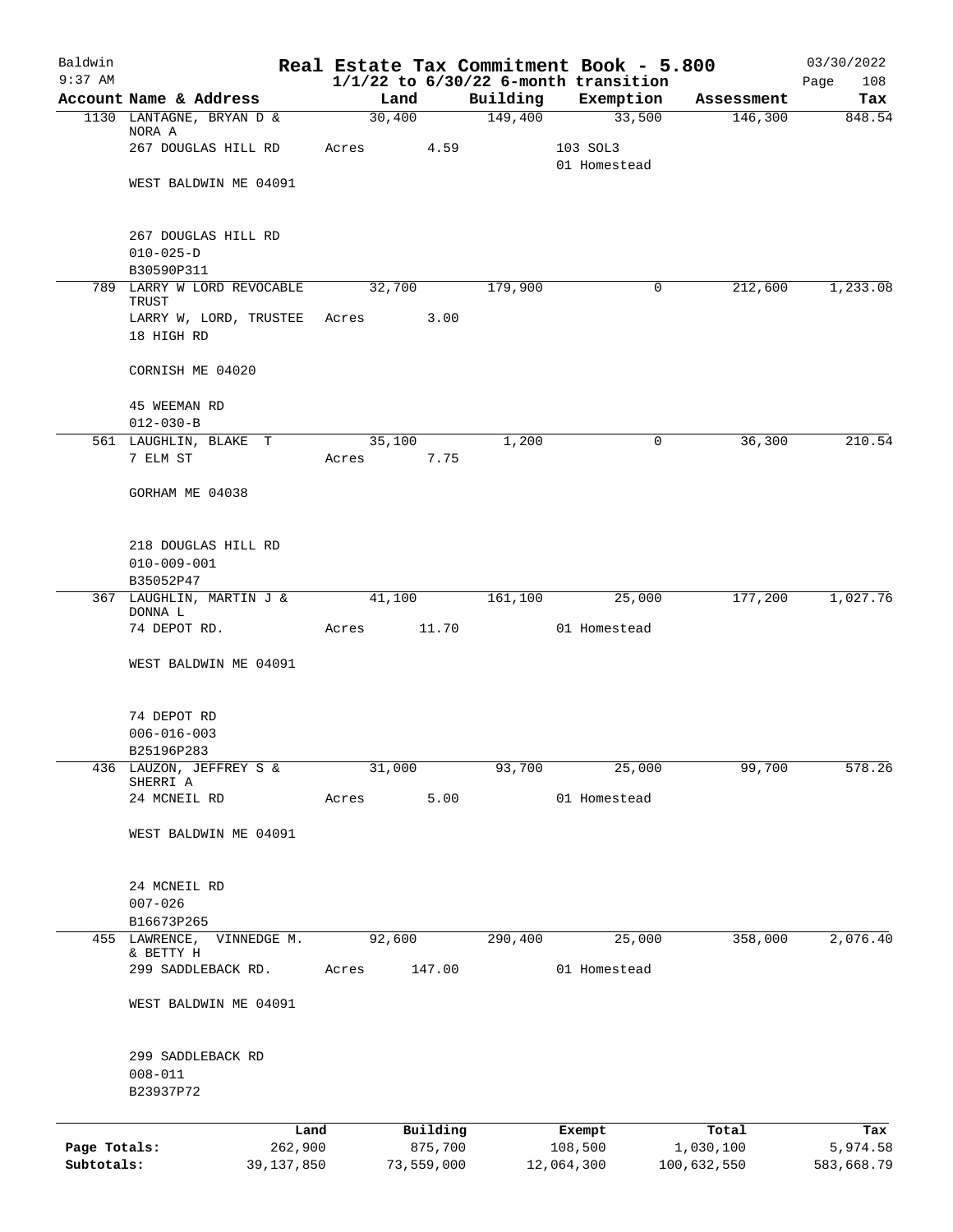| Baldwin<br>$9:37$ AM |                                                          |            |                     |              | Real Estate Tax Commitment Book - 5.800<br>$1/1/22$ to $6/30/22$ 6-month transition |                  | 03/30/2022         |
|----------------------|----------------------------------------------------------|------------|---------------------|--------------|-------------------------------------------------------------------------------------|------------------|--------------------|
|                      | Account Name & Address                                   | Land       |                     | Building     | Exemption                                                                           | Assessment       | 109<br>Page<br>Tax |
|                      | 456 LAWRENCE, VINNEDGE M. &                              | 24,700     |                     | $\mathsf{O}$ | $\Omega$                                                                            | 24,700           | 143.26             |
|                      | BETTY H.<br>299 SADDLEBACK RD                            | Acres      | 55.00               |              |                                                                                     |                  |                    |
|                      | WEST BALDWIN ME 04091                                    |            |                     |              |                                                                                     |                  |                    |
|                      |                                                          |            |                     |              |                                                                                     |                  |                    |
|                      | SADDLEBACK RD<br>$008 - 012$<br>B23937P72                |            |                     |              |                                                                                     |                  |                    |
|                      | 689 LEAVITT, ALAN & TERESA 16,200                        |            |                     |              | 180,400 25,000                                                                      | 171,600          | 995.28             |
|                      | PO BOX 35                                                | Acres      | 0.50                |              | 01 Homestead                                                                        |                  |                    |
|                      | EAST BALDWIN ME 04024                                    |            |                     |              |                                                                                     |                  |                    |
|                      | 987 PEQUAWKET TR<br>$011 - 059$<br>B21218P151            |            |                     |              |                                                                                     |                  |                    |
|                      | 961 LEBORGNE, GERALD C +                                 | 34,600     |                     | 244,400      | 25,000                                                                              | 254,000          | 1,473.20           |
|                      | MICHELLE C<br>PO BOX 427                                 | Acres 7.38 |                     |              | 01 Homestead                                                                        |                  |                    |
|                      | SEBAGO ME 04029                                          |            |                     |              |                                                                                     |                  |                    |
|                      | 266 MURCH RD<br>$003 - 025 - A$<br>B32076P204 02/12/2015 |            |                     |              |                                                                                     |                  |                    |
|                      | 1157 LECLAIR, JAMES & JEAN 26,100                        |            |                     |              | 217,500 25,000                                                                      | 218,600          | 1,267.88           |
|                      | LECLAIR, TRUSTEES,<br>JAMES & JEAN<br>PO BOX 121         | Acres 2.02 |                     |              | 01 Homestead                                                                        |                  |                    |
|                      | WEST BALDWIN ME 04091                                    |            |                     |              |                                                                                     |                  |                    |
|                      | 9 HALL RD                                                |            |                     |              |                                                                                     |                  |                    |
|                      | $011 - 014 - A$                                          |            |                     |              |                                                                                     |                  |                    |
|                      | B34517P329                                               |            |                     |              |                                                                                     |                  |                    |
|                      | 1123 LEE, GREGORY D                                      | 33,300     |                     | 153,500      | 25,000                                                                              | 161,800          | 938.44             |
|                      | 19 BISHOP DELISIO LANE                                   | Acres      | 6.50                |              | 01 Homestead                                                                        |                  |                    |
|                      | EAST BALDWIN ME 04024                                    |            |                     |              |                                                                                     |                  |                    |
|                      | REAR LOT                                                 |            |                     |              |                                                                                     |                  |                    |
|                      | $001 - 026 - D - 002$                                    |            |                     |              |                                                                                     |                  |                    |
|                      | B34500P338                                               |            |                     |              |                                                                                     |                  |                    |
|                      | 1164 LEMIEUX, BRAD                                       |            | 0                   | 13,500       | 0                                                                                   | 13,500           | 78.30              |
|                      | LEMIEUX, DENISE<br>63 EATON DRIVE                        |            |                     |              |                                                                                     |                  |                    |
|                      | BUXTON ME 04093                                          |            |                     |              |                                                                                     |                  |                    |
|                      | 11 AOW BLUEBERRY HILL<br>$002 - 007 - 011K$              |            |                     |              |                                                                                     |                  |                    |
|                      |                                                          |            |                     |              |                                                                                     |                  |                    |
| Page Totals:         | Land<br>134,900                                          |            | Building<br>809,300 |              | Exempt<br>100,000                                                                   | Total<br>844,200 | Tax<br>4,896.36    |

**Subtotals:** 39,272,750 74,368,300 12,164,300 101,476,750 588,565.15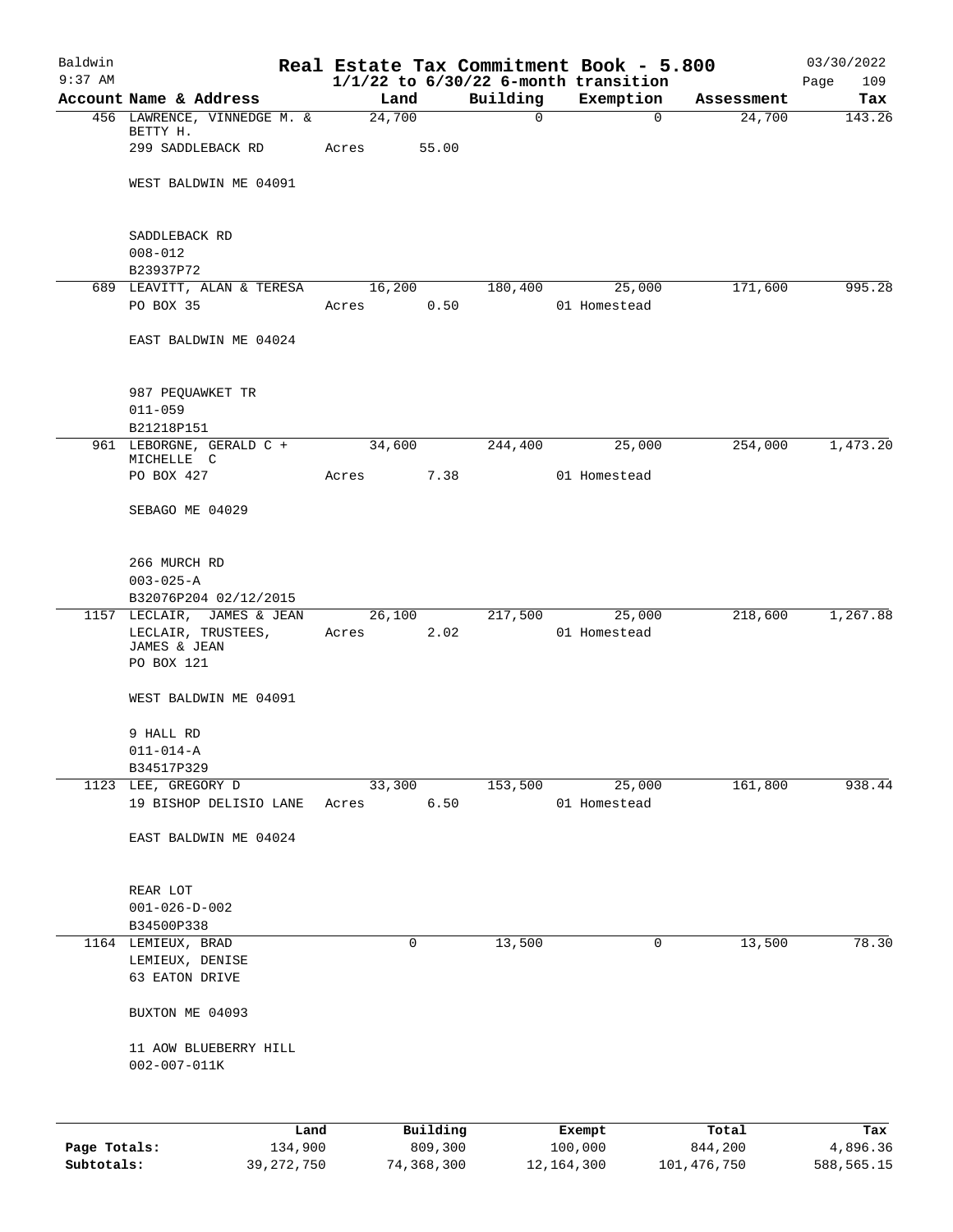| Baldwin<br>$9:37$ AM |                                                          |                 |       |          | Real Estate Tax Commitment Book - 5.800<br>$1/1/22$ to $6/30/22$ 6-month transition |            | 03/30/2022<br>Page<br>110 |
|----------------------|----------------------------------------------------------|-----------------|-------|----------|-------------------------------------------------------------------------------------|------------|---------------------------|
|                      | Account Name & Address                                   | Land            |       | Building | Exemption                                                                           | Assessment | Tax                       |
|                      | 997 LENKIEWICZ, EDWARD JR<br>56 COREY STREET             | 54,300<br>Acres | 20.54 | 0        | 0                                                                                   | 54,300     | 314.94                    |
|                      | EVERETT MA 02149                                         |                 |       |          |                                                                                     |            |                           |
|                      | CONVENE RD                                               |                 |       |          |                                                                                     |            |                           |
|                      | $013 - 018 - B$<br>B23808P348                            |                 |       |          |                                                                                     |            |                           |
|                      | 810 LENTINI, THOMAS                                      | 31,000          |       | 0        | 0                                                                                   | 31,000     | 179.80                    |
|                      | LENTINI, JOSEPH & JOHN Acres<br>305 KING STREET          |                 | 5.00  |          |                                                                                     |            |                           |
|                      | HANSON MA 02341                                          |                 |       |          |                                                                                     |            |                           |
|                      | WARDS HILL RD<br>$013 - 012$                             |                 |       |          |                                                                                     |            |                           |
|                      | B5068P308                                                |                 |       |          |                                                                                     |            |                           |
|                      | 1142 LEO, ROCCO                                          | 41,500          |       | 94,200   | 0                                                                                   | 135,700    | 787.06                    |
|                      | 271 BRIDGTON ROAD                                        | Acres           | 22.95 |          |                                                                                     |            |                           |
|                      | EAST BALDWIN ME 04024                                    |                 |       |          |                                                                                     |            |                           |
|                      | 271 BRIDGTON RD                                          |                 |       |          |                                                                                     |            |                           |
|                      | $003 - 002 - F$                                          |                 |       |          |                                                                                     |            |                           |
|                      | B32750P103                                               |                 |       |          |                                                                                     |            |                           |
|                      | 1171 LEONA, JANET<br>593 MAIN STREET                     |                 | 0     | 10,000   | 0                                                                                   | 10,000     | 58.00                     |
|                      | MEDFORD MA 02155                                         |                 |       |          |                                                                                     |            |                           |
|                      | 11 AOW BLUEBERRY HILL<br>$002 - 007 - 011Q$              |                 |       |          |                                                                                     |            |                           |
|                      | 808 LETOURNEAU, PAUL &                                   | 25,500          |       | 157,600  | 25,000                                                                              | 158,100    | 916.98                    |
|                      | LORETTA<br>73 WARDS HILL RD                              | Acres           | 1.35  |          | 01 Homestead                                                                        |            |                           |
|                      | WEST BALDWIN ME 04091                                    |                 |       |          |                                                                                     |            |                           |
|                      | 73 WARDS HILL RD<br>$013 - 009$                          |                 |       |          |                                                                                     |            |                           |
|                      | B30790P223                                               | 66,700          |       | 49,400   | $\mathbf 0$                                                                         | 116,100    | 673.38                    |
|                      | 838 LETOURNEAU, PAUL A. &<br>LORETTA<br>73 WARDS HILL RD | Acres           | 0.80  |          |                                                                                     |            |                           |
|                      |                                                          |                 |       |          |                                                                                     |            |                           |
|                      | WEST BALDWIN ME 04091                                    |                 |       |          |                                                                                     |            |                           |
|                      | SOUTHEAST LN<br>$013 - 036$                              |                 |       |          |                                                                                     |            |                           |
|                      |                                                          |                 |       |          |                                                                                     |            |                           |

|              | Land       | Building   | Exempt     | Total       | Tax        |
|--------------|------------|------------|------------|-------------|------------|
| Page Totals: | 219,000    | 311,200    | 25,000     | 505,200     | 2,930.16   |
| Subtotals:   | 39,491,750 | 74,679,500 | 12,189,300 | 101,981,950 | 591,495.31 |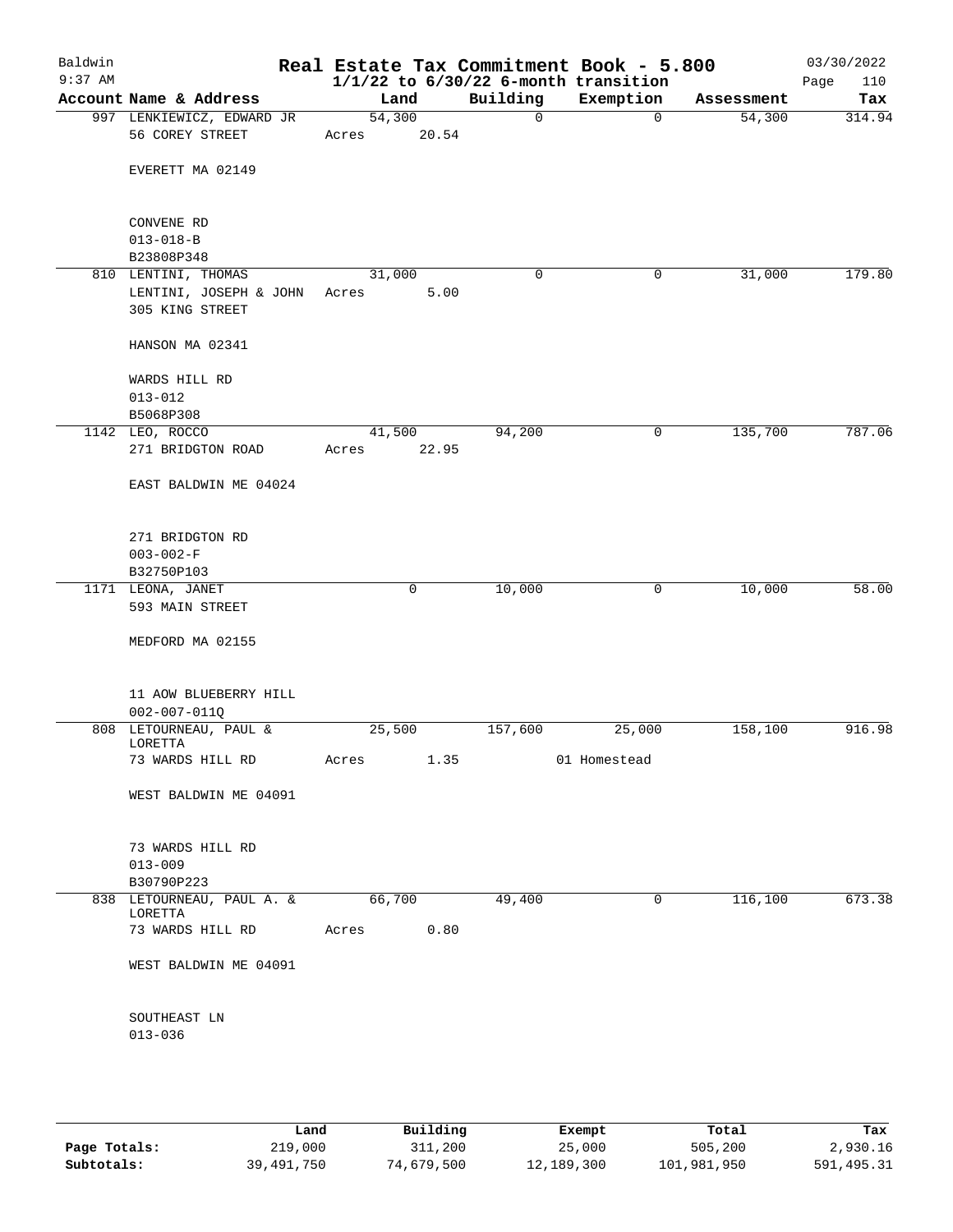| Baldwin                    |                                                     |                |                         |                     | Real Estate Tax Commitment Book - 5.800              |                        | 03/30/2022             |
|----------------------------|-----------------------------------------------------|----------------|-------------------------|---------------------|------------------------------------------------------|------------------------|------------------------|
| $9:37$ AM                  |                                                     |                |                         |                     | $1/1/22$ to $6/30/22$ 6-month transition             |                        | Page<br>111            |
|                            | Account Name & Address                              | Land           | 27,400                  | Building<br>217,200 | Exemption<br>25,000                                  | Assessment             | Tax<br>1,273.68        |
|                            | 1101 LEVESQUE, SYLVIA G<br>521 PEQUAWKET TRAIL      | Acres          | 4.66                    |                     | 01 Homestead                                         | 219,600                |                        |
|                            | WEST BALDWIN ME 04091                               |                |                         |                     |                                                      |                        |                        |
|                            | 521 PEQUAWKET TR<br>$005 - 009 - C$                 |                |                         |                     |                                                      |                        |                        |
|                            | B34469P57                                           |                |                         |                     |                                                      |                        | 676.86                 |
|                            | 530 LEWIS, DANIEL F + WENDY<br>J                    | 25,000         |                         | 116,700             | 25,000                                               | 116,700                |                        |
|                            | 21 MOUNTAIN RD                                      | Acres          | 1.00                    |                     | 01 Homestead                                         |                        |                        |
|                            | EAST BALDWIN ME 04024                               |                |                         |                     |                                                      |                        |                        |
|                            | 21 MOUNTAIN RD<br>$009 - 034$                       |                |                         |                     |                                                      |                        |                        |
|                            | B14446P124                                          |                |                         |                     |                                                      |                        |                        |
|                            | 96 LEY, ARTHUR E<br>PO BOX 56                       | 6,300<br>Acres | 0.09                    | 15,400              | 21,700<br>26 Veteran Resident<br>02 Mobile Homestead | 0                      | 0.00                   |
|                            | EAST BALDWIN ME 04091                               |                |                         |                     |                                                      |                        |                        |
|                            | 199 PEQUAWKET TR<br>$001 - 074$                     |                |                         |                     |                                                      |                        |                        |
|                            | B33793P206                                          |                |                         |                     |                                                      |                        |                        |
|                            | 620 LHEUREUX-CARLAND,<br><b>BILLIE</b>              | 25,400         |                         | 0                   | 0                                                    | 25,400                 | 147.32                 |
|                            | 62 MISTY MEADOW LANE                                | Acres          | 1.24                    |                     |                                                      |                        |                        |
|                            | BRIDGTON ME 04009                                   |                |                         |                     |                                                      |                        |                        |
|                            | SENATOR BLACK RD<br>$011 - 009 - 004$<br>B25692P329 |                |                         |                     |                                                      |                        |                        |
| 555                        | LIBBY , JOSHUA<br>RANDOLF                           | 21,200         |                         | 127,700             | 0                                                    | 148,900                | 863.62                 |
|                            | LIBBY , SARAH<br>185 DOUGLAS HILL RD                | Acres          | 0.60                    |                     |                                                      |                        |                        |
|                            | WEST BALDWIN ME 04091                               |                |                         |                     |                                                      |                        |                        |
|                            | 185 DOUGLAS HILL RD<br>$010 - 004$                  |                |                         |                     |                                                      |                        |                        |
|                            | B35187P132                                          |                |                         |                     |                                                      |                        |                        |
|                            | 274 LIBBY, BRENT A. &<br>PATRICIA D.                | 29,600         |                         | 88,200              | 31,000                                               | 86,800                 | 503.44                 |
|                            | 214 PIGEON BROOK RD.                                | Acres          | 4.40                    |                     | 13 Veteran (Viet Non Res<br>01 Homestead             |                        |                        |
|                            | WEST BALDWIN ME 04091                               |                |                         |                     |                                                      |                        |                        |
|                            | 214 PIGEON BROOK RD<br>$005 - 022$<br>B17661P13     |                |                         |                     |                                                      |                        |                        |
|                            | Land                                                |                | Building                |                     | Exempt                                               | Total                  | Tax                    |
| Page Totals:<br>Subtotals: | 134,900<br>39,626,650                               |                | 565,200<br>75, 244, 700 |                     | 102,700<br>12,292,000                                | 597,400<br>102,579,350 | 3,464.92<br>594,960.23 |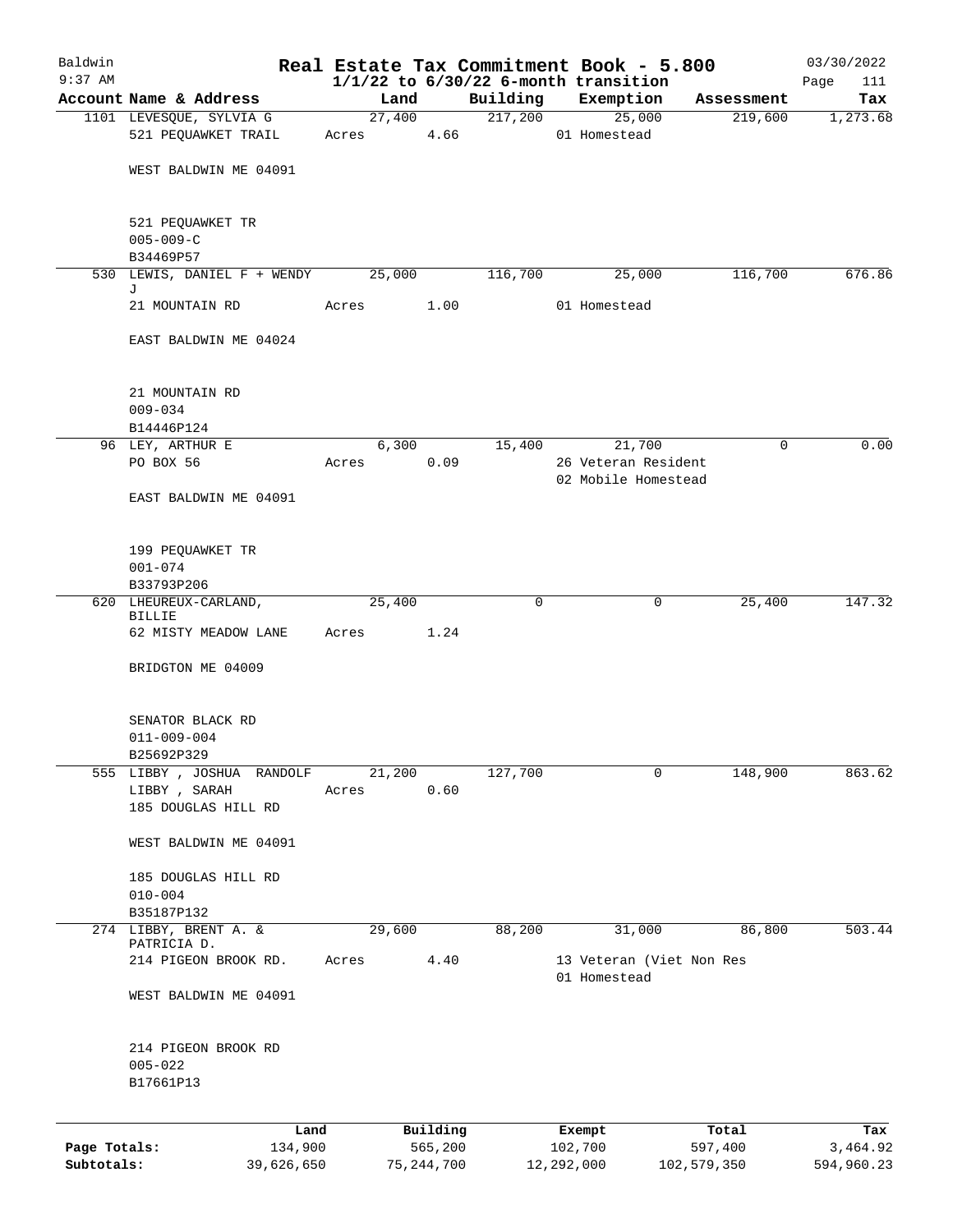| Baldwin<br>$9:37$ AM |                                           |        |      |          | Real Estate Tax Commitment Book - 5.800<br>$1/1/22$ to $6/30/22$ 6-month transition |            | 03/30/2022<br>Page<br>112 |
|----------------------|-------------------------------------------|--------|------|----------|-------------------------------------------------------------------------------------|------------|---------------------------|
|                      | Account Name & Address                    | Land   |      | Building | Exemption                                                                           | Assessment | Tax                       |
|                      | 557 LIBBY, EDWIN                          | 26,400 |      | 50,300   | $\mathbf 0$                                                                         | 76,700     | 444.86                    |
|                      | 112 DOUGLAS HILL RD                       | Acres  | 1.90 |          |                                                                                     |            |                           |
|                      | WEST BALDWIN ME 04091                     |        |      |          |                                                                                     |            |                           |
|                      | 19 DEARBORN RD<br>$010 - 005$             |        |      |          |                                                                                     |            |                           |
|                      | B34576P292                                |        |      |          |                                                                                     |            |                           |
|                      | 964 LIBBY, EDWIN                          | 29,300 |      | 154,600  | 0                                                                                   | 183,900    | 1,066.62                  |
|                      | OSDEN, CRYSTAL                            | Acres  | 3.88 |          |                                                                                     |            |                           |
|                      | 19 DEARBORN ROAD                          |        |      |          |                                                                                     |            |                           |
|                      | WEST BALDWIN ME 04091                     |        |      |          |                                                                                     |            |                           |
|                      | 112 DOUGLAS HILL RD                       |        |      |          |                                                                                     |            |                           |
|                      | $012 - 024 - A$                           |        |      |          |                                                                                     |            |                           |
|                      | B27729P302                                |        |      |          |                                                                                     |            |                           |
|                      | 486 LIBBY, JAMIE                          | 27,800 |      | 46,200   | 25,000                                                                              | 49,000     | 284.20                    |
|                      | PO BOX 24                                 | Acres  | 4.50 |          | 01 Homestead                                                                        |            |                           |
|                      | EAST SEBAGO ME 04029                      |        |      |          |                                                                                     |            |                           |
|                      | 451 BRIDGTON RD                           |        |      |          |                                                                                     |            |                           |
|                      | $009 - 011 - D$                           |        |      |          |                                                                                     |            |                           |
|                      | B11542P128                                |        |      |          |                                                                                     |            |                           |
|                      | 1078 LIBBY, KYLE J                        | 28,000 |      | 185,900  | 25,000                                                                              | 188,900    | 1,095.62                  |
|                      | MUISE, VANESSA J                          | Acres  | 3.00 |          | 01 Homestead                                                                        |            |                           |
|                      | 208 PIGEON BROOK RD                       |        |      |          |                                                                                     |            |                           |
|                      | WEST BALDWIN ME 04091                     |        |      |          |                                                                                     |            |                           |
|                      | 208 PIGEON BROOK RD                       |        |      |          |                                                                                     |            |                           |
|                      | $005 - 022 - A$                           |        |      |          |                                                                                     |            |                           |
|                      | B28597P218                                |        |      |          |                                                                                     |            |                           |
|                      | 1244 LIBBY, PATRICIA &                    | 25,600 |      | 273,600  | 31,000                                                                              | 268,200    | 1,555.56                  |
|                      | STEPHEN<br>MEGGISON, TAMMY L              | Acres  | 2.00 |          | 26 Veteran Resident                                                                 |            |                           |
|                      | 195 RIVER ROAD                            |        |      |          | 01 Homestead                                                                        |            |                           |
|                      |                                           |        |      |          |                                                                                     |            |                           |
|                      | WEST BALDWIN ME 04091                     |        |      |          |                                                                                     |            |                           |
|                      | 195 RIVER RD                              |        |      |          |                                                                                     |            |                           |
|                      | $006 - 029 - D1$                          |        |      |          |                                                                                     |            |                           |
|                      | B34826P333                                |        |      |          |                                                                                     |            |                           |
|                      | 285 LIBBY, SARA E                         | 26,900 |      | 160,900  | 0                                                                                   | 187,800    | 1,089.24                  |
|                      | SCHROEDER JR, ERIC<br>169 PIGEON BROOK RD | Acres  | 2.26 |          |                                                                                     |            |                           |
|                      | WEST BALDWIN ME 04091                     |        |      |          |                                                                                     |            |                           |
|                      | 169 PIGEON BROOK RD<br>$005 - 031$        |        |      |          |                                                                                     |            |                           |
|                      | B36584P42                                 |        |      |          |                                                                                     |            |                           |
|                      |                                           |        |      |          |                                                                                     |            |                           |
|                      |                                           |        |      |          |                                                                                     |            |                           |
|                      |                                           |        |      |          |                                                                                     |            |                           |

|              | Land       | Building   | Exempt     | Total       | Tax        |
|--------------|------------|------------|------------|-------------|------------|
| Page Totals: | 164,000    | 871,500    | 81,000     | 954,500     | 5,536.10   |
| Subtotals:   | 39,790,650 | 76,116,200 | 12,373,000 | 103,533,850 | 600,496.33 |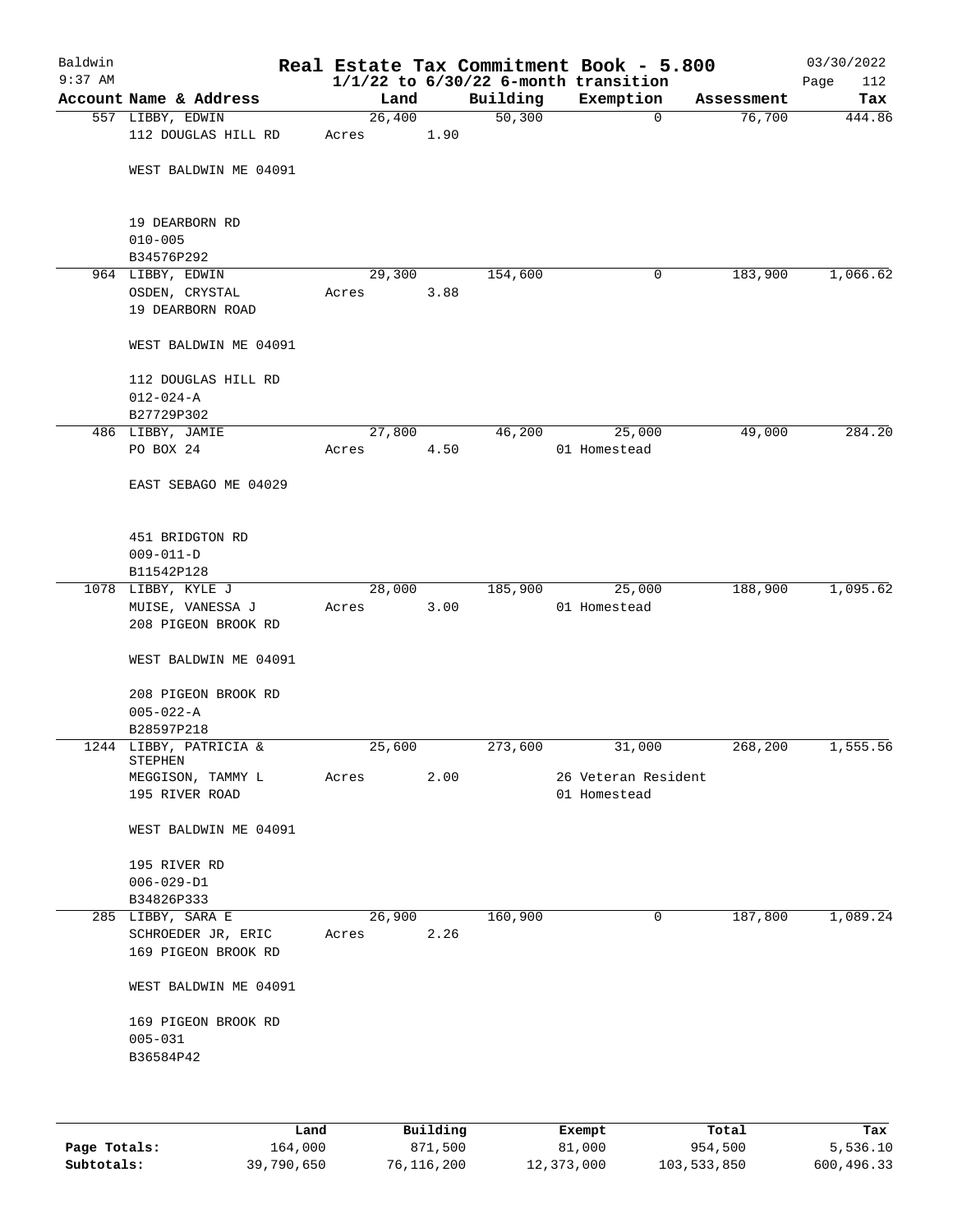| Baldwin<br>$9:37$ AM |                                       |       |         |             |           | Real Estate Tax Commitment Book - 5.800<br>$1/1/22$ to $6/30/22$ 6-month transition |            | 03/30/2022<br>Page<br>113 |
|----------------------|---------------------------------------|-------|---------|-------------|-----------|-------------------------------------------------------------------------------------|------------|---------------------------|
|                      | Account Name & Address                |       | Land    |             | Building  | Exemption                                                                           | Assessment | Tax                       |
|                      | 249 LIBBY, TODD                       |       |         | 27,700      | 158,300   | 25,000                                                                              | 161,000    | 933.80                    |
|                      | 7 KELLY BROOK LANE                    |       | Acres   |             | 3.38      | 01 Homestead                                                                        |            |                           |
|                      | EAST BALDWIN ME 04024                 |       |         |             |           |                                                                                     |            |                           |
|                      | 7 KELLY BROOK LN                      |       |         |             |           |                                                                                     |            |                           |
|                      | $005 - 003 - C$<br>B29804P296         |       |         |             |           |                                                                                     |            |                           |
|                      | 251 LIBBY, TODD                       |       | 5,800   |             | 0         | 0                                                                                   | 5,800      | 33.64                     |
|                      | 7 KELLY BROOK LANE                    | Acres |         | 7.30        |           |                                                                                     |            |                           |
|                      | EAST BALDWIN ME 04024                 |       |         |             |           |                                                                                     |            |                           |
|                      | REAR LOT                              |       |         |             |           |                                                                                     |            |                           |
|                      | $005 - 003 - E$                       |       |         |             |           |                                                                                     |            |                           |
|                      | 1037 LIBBY, TYLER R.                  |       |         | 27,000      | 161,600   | 25,000                                                                              | 163,600    | 948.88                    |
|                      | PO BOX 202                            | Acres |         | 2.33        |           | 01 Homestead                                                                        |            |                           |
|                      | EAST BALDWIN ME 04024                 |       |         |             |           |                                                                                     |            |                           |
|                      | 2 HARMON LN                           |       |         |             |           |                                                                                     |            |                           |
|                      | $001 - 028 - A$                       |       |         |             |           |                                                                                     |            |                           |
|                      | B32278P52                             |       |         |             |           |                                                                                     |            |                           |
|                      | 186 LICHTENBERGER, BERNARD<br>Е       |       | 25,700  |             | 115,300   | 25,000                                                                              | 116,000    | 672.80                    |
|                      | 20 CRAM RD                            | Acres |         | 1.45        |           | 01 Homestead                                                                        |            |                           |
|                      | EAST BALDWIN ME 04024                 |       |         |             |           |                                                                                     |            |                           |
|                      | 20 CRAM RD                            |       |         |             |           |                                                                                     |            |                           |
|                      | $003 - 014 - 002$                     |       |         |             |           |                                                                                     |            |                           |
|                      | 245 LIMINGTON LUMBER CO               |       | 158,100 |             | 2,156,100 | 0                                                                                   | 2,314,200  | 13, 422.36                |
|                      | PO BOX 47                             |       |         | Acres 43.00 |           |                                                                                     |            |                           |
|                      | EAST BALDWIN ME 04024                 |       |         |             |           |                                                                                     |            |                           |
|                      | 411 PEQUAWKET TR                      |       |         |             |           |                                                                                     |            |                           |
|                      | $005 - 002$                           |       |         |             |           |                                                                                     |            |                           |
|                      | B38204P269                            |       |         |             |           |                                                                                     |            |                           |
|                      | 1151 LIMINGTON LUMBER CO<br>PO BOX 47 | Acres | 24,300  | 2.00        | $\Omega$  | $\mathbf 0$                                                                         | 24,300     | 140.94                    |
|                      | EAST BALDWIN ME 04024                 |       |         |             |           |                                                                                     |            |                           |
|                      | PEQUAWKET TR                          |       |         |             |           |                                                                                     |            |                           |
|                      | $005 - 001 - A$                       |       |         |             |           |                                                                                     |            |                           |
|                      | B38204P269                            |       |         |             |           |                                                                                     |            |                           |
|                      |                                       |       |         |             |           |                                                                                     |            |                           |
|                      |                                       |       |         |             |           |                                                                                     |            |                           |

|              | Land       | Building   | Exempt     | Total       | Tax        |
|--------------|------------|------------|------------|-------------|------------|
| Page Totals: | 268,600    | 2,591,300  | 75,000     | 2,784,900   | 16,152.42  |
| Subtotals:   | 40,059,250 | 78,707,500 | 12,448,000 | 106,318,750 | 616,648.75 |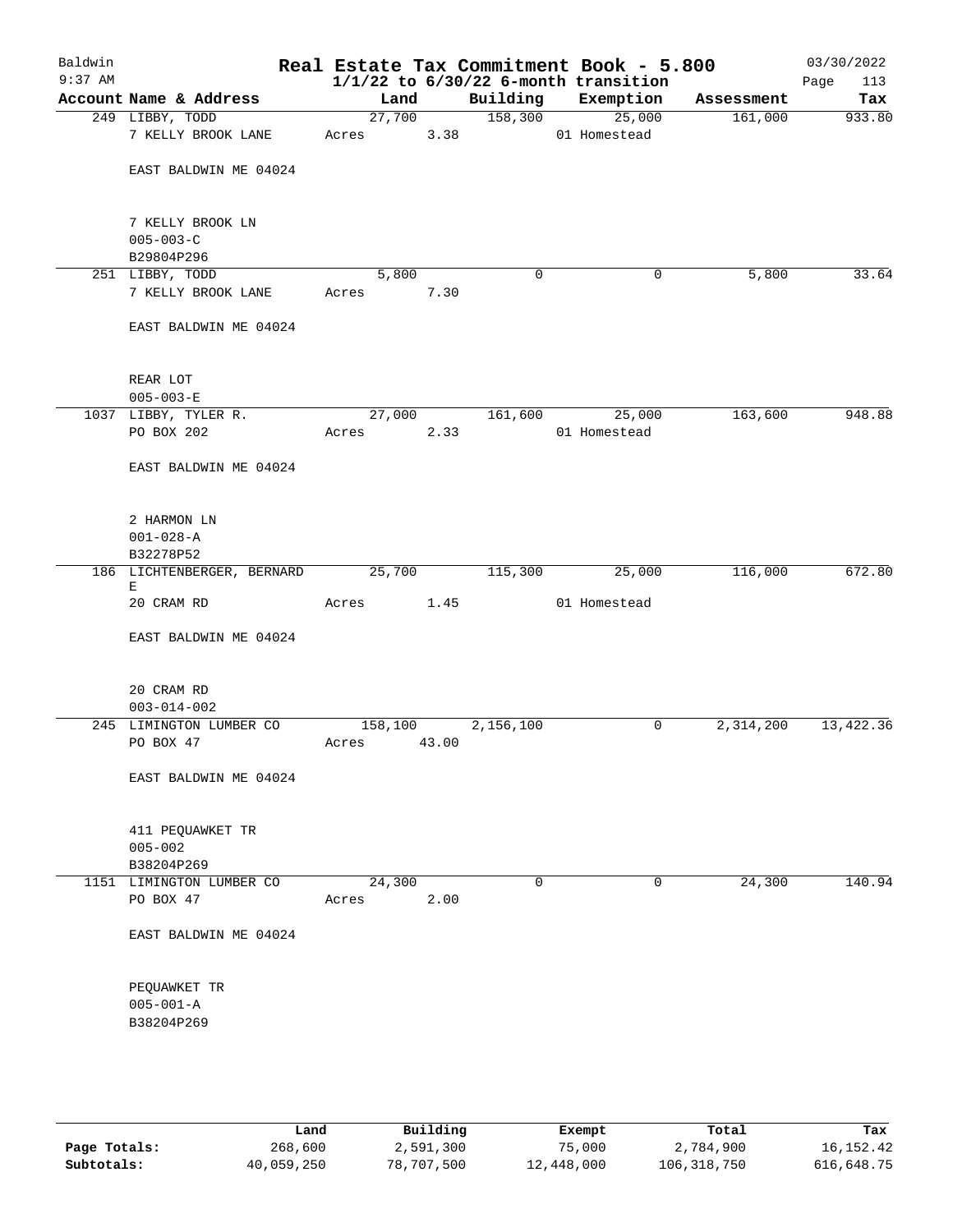| Baldwin<br>$9:37$ AM |                                                        |                 |        |          | Real Estate Tax Commitment Book - 5.800<br>$1/1/22$ to $6/30/22$ 6-month transition |            | 03/30/2022<br>114<br>Page |
|----------------------|--------------------------------------------------------|-----------------|--------|----------|-------------------------------------------------------------------------------------|------------|---------------------------|
|                      | Account Name & Address                                 | Land            |        | Building | Exemption                                                                           | Assessment | Tax                       |
|                      | 1033 LIMINGTON LUMBER CO.                              | 27,300          |        | 0        | $\mathbf 0$                                                                         | 27,300     | 158.34                    |
|                      | P.O. BOX 47                                            | Acres           | 4.93   |          |                                                                                     |            |                           |
|                      | EAST BALDWIN ME 04024                                  |                 |        |          |                                                                                     |            |                           |
|                      | PEQUAWKET TR<br>$005 - 044 - D$                        |                 |        |          |                                                                                     |            |                           |
|                      | B38204P269                                             |                 |        |          |                                                                                     |            |                           |
|                      | 84 LINCOLN DOUGLAS RENTALS<br>LLC                      | 18,400          |        | 25,900   | 0                                                                                   | 44,300     | 256.94                    |
|                      | P O BOX 83                                             | Acres           | 0.30   |          |                                                                                     |            |                           |
|                      | EAST SEBAGO ME 04029                                   |                 |        |          |                                                                                     |            |                           |
|                      | 3 BROWN RD<br>$001 - 066$                              |                 |        |          |                                                                                     |            |                           |
|                      | B21261P41                                              |                 |        |          |                                                                                     |            |                           |
|                      | 261 LINK, DOUGLAS                                      | 21,800          |        | 46,300   | 0                                                                                   | 68,100     | 394.98                    |
|                      | LOTS & RENTALS, LLC<br>PO BOX 83                       | Acres           | 0.90   |          |                                                                                     |            |                           |
|                      | SEBAGO ME 04029                                        |                 |        |          |                                                                                     |            |                           |
|                      | 530 PEQUAWKET TR<br>$005 - 011$                        |                 |        |          |                                                                                     |            |                           |
|                      | B27310P100                                             |                 |        |          |                                                                                     |            |                           |
|                      | 1047 LIPSKY, JON E<br>LIPSKY, DEBORAH A<br>95 BROWN RD | 61,800<br>Acres | 50.00  | 161,900  | 33,500<br>103 SOL3<br>01 Homestead                                                  | 190,200    | 1,103.16                  |
|                      | WEST BALDWIN ME 04091                                  |                 |        |          |                                                                                     |            |                           |
|                      | 95 BROWN RD                                            |                 |        |          |                                                                                     |            |                           |
|                      | $004 - 010$                                            |                 |        |          |                                                                                     |            |                           |
|                      | B34477P47                                              |                 |        |          |                                                                                     |            |                           |
|                      | 378 LISANTE, ROBERT ET ALS 113,300<br>104 DEPOT RD     | Acres 39.00     |        |          | 68,300 25,000<br>01 Homestead                                                       | 156,600    | 908.28                    |
|                      | WEST BALDWIN ME 04091                                  |                 |        |          |                                                                                     |            |                           |
|                      | 104 DEPOT RD<br>$006 - 022$                            |                 |        |          |                                                                                     |            |                           |
|                      | B32938P164                                             |                 |        |          |                                                                                     |            |                           |
|                      | 144 LITTLEFIELD, GAIL M<br>36 FREEMONT AVENUE          | Acres 2.20      | 26,800 | 168,400  | 0                                                                                   | 195,200    | 1,132.16                  |
|                      | EAST BALDWIN ME 04024                                  |                 |        |          |                                                                                     |            |                           |
|                      | 36 FREEMONT AVE<br>$001 - 098$                         |                 |        |          |                                                                                     |            |                           |
|                      | B37142P198                                             |                 |        |          |                                                                                     |            |                           |
|                      |                                                        |                 |        |          |                                                                                     |            |                           |

|              | Land       | Building   | Exempt     | Total       | Tax        |
|--------------|------------|------------|------------|-------------|------------|
| Page Totals: | 269,400    | 470,800    | 58,500     | 681,700     | 3,953.86   |
| Subtotals:   | 40,328,650 | 79,178,300 | 12,506,500 | 107,000,450 | 620,602.61 |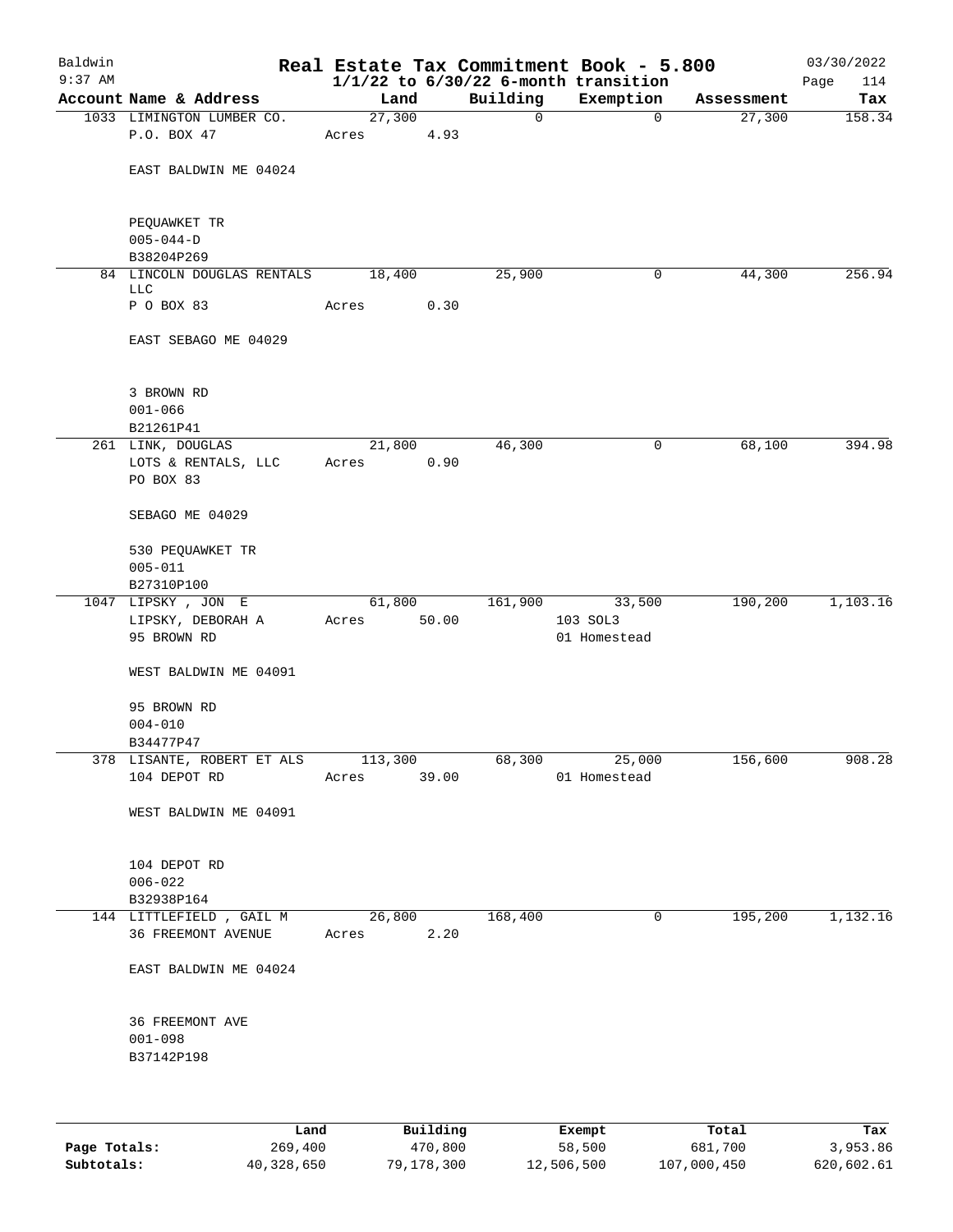| Baldwin<br>$9:37$ AM |                                                         |                 |       |          | Real Estate Tax Commitment Book - 5.800<br>$1/1/22$ to $6/30/22$ 6-month transition |            | 03/30/2022<br>115<br>Page |
|----------------------|---------------------------------------------------------|-----------------|-------|----------|-------------------------------------------------------------------------------------|------------|---------------------------|
|                      | Account Name & Address                                  | Land            |       | Building | Exemption                                                                           | Assessment | Tax                       |
|                      | 760 LIUDAS COMMON, LLC<br>203 PECUNIT ST                | 58,400<br>Acres | 18.00 | 5,000    | $\mathbf 0$                                                                         | 63,400     | 367.72                    |
|                      | CANTON MA 02021                                         |                 |       |          |                                                                                     |            |                           |
|                      | 10 NORMANTUS LN<br>$012 - 006$<br>B31553P124 06/06/2014 |                 |       |          |                                                                                     |            |                           |
|                      | 803 LOCKE, BRANDON                                      | 26,600          |       | 145,400  | 25,000                                                                              | 147,000    | 852.60                    |
|                      | 13 WARDS HILL ROAD                                      | Acres           | 2.05  |          | 01 Homestead                                                                        |            |                           |
|                      | WEST BALDWIN ME 04091                                   |                 |       |          |                                                                                     |            |                           |
|                      | 13 WARDS HILL RD<br>$013 - 007 - A$<br>B35153P158       |                 |       |          |                                                                                     |            |                           |
|                      | 635 LOCKE, DALE & SANDRA                                | 45,700          |       | 0        | 0                                                                                   | 45,700     | 265.06                    |
|                      | 240 SENATOR BLACK RD                                    | Acres           | 5.50  |          |                                                                                     |            |                           |
|                      | WEST BALDWIN ME 04091                                   |                 |       |          |                                                                                     |            |                           |
|                      | SENATOR BLACK RD<br>$011 - 018$<br>B17121P1             |                 |       |          |                                                                                     |            |                           |
|                      | 636 LOCKE, DALE & SANDRA                                | 25,900          |       | 146,500  | 25,000                                                                              | 147,400    | 854.92                    |
|                      | 240 SENATOR BLACK RD                                    | Acres           | 1.80  |          | 01 Homestead                                                                        |            |                           |
|                      | WEST BALDWIN ME 04091                                   |                 |       |          |                                                                                     |            |                           |
|                      | 240 SENATOR BLACK RD<br>$011 - 018 - A$<br>B17121P3     |                 |       |          |                                                                                     |            |                           |
|                      | 1093 LOCKE, SCOTT                                       | 26,600          |       | 146,700  | 0                                                                                   | 173,300    | 1,005.14                  |
|                      | 240 SENATOR BLACK RD                                    | Acres           | 2.04  |          |                                                                                     |            |                           |
|                      | WEST BALDWIN ME 04091                                   |                 |       |          |                                                                                     |            |                           |
|                      | 246 SENATOR BLACK RD<br>$011 - 018 - B$                 |                 |       |          |                                                                                     |            |                           |
|                      | 1030 LONDON, MATTHEW C.                                 | 26,500          |       | 203,400  | 25,000                                                                              | 204,900    | 1,188.42                  |
|                      | 52 MURCH RD.                                            | Acres           | 2.00  |          | 01 Homestead                                                                        |            |                           |
|                      | EAST BALDWIN ME 04024                                   |                 |       |          |                                                                                     |            |                           |
|                      | 52 MURCH RD<br>$009 - 008 - A1$                         |                 |       |          |                                                                                     |            |                           |
|                      |                                                         |                 |       |          |                                                                                     |            |                           |

|              | Land       | Building   | Exempt     | Total       | Tax         |
|--------------|------------|------------|------------|-------------|-------------|
| Page Totals: | 209,700    | 647,000    | 75,000     | 781,700     | 4,533.86    |
| Subtotals:   | 40,538,350 | 79,825,300 | 12,581,500 | 107,782,150 | 625, 136.47 |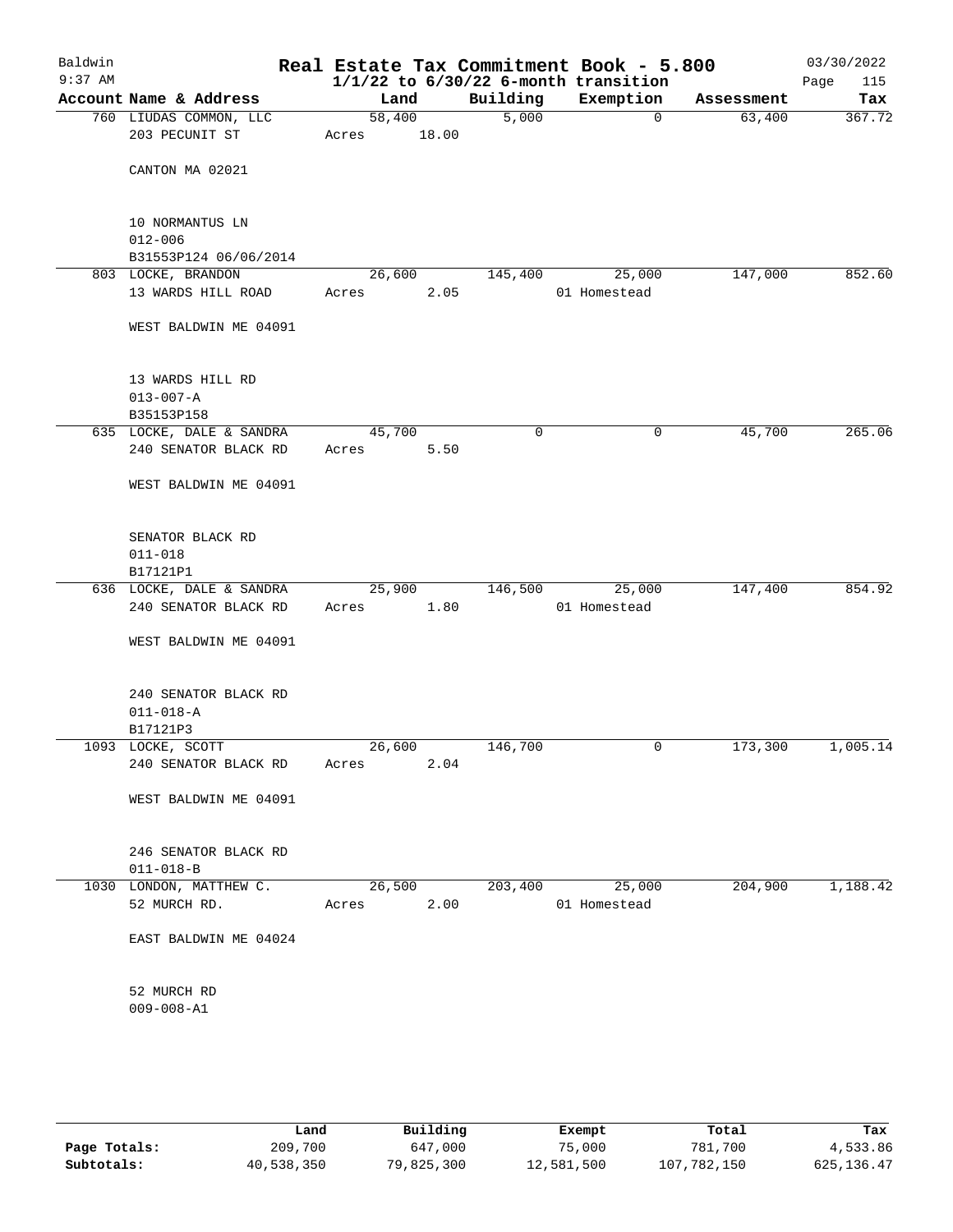| Baldwin<br>$9:37$ AM |                               |        |      |          | Real Estate Tax Commitment Book - 5.800<br>$1/1/22$ to $6/30/22$ 6-month transition |            | 03/30/2022<br>116<br>Page |
|----------------------|-------------------------------|--------|------|----------|-------------------------------------------------------------------------------------|------------|---------------------------|
|                      | Account Name & Address        | Land   |      | Building | Exemption                                                                           | Assessment | Tax                       |
|                      | 336 LORD, EDWIN               | 26,500 |      | 148,000  | $\mathbf 0$                                                                         | 174,500    | 1,012.10                  |
|                      | LORD, JAYLEEN                 | Acres  | 2.00 |          |                                                                                     |            |                           |
|                      | 32 ROCKY DUNN RD              |        |      |          |                                                                                     |            |                           |
|                      |                               |        |      |          |                                                                                     |            |                           |
|                      | BALDWIN ME 04091              |        |      |          |                                                                                     |            |                           |
|                      |                               |        |      |          |                                                                                     |            |                           |
|                      | 32 ROCKY DUNN RD              |        |      |          |                                                                                     |            |                           |
|                      | $006 - 003 - B$               |        |      |          |                                                                                     |            |                           |
|                      | B31503P74                     |        |      |          |                                                                                     |            |                           |
|                      | 386 LOUISE DOANE,<br>HEIRS OF | 33,500 |      | 0        | 0                                                                                   | 33,500     | 194.30                    |
|                      | C/O RUTH PIRTTINEN,           | Acres  | 6.68 |          |                                                                                     |            |                           |
|                      | BARBARA LEWIS ET.             |        |      |          |                                                                                     |            |                           |
|                      | 104 DEPOT RD                  |        |      |          |                                                                                     |            |                           |
|                      |                               |        |      |          |                                                                                     |            |                           |
|                      | WEST BALDWIN ME 04091         |        |      |          |                                                                                     |            |                           |
|                      |                               |        |      |          |                                                                                     |            |                           |
|                      |                               |        |      |          |                                                                                     |            |                           |
|                      | RIVER RD                      |        |      |          |                                                                                     |            |                           |
|                      | $006 - 029 - A$               |        |      |          |                                                                                     |            |                           |
|                      | 488 LUCIA, NICHOLAS           | 32,400 |      | 99,200   | 0                                                                                   | 131,600    | 763.28                    |
|                      | 450 BRIDGTON RD               | Acres  | 7.00 |          |                                                                                     |            |                           |
|                      |                               |        |      |          |                                                                                     |            |                           |
|                      | EAST BALDWIN ME 04024         |        |      |          |                                                                                     |            |                           |
|                      |                               |        |      |          |                                                                                     |            |                           |
|                      |                               |        |      |          |                                                                                     |            |                           |
|                      | 450 BRIDGTON RD               |        |      |          |                                                                                     |            |                           |
|                      | $009 - 012$                   |        |      |          |                                                                                     |            |                           |
|                      | B37752P233                    |        |      |          |                                                                                     |            |                           |
|                      | 254 M&T CONSTRUCTION LLC      | 27,300 |      | 178,600  | 0                                                                                   | 205,900    | 1,194.22                  |
|                      | 49 WILSON RD                  | Acres  | 2.50 |          |                                                                                     |            |                           |
|                      |                               |        |      |          |                                                                                     |            |                           |
|                      | GORHAM ME 04038               |        |      |          |                                                                                     |            |                           |
|                      |                               |        |      |          |                                                                                     |            |                           |
|                      |                               |        |      |          |                                                                                     |            |                           |
|                      | 507 PEQUAWKET TR              |        |      |          |                                                                                     |            |                           |
|                      | $005 - 005$                   |        |      |          |                                                                                     |            |                           |
|                      | B37554P131                    |        |      |          |                                                                                     |            |                           |
|                      | 301 MACARTHUR, JENNIFER L     | 26,400 |      | 251,500  | 25,000                                                                              | 252,900    | 1,466.82                  |
|                      |                               |        |      |          |                                                                                     |            |                           |
|                      | 28 PIGEON BROOK RD            | Acres  | 2.25 |          | 01 Homestead                                                                        |            |                           |
|                      |                               |        |      |          |                                                                                     |            |                           |
|                      | WEST BALDWIN ME 04091         |        |      |          |                                                                                     |            |                           |
|                      |                               |        |      |          |                                                                                     |            |                           |
|                      |                               |        |      |          |                                                                                     |            |                           |
|                      | 28 PIGEON BROOK RD            |        |      |          |                                                                                     |            |                           |
|                      | $005 - 042 - A$               |        |      |          |                                                                                     |            |                           |
|                      | 283 MACARTHUR, JUSTIN R       | 14,100 |      | 105,300  | 0                                                                                   | 119,400    | 692.52                    |
|                      | 28 PIGEON BROOK RD            | Acres  | 0.35 |          |                                                                                     |            |                           |
|                      |                               |        |      |          |                                                                                     |            |                           |
|                      | WEST BALDWIN ME 04091         |        |      |          |                                                                                     |            |                           |
|                      |                               |        |      |          |                                                                                     |            |                           |
|                      |                               |        |      |          |                                                                                     |            |                           |
|                      | 175 PIGEON BROOK RD           |        |      |          |                                                                                     |            |                           |
|                      | $005 - 029$                   |        |      |          |                                                                                     |            |                           |
|                      | B34825P301                    |        |      |          |                                                                                     |            |                           |
|                      |                               |        |      |          |                                                                                     |            |                           |
|                      |                               |        |      |          |                                                                                     |            |                           |
|                      |                               |        |      |          |                                                                                     |            |                           |
|                      |                               |        |      |          |                                                                                     |            |                           |
|                      |                               |        |      |          |                                                                                     |            |                           |

|              | Land       | Building   | Exempt     | Total       | Tax        |
|--------------|------------|------------|------------|-------------|------------|
| Page Totals: | 160,200    | 782,600    | 25,000     | 917,800     | 5,323.24   |
| Subtotals:   | 40,698,550 | 80,607,900 | 12,606,500 | 108,699,950 | 630,459.71 |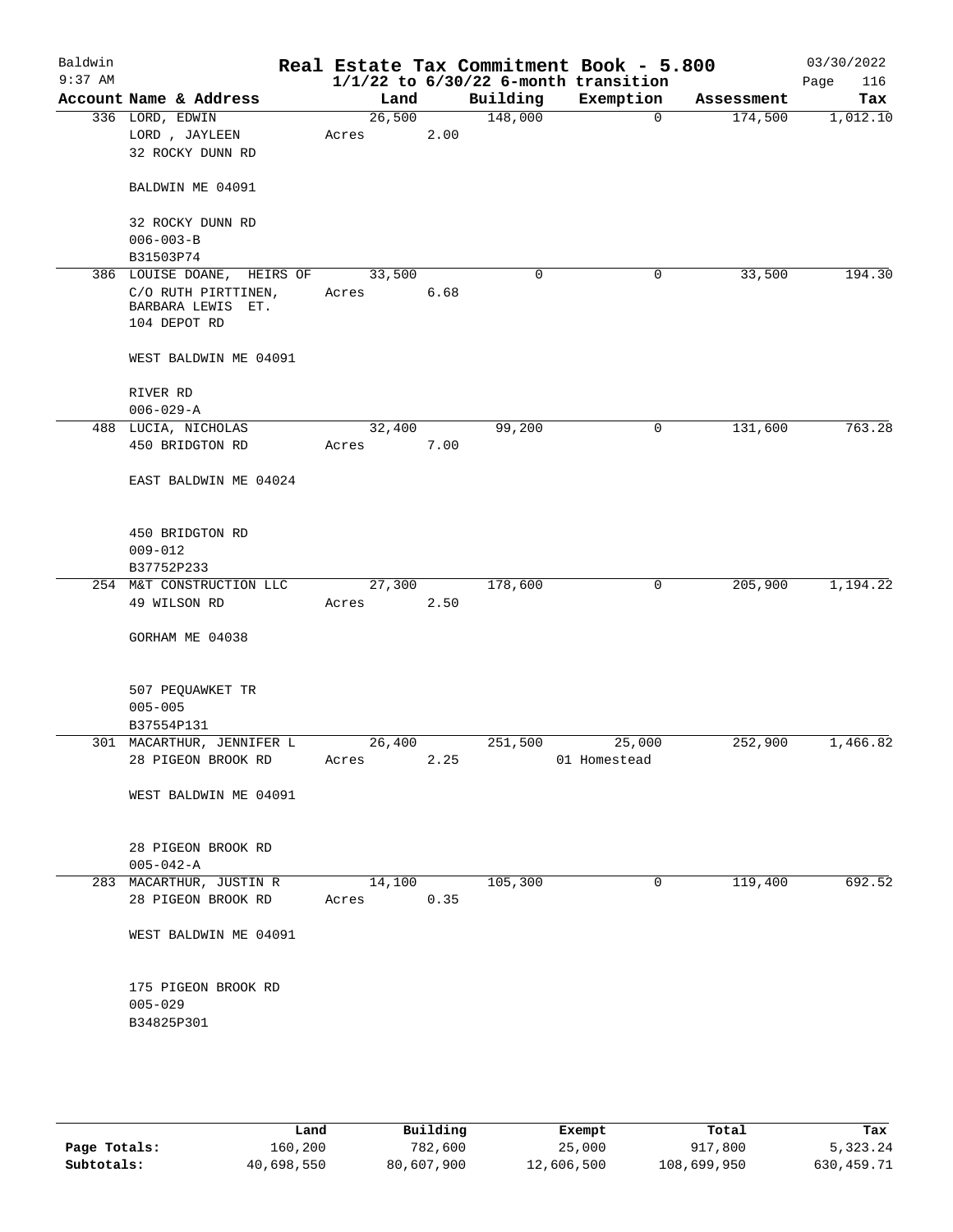| Baldwin<br>$9:37$ AM |                                             |   |         |        |              | Real Estate Tax Commitment Book - 5.800<br>$1/1/22$ to $6/30/22$ 6-month transition |             | 03/30/2022<br>Page<br>117 |
|----------------------|---------------------------------------------|---|---------|--------|--------------|-------------------------------------------------------------------------------------|-------------|---------------------------|
|                      | Account Name & Address                      |   | Land    |        | Building     | Exemption                                                                           | Assessment  | Tax                       |
|                      | 399 MACDONALD, JAMES                        | M | 58,200  |        | 0            | $\mathbf 0$                                                                         | 58,200      | 337.56                    |
|                      | 9 BAYWOODS DR                               |   | Acres   | 56.40  |              |                                                                                     |             |                           |
|                      | SCARBOROUGH ME 04074                        |   |         |        |              |                                                                                     |             |                           |
|                      | DEACON RD                                   |   |         |        |              |                                                                                     |             |                           |
|                      | $007 - 001$                                 |   |         |        |              |                                                                                     |             |                           |
|                      | B34505P169<br>265 MACDONALD, JAMES M        |   | 190,800 |        | 0            | 0                                                                                   | 190,800     | 1,106.64                  |
|                      | 9 BAYWOODS DR                               |   | Acres   | 139.50 |              |                                                                                     |             |                           |
|                      | SCARBOROUGH ME 04074                        |   |         |        |              |                                                                                     |             |                           |
|                      | ROUTE 113                                   |   |         |        |              |                                                                                     |             |                           |
|                      | $005 - 014$                                 |   |         |        |              |                                                                                     |             |                           |
|                      | B34505P169                                  |   |         |        |              |                                                                                     |             |                           |
|                      | 1190 MACHADO, MANNY<br>MACHADO, JODI        |   |         | 0      | 10,000       | 0                                                                                   | 10,000      | 58.00                     |
|                      | 36 FULTON ST                                |   |         |        |              |                                                                                     |             |                           |
|                      | PEABODY MA 01960                            |   |         |        |              |                                                                                     |             |                           |
|                      | 13 AOW BLUEBERRY HILL<br>$002 - 007 - 013U$ |   |         |        |              |                                                                                     |             |                           |
|                      | 743 MACNEIL, KAREN ANN                      |   | 38,500  |        | 120,300      | 25,000                                                                              | 133,800     | 776.04                    |
|                      | 107 DOUGLAS HILL RD                         |   | Acres   | 10.00  |              | 01 Homestead                                                                        |             |                           |
|                      | WEST BALDWIN ME 04091                       |   |         |        |              |                                                                                     |             |                           |
|                      | 107 DOUGLAS HILL RD<br>$011 - 090$          |   |         |        |              |                                                                                     |             |                           |
|                      | B15952P191                                  |   |         |        |              |                                                                                     |             |                           |
|                      | 734 MAGOWAN, VINCENT M. &<br>KIMBERLY S     |   | 28,400  |        | 105,900      | 25,000                                                                              | 109,300     | 633.94                    |
|                      | 67 DOUGLAS HILL RD                          |   | Acres   | 4.00   |              | 01 Homestead                                                                        |             |                           |
|                      | WEST BALDWIN ME 04091                       |   |         |        |              |                                                                                     |             |                           |
|                      | 67 DOUGLAS HILL RD                          |   |         |        |              |                                                                                     |             |                           |
|                      | $011 - 088$                                 |   |         |        |              |                                                                                     |             |                           |
|                      | B19953P164<br>158 MAINE STATE OF            |   | 711,000 |        | $\mathbf{0}$ | 711,000                                                                             | $\mathbf 0$ | 0.00                      |
|                      | UNKNOW                                      |   | Acres   | 474.00 |              | 901 STATE                                                                           |             |                           |
|                      | AUGUSTA ME 04333                            |   |         |        |              |                                                                                     |             |                           |
|                      | BRIDGTON RD<br>$002 - 007 - A$              |   |         |        |              |                                                                                     |             |                           |
|                      |                                             |   |         |        |              |                                                                                     |             |                           |
|                      |                                             |   |         |        |              |                                                                                     |             |                           |

|              | Land       | Building   | Exempt     | Total       | Tax        |
|--------------|------------|------------|------------|-------------|------------|
| Page Totals: | 1,026,900  | 236,200    | 761,000    | 502,100     | 2,912.18   |
| Subtotals:   | 41,725,450 | 80,844,100 | 13,367,500 | 109,202,050 | 633,371.89 |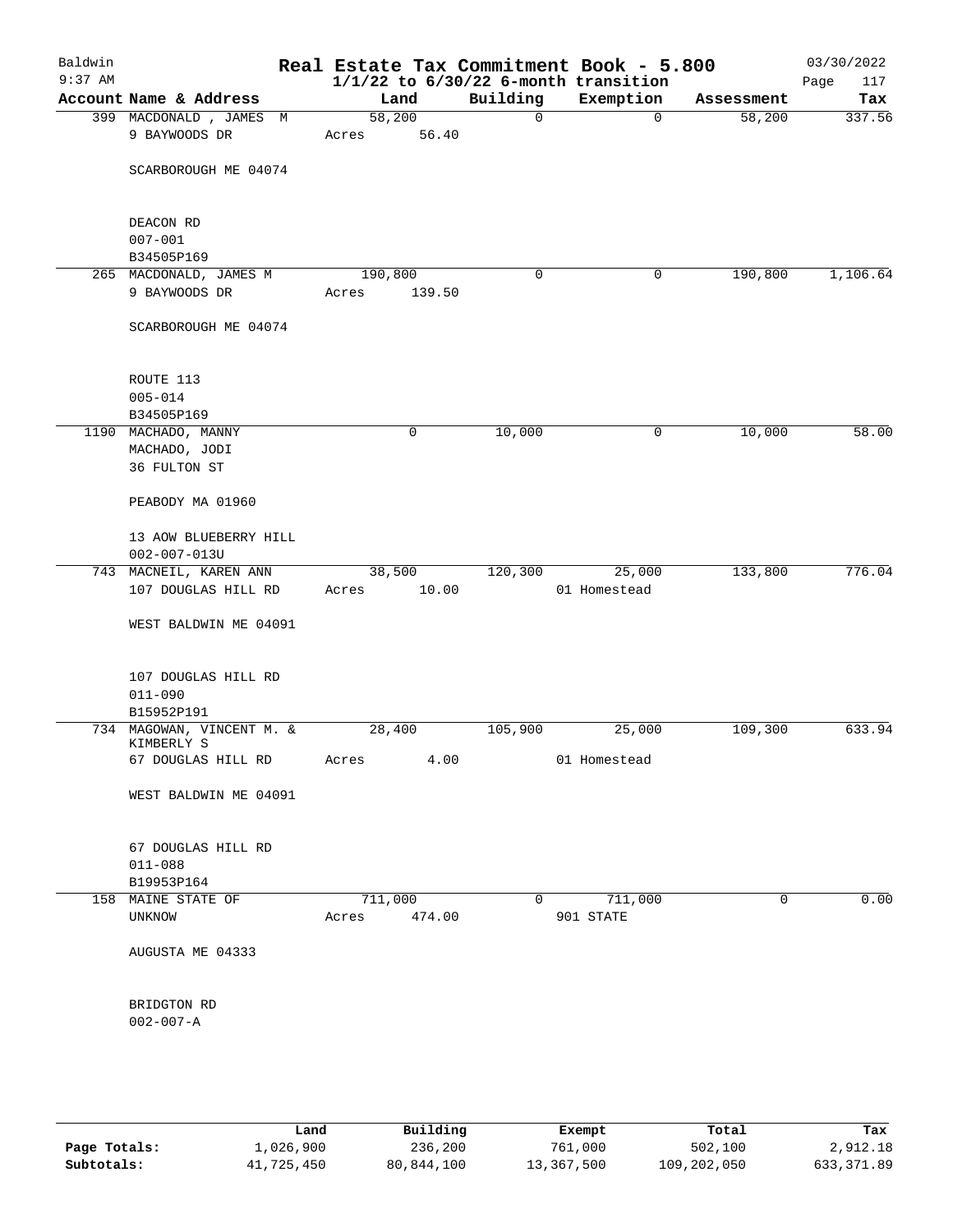| Baldwin   |                                            | Real Estate Tax Commitment Book - 5.800  |                            |                     |             | 03/30/2022  |
|-----------|--------------------------------------------|------------------------------------------|----------------------------|---------------------|-------------|-------------|
| $9:37$ AM |                                            | $1/1/22$ to $6/30/22$ 6-month transition |                            |                     |             | Page<br>118 |
|           | Account Name & Address<br>1 MAINE STATE OF | Land<br>44,600                           | Building<br>$\overline{0}$ | Exemption           | Assessment  | Tax<br>0.00 |
|           |                                            | 33.00<br>Acres                           |                            | 44,600<br>901 STATE | $\mathbf 0$ |             |
|           | AUGUSTA ME 04333                           |                                          |                            |                     |             |             |
|           |                                            |                                          |                            |                     |             |             |
|           |                                            |                                          |                            |                     |             |             |
|           |                                            |                                          |                            |                     |             |             |
|           | PEQUAWKET TR                               |                                          |                            |                     |             |             |
|           | $001 - 001$                                |                                          |                            |                     |             |             |
|           | 375 MAINE, STATE OF                        | 17,900                                   | $\overline{0}$             | 17,900              | 0           | 0.00        |
|           |                                            | 0.35<br>Acres                            |                            | 901 STATE           |             |             |
|           | $\pmb{r}$                                  |                                          |                            |                     |             |             |
|           |                                            |                                          |                            |                     |             |             |
|           |                                            |                                          |                            |                     |             |             |
|           | 0 BALDWIN STATION RD                       |                                          |                            |                     |             |             |
|           | $006 - 020$                                |                                          |                            |                     |             |             |
|           | 1022 MAINE, STATE OF                       | 140,500                                  | 0                          | 140,500             | 0           | 0.00        |
|           |                                            | 105.00<br>Acres                          |                            | 901 STATE           |             |             |
|           | $\prime$                                   |                                          |                            |                     |             |             |
|           |                                            |                                          |                            |                     |             |             |
|           |                                            |                                          |                            |                     |             |             |
|           | 0 SCHOOL ST                                |                                          |                            |                     |             |             |
|           | $001 - 058 - A$                            |                                          |                            |                     |             |             |
|           | B24120P57                                  |                                          |                            |                     |             |             |
|           | 88 MAKILUNGA, LLC                          | 60,900                                   | 285,400                    | $\mathsf{O}$        | 346,300     | 2,008.54    |
|           | P.O. BOX 230                               | Acres<br>2.25                            |                            |                     |             |             |
|           |                                            |                                          |                            |                     |             |             |
|           | EAST BALDWIN ME 04024                      |                                          |                            |                     |             |             |
|           |                                            |                                          |                            |                     |             |             |
|           | 254 PEQUAWKET TR                           |                                          |                            |                     |             |             |
|           | $001 - 070$                                |                                          |                            |                     |             |             |
|           | B31708P196                                 |                                          |                            |                     |             |             |
|           | 89 MAKILUNGA, LLC                          | 48,800                                   | 0                          | 0                   | 48,800      | 283.04      |
|           | P.O. BOX 230                               | 2.21<br>Acres                            |                            |                     |             |             |
|           | EAST BALDWIN ME 04024                      |                                          |                            |                     |             |             |
|           |                                            |                                          |                            |                     |             |             |
|           |                                            |                                          |                            |                     |             |             |
|           | PEQUAWKET TR                               |                                          |                            |                     |             |             |
|           | $001 - 070 - A$                            |                                          |                            |                     |             |             |
|           | B31708P196 08/14/2014                      | 0                                        |                            | $\mathsf{O}$        |             | 84.10       |
|           | 1168 MALFA, JOSEPH<br>MALFA, MICHELLE      |                                          | 14,500                     |                     | 14,500      |             |
|           | 248 WOBURN ST                              |                                          |                            |                     |             |             |
|           |                                            |                                          |                            |                     |             |             |
|           | WILMINGTON MA 01887                        |                                          |                            |                     |             |             |
|           |                                            |                                          |                            |                     |             |             |
|           | 11 AOW BLUEBERRY HILL                      |                                          |                            |                     |             |             |
|           | $002 - 007 - 011N$                         |                                          |                            |                     |             |             |
|           |                                            |                                          |                            |                     |             |             |
|           |                                            |                                          |                            |                     |             |             |

|              | Land       | Building   | Exempt     | Total       | Tax        |
|--------------|------------|------------|------------|-------------|------------|
| Page Totals: | 312,700    | 299,900    | 203,000    | 409,600     | 2,375.68   |
| Subtotals:   | 42,038,150 | 81,144,000 | 13,570,500 | 109,611,650 | 635,747.57 |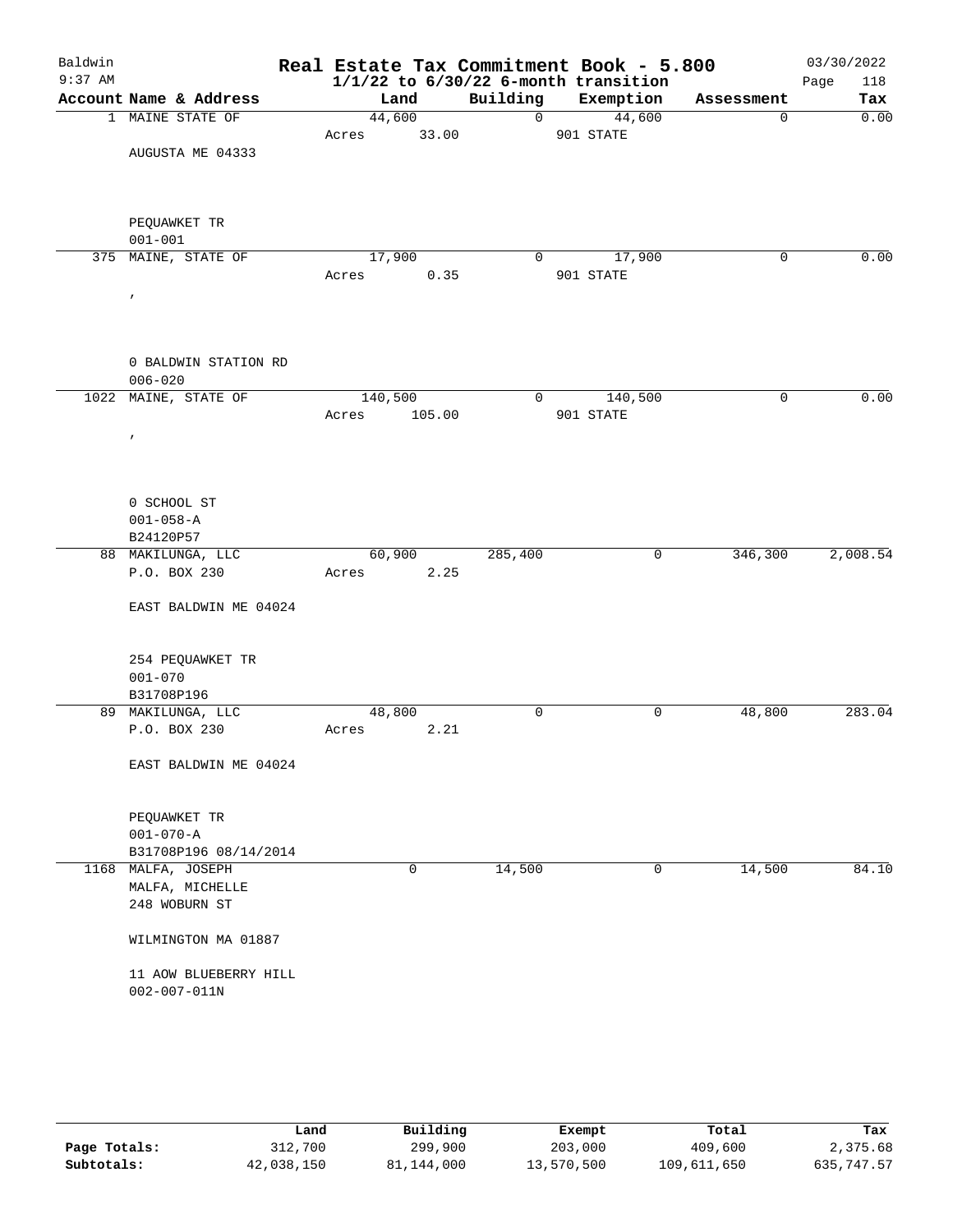| Baldwin<br>$9:37$ AM |                                                                   |                  |        | Real Estate Tax Commitment Book - 5.800<br>$1/1/22$ to $6/30/22$ 6-month transition |              |                                    |            | 03/30/2022<br>119<br>Page |
|----------------------|-------------------------------------------------------------------|------------------|--------|-------------------------------------------------------------------------------------|--------------|------------------------------------|------------|---------------------------|
|                      | Account Name & Address                                            | Land             |        | Building                                                                            |              | Exemption                          | Assessment | Tax                       |
|                      | 785 MALLORY, BRENDA S<br>178 BANKS RD                             | 60,900<br>Acres  | 32.90  | 207,800                                                                             |              | 31,000<br>13 Veteran (Viet Non Res | 237,700    | 1,378.66                  |
|                      | PARSONFIELD ME 04047                                              |                  |        |                                                                                     | 01 Homestead |                                    |            |                           |
|                      | 18 WEEMAN RD<br>$012 - 027$ & 28                                  |                  |        |                                                                                     |              |                                    |            |                           |
|                      | B31899P187 11/06/2014                                             |                  |        |                                                                                     |              |                                    |            |                           |
|                      | 830 MALONEY, FRED<br>20 PANTHERVILLE PINES                        | 26,400<br>Acres  | 2.75   | 19,500                                                                              |              | 0                                  | 45,900     | 266.22                    |
|                      | WEST BALDWIN ME 04091                                             |                  |        |                                                                                     |              |                                    |            |                           |
|                      | 20 PANTHERVILLE PINES<br>$013 - 027$                              |                  |        |                                                                                     |              |                                    |            |                           |
|                      | B37987P229                                                        |                  |        |                                                                                     |              |                                    |            |                           |
|                      | 1119 MARANHAO, DAVIDE<br>MARANHAO, SHAUNA<br>91 EAST BATES STREET | 61,000<br>Acres  | 25.00  | 2,500                                                                               |              | 0                                  | 63,500     | 368.30                    |
|                      | AUBURN ME 04210                                                   |                  |        |                                                                                     |              |                                    |            |                           |
|                      | 159 SEBAGO RD<br>$002 - 001 - B$                                  |                  |        |                                                                                     |              |                                    |            |                           |
|                      | B36503P268                                                        |                  |        |                                                                                     |              |                                    |            |                           |
|                      | 157 MARIAS HOPE CORP LLC<br>P O BOX 2                             | 384,700<br>Acres | 171.00 | 119,900                                                                             |              | 0                                  | 504,600    | 2,926.68                  |
|                      | STEEP FALLS ME 04085                                              |                  |        |                                                                                     |              |                                    |            |                           |
|                      | PEQUAWKET TR<br>$002 - 007$<br>B27932P83                          |                  |        |                                                                                     |              |                                    |            |                           |
|                      | 1304 MARIER, JAMES                                                |                  | 0      | 12,700                                                                              |              | 0                                  | 12,700     | 73.66                     |
|                      | MARIER, JACQUELINE<br>248 LINCOLN ST                              |                  |        |                                                                                     |              |                                    |            |                           |
|                      | SACO ME 04072                                                     |                  |        |                                                                                     |              |                                    |            |                           |
|                      | 13 AOW BLUEBERRY HILL<br>$002 - 007 - 013J$                       |                  |        |                                                                                     |              |                                    |            |                           |
|                      | 842 MARION, DAVID J.                                              | 75,300           |        | 93,500                                                                              |              | 25,000                             | 143,800    | 834.04                    |
|                      | PO BOX 112                                                        | Acres            | 1.20   |                                                                                     | 01 Homestead |                                    |            |                           |
|                      | WEST BALDWIN ME 04091                                             |                  |        |                                                                                     |              |                                    |            |                           |
|                      | 17 SOUTHEAST LN<br>$013 - 039$<br>B19270P77                       |                  |        |                                                                                     |              |                                    |            |                           |
|                      |                                                                   |                  |        |                                                                                     |              |                                    |            |                           |

|              | Land       | Building   | Exempt     | Total       | Tax        |
|--------------|------------|------------|------------|-------------|------------|
| Page Totals: | 608,300    | 455,900    | 56,000     | 1,008,200   | 5,847.56   |
| Subtotals:   | 42,646,450 | 81,599,900 | 13,626,500 | 110,619,850 | 641,595.13 |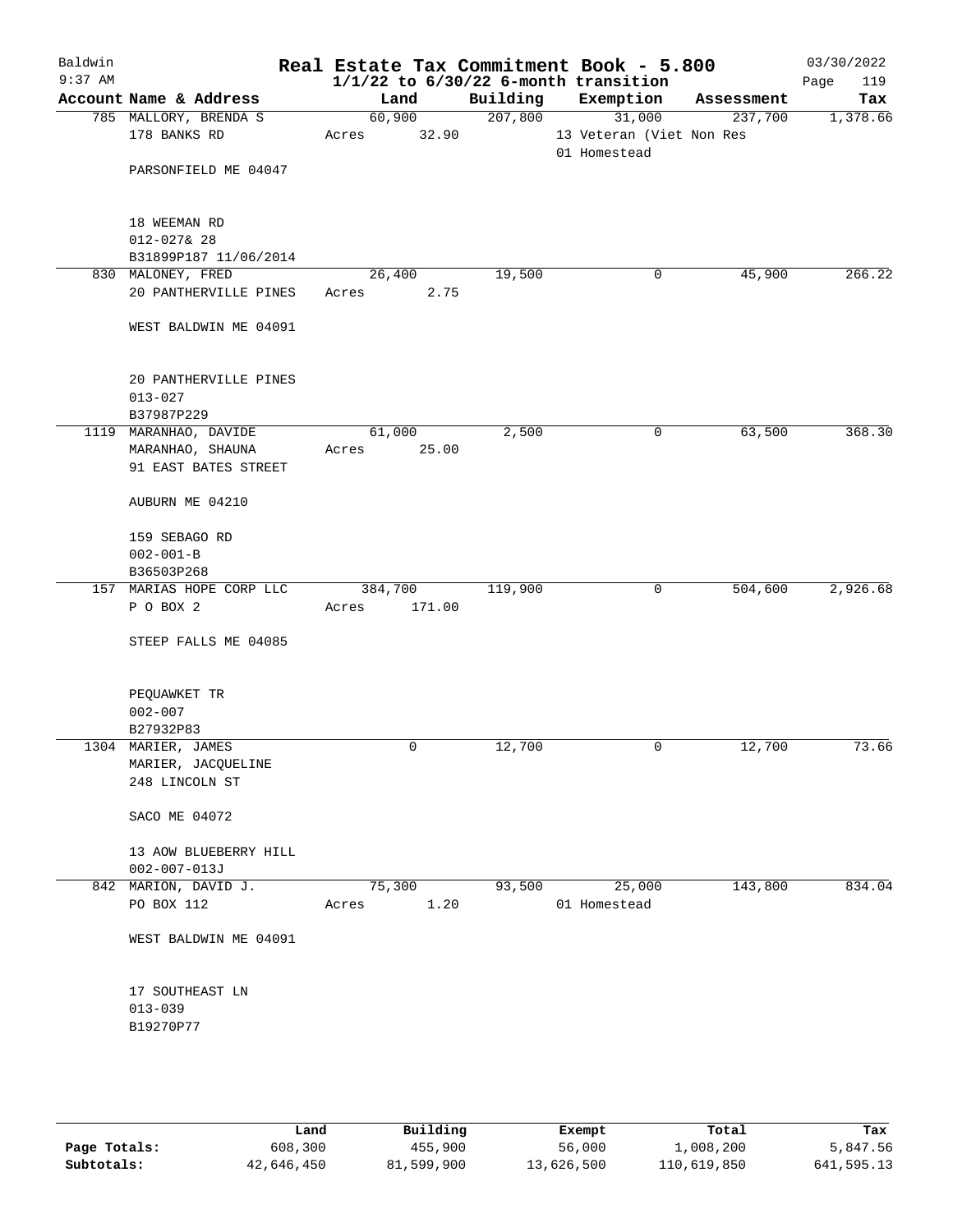| Baldwin<br>$9:37$ AM |                                            |        |       |             | Real Estate Tax Commitment Book - 5.800<br>$1/1/22$ to $6/30/22$ 6-month transition |            | 03/30/2022<br>120<br>Page |
|----------------------|--------------------------------------------|--------|-------|-------------|-------------------------------------------------------------------------------------|------------|---------------------------|
|                      | Account Name & Address                     | Land   |       | Building    | Exemption                                                                           | Assessment | Tax                       |
|                      | 976 MARION, PETER M +                      | 33,100 |       | 253,000     | 25,000                                                                              | 261,100    | 1,514.38                  |
|                      | KIMBERLY<br>73 PIGEON BROOK RD             | Acres  | 7.00  |             | 01 Homestead                                                                        |            |                           |
|                      | WEST BALDWIN ME 04091                      |        |       |             |                                                                                     |            |                           |
|                      |                                            |        |       |             |                                                                                     |            |                           |
|                      | 73 PIGEON BROOK RD<br>$005 - 043 - B$      |        |       |             |                                                                                     |            |                           |
|                      | B22436P151                                 |        |       |             |                                                                                     |            |                           |
|                      | 219 MARKOVICH, GISELLE D                   | 83,100 |       | 276,900     | 31,000                                                                              | 329,000    | 1,908.20                  |
|                      | 393 BRIDGTON ROAD                          | Acres  | 44.00 |             | 13 Veteran (Viet Non Res                                                            |            |                           |
|                      | QUAKER BROOK FARM<br>EAST BALDWIN ME 04024 |        |       |             | 01 Homestead                                                                        |            |                           |
|                      |                                            |        |       |             |                                                                                     |            |                           |
|                      | 393 BRIDGTON RD<br>$003 - 030$             |        |       |             |                                                                                     |            |                           |
|                      | 213 MARKOVICH, GISELLE D                   | 56,500 |       | 2,700       | 0                                                                                   | 59,200     | 343.36                    |
|                      | 393 BRIDGTON ROAD                          | Acres  | 22.00 |             |                                                                                     |            |                           |
|                      | QUAKER BROOK FARM                          |        |       |             |                                                                                     |            |                           |
|                      | EAST BALDWIN ME 04024                      |        |       |             |                                                                                     |            |                           |
|                      | MURCH RD                                   |        |       |             |                                                                                     |            |                           |
|                      | $003 - 027$                                |        |       |             |                                                                                     |            |                           |
|                      | B31869P164 10/24/2014                      |        |       |             |                                                                                     |            |                           |
|                      | 504 MARKOVICH, GISELLE D                   | 69,600 |       | $\mathbf 0$ | $\mathbf 0$                                                                         | 69,600     | 403.68                    |
|                      | 393 BRIDGTON ROAD                          | Acres  | 34.00 |             |                                                                                     |            |                           |
|                      | QUAKER BROOK FARM                          |        |       |             |                                                                                     |            |                           |
|                      | EAST BALDWIN ME 04024                      |        |       |             |                                                                                     |            |                           |
|                      | ROUTE 107                                  |        |       |             |                                                                                     |            |                           |
|                      | $009 - 021$                                |        |       |             |                                                                                     |            |                           |
|                      | B9285P103                                  |        |       |             |                                                                                     |            |                           |
|                      | 499 MARKOVICH, LUKE J                      | 37,000 |       | 180,100     | 25,000                                                                              | 192,100    | 1,114.18                  |
|                      | MARKOVICH, CAROLINE                        | Acres  | 9.00  |             | 01 Homestead                                                                        |            |                           |
|                      | 482 BRIDGTON RD                            |        |       |             |                                                                                     |            |                           |
|                      | EAST BALDWIN ME 04024                      |        |       |             |                                                                                     |            |                           |
|                      | 482 BRIDGTON RD                            |        |       |             |                                                                                     |            |                           |
|                      | $009 - 018$                                |        |       |             |                                                                                     |            |                           |
|                      | B33871P050                                 |        |       |             |                                                                                     |            |                           |
|                      | 844 MARSHALL, DEREK L. &                   | 60,000 |       | 54,800      | 0                                                                                   | 114,800    | 665.84                    |
|                      | CARINA M.<br>19 COUNTY ROAD                | Acres  | 0.50  |             |                                                                                     |            |                           |
|                      | ESSEX MA 01929                             |        |       |             |                                                                                     |            |                           |
|                      | 8 STACEY LN                                |        |       |             |                                                                                     |            |                           |
|                      | $013 - 041$                                |        |       |             |                                                                                     |            |                           |
|                      | B25433P245                                 |        |       |             |                                                                                     |            |                           |
|                      |                                            |        |       |             |                                                                                     |            |                           |
|                      |                                            |        |       |             |                                                                                     |            |                           |
|                      |                                            |        |       |             |                                                                                     |            |                           |

|              | Land       | Building   | Exempt     | Total       | Tax        |
|--------------|------------|------------|------------|-------------|------------|
| Page Totals: | 339,300    | 767,500    | 81,000     | 1,025,800   | 5,949.64   |
| Subtotals:   | 42,985,750 | 82,367,400 | 13,707,500 | 111,645,650 | 647,544.77 |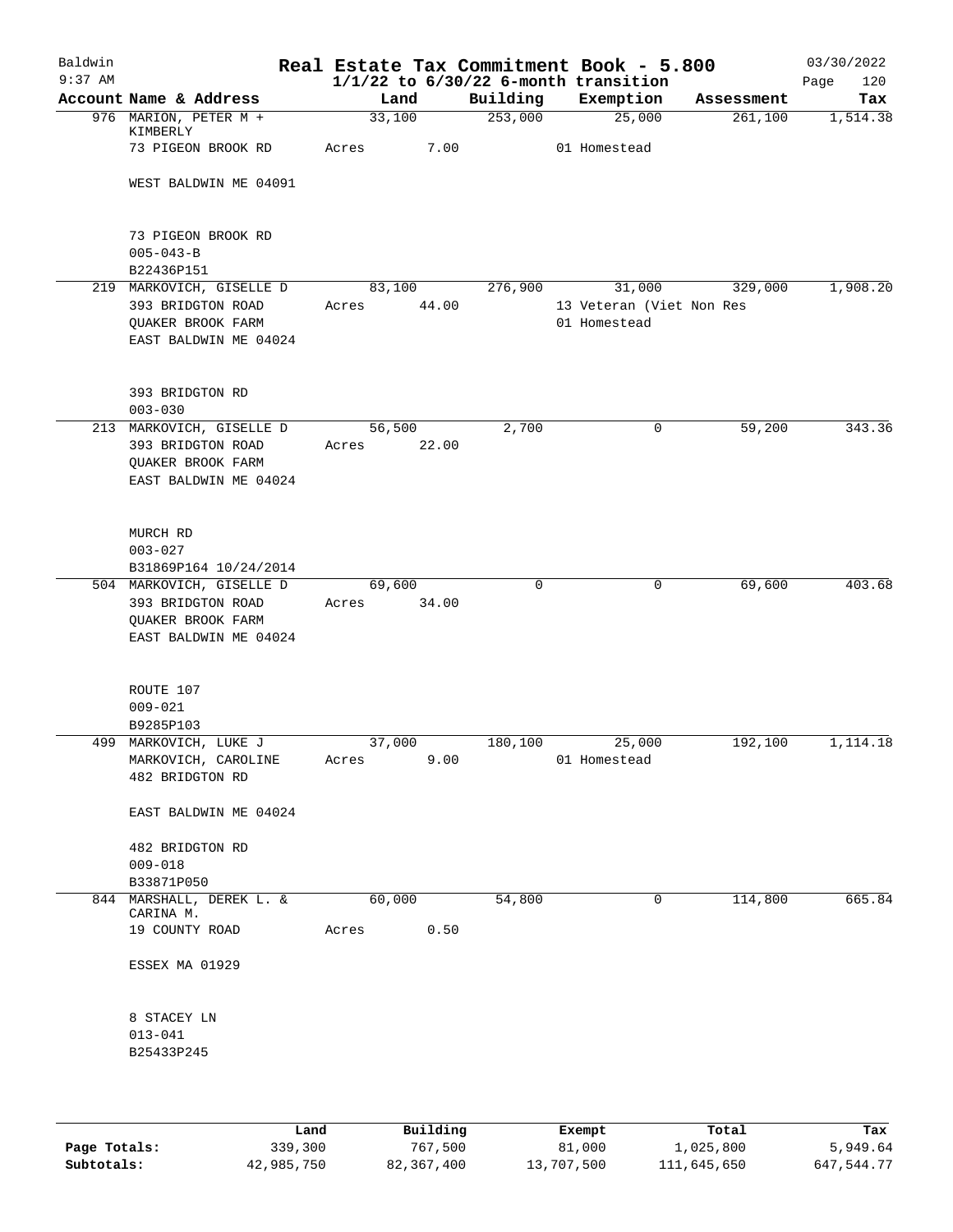| Baldwin<br>$9:37$ AM |                                                     |                 |      | Real Estate Tax Commitment Book - 5.800<br>$1/1/22$ to $6/30/22$ 6-month transition |              |            | 03/30/2022<br>121<br>Page |
|----------------------|-----------------------------------------------------|-----------------|------|-------------------------------------------------------------------------------------|--------------|------------|---------------------------|
|                      | Account Name & Address                              | Land            |      | Building                                                                            | Exemption    | Assessment | Tax                       |
|                      | 134 MARTELL, SHAYNE A                               | 13,800          |      | 133,500                                                                             | $\mathbf 0$  | 147,300    | 854.34                    |
|                      | 45 WOODS MILLS RD                                   | Acres           | 0.30 |                                                                                     |              |            |                           |
|                      | EAST BALDWIN ME 04024                               |                 |      |                                                                                     |              |            |                           |
|                      | 45 WOODS MILL RD<br>$001 - 089$                     |                 |      |                                                                                     |              |            |                           |
|                      | B33930P247                                          |                 |      |                                                                                     |              |            |                           |
|                      | 369 MARTIN, DEBORAH<br>251 HARDSCRABBLE ROAD        | 23,900<br>Acres | 2.00 | 181,800                                                                             | 0            | 205,700    | 1,193.06                  |
|                      | LIMINGTON ME 04049                                  |                 |      |                                                                                     |              |            |                           |
|                      | 758 PEQUAWKET TR<br>$006 - 004 - 004$<br>B24533P271 |                 |      |                                                                                     |              |            |                           |
|                      | 273 MARTIN, JEFFREY                                 | 28,000          |      | 112,600                                                                             | $\mathsf{O}$ | 140,600    | 815.48                    |
|                      | 220 PIGEON BROOK RD                                 | Acres           | 3.00 |                                                                                     |              |            |                           |
|                      | WEST BALDWIN ME 04091                               |                 |      |                                                                                     |              |            |                           |
|                      | 220 PIGEON BROOK RD<br>$005 - 021$<br>B23938P167    |                 |      |                                                                                     |              |            |                           |
|                      | 1211 MARTIN, LAURA &                                | 0               |      | 11,700                                                                              | 0            | 11,700     | 67.86                     |
|                      | <b>BRADFORD</b><br>21 FAIRMONT RD                   |                 |      |                                                                                     |              |            |                           |
|                      | WESTBROOK ME 04092                                  |                 |      |                                                                                     |              |            |                           |
|                      | 32 AOW OTTER RD<br>$002 - 007 - 032C$<br>B0000P000  |                 |      |                                                                                     |              |            |                           |
|                      | 1087  MARTIN, RYAN S & LAUREN                       | 25,200          |      | 204,000                                                                             | 0            | 229,200    | 1,329.36                  |
|                      | Н<br>P O BOX 89                                     | Acres           | 3.00 |                                                                                     |              |            |                           |
|                      | WEST BALDWIN ME 04091                               |                 |      |                                                                                     |              |            |                           |
|                      | 836 PEQUAWKET TR<br>$011 - 029 - D$                 |                 |      |                                                                                     |              |            |                           |
|                      | 1004 MARTINEAU, BRANDON R<br>4 LEDGE RD             | 28,600<br>Acres | 3.43 | 152,800                                                                             | $\mathsf{O}$ | 181,400    | 1,052.12                  |
|                      | WEST BALDWIN ME 04091                               |                 |      |                                                                                     |              |            |                           |
|                      | 4 LEDGE RD<br>$006 - 003 - F$<br>B37673P170         |                 |      |                                                                                     |              |            |                           |
|                      |                                                     |                 |      |                                                                                     |              |            |                           |

|              | Land         | Building   | Exempt     | Total       | Tax        |
|--------------|--------------|------------|------------|-------------|------------|
| Page Totals: | 119,500      | 796,400    |            | 915,900     | 5, 312, 22 |
| Subtotals:   | 43, 105, 250 | 83,163,800 | 13,707,500 | 112,561,550 | 652,856.99 |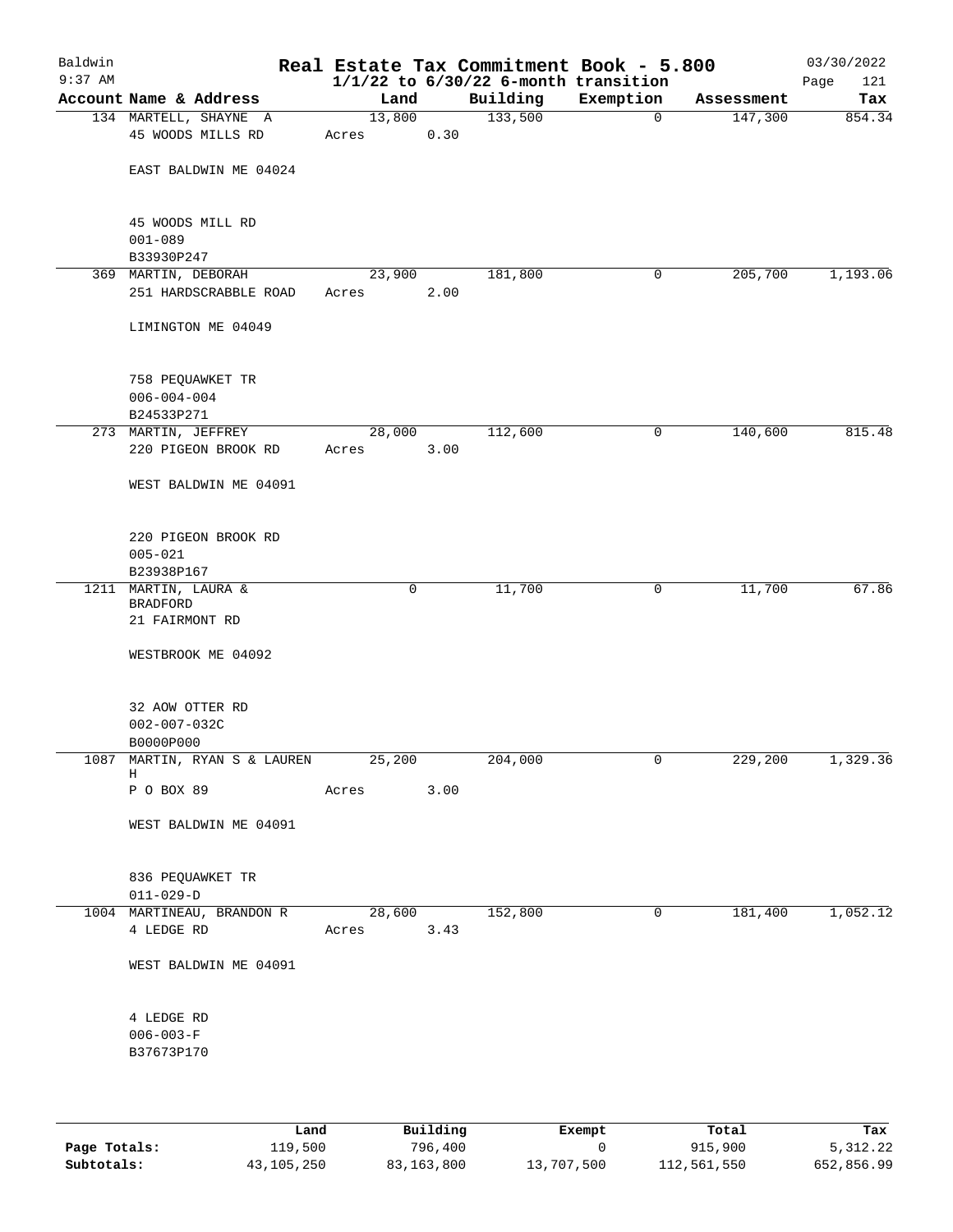| Baldwin<br>$9:37$ AM |                                          |        |       |          | Real Estate Tax Commitment Book - 5.800<br>$1/1/22$ to $6/30/22$ 6-month transition |            | 03/30/2022<br>122<br>Page |
|----------------------|------------------------------------------|--------|-------|----------|-------------------------------------------------------------------------------------|------------|---------------------------|
|                      | Account Name & Address                   | Land   |       | Building | Exemption                                                                           | Assessment | Tax                       |
|                      | 191 MASON, SCOTT B                       | 25,800 |       | 123,900  | 25,000                                                                              | 124,700    | 723.26                    |
|                      | P.O. BOX 147                             | Acres  | 1.50  |          | 01 Homestead                                                                        |            |                           |
|                      | EAST BALDWIN ME 04024                    |        |       |          |                                                                                     |            |                           |
|                      | 12 CRAM RD                               |        |       |          |                                                                                     |            |                           |
|                      | $003 - 014 - C$<br>B23165P242            |        |       |          |                                                                                     |            |                           |
|                      | 1239 MASTERA , JEFFERY A                 | 26,500 |       | 82,600   | 0                                                                                   | 109,100    | 632.78                    |
|                      | 287 DOUGLAS HILL RD                      | Acres  | 2.02  |          |                                                                                     |            |                           |
|                      | WEST BALDWIN ME 04091                    |        |       |          |                                                                                     |            |                           |
|                      | 287 DOUGLAS HILL RD<br>$010 - 027$       |        |       |          |                                                                                     |            |                           |
|                      | B36243P141                               |        |       |          |                                                                                     |            |                           |
|                      | 949 MAYFIELD, LINDA<br>FRANCES           | 26,600 |       | 239,900  | 25,000                                                                              | 241,500    | 1,400.70                  |
|                      | WOOLLEY, LELIA H<br>500 PEQUAWKET TRAIL  | Acres  | 5.00  |          | 01 Homestead                                                                        |            |                           |
|                      | WEST BALDWIN ME 04091                    |        |       |          |                                                                                     |            |                           |
|                      | 500 PEQUAWKET TR                         |        |       |          |                                                                                     |            |                           |
|                      | $005 - 008 - C$                          |        |       |          |                                                                                     |            |                           |
|                      | B33983P207<br>660 MAYNARD, DEREK         | 25,500 |       | 101,600  | 25,000                                                                              | 102,100    | 592.18                    |
|                      | PO BOX 2                                 | Acres  | 4.00  |          | 01 Homestead                                                                        |            |                           |
|                      | WEST BALDWIN ME 04091                    |        |       |          |                                                                                     |            |                           |
|                      | 857 PEQUAWKET TR                         |        |       |          |                                                                                     |            |                           |
|                      | $011 - 034 - A$                          |        |       |          |                                                                                     |            |                           |
|                      | B16050P22<br>580406 MAYNARD, DEREK       | 0      |       | 25,500   | 0                                                                                   | 25,500     | 147.90                    |
|                      | PO BOX 2                                 |        |       |          |                                                                                     |            |                           |
|                      | WEST BALDWIN ME 04091                    |        |       |          |                                                                                     |            |                           |
|                      | 855 PEQUAWKET TR<br>$011 - 034 - A$ , ON |        |       |          |                                                                                     |            |                           |
|                      | 659 MAYNARD, DEREK &                     | 94,800 |       | 0        | 0                                                                                   | 94,800     | 549.84                    |
|                      | REBECCA                                  |        |       |          |                                                                                     |            |                           |
|                      | PO BOX 2                                 | Acres  | 63.00 |          |                                                                                     |            |                           |
|                      | WEST BALDWIN ME 04091                    |        |       |          |                                                                                     |            |                           |
|                      | SENATOR BLACK RD<br>$011 - 034$          |        |       |          |                                                                                     |            |                           |
|                      |                                          |        |       |          |                                                                                     |            |                           |

|              | Land       | Building   | Exempt     | Total       | Tax        |
|--------------|------------|------------|------------|-------------|------------|
| Page Totals: | 199,200    | 573,500    | 75,000     | 697,700     | 4,046.66   |
| Subtotals:   | 43,304,450 | 83,737,300 | 13,782,500 | 113,259,250 | 656,903.65 |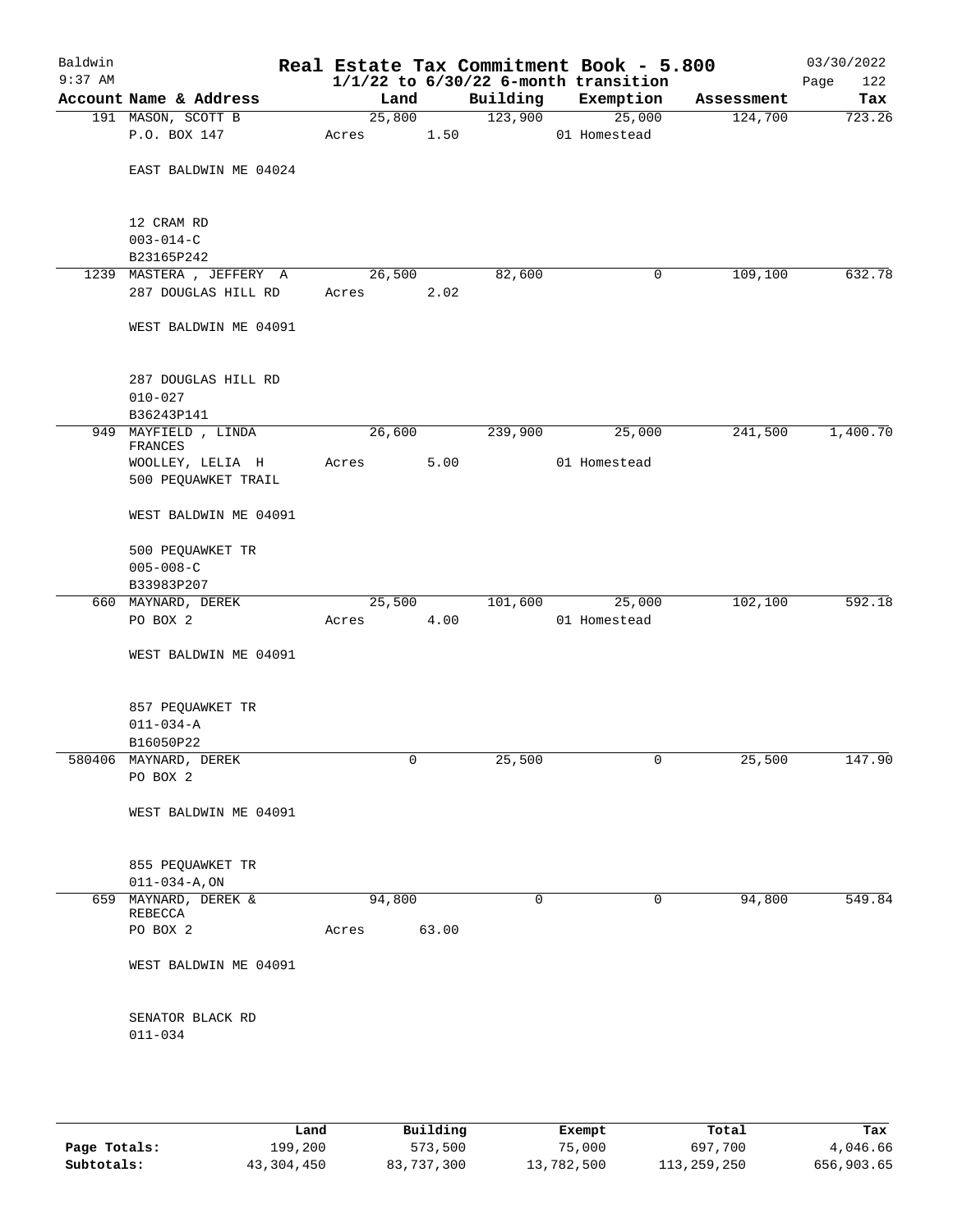| Baldwin<br>$9:37$ AM |                                      |       |        |              | Real Estate Tax Commitment Book - 5.800<br>$1/1/22$ to $6/30/22$ 6-month transition |            | 03/30/2022<br>123<br>Page |
|----------------------|--------------------------------------|-------|--------|--------------|-------------------------------------------------------------------------------------|------------|---------------------------|
|                      | Account Name & Address               |       | Land   | Building     | Exemption                                                                           | Assessment | Tax                       |
|                      | 1097 MCCARTHY, DAVID                 |       | 98,500 | $\mathbf{0}$ | 0                                                                                   | 98,500     | 571.30                    |
|                      | MCCARTHY, ELIZABETH                  | Acres | 50.00  |              |                                                                                     |            |                           |
|                      | 100 WOODLAND RD                      |       |        |              |                                                                                     |            |                           |
|                      | SEBAGO ME 04029                      |       |        |              |                                                                                     |            |                           |
|                      | SADDLEBACK RD                        |       |        |              |                                                                                     |            |                           |
|                      | $010 - 036$                          |       |        |              |                                                                                     |            |                           |
|                      | B36965P347                           |       |        |              |                                                                                     |            |                           |
|                      | 600 MCCARTHY, DAVID F                |       | 7,500  | 0            | 0                                                                                   | 7,500      | 43.50                     |
|                      | ELIZABETH ANN                        | Acres | 20.00  |              |                                                                                     |            |                           |
|                      | 100 WOODLAND RD                      |       |        |              |                                                                                     |            |                           |
|                      | SEBAGO ME 04029                      |       |        |              |                                                                                     |            |                           |
|                      | SADDLEBACK RD                        |       |        |              |                                                                                     |            |                           |
|                      | $010 - 034$                          |       |        |              |                                                                                     |            |                           |
|                      | B14206P141                           |       |        |              |                                                                                     |            |                           |
|                      | 601 MCCARTHY, DAVID F                |       | 40,200 | 0            | 0                                                                                   | 40,200     | 233.16                    |
|                      | 100 WOODLAND RD                      | Acres | 48.00  |              |                                                                                     |            |                           |
|                      | SEBAGO ME 04029                      |       |        |              |                                                                                     |            |                           |
|                      |                                      |       |        |              |                                                                                     |            |                           |
|                      | SADDLEBACK RD                        |       |        |              |                                                                                     |            |                           |
|                      | $010 - 035$                          |       |        |              |                                                                                     |            |                           |
|                      | B33465P336                           |       |        |              |                                                                                     |            |                           |
|                      | 1255 MCCORMICK, KATIE                |       | 40,000 | 102,200      | 0                                                                                   | 142,200    | 824.76                    |
|                      | 37 FREEMONT AVE                      | Acres | 11.00  |              |                                                                                     |            |                           |
|                      | EAST BALDWIN ME 04024                |       |        |              |                                                                                     |            |                           |
|                      |                                      |       |        |              |                                                                                     |            |                           |
|                      | 37 FREEMONT AVE<br>$001 - 093 - 001$ |       |        |              |                                                                                     |            |                           |
|                      | B37791P184                           |       |        |              |                                                                                     |            |                           |
|                      | 1203 MCDONALD, KATHERINE             |       | 0      | 13,200       | 0                                                                                   | 13,200     | 76.56                     |
|                      | 1955 ALDER BRANCH LANE               |       |        |              |                                                                                     |            |                           |
|                      |                                      |       |        |              |                                                                                     |            |                           |
|                      | GERMANTOWN TN 38139                  |       |        |              |                                                                                     |            |                           |
|                      | AOW FOREST AVE                       |       |        |              |                                                                                     |            |                           |
|                      | 002-007-WALNUT                       |       |        |              |                                                                                     |            |                           |
|                      | 691 MCINTIRE, JASON A                |       | 23,200 | 41,500       | 25,000                                                                              | 39,700     | 230.26                    |
|                      | MCINTIRE, BRIDGET K                  | Acres | 2.00   |              | 01 Homestead                                                                        |            |                           |
|                      | 1014 PEQUAWKET TRAIL                 |       |        |              |                                                                                     |            |                           |
|                      | WEST BALDWIN ME 04091                |       |        |              |                                                                                     |            |                           |
|                      | 1014 PEQUAWKET TR                    |       |        |              |                                                                                     |            |                           |
|                      | $011 - 060 - A$                      |       |        |              |                                                                                     |            |                           |
|                      | B27909P329                           |       |        |              |                                                                                     |            |                           |
|                      |                                      |       |        |              |                                                                                     |            |                           |
|                      |                                      |       |        |              |                                                                                     |            |                           |
|                      |                                      |       |        |              |                                                                                     |            |                           |

|              | Land       | Building   | Exempt     | Total       | Tax        |
|--------------|------------|------------|------------|-------------|------------|
| Page Totals: | 209,400    | 156,900    | 25,000     | 341,300     | 1,979.54   |
| Subtotals:   | 43,513,850 | 83,894,200 | 13,807,500 | 113,600,550 | 658,883.19 |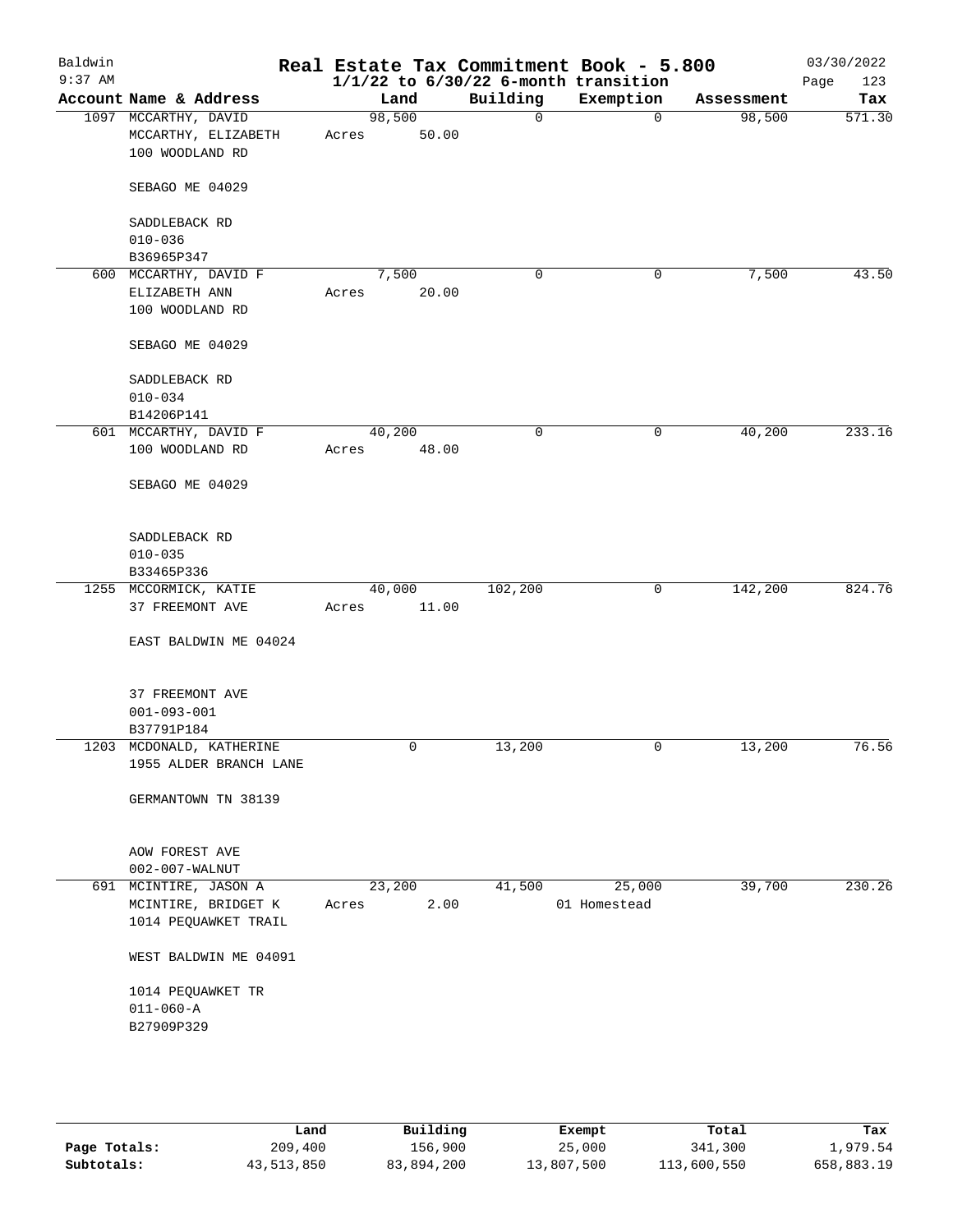| Baldwin   |                                              |         |        |         | Real Estate Tax Commitment Book - 5.800  |            | 03/30/2022  |
|-----------|----------------------------------------------|---------|--------|---------|------------------------------------------|------------|-------------|
| $9:37$ AM |                                              |         |        |         | $1/1/22$ to $6/30/22$ 6-month transition |            | Page<br>124 |
|           | Account Name & Address                       |         | Land   |         | Building Exemption                       | Assessment | Tax         |
|           | 1057 MCINTIRE, JR, RAYMOND                   |         | 26,600 | 179,100 | 25,000                                   | 180,700    | 1,048.06    |
|           | L.<br>1 RIVER RD.                            | Acres   | 2.07   |         | 01 Homestead                             |            |             |
|           | WEST BALDWIN ME 04091                        |         |        |         |                                          |            |             |
|           |                                              |         |        |         |                                          |            |             |
|           | 1 RIVER RD<br>$005 - 026 - G$                |         |        |         |                                          |            |             |
|           | 1161 MCKEAGE, PAM                            |         | 0      | 11,300  | $\mathsf{O}$                             | 11,300     | 65.54       |
|           | MCKEAGE, JAMES                               |         |        |         |                                          |            |             |
|           | 5 MIKES WAY                                  |         |        |         |                                          |            |             |
|           | LIMINGTON ME 04049                           |         |        |         |                                          |            |             |
|           |                                              |         |        |         |                                          |            |             |
|           | 11 AOW BLUEBERRY HILL<br>$002 - 007 - 011H$  |         |        |         |                                          |            |             |
|           | 205 MCKENNEY, NORMAN                         |         | 29,500 | 94,300  | 0                                        | 123,800    | 718.04      |
|           | 111 MURCH RD                                 | Acres   | 4.00   |         |                                          |            |             |
|           |                                              |         |        |         |                                          |            |             |
|           | EAST BALDWIN ME 04024                        |         |        |         |                                          |            |             |
|           | 111 MURCH RD                                 |         |        |         |                                          |            |             |
|           | $003 - 022$                                  |         |        |         |                                          |            |             |
|           | 202 MCKENNEY, NORMAN,<br>MARCIA              | 127,800 |        | 0       | $\mathbf 0$                              | 127,800    | 741.24      |
|           | 111 MURCH RD                                 | Acres   | 138.00 |         |                                          |            |             |
|           | EAST BALDWIN ME 04024                        |         |        |         |                                          |            |             |
|           | 103 MURCH RD                                 |         |        |         |                                          |            |             |
|           | $003 - 021$                                  |         |        |         |                                          |            |             |
|           | B27730P283                                   |         |        |         |                                          |            |             |
|           | 1054 MCKENNEY, STEVEN &<br>MARCIA            |         | 26,500 | 152,100 | 25,000                                   | 153,600    | 890.88      |
|           | 103 MURCH RD.                                |         |        |         | Acres 2.00 01 Homestead                  |            |             |
|           | EAST BALDWIN ME 04024                        |         |        |         |                                          |            |             |
|           |                                              |         |        |         |                                          |            |             |
|           | 103 MURCH RD                                 |         |        |         |                                          |            |             |
|           | $003 - 021 - B$<br>928 MCLAUGHLIN, PATRICK & |         | 29,500 | 42,700  | $\mathbf{0}$                             | 72,200     | 418.76      |
|           | SUZETTE                                      |         |        |         |                                          |            |             |
|           | P O BOX 144                                  | Acres   | 4.00   |         |                                          |            |             |
|           | EAST BALDWIN ME 04024                        |         |        |         |                                          |            |             |
|           | 122 PIGEON BROOK RD                          |         |        |         |                                          |            |             |
|           | $005 - 038 - D$                              |         |        |         |                                          |            |             |
|           | B14907P160                                   |         |        |         |                                          |            |             |
|           |                                              |         |        |         |                                          |            |             |
|           |                                              |         |        |         |                                          |            |             |

|              | Land       | Building   | Exempt     | Total       | Tax        |
|--------------|------------|------------|------------|-------------|------------|
| Page Totals: | 239,900    | 479,500    | 50,000     | 669,400     | 3,882.52   |
| Subtotals:   | 43,753,750 | 84,373,700 | 13,857,500 | 114,269,950 | 662,765.71 |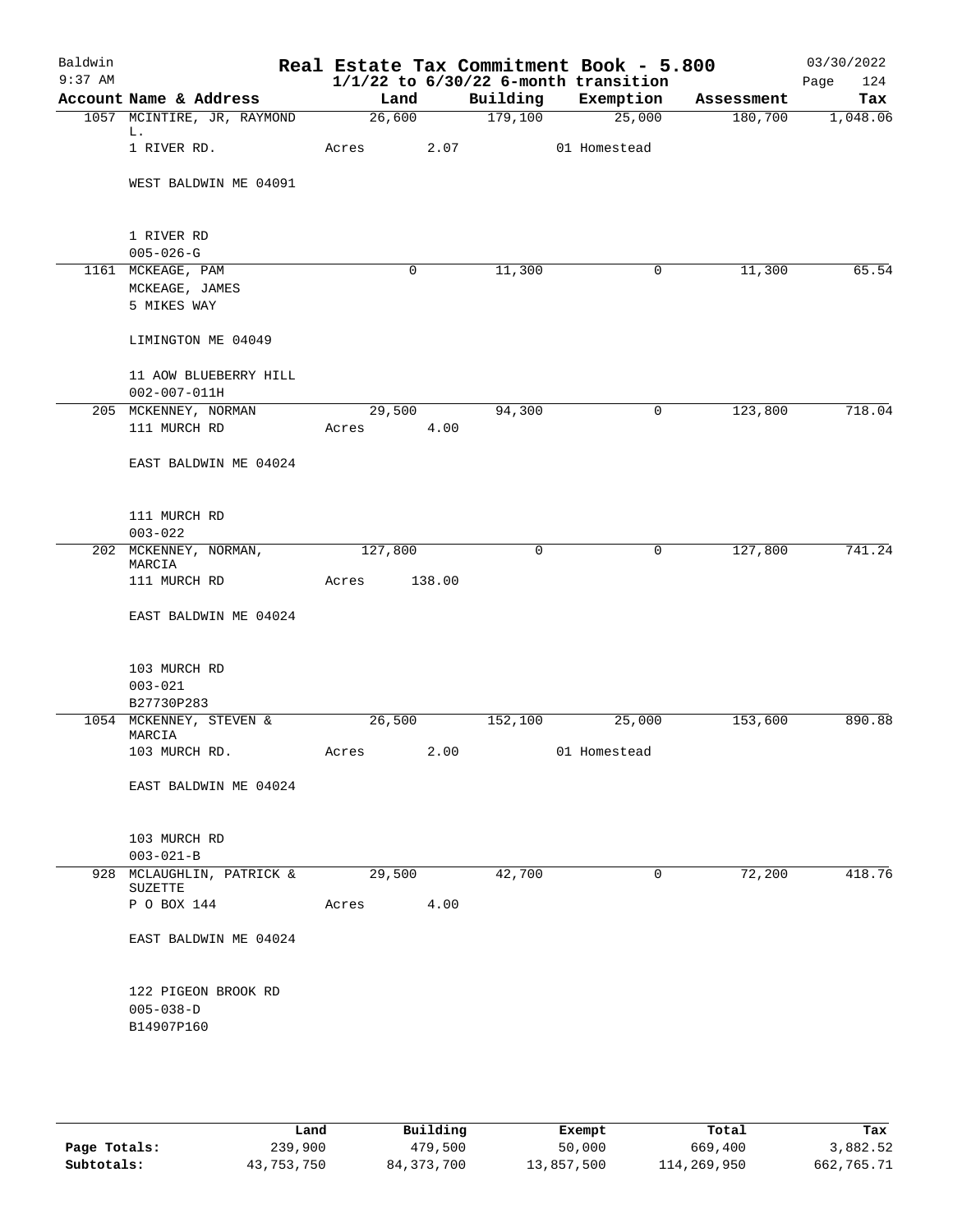| $1/1/22$ to $6/30/22$ 6-month transition<br>Account Name & Address<br>Building<br>Exemption<br>Land<br>Assessment<br>29,300<br>237,900<br>25,000<br>242,200<br>295 MCLAUGHLIN, PATRICK &<br>SUZETTE<br>4.22<br>P O BOX 144<br>01 Homestead<br>Acres<br>EAST BALDWIN ME 04024<br>118 PIGEON BROOK RD<br>$005 - 038 - B$<br>B22808P5<br>627 MCLEAN, DONALD C. JR &<br>19,500<br>$\mathbf 0$<br>$\mathbf 0$<br>19,500<br>MARY<br>19 BAYVIEW AVE<br>13.00<br>Acres<br>PLYMOUTH MA 02360<br>SENATOR BLACK RD<br>$011 - 012 - A$<br>77 MCLEAN, DONALD JR &<br>74,200<br>$\mathbf 0$<br>0<br>74,200<br>MARY E<br>56.00<br>19 BAY VIEW AVE.<br>Acres<br>PLYMOUTH MA 02360<br>SCHOOL ST<br>$001 - 062$<br>B18549P102<br>72,000<br>113,500<br>185,500<br>74 MCLEAN, DONALD JR &<br>0<br>MARY E<br>8.00<br>19 BAY VIEW AVE.<br>Acres<br>PLYMOUTH MA 02360<br>5 PINE LN<br>$001 - 059$<br>$\mathbf 0$<br>36,300<br>0<br>36,300<br>818 MCMAHON, THE FAMILY<br>TRUST<br>445 ADDISON RD<br>Acres<br>8.50<br>GLASTONBURY CT 06033<br>CONVENE RD<br>$013 - 016$<br>B32746P115<br>953 MCNEIL, ANDREW + TAMMY<br>114,300<br>39,700<br>99,600<br>25,000<br>5 HUMMINGBIRD LANE<br>Acres 10.80<br>01 Homestead<br>WEST BALDWIN ME 04091<br>5 HUMMINGBIRD LN<br>$007 - 027 - C$ | Baldwin<br>$9:37$ AM |  |  | Real Estate Tax Commitment Book - 5.800 | 03/30/2022<br>Page<br>125 |
|----------------------------------------------------------------------------------------------------------------------------------------------------------------------------------------------------------------------------------------------------------------------------------------------------------------------------------------------------------------------------------------------------------------------------------------------------------------------------------------------------------------------------------------------------------------------------------------------------------------------------------------------------------------------------------------------------------------------------------------------------------------------------------------------------------------------------------------------------------------------------------------------------------------------------------------------------------------------------------------------------------------------------------------------------------------------------------------------------------------------------------------------------------------------------------------------------------------------------------------------------------|----------------------|--|--|-----------------------------------------|---------------------------|
|                                                                                                                                                                                                                                                                                                                                                                                                                                                                                                                                                                                                                                                                                                                                                                                                                                                                                                                                                                                                                                                                                                                                                                                                                                                          |                      |  |  |                                         | Tax                       |
|                                                                                                                                                                                                                                                                                                                                                                                                                                                                                                                                                                                                                                                                                                                                                                                                                                                                                                                                                                                                                                                                                                                                                                                                                                                          |                      |  |  |                                         | 1,404.76                  |
|                                                                                                                                                                                                                                                                                                                                                                                                                                                                                                                                                                                                                                                                                                                                                                                                                                                                                                                                                                                                                                                                                                                                                                                                                                                          |                      |  |  |                                         |                           |
|                                                                                                                                                                                                                                                                                                                                                                                                                                                                                                                                                                                                                                                                                                                                                                                                                                                                                                                                                                                                                                                                                                                                                                                                                                                          |                      |  |  |                                         |                           |
|                                                                                                                                                                                                                                                                                                                                                                                                                                                                                                                                                                                                                                                                                                                                                                                                                                                                                                                                                                                                                                                                                                                                                                                                                                                          |                      |  |  |                                         |                           |
|                                                                                                                                                                                                                                                                                                                                                                                                                                                                                                                                                                                                                                                                                                                                                                                                                                                                                                                                                                                                                                                                                                                                                                                                                                                          |                      |  |  |                                         | 113.10                    |
|                                                                                                                                                                                                                                                                                                                                                                                                                                                                                                                                                                                                                                                                                                                                                                                                                                                                                                                                                                                                                                                                                                                                                                                                                                                          |                      |  |  |                                         |                           |
|                                                                                                                                                                                                                                                                                                                                                                                                                                                                                                                                                                                                                                                                                                                                                                                                                                                                                                                                                                                                                                                                                                                                                                                                                                                          |                      |  |  |                                         |                           |
|                                                                                                                                                                                                                                                                                                                                                                                                                                                                                                                                                                                                                                                                                                                                                                                                                                                                                                                                                                                                                                                                                                                                                                                                                                                          |                      |  |  |                                         |                           |
|                                                                                                                                                                                                                                                                                                                                                                                                                                                                                                                                                                                                                                                                                                                                                                                                                                                                                                                                                                                                                                                                                                                                                                                                                                                          |                      |  |  |                                         | 430.36                    |
|                                                                                                                                                                                                                                                                                                                                                                                                                                                                                                                                                                                                                                                                                                                                                                                                                                                                                                                                                                                                                                                                                                                                                                                                                                                          |                      |  |  |                                         |                           |
|                                                                                                                                                                                                                                                                                                                                                                                                                                                                                                                                                                                                                                                                                                                                                                                                                                                                                                                                                                                                                                                                                                                                                                                                                                                          |                      |  |  |                                         |                           |
|                                                                                                                                                                                                                                                                                                                                                                                                                                                                                                                                                                                                                                                                                                                                                                                                                                                                                                                                                                                                                                                                                                                                                                                                                                                          |                      |  |  |                                         |                           |
|                                                                                                                                                                                                                                                                                                                                                                                                                                                                                                                                                                                                                                                                                                                                                                                                                                                                                                                                                                                                                                                                                                                                                                                                                                                          |                      |  |  |                                         | 1,075.90                  |
|                                                                                                                                                                                                                                                                                                                                                                                                                                                                                                                                                                                                                                                                                                                                                                                                                                                                                                                                                                                                                                                                                                                                                                                                                                                          |                      |  |  |                                         |                           |
|                                                                                                                                                                                                                                                                                                                                                                                                                                                                                                                                                                                                                                                                                                                                                                                                                                                                                                                                                                                                                                                                                                                                                                                                                                                          |                      |  |  |                                         |                           |
|                                                                                                                                                                                                                                                                                                                                                                                                                                                                                                                                                                                                                                                                                                                                                                                                                                                                                                                                                                                                                                                                                                                                                                                                                                                          |                      |  |  |                                         |                           |
|                                                                                                                                                                                                                                                                                                                                                                                                                                                                                                                                                                                                                                                                                                                                                                                                                                                                                                                                                                                                                                                                                                                                                                                                                                                          |                      |  |  |                                         | 210.54                    |
|                                                                                                                                                                                                                                                                                                                                                                                                                                                                                                                                                                                                                                                                                                                                                                                                                                                                                                                                                                                                                                                                                                                                                                                                                                                          |                      |  |  |                                         |                           |
|                                                                                                                                                                                                                                                                                                                                                                                                                                                                                                                                                                                                                                                                                                                                                                                                                                                                                                                                                                                                                                                                                                                                                                                                                                                          |                      |  |  |                                         |                           |
|                                                                                                                                                                                                                                                                                                                                                                                                                                                                                                                                                                                                                                                                                                                                                                                                                                                                                                                                                                                                                                                                                                                                                                                                                                                          |                      |  |  |                                         |                           |
|                                                                                                                                                                                                                                                                                                                                                                                                                                                                                                                                                                                                                                                                                                                                                                                                                                                                                                                                                                                                                                                                                                                                                                                                                                                          |                      |  |  |                                         |                           |
|                                                                                                                                                                                                                                                                                                                                                                                                                                                                                                                                                                                                                                                                                                                                                                                                                                                                                                                                                                                                                                                                                                                                                                                                                                                          |                      |  |  |                                         | 662.94                    |
|                                                                                                                                                                                                                                                                                                                                                                                                                                                                                                                                                                                                                                                                                                                                                                                                                                                                                                                                                                                                                                                                                                                                                                                                                                                          |                      |  |  |                                         |                           |
|                                                                                                                                                                                                                                                                                                                                                                                                                                                                                                                                                                                                                                                                                                                                                                                                                                                                                                                                                                                                                                                                                                                                                                                                                                                          |                      |  |  |                                         |                           |
|                                                                                                                                                                                                                                                                                                                                                                                                                                                                                                                                                                                                                                                                                                                                                                                                                                                                                                                                                                                                                                                                                                                                                                                                                                                          |                      |  |  |                                         |                           |
| <b>Tond</b><br>$P_{11}$ ilding<br>$T_0 + 1$<br>$F$ vomnt                                                                                                                                                                                                                                                                                                                                                                                                                                                                                                                                                                                                                                                                                                                                                                                                                                                                                                                                                                                                                                                                                                                                                                                                 |                      |  |  |                                         | Tou                       |

|              | Land       | Building   | Exempt     | Total       | Tax        |
|--------------|------------|------------|------------|-------------|------------|
| Page Totals: | 271,000    | 451,000    | 50,000     | 672,000     | 3,897.60   |
| Subtotals:   | 44,024,750 | 84,824,700 | 13,907,500 | 114,941,950 | 666,663.31 |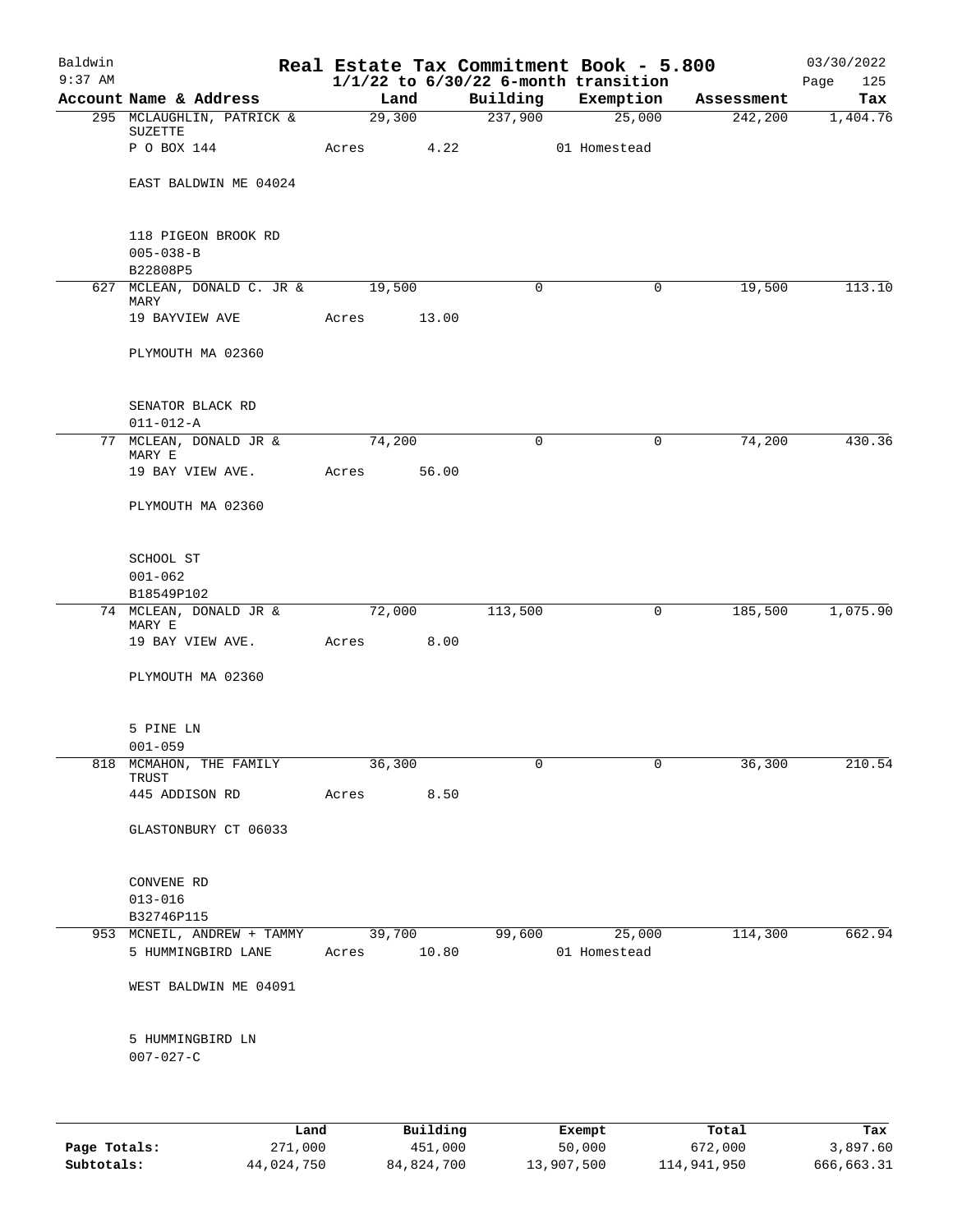| Baldwin<br>$9:37$ AM |                                                 |                 |       |          | Real Estate Tax Commitment Book - 5.800<br>$1/1/22$ to $6/30/22$ 6-month transition |            | 03/30/2022<br>126<br>Page |
|----------------------|-------------------------------------------------|-----------------|-------|----------|-------------------------------------------------------------------------------------|------------|---------------------------|
|                      | Account Name & Address                          | Land            |       | Building | Exemption                                                                           | Assessment | Tax                       |
|                      | 437 MCNEIL, GARY & BRENDA                       | 84,700          |       | 129,800  | 25,000                                                                              | 189,500    | 1,099.10                  |
|                      | 31 MCNEIL                                       | Acres           | 76.52 |          | 01 Homestead                                                                        |            |                           |
|                      | WEST BALDWIN ME 04091                           |                 |       |          |                                                                                     |            |                           |
|                      | 31 MCNEIL RD<br>$007 - 027$                     |                 |       |          |                                                                                     |            |                           |
|                      | 86 MCNULTY, JAMES                               | 13,900          |       | 238,300  | 25,000                                                                              | 227,200    | 1,317.76                  |
|                      | 824 ROOSEVELT TRAIL<br>#114                     | Acres           | 0.55  |          | 01 Homestead                                                                        |            |                           |
|                      | WINDHAM ME 04062                                |                 |       |          |                                                                                     |            |                           |
|                      | 271 PEQUAWKET TR<br>$001 - 068$<br>B31204P98    |                 |       |          |                                                                                     |            |                           |
|                      | 954 MEGGISON, TAMMY L                           | 26,500          |       | 285,300  | 25,000                                                                              | 286,800    | 1,663.44                  |
|                      | 197 RIVER RD                                    | Acres           | 3.12  |          | 01 Homestead                                                                        |            |                           |
|                      | WEST BALDWIN ME 04091                           |                 |       |          |                                                                                     |            |                           |
|                      |                                                 |                 |       |          |                                                                                     |            |                           |
|                      | 197 RIVER RD                                    |                 |       |          |                                                                                     |            |                           |
|                      | $006 - 029 - D$                                 |                 |       |          |                                                                                     |            |                           |
|                      | B25692P165                                      |                 |       |          |                                                                                     |            |                           |
|                      | 1043 MERCIER, CODY A                            | 22,500          |       | 167,800  | 0                                                                                   | 190,300    | 1,103.74                  |
|                      | 839 PEQUAWKET TRAIL                             | Acres           | 1.00  |          |                                                                                     |            |                           |
|                      | WEST BALDWIN ME 04091                           |                 |       |          |                                                                                     |            |                           |
|                      | 839 PEQUAWKET TR<br>$011 - 028 - A$             |                 |       |          |                                                                                     |            |                           |
|                      | B37796P62                                       |                 |       |          |                                                                                     |            |                           |
|                      | 1003 MERCIER, RONALD M.                         | 26,500          |       | 203,200  | 31,000                                                                              | 198,700    | 1,152.46                  |
|                      | 10 PIGEON BROOK RD.                             | Acres           | 2.00  |          | 13 Veteran (Viet Non Res<br>01 Homestead                                            |            |                           |
|                      | WEST BALDWIN ME 04091                           |                 |       |          |                                                                                     |            |                           |
|                      | 10 PIGEON BROOK RD<br>$005 - 044 - C$           |                 |       |          |                                                                                     |            |                           |
|                      | B31534P304 05/14/2014                           |                 |       |          |                                                                                     |            |                           |
|                      | 580416 MERRIFIELD, JONATHAN C.<br>153 BOLTON ST | 91,800<br>Acres | 90.00 | 8,000    | 0                                                                                   | 99,800     | 578.84                    |
|                      | PORTLAND ME 04102                               |                 |       |          |                                                                                     |            |                           |
|                      | LOMBARD RD                                      |                 |       |          |                                                                                     |            |                           |
|                      | $013 - 004 - A, 4B$                             |                 |       |          |                                                                                     |            |                           |
|                      | B33891P066                                      |                 |       |          |                                                                                     |            |                           |
|                      |                                                 |                 |       |          |                                                                                     |            |                           |

|              | Land       | Building   | Exempt     | Total       | Tax        |
|--------------|------------|------------|------------|-------------|------------|
| Page Totals: | 265,900    | l,032,400  | 106,000    | 1,192,300   | 6,915.34   |
| Subtotals:   | 44,290,650 | 85,857,100 | 14,013,500 | 116,134,250 | 673,578.65 |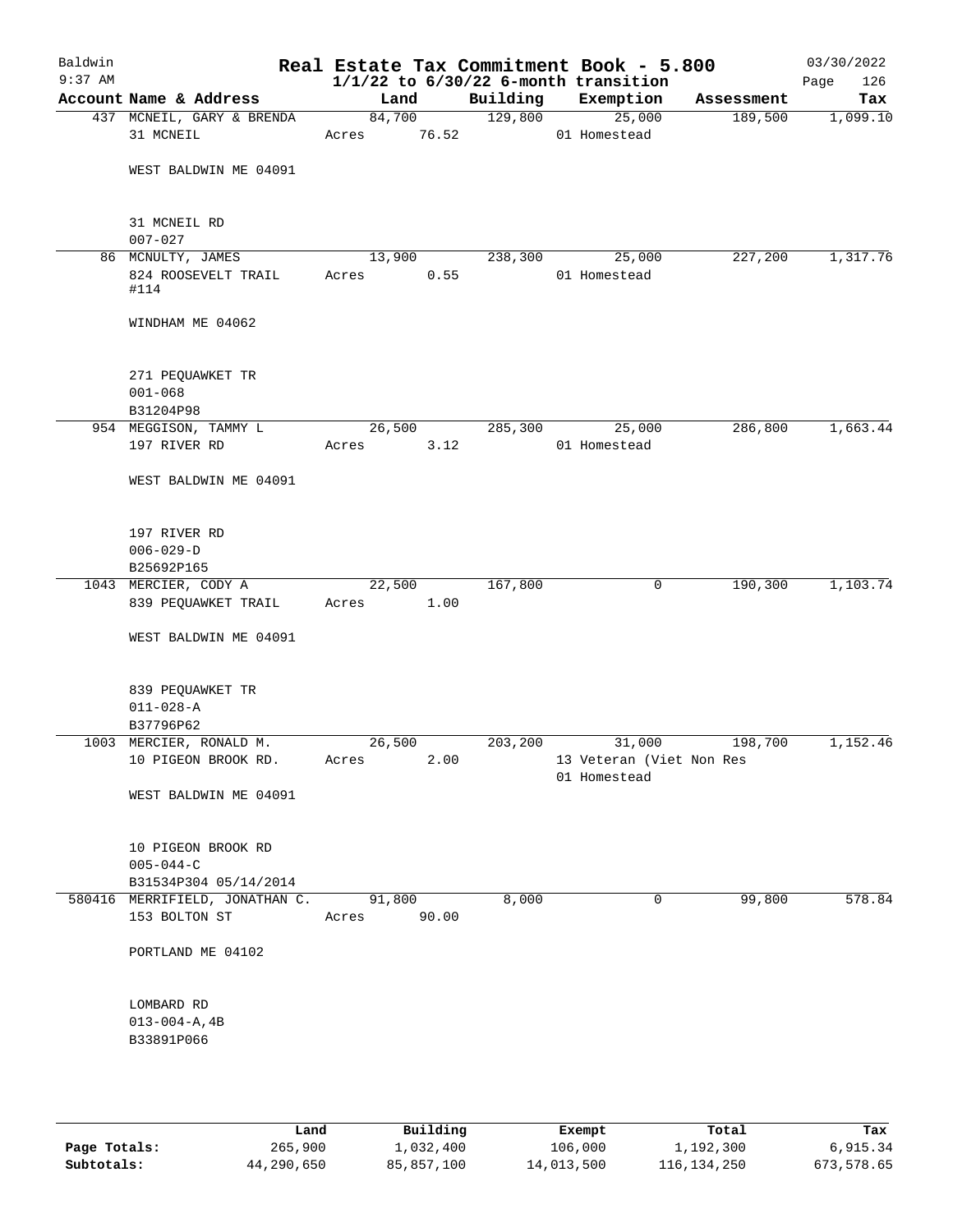| Baldwin<br>$9:37$ AM |                                        |                     |       |          | Real Estate Tax Commitment Book - 5.800<br>$1/1/22$ to $6/30/22$ 6-month transition |            | 03/30/2022<br>127<br>Page |
|----------------------|----------------------------------------|---------------------|-------|----------|-------------------------------------------------------------------------------------|------------|---------------------------|
|                      | Account Name & Address                 | Land                |       | Building | Exemption                                                                           | Assessment | Tax                       |
|                      | 845 MERRILL, JR, JEFFERSON             | $\overline{57,600}$ |       | 79,100   | 0                                                                                   | 136,700    | 792.86                    |
|                      | D.                                     |                     |       |          |                                                                                     |            |                           |
|                      | 381 Emery Corner Road                  | Acres               | 0.40  |          |                                                                                     |            |                           |
|                      | Limerick ME 04048-3229                 |                     |       |          |                                                                                     |            |                           |
|                      |                                        |                     |       |          |                                                                                     |            |                           |
|                      |                                        |                     |       |          |                                                                                     |            |                           |
|                      | STACEY LN                              |                     |       |          |                                                                                     |            |                           |
|                      | $013 - 042$                            |                     |       |          |                                                                                     |            |                           |
|                      | B16426P143<br>887 MERRITT, ERNEST JR + | 130,700             |       | 146,300  | 31,000                                                                              | 246,000    | 1,426.80                  |
|                      | PATRICIA                               |                     |       |          |                                                                                     |            |                           |
|                      | P.O. BOX 33                            | Acres               | 0.42  |          | 13 Veteran (Viet Non Res                                                            |            |                           |
|                      |                                        |                     |       |          | 01 Homestead                                                                        |            |                           |
|                      | EAST BALDWIN ME 04024                  |                     |       |          |                                                                                     |            |                           |
|                      |                                        |                     |       |          |                                                                                     |            |                           |
|                      | 65 SAND POND RD                        |                     |       |          |                                                                                     |            |                           |
|                      | $014 - 036$                            |                     |       |          |                                                                                     |            |                           |
|                      | 195 MESSER JR., ERNEST                 | 49,700              |       | 0        | 0                                                                                   | 49,700     | 288.26                    |
|                      | P.O. BOX 4002                          | Acres               | 18.25 |          |                                                                                     |            |                           |
|                      | OLD LYME CT 06371                      |                     |       |          |                                                                                     |            |                           |
|                      |                                        |                     |       |          |                                                                                     |            |                           |
|                      |                                        |                     |       |          |                                                                                     |            |                           |
|                      | MESSER RD                              |                     |       |          |                                                                                     |            |                           |
|                      | $003 - 017 - 001$                      |                     |       |          |                                                                                     |            |                           |
|                      | 346 METCALF, DAVID &<br>KIMBERLY       | 56,100              |       | 255,300  | 25,000                                                                              | 286,400    | 1,661.12                  |
|                      | 51 ROCKY DUNN RD.                      | Acres               | 23.00 |          | 01 Homestead                                                                        |            |                           |
|                      |                                        |                     |       |          |                                                                                     |            |                           |
|                      | WEST BALDWIN ME 04091                  |                     |       |          |                                                                                     |            |                           |
|                      |                                        |                     |       |          |                                                                                     |            |                           |
|                      | 51 ROCKY DUNN RD                       |                     |       |          |                                                                                     |            |                           |
|                      | $006 - 007$                            |                     |       |          |                                                                                     |            |                           |
|                      | B17589P20                              |                     |       |          |                                                                                     |            |                           |
| 688                  | METCALF, JENNIFER LEE                  | 19,400              |       | 115,300  | 0                                                                                   | 134,700    | 781.26                    |
|                      | WILKIN, STEVEN C.                      | Acres               | 0.45  |          |                                                                                     |            |                           |
|                      | 11702 70TH AVENUE N.W.                 |                     |       |          |                                                                                     |            |                           |
|                      | GIG HARBOR WA 98332                    |                     |       |          |                                                                                     |            |                           |
|                      |                                        |                     |       |          |                                                                                     |            |                           |
|                      | 985 PEQUAWKET TR                       |                     |       |          |                                                                                     |            |                           |
|                      | $011 - 058$                            |                     |       |          |                                                                                     |            |                           |
|                      | B27048P176                             |                     |       |          |                                                                                     |            |                           |
| 687                  | METCALF, RANDALL &<br>GLENDA           | 19,100              |       | 133,500  | 25,000                                                                              | 127,600    | 740.08                    |
|                      | 984 PEQUAWKET TRAIL                    | Acres               | 0.60  |          | 01 Homestead                                                                        |            |                           |
|                      |                                        |                     |       |          |                                                                                     |            |                           |
|                      | WEST BALDWIN ME 04091                  |                     |       |          |                                                                                     |            |                           |
|                      |                                        |                     |       |          |                                                                                     |            |                           |
|                      | 984 PEQUAWKET TR                       |                     |       |          |                                                                                     |            |                           |
|                      | $011 - 057$                            |                     |       |          |                                                                                     |            |                           |
|                      |                                        |                     |       |          |                                                                                     |            |                           |
|                      |                                        |                     |       |          |                                                                                     |            |                           |
|                      |                                        |                     |       |          |                                                                                     |            |                           |

|              | Land       | Building   | Exempt     | Total       | Tax        |
|--------------|------------|------------|------------|-------------|------------|
| Page Totals: | 332,600    | 729,500    | 81,000     | 981,100     | 5,690.38   |
| Subtotals:   | 44,623,250 | 86,586,600 | 14,094,500 | 117,115,350 | 679,269.03 |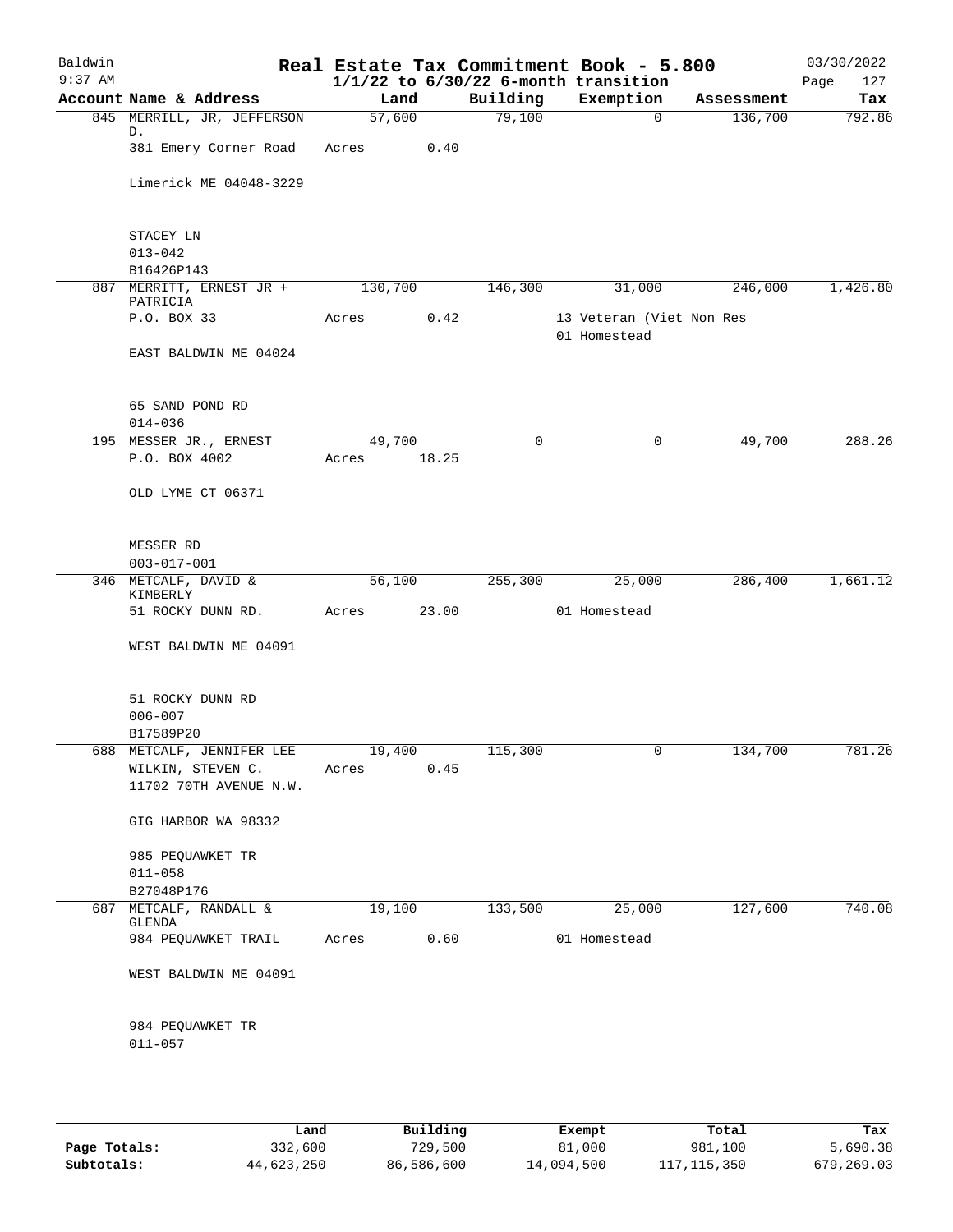| Baldwin<br>$9:37$ AM |                                            |            |                 |            |              | Real Estate Tax Commitment Book - 5.800               |              | 03/30/2022         |
|----------------------|--------------------------------------------|------------|-----------------|------------|--------------|-------------------------------------------------------|--------------|--------------------|
|                      | Account Name & Address                     |            | Land            |            | Building     | $1/1/22$ to $6/30/22$ 6-month transition<br>Exemption | Assessment   | 128<br>Page<br>Tax |
|                      | 559 MILAIR, JEREMY E.                      |            | 46,800          |            | 112,200      | 25,000                                                | 134,000      | 777.20             |
|                      | 34 DEARBORN RD                             |            | Acres           | 15.55      |              | 01 Homestead                                          |              |                    |
|                      | WEST BALDWIN ME 04091                      |            |                 |            |              |                                                       |              |                    |
|                      | 34 DEARBORN RD                             |            |                 |            |              |                                                       |              |                    |
|                      | $010 - 006$<br>B33491P195                  |            |                 |            |              |                                                       |              |                    |
|                      | 899 MILDRED P JACKSON                      |            | 180,700         |            | 228,700      |                                                       | 409,400<br>0 | 2,374.52           |
|                      | IRREVOCABLE                                |            |                 |            |              |                                                       |              |                    |
|                      | 491 WALLER ROAD                            |            | Acres           | 2.70       |              |                                                       |              |                    |
|                      | MILTON VT 05468                            |            |                 |            |              |                                                       |              |                    |
|                      | 56 JACKSON LN                              |            |                 |            |              |                                                       |              |                    |
|                      | $014 - 051 - B$                            |            |                 |            |              |                                                       |              |                    |
|                      | B36100P73                                  |            |                 |            |              |                                                       |              |                    |
|                      | 898 MILDRED P JACKSON<br>IRREVOCABLE TRUST |            | 180,700         |            | 45,800       |                                                       | 226,500<br>0 | 1,313.70           |
|                      | 491 WALLER ROAD                            |            | Acres           | 2.74       |              |                                                       |              |                    |
|                      | MILTON VT 05468                            |            |                 |            |              |                                                       |              |                    |
|                      | <b>JACKSON LN</b>                          |            |                 |            |              |                                                       |              |                    |
|                      | $014 - 051 - A$                            |            |                 |            |              |                                                       |              |                    |
|                      | B36100P80                                  |            |                 |            |              |                                                       |              |                    |
|                      | 64 MILLAY, WILLIAM H<br>11 CHAPEL STREET   |            | 41,900<br>Acres | 7.60       | $\mathsf{O}$ |                                                       | 41,900<br>0  | 243.02             |
|                      |                                            |            |                 |            |              |                                                       |              |                    |
|                      | RAYMOND ME 04071                           |            |                 |            |              |                                                       |              |                    |
|                      | REAR LOT                                   |            |                 |            |              |                                                       |              |                    |
|                      | $001 - 049$                                |            |                 |            |              |                                                       |              |                    |
|                      | B15455P141                                 |            |                 |            |              |                                                       |              |                    |
| 934                  | MILLER, ERICA M<br>340 DOUGLAS HILL RD     |            | 27,300<br>Acres | 2.50       | 84,800       | 25,000<br>01 Homestead                                | 87,100       | 505.18             |
|                      |                                            |            |                 |            |              |                                                       |              |                    |
|                      | WEST BALDWIN ME 04091                      |            |                 |            |              |                                                       |              |                    |
|                      | 340 DOUGLAS HILL RD                        |            |                 |            |              |                                                       |              |                    |
|                      | $010 - 031 - C$<br>B37122P232              |            |                 |            |              |                                                       |              |                    |
|                      | 904 MILLER, JEREMY D + MARY                |            | 26,700          |            | 132,500      | 25,000                                                | 134,200      | 778.36             |
|                      | Α                                          |            |                 |            |              |                                                       |              |                    |
|                      | 10 RIVER RD.                               |            | Acres           | 2.50       |              | 01 Homestead                                          |              |                    |
|                      | WEST BALDWIN ME 04091                      |            |                 |            |              |                                                       |              |                    |
|                      | 10 RIVER RD                                |            |                 |            |              |                                                       |              |                    |
|                      | $005 - 026 - B$<br>B14552P281              |            |                 |            |              |                                                       |              |                    |
|                      |                                            | Land       |                 | Building   |              | Exempt                                                | Total        | Tax                |
| Page Totals:         |                                            | 504,100    |                 | 604,000    |              | 75,000                                                | 1,033,100    | 5,991.98           |
| Subtotals:           |                                            | 45,127,350 |                 | 87,190,600 |              | 14,169,500                                            | 118,148,450  | 685, 261.01        |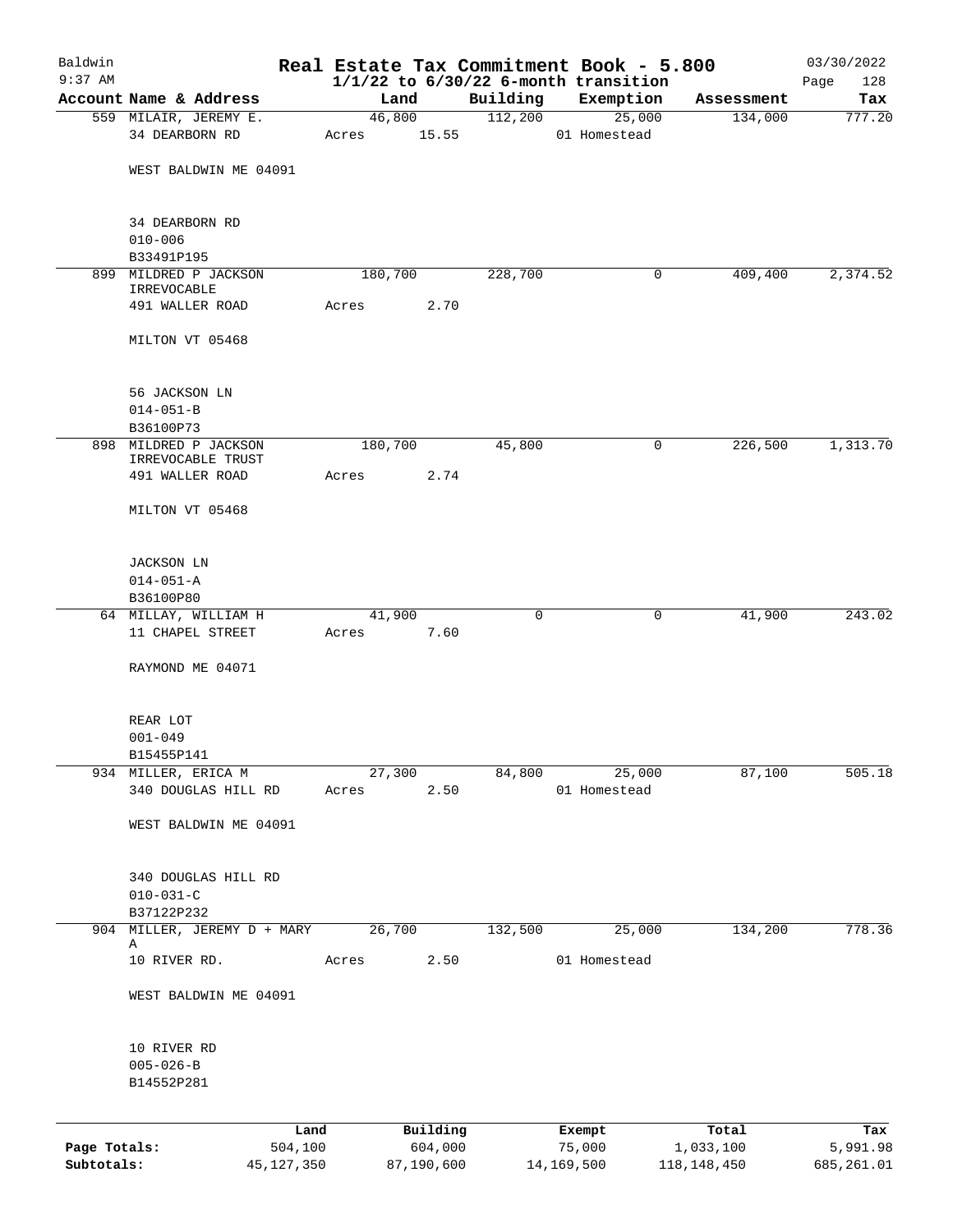| Baldwin<br>$9:37$ AM |                                                        |                 |       |          | Real Estate Tax Commitment Book - 5.800<br>$1/1/22$ to $6/30/22$ 6-month transition |            | 03/30/2022<br>129<br>Page |
|----------------------|--------------------------------------------------------|-----------------|-------|----------|-------------------------------------------------------------------------------------|------------|---------------------------|
|                      | Account Name & Address                                 | Land            |       | Building | Exemption                                                                           | Assessment | Tax                       |
|                      | 116 MILLIKEN LINWOOD G<br>MILLIKEN SIGNA<br>P O BOX 76 | 37,500<br>Acres | 1.00  | 150,300  | 31,000<br>26 Veteran Resident<br>01 Homestead                                       | 156,800    | 909.44                    |
|                      | EAST BALDWIN ME 04024                                  |                 |       |          |                                                                                     |            |                           |
|                      | 5 GREENWOOD ACRES<br>$001 - 082 - 009$                 |                 |       |          |                                                                                     |            |                           |
|                      | 1300 MILLS, DEVIN HOPE                                 | 25,300          |       | 0        | 0                                                                                   | 25,300     | 146.74                    |
|                      | MILLS, RYAN M<br>32 CRESSEY POND LN                    | Acres           | 2.87  |          |                                                                                     |            |                           |
|                      | WEST BALDWIN ME 04024                                  |                 |       |          |                                                                                     |            |                           |
|                      | CRESSEY POND LN<br>$003 - 013 - C$                     |                 |       |          |                                                                                     |            |                           |
|                      | B36753P261                                             |                 |       |          |                                                                                     |            |                           |
|                      | 580430 MILLS, DEVIN HOPE                               | 54,000          |       | 220,500  | 25,000                                                                              | 249,500    | 1,447.10                  |
|                      | MILLS, RYAN M<br>32 CRESSEY POND LN                    | Acres           | 22.00 |          | 01 Homestead                                                                        |            |                           |
|                      | WEST BALDWIN ME 04024                                  |                 |       |          |                                                                                     |            |                           |
|                      | 32 CRESSEY POND LN                                     |                 |       |          |                                                                                     |            |                           |
|                      | $003 - 013 - B$                                        |                 |       |          |                                                                                     |            |                           |
|                      | B35236P34                                              |                 |       |          |                                                                                     |            |                           |
|                      | 130 MINER FREDRICK                                     | 26,500          |       | 116,800  | 25,000                                                                              | 118,300    | 686.14                    |
|                      | MINER SANDRA                                           | Acres           | 2.00  |          | 01 Homestead                                                                        |            |                           |
|                      | 29 WOODS MILL RD                                       |                 |       |          |                                                                                     |            |                           |
|                      | EAST BALDWIN ME 04024                                  |                 |       |          |                                                                                     |            |                           |
|                      | 29 WOODS MILL RD                                       |                 |       |          |                                                                                     |            |                           |
|                      | $001 - 085$                                            |                 |       |          |                                                                                     |            |                           |
|                      | 210 MINER, DALE                                        | 53,200          |       | 215,600  | 25,000                                                                              | 243,800    | 1,414.04                  |
|                      | PO BOX 11                                              | Acres           | 3.16  |          | 01 Homestead                                                                        |            |                           |
|                      | EAST BALDWIN ME 04024                                  |                 |       |          |                                                                                     |            |                           |
|                      | 243 MURCH RD                                           |                 |       |          |                                                                                     |            |                           |
|                      | $003 - 024 - B$                                        |                 |       |          |                                                                                     |            |                           |
| 1268                 | MINER, DALE M                                          | 55,500          |       | 0        | 0                                                                                   | 55,500     | 321.90                    |
|                      | MINER, JENNIFER J<br>243 MURCH ROAD                    | Acres           | 30.00 |          |                                                                                     |            |                           |
|                      | EAST BALDWIN ME 04024                                  |                 |       |          |                                                                                     |            |                           |
|                      | MURCH RD                                               |                 |       |          |                                                                                     |            |                           |
|                      | $003 - 024 - E$                                        |                 |       |          |                                                                                     |            |                           |
|                      | B36523P328                                             |                 |       |          |                                                                                     |            |                           |
|                      |                                                        |                 |       |          |                                                                                     |            |                           |

|              | Land       | Building   | Exempt     | Total       | Tax        |
|--------------|------------|------------|------------|-------------|------------|
| Page Totals: | 252,000    | 703,200    | 106,000    | 849,200     | 4,925.36   |
| Subtotals:   | 45,379,350 | 87,893,800 | 14,275,500 | 118,997,650 | 690,186.37 |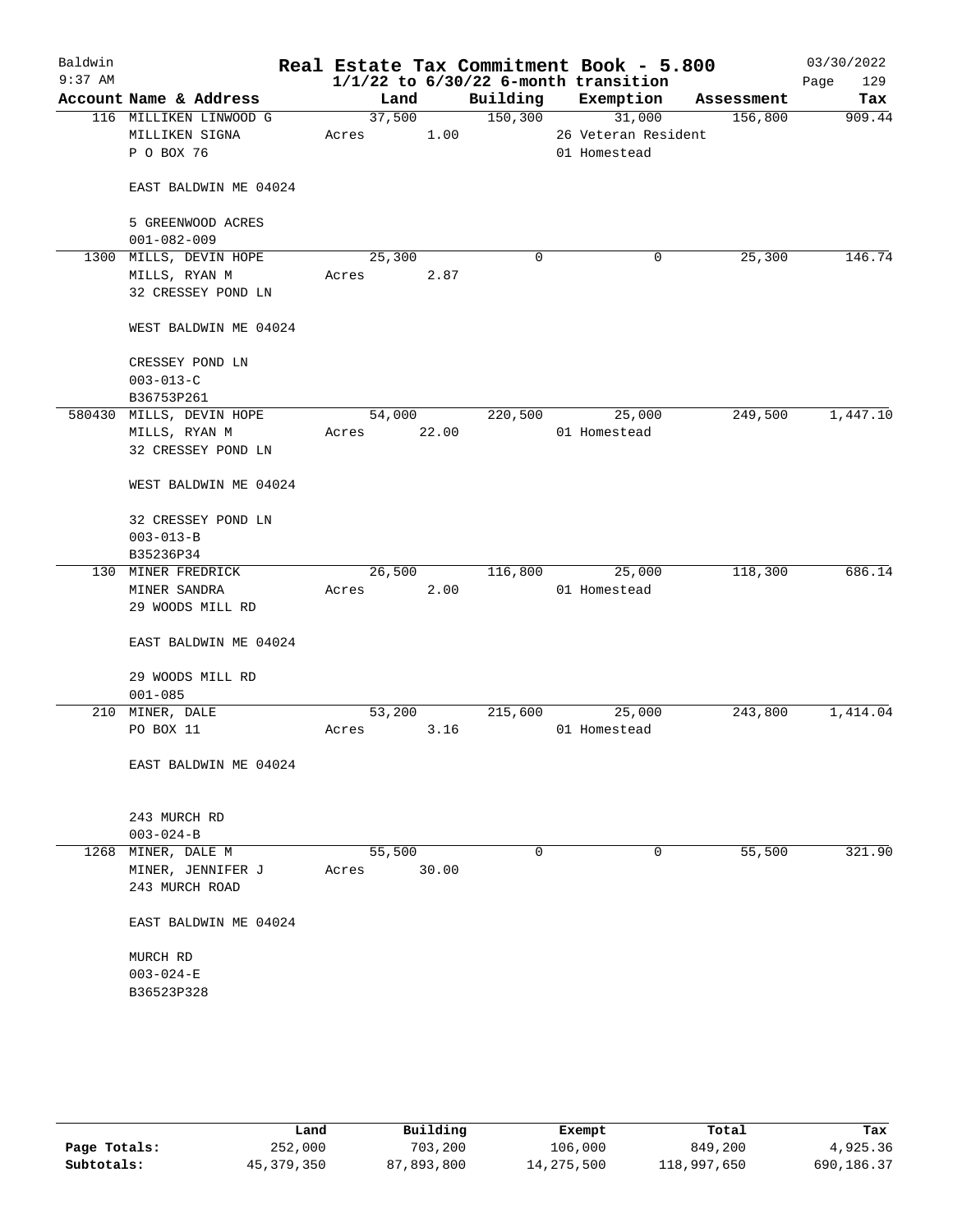| Baldwin<br>$9:37$ AM |                                     |         |        |             | Real Estate Tax Commitment Book - 5.800<br>$1/1/22$ to $6/30/22$ 6-month transition |            | 03/30/2022<br>130<br>Page |
|----------------------|-------------------------------------|---------|--------|-------------|-------------------------------------------------------------------------------------|------------|---------------------------|
|                      | Account Name & Address              | Land    |        | Building    | Exemption                                                                           | Assessment | Tax                       |
|                      | 994 MINER, JODY S                   | 28,900  |        | 17,000      | 0                                                                                   | 45,900     | 266.22                    |
|                      | CLARK, WENDY L                      | Acres   | 3.57   |             |                                                                                     |            |                           |
|                      | 31 WOODS MILL RD                    |         |        |             |                                                                                     |            |                           |
|                      | EAST BALDWIN ME 04024               |         |        |             |                                                                                     |            |                           |
|                      | 27 WOODS MILL RD                    |         |        |             |                                                                                     |            |                           |
|                      | $001 - 085 - A$                     |         |        |             |                                                                                     |            |                           |
|                      | B36573P42                           |         |        |             |                                                                                     |            |                           |
|                      | 209 MINER, KEVIN                    | 53,200  |        | 307,300     | 25,000                                                                              | 335,500    | 1,945.90                  |
|                      | PO BOX 14                           | Acres   | 3.16   |             | 01 Homestead                                                                        |            |                           |
|                      | EAST BALDWIN ME 04024               |         |        |             |                                                                                     |            |                           |
|                      | 235 MURCH RD                        |         |        |             |                                                                                     |            |                           |
|                      | $003 - 024 - A$                     |         |        |             |                                                                                     |            |                           |
|                      | 1259 MINER, KEVIN F                 | 68,500  |        | 0           | 0                                                                                   | 68,500     | 397.30                    |
|                      | MINER, SANDRA L                     | Acres   | 30.00  |             |                                                                                     |            |                           |
|                      | PO BOX 14                           |         |        |             |                                                                                     |            |                           |
|                      | EAST BALDWIN ME 04024               |         |        |             |                                                                                     |            |                           |
|                      | MURCH RD                            |         |        |             |                                                                                     |            |                           |
|                      | $003 - 024 - D$                     |         |        |             |                                                                                     |            |                           |
|                      | B36523P331                          |         |        |             |                                                                                     |            |                           |
|                      | 154 MINER, SANDRA A                 | 43,200  |        | $\mathbf 0$ | 0                                                                                   | 43,200     | 250.56                    |
|                      | 29 WOODS MILL RD                    | Acres   | 100.00 |             |                                                                                     |            |                           |
|                      | EAST BALDWIN ME 04024               |         |        |             |                                                                                     |            |                           |
|                      | SEBAGO RD                           |         |        |             |                                                                                     |            |                           |
|                      | $002 - 004$                         |         |        |             |                                                                                     |            |                           |
|                      | B22395P12                           |         |        |             |                                                                                     |            |                           |
|                      | 155 MINER, SANDRA A                 | 139,200 |        | 0           | 0                                                                                   | 139,200    | 807.36                    |
|                      | 29 WOODS MILL RD                    | Acres   | 297.00 |             |                                                                                     |            |                           |
|                      | EAST BALDWIN ME 04024               |         |        |             |                                                                                     |            |                           |
|                      |                                     |         |        |             |                                                                                     |            |                           |
|                      | WOODS MILL RD                       |         |        |             |                                                                                     |            |                           |
|                      | $002 - 005$                         |         |        |             |                                                                                     |            |                           |
|                      | 580434 MITCHELL, PATRICIA           | 27,300  |        | 233,300     | 0                                                                                   | 260,600    | 1,511.48                  |
|                      | P.O. BOX 166                        | Acres   | 2.50   |             |                                                                                     |            |                           |
|                      | WEST BALDWIN ME 04091               |         |        |             |                                                                                     |            |                           |
|                      | 50 ROCKY DUNN RD<br>$006 - 005 - B$ |         |        |             |                                                                                     |            |                           |
|                      | B36356P176                          |         |        |             |                                                                                     |            |                           |
|                      |                                     |         |        |             |                                                                                     |            |                           |
|                      |                                     |         |        |             |                                                                                     |            |                           |

|              | Land       | Building     | Exempt     | Total       | Tax        |
|--------------|------------|--------------|------------|-------------|------------|
| Page Totals: | 360,300    | 557,600      | 25,000     | 892,900     | 5,178.82   |
| Subtotals:   | 45,739,650 | 88, 451, 400 | 14,300,500 | 119,890,550 | 695,365.19 |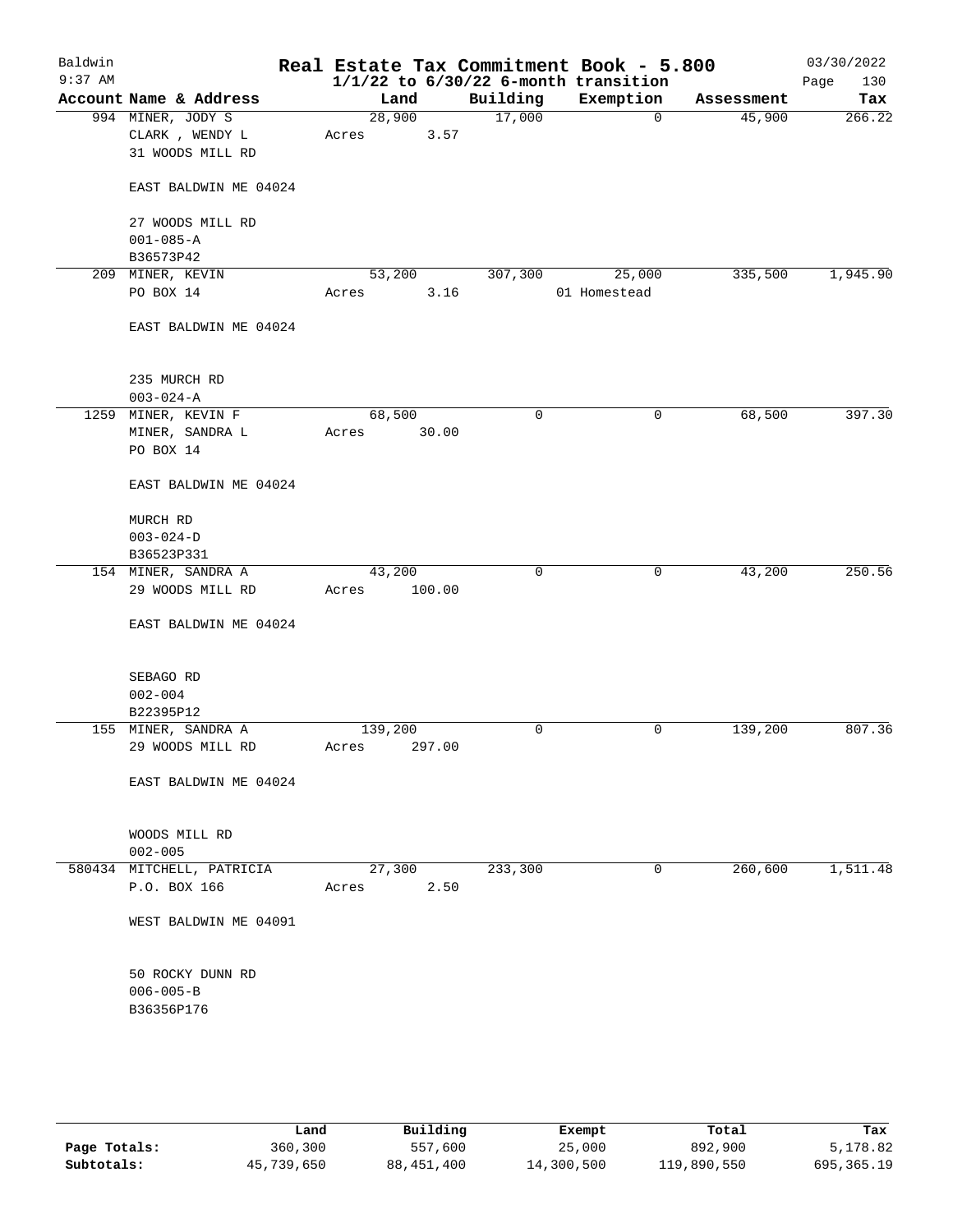| Baldwin<br>$9:37$ AM |                                          |                 |       |          | Real Estate Tax Commitment Book - 5.800<br>$1/1/22$ to $6/30/22$ 6-month transition |            | 03/30/2022<br>Page<br>131 |
|----------------------|------------------------------------------|-----------------|-------|----------|-------------------------------------------------------------------------------------|------------|---------------------------|
|                      | Account Name & Address                   | Land            |       | Building | Exemption                                                                           | Assessment | Tax                       |
|                      | 1081 MOLLER, STANLEY K<br>64 ESTATES DR  | 27,700<br>Acres | 2.79  | 0        | $\Omega$                                                                            | 27,700     | 160.66                    |
|                      | SOUTH HAMPTON NJ 08088                   |                 |       |          |                                                                                     |            |                           |
|                      | LEDGE RD<br>$006 - 003 - G$              |                 |       |          |                                                                                     |            |                           |
|                      | 421 MONETTE, BERNADETTE N.               | 46,800          |       | 261,600  | 31,000                                                                              | 277,400    | 1,608.92                  |
|                      | GIROUX, GERALD E.<br>55 SENATOR BLACK RD | Acres           | 17.16 |          | 13 Veteran (Viet Non Res<br>01 Homestead                                            |            |                           |
|                      | WEST BALDWIN ME 04091                    |                 |       |          |                                                                                     |            |                           |
|                      | 55 SENATOR BLACK RD<br>$007 - 017$       |                 |       |          |                                                                                     |            |                           |
|                      | 239 MOORE, WAYNE F.                      | 31,400          |       | 126,300  | 25,000                                                                              | 132,700    | 769.66                    |
|                      | 86 BROWN RD                              | Acres           | 6.65  |          | 01 Homestead                                                                        |            |                           |
|                      | WEST BALDWIN ME 04091                    |                 |       |          |                                                                                     |            |                           |
|                      | 86 BROWN RD                              |                 |       |          |                                                                                     |            |                           |
|                      | $004 - 010 - A$                          | 51,000          |       | 174,600  |                                                                                     | 200,600    | 1,163.48                  |
|                      | 415 MORGAN, KELLY<br>MORGAN, KATHLEEN    | Acres           | 20.00 |          | 25,000<br>01 Homestead                                                              |            |                           |
|                      | 90 LOGGIN ROAD                           |                 |       |          |                                                                                     |            |                           |
|                      | CAPE NEDDICK ME                          |                 |       |          |                                                                                     |            |                           |
|                      | 133 SENATOR BLACK RD                     |                 |       |          |                                                                                     |            |                           |
|                      | $007 - 013$                              |                 |       |          |                                                                                     |            |                           |
|                      | B29672P228                               |                 |       |          |                                                                                     |            |                           |
|                      | 11 MORRELL RICHARD                       | 31,100<br>Acres |       | 284,800  | 25,000<br>01 Homestead                                                              | 290,900    | 1,687.22                  |
|                      | MORRELL APRIL<br>42 PEQUAWKET TRAIL      |                 | 9.00  |          |                                                                                     |            |                           |
|                      | EAST BALDWIN ME 04024                    |                 |       |          |                                                                                     |            |                           |
|                      | 42 PEQUAWKET TR                          |                 |       |          |                                                                                     |            |                           |
|                      | $001 - 008$<br>B19336P31                 |                 |       |          |                                                                                     |            |                           |
| 1109                 | MORRELL, TRACY L                         | 25,500          |       | 198,200  | 25,000                                                                              | 198,700    | 1,152.46                  |
|                      | MORRELL, CLAY A                          | Acres           | 3.01  |          | 01 Homestead                                                                        |            |                           |
|                      | 67 SENATOR BLACK RD                      |                 |       |          |                                                                                     |            |                           |
|                      | WEST BALDWIN ME 04091                    |                 |       |          |                                                                                     |            |                           |
|                      | 67 SENATOR BLACK RD                      |                 |       |          |                                                                                     |            |                           |
|                      | $007 - 017 - C$                          |                 |       |          |                                                                                     |            |                           |
|                      | B29520P148                               |                 |       |          |                                                                                     |            |                           |
|                      |                                          |                 |       |          |                                                                                     |            |                           |
|                      |                                          |                 |       |          |                                                                                     |            |                           |

|              | Land       | Building   | Exempt     | Total       | Tax        |
|--------------|------------|------------|------------|-------------|------------|
| Page Totals: | 213,500    | 1,045,500  | 131,000    | 1,128,000   | 6,542.40   |
| Subtotals:   | 45,953,150 | 89,496,900 | 14,431,500 | 121,018,550 | 701,907.59 |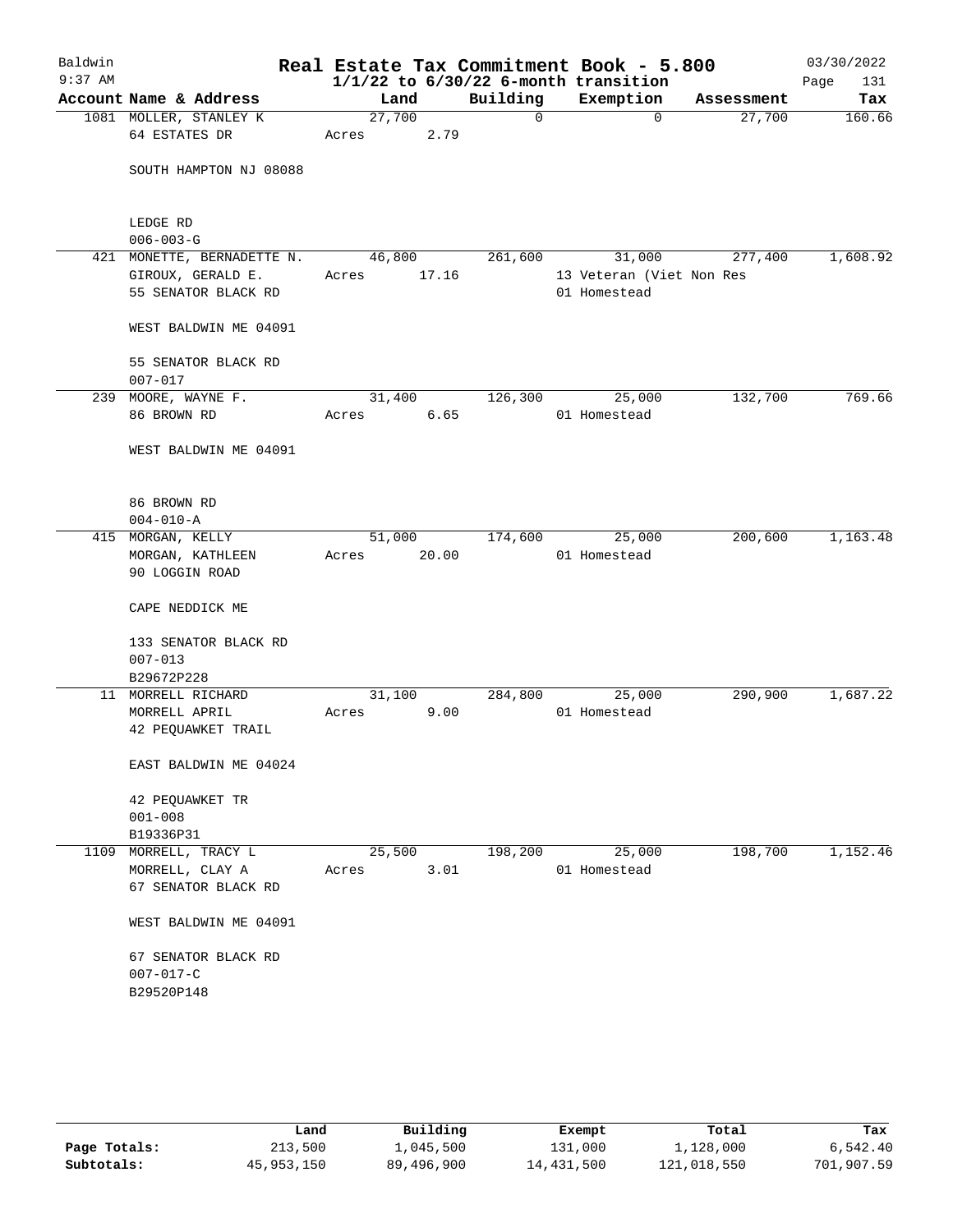| Baldwin<br>$9:37$ AM |                                                      |        |          |          | Real Estate Tax Commitment Book - 5.800<br>$1/1/22$ to $6/30/22$ 6-month transition |            | 03/30/2022<br>132<br>Page |
|----------------------|------------------------------------------------------|--------|----------|----------|-------------------------------------------------------------------------------------|------------|---------------------------|
|                      | Account Name & Address                               | Land   |          | Building | Exemption                                                                           | Assessment | Tax                       |
|                      | 120 MORRIS KERRY L                                   |        | 36,300   | 129,700  | 25,000                                                                              | 141,000    | 817.80                    |
|                      | P O BOX 155                                          | Acres  | 0.90     |          | 01 Homestead                                                                        |            |                           |
|                      | EAST BALDWIN ME 04024                                |        |          |          |                                                                                     |            |                           |
|                      | 19 GREENWOOD ACRES<br>$001 - 082 - 013$              |        |          |          |                                                                                     |            |                           |
|                      | B16671P16<br>268 MORSE, PAUL                         | 24,400 |          | 41,700   | 31,000                                                                              | 35,100     | 203.58                    |
|                      | 197 PIGEON BROOK RD                                  | Acres  | 0.92     |          | 13 Veteran (Viet Non Res                                                            |            |                           |
|                      | WEST BALDWIN ME 04091                                |        |          |          | 01 Homestead                                                                        |            |                           |
|                      | 197 PIGEON BROOK RD<br>$005 - 016 - A$<br>B28217P307 |        |          |          |                                                                                     |            |                           |
|                      | 809 MOSHER, DAYTON W.                                | 80,100 |          | 151,000  | 31,000                                                                              | 200,100    | 1,160.58                  |
|                      | 95 WARDS HILL ROAD                                   | Acres  | 50.00    |          | 13 Veteran (Viet Non Res<br>01 Homestead                                            |            |                           |
|                      | WEST BALDWIN ME 04091                                |        |          |          |                                                                                     |            |                           |
|                      | 95 WARDS HILL RD<br>$013 - 011$                      |        |          |          |                                                                                     |            |                           |
|                      | B29636P199                                           |        |          |          |                                                                                     |            |                           |
|                      | 919 MOSSMAN, BRENDA                                  |        | 35,800   | 167,700  | 25,000                                                                              | 178,500    | 1,035.30                  |
|                      | 55 MOUNTAIN RD.                                      | Acres  | 8.20     |          | 01 Homestead                                                                        |            |                           |
|                      | EAST BALDWIN ME 04024                                |        |          |          |                                                                                     |            |                           |
|                      | 55 MOUNTAIN RD                                       |        |          |          |                                                                                     |            |                           |
|                      | $009 - 041$                                          |        |          |          |                                                                                     |            |                           |
|                      | B15147P123                                           |        |          |          |                                                                                     |            |                           |
|                      | 666 MOTHERSPAUGH, MICHAEL<br>R. & SHIRLEY            | 23,500 | 2.00     | 29,100   | 25,000<br>01 Homestead                                                              | 27,600     | 160.08                    |
|                      | 916 PEQUAWKET TRAIL                                  | Acres  |          |          |                                                                                     |            |                           |
|                      | WEST BALDWIN ME 04091                                |        |          |          |                                                                                     |            |                           |
|                      | 916 PEQUAWKET TR                                     |        |          |          |                                                                                     |            |                           |
|                      | $011 - 039 - A$                                      |        |          |          |                                                                                     |            |                           |
|                      | B7487P237<br>637 MOUNCE, LAWRENCE M.                 | 33,700 |          | 174,100  | 31,000                                                                              | 176,800    | 1,025.44                  |
|                      | 241 SENATOR BLACK RD                                 | Acres  | 20.00    |          | 13 Veteran (Viet Non Res<br>01 Homestead                                            |            |                           |
|                      | WEST BALDWIN ME 04091                                |        |          |          |                                                                                     |            |                           |
|                      | 241 SENATOR BLACK RD                                 |        |          |          |                                                                                     |            |                           |
|                      | $011 - 020$                                          |        |          |          |                                                                                     |            |                           |
|                      | B16649P282                                           |        |          |          |                                                                                     |            |                           |
|                      |                                                      |        |          |          |                                                                                     |            |                           |
|                      | Land                                                 |        | Building |          | Exempt                                                                              | Total      | Tax                       |

|              | Land       | Building   | Exempt     | Total       | Tax        |
|--------------|------------|------------|------------|-------------|------------|
| Page Totals: | 233,800    | 693,300    | 168,000    | 759,100     | 4,402.78   |
| Subtotals:   | 46,186,950 | 90,190,200 | 14,599,500 | 121,777,650 | 706,310.37 |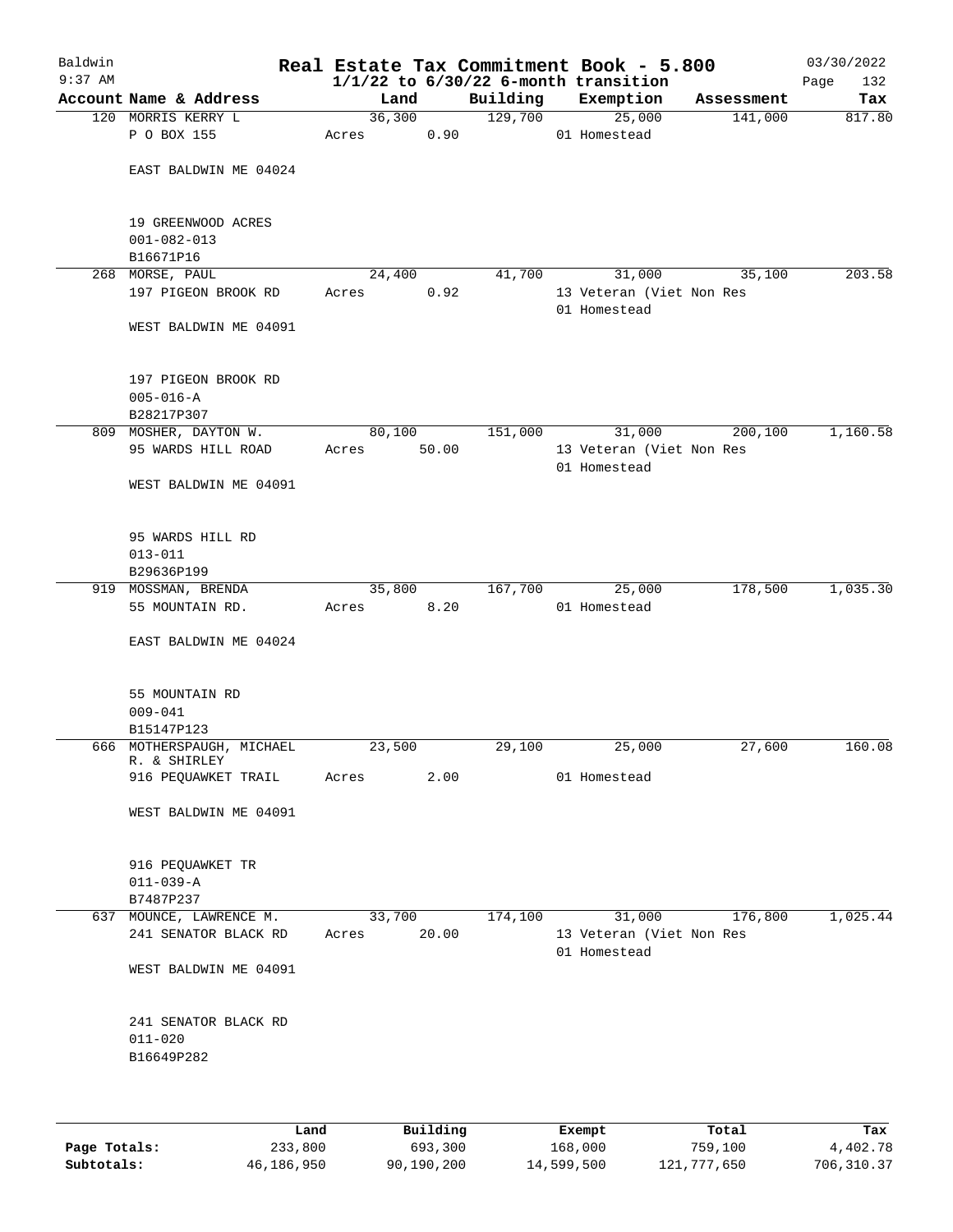| Baldwin   |                                                   |                 |      |                     | Real Estate Tax Commitment Book - 5.800  |            | 03/30/2022  |
|-----------|---------------------------------------------------|-----------------|------|---------------------|------------------------------------------|------------|-------------|
| $9:37$ AM |                                                   |                 |      |                     | $1/1/22$ to $6/30/22$ 6-month transition |            | 133<br>Page |
|           | Account Name & Address<br>1145 MOWRY, CHRISTOPHER | Land<br>29,800  |      | Building<br>224,400 | Exemption<br>$\mathbf 0$                 | Assessment | Tax         |
|           | MOWRY, ALEXANDRIA                                 | Acres           | 5.27 |                     |                                          | 254, 200   | 1,474.36    |
|           | 19 TUTTLE LANE                                    |                 |      |                     |                                          |            |             |
|           |                                                   |                 |      |                     |                                          |            |             |
|           | WEST NEWFIELD ME 04095                            |                 |      |                     |                                          |            |             |
|           | 291 BRIDGTON RD                                   |                 |      |                     |                                          |            |             |
|           | $003 - 002 - G$                                   |                 |      |                     |                                          |            |             |
|           | B37189P40                                         |                 |      |                     |                                          |            |             |
| 223       | MT ETNA GRANGE 147                                | 18,000          |      | 190,100             | 208,100                                  | 0          | 0.00        |
|           |                                                   | Acres           | 0.25 |                     | 920 TOTAL EXEMPT                         |            |             |
|           | EAST BALDWIN ME 04024                             |                 |      |                     |                                          |            |             |
|           | 357 BRIDGTON RD                                   |                 |      |                     |                                          |            |             |
|           | $003 - 034$                                       |                 |      |                     |                                          |            |             |
|           | 458 MULHERN JR, RICHARD                           | 30,000          |      | $\mathbf 0$         | 0                                        | 30,000     | 174.00      |
|           | MULHERN , KIMBERLY                                | Acres           | 6.00 |                     |                                          |            |             |
|           | 46 DOW RD                                         |                 |      |                     |                                          |            |             |
|           | STANDISH ME 04084                                 |                 |      |                     |                                          |            |             |
|           | SADDLEBACK RD                                     |                 |      |                     |                                          |            |             |
|           | $008 - 015$                                       |                 |      |                     |                                          |            |             |
|           | B37720P238                                        |                 |      |                     |                                          |            |             |
|           | 873 MULLINS, NANCY                                | 158,100         |      | 103,900             | 0                                        | 262,000    | 1,519.60    |
|           | 12 SUNNYSIDE LANE                                 | Acres           | 0.59 |                     |                                          |            |             |
|           | MILFORD MA 01757                                  |                 |      |                     |                                          |            |             |
|           |                                                   |                 |      |                     |                                          |            |             |
|           | 33 BABES LN                                       |                 |      |                     |                                          |            |             |
|           | $014 - 025$                                       |                 |      |                     |                                          |            |             |
|           | B25109P83                                         |                 |      |                     |                                          |            |             |
|           | 731 MURCH, SR. CLIFFORD<br>R.                     | 28,300          |      | 142,500             | 31,000                                   | 139,800    | 810.84      |
|           | 36 DOUGLAS HILL RD                                | Acres           | 3.20 |                     | 13 Veteran (Viet Non Res                 |            |             |
|           |                                                   |                 |      |                     | 01 Homestead                             |            |             |
|           | WEST BALDWIN ME 04091                             |                 |      |                     |                                          |            |             |
|           |                                                   |                 |      |                     |                                          |            |             |
|           | 36 DOUGLAS HILL RD                                |                 |      |                     |                                          |            |             |
|           | $011 - 086$                                       |                 |      |                     |                                          |            |             |
|           | B2767P436                                         |                 |      |                     |                                          | 54,700     |             |
|           | 407 MURCH, BRADLEY T<br>PO BOX 43                 | 18,000<br>Acres | 0.25 | 36,700              | $\overline{0}$                           |            | 317.26      |
|           | WEST BALDWIN ME 04091                             |                 |      |                     |                                          |            |             |
|           |                                                   |                 |      |                     |                                          |            |             |
|           | 6 SENATOR BLACK RD<br>$007 - 005$                 |                 |      |                     |                                          |            |             |
|           | B34445P38                                         |                 |      |                     |                                          |            |             |
|           |                                                   |                 |      |                     |                                          |            |             |
|           |                                                   |                 |      |                     |                                          |            |             |
|           |                                                   |                 |      |                     |                                          |            |             |

|              | Land       | Building   | Exempt     | Total       | Tax        |
|--------------|------------|------------|------------|-------------|------------|
| Page Totals: | 282,200    | 697,600    | 239,100    | 740,700     | 4,296.06   |
| Subtotals:   | 46,469,150 | 90,887,800 | 14,838,600 | 122,518,350 | 710,606.43 |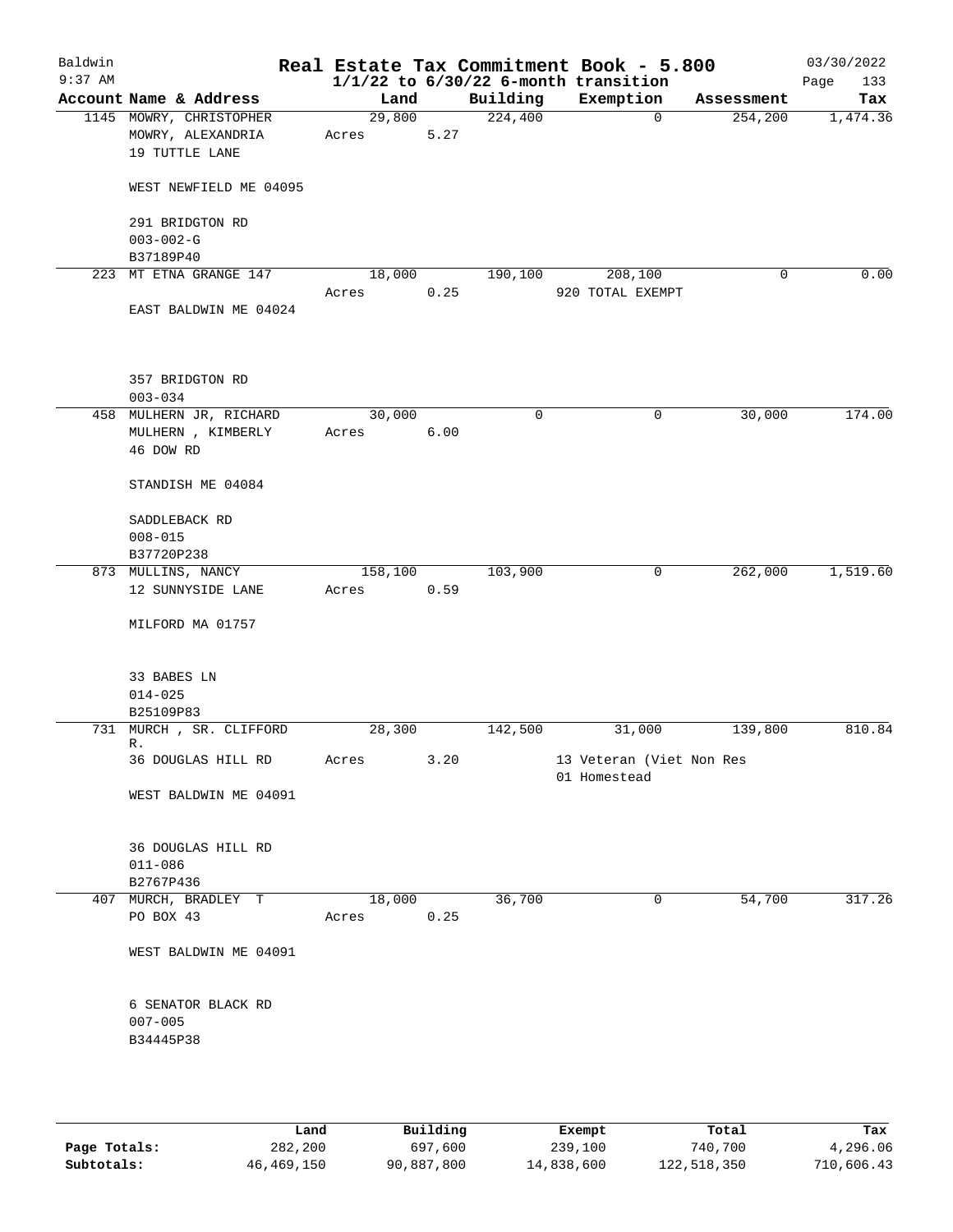| Baldwin<br>$9:37$ AM |                                                  |             |        | $1/1/22$ to $6/30/22$ 6-month transition | Real Estate Tax Commitment Book - 5.800 |            | 03/30/2022<br>Page<br>134 |
|----------------------|--------------------------------------------------|-------------|--------|------------------------------------------|-----------------------------------------|------------|---------------------------|
|                      | Account Name & Address                           | Land        |        | Building Exemption                       |                                         | Assessment | Tax                       |
|                      | 925 MURCH, BYRON S + LORI A<br>358 BRIDGTON RD   |             | 51,000 | 218,400<br>Acres 35.68 01 Homestead      | 25,000                                  | 244,400    | 1,417.52                  |
|                      | EAST BALDWIN ME 04024                            |             |        |                                          |                                         |            |                           |
|                      | 358 BRIDGTON RD<br>$003 - 033 - A$<br>B14596P279 |             |        |                                          |                                         |            |                           |
|                      | 784 MURCH, CLIFFORD JR &                         | 33,500      |        | 227,900                                  | 25,000                                  | 236,400    | 1,371.12                  |
|                      | LISA<br>P O BOX 11                               | Acres 8.52  |        |                                          | 01 Homestead                            |            |                           |
|                      | WEST BALDWIN ME 04091                            |             |        |                                          |                                         |            |                           |
|                      | 19 WEEMAN RD<br>$012 - 026 - B$                  |             |        |                                          |                                         |            |                           |
|                      | B9284P2<br>1110 MURCH, CLIFFORD JR &             | 34,500      |        | $\mathbf 0$                              | 0                                       | 34,500     | 200.10                    |
|                      | LISA                                             |             |        |                                          |                                         |            |                           |
|                      | P O BOX 11                                       | Acres 13.70 |        |                                          |                                         |            |                           |
|                      | WEST BALDWIN ME 04091                            |             |        |                                          |                                         |            |                           |
|                      | DOUGLAS HILL RD<br>$012 - 026 - C$               |             |        |                                          |                                         |            |                           |
|                      | 324 MURCH, FRANK & JEAN                          |             | 27,500 | 146,900                                  | 25,000                                  | 149,400    | 866.52                    |
|                      | P O BOX 103                                      | Acres 4.74  |        |                                          | 01 Homestead                            |            |                           |
|                      | EAST BALDWIN ME 04024                            |             |        |                                          |                                         |            |                           |
|                      | 448 PEQUAWKET TR<br>$005 - 066$                  |             |        |                                          |                                         |            |                           |
|                      | 1154 MURCH, MICHAEL & JULIE                      | 39,200      |        | 148,800                                  | 0                                       | 188,000    | 1,090.40                  |
|                      | 88 WARDS HILL RD                                 | Acres       | 11.55  |                                          |                                         |            |                           |
|                      | WEST BALDWIN ME 04091                            |             |        |                                          |                                         |            |                           |
|                      | 88 WARDS HILL RD<br>$012 - 020 - D$<br>B8483P35  |             |        |                                          |                                         |            |                           |
|                      | 714 MURCH, ROSEMARY                              | 23,900      |        | 100,100                                  | 25,000                                  | 99,000     | 574.20                    |
|                      | VILLENUEVE, RAYLEEN<br>1129 PEQUAWKET TR         | Acres       | 2.00   |                                          | 01 Homestead                            |            |                           |
|                      | WEST BALDWIN ME 04091                            |             |        |                                          |                                         |            |                           |
|                      | 1129 PEQUAWKET TR<br>$011 - 078$<br>B18846P297   |             |        |                                          |                                         |            |                           |
|                      |                                                  |             |        |                                          |                                         |            |                           |

|              | Land       | Building   | Exempt     | Total       | Tax        |
|--------------|------------|------------|------------|-------------|------------|
| Page Totals: | 209,600    | 842,100    | 100,000    | 951,700     | 5,519.86   |
| Subtotals:   | 46,678,750 | 91,729,900 | 14,938,600 | 123,470,050 | 716,126.29 |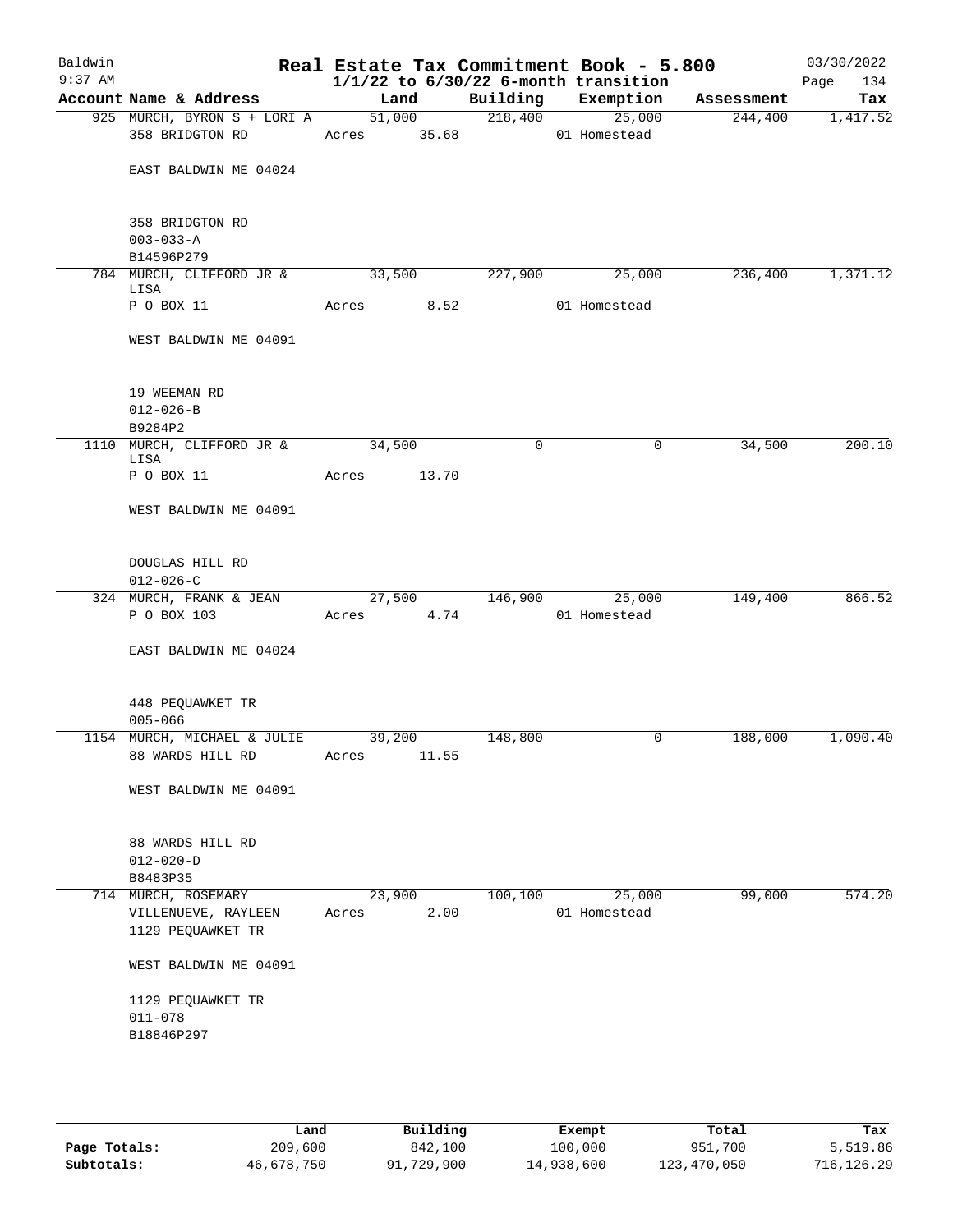| Baldwin<br>$9:37$ AM |                                                 |             |        |        |             | Real Estate Tax Commitment Book - 5.800<br>$1/1/22$ to $6/30/22$ 6-month transition |            | 03/30/2022<br>Page<br>135 |
|----------------------|-------------------------------------------------|-------------|--------|--------|-------------|-------------------------------------------------------------------------------------|------------|---------------------------|
|                      | Account Name & Address                          |             | Land   |        | Building    | Exemption                                                                           | Assessment | Tax                       |
|                      | 556 MURCH, TROY D. & SARAH                      |             | 26,500 |        | 180, 300    | 25,000                                                                              | 181,800    | 1,054.44                  |
|                      | Е.<br>PO BOX 9                                  | Acres       |        | 2.00   |             | 01 Homestead                                                                        |            |                           |
|                      | WEST BALDWIN ME 04091                           |             |        |        |             |                                                                                     |            |                           |
|                      | 22 DEARBORN RD<br>$010 - 004 - A$<br>B13867P214 |             |        |        |             |                                                                                     |            |                           |
|                      | 434 MURPHY, JOHN L &                            |             | 26,800 |        | $\mathbf 0$ | $\mathbf 0$                                                                         | 26,800     | 155.44                    |
|                      | KATHLEEN I<br>181 BROWN RD                      | Acres       |        | 60.00  |             |                                                                                     |            |                           |
|                      | WEST BALDWIN ME 04091                           |             |        |        |             |                                                                                     |            |                           |
|                      | REAR LOT<br>$007 - 023 - B$                     |             |        |        |             |                                                                                     |            |                           |
|                      | 580391 MURPHY, JOHN L &                         |             | 95,900 |        | 270,400     | 25,000                                                                              | 341,300    | 1,979.54                  |
|                      | KATHLEEN I                                      |             |        |        |             |                                                                                     |            |                           |
|                      | 181 BROWN RD                                    | Acres       |        | 163.00 |             | 01 Homestead                                                                        |            |                           |
|                      | WEST BALDWIN ME 04091                           |             |        |        |             |                                                                                     |            |                           |
|                      | 181 BROWN RD<br>$007 - 25$                      |             |        |        |             |                                                                                     |            |                           |
|                      | 253 MURPHY, KEVIN                               |             | 52,700 |        | 0           | 0                                                                                   | 52,700     | 305.66                    |
|                      | 501 PEQUAWKET TRAIL                             | Acres 43.20 |        |        |             |                                                                                     |            |                           |
|                      | WEST BALDWIN ME 04091                           |             |        |        |             |                                                                                     |            |                           |
|                      | PEQUAWKET TR<br>$005 - 004 - A$                 |             |        |        |             |                                                                                     |            |                           |
|                      | B30291P134                                      |             |        |        |             |                                                                                     |            |                           |
|                      | 1236 MURPHY, KEVIN                              |             | 1,400  |        | 0           | 0                                                                                   | 1,400      | 8.12                      |
|                      | 501 PEQUAWKET TRAIL                             | Acres       |        | 2.90   |             |                                                                                     |            |                           |
|                      | WEST BALDWIN ME 04091                           |             |        |        |             |                                                                                     |            |                           |
|                      | PEQUAWKET TR<br>$005 - 004 - B$                 |             |        |        |             |                                                                                     |            |                           |
|                      | B30291P134                                      |             |        |        |             |                                                                                     |            |                           |
|                      | 1237 MURPHY, KEVIN<br>501 PEQUAWKET TRAIL       | Acres       | 1,400  | 2.90   | 0           | 0                                                                                   | 1,400      | 8.12                      |
|                      |                                                 |             |        |        |             |                                                                                     |            |                           |
|                      | WEST BALDWIN ME 04091                           |             |        |        |             |                                                                                     |            |                           |
|                      | PEQUAWKET TR                                    |             |        |        |             |                                                                                     |            |                           |
|                      | $005 - 006$                                     |             |        |        |             |                                                                                     |            |                           |
|                      | B30291P134                                      |             |        |        |             |                                                                                     |            |                           |
|                      |                                                 |             |        |        |             |                                                                                     |            |                           |

|              | Land       | Building   | Exempt     | Total       | Tax        |
|--------------|------------|------------|------------|-------------|------------|
| Page Totals: | 204,700    | 450,700    | 50,000     | 605,400     | 3,511.32   |
| Subtotals:   | 46,883,450 | 92,180,600 | 14,988,600 | 124,075,450 | 719,637.61 |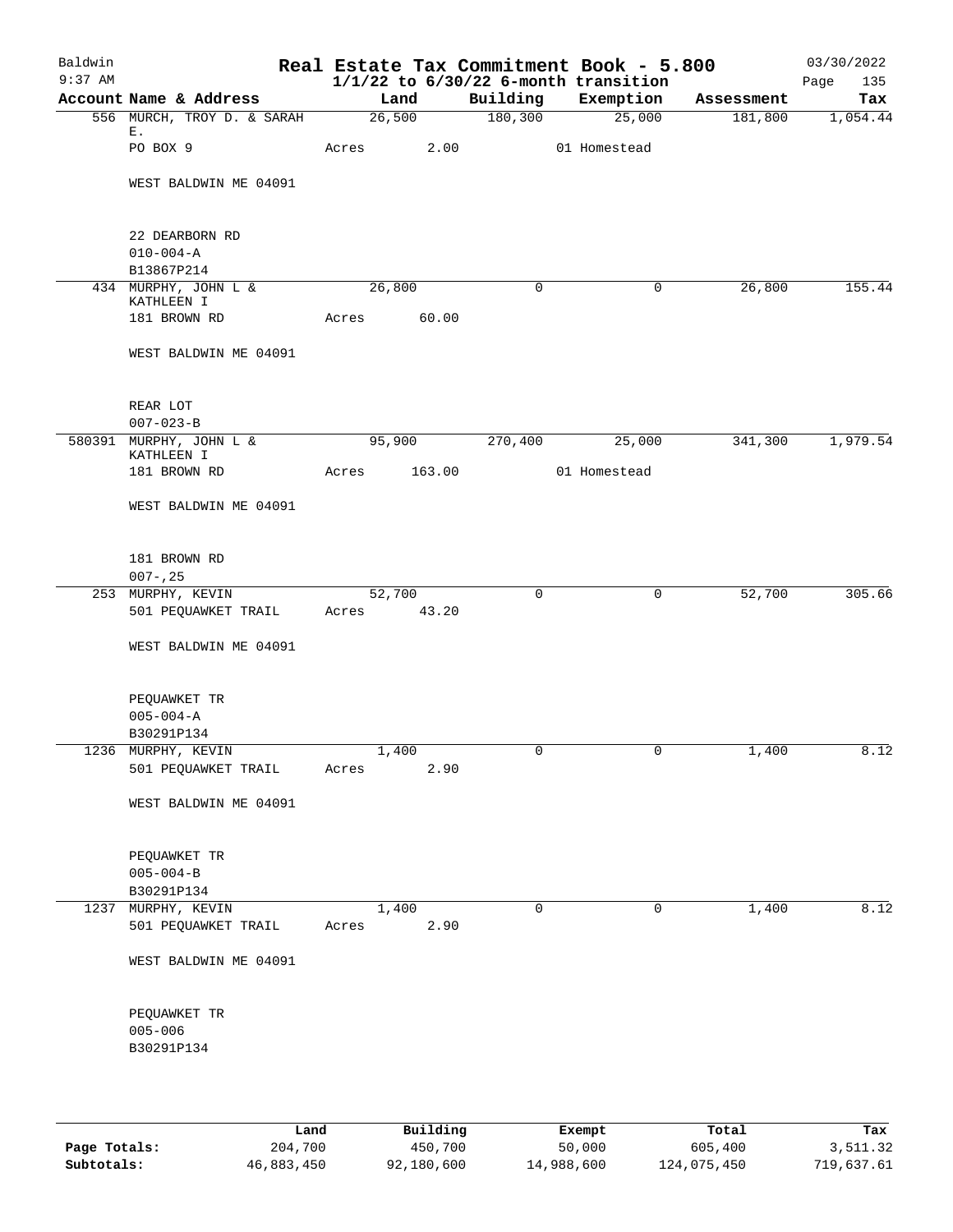| Baldwin<br>$9:37$ AM |                                              |                  |       |          | Real Estate Tax Commitment Book - 5.800<br>$1/1/22$ to $6/30/22$ 6-month transition |            | 03/30/2022<br>Page<br>136 |
|----------------------|----------------------------------------------|------------------|-------|----------|-------------------------------------------------------------------------------------|------------|---------------------------|
|                      | Account Name & Address                       | Land             |       | Building | Exemption                                                                           | Assessment | Tax                       |
|                      | 252 MURPHY, KEVIN M. & JANA                  | 26,100           |       | 372,100  | 25,000                                                                              | 373,200    | 2,164.56                  |
|                      | L.<br>501 PEQUAWKET TRAIL                    | Acres            | 4.00  |          | 01 Homestead                                                                        |            |                           |
|                      | WEST BALDWIN ME 04091                        |                  |       |          |                                                                                     |            |                           |
|                      | 501 PEQUAWKET TR<br>$005 - 004$<br>B31045P23 |                  |       |          |                                                                                     |            |                           |
|                      | 465 MURRAY, STEPHEN M<br>31 GROVE ROAD       | 113,500<br>Acres | 60.00 | 19,600   | 0                                                                                   | 133,100    | 771.98                    |
|                      | CAPE ELIZABETH ME 04107                      |                  |       |          |                                                                                     |            |                           |
|                      | 86 WENTWORTH RD<br>$008 - 023$               |                  |       |          |                                                                                     |            |                           |
|                      | B8379P219                                    |                  |       | 97,200   |                                                                                     |            |                           |
|                      | 182 MYERS, FRANK<br>301 BRIDGTON RD          | 24,300<br>Acres  | 0.91  |          | 25,000<br>01 Homestead                                                              | 96,500     | 559.70                    |
|                      | EAST BALDWIN ME 04024                        |                  |       |          |                                                                                     |            |                           |
|                      | 301 BRIDGTON RD<br>$003 - 012$               |                  |       |          |                                                                                     |            |                           |
|                      | 849 NAHIGIAN, GREGORY                        | 121,500          |       | 104,400  | 0                                                                                   | 225,900    | 1,310.22                  |
|                      | TANNER, LISA<br>118 LACONIA ST               | Acres            | 0.25  |          |                                                                                     |            |                           |
|                      | LEXINGTON MA 02420                           |                  |       |          |                                                                                     |            |                           |
|                      | 47 WYKES LN                                  |                  |       |          |                                                                                     |            |                           |
|                      | $014 - 003$                                  |                  |       |          |                                                                                     |            |                           |
|                      | B32667P181                                   |                  |       |          |                                                                                     |            |                           |
|                      | 328 NASON, PATRICIA                          | 9,000            |       | 143,900  | 25,000                                                                              | 127,900    | 741.82                    |
|                      | JOHNSON, PAUL A<br>P O BOX 164               | Acres            | 0.15  |          | 01 Homestead                                                                        |            |                           |
|                      | EAST BALDWIN ME 04024                        |                  |       |          |                                                                                     |            |                           |
|                      | 53 BROWN RD                                  |                  |       |          |                                                                                     |            |                           |
|                      | $005 - 070$                                  |                  |       |          |                                                                                     |            |                           |
|                      | B24441P278                                   |                  |       |          |                                                                                     |            |                           |
|                      | 193 NASSETTA, CORREY<br>40 CRAM RD           | 30,900<br>Acres  | 4.90  | 202,500  | 25,000<br>01 Homestead                                                              | 208,400    | 1,208.72                  |
|                      | EAST BALDWIN ME 04024                        |                  |       |          |                                                                                     |            |                           |
|                      | 40 CRAM RD<br>$003 - 015 - A$                |                  |       |          |                                                                                     |            |                           |
|                      | B35349P163                                   |                  |       |          |                                                                                     |            |                           |
|                      |                                              |                  |       |          |                                                                                     |            |                           |

|              | Land       | Building   | Exempt     | Total       | Tax        |
|--------------|------------|------------|------------|-------------|------------|
| Page Totals: | 325,300    | 939,700    | 100,000    | 1,165,000   | 6.757.00   |
| Subtotals:   | 47,208,750 | 93,120,300 | 15,088,600 | 125,240,450 | 726,394.61 |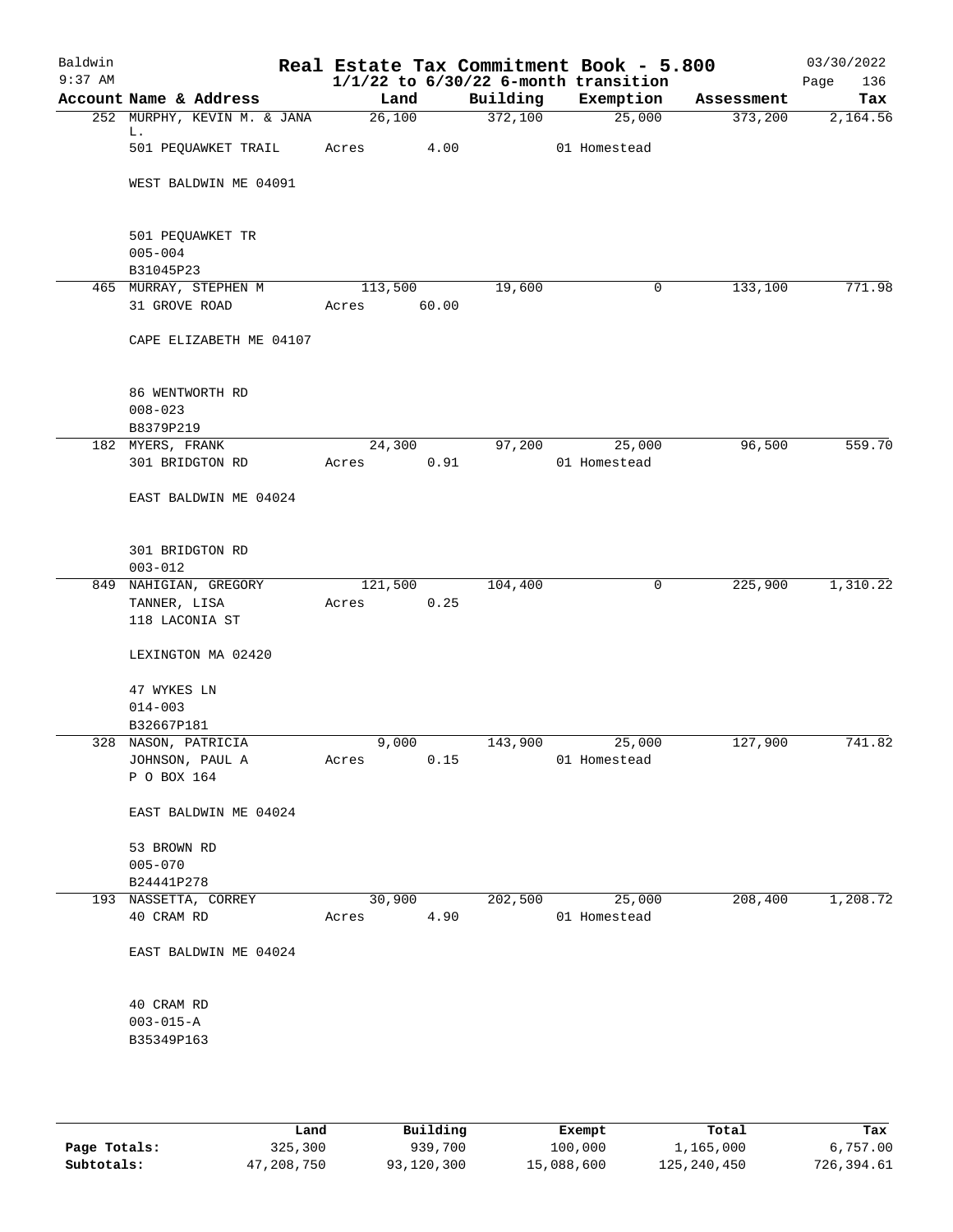| Baldwin<br>$9:37$ AM |                                                |            |        |         | Real Estate Tax Commitment Book - 5.800<br>$1/1/22$ to $6/30/22$ 6-month transition |            | 03/30/2022<br>137<br>Page |
|----------------------|------------------------------------------------|------------|--------|---------|-------------------------------------------------------------------------------------|------------|---------------------------|
|                      | Account Name & Address                         |            | Land   |         | Building Exemption                                                                  | Assessment | Tax                       |
|                      | 505 NATOLA, KIMBERLY + ERIC 26,500             |            |        | 152,100 | 25,000                                                                              | 153,600    | 890.88                    |
|                      | 28 DECKER RD                                   | Acres 2.00 |        |         | 01 Homestead                                                                        |            |                           |
|                      | EAST BALDWIN ME 04024                          |            |        |         |                                                                                     |            |                           |
|                      | 28 DECKER RD                                   |            |        |         |                                                                                     |            |                           |
|                      | $009 - 022$                                    |            |        |         |                                                                                     |            |                           |
|                      | B24029P246<br>579 NATURE'S WILDERNESS, 163,500 |            |        | 0       | $\mathbf{0}$                                                                        | 163,500    | 948.30                    |
|                      | LLC                                            |            |        |         |                                                                                     |            |                           |
|                      | 2 UPPER TWAIN RD                               | Acres      | 109.00 |         |                                                                                     |            |                           |
|                      | WEST BALDWIN ME 04091                          |            |        |         |                                                                                     |            |                           |
|                      | DOUGLAS HILL RD                                |            |        |         |                                                                                     |            |                           |
|                      | $010 - 023$                                    |            |        |         |                                                                                     |            |                           |
|                      | 432 NATURE'S WILDERNESS,<br><b>LLC</b>         | 413,400    |        | 665,100 | 0                                                                                   | 1,078,500  | 6, 255.30                 |
|                      | 2 UPPER TWAIN RD Acres 402.54                  |            |        |         |                                                                                     |            |                           |
|                      | WEST BALDWIN ME 04091                          |            |        |         |                                                                                     |            |                           |
|                      | 2 UPPER TWAIN RD                               |            |        |         |                                                                                     |            |                           |
|                      | $007 - 022$                                    |            |        |         |                                                                                     |            |                           |
|                      | B33066P317                                     |            |        |         |                                                                                     |            |                           |
|                      | 751 NATURE'S WILDERNESS,<br><b>LLC</b>         | 237,000    |        | 0       | $\mathbf{0}$                                                                        | 237,000    | 1,374.60                  |
|                      | 2 UPPER TWAIN RD Acres                         |            | 158.00 |         |                                                                                     |            |                           |
|                      | WEST BALDWIN ME 04091                          |            |        |         |                                                                                     |            |                           |
|                      | SENATOR BLACK RD<br>$011 - 098 - 098A$         |            |        |         |                                                                                     |            |                           |
|                      | 580393 NATURE'S WILDERNESS,                    | 77,300     |        | 0       | 0                                                                                   | 77,300     | 448.34                    |
|                      | <b>LLC</b><br>2 UPPER TWAIN RD                 | Acres      | 154.00 |         |                                                                                     |            |                           |
|                      | WEST BALDWIN ME 04091                          |            |        |         |                                                                                     |            |                           |
|                      | REAR LOT<br>$007 - 023, 23A$                   |            |        |         |                                                                                     |            |                           |
|                      | 1042 NELSON, CRAIG W. &                        | 64,900     |        | 198,500 | 25,000                                                                              | 238,400    | 1,382.72                  |
|                      | MARIA T.<br>3673 CONDOR RD.                    | Acres      | 55.80  |         | 01 Homestead                                                                        |            |                           |
|                      |                                                |            |        |         |                                                                                     |            |                           |
|                      | LEVITTOWN NY 11756                             |            |        |         |                                                                                     |            |                           |
|                      | 41 HALL RD                                     |            |        |         |                                                                                     |            |                           |
|                      | $011 - 017 - A$                                |            |        |         |                                                                                     |            |                           |
|                      | B24258P161                                     |            |        |         |                                                                                     |            |                           |
|                      |                                                |            |        |         |                                                                                     |            |                           |

|              | Land       | Building   | Exempt     | Total         | Tax        |
|--------------|------------|------------|------------|---------------|------------|
| Page Totals: | 982,600    | 1,015,700  | 50,000     | 1,948,300     | 11,300.14  |
| Subtotals:   | 48,191,350 | 94,136,000 | 15,138,600 | 127, 188, 750 | 737,694.75 |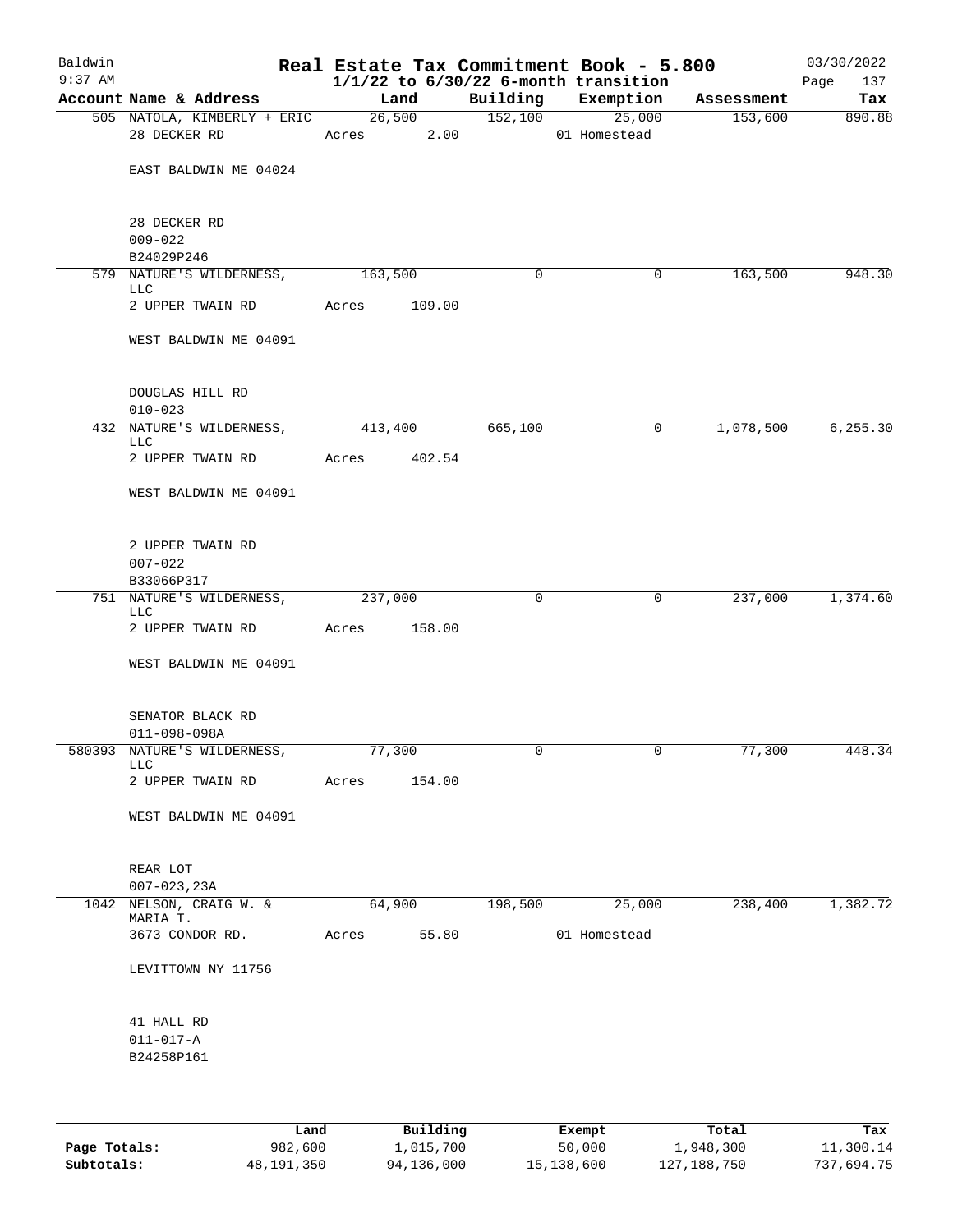| Baldwin<br>$9:37$ AM |                               |                            |         |              |          | Real Estate Tax Commitment Book - 5.800<br>$1/1/22$ to $6/30/22$ 6-month transition |            | 03/30/2022<br>138<br>Page |
|----------------------|-------------------------------|----------------------------|---------|--------------|----------|-------------------------------------------------------------------------------------|------------|---------------------------|
|                      |                               | Account Name & Address     | Land    |              | Building | Exemption                                                                           | Assessment | Tax                       |
|                      |                               | 475 NEVERS, BUSTER + DONNA | 23,800  |              | 20,600   | 25,000                                                                              | 19,400     | 112.52                    |
|                      | 48 MURCH RD                   |                            | Acres   | 0.85         |          | 01 Homestead                                                                        |            |                           |
|                      |                               | EAST BALDWIN ME 04024      |         |              |          |                                                                                     |            |                           |
|                      |                               |                            |         |              |          |                                                                                     |            |                           |
|                      | 48 MURCH RD                   |                            |         |              |          |                                                                                     |            |                           |
|                      | $009 - 004$                   |                            |         |              |          |                                                                                     |            |                           |
|                      | B11067P171                    |                            |         |              |          |                                                                                     |            |                           |
|                      |                               | 284 NEVERS, KATHERINE      | 25,000  |              | 171,200  | 25,000                                                                              | 171,200    | 992.96                    |
|                      |                               | 174 PIGEON BROOK ROAD      | Acres   | 1.00         |          | 01 Homestead                                                                        |            |                           |
|                      |                               | WEST BALDWIN ME 04091      |         |              |          |                                                                                     |            |                           |
|                      |                               | 174 PIGEON BROOK RD        |         |              |          |                                                                                     |            |                           |
|                      | $005 - 030$                   |                            |         |              |          |                                                                                     |            |                           |
|                      | B33431P028                    |                            |         |              |          |                                                                                     |            |                           |
|                      | DEBORA TRUSTEES               | 857 NIGRO, ALFRED J +      | 110,700 |              | 77,100   | 0                                                                                   | 187,800    | 1,089.24                  |
|                      |                               | 30 HIGHLAND STREET         | Acres   | 0.23         |          |                                                                                     |            |                           |
|                      |                               | SOUTH EATON MA 02375       |         |              |          |                                                                                     |            |                           |
|                      |                               |                            |         |              |          |                                                                                     |            |                           |
|                      | 23 WYKES LN                   |                            |         |              |          |                                                                                     |            |                           |
|                      | $014 - 011$                   |                            |         |              |          |                                                                                     |            |                           |
|                      | B4513P111                     |                            |         |              | 176,900  |                                                                                     |            | 1,073.58                  |
|                      |                               | 1015 NIXON, PHILIP P       | 33,200  |              |          | 25,000                                                                              | 185,100    |                           |
|                      |                               | NIXON, SHARI LYNN          | Acres   | 11.90        |          | 01 Homestead                                                                        |            |                           |
|                      |                               | 104 WARDS HILL RD          |         |              |          |                                                                                     |            |                           |
|                      |                               | WEST BALDWIN ME 04091      |         |              |          |                                                                                     |            |                           |
|                      |                               | 104 WARDS HILL RD          |         |              |          |                                                                                     |            |                           |
|                      | $012 - 020 - C$               |                            |         |              |          |                                                                                     |            |                           |
|                      | B28185P316                    |                            |         |              |          |                                                                                     |            |                           |
|                      | 179 NOBLE, RONALD             |                            |         | 26,500       |          | 131,500 25,000                                                                      | 133,000    | 771.40                    |
|                      | 19 CRAM RD                    |                            | Acres   | 2.00         |          | 01 Homestead                                                                        |            |                           |
|                      |                               | EAST BALDWIN ME 04024      |         |              |          |                                                                                     |            |                           |
|                      |                               |                            |         |              |          |                                                                                     |            |                           |
|                      | 19 CRAM RD<br>$003 - 010 - E$ |                            |         |              |          |                                                                                     |            |                           |
|                      |                               | 522 NORTH BALDWIN CHURCH   |         | $\mathbf{0}$ | 31,600   | 31,600                                                                              | 0          | 0.00                      |
|                      |                               |                            | Acres   | 0.05         |          | 906 CHURCHES                                                                        |            |                           |
|                      | $\prime$                      |                            |         |              |          |                                                                                     |            |                           |
|                      |                               |                            |         |              |          |                                                                                     |            |                           |
|                      | 0 WIGGIN RD                   |                            |         |              |          |                                                                                     |            |                           |
|                      | $009 - 031$                   |                            |         |              |          |                                                                                     |            |                           |
|                      |                               |                            |         |              |          |                                                                                     |            |                           |

|              | Land       | Building   | Exempt     | Total       | Tax        |
|--------------|------------|------------|------------|-------------|------------|
| Page Totals: | 219,200    | 608,900    | 131,600    | 696,500     | 4,039.70   |
| Subtotals:   | 48,410,550 | 94,744,900 | 15,270,200 | 127,885,250 | 741,734.45 |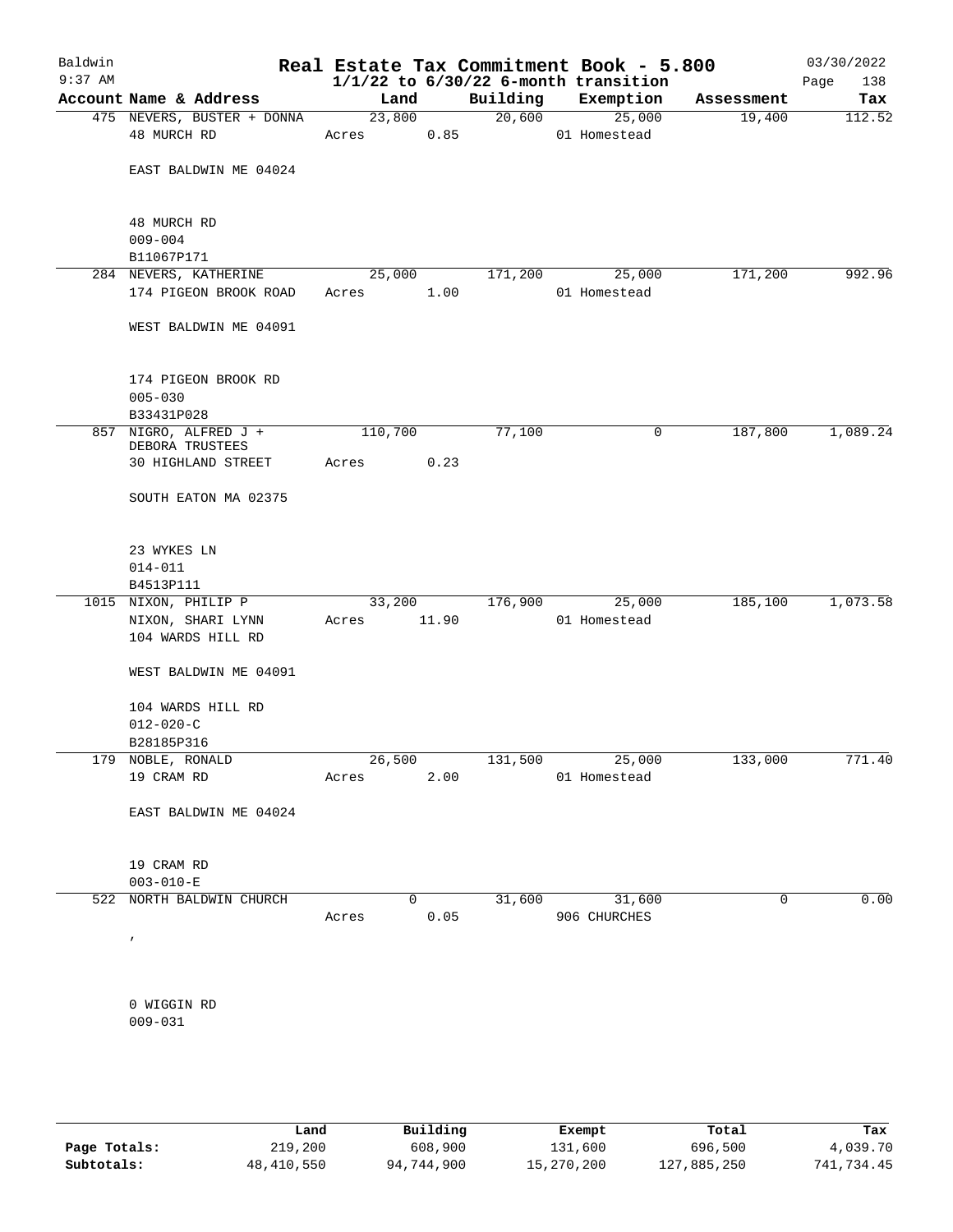| Baldwin<br>$9:37$ AM |                                                                                                        |                      |      |         | Real Estate Tax Commitment Book - 5.800<br>$1/1/22$ to $6/30/22$ 6-month transition |             | 03/30/2022<br>Page<br>139 |
|----------------------|--------------------------------------------------------------------------------------------------------|----------------------|------|---------|-------------------------------------------------------------------------------------|-------------|---------------------------|
|                      | Account Name & Address                                                                                 | Land                 |      |         | Building Exemption                                                                  | Assessment  | Tax                       |
|                      | 960 NORTH BALDWIN CHURCH<br>TRUSTEE OF N. BALDWIN<br>UN CHURC<br>P.O. BOX 126<br>EAST BALDWIN ME 04024 | 26,300<br>Acres 1.84 |      |         | 243,900 270,200<br>906 CHURCHES                                                     | $\mathbf 0$ | 0.00                      |
|                      | 113 CRAM RD<br>$003 - 019 - B$<br>B18807P61                                                            |                      |      |         |                                                                                     |             |                           |
|                      | 517 NORTH BALDWIN FIRE CO<br>$\prime$                                                                  | 9,000<br>Acres       | 0.13 |         | 196,200 205,200<br>903 MUNICIPAL                                                    | 0           | 0.00                      |
|                      | 0 WIGGIN RD<br>$009 - 028$                                                                             |                      |      |         |                                                                                     |             |                           |
|                      | 238 NORTON, CAROL ANN<br>90 BROWN RD                                                                   | 27,900<br>Acres      | 3.60 | 55,100  | 25,000<br>01 Homestead                                                              | 58,000      | 336.40                    |
|                      | WEST BALDWIN ME 04091<br>90 BROWN RD<br>$004 - 010 - B$                                                |                      |      |         |                                                                                     |             |                           |
|                      | B32132P43                                                                                              |                      |      |         |                                                                                     |             |                           |
|                      | 554 NORTON, LUKE<br>9 DEARBORN RD<br>WEST BALDWIN ME 04091                                             | 26,500<br>Acres      | 2.00 | 199,900 | 25,000<br>01 Homestead                                                              | 201,400     | 1,168.12                  |
|                      | 11 DEARBORN RD<br>$010 - 003 - A$<br>B24872P335                                                        |                      |      |         |                                                                                     |             |                           |
|                      | 553 NORTON, STEVEN W. &<br>CAROLYN                                                                     | 32,900               |      | 128,500 | 25,000                                                                              | 136,400     | 791.12                    |
|                      | 9 DEARBORN RD<br>WEST BALDWIN ME 04091                                                                 | Acres                | 8.00 |         | 01 Homestead                                                                        |             |                           |
|                      | 9 DEARBORN RD<br>$010 - 003$<br>B24872P331                                                             |                      |      |         |                                                                                     |             |                           |
|                      | 631 NORTON, VIRGINIA L. &                                                                              | 29,500               |      | 136,400 | 31,000                                                                              | 134,900     | 782.42                    |
|                      | RICHARD<br>PO BOX 66<br>WEST BALDWIN ME 04091                                                          | Acres                | 4.00 |         | 13 Veteran (Viet Non Res<br>01 Homestead                                            |             |                           |
|                      | 19 HALL RD<br>$011 - 016$                                                                              |                      |      |         |                                                                                     |             |                           |

|              | Land       | Building   |            | Total         | Tax        |
|--------------|------------|------------|------------|---------------|------------|
|              |            |            | Exempt     |               |            |
| Page Totals: | 152,100    | 960,000    | 581,400    | 530,700       | 3,078.06   |
| Subtotals:   | 48,562,650 | 95,704,900 | 15,851,600 | 128, 415, 950 | 744,812.51 |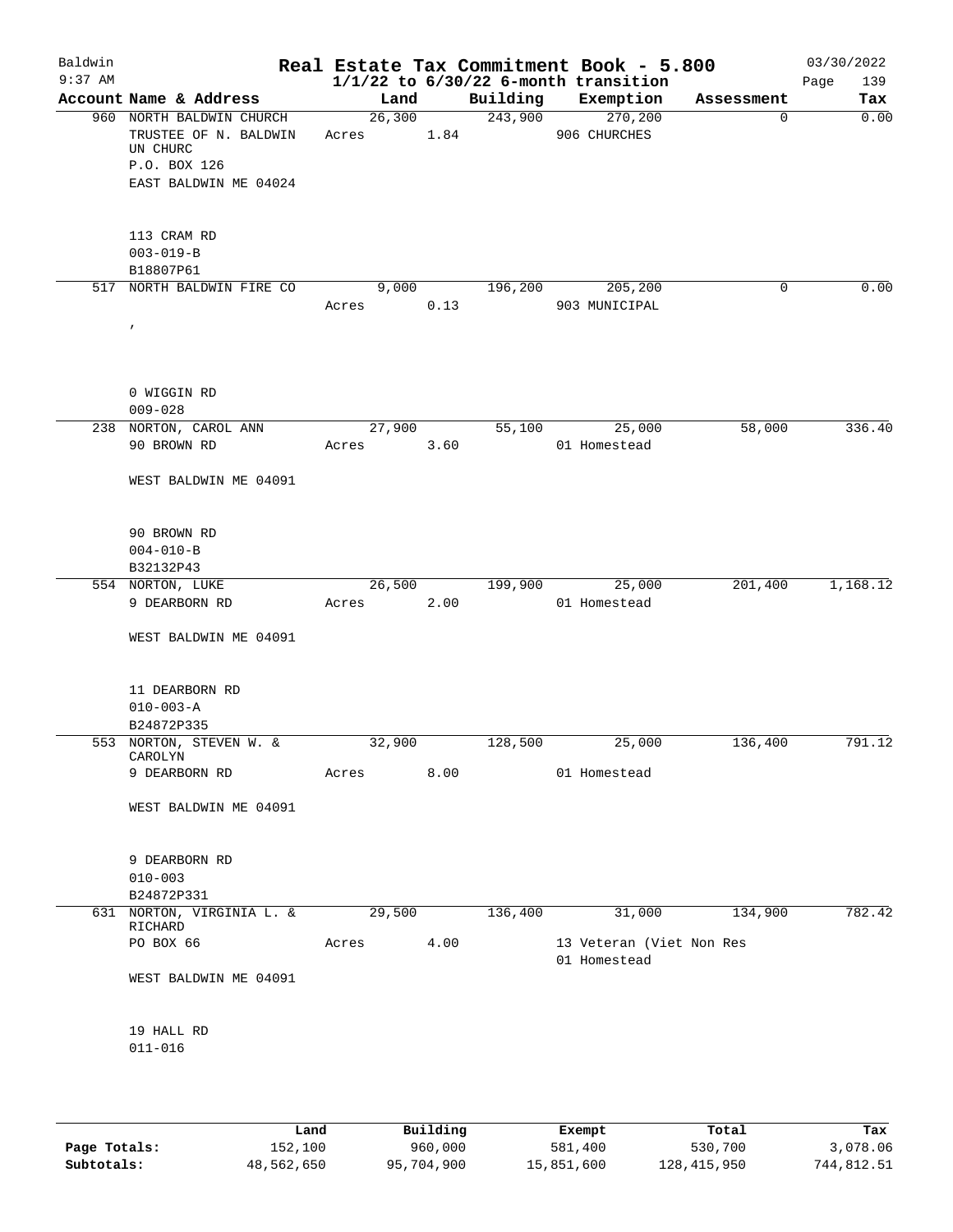|           |                                                                 |                     |                |          | Real Estate Tax Commitment Book - 5.800               |            | 03/30/2022    |
|-----------|-----------------------------------------------------------------|---------------------|----------------|----------|-------------------------------------------------------|------------|---------------|
| $9:37$ AM | Account Name & Address                                          | Land                |                | Building | $1/1/22$ to $6/30/22$ 6-month transition<br>Exemption | Assessment | Page<br>140   |
|           | 218 OBRIEN, KENNETH                                             | $\overline{53,500}$ |                | 137,600  | 31,000                                                | 160, 100   | Tax<br>928.58 |
|           | PO BOX 57                                                       | Acres               | 20.00          |          | 13 Veteran (Viet Non Res<br>01 Homestead              |            |               |
|           | EAST BALDWIN ME 04024                                           |                     |                |          |                                                       |            |               |
|           | 392 BRIDGTON RD<br>$003 - 029$                                  |                     |                |          |                                                       |            |               |
|           | 220 OBRIEN, KENNETH HEIRS<br>PO BOX 57                          | 18,400<br>Acres     | 0.30           | 0        | 0                                                     | 18,400     | 106.72        |
|           | EAST BALDWIN ME 04024                                           |                     |                |          |                                                       |            |               |
|           | ROUTE 107<br>$003 - 031$                                        |                     |                |          |                                                       |            |               |
|           | 999 OHLSEN, JEFFREY R +<br><b>DEBORAH</b>                       | 48,400              |                | 138,400  | 0                                                     | 186,800    | 1,083.44      |
|           | P.O. BOX 23<br>183 SEBAGO ROAD<br>EAST BALDWIN ME<br>0402404062 | Acres               | 50.00          |          |                                                       |            |               |
|           | SEBAGO RD<br>$002 - 001 - A$                                    |                     |                |          |                                                       |            |               |
|           | B21469P31                                                       |                     |                |          |                                                       |            |               |
|           | 102 O'NEILL, FRANCES E<br>PO BOX 43                             | Acres               | 26,700<br>2.15 | 173,600  | 25,000<br>01 Homestead                                | 175,300    | 1,016.74      |
|           | EAST BALDWIN ME 04024                                           |                     |                |          |                                                       |            |               |
|           | 19 BRIDGTON RD<br>$001 - 078$<br>B32863P71                      |                     |                |          |                                                       |            |               |
|           | 423 ORCHARD HILL RENTALS                                        | 75,100              |                | 144,200  | 0                                                     | 219,300    | 1,271.94      |
|           | LLC<br>55 SENATOR BLACK RD                                      | Acres               | 39.00          |          |                                                       |            |               |
|           | WEST BALDWIN ME 04091                                           |                     |                |          |                                                       |            |               |
|           | 47 SENATOR BLACK RD<br>$007 - 018$<br>B27928P64                 |                     |                |          |                                                       |            |               |
|           | 966 ORCHARD HILL RENTALS,<br><b>LLC</b>                         | 24,000              |                | 65,100   | 0                                                     | 89,100     | 516.78        |
|           | 55 SENATOR BLACK ROAD                                           | Acres               | 2.00           |          |                                                       |            |               |
|           | WEST BALDWIN ME 04091                                           |                     |                |          |                                                       |            |               |
|           | 45 SENATOR BLACK RD<br>$007 - 018 - A$<br>B27928P64             |                     |                |          |                                                       |            |               |
|           |                                                                 |                     |                |          |                                                       |            |               |

|              | Land       | Building   | Exempt     | Total       | Tax        |
|--------------|------------|------------|------------|-------------|------------|
| Page Totals: | 246,100    | 658,900    | 56,000     | 849,000     | 4,924.20   |
| Subtotals:   | 48,808,750 | 96,363,800 | 15,907,600 | 129,264,950 | 749,736.71 |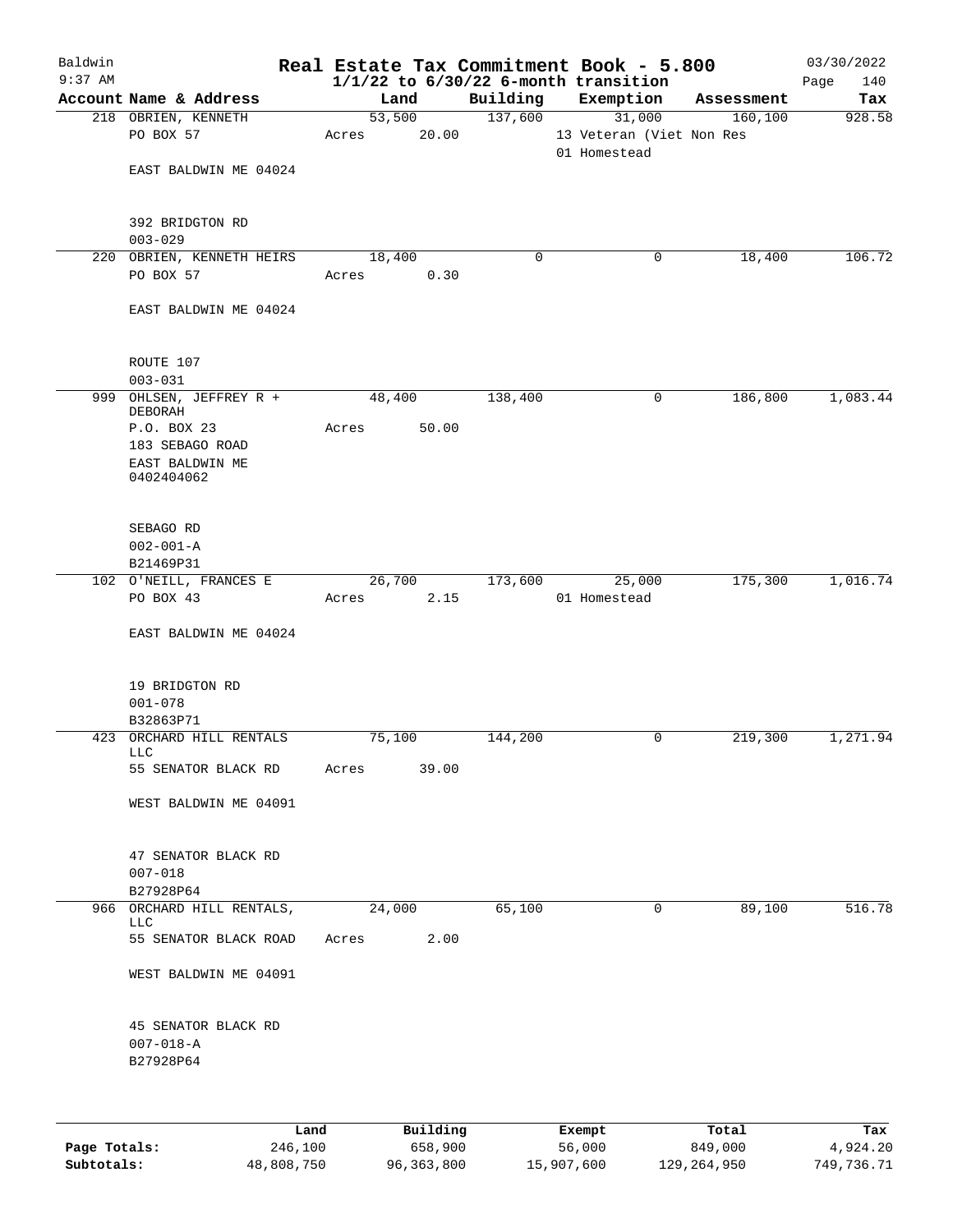| Baldwin<br>$9:37$ AM |                                                |                 |       |             | Real Estate Tax Commitment Book - 5.800<br>$1/1/22$ to $6/30/22$ 6-month transition |            | 03/30/2022<br>141<br>Page |
|----------------------|------------------------------------------------|-----------------|-------|-------------|-------------------------------------------------------------------------------------|------------|---------------------------|
|                      | Account Name & Address                         | Land            |       | Building    | Exemption                                                                           | Assessment | Tax                       |
|                      | 172 OSGOOD, ARTHUR & SHARON<br>333 BRIDGTON RD | 27,400<br>Acres | 2.60  | 142,800     | 31,000<br>13 Veteran (Viet Non Res<br>01 Homestead                                  | 139,200    | 807.36                    |
|                      | EAST BALDWIN ME 04024                          |                 |       |             |                                                                                     |            |                           |
|                      | 333 BRIDGTON RD<br>$003 - 009 - A$             |                 |       |             |                                                                                     |            |                           |
|                      | 1200 OVERLOCK, KELLY<br>7 LONG ST              |                 | 0     | 2,500       | 0                                                                                   | 2,500      | 14.50                     |
|                      | LIMERICK ME 04048                              |                 |       |             |                                                                                     |            |                           |
|                      | AOW FOREST AVE<br>002-007-CHESTNT              |                 |       |             |                                                                                     |            |                           |
|                      | 206 P & D CLASSIC HOMES<br>6 ST. JOHN STREET   | 28,000<br>Acres | 27.50 | $\mathbf 0$ | 0                                                                                   | 28,000     | 162.40                    |
|                      | STANDISH ME 04084                              |                 |       |             |                                                                                     |            |                           |
|                      | REAR LOT<br>$003 - 023$                        |                 |       |             |                                                                                     |            |                           |
|                      | B13469P312                                     |                 |       |             |                                                                                     |            |                           |
|                      | 628 PAGE, THOMAS A                             | 28,000          |       | 152,700     | 25,000                                                                              | 155,700    | 903.06                    |
|                      | 16 ST JAMES RD                                 | Acres           | 3.00  |             | 01 Homestead                                                                        |            |                           |
|                      | SAUGUS MA 01906                                |                 |       |             |                                                                                     |            |                           |
|                      | 219 SENATOR BLACK RD<br>$011 - 013$            |                 |       |             |                                                                                     |            |                           |
|                      | B24987P28                                      |                 |       |             |                                                                                     |            |                           |
|                      | 891 PAINE, JASON                               | 23,000          |       | 183,800     | 25,000                                                                              | 181,800    | 1,054.44                  |
|                      | GREENIER, ELISE<br>PO BOX 205                  | Acres           | 0.75  |             | 01 Homestead                                                                        |            |                           |
|                      | EAST BALDWIN ME 04024                          |                 |       |             |                                                                                     |            |                           |
|                      | 16 KAYE LN                                     |                 |       |             |                                                                                     |            |                           |
|                      | $014 - 040$                                    |                 |       |             |                                                                                     |            |                           |
|                      | B33128P21 05/23/2016                           |                 |       |             |                                                                                     |            |                           |
|                      | 977 PAINE, JOHN JR +<br>MELISSA                | 30,800          |       | 162,300     | 25,000                                                                              | 168,100    | 974.98                    |
|                      | 28 ROCKY DUNN RD                               | Acres           | 4.86  |             | 01 Homestead                                                                        |            |                           |
|                      | WEST BALDWIN ME 04091                          |                 |       |             |                                                                                     |            |                           |
|                      | 28 ROCKY DUNN RD<br>$006 - 003 - D$            |                 |       |             |                                                                                     |            |                           |
|                      | B33543P222                                     |                 |       |             |                                                                                     |            |                           |
|                      |                                                |                 |       |             |                                                                                     |            |                           |
|                      |                                                |                 |       |             |                                                                                     |            |                           |

|              | Land       | Building   | Exempt     | Total       | Tax        |
|--------------|------------|------------|------------|-------------|------------|
| Page Totals: | 137,200    | 644,100    | 106,000    | 675,300     | 3,916.74   |
| Subtotals:   | 48,945,950 | 97,007,900 | 16,013,600 | 129,940,250 | 753,653.45 |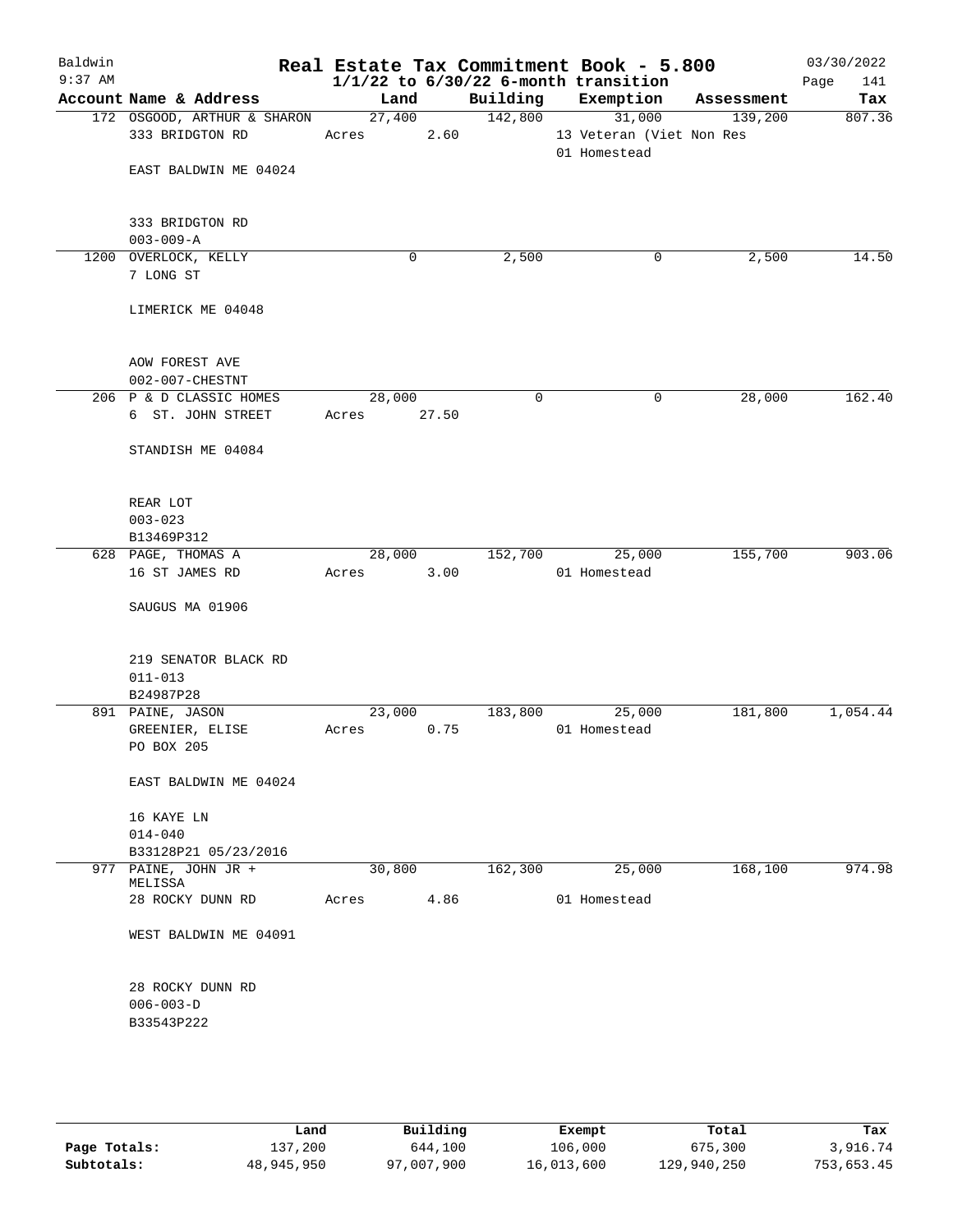| Baldwin      |                                               |                 |          |          | Real Estate Tax Commitment Book - 5.800  |            | 03/30/2022  |
|--------------|-----------------------------------------------|-----------------|----------|----------|------------------------------------------|------------|-------------|
| $9:37$ AM    |                                               |                 |          |          | $1/1/22$ to $6/30/22$ 6-month transition |            | 142<br>Page |
|              | Account Name & Address                        | Land            |          | Building | Exemption                                | Assessment | Tax         |
|              | 695 PALMER III, FRED W<br>997 PEQUAWKET TRAIL | 16,900<br>Acres | 0.35     | 121,100  | $\mathbf 0$                              | 138,000    | 800.40      |
|              | WEST BALDWIN ME 04091                         |                 |          |          |                                          |            |             |
|              | 997 PEQUAWKET TR<br>$011 - 064$               |                 |          |          |                                          |            |             |
|              | B35246P215                                    |                 |          |          |                                          |            |             |
|              | 799 PARKER, RICHARD                           | 25,300          |          | 600      | 0                                        | 25,900     | 150.22      |
|              | 48 ROSS ROAD                                  | Acres           | 2.00     |          |                                          |            |             |
|              | OLD ORCHARD BEACH ME<br>04064                 |                 |          |          |                                          |            |             |
|              | 14 GRAFFAM RD<br>$013 - 004 - D$              |                 |          |          |                                          |            |             |
|              | B28146P221<br>289 PARKER, RONALD F. &         | 24,200          |          | 156,000  | 25,000                                   | 155,200    | 900.16      |
|              | VERONICA<br>158 PIGEON BROOK RD               |                 | 0.90     |          | 01 Homestead                             |            |             |
|              | WEST BALDWIN ME 04091                         | Acres           |          |          |                                          |            |             |
|              | 158 PIGEON BROOK RD<br>$005 - 032$            |                 |          |          |                                          |            |             |
|              | 51 PARMENTER ROY C                            | 22,700          |          | 112,800  | 0                                        | 135,500    | 785.90      |
|              | 186 PEQUAWKET TRAIL                           | Acres           | 1.15     |          |                                          |            |             |
|              | EAST BALDWIN ME 04024                         |                 |          |          |                                          |            |             |
|              | 186 PEQUAWKET TR<br>$001 - 035$               |                 |          |          |                                          |            |             |
|              | B23715P28<br>91 PARSONS, MH & SONS            | 22,800          |          | 92,800   | 0                                        | 115,600    | 670.48      |
|              | LUMBER CO<br>50 WOODBRIDGE RD                 | Acres           | 0.75     |          |                                          |            |             |
|              |                                               |                 |          |          |                                          |            |             |
|              | YORK ME 03909                                 |                 |          |          |                                          |            |             |
|              | 213 PEQUAWKET TR<br>$001 - 071 - A$           |                 |          |          |                                          |            |             |
|              | B13942P8                                      |                 |          |          |                                          |            |             |
|              | 978 PATRONO, ALEX H<br>1 LEDGE RD             | 27,100<br>Acres | 2.57     | 185,100  | 25,000<br>01 Homestead                   | 187,200    | 1,085.76    |
|              | WEST BALDWIN ME 04091                         |                 |          |          |                                          |            |             |
|              | 1 LEDGE RD<br>$006 - 003 - E$<br>B35403P198   |                 |          |          |                                          |            |             |
|              |                                               |                 |          |          |                                          |            |             |
|              | Land                                          |                 | Building |          | Exempt                                   | Total      | Tax         |
| Page Totals: | 139,000                                       |                 | 668,400  |          | 50,000                                   | 757,400    | 4,392.92    |

**Subtotals:** 49,084,950 97,676,300 16,063,600 130,697,650 758,046.37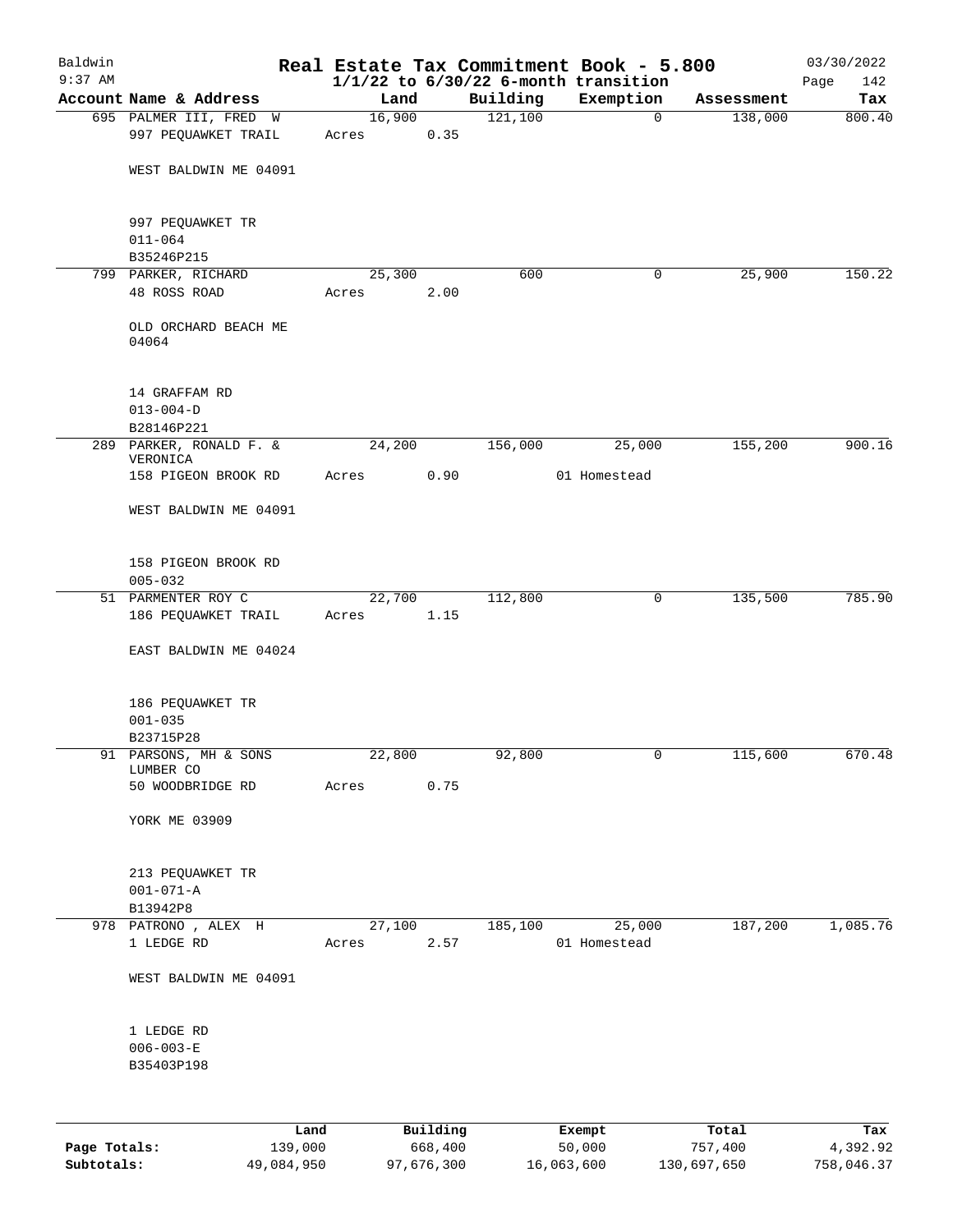| Baldwin<br>$9:37$ AM |                            |         |       |          | Real Estate Tax Commitment Book - 5.800<br>$1/1/22$ to $6/30/22$ 6-month transition |            | 03/30/2022<br>Page<br>143 |
|----------------------|----------------------------|---------|-------|----------|-------------------------------------------------------------------------------------|------------|---------------------------|
|                      | Account Name & Address     | Land    |       | Building | Exemption                                                                           | Assessment | Tax                       |
|                      | 356 PAULSEN, JOSHUA W      | 23,000  |       | 163,500  | $\mathbf 0$                                                                         | 186,500    | 1,081.70                  |
|                      | 3 HARDING RD               | Acres   | 1.30  |          |                                                                                     |            |                           |
|                      |                            |         |       |          |                                                                                     |            |                           |
|                      | WEST BALDWIN ME 04091      |         |       |          |                                                                                     |            |                           |
|                      |                            |         |       |          |                                                                                     |            |                           |
|                      | 3 HARDING RD               |         |       |          |                                                                                     |            |                           |
|                      | $006 - 011 - A$            |         |       |          |                                                                                     |            |                           |
|                      | B34286P213                 |         |       |          |                                                                                     |            |                           |
|                      | 863 PCHENY, WILLIAM E      | 139,800 |       | 64,000   | 0                                                                                   | 203,800    | 1,182.04                  |
|                      | 13 CEDAR GROVE AVE         | Acres   | 0.33  |          |                                                                                     |            |                           |
|                      | PEABODY MA 01960           |         |       |          |                                                                                     |            |                           |
|                      | 14 ROBERTS LN              |         |       |          |                                                                                     |            |                           |
|                      | $014 - 015$                |         |       |          |                                                                                     |            |                           |
|                      | B38221P313                 |         |       |          |                                                                                     |            |                           |
|                      | 1106 PEABODY, DEBORAH      | 35,900  |       | 134,200  | 25,000                                                                              | 145,100    | 841.58                    |
|                      | WARREN, SARAH A            | Acres   | 8.28  |          | 01 Homestead                                                                        |            |                           |
|                      | P O BOX 99                 |         |       |          |                                                                                     |            |                           |
|                      | EAST BALDWIN ME 04024      |         |       |          |                                                                                     |            |                           |
|                      | 176 SEBAGO RD              |         |       |          |                                                                                     |            |                           |
|                      | $003 - 003 - A$            |         |       |          |                                                                                     |            |                           |
|                      | B28749P324                 |         |       |          |                                                                                     |            |                           |
|                      | 257 PEARE, ROBERT & GLENNA | 40,100  |       | 0        | 0                                                                                   | 40,100     | 232.58                    |
|                      | 516 PEQUAWKET TR           | Acres   | 27.13 |          |                                                                                     |            |                           |
|                      | WEST BALDWIN ME 04091      |         |       |          |                                                                                     |            |                           |
|                      |                            |         |       |          |                                                                                     |            |                           |
|                      | 516 PEQUAWKET TR           |         |       |          |                                                                                     |            |                           |
|                      | $005 - 008$                |         |       |          |                                                                                     |            |                           |
|                      | 1046 PEARE, SCOTT & KATHY  | 33,100  |       | 0        | 0                                                                                   | 33,100     | 191.98                    |
|                      | P.O. BOX 2172              | Acres   | 9.72  |          |                                                                                     |            |                           |
|                      | WINDHAM ME 04062           |         |       |          |                                                                                     |            |                           |
|                      |                            |         |       |          |                                                                                     |            |                           |
|                      | PEQUAWKET TR               |         |       |          |                                                                                     |            |                           |
|                      | $005 - 008 - F$            |         |       |          |                                                                                     |            |                           |
|                      | 370 PEASE, FELIXX C        | 38,500  |       | 83,300   | 0                                                                                   | 121,800    | 706.44                    |
|                      | DENIS, SUSAN M             | Acres   | 10.00 |          |                                                                                     |            |                           |
|                      | 78 DEPOT RD                |         |       |          |                                                                                     |            |                           |
|                      | WEST BALDWIN ME 04091      |         |       |          |                                                                                     |            |                           |
|                      | 78 DEPOT RD                |         |       |          |                                                                                     |            |                           |
|                      | $006 - 016 - 004$          |         |       |          |                                                                                     |            |                           |
|                      | B35703P46                  |         |       |          |                                                                                     |            |                           |
|                      |                            |         |       |          |                                                                                     |            |                           |
|                      |                            |         |       |          |                                                                                     |            |                           |
|                      |                            |         |       |          |                                                                                     |            |                           |

|              | Land       | Building   | Exempt     | Total       | Tax        |
|--------------|------------|------------|------------|-------------|------------|
| Page Totals: | 310,400    | 445,000    | 25,000     | 730,400     | 4,236.32   |
| Subtotals:   | 49,395,350 | 98,121,300 | 16,088,600 | 131,428,050 | 762,282.69 |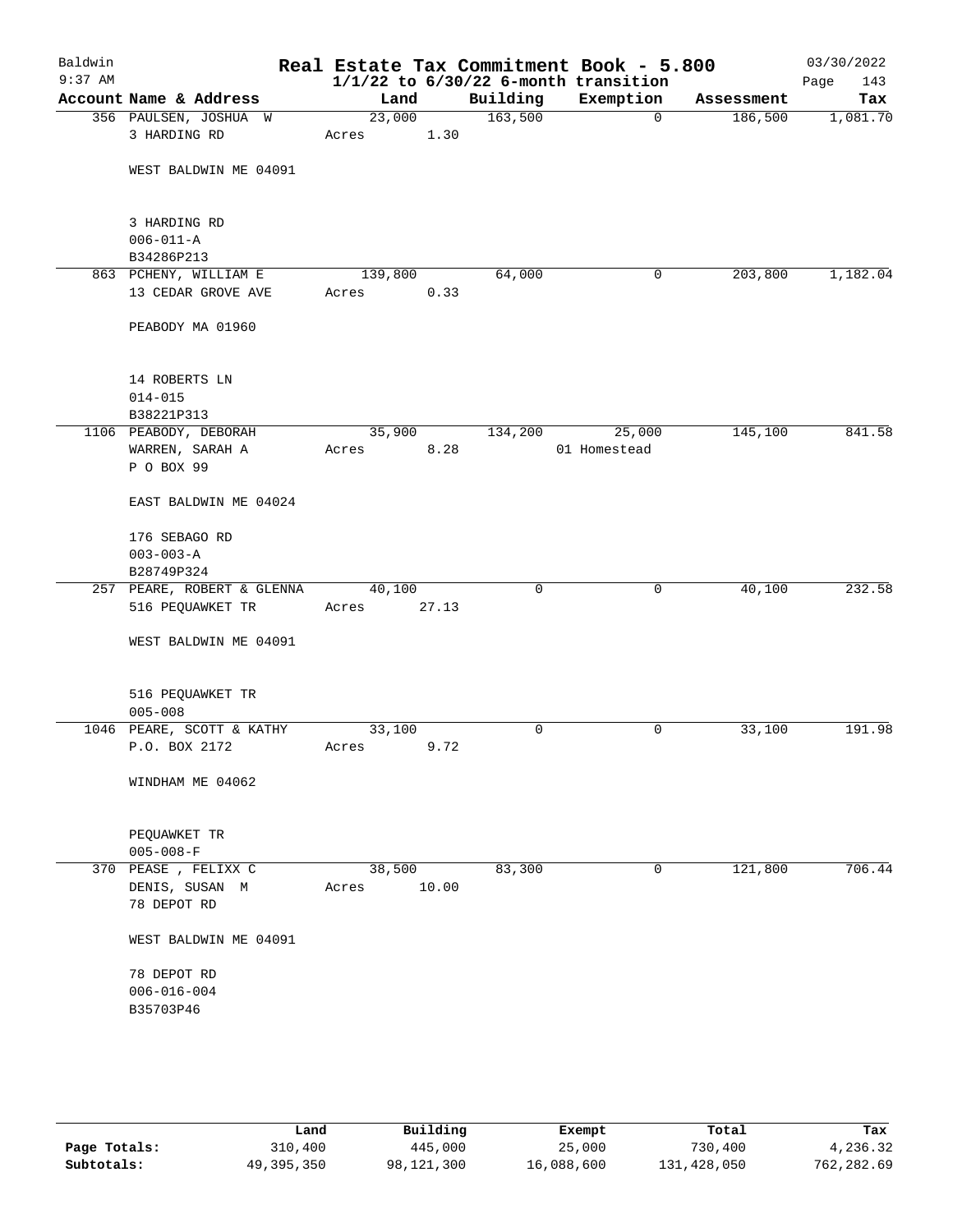| Baldwin<br>$9:37$ AM |                                          |                 |       |          | Real Estate Tax Commitment Book - 5.800<br>$1/1/22$ to $6/30/22$ 6-month transition |            | 03/30/2022<br>144<br>Page |
|----------------------|------------------------------------------|-----------------|-------|----------|-------------------------------------------------------------------------------------|------------|---------------------------|
|                      | Account Name & Address                   | Land            |       | Building | Exemption                                                                           | Assessment | Tax                       |
|                      | 974 PEAVEY, FRANK + RANDI                | 23,900          |       | 153,700  | 25,000                                                                              | 152,600    | 885.08                    |
|                      | 519 PEQUAWKET TRAIL                      | Acres           | 2.00  |          | 01 Homestead                                                                        |            |                           |
|                      | WEST BALDWIN ME 04091                    |                 |       |          |                                                                                     |            |                           |
|                      | 519 PEQUAWKET TR<br>$005 - 009 - B$      |                 |       |          |                                                                                     |            |                           |
|                      | B23846P118                               |                 |       |          |                                                                                     |            |                           |
|                      | 259 PEAVEY, THOMAS G. SR. &<br>DEBORAH A | 29,500          |       | 145,300  | 0                                                                                   | 174,800    | 1,013.84                  |
|                      | 517 PEQUAWKET TRAIL                      | Acres           | 6.15  |          |                                                                                     |            |                           |
|                      | WEST BALDWIN ME 04091                    |                 |       |          |                                                                                     |            |                           |
|                      | 517 PEQUAWKET TR                         |                 |       |          |                                                                                     |            |                           |
|                      | $005 - 009$                              |                 |       |          |                                                                                     |            |                           |
|                      | 47 PECK ELLEN MARIE<br>PO BOX 129        | 18,000<br>Acres | 0.25  | 165,700  | 25,000<br>01 Homestead                                                              | 158,700    | 920.46                    |
|                      | EAST BALDWIN ME 04024                    |                 |       |          |                                                                                     |            |                           |
|                      | 5 NORTON PL<br>$001 - 031$               |                 |       |          |                                                                                     |            |                           |
|                      | B25272P288                               |                 |       |          |                                                                                     |            |                           |
|                      | 657 PEDNEAULT, DUANE C.                  | 10,400          |       | 109,000  | 31,000                                                                              | 88,400     | 512.72                    |
|                      | PO BOX 6                                 | Acres           | 0.17  |          | 13 Veteran (Viet Non Res<br>01 Homestead                                            |            |                           |
|                      | WEST BALDWIN ME 04091                    |                 |       |          |                                                                                     |            |                           |
|                      | 852 PEQUAWKET TR                         |                 |       |          |                                                                                     |            |                           |
|                      | $011 - 032$                              |                 |       |          |                                                                                     |            |                           |
|                      | B30060P298                               |                 |       |          |                                                                                     |            |                           |
|                      | 471 PEKAR, CHRISTINE<br>P O BOX 46       | 47,500<br>Acres | 16.00 | 274,200  | 25,000<br>01 Homestead                                                              | 296,700    | 1,720.86                  |
|                      | EAST BALDWIN ME 04024                    |                 |       |          |                                                                                     |            |                           |
|                      | 67 WENTWORTH RD                          |                 |       |          |                                                                                     |            |                           |
|                      | $008 - 027 - B$                          |                 |       |          |                                                                                     |            |                           |
|                      | B15739P257                               |                 |       |          |                                                                                     |            |                           |
|                      | 1092 PEKAR, CHRISTINE                    | 53,800          |       | $\Omega$ | $\Omega$                                                                            | 53,800     | 312.04                    |
|                      | P O BOX 46                               | Acres           | 20.18 |          |                                                                                     |            |                           |
|                      | EAST BALDWIN ME 04024                    |                 |       |          |                                                                                     |            |                           |
|                      | WIGGIN RD<br>$009 - 033 - B$             |                 |       |          |                                                                                     |            |                           |
|                      |                                          |                 |       |          |                                                                                     |            |                           |

|              | Land       | Building   | Exempt     | Total       | Tax        |
|--------------|------------|------------|------------|-------------|------------|
| Page Totals: | 183,100    | 847,900    | 106,000    | 925,000     | 5,365.00   |
| Subtotals:   | 49,578,450 | 98,969,200 | 16,194,600 | 132,353,050 | 767,647.69 |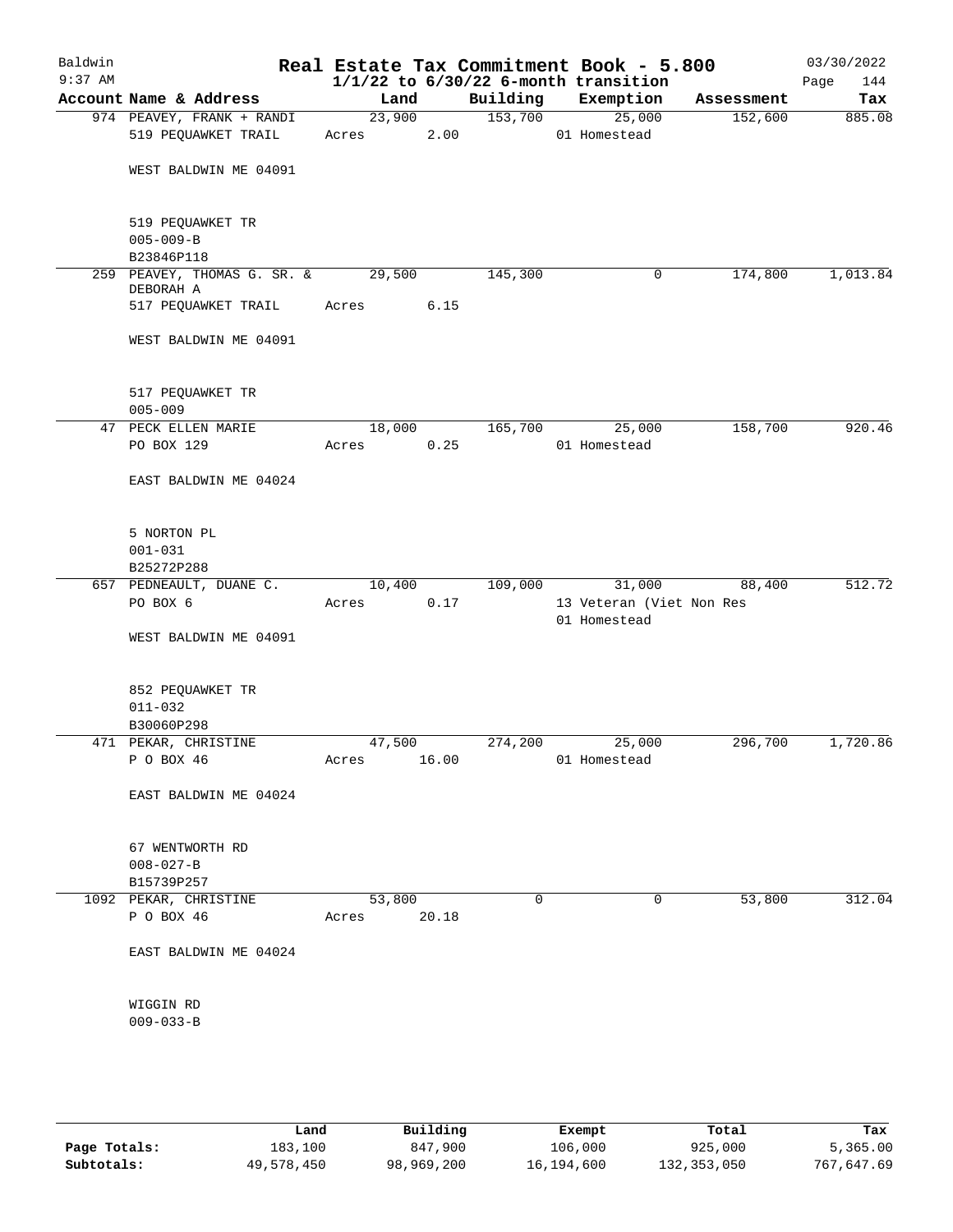| Baldwin<br>$9:37$ AM |                                                  |                 |       |          | Real Estate Tax Commitment Book - 5.800<br>$1/1/22$ to $6/30/22$ 6-month transition |            | 03/30/2022<br>145<br>Page |
|----------------------|--------------------------------------------------|-----------------|-------|----------|-------------------------------------------------------------------------------------|------------|---------------------------|
|                      | Account Name & Address                           | Land            |       | Building | Exemption                                                                           | Assessment | Tax                       |
|                      | 992 PEMBERTON, MATTHEW<br>1 FIREFLY DR           | 26,700<br>Acres | 2.11  | 182,500  | 25,000<br>01 Homestead                                                              | 184,200    | 1,068.36                  |
|                      | WEST BALDWIN ME 04091                            |                 |       |          |                                                                                     |            |                           |
|                      | 1 1 FIREFLY DR<br>$005 - 026 - 001$<br>B30763P98 |                 |       |          |                                                                                     |            |                           |
|                      | 349 PERKINS, AARON                               |                 | 0     | 164,300  | 25,000                                                                              | 139,300    | 807.94                    |
|                      | 70 ROCKY DUNN                                    |                 |       |          | 01 Homestead                                                                        |            |                           |
|                      | WEST BALDWIN ME 04091                            |                 |       |          |                                                                                     |            |                           |
|                      | 70 ROCKY DUNN RD                                 |                 |       |          |                                                                                     |            |                           |
|                      | $006 - 008 - ON$                                 |                 |       |          |                                                                                     |            |                           |
|                      | 1094 PERKINS, SHARON<br>70 ROCKY DUNN RD         | 27,300<br>Acres | 2.50  | 0        | 0                                                                                   | 27,300     | 158.34                    |
|                      | WEST BALDWIN ME 04091                            |                 |       |          |                                                                                     |            |                           |
|                      | ROCKY DUNN RD<br>$006 - 008 - A$                 |                 |       |          |                                                                                     |            |                           |
|                      | 351 PERRY, CAMERON                               | 25,500          |       | 121,300  | 0                                                                                   | 146,800    | 851.44                    |
|                      | 295 RIVER RD.                                    | Acres           | 3.00  |          |                                                                                     |            |                           |
|                      | WEST BALDWIN ME 04091                            |                 |       |          |                                                                                     |            |                           |
|                      | 295 RIVER RD<br>$006 - 010$                      |                 |       |          |                                                                                     |            |                           |
|                      | 391 PETERS, GERALD W +                           | 45,300          |       | 106,000  | 31,000                                                                              | 120,300    | 697.74                    |
|                      | LINDA F<br>177 RIVER RD.                         | Acres           | 14.50 |          | 13 Veteran (Viet Non Res<br>01 Homestead                                            |            |                           |
|                      | WEST BALDWIN ME 04091                            |                 |       |          |                                                                                     |            |                           |
|                      | 177 RIVER RD                                     |                 |       |          |                                                                                     |            |                           |
|                      | $006 - 032 - B$                                  |                 |       |          |                                                                                     |            |                           |
|                      | 363 PETERSEN, JANICE D<br>58 DEPOT RD            | 41,500<br>Acres | 12.00 | 135,800  | 25,000<br>01 Homestead                                                              | 152,300    | 883.34                    |
|                      | WEST BALDWIN ME 04091                            |                 |       |          |                                                                                     |            |                           |
|                      | 58 DEPOT RD                                      |                 |       |          |                                                                                     |            |                           |
|                      | $006 - 016$<br>B20575P19                         |                 |       |          |                                                                                     |            |                           |
|                      |                                                  |                 |       |          |                                                                                     |            |                           |

|              | Land       | Building   | Exempt     | Total         | Tax          |
|--------------|------------|------------|------------|---------------|--------------|
| Page Totals: | 166,300    | 709,900    | 106,000    | 770,200       | 4,467.16     |
| Subtotals:   | 49,744,750 | 99,679,100 | 16,300,600 | 133, 123, 250 | 772, 114, 85 |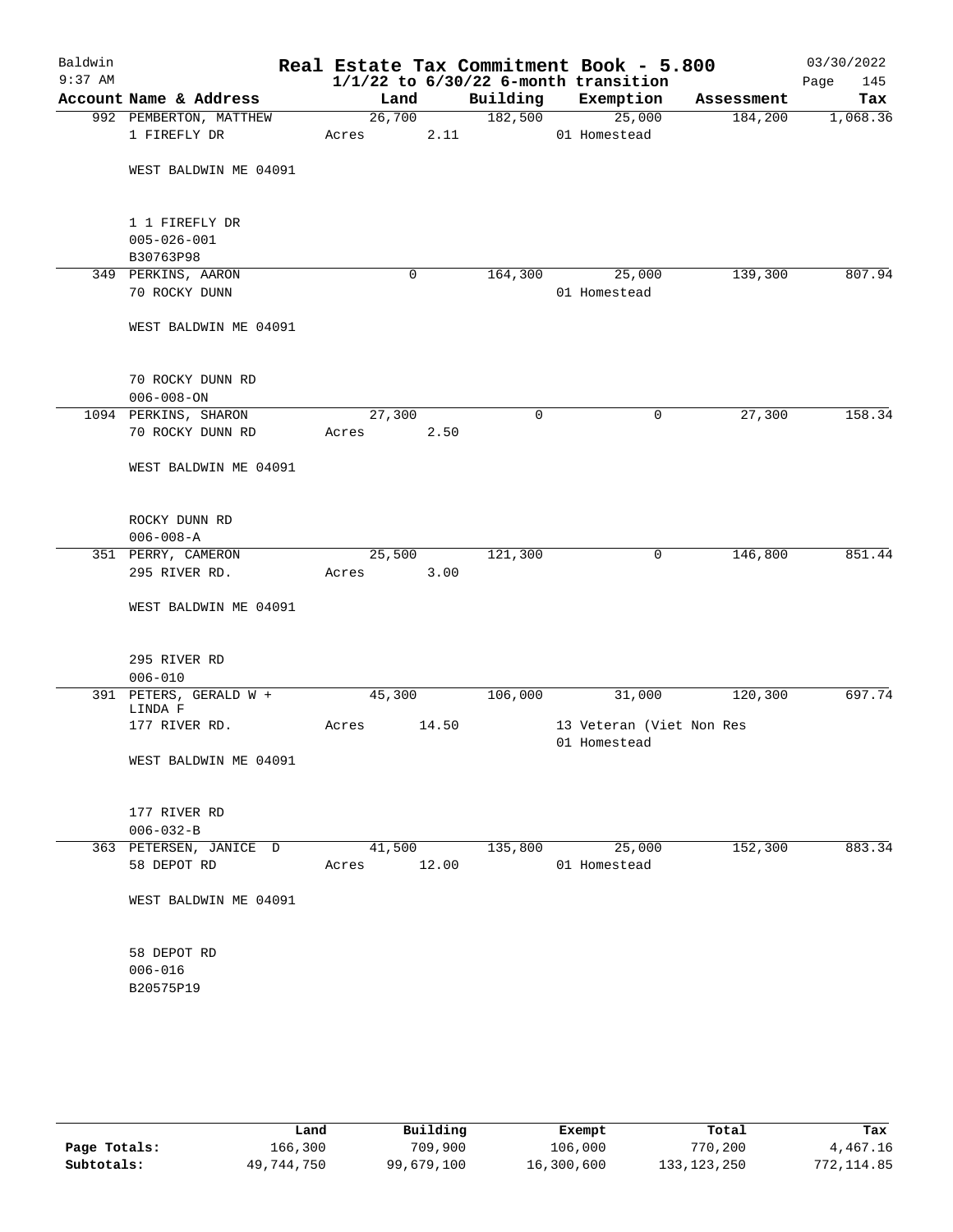| Baldwin<br>$9:37$ AM |                                      |         |       |          | Real Estate Tax Commitment Book - 5.800<br>$1/1/22$ to $6/30/22$ 6-month transition |            | 03/30/2022<br>Page<br>146 |
|----------------------|--------------------------------------|---------|-------|----------|-------------------------------------------------------------------------------------|------------|---------------------------|
|                      | Account Name & Address               | Land    |       | Building | Exemption                                                                           | Assessment | Tax                       |
|                      | 1184 PETERSON, PETER                 |         | 0     | 11,300   | $\mathbf 0$                                                                         | 11,300     | 65.54                     |
|                      | PETERSON, PENNY<br>14 GRACES WAY     |         |       |          |                                                                                     |            |                           |
|                      | WINDHAM ME 04062                     |         |       |          |                                                                                     |            |                           |
|                      | 13 AOW BLUEBERRY HILL                |         |       |          |                                                                                     |            |                           |
|                      | $002 - 007 - 0130$                   |         |       |          |                                                                                     |            |                           |
|                      | 49 PETRY BONNIE                      | 21,200  |       | 124,000  | 25,000                                                                              | 120,200    | 697.16                    |
|                      | P.O. BOX 61                          | Acres   | 0.60  |          | 01 Homestead                                                                        |            |                           |
|                      | EAST BALDWIN ME<br>04024-0061        |         |       |          |                                                                                     |            |                           |
|                      | 7 NORTON PL                          |         |       |          |                                                                                     |            |                           |
|                      | $001 - 033$                          |         |       |          |                                                                                     |            |                           |
|                      | B30813P143                           |         |       |          |                                                                                     |            |                           |
|                      | 122 PHILLIPS, ADAM                   | 34,500  |       | 162,500  | 0                                                                                   | 197,000    | 1,142.60                  |
|                      | COHEN, HARVEY E                      | Acres   | 0.75  |          |                                                                                     |            |                           |
|                      | 2 PEARL DR                           |         |       |          |                                                                                     |            |                           |
|                      | EAST BALDWIN ME 04024                |         |       |          |                                                                                     |            |                           |
|                      | 2 PEARL DR                           |         |       |          |                                                                                     |            |                           |
|                      | $001 - 082 - A$                      |         |       |          |                                                                                     |            |                           |
|                      | B34574P20                            |         |       |          |                                                                                     |            |                           |
|                      | 876 PHILLIPS, CHESTER S +<br>WANDA G | 135,000 |       | 132,800  | 25,000                                                                              | 242,800    | 1,408.24                  |
|                      | PO BOX 64                            | Acres   | 0.50  |          | 01 Homestead                                                                        |            |                           |
|                      | EAST BALDWIN ME 04024                |         |       |          |                                                                                     |            |                           |
|                      | 23 KAYE LN                           |         |       |          |                                                                                     |            |                           |
|                      | $014 - 028$                          |         |       |          |                                                                                     |            |                           |
|                      | B7268P38                             |         |       |          |                                                                                     |            |                           |
|                      | 1191 PHILLIPS, CHRIS                 |         | 0     |          | 0                                                                                   |            | 0.00                      |
|                      | PHILLIPS, JENNIFER                   |         |       |          |                                                                                     |            |                           |
|                      | 21 EVERGREEN DR                      |         |       |          |                                                                                     |            |                           |
|                      | NORTH WATERBORO ME<br>04061          |         |       |          |                                                                                     |            |                           |
|                      | 71 AOW DEER WAY<br>$002 - 007 - 071$ |         |       |          |                                                                                     |            |                           |
|                      | 447 PICARD, MICHAEL                  | 84,900  |       | 62,500   | 25,000                                                                              | 122,400    | 709.92                    |
|                      | PO BOX 105                           | Acres   | 32.58 |          | 01 Homestead                                                                        |            |                           |
|                      | EAST BALDWIN ME 04024                |         |       |          |                                                                                     |            |                           |
|                      | 168 SADDLEBACK RD<br>$008 - 006$     |         |       |          |                                                                                     |            |                           |
|                      |                                      |         |       |          |                                                                                     |            |                           |

|              | Land       | Building    | Exempt     | Total       | Tax        |
|--------------|------------|-------------|------------|-------------|------------|
| Page Totals: | 275,600    | 493,100     | 75,000     | 693,700     | 4,023.46   |
| Subtotals:   | 50,020,350 | 100,172,200 | 16,375,600 | 133,816,950 | 776,138.31 |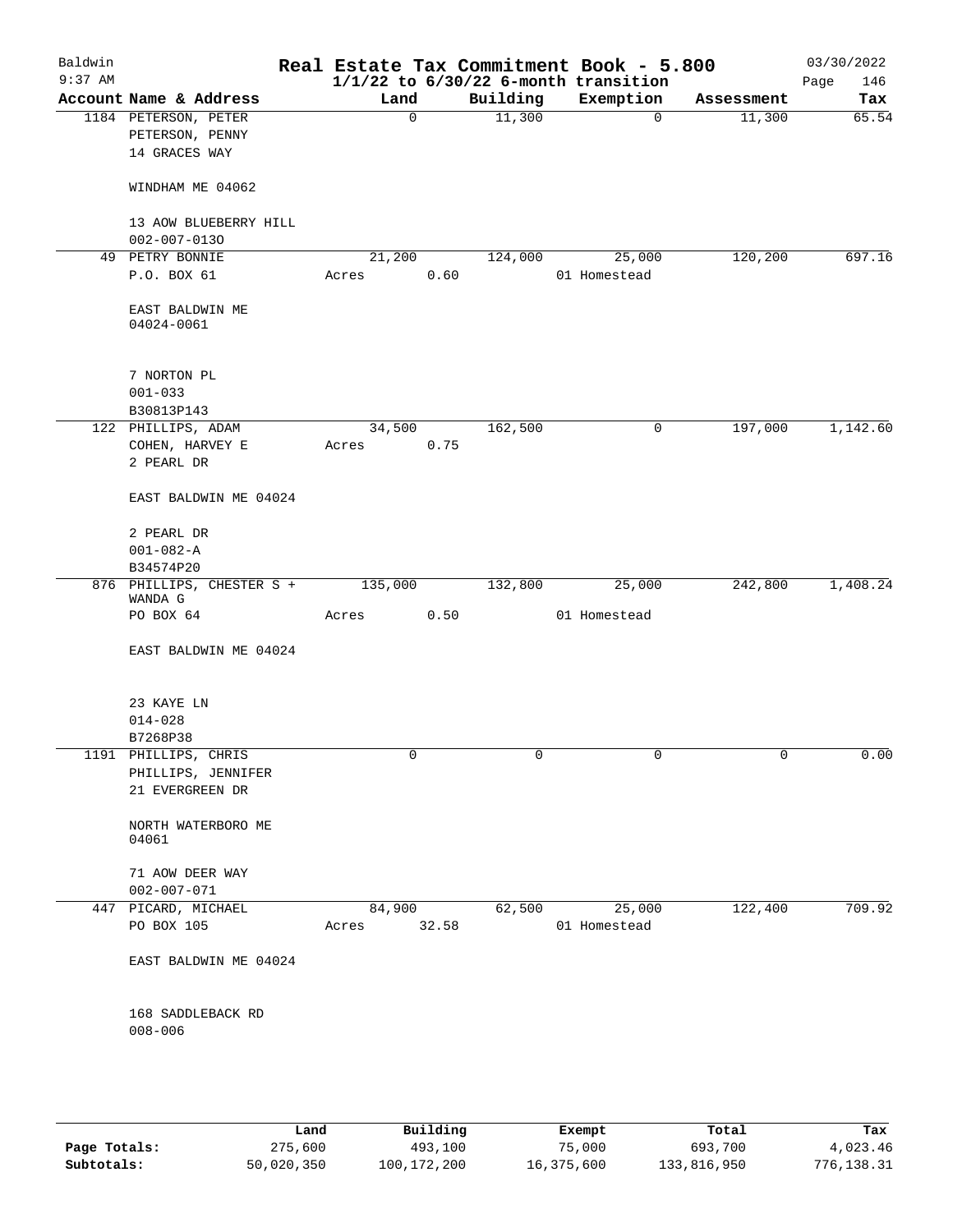| Baldwin<br>$9:37$ AM |                                  |         |        | Real Estate Tax Commitment Book - 5.800<br>$1/1/22$ to $6/30/22$ 6-month transition |              |            | 03/30/2022<br>147<br>Page |
|----------------------|----------------------------------|---------|--------|-------------------------------------------------------------------------------------|--------------|------------|---------------------------|
|                      | Account Name & Address           | Land    |        | Building                                                                            | Exemption    | Assessment | Tax                       |
|                      | 240 PIERCE, JOSIAH               | 263,000 |        | $\overline{0}$                                                                      | $\mathbf{0}$ | 263,000    | 1,525.40                  |
|                      | PIERCE, KATHLEEN                 | Acres   | 612.00 |                                                                                     |              |            |                           |
|                      | 9 PIERCE PLACE                   |         |        |                                                                                     |              |            |                           |
|                      | WEST BALDWIN ME 04091            |         |        |                                                                                     |              |            |                           |
|                      | BROWN RD                         |         |        |                                                                                     |              |            |                           |
|                      | $004 - 011$                      |         |        |                                                                                     |              |            |                           |
|                      | B34981P45                        |         |        |                                                                                     |              |            |                           |
|                      | 388 PIERCE, DANIEL ET ALS        | 4,600   |        | 0                                                                                   | 0            | 4,600      | 26.68                     |
|                      | 28 NEW RD                        | Acres   | 10.76  |                                                                                     |              |            |                           |
|                      | WEST BALDWIN ME 04091            |         |        |                                                                                     |              |            |                           |
|                      | RIVER RD                         |         |        |                                                                                     |              |            |                           |
|                      | $006 - 031$                      |         |        |                                                                                     |              |            |                           |
|                      | B22152P75                        |         |        |                                                                                     |              |            |                           |
|                      | 930 PIERCE, DANIEL V + GWEN<br>Е | 36,000  |        | 400,400                                                                             | 0            | 436,400    | 2,531.12                  |
|                      | 28 NEW RD                        | Acres   | 10.00  |                                                                                     |              |            |                           |
|                      | WEST BALDWIN ME 04091            |         |        |                                                                                     |              |            |                           |
|                      | 28 NEW RD                        |         |        |                                                                                     |              |            |                           |
|                      | $010 - 016 - A$                  |         |        |                                                                                     |              |            |                           |
|                      | B14907P158                       |         |        |                                                                                     |              |            |                           |
|                      | 1249 PIERCE, JOSIAH              | 14,600  |        | 0                                                                                   | $\mathsf{O}$ | 14,600     | 84.68                     |
|                      | 9 PIERCE PL                      | Acres   | 34.10  |                                                                                     |              |            |                           |
|                      | WEST BALDWIN ME 04091            |         |        |                                                                                     |              |            |                           |
|                      | LEDGE RD                         |         |        |                                                                                     |              |            |                           |
|                      | $006 - 003$                      |         |        |                                                                                     |              |            |                           |
|                      | B23481P104                       |         |        |                                                                                     |              |            |                           |
|                      | 1250 PIERCE, JOSIAH              | 8,000   |        | 0                                                                                   | 0            | 8,000      | 46.40                     |
|                      | 9 PIERCE PL                      | Acres   | 19.12  |                                                                                     |              |            |                           |
|                      | WEST BALDWIN ME 04091            |         |        |                                                                                     |              |            |                           |
|                      | RIVER RD                         |         |        |                                                                                     |              |            |                           |
|                      | $006 - 031 - A$                  |         |        |                                                                                     |              |            |                           |
|                      | B23481P104                       |         |        |                                                                                     |              |            |                           |
|                      | 1251 PIERCE, JOSIAH              | 38,800  |        | 0                                                                                   | $\mathbf 0$  | 38,800     | 225.04                    |
|                      | 9 PIERCE PL                      | Acres   | 87.93  |                                                                                     |              |            |                           |
|                      | WEST BALDWIN ME 04091            |         |        |                                                                                     |              |            |                           |
|                      | PIERCE PL                        |         |        |                                                                                     |              |            |                           |
|                      | $007 - 019 - F$                  |         |        |                                                                                     |              |            |                           |
|                      |                                  |         |        |                                                                                     |              |            |                           |
|                      |                                  |         |        |                                                                                     |              |            |                           |

|              | Land       | Building    | Exempt     | Total       | Tax        |
|--------------|------------|-------------|------------|-------------|------------|
| Page Totals: | 365,000    | 400,400     |            | 765,400     | 4,439.32   |
| Subtotals:   | 50,385,350 | 100,572,600 | 16,375,600 | 134,582,350 | 780,577.63 |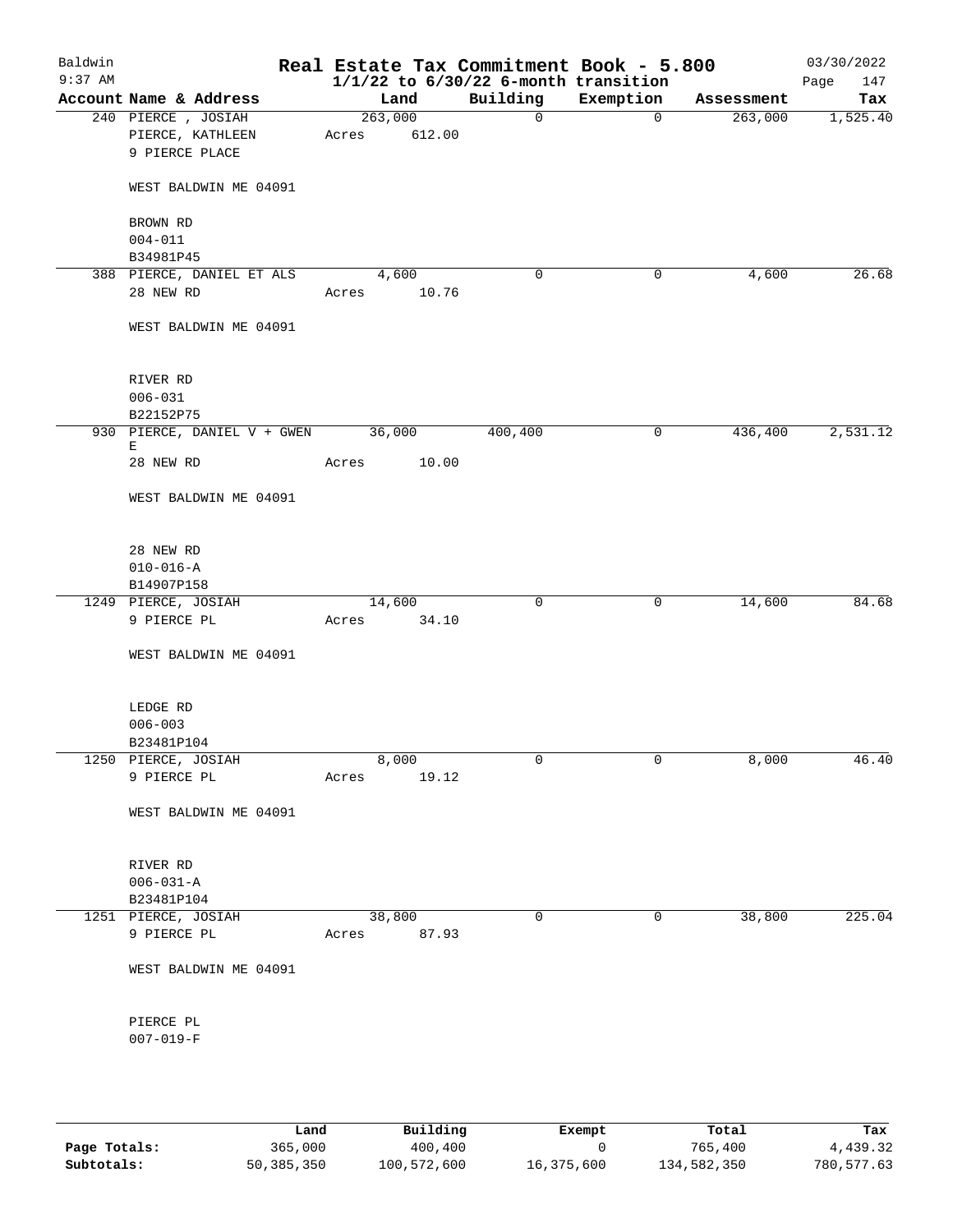| Baldwin<br>$9:37$ AM |                           |         |        |              | Real Estate Tax Commitment Book - 5.800<br>$1/1/22$ to $6/30/22$ 6-month transition |            | 03/30/2022<br>Page<br>148 |
|----------------------|---------------------------|---------|--------|--------------|-------------------------------------------------------------------------------------|------------|---------------------------|
|                      | Account Name & Address    | Land    |        | Building     | Exemption                                                                           | Assessment | Tax                       |
|                      | 393 PIERCE, JOSIAH        | 188,400 |        | $\mathsf{O}$ | $\overline{0}$                                                                      | 188,400    | 1,092.72                  |
|                      | 9 PIERCE PL               | Acres   | 274.00 |              |                                                                                     |            |                           |
|                      | WEST BALDWIN ME 04091     |         |        |              |                                                                                     |            |                           |
|                      |                           |         |        |              |                                                                                     |            |                           |
|                      | 67 RIVER RD               |         |        |              |                                                                                     |            |                           |
|                      | $006 - 034$<br>B18112P284 |         |        |              |                                                                                     |            |                           |
|                      | 406 PIERCE, JOSIAH        | 139,400 |        | 468,000      | 25,000                                                                              | 582,400    | 3,377.92                  |
|                      | 9 PIERCE PL               | Acres   | 127.97 |              | 01 Homestead                                                                        |            |                           |
|                      | WEST BALDWIN ME 04091     |         |        |              |                                                                                     |            |                           |
|                      |                           |         |        |              |                                                                                     |            |                           |
|                      | 9 PIERCE PL               |         |        |              |                                                                                     |            |                           |
|                      | $007 - 004$               |         |        |              |                                                                                     |            |                           |
|                      | B24230P325                |         |        |              |                                                                                     |            |                           |
|                      | 440 PIERCE, JOSIAH        | 25,300  |        | 0            | 0                                                                                   | 25,300     | 146.74                    |
|                      | 9 PIERCE PL               | Acres   | 16.88  |              |                                                                                     |            |                           |
|                      | WEST BALDWIN ME 04091     |         |        |              |                                                                                     |            |                           |
|                      | MARSTON RD                |         |        |              |                                                                                     |            |                           |
|                      | $007 - 029$               |         |        |              |                                                                                     |            |                           |
|                      | B38020P278 03/09/2021     |         |        |              |                                                                                     |            |                           |
|                      | 331 PIERCE, JOSIAH        | 141,200 |        | $\mathbf 0$  | 0                                                                                   | 141,200    | 818.96                    |
|                      | 9 PIERCE PL               | Acres   | 229.62 |              |                                                                                     |            |                           |
|                      |                           |         |        |              |                                                                                     |            |                           |
|                      | WEST BALDWIN ME 04091     |         |        |              |                                                                                     |            |                           |
|                      | ROUTE 113                 |         |        |              |                                                                                     |            |                           |
|                      | $006 - 001$               |         |        |              |                                                                                     |            |                           |
|                      | 332 PIERCE, JOSIAH        | 121,400 |        | 403,400      | 0                                                                                   | 524,800    | 3,043.84                  |
|                      | 9 PIERCE PL               | Acres   | 176.00 |              |                                                                                     |            |                           |
|                      | WEST BALDWIN ME 04091     |         |        |              |                                                                                     |            |                           |
|                      |                           |         |        |              |                                                                                     |            |                           |
|                      | 710 PEQUAWKET TR          |         |        |              |                                                                                     |            |                           |
|                      | $006 - 002$               |         |        |              |                                                                                     |            |                           |
|                      | B23481P104                |         |        |              |                                                                                     |            |                           |
|                      | 290 PIERCE, JOSIAH        | 17,900  |        | $\mathbf 0$  | 0                                                                                   | 17,900     | 103.82                    |
|                      | 9 PIERCE PL               | Acres   | 45.00  |              |                                                                                     |            |                           |
|                      | WEST BALDWIN ME 04091     |         |        |              |                                                                                     |            |                           |
|                      |                           |         |        |              |                                                                                     |            |                           |
|                      | PIGEON BROOK RD           |         |        |              |                                                                                     |            |                           |
|                      | $005 - 033$               |         |        |              |                                                                                     |            |                           |
|                      | B18112P284                |         |        |              |                                                                                     |            |                           |
|                      |                           |         |        |              |                                                                                     |            |                           |
|                      |                           |         |        |              |                                                                                     |            |                           |
|                      |                           |         |        |              |                                                                                     |            |                           |

|              | Land       | Building    | Exempt     | Total       | Tax        |
|--------------|------------|-------------|------------|-------------|------------|
| Page Totals: | 633,600    | 871,400     | 25,000     | 1,480,000   | 8,584.00   |
| Subtotals:   | 51,018,950 | 101,444,000 | 16,400,600 | 136,062,350 | 789,161.63 |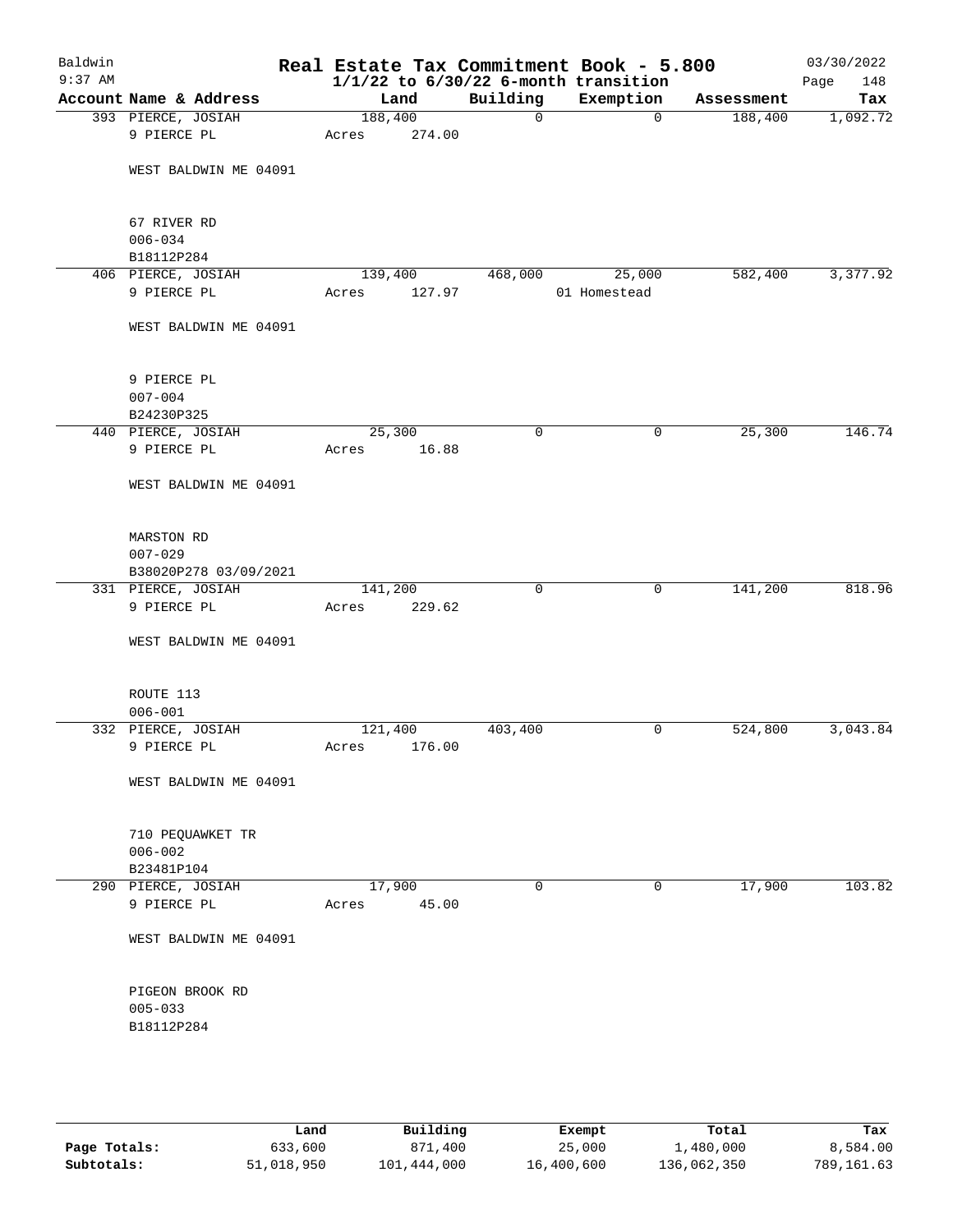| Baldwin<br>$9:37$ AM |                                     | Real Estate Tax Commitment Book - 5.800<br>$1/1/22$ to $6/30/22$ 6-month transition |              |              |            | 03/30/2022<br>149<br>Page |
|----------------------|-------------------------------------|-------------------------------------------------------------------------------------|--------------|--------------|------------|---------------------------|
|                      | Account Name & Address              | Land                                                                                | Building     | Exemption    | Assessment | Tax                       |
|                      | 463 PIERCE, JOSIAH                  | 29,800                                                                              | $\mathsf{O}$ | $\mathbf 0$  | 29,800     | 172.84                    |
|                      | 9 PIERCE PL                         | 73.00<br>Acres                                                                      |              |              |            |                           |
|                      | WEST BALDWIN ME 04091               |                                                                                     |              |              |            |                           |
|                      |                                     |                                                                                     |              |              |            |                           |
|                      | MOUNTAIN RD                         |                                                                                     |              |              |            |                           |
|                      | $008 - 22$                          |                                                                                     |              |              |            | 149.06                    |
|                      | 496 PIERCE, JOSIAH<br>9 PIERCE PL   | 25,700                                                                              | $\mathbf 0$  | 0            | 25,700     |                           |
|                      |                                     | Acres<br>59.00                                                                      |              |              |            |                           |
|                      | WEST BALDWIN ME 04091               |                                                                                     |              |              |            |                           |
|                      | WINSTON RD                          |                                                                                     |              |              |            |                           |
|                      | $009 - 016$                         |                                                                                     |              |              |            |                           |
|                      | 609 PIERCE, JOSIAH &<br>KATHLEEN    | 24,300                                                                              | $\mathbf 0$  | 0            | 24,300     | 140.94                    |
|                      | 9 PIERCE PL                         | 59.00<br>Acres                                                                      |              |              |            |                           |
|                      | WEST BALDWIN ME 04091               |                                                                                     |              |              |            |                           |
|                      | SENATOR BLACK RD<br>$011 - 003, 3A$ |                                                                                     |              |              |            |                           |
|                      | 981 PIERCE, KATHLEEN J              | 25,800                                                                              | 135,100      | 0            | 160,900    | 933.22                    |
|                      | 9 PIERCE PLACE                      | 2.00<br>Acres                                                                       |              |              |            |                           |
|                      | WEST BALDWIN ME 04091               |                                                                                     |              |              |            |                           |
|                      | SENATOR BLACK RD<br>$007 - 019 - D$ |                                                                                     |              |              |            |                           |
|                      | 387 PIERCE, MARGARET D              | 35,000                                                                              | 0            | $\mathsf{O}$ | 35,000     | 203.00                    |
|                      | 879 BARTON WOODS RD                 | 82.00<br>Acres                                                                      |              |              |            |                           |
|                      | ATLANTA GA 30307                    |                                                                                     |              |              |            |                           |
|                      | RIVER RD                            |                                                                                     |              |              |            |                           |
|                      | $006 - 030$                         |                                                                                     |              |              |            |                           |
|                      | B13379P102                          |                                                                                     |              |              |            |                           |
|                      | 576 PIERCE, MARGARET D.             | 53,300                                                                              | 0            | $\mathbf 0$  | 53,300     | 309.14                    |
|                      | 879 BARTON WOODS RD.                | 119.00<br>Acres                                                                     |              |              |            |                           |
|                      | ATLANTA GA 30307                    |                                                                                     |              |              |            |                           |
|                      | BOWIE RD                            |                                                                                     |              |              |            |                           |
|                      | $010 - 020$                         |                                                                                     |              |              |            |                           |
|                      | B13379P102                          |                                                                                     |              |              |            |                           |
|                      |                                     |                                                                                     |              |              |            |                           |

|              | Land       | Building    | Exempt     | Total       | Tax        |
|--------------|------------|-------------|------------|-------------|------------|
| Page Totals: | 193,900    | 135,100     |            | 329,000     | 1,908.20   |
| Subtotals:   | 51,212,850 | 101,579,100 | 16,400,600 | 136,391,350 | 791,069.83 |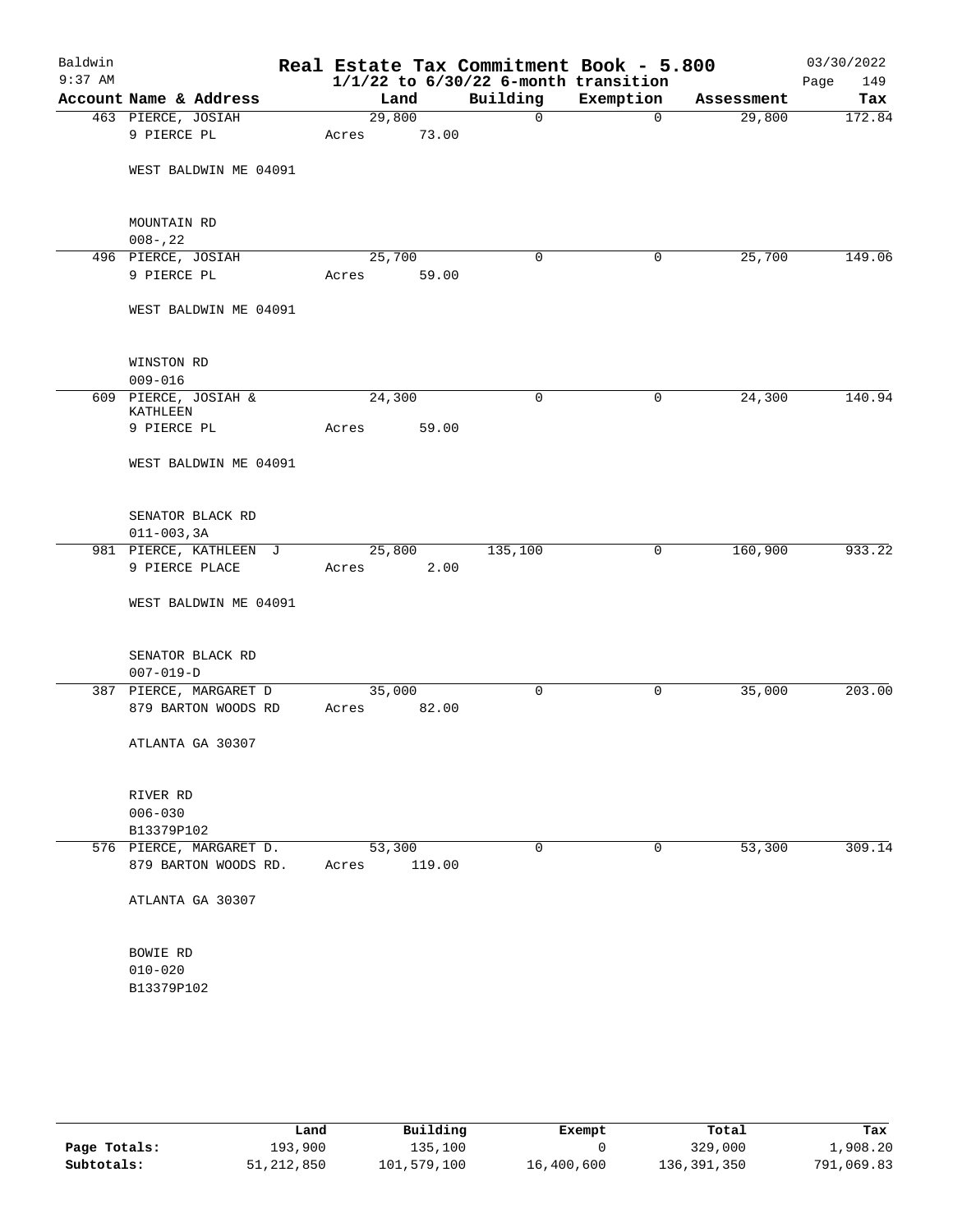| Baldwin<br>$9:37$ AM |                                |         |        |             | Real Estate Tax Commitment Book - 5.800<br>$1/1/22$ to $6/30/22$ 6-month transition |            | 03/30/2022<br>150<br>Page |
|----------------------|--------------------------------|---------|--------|-------------|-------------------------------------------------------------------------------------|------------|---------------------------|
|                      | Account Name & Address         | Land    |        | Building    | Exemption                                                                           | Assessment | Tax                       |
|                      | 1006 PIERCE, SUSAN             | 46,900  |        | 0           | $\mathbf 0$                                                                         | 46,900     | 272.02                    |
|                      | 11 AUTUMN STREET               | Acres   | 6.00   |             |                                                                                     |            |                           |
|                      | BUXTON ME 04093                |         |        |             |                                                                                     |            |                           |
|                      | 102 RIVER RD                   |         |        |             |                                                                                     |            |                           |
|                      | $006 - 035 - E$                |         |        |             |                                                                                     |            |                           |
|                      | B27310P33                      |         |        |             |                                                                                     |            |                           |
|                      | 497 PIERROTTI, J KEITH         | 129,100 |        | 542,300     | 0                                                                                   | 671,400    | 3,894.12                  |
|                      | PIERROTTI, DYLAN               | Acres   | 140.41 |             |                                                                                     |            |                           |
|                      | 1298 CAPE ROAD                 |         |        |             |                                                                                     |            |                           |
|                      | LIMINGTON ME 04049             |         |        |             |                                                                                     |            |                           |
|                      | 68 SHILOH PLC                  |         |        |             |                                                                                     |            |                           |
|                      | $009 - 017 - 017A$             |         |        |             |                                                                                     |            |                           |
|                      | B37139P84                      |         |        |             |                                                                                     |            |                           |
|                      | 511 PIERROTTI, J KEITH         | 71,900  |        | 0           | 0                                                                                   | 71,900     | 417.02                    |
|                      | PIERROTTI, DYLAN               | Acres   | 40.00  |             |                                                                                     |            |                           |
|                      | 1298 CAPE ROAD                 |         |        |             |                                                                                     |            |                           |
|                      | LIMINGTON ME 04049             |         |        |             |                                                                                     |            |                           |
|                      | DECKER RD                      |         |        |             |                                                                                     |            |                           |
|                      | $009 - 024 - A$                |         |        |             |                                                                                     |            |                           |
|                      | B37139P247                     |         |        |             |                                                                                     |            |                           |
|                      | 168 PIKE INDUSTRIES INC        | 210,400 |        | $\mathbf 0$ | 0                                                                                   | 210,400    | 1,220.32                  |
|                      | 3 EASTGATE PARK RD             | Acres   | 79.70  |             |                                                                                     |            |                           |
|                      | BELMONT NH 03220               |         |        |             |                                                                                     |            |                           |
|                      | CARL BURNELL RD                |         |        |             |                                                                                     |            |                           |
|                      | $003 - 006 - B$                |         |        |             |                                                                                     |            |                           |
|                      | B7384P207                      |         |        |             |                                                                                     |            |                           |
|                      | 12 PLUMMER ERLAND M            | 23,700  |        | 40,600      | 25,000                                                                              | 39,300     | 227.94                    |
|                      | PLUMMER ARLENE E               | Acres   | 2.00   |             | 01 Homestead                                                                        |            |                           |
|                      | PO BOX 142                     |         |        |             |                                                                                     |            |                           |
|                      | EAST BALDWIN ME 04024          |         |        |             |                                                                                     |            |                           |
|                      | 39 PEQUAWKET TR<br>$001 - 009$ |         |        |             |                                                                                     |            |                           |
|                      | B8429P55                       |         |        |             |                                                                                     |            |                           |
|                      | 972 PODLASKI, RONALD &         | 37,200  |        | 0           | 0                                                                                   | 37,200     | 215.76                    |
|                      | CHRISTINE F                    |         |        |             |                                                                                     |            |                           |
|                      | 82 CRAM RD                     | Acres   | 10.00  |             |                                                                                     |            |                           |
|                      | EAST BALDWIN ME 04024          |         |        |             |                                                                                     |            |                           |
|                      | BRIDGTON RD                    |         |        |             |                                                                                     |            |                           |
|                      | $003 - 035 - C$                |         |        |             |                                                                                     |            |                           |
|                      |                                |         |        |             |                                                                                     |            |                           |
|                      |                                |         |        |             |                                                                                     |            |                           |
|                      |                                |         |        |             |                                                                                     |            |                           |

|              | Land       | Building    | Exempt     | Total       | Tax        |
|--------------|------------|-------------|------------|-------------|------------|
| Page Totals: | 519,200    | 582,900     | 25,000     | 1,077,100   | 6,247.18   |
| Subtotals:   | 51,732,050 | 102,162,000 | 16,425,600 | 137,468,450 | 797,317.01 |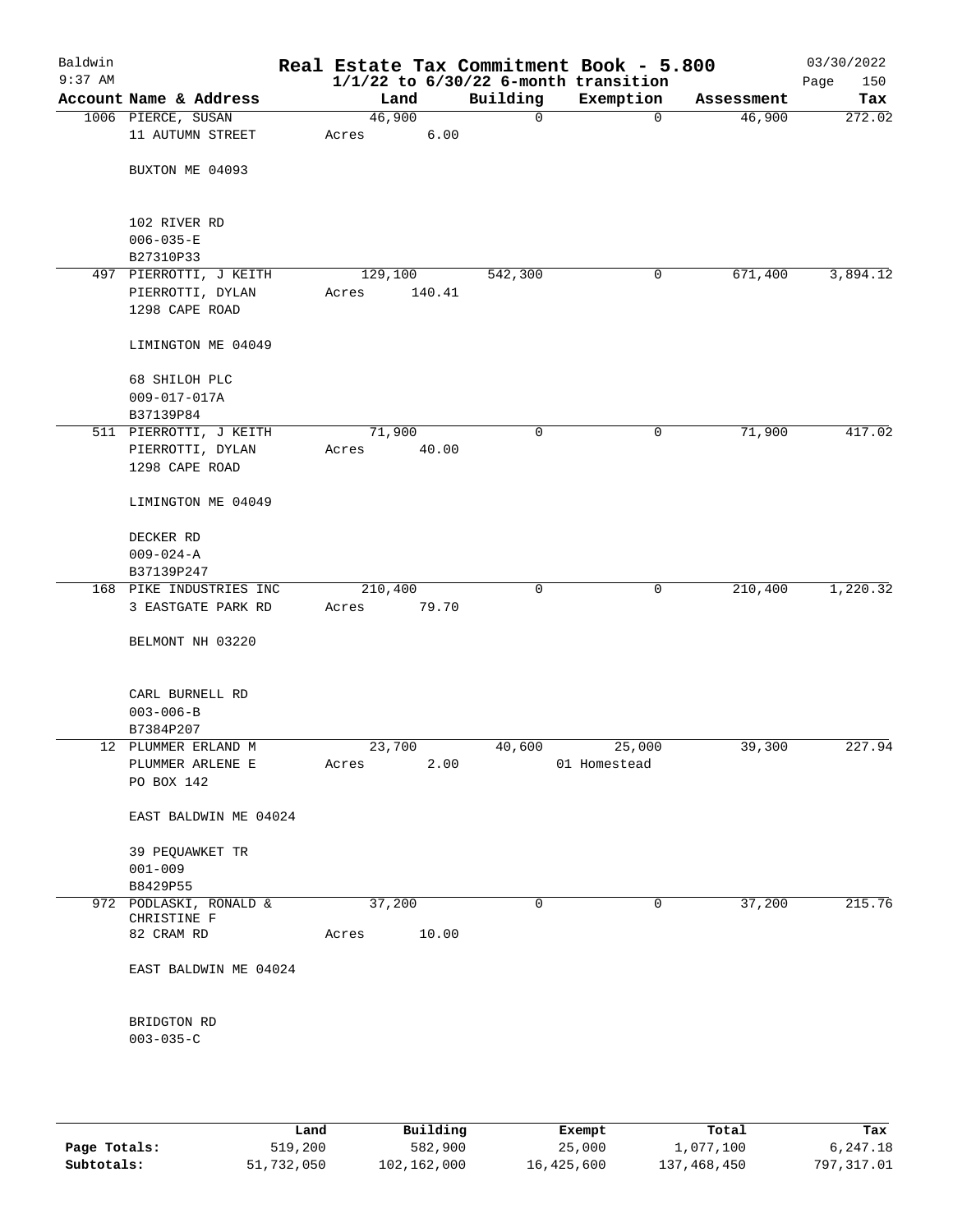| Baldwin   |                                          |         |             |          | Real Estate Tax Commitment Book - 5.800  |            | 03/30/2022  |
|-----------|------------------------------------------|---------|-------------|----------|------------------------------------------|------------|-------------|
| $9:37$ AM |                                          |         |             |          | $1/1/22$ to $6/30/22$ 6-month transition |            | 151<br>Page |
|           | Account Name & Address                   | Land    |             | Building | Exemption                                | Assessment | Tax         |
|           | 580381 PODLASKI, RONALD &<br>CHRISTINE F | 182,500 |             | 238,900  | 25,000                                   | 396,400    | 2,299.12    |
|           | 82 CRAM RD                               | Acres   | 106.00      |          | 01 Homestead                             |            |             |
|           |                                          |         |             |          |                                          |            |             |
|           | EAST BALDWIN ME 04024                    |         |             |          |                                          |            |             |
|           |                                          |         |             |          |                                          |            |             |
|           | 82 CRAM RD<br>$003 - 015 - 016$          |         |             |          |                                          |            |             |
|           | 215 POMERLEAU, RAYMOND &                 | 26,400  |             | 141,800  | 25,000                                   | 143,200    | 830.56      |
|           | ROBERTA J<br>399 BRIDGTON RD             | Acres   | 1.90        |          | 01 Homestead                             |            |             |
|           |                                          |         |             |          |                                          |            |             |
|           | EAST BALDWIN ME 04024                    |         |             |          |                                          |            |             |
|           | 399 BRIDGTON RD                          |         |             |          |                                          |            |             |
|           | $003 - 027 - B$                          |         |             |          |                                          |            |             |
|           | 1213 POTVIN, BEN                         |         | $\mathbf 0$ | 14,700   | 0                                        | 14,700     | 85.26       |
|           | POTVIN, PAULA<br>7 CIRCLE HILL RD        |         |             |          |                                          |            |             |
|           | SALEM MA 01970                           |         |             |          |                                          |            |             |
|           |                                          |         |             |          |                                          |            |             |
|           | AOW TACKLEBOX<br>002-007-DARDEVL         |         |             |          |                                          |            |             |
|           | 446 POWELL, RONALD M. &<br>DIANA L       | 38,500  |             | 163,000  | 25,000                                   | 176,500    | 1,023.70    |
|           | 133 SADDLEBACK RD                        | Acres   | 10.00       |          | 01 Homestead                             |            |             |
|           | WEST BALDWIN ME 04091                    |         |             |          |                                          |            |             |
|           |                                          |         |             |          |                                          |            |             |
|           | 133 SADDLEBACK RD                        |         |             |          |                                          |            |             |
|           | $008 - 005$<br>B12079P28                 |         |             |          |                                          |            |             |
|           | 282 PRICE FAMILY REVOCABLE               | 26,400  |             | 141,400  | 25,000                                   | 142,800    | 828.24      |
|           | TRUST<br>178 PIGEON BROOK RD             | Acres   | 1.90        |          | 01 Homestead                             |            |             |
|           |                                          |         |             |          |                                          |            |             |
|           | W BALDWIN ME 04091                       |         |             |          |                                          |            |             |
|           | 178 PIGEON BROOK RD                      |         |             |          |                                          |            |             |
|           | $005 - 027$                              |         |             |          |                                          |            |             |
|           | B37964P113                               |         |             |          |                                          |            |             |
|           | 616 PRICE, JACQUELINE D                  |         | 52,000      | 155,600  | 25,000                                   | 182,600    | 1,059.08    |
|           | P.O. BOX 21                              | Acres   | 37.00       |          | 01 Homestead                             |            |             |
|           | WEST BALDWIN ME 04091                    |         |             |          |                                          |            |             |
|           | 197 SENATOR BLACK RD                     |         |             |          |                                          |            |             |
|           | $011 - 009$                              |         |             |          |                                          |            |             |
|           | B18154P224                               |         |             |          |                                          |            |             |
|           |                                          |         |             |          |                                          |            |             |
|           |                                          |         |             |          |                                          |            |             |

|              | Land       | Building    | Exempt     | Total       | Tax        |
|--------------|------------|-------------|------------|-------------|------------|
| Page Totals: | 325,800    | 855,400     | 125,000    | 1,056,200   | 6,125.96   |
| Subtotals:   | 52,057,850 | 103,017,400 | 16,550,600 | 138,524,650 | 803,442.97 |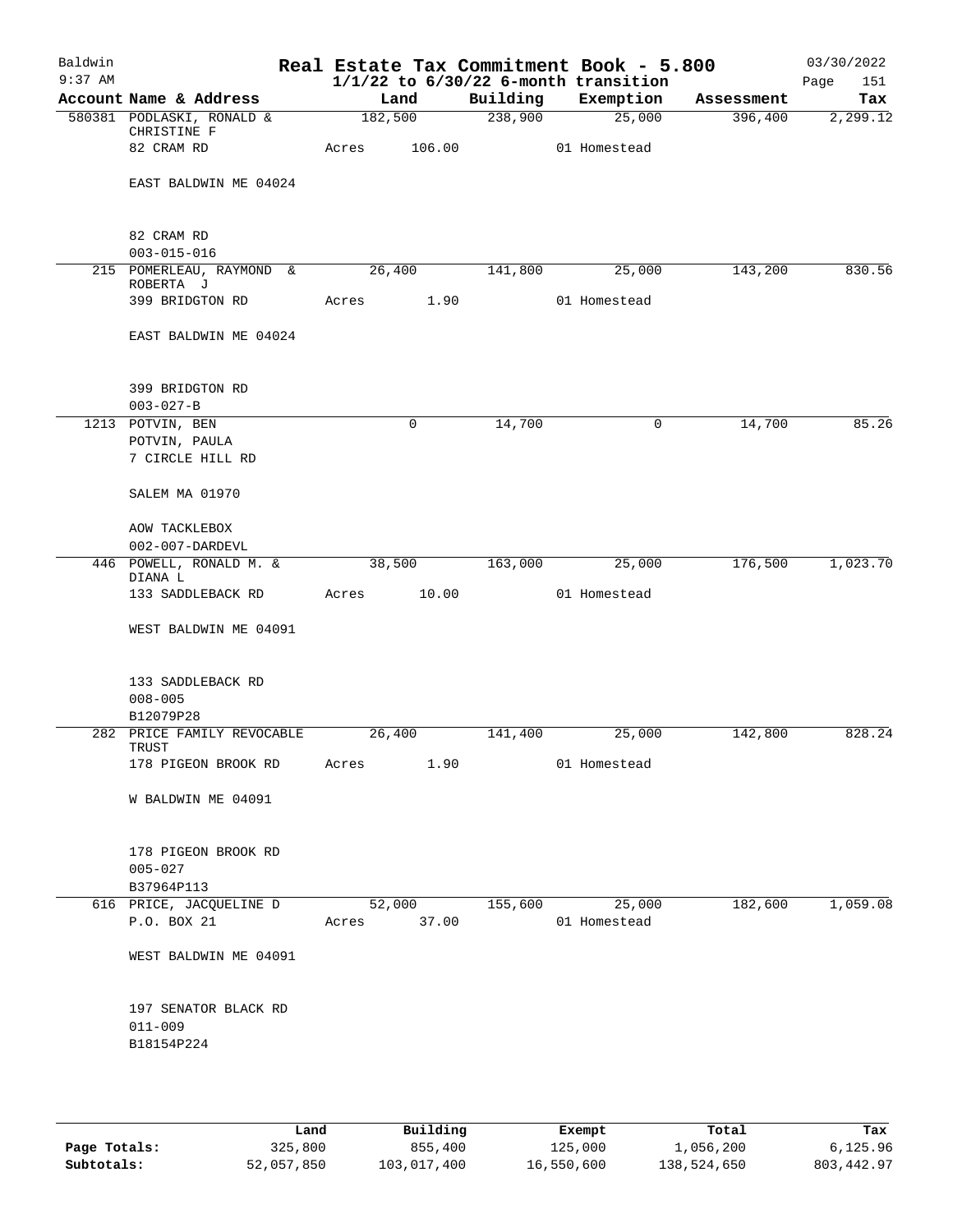| Baldwin      |                                  |        |          |                                                      | Real Estate Tax Commitment Book - 5.800 |            | 03/30/2022         |
|--------------|----------------------------------|--------|----------|------------------------------------------------------|-----------------------------------------|------------|--------------------|
| $9:37$ AM    | Account Name & Address           | Land   |          | $1/1/22$ to $6/30/22$ 6-month transition<br>Building | Exemption                               | Assessment | 152<br>Page<br>Tax |
|              | 617 PRICE, JACQUELINE D          | 28,900 |          | 0                                                    | $\mathbf 0$                             | 28,900     | 167.62             |
|              | P.O. BOX 21                      | Acres  | 3.62     |                                                      |                                         |            |                    |
|              |                                  |        |          |                                                      |                                         |            |                    |
|              | WEST BALDWIN ME 04091            |        |          |                                                      |                                         |            |                    |
|              | SENATOR BLACK RD                 |        |          |                                                      |                                         |            |                    |
|              | $011 - 009 - 001$                |        |          |                                                      |                                         |            |                    |
|              | B33664P56                        |        |          |                                                      |                                         |            |                    |
|              | 621 PRICE, JACQUELINE D          | 26,500 |          | 0                                                    | 0                                       | 26,500     | 153.70             |
|              | P.O. BOX 21                      | Acres  | 2.03     |                                                      |                                         |            |                    |
|              | WEST BALDWIN ME 04091            |        |          |                                                      |                                         |            |                    |
|              | SENATOR BLACK RD                 |        |          |                                                      |                                         |            |                    |
|              | $011 - 009 - 005$                |        |          |                                                      |                                         |            |                    |
|              | B18154P224                       |        |          |                                                      |                                         |            |                    |
|              | 1076 PROFENNO, MARIAH<br>LEEANN  | 18,400 |          | 222,700                                              | 0                                       | 241,100    | 1,398.38           |
|              | LERMAN, TYLER CHASE              | Acres  | 2.00     |                                                      |                                         |            |                    |
|              | 123 CARL BURNELL RD              |        |          |                                                      |                                         |            |                    |
|              | EAST BALDWIN ME 04024            |        |          |                                                      |                                         |            |                    |
|              | 123 CARL BURNELL RD              |        |          |                                                      |                                         |            |                    |
|              | $003 - 003 - 007$                |        |          |                                                      |                                         |            |                    |
|              | B37575P175                       |        |          |                                                      |                                         |            |                    |
|              | 1066 PY ESTES & SON INC          | 21,800 |          | $\mathbf 0$                                          | 0                                       | 21,800     | 126.44             |
|              | PO BOX 86                        | Acres  | 58.00    |                                                      |                                         |            |                    |
|              | WEST BALDWIN ME 04091            |        |          |                                                      |                                         |            |                    |
|              |                                  |        |          |                                                      |                                         |            |                    |
|              | PEQUAWKET TR                     |        |          |                                                      |                                         |            |                    |
|              | $012 - 012$                      |        |          |                                                      |                                         |            |                    |
|              | B35263P222                       |        |          |                                                      |                                         |            |                    |
|              | 1301 RAED HERTEL FAMILY<br>TRUST | 94,000 |          | 0                                                    | 0                                       | 94,000     | 545.20             |
|              | VAN E HERTEL SR TRUSTEE Acres    |        | 47.00    |                                                      |                                         |            |                    |
|              | 617 FOUR BAYS DRIVE              |        |          |                                                      |                                         |            |                    |
|              | NOKOMIS FL 34275                 |        |          |                                                      |                                         |            |                    |
|              | BRIDGTON RD                      |        |          |                                                      |                                         |            |                    |
|              | $004 - 001 - 002$                |        |          |                                                      |                                         |            |                    |
|              | B37292P263                       |        |          |                                                      |                                         |            |                    |
|              | 184 RAMSDELL, RYAN               | 42,800 |          | 0                                                    | 0                                       | 42,800     | 248.24             |
|              | EARL, TAMMIE                     | Acres  | 16.02    |                                                      |                                         |            |                    |
|              | 30 CRAM RD                       |        |          |                                                      |                                         |            |                    |
|              | EAST BALDWIN ME 04024            |        |          |                                                      |                                         |            |                    |
|              | CRAM RD                          |        |          |                                                      |                                         |            |                    |
|              | $003 - 014$                      |        |          |                                                      |                                         |            |                    |
|              | B6143P5                          |        |          |                                                      |                                         |            |                    |
|              |                                  |        |          |                                                      |                                         |            |                    |
|              | Land                             |        | Building |                                                      | Exempt                                  | Total      | Tax                |
| Page Totals: | 232,400                          |        | 222,700  |                                                      | 0                                       | 455,100    | 2,639.58           |

**Subtotals:** 52,290,250 103,240,100 16,550,600 138,979,750 806,082.55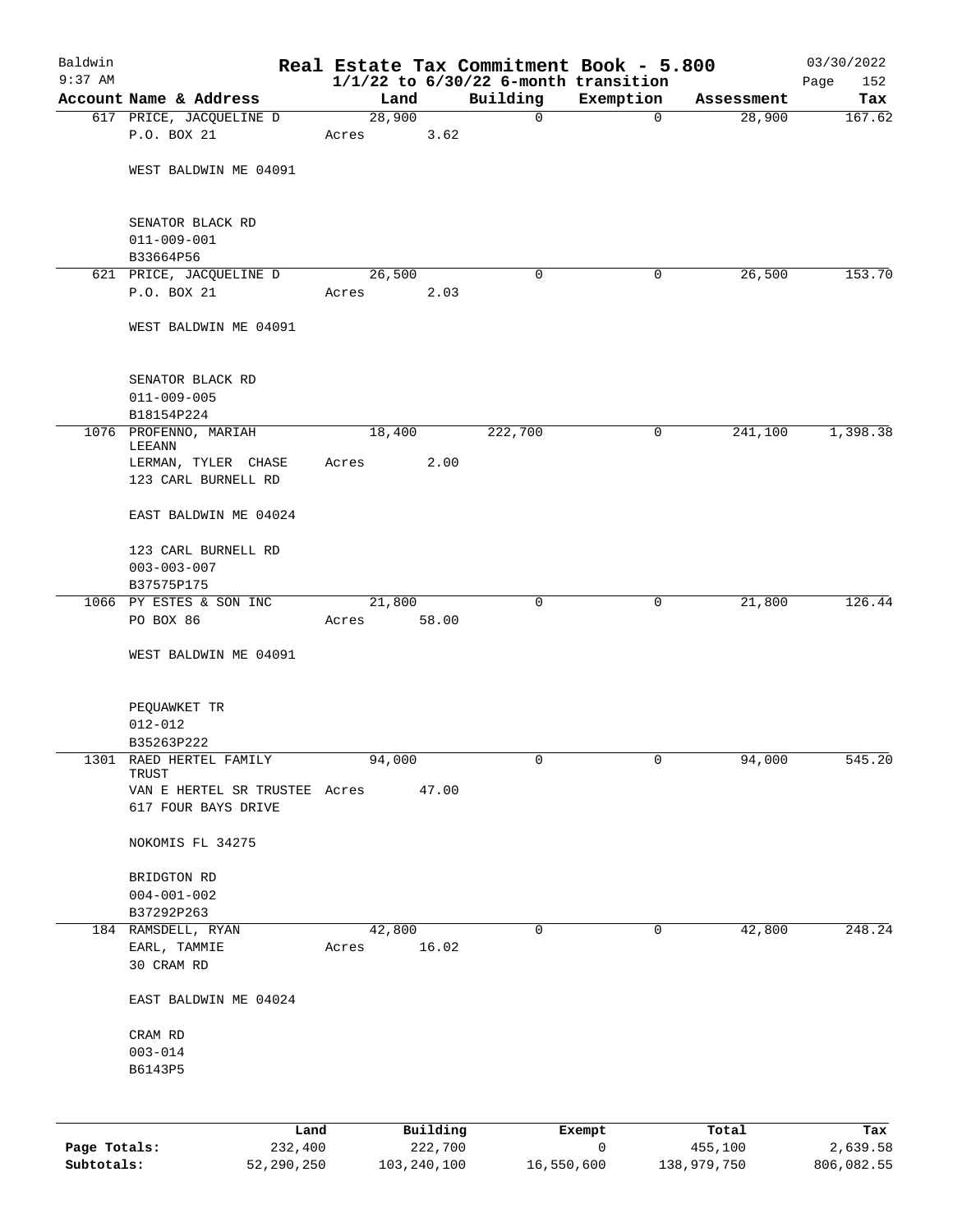| Baldwin<br>$9:37$ AM |                                                              |                 |      |          | Real Estate Tax Commitment Book - 5.800<br>$1/1/22$ to $6/30/22$ 6-month transition |            | 03/30/2022<br>153<br>Page |
|----------------------|--------------------------------------------------------------|-----------------|------|----------|-------------------------------------------------------------------------------------|------------|---------------------------|
|                      | Account Name & Address                                       | Land            |      | Building | Exemption                                                                           | Assessment | Tax                       |
|                      | 189 RAMSDELL, RYAN                                           | 28, 200         |      | 206, 100 | 0                                                                                   | 234,300    | 1,358.94                  |
|                      | 30 CRAM RD                                                   | Acres           | 3.10 |          |                                                                                     |            |                           |
|                      | EAST BALDWIN ME 04024                                        |                 |      |          |                                                                                     |            |                           |
|                      | 30 CRAM RD<br>$003 - 014 - A$                                |                 |      |          |                                                                                     |            |                           |
|                      | B15960P265                                                   |                 |      |          |                                                                                     |            |                           |
|                      | 1265 RAND, BOBBIE-JO<br>RAND, CHRISTOPHER R<br>14 ELM STREET | 26,500<br>Acres | 2.00 | 0        | 0                                                                                   | 26,500     | 153.70                    |
|                      | PARSONFIELD ME 04047                                         |                 |      |          |                                                                                     |            |                           |
|                      | 29 CRAWFORD RD<br>$012 - 002 - B$<br>B35602P88               |                 |      |          |                                                                                     |            |                           |
|                      | 1027 RAND, BRIAN C.                                          | 26,500          |      | 160,600  | 25,000                                                                              | 162,100    | 940.18                    |
|                      | 44 PIGEON BROOK RD.                                          | Acres           | 2.00 |          | 01 Homestead                                                                        |            |                           |
|                      | WEST BALDWIN ME 04091                                        |                 |      |          |                                                                                     |            |                           |
|                      | 44 PIGEON BROOK RD<br>$005 - 044 - E$<br>B25304P244          |                 |      |          |                                                                                     |            |                           |
|                      | 720 RANKIN, JOE & RITA                                       | 29,700          |      | 177,200  | 31,000                                                                              | 175,900    | 1,020.22                  |
|                      | 17 PARTRIDGE LANE                                            | Acres           | 8.90 |          | 13 Veteran (Viet Non Res                                                            |            |                           |
|                      | WEST BALDWIN ME 04091                                        |                 |      |          | 01 Homestead                                                                        |            |                           |
|                      | 17 PARTRIDGE LN<br>$011 - 082 - A$                           |                 |      |          |                                                                                     |            |                           |
|                      | 721 RANKIN, JOSEPH                                           | 24,100          |      | 106,600  | 0                                                                                   | 130,700    | 758.06                    |
|                      | 17 PARTRIDGE LANE                                            | Acres           | 1.20 |          |                                                                                     |            |                           |
|                      | WEST BALDWIN ME 04091                                        |                 |      |          |                                                                                     |            |                           |
|                      | 19 PARTRIDGE LN<br>$011 - 082 - A - 002$<br>B36626P84        |                 |      |          |                                                                                     |            |                           |
|                      | 705 RANKIN, JOSEPH DARRYL                                    | 42,500          |      | 0        | 0                                                                                   | 42,500     | 246.50                    |
|                      | 19 PARTRIDGE LANE                                            | Acres           | 8.00 |          |                                                                                     |            |                           |
|                      | WEST BALDWIN ME 04091                                        |                 |      |          |                                                                                     |            |                           |
|                      | PEQUAWKET TR<br>$011 - 072$                                  |                 |      |          |                                                                                     |            |                           |
|                      | B38147P290                                                   |                 |      |          |                                                                                     |            |                           |
|                      |                                                              |                 |      |          |                                                                                     |            |                           |

|              | Land       | Building    | Exempt     | Total       | Tax        |
|--------------|------------|-------------|------------|-------------|------------|
| Page Totals: | 177,500    | 650,500     | 56,000     | 772,000     | 4,477.60   |
| Subtotals:   | 52,467,750 | 103,890,600 | 16,606,600 | 139,751,750 | 810,560.15 |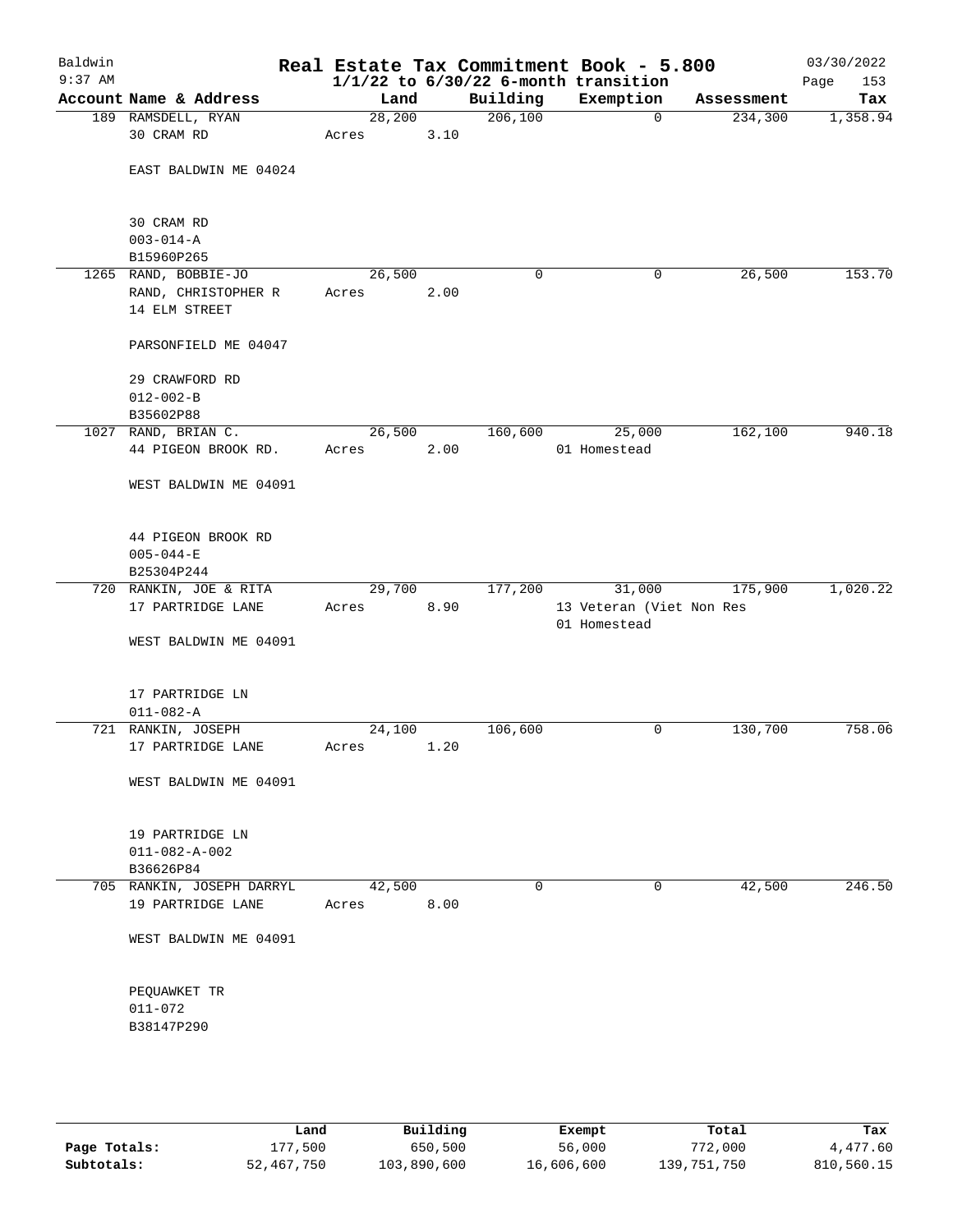| Baldwin      |                                                  |                |          |                     | Real Estate Tax Commitment Book - 5.800  |                       | 03/30/2022      |
|--------------|--------------------------------------------------|----------------|----------|---------------------|------------------------------------------|-----------------------|-----------------|
| $9:37$ AM    | Account Name & Address                           |                |          |                     | $1/1/22$ to $6/30/22$ 6-month transition |                       | 154<br>Page     |
|              | 1277 REDLON, CONNOR BRENT                        | Land<br>27,300 |          | Building<br>232,300 | Exemption<br>0                           | Assessment<br>259,600 | Tax<br>1,505.68 |
|              | 537 PEQUAWKET TRAIL                              | Acres          | 2.50     |                     |                                          |                       |                 |
|              | WEST BALDWIN ME 04091                            |                |          |                     |                                          |                       |                 |
|              | 537 PEQUAWKET TR<br>$005 - 014 - A$              |                |          |                     |                                          |                       |                 |
|              | B37424P33<br>678 REINHARD, MARVIN A &            | 49,200         |          | 88,700              | 0                                        | 137,900               | 799.82          |
|              | DAWN R                                           |                |          |                     |                                          |                       |                 |
|              | REINHARD, FRED T<br>1054 PEQUAWKET TRAIL         | Acres          | 2.50     |                     |                                          |                       |                 |
|              | WEST BALDWIN ME 04091                            |                |          |                     |                                          |                       |                 |
|              | 932 PEQUAWKET TR<br>$011 - 049 - B$              |                |          |                     |                                          |                       |                 |
|              | B35786P296                                       |                |          |                     |                                          |                       |                 |
|              | 702 REINHARD, MARVIN A. &<br>DAWN R.             | 24,500         |          | 146,700             | 25,000                                   | 146,200               | 847.96          |
|              | PO BOX 98                                        | Acres          | 2.50     |                     | 01 Homestead                             |                       |                 |
|              | WEST BALDWIN ME 04091                            |                |          |                     |                                          |                       |                 |
|              | 1054 PEQUAWKET TR<br>$011 - 070$                 |                |          |                     |                                          |                       |                 |
|              | 793 REINSBOROUGH, BRENDA                         | 27,700         |          | 0                   | 0                                        | 27,700                | 160.66          |
|              | DOUGHTY, FRED JR &<br>BRUCE H.<br>112 HODSDON RD | Acres          | 2.78     |                     |                                          |                       |                 |
|              |                                                  |                |          |                     |                                          |                       |                 |
|              | POWNAL ME 04069                                  |                |          |                     |                                          |                       |                 |
|              | WARDS HILL RD                                    |                |          |                     |                                          |                       |                 |
|              | $013 - 002 - A$                                  |                |          |                     |                                          |                       |                 |
|              | B33811P306<br>181 REYNOLDS , MARK                | 25,200         |          | 149,500             | $\mathbf 0$                              | 174,700               | 1,013.26        |
|              | REYNOLDS , MARY                                  | Acres          | 1.15     |                     |                                          |                       |                 |
|              | PO BOX 104                                       |                |          |                     |                                          |                       |                 |
|              | GORHAM ME 04038                                  |                |          |                     |                                          |                       |                 |
|              | 303 BRIDGTON RD<br>$003 - 011$                   |                |          |                     |                                          |                       |                 |
|              | B35307P177                                       |                |          |                     |                                          |                       |                 |
|              | 988 REYNOLDS, PHILIP A                           | 34,500         |          | 114,700             | 25,000                                   | 124,200               | 720.36          |
|              | REYNOLDS, DEBRA M<br>2 FIREFLY DR                | Acres          | 8.00     |                     | 01 Homestead                             |                       |                 |
|              | WEST BALDWIN ME 04091                            |                |          |                     |                                          |                       |                 |
|              | 2 FIREFLY DR                                     |                |          |                     |                                          |                       |                 |
|              | $005 - 026 - 004$                                |                |          |                     |                                          |                       |                 |
|              | B34708P182                                       |                |          |                     |                                          |                       |                 |
|              |                                                  |                |          |                     |                                          |                       |                 |
|              | Land                                             |                | Building |                     | Exempt                                   | Total                 | Tax             |
| Page Totals: | 188,400                                          |                | 731,900  |                     | 50,000                                   | 870,300               | 5,047.74        |

**Subtotals:** 52,656,150 104,622,500 16,656,600 140,622,050 815,607.89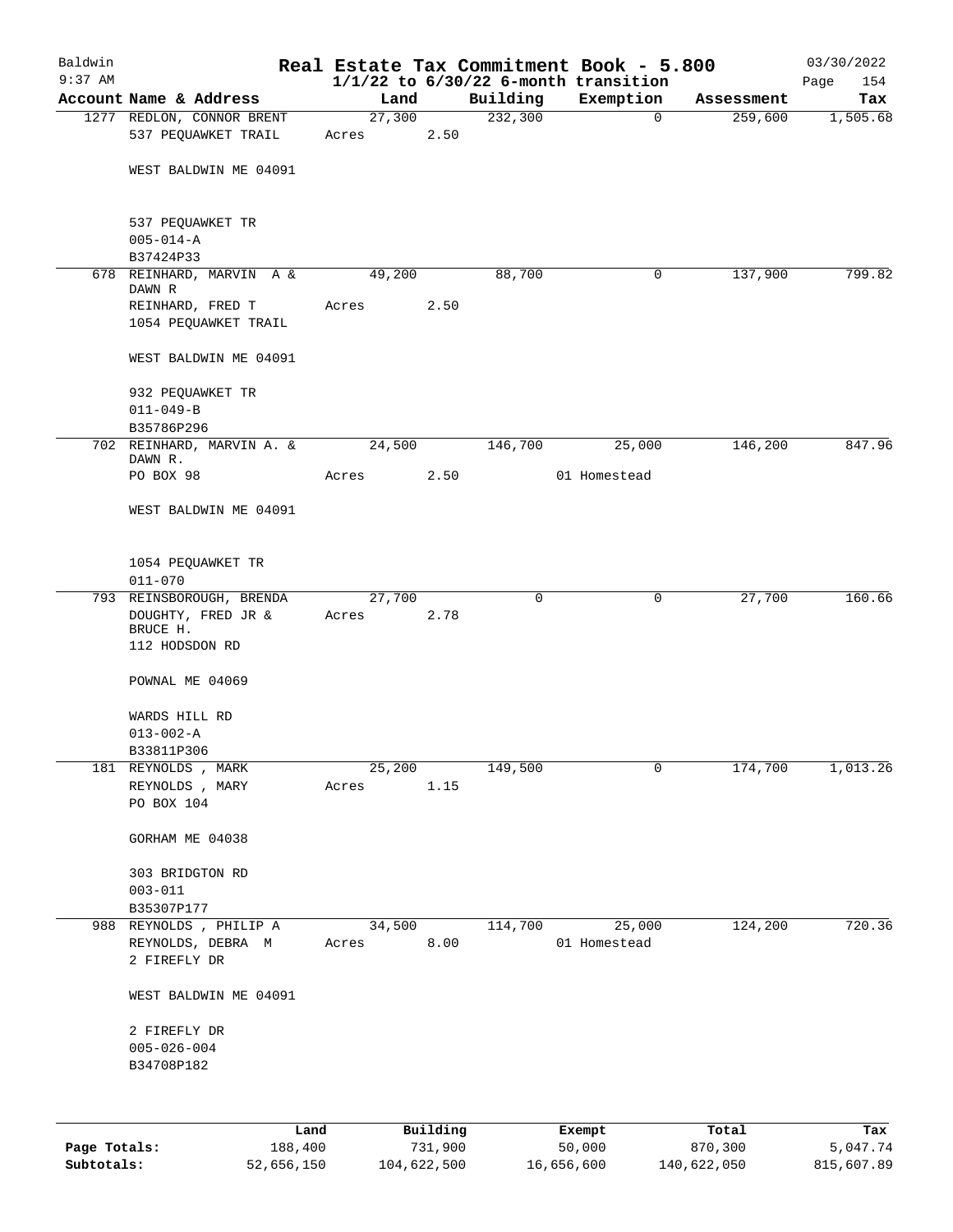| Baldwin<br>$9:37$ AM |                                                                |                 |       |              | Real Estate Tax Commitment Book - 5.800<br>$1/1/22$ to $6/30/22$ 6-month transition |            | 03/30/2022<br>Page<br>155 |
|----------------------|----------------------------------------------------------------|-----------------|-------|--------------|-------------------------------------------------------------------------------------|------------|---------------------------|
|                      | Account Name & Address                                         | Land            |       | Building     | Exemption                                                                           | Assessment | Tax                       |
|                      | 28 REYNOLDS, ADVAH H<br>67 PEQUAWKET TRAIL                     | 24,700<br>Acres | 4.25  | $\mathsf{O}$ | $\Omega$                                                                            | 24,700     | 143.26                    |
|                      | EAST BALDWIN ME 04024                                          |                 |       |              |                                                                                     |            |                           |
|                      | PEQUAWKET TR<br>$001 - 022$                                    |                 |       |              |                                                                                     |            |                           |
|                      | B36031P277<br>30 REYNOLDS, ADVAH H                             | 19,600          |       | 193,800      | 0                                                                                   | 213,400    | 1,237.72                  |
|                      | 67 PEQUAWKET TRAIL                                             | Acres           | 0.65  |              |                                                                                     |            |                           |
|                      | EAST BALDWIN ME 04024                                          |                 |       |              |                                                                                     |            |                           |
|                      | 67 PEQUAWKET TR<br>$001 - 022 - B$<br>B36031P277               |                 |       |              |                                                                                     |            |                           |
|                      | 537 REYNOLDS, CAROLINE L                                       | 26,800          |       | 214,000      | 25,000                                                                              | 215,800    | 1,251.64                  |
|                      | 8 FROST HEAVE RD<br>EAST BALDWIN ME 04024                      | Acres           | 2.18  |              | 01 Homestead                                                                        |            |                           |
|                      | 8 FROST HEAVE RD<br>$009 - 037 - C$<br>B12680P39               |                 |       |              |                                                                                     |            |                           |
|                      | 297 REYNOLDS, GLEN                                             | 26,100          |       | 120,300      | 25,000                                                                              | 121,400    | 704.12                    |
|                      | 111 PIGEON BROOK RD                                            | Acres           | 2.00  |              | 01 Homestead                                                                        |            |                           |
|                      | WEST BALDWIN ME 04091                                          |                 |       |              |                                                                                     |            |                           |
|                      | 111 PIGEON BROOK RD<br>$005 - 039$                             |                 |       |              |                                                                                     |            |                           |
|                      | 996 REYNOLDS, GORDON R JR                                      | 13,300          |       | 0            | 0                                                                                   | 13,300     | 77.14                     |
|                      | 8 FROST HEAVE RD.                                              | Acres           | 2.09  |              |                                                                                     |            |                           |
|                      | EAST BALDWIN ME 04024                                          |                 |       |              |                                                                                     |            |                           |
|                      | REAR LOT<br>$009 - 037 - D$<br>B19262P33                       |                 |       |              |                                                                                     |            |                           |
|                      | 580376 REYNOLDS, JACOB J<br>REYNOLDS, AMY H<br>10 OAK RIDGE DR | 40,600<br>Acres | 32.68 | 0            | 0                                                                                   | 40,600     | 235.48                    |
|                      | STANDISH ME 04084                                              |                 |       |              |                                                                                     |            |                           |
|                      | SAND POND RD<br>$001 - 094$                                    |                 |       |              |                                                                                     |            |                           |
|                      | B37084P16                                                      |                 |       |              |                                                                                     |            |                           |
|                      |                                                                |                 |       |              |                                                                                     |            |                           |

|              | Land       | Building    | Exempt     | Total       | Tax          |
|--------------|------------|-------------|------------|-------------|--------------|
| Page Totals: | 151,100    | 528,100     | 50,000     | 629,200     | 3,649.36     |
| Subtotals:   | 52,807,250 | 105,150,600 | 16,706,600 | 141,251,250 | 819, 257, 25 |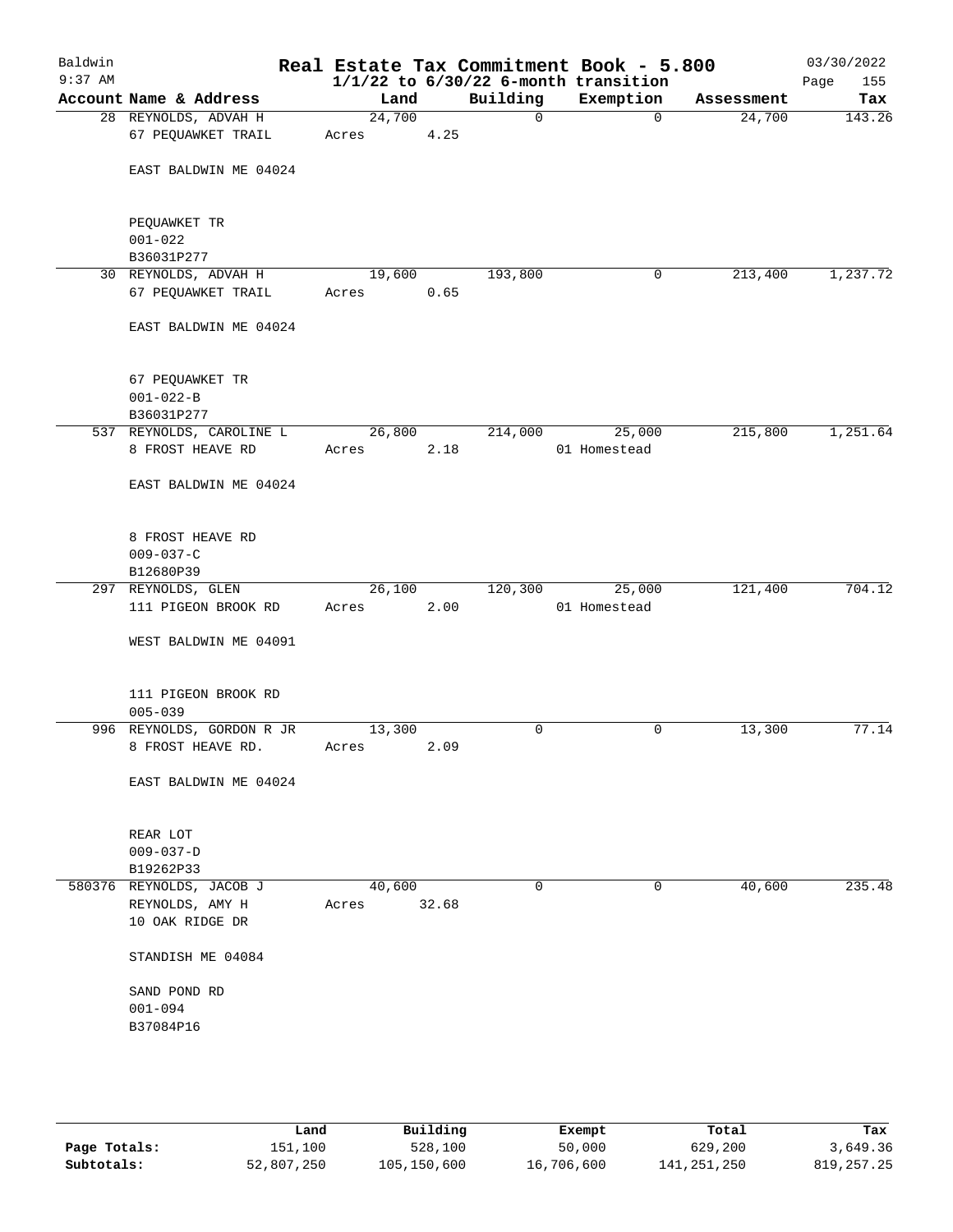| Baldwin<br>$9:37$ AM |                                             |        |       |          | Real Estate Tax Commitment Book - 5.800<br>$1/1/22$ to $6/30/22$ 6-month transition |            | 03/30/2022<br>156<br>Page |
|----------------------|---------------------------------------------|--------|-------|----------|-------------------------------------------------------------------------------------|------------|---------------------------|
|                      | Account Name & Address                      |        | Land  | Building | Exemption                                                                           | Assessment | Tax                       |
|                      | 1269 REZEPKA, TIMOTHY R                     | 4,600  |       | 0        | $\mathbf 0$                                                                         | 4,600      | 26.68                     |
|                      | LAMM, ROSALEE                               | Acres  | 21.00 |          |                                                                                     |            |                           |
|                      | 13 FOX ST                                   |        |       |          |                                                                                     |            |                           |
|                      | PORTLAND ME 04101                           |        |       |          |                                                                                     |            |                           |
|                      | REAR LOT                                    |        |       |          |                                                                                     |            |                           |
|                      | $011 - 097 - B$                             |        |       |          |                                                                                     |            |                           |
|                      | B37233P132                                  |        |       |          |                                                                                     |            |                           |
|                      | 1306 RHODES, LARRY                          |        | 0     | 1,800    | 0                                                                                   | 1,800      | 10.44                     |
|                      | RHODES, LINDA                               |        |       |          |                                                                                     |            |                           |
|                      | 65 SOGGS LANE                               |        |       |          |                                                                                     |            |                           |
|                      | SEABROOK NH 03874                           |        |       |          |                                                                                     |            |                           |
|                      |                                             |        |       |          |                                                                                     |            |                           |
|                      | 13E AOW BLUEBERRY HILL                      |        |       |          |                                                                                     |            |                           |
|                      | $002 - 007 - 13E$                           |        |       |          |                                                                                     |            |                           |
|                      | 1173 RHODES, LARRY<br>64 SOGGS LANE         |        | 0     | 1,800    | 0                                                                                   | 1,800      | 10.44                     |
|                      |                                             |        |       |          |                                                                                     |            |                           |
|                      | SEABROOK NH 03874                           |        |       |          |                                                                                     |            |                           |
|                      | 13 AOW BLUEBERRY HILL<br>$002 - 007 - 013E$ |        |       |          |                                                                                     |            |                           |
|                      | 160 RIDLEY, CLAY E                          | 27,600 |       | 86,600   | 25,000                                                                              | 89,200     | 517.36                    |
|                      | P.O. BOX 273                                | Acres  | 2.75  |          | 01 Homestead                                                                        |            |                           |
|                      | SEBAGO ME 04029                             |        |       |          |                                                                                     |            |                           |
|                      |                                             |        |       |          |                                                                                     |            |                           |
|                      | 2 SEBAGO RD                                 |        |       |          |                                                                                     |            |                           |
|                      | $003 - 001$                                 |        |       |          |                                                                                     |            |                           |
|                      | B16528P229                                  |        |       |          |                                                                                     |            |                           |
|                      | 461 RIDLEY, MICHAEL &<br>MICHELE            | 31,000 |       | 191,700  | 0                                                                                   | 222,700    | 1,291.66                  |
|                      | 7 CRAWFORD RD                               | Acres  | 5.00  |          |                                                                                     |            |                           |
|                      |                                             |        |       |          |                                                                                     |            |                           |
|                      | WEST BALDWIN ME 04091                       |        |       |          |                                                                                     |            |                           |
|                      | 184 MOUNTAIN RD                             |        |       |          |                                                                                     |            |                           |
|                      | $008 - 018$                                 |        |       |          |                                                                                     |            |                           |
|                      | B24831P261                                  |        |       |          |                                                                                     |            |                           |
|                      | 716 RIDLEY, MICHAEL F. &                    | 26,700 |       | 119,000  | 25,000                                                                              | 120,700    | 700.06                    |
|                      | MICHELE<br>7 CRAWFORD RD                    | Acres  | 2.10  |          | 01 Homestead                                                                        |            |                           |
|                      | WEST BALDWIN ME 04091                       |        |       |          |                                                                                     |            |                           |
|                      | 7 CRAWFORD RD                               |        |       |          |                                                                                     |            |                           |
|                      | $011 - 080$                                 |        |       |          |                                                                                     |            |                           |
|                      |                                             |        |       |          |                                                                                     |            |                           |
|                      |                                             |        |       |          |                                                                                     |            |                           |
|                      |                                             |        |       |          |                                                                                     |            |                           |

|              | Land       | Building    | Exempt     | Total       | Tax        |
|--------------|------------|-------------|------------|-------------|------------|
| Page Totals: | 89,900     | 400,900     | 50,000     | 440,800     | 2,556.64   |
| Subtotals:   | 52,897,150 | 105,551,500 | 16,756,600 | 141,692,050 | 821,813.89 |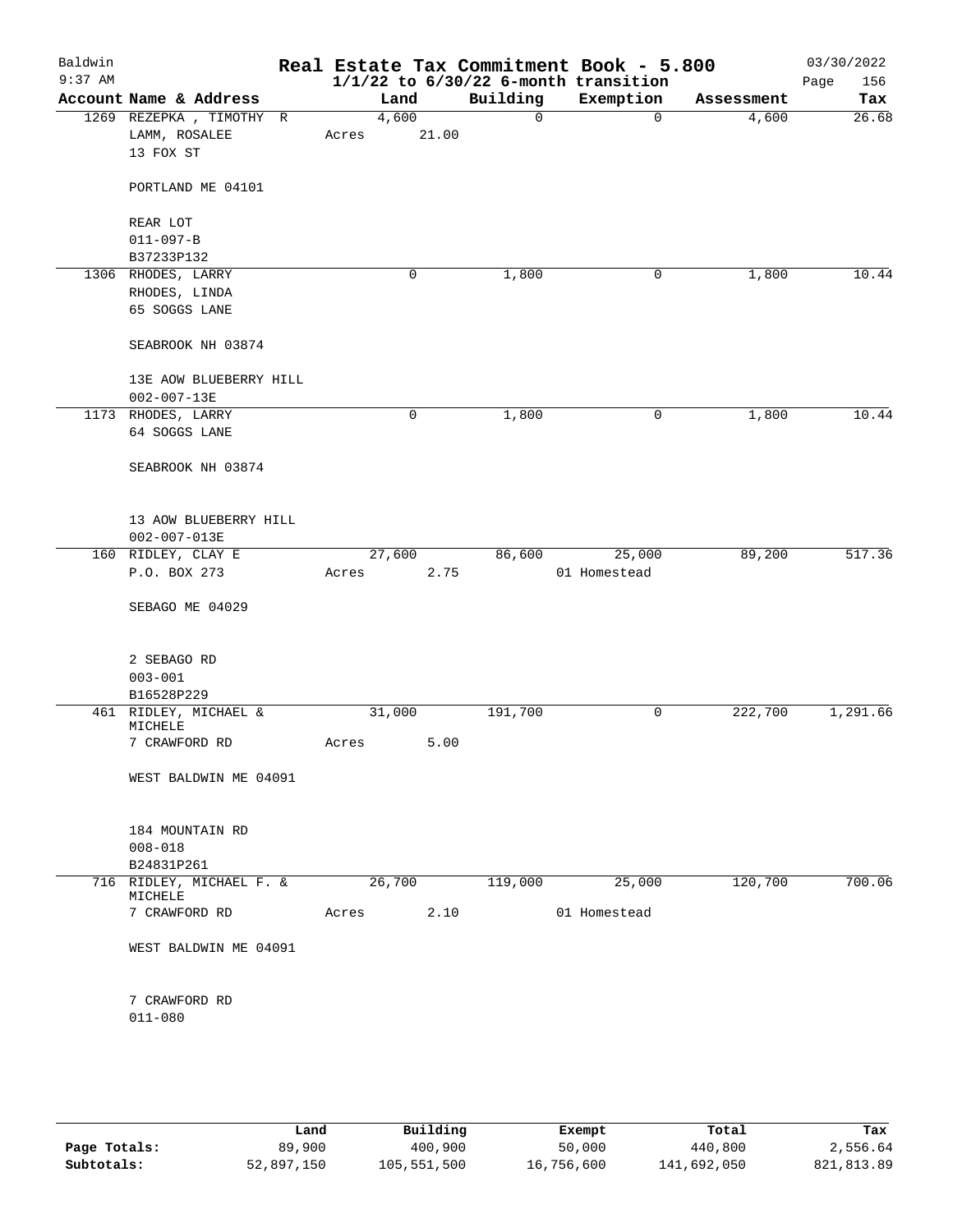| Baldwin<br>$9:37$ AM |                                                                    |                 |       |             | Real Estate Tax Commitment Book - 5.800<br>$1/1/22$ to $6/30/22$ 6-month transition |            | 03/30/2022<br>157<br>Page |
|----------------------|--------------------------------------------------------------------|-----------------|-------|-------------|-------------------------------------------------------------------------------------|------------|---------------------------|
|                      | Account Name & Address                                             | Land            |       | Building    | Exemption                                                                           | Assessment | Tax                       |
|                      | 580378 RIKER, JASON<br>8 W SAND POND ROAD                          |                 | 0     | 10,800      | $\mathbf 0$                                                                         | 10,800     | 62.64                     |
|                      | LIMINGTON ME 04049                                                 |                 |       |             |                                                                                     |            |                           |
|                      | AOW DEER WAY<br>002-007-ANTLER-HILL                                |                 |       |             |                                                                                     |            |                           |
|                      | 607 RINES, NATHANIEL T.<br>C/O RINES, DALE<br>29 WALNUT CREST ROAD | 23,000<br>Acres | 52.02 | $\mathbf 0$ | 0                                                                                   | 23,000     | 133.40                    |
|                      | GORHAM ME 04038                                                    |                 |       |             |                                                                                     |            |                           |
|                      | SENATOR BLACK RD<br>$011 - 002$<br>B20945P278                      |                 |       |             |                                                                                     |            |                           |
|                      | 1261 RISE SHINE LLC                                                | 5,500           |       | 40,700      | 0                                                                                   | 46,200     | 267.96                    |
|                      | 247 FOREST ST                                                      | Acres           | 11.99 |             |                                                                                     |            |                           |
|                      | WESTBROOK ME 04092                                                 |                 |       |             |                                                                                     |            |                           |
|                      | 8 GRANT LN<br>$004 - 001 - 001$                                    |                 |       |             |                                                                                     |            |                           |
|                      | B35770P43                                                          |                 |       |             |                                                                                     |            |                           |
|                      | 779 RITCHIE, DANA H                                                | 24,200          |       | 47,900      | 0                                                                                   | 72,100     | 418.18                    |
|                      | 627 AUBURN STREET                                                  | Acres           | 0.90  |             |                                                                                     |            |                           |
|                      | WHITMAN MA 02382                                                   |                 |       |             |                                                                                     |            |                           |
|                      | 146 DOUGLAS HILL RD<br>$012 - 023$<br>B11817P53                    |                 |       |             |                                                                                     |            |                           |
|                      | 111 RITTER, ROBERT B & JACI                                        | 37,500          |       | 156,900     | 25,000                                                                              | 169,400    | 982.52                    |
|                      | LYNN                                                               |                 |       |             |                                                                                     |            |                           |
|                      | PO BOX 83                                                          | Acres           | 1.00  |             | 01 Homestead                                                                        |            |                           |
|                      | EAST BALDWIN ME 04024                                              |                 |       |             |                                                                                     |            |                           |
|                      | 12 GREENWOOD ACRES<br>$001 - 082 - 004$<br>B23905P55               |                 |       |             |                                                                                     |            |                           |
|                      | 492 ROBBINS, DOUGLAS P<br>35 PERKINS RD.                           | 73,000<br>Acres | 33.00 | 105,300     | 0                                                                                   | 178,300    | 1,034.14                  |
|                      | LONDONDERRY NH 03053--2                                            |                 |       |             |                                                                                     |            |                           |
|                      | 23 SHILOH PS<br>$009 - 014$<br>B17087P351                          |                 |       |             |                                                                                     |            |                           |
|                      |                                                                    |                 |       |             |                                                                                     |            |                           |

|              | Land       | Building    | Exempt     | Total       | Tax        |
|--------------|------------|-------------|------------|-------------|------------|
| Page Totals: | 163,200    | 361,600     | 25,000     | 499,800     | 2,898.84   |
| Subtotals:   | 53,060,350 | 105,913,100 | 16,781,600 | 142,191,850 | 824,712.73 |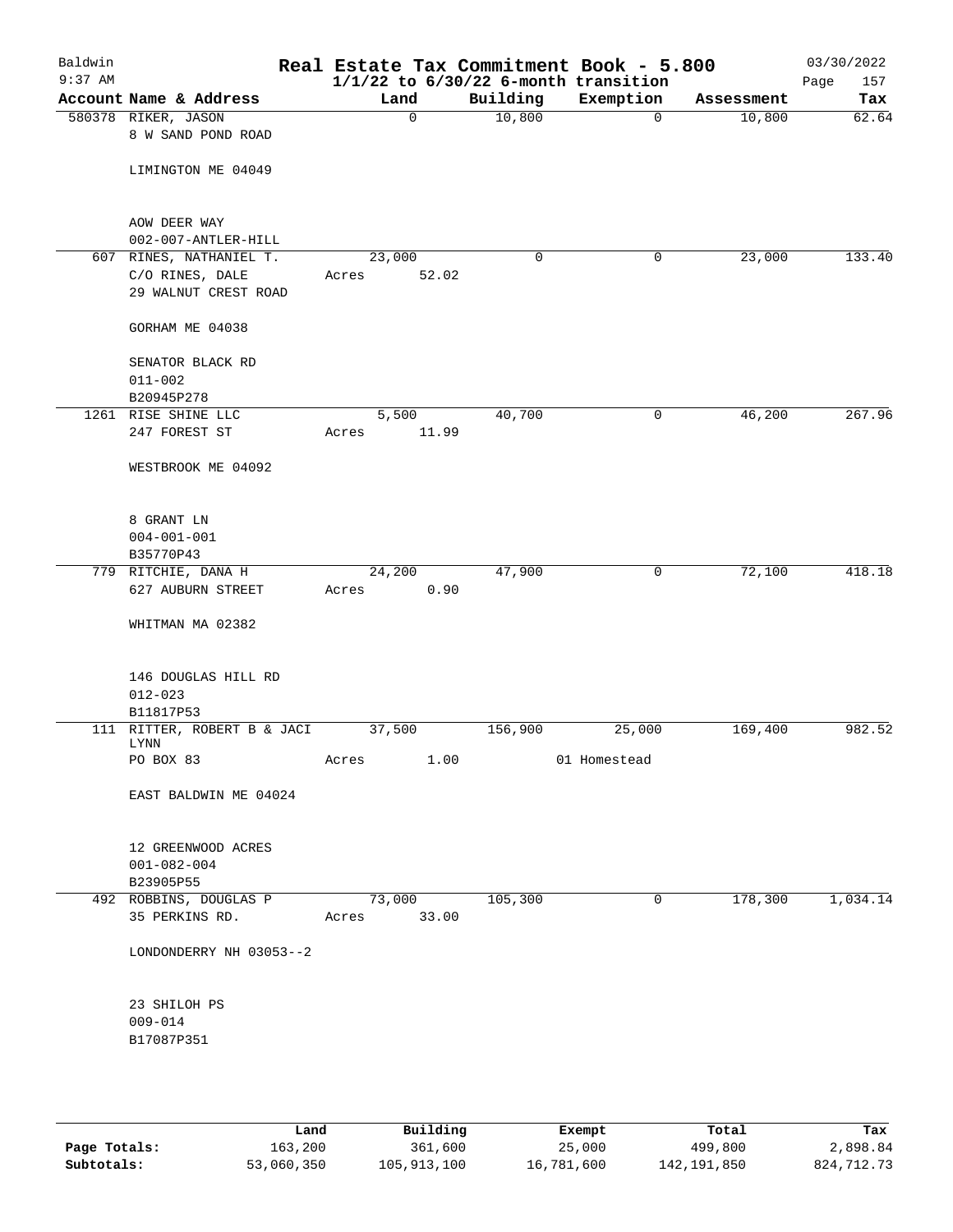| Baldwin<br>$9:37$ AM |                                 |             |      |          | Real Estate Tax Commitment Book - 5.800<br>$1/1/22$ to $6/30/22$ 6-month transition |            | 03/30/2022<br>158<br>Page |
|----------------------|---------------------------------|-------------|------|----------|-------------------------------------------------------------------------------------|------------|---------------------------|
|                      | Account Name & Address          | Land        |      | Building | Exemption                                                                           | Assessment | Tax                       |
|                      | 1056 ROBERT, FLEMING            | 25,500      |      | 226,700  | 31,000                                                                              | 221,200    | 1,282.96                  |
|                      | MARIA, FLEMING                  | Acres       | 2.11 |          | 13 Veteran (Viet Non Res                                                            |            |                           |
|                      | PO BOX #3                       |             |      |          | 01 Homestead                                                                        |            |                           |
|                      | 15 GOLDTREE LANE                |             |      |          |                                                                                     |            |                           |
|                      | WEST BALDWIN ME 04091           |             |      |          |                                                                                     |            |                           |
|                      | 15 GOLD TREE LN                 |             |      |          |                                                                                     |            |                           |
|                      | $013 - 005 - C$                 |             |      |          |                                                                                     |            |                           |
|                      | B29236P342                      |             |      |          |                                                                                     |            |                           |
|                      | 333 ROBERTS, ARTHUR L &         | 18,000      |      | 108,700  | 0                                                                                   | 126,700    | 734.86                    |
|                      | MARY LOU<br>722 PEQUAWKET TRAIL | Acres       | 0.50 |          |                                                                                     |            |                           |
|                      | WEST BALDWIN ME 04091           |             |      |          |                                                                                     |            |                           |
|                      | 722 PEQUAWKET TR                |             |      |          |                                                                                     |            |                           |
|                      | $006 - 002 - A$                 |             |      |          |                                                                                     |            |                           |
|                      | B30674P136                      |             |      |          |                                                                                     |            |                           |
|                      | 865 ROBERTS, RICHARD N          | 135,000     |      | 152,600  | 0                                                                                   | 287,600    | 1,668.08                  |
|                      | 233 LYNNFIELD ST                | Acres       | 0.50 |          |                                                                                     |            |                           |
|                      | LYNN MA 01904                   |             |      |          |                                                                                     |            |                           |
|                      | 22 ROBERTS LN                   |             |      |          |                                                                                     |            |                           |
|                      | $014 - 017$                     |             |      |          |                                                                                     |            |                           |
|                      | 519 ROBERTS, RUBY + RICHARD     | 57,400      |      | $\Omega$ | 0                                                                                   | 57,400     | 332.92                    |
|                      | 88 BOUNDARY RD.                 | Acres 25.00 |      |          |                                                                                     |            |                           |
|                      | STANDISH ME 04084               |             |      |          |                                                                                     |            |                           |
|                      | MOUNTAIN RD                     |             |      |          |                                                                                     |            |                           |
|                      | $009 - 029 - A$                 |             |      |          |                                                                                     |            |                           |
|                      | 1243 ROGERS , PETER E           | 58,700      |      | 0        | 0                                                                                   | 58,700     | 340.46                    |
|                      | ROGERS, JILL M                  | Acres 27.78 |      |          |                                                                                     |            |                           |
|                      | 509 BRIDGTON RD                 |             |      |          |                                                                                     |            |                           |
|                      | EAST BALDWIN ME 04024           |             |      |          |                                                                                     |            |                           |
|                      | 20 BRIDGTON RD                  |             |      |          |                                                                                     |            |                           |
|                      | $009 - 020$                     |             |      |          |                                                                                     |            |                           |
|                      | B34897P134                      |             |      |          |                                                                                     |            |                           |
|                      | 68 ROGERS, AMANDA               | 23,900      |      | 114,600  | 0                                                                                   | 138,500    | 803.30                    |
|                      | 37 SCHOOL ST                    | Acres       | 0.86 |          |                                                                                     |            |                           |
|                      | EAST BALDWIN ME 04024           |             |      |          |                                                                                     |            |                           |
|                      | 37 SCHOOL ST                    |             |      |          |                                                                                     |            |                           |
|                      | $001 - 053$                     |             |      |          |                                                                                     |            |                           |
|                      | B37182P343                      |             |      |          |                                                                                     |            |                           |
|                      |                                 |             |      |          |                                                                                     |            |                           |

|              | Land       | Building    | Exempt     | Total       | Tax        |
|--------------|------------|-------------|------------|-------------|------------|
| Page Totals: | 318,500    | 602,600     | 31,000     | 890,100     | 5,162.58   |
| Subtotals:   | 53,378,850 | 106,515,700 | 16,812,600 | 143,081,950 | 829,875.31 |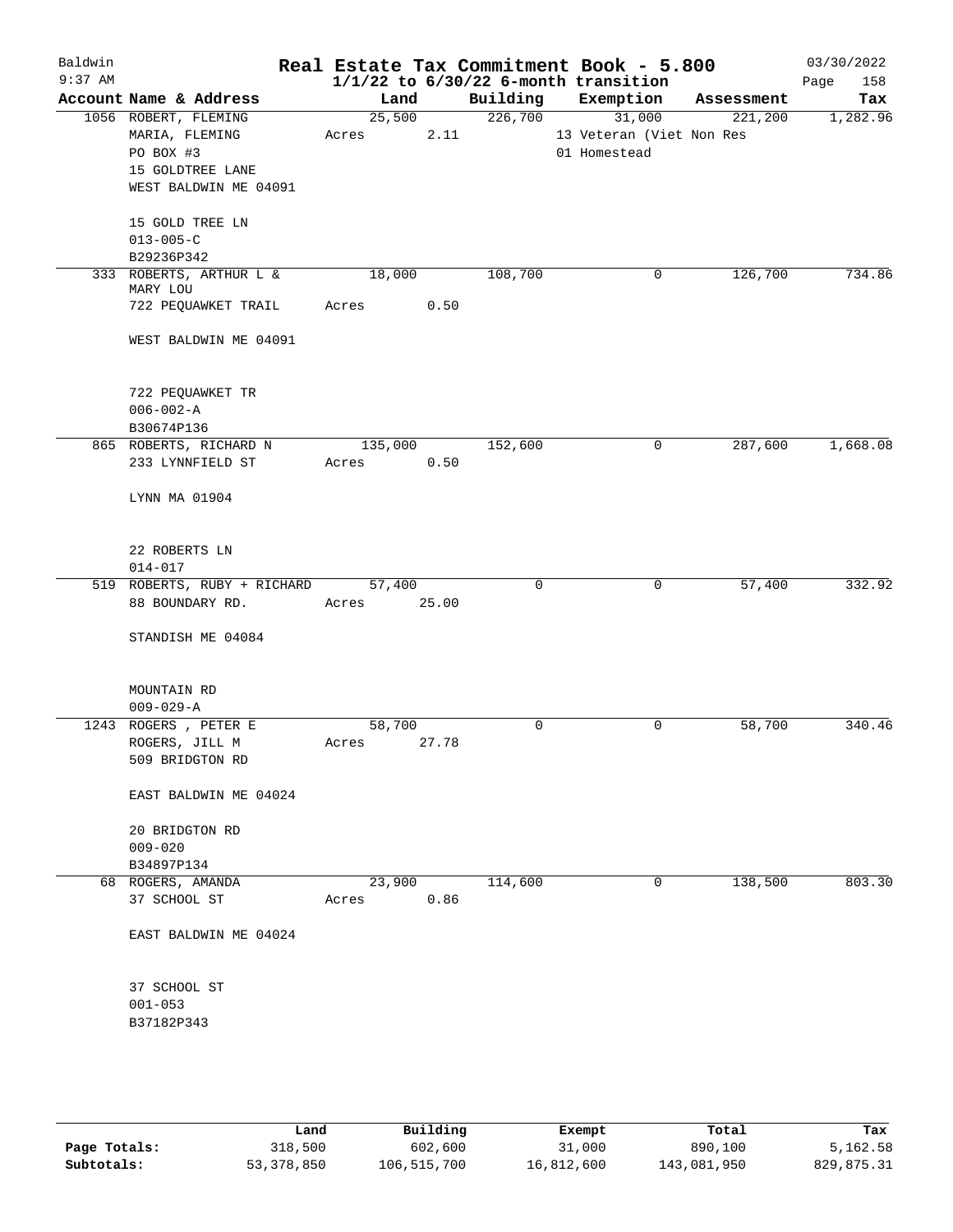| Baldwin<br>$9:37$ AM |                                                           |        |             |          | Real Estate Tax Commitment Book - 5.800<br>$1/1/22$ to $6/30/22$ 6-month transition |            | 03/30/2022<br>159<br>Page |
|----------------------|-----------------------------------------------------------|--------|-------------|----------|-------------------------------------------------------------------------------------|------------|---------------------------|
|                      | Account Name & Address                                    | Land   |             | Building | Exemption                                                                           | Assessment | Tax                       |
|                      | 1176 ROGERS, JULIE<br>PO BOX 49                           |        | $\mathbf 0$ | 11,300   | $\mathbf 0$                                                                         | 11,300     | 65.54                     |
|                      | STEEP FALLS ME 04085                                      |        |             |          |                                                                                     |            |                           |
|                      | 13 AOW BLUEBERRY HILL<br>$002 - 007 - 013G$               |        |             |          |                                                                                     |            |                           |
|                      | 503 ROGERS, PETER + JILL                                  | 61,700 |             | 212,800  | 25,000                                                                              | 249,500    | 1,447.10                  |
|                      | 509 BRIDGTON RD                                           | Acres  | 30.00       |          | 01 Homestead                                                                        |            |                           |
|                      | EAST BALDWIN ME 04024                                     |        |             |          |                                                                                     |            |                           |
|                      | 509 BRIDGTON RD<br>$009 - 020 - A$                        |        |             |          |                                                                                     |            |                           |
|                      | 995 ROLLINS, JED T + CARLA                                | 67,700 |             | 0        | $\mathbf 0$                                                                         | 67,700     | 392.66                    |
|                      | J<br>21 US Rt 1                                           | Acres  | 48.44       |          |                                                                                     |            |                           |
|                      | WESTON ME 04424                                           |        |             |          |                                                                                     |            |                           |
|                      | 521 PEQUAWKET TR<br>$005 - 009 - A$                       |        |             |          |                                                                                     |            |                           |
|                      | B28292P188                                                |        |             |          |                                                                                     |            |                           |
|                      | 835 ROLLO, WILLIAM S.                                     | 26,500 |             | 150,600  | 25,000                                                                              | 152,100    | 882.18                    |
|                      | 8 CONVENE RD                                              | Acres  | 2.00        |          | 01 Homestead                                                                        |            |                           |
|                      | WEST BALDWIN ME 04091                                     |        |             |          |                                                                                     |            |                           |
|                      | 8 8 CONVENE RD                                            |        |             |          |                                                                                     |            |                           |
|                      | $013 - 033$<br>B30593P66                                  |        |             |          |                                                                                     |            |                           |
|                      | 491 ROMA, JEAN & WAYNE                                    | 34,000 |             | 162,000  | 31,000                                                                              | 165,000    | 957.00                    |
|                      | 28 SHILOH PS                                              | Acres  | 7.00        |          | 13 Veteran (Viet Non Res<br>01 Homestead                                            |            |                           |
|                      | EAST BALDWIN ME 04024                                     |        |             |          |                                                                                     |            |                           |
|                      | 28 SHILOH PLC<br>$009 - 013 - B$<br>B33402P166 08/30/2016 |        |             |          |                                                                                     |            |                           |
|                      | 278 ROSS, JEFFREY E. & MARY                               | 27,000 |             | 163,100  | 25,000                                                                              | 165,100    | 957.58                    |
|                      | 200 PIGEON BROOK RD                                       | Acres  | 2.30        |          | 01 Homestead                                                                        |            |                           |
|                      | WEST BALDWIN ME 04091                                     |        |             |          |                                                                                     |            |                           |
|                      | 200 PIGEON BROOK RD<br>$005 - 025$                        |        |             |          |                                                                                     |            |                           |
|                      |                                                           |        |             |          |                                                                                     |            |                           |

|              | Land       | Building      | Exempt     | Total       | Tax         |
|--------------|------------|---------------|------------|-------------|-------------|
| Page Totals: | 216,900    | 699,800       | 106,000    | 810,700     | 4,702.06    |
| Subtotals:   | 53,595,750 | 107, 215, 500 | 16,918,600 | 143,892,650 | 834, 577.37 |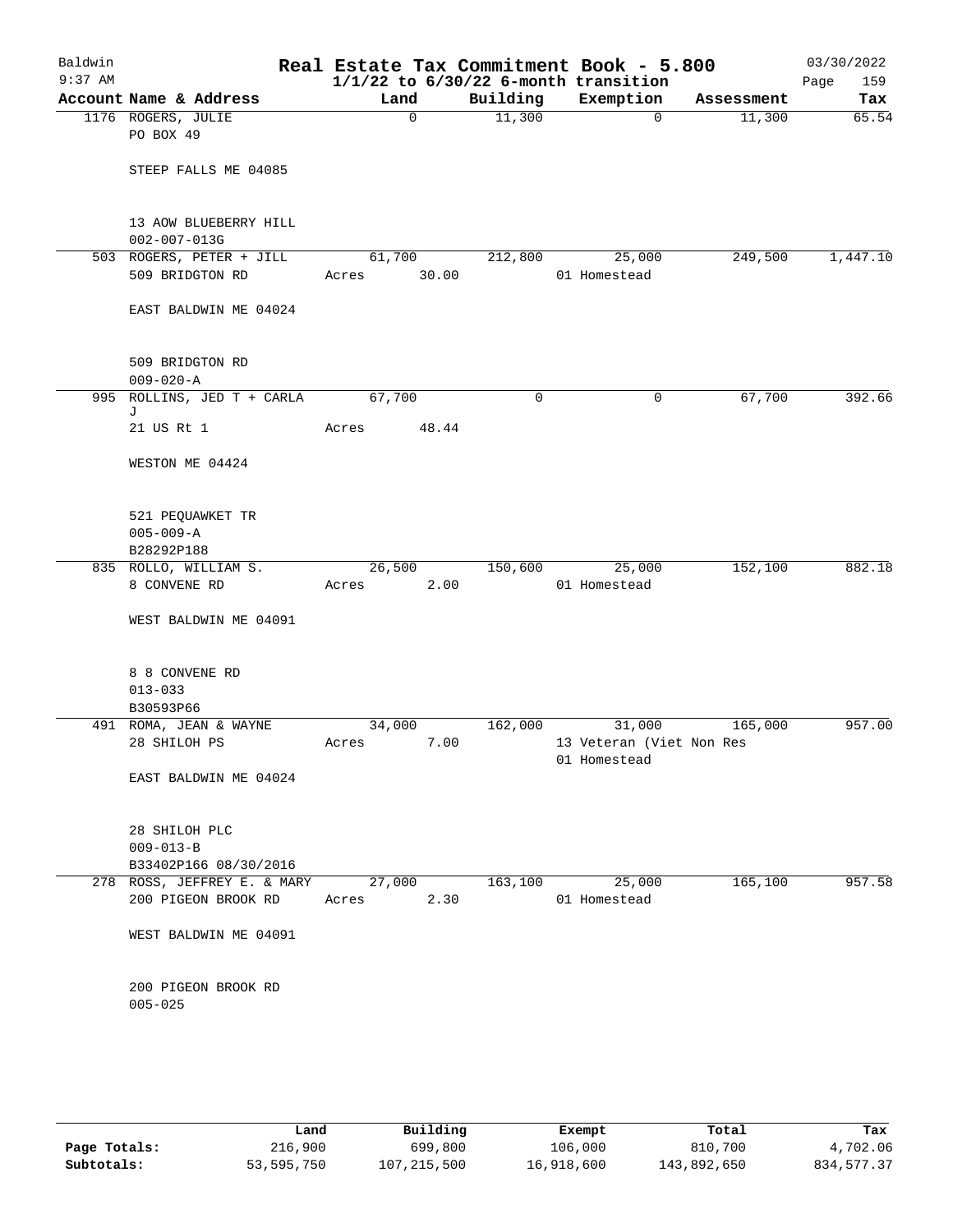| Baldwin      |                                            |                 |                     |          | Real Estate Tax Commitment Book - 5.800               |                  | 03/30/2022         |
|--------------|--------------------------------------------|-----------------|---------------------|----------|-------------------------------------------------------|------------------|--------------------|
| $9:37$ AM    | Account Name & Address                     | Land            |                     | Building | $1/1/22$ to $6/30/22$ 6-month transition<br>Exemption | Assessment       | 160<br>Page<br>Tax |
|              | 801 ROSSI, JUSTIN A.                       | 27,000          |                     | 137,300  | $\overline{0}$                                        | 164,300          | 952.94             |
|              | PO BOX 28                                  | Acres           | 2.31                |          |                                                       |                  |                    |
|              | WEST BALDWIN ME 04091                      |                 |                     |          |                                                       |                  |                    |
|              |                                            |                 |                     |          |                                                       |                  |                    |
|              | 23 GRAFFAM RD                              |                 |                     |          |                                                       |                  |                    |
|              | $013 - 005 - A$<br>B25644P291              |                 |                     |          |                                                       |                  |                    |
|              | 76 ROULEAU, LAURA M &                      | 26,500          |                     | 158,500  | 25,000                                                | 160,000          | 928.00             |
|              | DEREK                                      |                 |                     |          |                                                       |                  |                    |
|              | P.O. BOX 7                                 | Acres           | 2.00                |          | 01 Homestead                                          |                  |                    |
|              | EAST BALDWIN ME 04024                      |                 |                     |          |                                                       |                  |                    |
|              | 76 SCHOOL ST                               |                 |                     |          |                                                       |                  |                    |
|              | $001 - 061$                                |                 |                     |          |                                                       |                  |                    |
|              | B20601P36                                  |                 |                     |          |                                                       |                  |                    |
|              | 674 ROWE III, ARTHUR                       | 30,400          |                     | 0        | 0                                                     | 30,400           | 176.32             |
|              | 220 BRUCE HILL RD                          | Acres           | 11.00               |          |                                                       |                  |                    |
|              | CUMBERLAND ME 04021                        |                 |                     |          |                                                       |                  |                    |
|              | PEQUAWKET TR                               |                 |                     |          |                                                       |                  |                    |
|              | $011 - 047$                                |                 |                     |          |                                                       |                  |                    |
|              | B9398P47                                   |                 |                     |          |                                                       |                  |                    |
|              | 661 ROWE III, ARTHUR<br>94 HAMILTON STREET | 23,500<br>Acres | 1.75                | 0        | 0                                                     | 23,500           | 136.30             |
|              | SOUTH PORTLAND ME<br>04106-4450            |                 |                     |          |                                                       |                  |                    |
|              | PEQUAWKET TR                               |                 |                     |          |                                                       |                  |                    |
|              | $011 - 035$                                |                 |                     |          |                                                       |                  |                    |
|              | B13857P137                                 |                 |                     |          |                                                       |                  |                    |
| 127          | RUSSELL FRANKLIN JR                        | 25,700          |                     | 54,800   | 31,000                                                | 49,500           | 287.10             |
|              | SANDRA FRANKLIN<br>13 WOODS MILL RD        | Acres           | 1.45                |          | 26 Veteran Resident<br>01 Homestead                   |                  |                    |
|              |                                            |                 |                     |          |                                                       |                  |                    |
|              | EAST BALDWIN ME 04024                      |                 |                     |          |                                                       |                  |                    |
|              | 13 WOODS MILL RD                           |                 |                     |          |                                                       |                  |                    |
|              | $001 - 083 - A$                            |                 |                     |          |                                                       |                  |                    |
|              | B23408P91                                  |                 |                     |          |                                                       |                  |                    |
|              | 29 RUSSELL, JOSEPH                         | 19,600          |                     | 201,800  | 25,000                                                | 196,400          | 1,139.12           |
|              | 3 HARRIS RD                                | Acres           | 0.45                |          | 01 Homestead                                          |                  |                    |
|              | EAST BALDWIN ME 04024                      |                 |                     |          |                                                       |                  |                    |
|              | 3 HARRIS RD                                |                 |                     |          |                                                       |                  |                    |
|              | $001 - 022 - A$                            |                 |                     |          |                                                       |                  |                    |
|              | B34405P321                                 |                 |                     |          |                                                       |                  |                    |
|              |                                            |                 |                     |          |                                                       |                  |                    |
|              |                                            |                 |                     |          |                                                       |                  |                    |
| Page Totals: | Land<br>152,700                            |                 | Building<br>552,400 |          | Exempt<br>81,000                                      | Total<br>624,100 | Tax<br>3,619.78    |

**Subtotals:** 53,748,450 107,767,900 16,999,600 144,516,750 838,197.15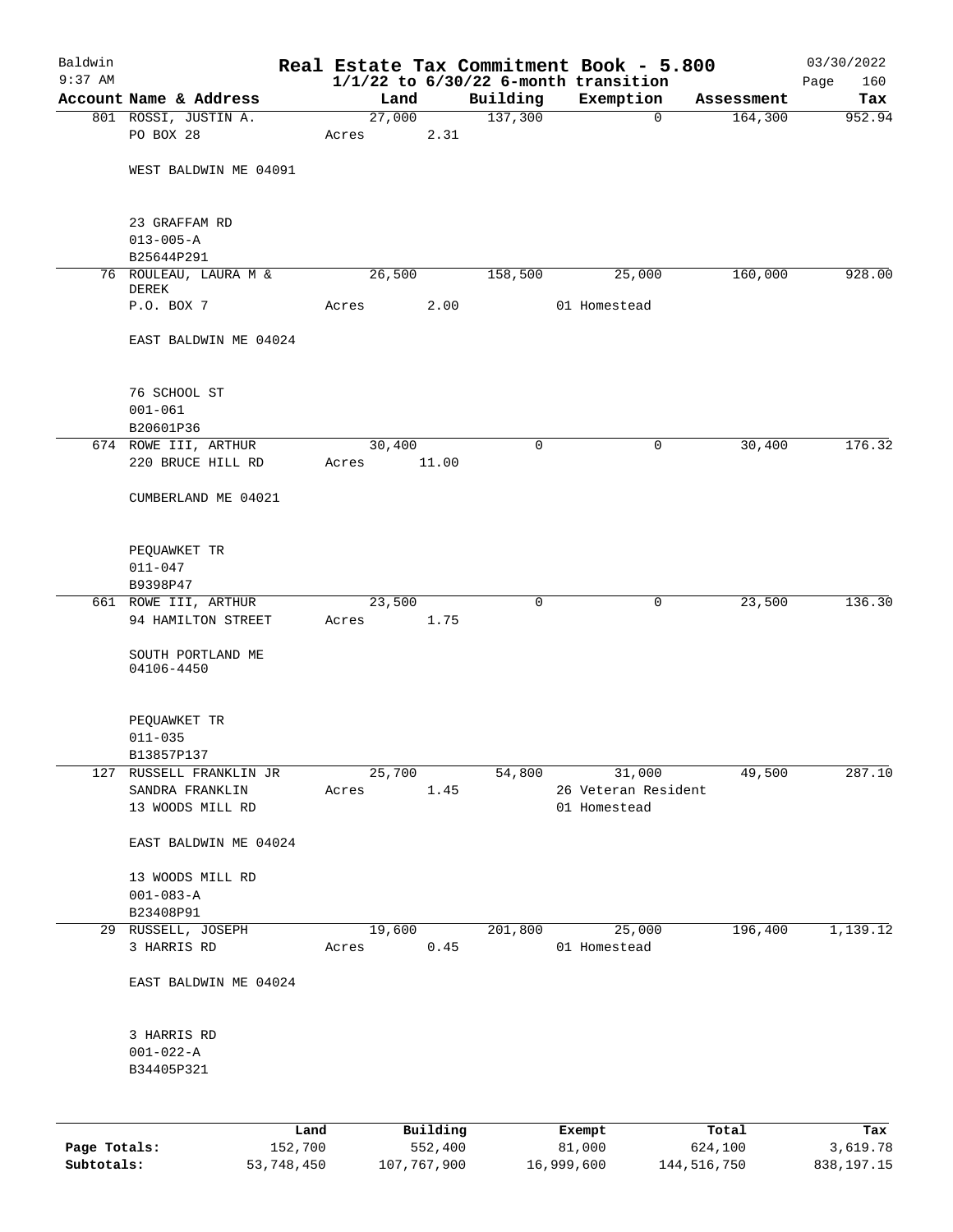| Baldwin<br>$9:37$ AM |                                        |                 |       |              | Real Estate Tax Commitment Book - 5.800<br>$1/1/22$ to $6/30/22$ 6-month transition |            | 03/30/2022<br>Page<br>161 |
|----------------------|----------------------------------------|-----------------|-------|--------------|-------------------------------------------------------------------------------------|------------|---------------------------|
|                      | Account Name & Address                 | Land            |       | Building     | Exemption                                                                           | Assessment | Tax                       |
|                      | 749 RZEPKA, TIMOTHY R<br>LAMM, ROSALEE | 19,300<br>Acres | 65.00 | $\mathsf{O}$ | $\overline{0}$                                                                      | 19,300     | 111.94                    |
|                      | 13 FOX ST                              |                 |       |              |                                                                                     |            |                           |
|                      | PORTLAND ME 04101                      |                 |       |              |                                                                                     |            |                           |
|                      | SENATOR BLACK RD<br>$011 - 097$        |                 |       |              |                                                                                     |            |                           |
|                      | B37012P342                             |                 |       |              |                                                                                     |            |                           |
|                      | 129 S&H PROPERTIES LLC                 | 22,400          |       | 20,800       | 0                                                                                   | 43,200     | 250.56                    |
|                      | P.O. BOX 276                           | Acres           | 0.70  |              |                                                                                     |            |                           |
|                      | LIMINGTON ME 04049                     |                 |       |              |                                                                                     |            |                           |
|                      | 19 WOODS MILL RD                       |                 |       |              |                                                                                     |            |                           |
|                      | $001 - 084$<br>B34226P317              |                 |       |              |                                                                                     |            |                           |
|                      | 1023 SACO RIVER HOLDINGS LLC           | 23,900          |       | 65,700       | 0                                                                                   | 89,600     | 519.68                    |
|                      | 231 OSSIPEE TRAIL                      | Acres           | 2.00  |              |                                                                                     |            |                           |
|                      | GORHAM ME 04038                        |                 |       |              |                                                                                     |            |                           |
|                      | 239 PEQUAWKET TR                       |                 |       |              |                                                                                     |            |                           |
|                      | $001 - 071 - F$                        |                 |       |              |                                                                                     |            |                           |
|                      | B34214P80                              |                 |       |              |                                                                                     |            |                           |
|                      | 148 SANBORN JOYCE C                    | 28,400          |       | 81,600       | 25,000                                                                              | 85,000     | 493.00                    |
|                      | SANBORN NORWOOD<br>12 FREEMONT AVE     | Acres           | 3.50  |              | 01 Homestead                                                                        |            |                           |
|                      | EAST BALDWIN ME 04024                  |                 |       |              |                                                                                     |            |                           |
|                      | 12 FREEMONT AVE<br>$001 - 101 - A$     |                 |       |              |                                                                                     |            |                           |
|                      | B21936P226                             |                 |       |              |                                                                                     |            |                           |
|                      | 403 SANBORN, ALVIN                     | 22,600          |       | 137,200      | $\mathsf{O}$                                                                        | 159,800    | 926.84                    |
|                      | 635 PEQUAWKET TR                       | Acres           | 1.10  |              |                                                                                     |            |                           |
|                      | WEST BALDWIN ME 04091                  |                 |       |              |                                                                                     |            |                           |
|                      | 635 PEQUAWKET TR<br>$007 - 003 - B$    |                 |       |              |                                                                                     |            |                           |
| 439                  | SANBORN, CARL JR,                      | 35,300          |       | 0            | $\mathbf 0$                                                                         | 35,300     | 204.74                    |
|                      | JEFFREY, GREGORY                       |                 |       |              |                                                                                     |            |                           |
|                      | SANBORN, BENJAMIN,<br>JOEL, BONNIE     | Acres           | 70.00 |              |                                                                                     |            |                           |
|                      | 592 NEW DAMN RD                        |                 |       |              |                                                                                     |            |                           |
|                      | NORTH WATERBORO ME<br>04061            |                 |       |              |                                                                                     |            |                           |
|                      | MARSTON RD                             |                 |       |              |                                                                                     |            |                           |
|                      | $007 - 028$                            |                 |       |              |                                                                                     |            |                           |
|                      |                                        |                 |       |              |                                                                                     |            |                           |
|                      |                                        |                 |       |              |                                                                                     |            |                           |

|              | Land       | Building    | Exempt     | Total       | Tax        |
|--------------|------------|-------------|------------|-------------|------------|
| Page Totals: | 151,900    | 305,300     | 25,000     | 432,200     | 2,506.76   |
| Subtotals:   | 53,900,350 | 108,073,200 | 17,024,600 | 144,948,950 | 840,703.91 |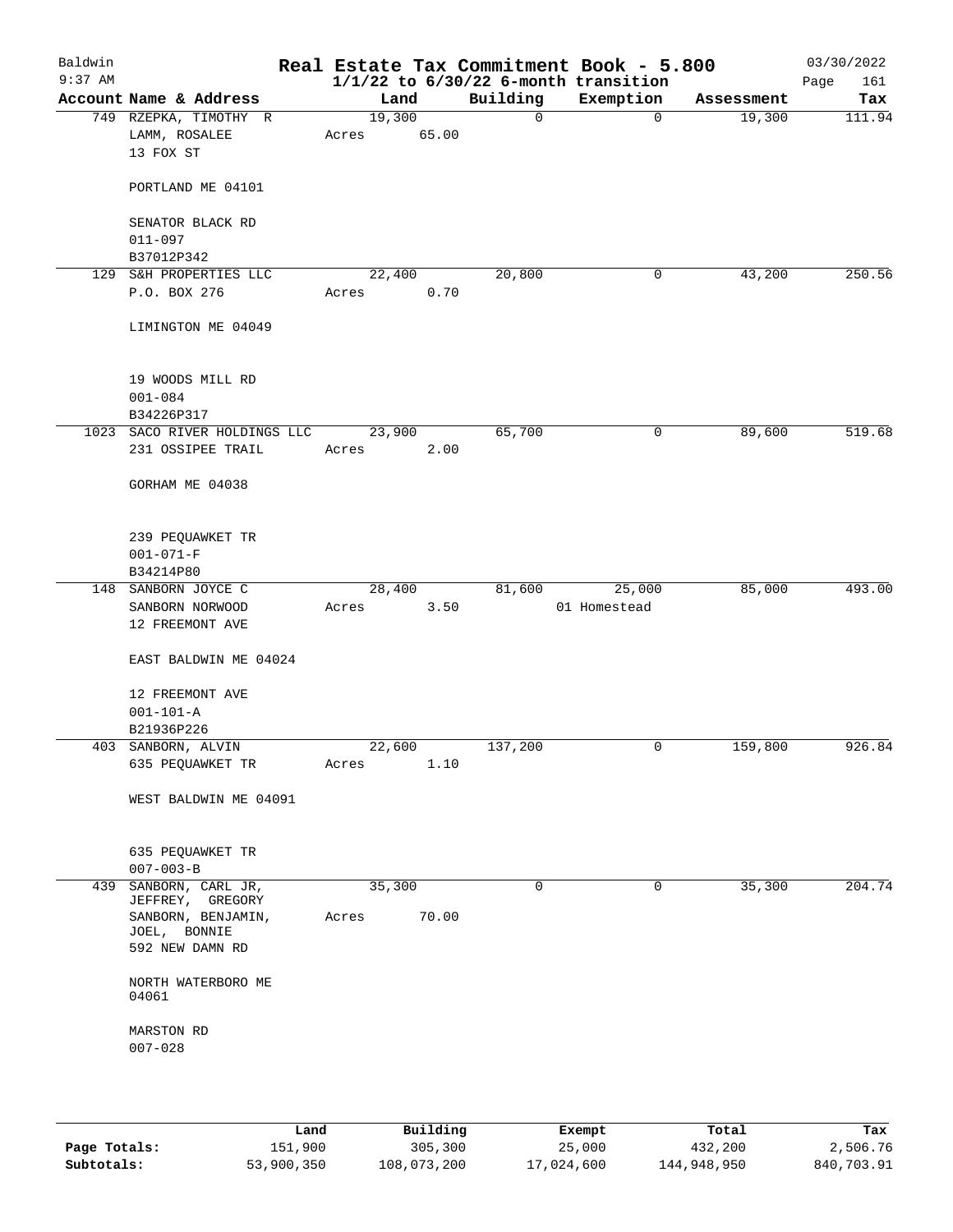| Baldwin<br>$9:37$ AM |                                        |        |      |          | Real Estate Tax Commitment Book - 5.800<br>$1/1/22$ to $6/30/22$ 6-month transition |            | 03/30/2022<br>Page<br>162 |
|----------------------|----------------------------------------|--------|------|----------|-------------------------------------------------------------------------------------|------------|---------------------------|
|                      | Account Name & Address                 | Land   |      | Building | Exemption                                                                           | Assessment | Tax                       |
|                      | 738 SANBORN, CHRISTOPHER E.            | 25,900 |      | 161,200  | 25,000                                                                              | 162,100    | 940.18                    |
|                      | 53 DOUGLAS HILL RD                     | Acres  | 2.15 |          | 01 Homestead                                                                        |            |                           |
|                      | WEST BALDWIN ME 04091                  |        |      |          |                                                                                     |            |                           |
|                      | 53 DOUGLAS HILL RD                     |        |      |          |                                                                                     |            |                           |
|                      | $011 - 088 - D1$<br>B13666P105         |        |      |          |                                                                                     |            |                           |
|                      | 1082 SANBORN, CLIFFORD                 | 26,700 |      | 0        | 0                                                                                   | 26,700     | 154.86                    |
|                      | 344 DOUGLAS HILL RD                    | Acres  | 2.90 |          |                                                                                     |            |                           |
|                      | WEST BALDWIN ME 04091                  |        |      |          |                                                                                     |            |                           |
|                      | DOUGLAS HILL RD                        |        |      |          |                                                                                     |            |                           |
|                      | $010 - 031 - D$                        |        |      |          |                                                                                     |            |                           |
|                      | 596 SANBORN, CLIFFORD &<br>PAMELA      | 28,800 |      | 202,300  | 25,000                                                                              | 206,100    | 1,195.38                  |
|                      | 344 DOUGLAS HILL RD                    | Acres  | 3.50 |          | 01 Homestead                                                                        |            |                           |
|                      | WEST BALDWIN ME 04091                  |        |      |          |                                                                                     |            |                           |
|                      | 344 DOUGLAS HILL RD<br>$010 - 031 - B$ |        |      |          |                                                                                     |            |                           |
|                      | B11923P329                             |        |      |          |                                                                                     |            |                           |
|                      | 672 SANBORN, CLINTON                   | 19,600 |      | 51,800   | 25,000                                                                              | 46,400     | 269.12                    |
|                      | 929 PEQUAWKET TRAIL                    | Acres  | 0.65 |          | 01 Homestead                                                                        |            |                           |
|                      | WEST BALDWIN ME 04091                  |        |      |          |                                                                                     |            |                           |
|                      | 929 PEQUAWKET TR                       |        |      |          |                                                                                     |            |                           |
|                      | $011 - 045$                            |        |      |          |                                                                                     |            |                           |
|                      | B34801P43<br>597 SANBORN, DENNIS L JR  | 26,500 |      | 90,300   | 25,000                                                                              | 91,800     | 532.44                    |
|                      | 22 BLISS RD                            | Acres  | 2.00 |          | 01 Homestead                                                                        |            |                           |
|                      | WEST BALDWIN ME 04091                  |        |      |          |                                                                                     |            |                           |
|                      |                                        |        |      |          |                                                                                     |            |                           |
|                      | 22 BLISS RD                            |        |      |          |                                                                                     |            |                           |
|                      | $010 - 032$                            |        |      |          |                                                                                     |            |                           |
|                      | 1095 SANBORN, DOREEN                   | 27,400 |      | 136,400  | 25,000                                                                              | 138,800    | 805.04                    |
|                      | 326 DOUGLAS HILL RD                    | Acres  | 2.60 |          | 01 Homestead                                                                        |            |                           |
|                      | WEST BALDWIN ME 04091                  |        |      |          |                                                                                     |            |                           |
|                      | 326 DOUGLAS HILL RD                    |        |      |          |                                                                                     |            |                           |
|                      | $010 - 031 - J$                        |        |      |          |                                                                                     |            |                           |
|                      |                                        |        |      |          |                                                                                     |            |                           |
|                      |                                        |        |      |          |                                                                                     |            |                           |

|              | Land       | Building    | Exempt     | Total       | Tax        |
|--------------|------------|-------------|------------|-------------|------------|
| Page Totals: | 154,900    | 642,000     | 125,000    | 671,900     | 3,897.02   |
| Subtotals:   | 54,055,250 | 108,715,200 | 17,149,600 | 145,620,850 | 844,600.93 |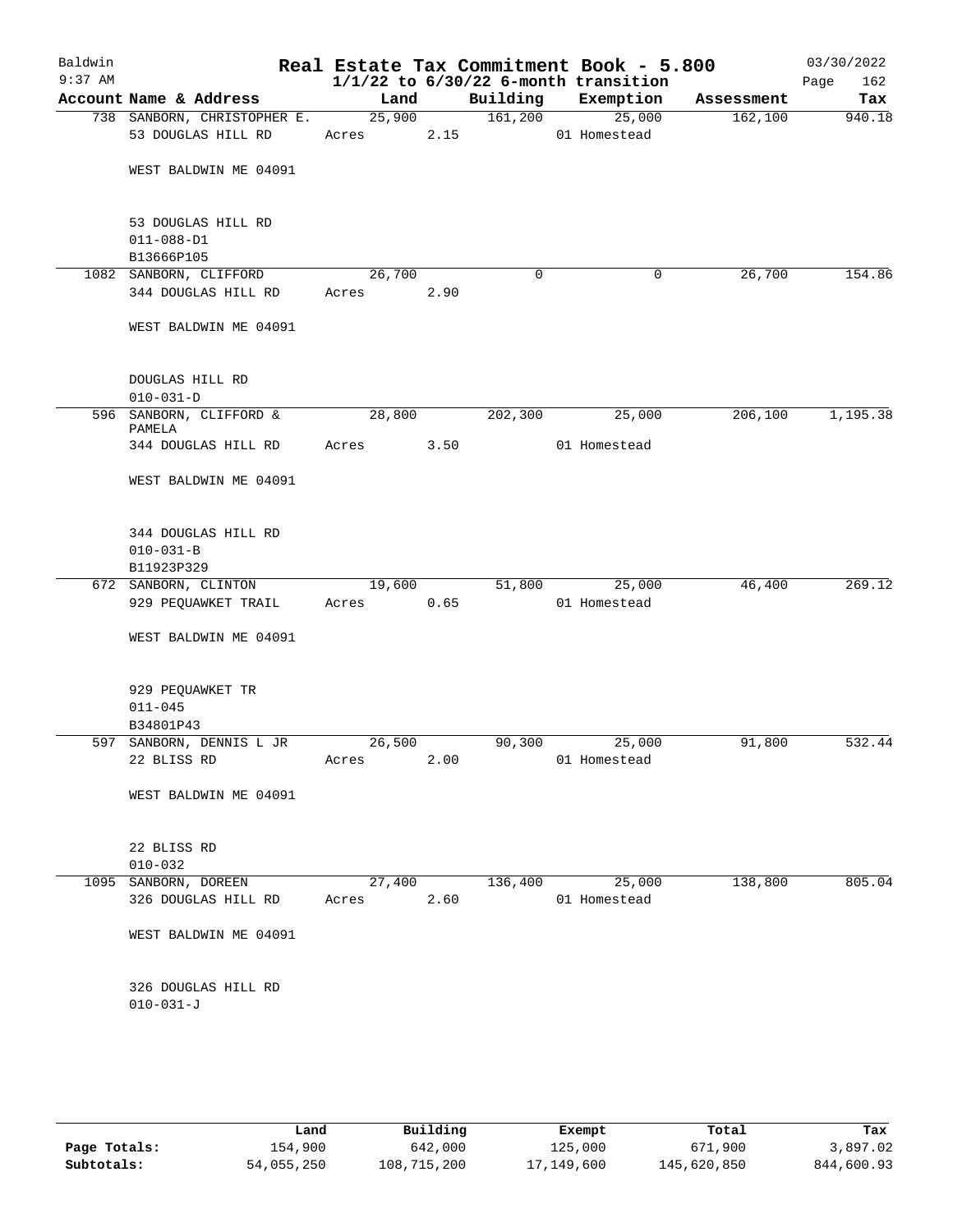| Baldwin<br>$9:37$ AM |                                      |                     |          |          | Real Estate Tax Commitment Book - 5.800<br>$1/1/22$ to $6/30/22$ 6-month transition |            | 03/30/2022<br>Page<br>163 |
|----------------------|--------------------------------------|---------------------|----------|----------|-------------------------------------------------------------------------------------|------------|---------------------------|
|                      | Account Name & Address               | Land                |          | Building | Exemption                                                                           | Assessment | Tax                       |
|                      | 736 SANBORN, EARL J. &               | $\overline{28,100}$ |          | 144,300  | 31,000                                                                              | 141,400    | 820.12                    |
|                      | PATRICIA<br>52 DOUGLAS HILL RD       | Acres               | 3.26     |          | 13 Veteran (Viet Non Res                                                            |            |                           |
|                      |                                      |                     |          |          | 01 Homestead                                                                        |            |                           |
|                      | WEST BALDWIN ME 04091                |                     |          |          |                                                                                     |            |                           |
|                      | 52 DOUGLAS HILL RD                   |                     |          |          |                                                                                     |            |                           |
|                      | $011 - 088 - B$                      |                     |          |          |                                                                                     |            |                           |
|                      | 551 SANBORN, GARREDD R               | 33,000              |          | $\Omega$ | 0                                                                                   | 33,000     | 191.40                    |
|                      | 204 BLUEBERRY RD                     | Acres               | 22.00    |          |                                                                                     |            |                           |
|                      | WATERBORO ME 04087                   |                     |          |          |                                                                                     |            |                           |
|                      | WINSTON RD                           |                     |          |          |                                                                                     |            |                           |
|                      | $009 - 046$                          |                     |          |          |                                                                                     |            |                           |
|                      | B25655P132                           | 20,800              |          | 146,800  | $\mathsf{O}$                                                                        | 167,600    | 972.08                    |
|                      | 676 SANBORN, GRACE<br>SANBORN, BRIAN |                     | 0.76     |          |                                                                                     |            |                           |
|                      | 971 PEQUAWKET TRAIL                  | Acres               |          |          |                                                                                     |            |                           |
|                      | WEST BALDWIN ME 04091                |                     |          |          |                                                                                     |            |                           |
|                      | 944 PEQUAWKET TR                     |                     |          |          |                                                                                     |            |                           |
|                      | $011 - 048$                          |                     |          |          |                                                                                     |            |                           |
|                      | B35032P25                            |                     |          |          |                                                                                     |            |                           |
| 742                  | SANBORN, JAY & TERESA                | 27,700              |          | 375,100  | 25,000                                                                              | 377,800    | 2,191.24                  |
|                      | М.                                   |                     |          |          |                                                                                     |            |                           |
|                      | 85 DOUGLAS HILL RD                   | Acres               | 2.78     |          | 01 Homestead                                                                        |            |                           |
|                      | WEST BALDWIN ME 04091                |                     |          |          |                                                                                     |            |                           |
|                      | 85 DOUGLAS HILL RD                   |                     |          |          |                                                                                     |            |                           |
|                      | $011 - 089 - A$                      |                     |          |          |                                                                                     |            |                           |
|                      | B13921P315                           |                     |          |          |                                                                                     |            |                           |
|                      | 737 SANBORN, JEFF & TERESA<br>L.     | 26,600              |          | 142,200  | 25,000                                                                              | 143,800    | 834.04                    |
|                      | 51 DOUGLAS HILL RD                   | Acres               | 2.09     |          | 01 Homestead                                                                        |            |                           |
|                      | WEST BALDWIN ME 04091                |                     |          |          |                                                                                     |            |                           |
|                      | 51 DOUGLAS HILL RD                   |                     |          |          |                                                                                     |            |                           |
|                      | $011 - 088 - C$                      |                     |          |          |                                                                                     |            |                           |
|                      | B11243P344                           |                     |          |          |                                                                                     |            |                           |
|                      | 400 SANBORN, JOEL A                  |                     | 22,500   |          | 111,600 25,000                                                                      | 109,100    | 632.78                    |
|                      | PO BOX 691                           | Acres               | 1.00     |          | 01 Homestead                                                                        |            |                           |
|                      | WINDHAM ME 04062                     |                     |          |          |                                                                                     |            |                           |
|                      | 621 PEQUAWKET TR                     |                     |          |          |                                                                                     |            |                           |
|                      | $007 - 002$                          |                     |          |          |                                                                                     |            |                           |
|                      | B30819P177                           |                     |          |          |                                                                                     |            |                           |
|                      |                                      |                     |          |          |                                                                                     |            |                           |
|                      | Land                                 |                     | Building |          | Exempt                                                                              | Total      | Tax                       |

|              | --------     | ____________ | ______     | --------    | -------    |
|--------------|--------------|--------------|------------|-------------|------------|
| Page Totals: | 158,700      | 920,000      | 106,000    | 972,700     | 5,641.66   |
| Subtotals:   | 54, 213, 950 | 109,635,200  | 17,255,600 | 146,593,550 | 850,242.59 |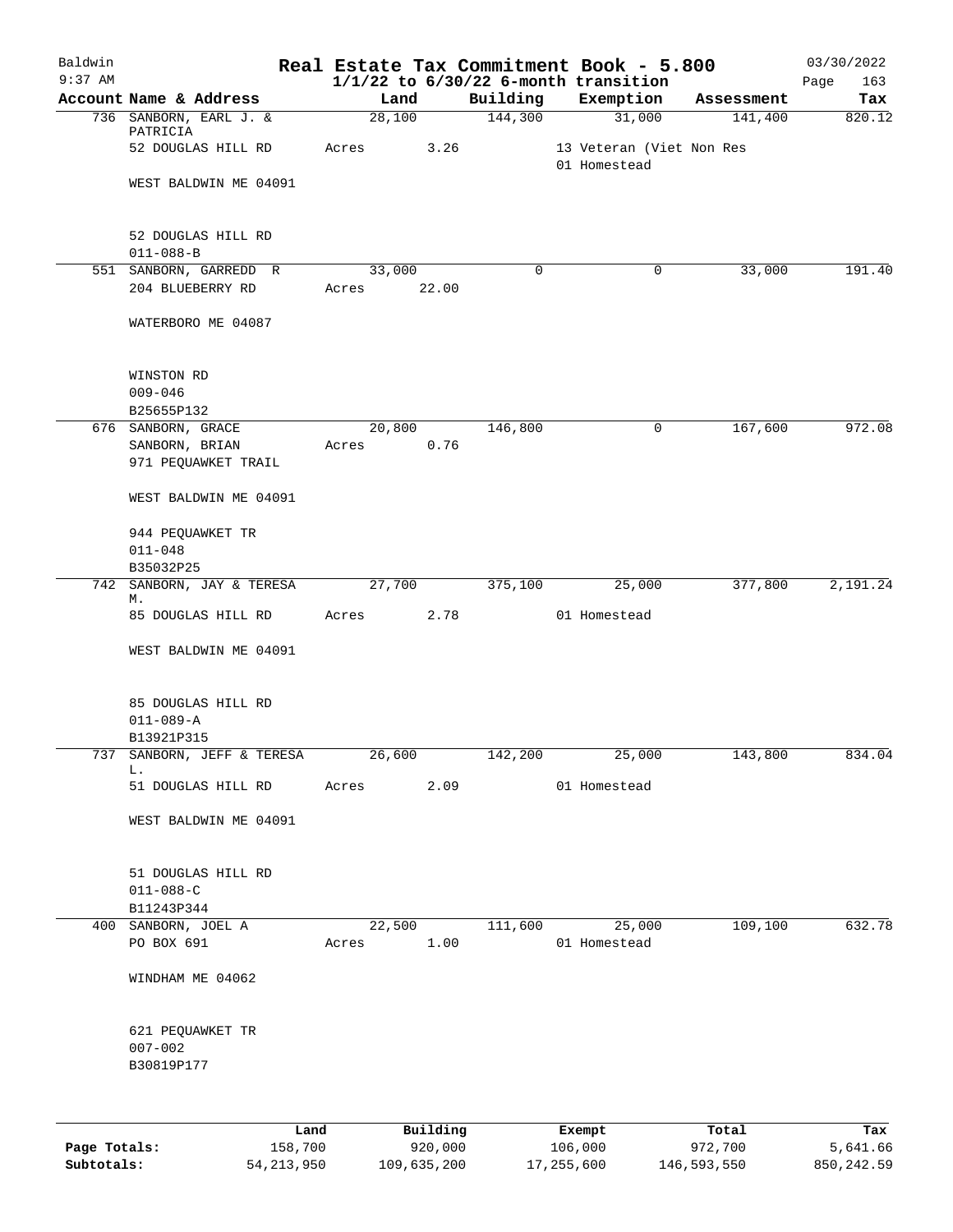| Baldwin      |                                        |        |                     |             | Real Estate Tax Commitment Book - 5.800               |                  | 03/30/2022      |
|--------------|----------------------------------------|--------|---------------------|-------------|-------------------------------------------------------|------------------|-----------------|
| $9:37$ AM    | Account Name & Address                 | Land   |                     | Building    | $1/1/22$ to $6/30/22$ 6-month transition<br>Exemption | Assessment       | 164<br>Page     |
|              | 401 SANBORN, JOEL JS REALTY            | 39,500 |                     | $\mathbf 0$ | $\Omega$                                              | 39,500           | Tax<br>229.10   |
|              | TRUST                                  |        |                     |             |                                                       |                  |                 |
|              | JOEL, SANBORN, TRUSTEE                 | Acres  | 17.81               |             |                                                       |                  |                 |
|              | PO BOX 691                             |        |                     |             |                                                       |                  |                 |
|              | WINDHAM ME 04062                       |        |                     |             |                                                       |                  |                 |
|              | PEQUAWKET TR                           |        |                     |             |                                                       |                  |                 |
|              | $007 - 003$                            |        |                     |             |                                                       |                  |                 |
|              | B31264P340                             |        |                     |             |                                                       |                  |                 |
|              | 739 SANBORN, JOHN & LINDA              | 30,300 |                     | 14,700      | 0                                                     | 45,000           | 261.00          |
|              | R.<br>1101 PEQUAWKET TR                |        | 4.51                |             |                                                       |                  |                 |
|              |                                        | Acres  |                     |             |                                                       |                  |                 |
|              | WEST BALDWIN ME 04091                  |        |                     |             |                                                       |                  |                 |
|              | DOUGLAS HILL RD                        |        |                     |             |                                                       |                  |                 |
|              | $011 - 088 - E$                        |        |                     |             |                                                       |                  |                 |
|              | B15912P173                             |        |                     |             |                                                       |                  |                 |
|              | 712 SANBORN, JOHN O. III &<br>LINDA R. | 23,100 |                     | 143,600     | 31,000                                                | 135,700          | 787.06          |
|              | 1101 PEQUAWKET TR                      | Acres  | 1.85                |             | 13 Veteran (Viet Non Res<br>01 Homestead              |                  |                 |
|              | WEST BALDWIN ME 04091                  |        |                     |             |                                                       |                  |                 |
|              | 1101 PEQUAWKET TR                      |        |                     |             |                                                       |                  |                 |
|              | $011 - 076$                            |        |                     |             |                                                       |                  |                 |
|              | B15912P173                             |        |                     |             |                                                       |                  |                 |
|              | 740 SANBORN, MARK J.                   | 26,500 |                     | 244,000     | 25,000                                                | 245,500          | 1,423.90        |
|              | 56 DOUGLAS HILL RD                     | Acres  | 2.00                |             | 01 Homestead                                          |                  |                 |
|              | WEST BALDWIN ME 04091                  |        |                     |             |                                                       |                  |                 |
|              | 56 DOUGLAS HILL RD                     |        |                     |             |                                                       |                  |                 |
|              | $011 - 088 - F$                        |        |                     |             |                                                       |                  |                 |
|              | B21679P245                             |        |                     |             |                                                       |                  |                 |
|              | 1007 SANBORN, MATTHEW C                | 21,400 |                     | $\mathbf 0$ | 0                                                     | 21,400           | 124.12          |
|              | 637 PEQUAWKET TRAIL                    | Acres  | 1.84                |             |                                                       |                  |                 |
|              | WEST BALDWIN ME 04091                  |        |                     |             |                                                       |                  |                 |
|              | PEQUAWKET TR                           |        |                     |             |                                                       |                  |                 |
|              | $007 - 003 - E$                        |        |                     |             |                                                       |                  |                 |
|              | B19390P296                             |        |                     |             |                                                       |                  |                 |
|              | 939 SANBORN, MATTHEW N                 | 25,300 |                     | 197,400     | 25,000                                                | 197,700          | 1,146.66        |
|              | SANBORN, AMANDA M                      | Acres  | 2.00                |             | 01 Homestead                                          |                  |                 |
|              | 55 MURCH RD                            |        |                     |             |                                                       |                  |                 |
|              | EAST BALDWIN ME 04024                  |        |                     |             |                                                       |                  |                 |
|              | 55 MURCH RD                            |        |                     |             |                                                       |                  |                 |
|              | $003 - 021 - D$                        |        |                     |             |                                                       |                  |                 |
|              | B33248P256 06/27/2016                  |        |                     |             |                                                       |                  |                 |
|              |                                        |        |                     |             |                                                       |                  |                 |
| Page Totals: | Land<br>166,100                        |        | Building<br>599,700 |             | Exempt<br>81,000                                      | Total<br>684,800 | Tax<br>3,971.84 |
| Subtotals:   | 54,380,050                             |        | 110,234,900         |             | 17,336,600                                            | 147, 278, 350    | 854, 214.43     |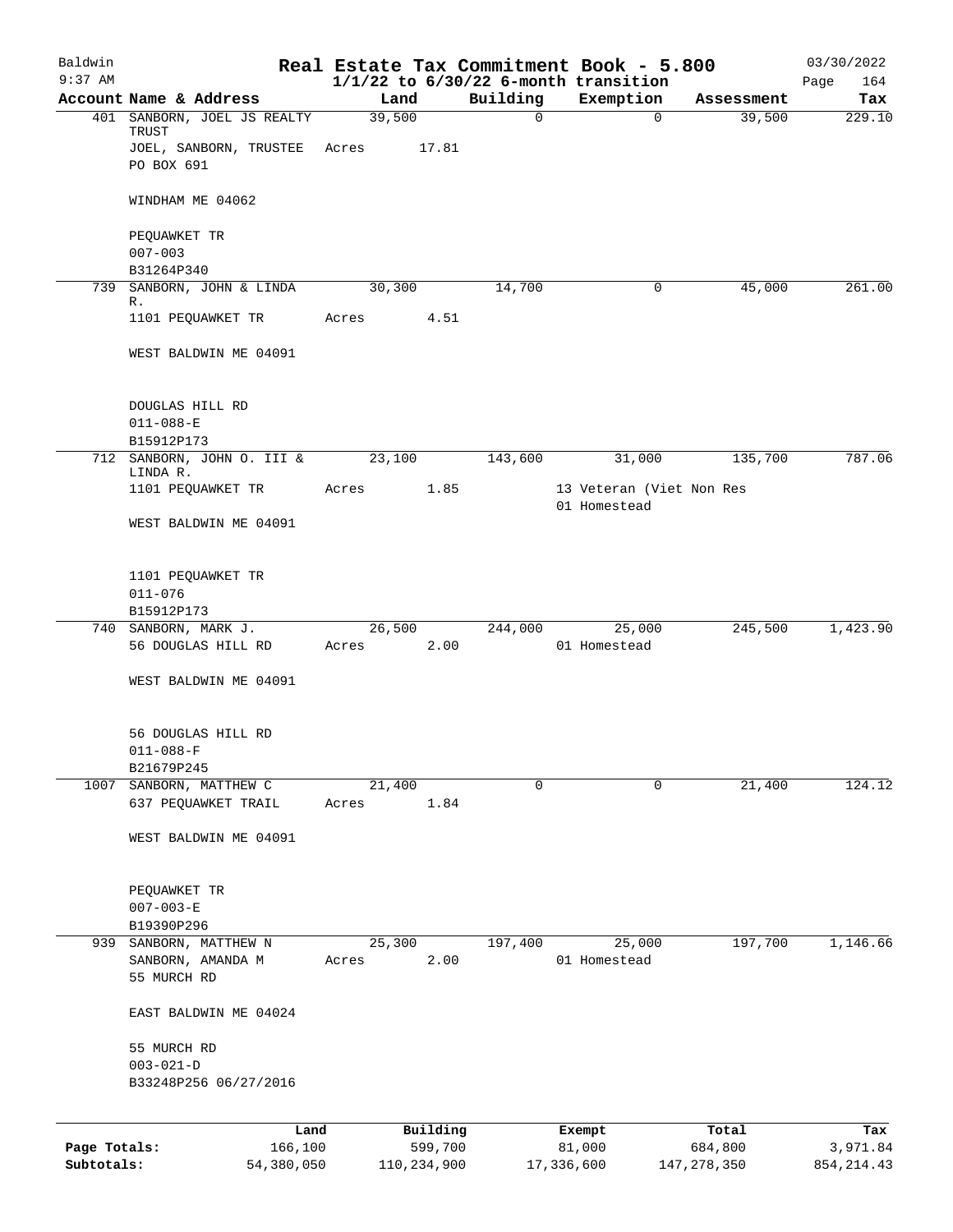| Baldwin   |                                                                 |                  |       |         | Real Estate Tax Commitment Book - 5.800  |            | 03/30/2022  |
|-----------|-----------------------------------------------------------------|------------------|-------|---------|------------------------------------------|------------|-------------|
| $9:37$ AM |                                                                 |                  |       |         | $1/1/22$ to $6/30/22$ 6-month transition |            | 165<br>Page |
|           | Account Name & Address                                          | Land             |       |         | Building Exemption                       | Assessment | Tax         |
|           | 402 SANBORN, RANDOLPH                                           | 15,100           |       | 141,000 | 31,000                                   | 125,100    | 725.58      |
|           | SANBORN, CAROL                                                  | Acres            | 0.70  |         | 13 Veteran (Viet Non Res                 |            |             |
|           | 637 PEQUAWKET TRAIL                                             |                  |       |         | 01 Homestead                             |            |             |
|           | WEST BALDWIN ME 04091                                           |                  |       |         |                                          |            |             |
|           | 637 PEQUAWKET TR                                                |                  |       |         |                                          |            |             |
|           | $007 - 003 - A$                                                 |                  |       |         |                                          |            |             |
|           | B28201P265                                                      |                  |       |         |                                          |            |             |
| 741       | SANBORN, RICHARD C. &                                           | 52,800           |       | 135,400 | 25,000                                   | 163,200    | 946.56      |
|           | JOYCE<br>89 DOUGLAS HILL RD                                     | Acres 38.00      |       |         | 01 Homestead                             |            |             |
|           | WEST BALDWIN ME 04091                                           |                  |       |         |                                          |            |             |
|           | 89 DOUGLAS HILL RD                                              |                  |       |         |                                          |            |             |
|           | $011 - 089$                                                     |                  |       |         |                                          |            |             |
|           | 1083 SANBORN, ROBERT                                            |                  |       |         | 37,900    191,800    25,000              | 204,700    | 1,187.26    |
|           | P O BOX 96                                                      | Acres 10.40      |       |         | 01 Homestead                             |            |             |
|           |                                                                 |                  |       |         |                                          |            |             |
|           | PARSONSFIELD ME 04047                                           |                  |       |         |                                          |            |             |
|           |                                                                 |                  |       |         |                                          |            |             |
|           | 334 DOUGLAS HILL RD                                             |                  |       |         |                                          |            |             |
|           | $010 - 031 - E$                                                 |                  |       |         |                                          |            |             |
|           | 847 SAND POND REALTY TRUST                                      | 169,900          |       | 54,900  | $\overline{0}$                           | 224,800    | 1,303.84    |
|           | 38 GLENHAVEN CIRCLE                                             | Acres 1.35       |       |         |                                          |            |             |
|           | SACO ME 04072                                                   |                  |       |         |                                          |            |             |
|           |                                                                 |                  |       |         |                                          |            |             |
|           | 35 GRANT LN                                                     |                  |       |         |                                          |            |             |
|           | $014 - 001$                                                     |                  |       |         |                                          |            |             |
|           | B27173P156                                                      | 27,000           |       | 0       | $\mathbf 0$                              | 27,000     | 156.60      |
|           | 802 SANDERS , STEVEN A<br>DONAVAN , MICHELLE L<br>30 GRAFFAM RD | Acres 18.00      |       |         |                                          |            |             |
|           | WEST BALDWIN ME 04091                                           |                  |       |         |                                          |            |             |
|           | GRAFFAM RD                                                      |                  |       |         |                                          |            |             |
|           | $013 - 006$                                                     |                  |       |         |                                          |            |             |
|           | B36410P225                                                      |                  |       |         |                                          |            |             |
|           | 800 SANDERS, STEVEN A<br>DONOVAN , MICHELLE L<br>30 GRAFFAM RD  | 123,900<br>Acres | 90.00 | 196,600 | 0                                        | 320,500    | 1,858.90    |
|           | WEST BALDWIN ME 04091                                           |                  |       |         |                                          |            |             |
|           | 30 GRAFFAM RD                                                   |                  |       |         |                                          |            |             |
|           | $013 - 005$                                                     |                  |       |         |                                          |            |             |
|           | B36410P225                                                      |                  |       |         |                                          |            |             |
|           |                                                                 |                  |       |         |                                          |            |             |
|           |                                                                 |                  |       |         |                                          |            |             |
|           |                                                                 |                  |       |         |                                          |            |             |

|              | Land       | Building    | Exempt     | Total         | Tax          |
|--------------|------------|-------------|------------|---------------|--------------|
| Page Totals: | 426,600    | 719,700     | 81,000     | 1,065,300     | 6,178.74     |
| Subtotals:   | 54,806,650 | 110,954,600 | 17,417,600 | 148, 343, 650 | 860, 393. 17 |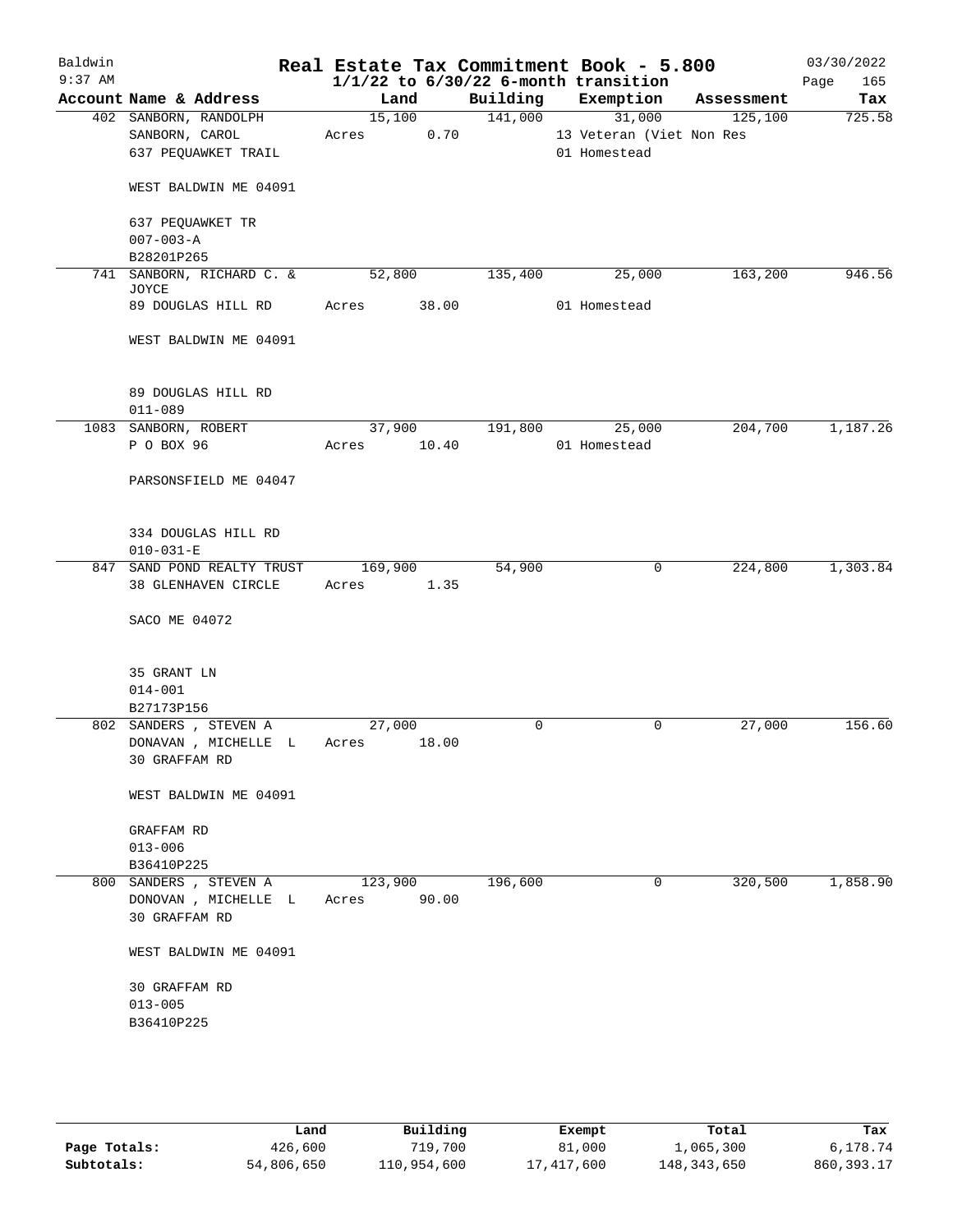| Baldwin<br>$9:37$ AM |                                    |        |          |          | Real Estate Tax Commitment Book - 5.800<br>$1/1/22$ to $6/30/22$ 6-month transition |            | 03/30/2022<br>166<br>Page |
|----------------------|------------------------------------|--------|----------|----------|-------------------------------------------------------------------------------------|------------|---------------------------|
|                      | Account Name & Address             | Land   |          | Building | Exemption                                                                           | Assessment | Tax                       |
|                      | 24 SAPP CARYN A                    | 19,100 |          | 132,100  | 25,000                                                                              | 126,200    | 731.96                    |
|                      | SAPP THOMAS H                      | Acres  | 0.60     |          | 01 Homestead                                                                        |            |                           |
|                      | 65 PEQUAWKET TRAIL                 |        |          |          |                                                                                     |            |                           |
|                      |                                    |        |          |          |                                                                                     |            |                           |
|                      | EAST BALDWIN ME 04024              |        |          |          |                                                                                     |            |                           |
|                      | 65 PEQUAWKET TR                    |        |          |          |                                                                                     |            |                           |
|                      | $001 - 019$                        |        |          |          |                                                                                     |            |                           |
|                      | B25229P50                          |        |          |          |                                                                                     |            |                           |
|                      | 1209 SARAH, BAILEY                 |        | 0        | 11,300   | 0                                                                                   | 11,300     | 65.54                     |
|                      | 233 JOB RD                         |        |          |          |                                                                                     |            |                           |
|                      |                                    |        |          |          |                                                                                     |            |                           |
|                      | STANDISH ME 04084                  |        |          |          |                                                                                     |            |                           |
|                      |                                    |        |          |          |                                                                                     |            |                           |
|                      | 31 AOW OTTER RD                    |        |          |          |                                                                                     |            |                           |
|                      | $002 - 007 - 031A$                 |        |          |          |                                                                                     |            |                           |
|                      | 409 SARGENT, DAVID SR.             | 19,100 |          | 139,300  | 31,000                                                                              | 127,400    | 738.92                    |
|                      | 711 PEQUAWKET TRAIL                | Acres  | 0.60     |          | 13 Veteran (Viet Non Res                                                            |            |                           |
|                      | WEST BALDWIN ME 04091              |        |          |          | 01 Homestead                                                                        |            |                           |
|                      |                                    |        |          |          |                                                                                     |            |                           |
|                      | 711 PEQUAWKET TR                   |        |          |          |                                                                                     |            |                           |
|                      | $007 - 007$                        |        |          |          |                                                                                     |            |                           |
|                      | 272 SARGENT, JR, DAVID             | 24,400 |          | 94,600   | 25,000                                                                              | 94,000     | 545.20                    |
|                      | 226 PIGEON BROOK RD                | Acres  | 0.92     |          | 01 Homestead                                                                        |            |                           |
|                      | WEST BALDWIN ME 04091              |        |          |          |                                                                                     |            |                           |
|                      |                                    |        |          |          |                                                                                     |            |                           |
|                      | 226 PIGEON BROOK RD                |        |          |          |                                                                                     |            |                           |
|                      | $005 - 020$                        |        |          |          |                                                                                     |            |                           |
|                      | B11945P128                         |        |          |          |                                                                                     |            |                           |
|                      | 419 SARGENT, RODNEY H &<br>LUCINDA | 31,400 |          | 165,100  | 25,000                                                                              | 171,500    | 994.70                    |
|                      | 73 SENATOR BLACK RD                | Acres  | 5.74     |          | 01 Homestead                                                                        |            |                           |
|                      | WEST BALDWIN ME 04091              |        |          |          |                                                                                     |            |                           |
|                      |                                    |        |          |          |                                                                                     |            |                           |
|                      | 73 SENATOR BLACK RD                |        |          |          |                                                                                     |            |                           |
|                      | $007 - 016$                        |        |          |          |                                                                                     |            |                           |
|                      | B10316P189                         |        |          |          |                                                                                     |            |                           |
| 942                  | SARGENT, RODNEY H &                | 39,700 |          | $\Omega$ | 0                                                                                   | 39,700     | 230.26                    |
|                      | LUCINDA                            |        |          |          |                                                                                     |            |                           |
|                      | 73 SENATOR BLACK RD                | Acres  | 43.43    |          |                                                                                     |            |                           |
|                      | WEST BALDWIN ME 04091              |        |          |          |                                                                                     |            |                           |
|                      |                                    |        |          |          |                                                                                     |            |                           |
|                      | SENATOR BLACK RD                   |        |          |          |                                                                                     |            |                           |
|                      | $007 - 013 - A$                    |        |          |          |                                                                                     |            |                           |
|                      |                                    |        |          |          |                                                                                     |            |                           |
|                      |                                    |        |          |          |                                                                                     |            |                           |
|                      |                                    |        |          |          |                                                                                     |            |                           |
|                      |                                    | Land   | Building |          | Exempt                                                                              | Total      | Tax                       |

|              | nand.      | Building    | Exempt     | Total         | тах        |
|--------------|------------|-------------|------------|---------------|------------|
| Page Totals: | 133,700    | 542,400     | 106,000    | 570,100       | 3,306.58   |
| Subtotals:   | 54,940,350 | 111,497,000 | 17,523,600 | 148, 913, 750 | 863,699.75 |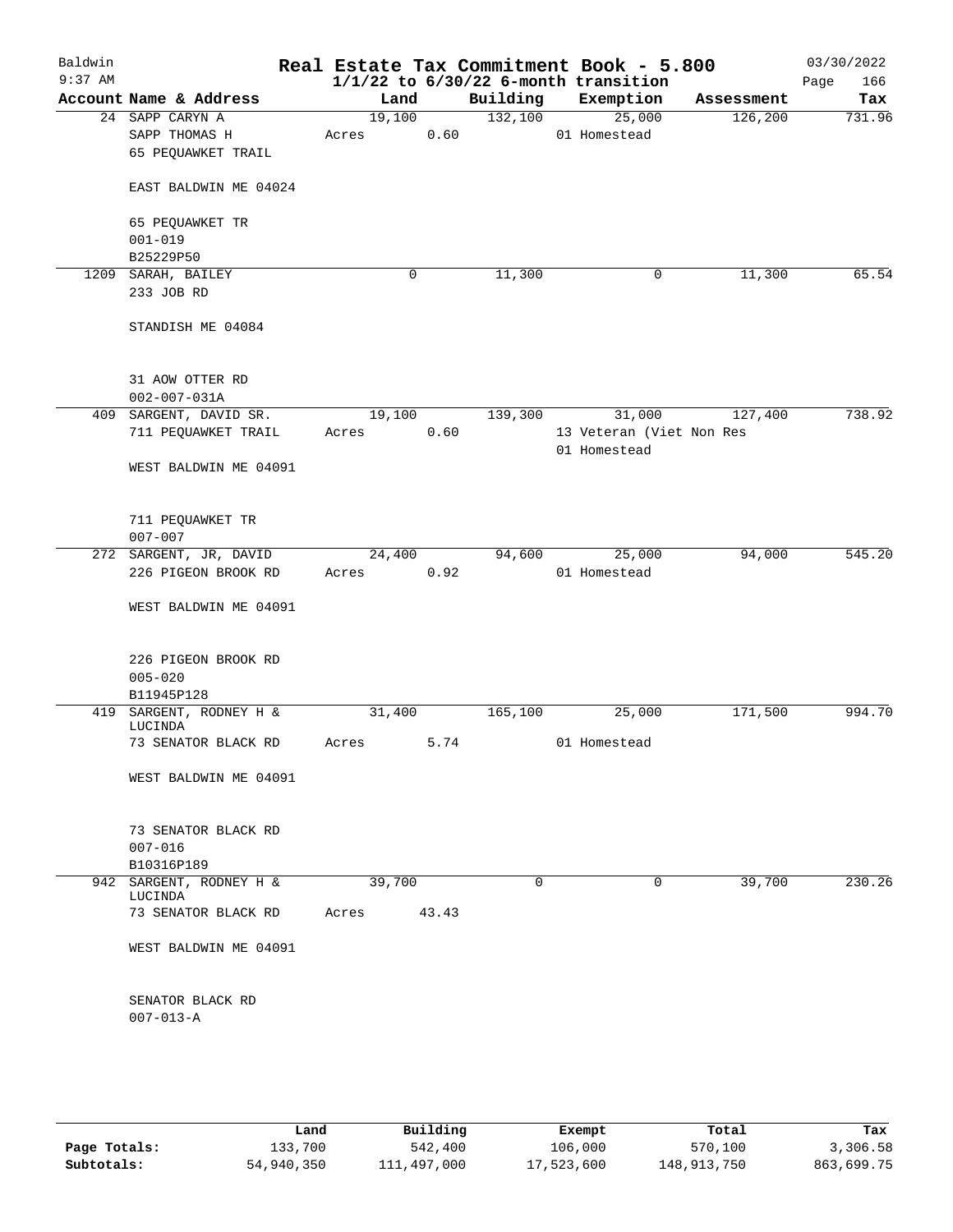| Baldwin<br>$9:37$ AM |                                           |        |       |          | Real Estate Tax Commitment Book - 5.800<br>$1/1/22$ to $6/30/22$ 6-month transition |            | 03/30/2022<br>167<br>Page |
|----------------------|-------------------------------------------|--------|-------|----------|-------------------------------------------------------------------------------------|------------|---------------------------|
|                      | Account Name & Address                    | Land   |       | Building | Exemption                                                                           | Assessment | Tax                       |
|                      | 798 SCHAEFFER, JOHN JR, CLAY<br>& DAVID   | 32,500 |       | 0        | $\mathbf 0$                                                                         | 32,500     | 188.50                    |
|                      | 4209 BRIGHT BAY WAY                       | Acres  | 11.00 |          |                                                                                     |            |                           |
|                      | ELLICOTT CITY MD 21042                    |        |       |          |                                                                                     |            |                           |
|                      | GRAFFAM RD<br>$013 - 004 - C$             |        |       |          |                                                                                     |            |                           |
|                      | B16617P25                                 |        |       |          |                                                                                     |            |                           |
|                      | 817 SCHNELL, PAUL                         | 34,000 |       | 0        | $\mathbf 0$                                                                         | 34,000     | 197.20                    |
|                      | SCHNELL, REBECCA<br>501 LONG PLAINS RD    | Acres  | 7.00  |          |                                                                                     |            |                           |
|                      | BUXTON ME 04093                           |        |       |          |                                                                                     |            |                           |
|                      | CONVENE RD                                |        |       |          |                                                                                     |            |                           |
|                      | $013 - 015$                               |        |       |          |                                                                                     |            |                           |
|                      | B37593P224                                |        |       | 45,600   |                                                                                     | 102,000    | 591.60                    |
|                      | 841 SCHNELL, PAUL S.                      | 56,400 |       |          | 0                                                                                   |            |                           |
|                      | SCHNELL, REBECCA C.<br>501 LONG PLAINS RD | Acres  | 0.35  |          |                                                                                     |            |                           |
|                      |                                           |        |       |          |                                                                                     |            |                           |
|                      | BUXTON ME 04093                           |        |       |          |                                                                                     |            |                           |
|                      | 21 SOUTHEAST LN                           |        |       |          |                                                                                     |            |                           |
|                      | $013 - 038$                               |        |       |          |                                                                                     |            |                           |
|                      | B30273P108<br>1199 SCHROEDER, ERIC        |        | 0     | 9,700    | 0                                                                                   | 9,700      | 56.26                     |
|                      | 169 PIGEON BROOK RD                       |        |       |          |                                                                                     |            |                           |
|                      | WEST BALDWIN ME 04091                     |        |       |          |                                                                                     |            |                           |
|                      | AOW FOREST AVE                            |        |       |          |                                                                                     |            |                           |
|                      | 002-007-BIRCH                             |        |       |          |                                                                                     |            |                           |
|                      | 662 SCHROEDER, PHYLLIS                    | 24,200 |       | 304,900  | 0                                                                                   | 329,100    | 1,908.78                  |
|                      | 854 PEQUAWKET TRAIL                       | Acres  | 2.25  |          |                                                                                     |            |                           |
|                      | WEST BALDWIN ME 04091                     |        |       |          |                                                                                     |            |                           |
|                      | 856 PEQUAWKET TR                          |        |       |          |                                                                                     |            |                           |
|                      | $011 - 035 - A$                           |        |       |          |                                                                                     |            |                           |
|                      | B13899P215                                |        |       |          |                                                                                     |            |                           |
|                      | 658 SCHROEDER, PHYLLIS<br>(TRUST)         | 23,200 |       | 106,100  | 31,000                                                                              | 98,300     | 570.14                    |
|                      | 854 Pequawket Trail                       | Acres  | 1.50  |          | 13 Veteran (Viet Non Res<br>01 Homestead                                            |            |                           |
|                      | WEST BALDWIN ME 04091                     |        |       |          |                                                                                     |            |                           |
|                      | 854 PEQUAWKET TR                          |        |       |          |                                                                                     |            |                           |
|                      | $011 - 033$                               |        |       |          |                                                                                     |            |                           |
|                      | B16383P51                                 |        |       |          |                                                                                     |            |                           |
|                      |                                           |        |       |          |                                                                                     |            |                           |
|                      |                                           |        |       |          |                                                                                     |            |                           |
|                      |                                           |        |       |          |                                                                                     |            |                           |

|              | Land       | Building    | Exempt     | Total       | Tax          |
|--------------|------------|-------------|------------|-------------|--------------|
| Page Totals: | 170,300    | 466,300     | 31,000     | 605,600     | 3,512.48     |
| Subtotals:   | 55,110,650 | 111,963,300 | 17,554,600 | 149,519,350 | 867, 212, 23 |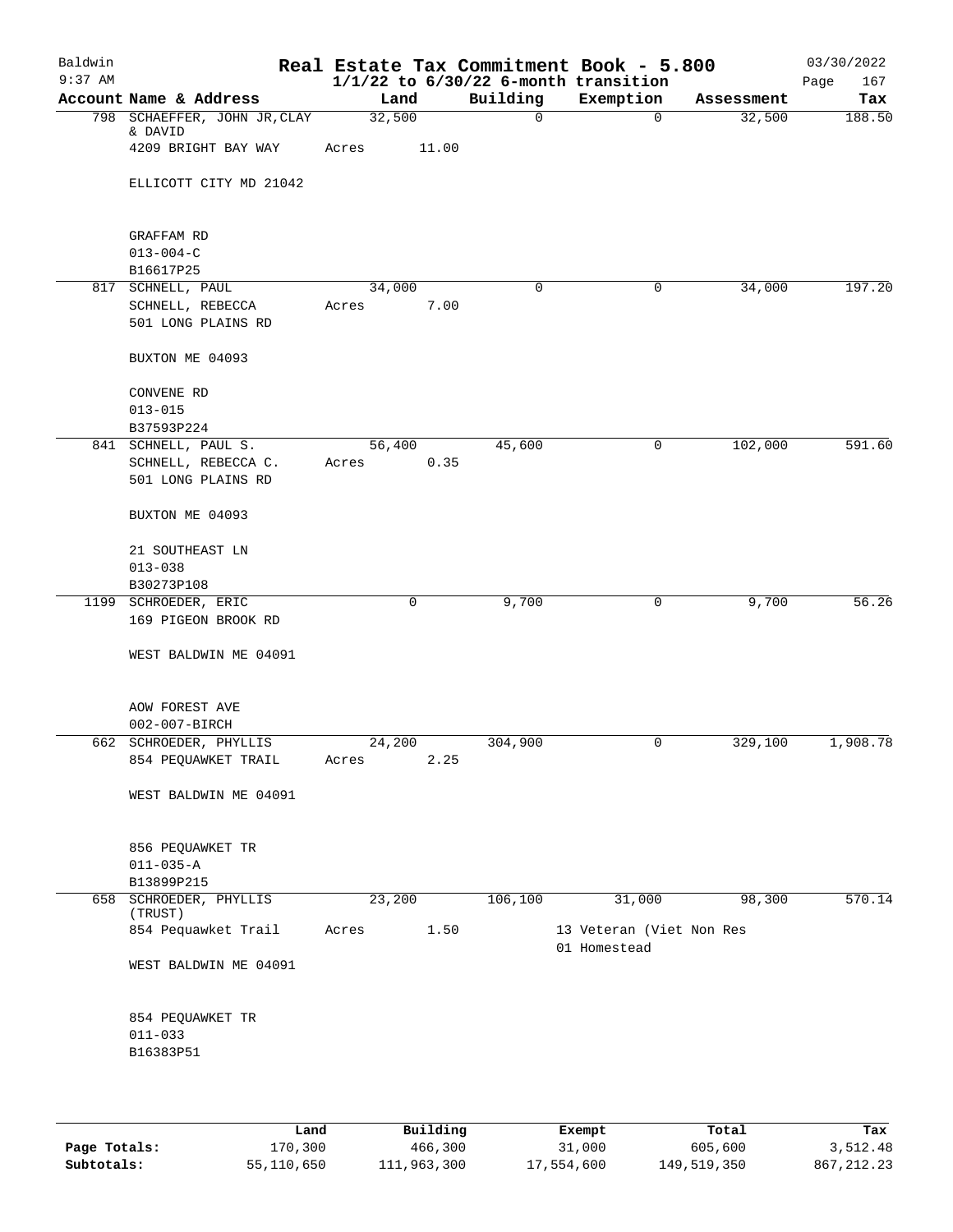| Baldwin<br>$9:37$ AM |                                              |            |        |          | Real Estate Tax Commitment Book - 5.800<br>$1/1/22$ to $6/30/22$ 6-month transition |            | 03/30/2022<br>Page<br>168 |
|----------------------|----------------------------------------------|------------|--------|----------|-------------------------------------------------------------------------------------|------------|---------------------------|
|                      | Account Name & Address                       | Land       |        | Building | Exemption                                                                           | Assessment | Tax                       |
|                      | 639 SCHROEDER, VALERIE                       |            | 11,600 | 165,700  | 25,000                                                                              | 152,300    | 883.34                    |
|                      | 256 SENATOR BLACK ROAD                       | Acres 0.17 |        |          | 01 Homestead                                                                        |            |                           |
|                      | WEST BALDWIN ME 04091                        |            |        |          |                                                                                     |            |                           |
|                      | 256 SENATOR BLACK RD<br>$011 - 022$          |            |        |          |                                                                                     |            |                           |
|                      | 1127 SCHULTZ, SANDER R                       | 39,100     |        | 0        | 0                                                                                   | 39,100     | 226.78                    |
|                      | SCHULTZ, SARA A                              | Acres      | 11.31  |          |                                                                                     |            |                           |
|                      | 15 BROOK RD                                  |            |        |          |                                                                                     |            |                           |
|                      | GLOUCESTER MA 01930                          |            |        |          |                                                                                     |            |                           |
|                      | SEBAGO RD                                    |            |        |          |                                                                                     |            |                           |
|                      | $003 - 002 - E$                              |            |        |          |                                                                                     |            |                           |
|                      | B37027P170                                   |            |        |          |                                                                                     |            |                           |
|                      | 506 SCHWIERZKE, FARRON R + 27,300<br>KELLY L |            |        | 223,500  | 25,000                                                                              | 225,800    | 1,309.64                  |
|                      | 20 DECKER RD                                 | Acres      | 2.54   |          | 01 Homestead                                                                        |            |                           |
|                      | EAST BALDWIN ME 04024                        |            |        |          |                                                                                     |            |                           |
|                      | 20 DECKER RD                                 |            |        |          |                                                                                     |            |                           |
|                      | $009 - 022 - A$                              |            |        |          |                                                                                     |            |                           |
|                      | B12289P322                                   |            |        |          |                                                                                     |            |                           |
|                      | 449 SEDITA, SUSAN G                          | 26,500     |        | 177,700  | 25,000                                                                              | 179,200    | 1,039.36                  |
|                      | 152 SADDLEBACK RD                            | Acres      | 2.00   |          | 01 Homestead                                                                        |            |                           |
|                      | WEST BALDWIN ME 04091                        |            |        |          |                                                                                     |            |                           |
|                      | 152 SADDLEBACK RD                            |            |        |          |                                                                                     |            |                           |
|                      | $008 - 006 - B$                              |            |        |          |                                                                                     |            |                           |
|                      | 54 SEIDL LAWRENCE E JR +<br>ELAINE           | 23,800     |        | 150,600  | 25,000                                                                              | 149,400    | 866.52                    |
|                      | PO BOX 79                                    | Acres 0.85 |        |          | 01 Homestead                                                                        |            |                           |
|                      | EAST BALDWIN ME 04024                        |            |        |          |                                                                                     |            |                           |
|                      | 15 SCHOOL ST<br>$001 - 038$                  |            |        |          |                                                                                     |            |                           |
|                      | 970 SEIDL LAWRENCE E JR + 48,600<br>ELAINE   |            |        | 156,000  | $\mathbf 0$                                                                         | 204,600    | 1,186.68                  |
|                      | PO BOX 79                                    | Acres 2.06 |        |          |                                                                                     |            |                           |
|                      | EAST BALDWIN ME 04024                        |            |        |          |                                                                                     |            |                           |
|                      | 223 PEQUAWKET TR                             |            |        |          |                                                                                     |            |                           |
|                      | $001 - 071 - E$                              |            |        |          |                                                                                     |            |                           |
|                      | B20550P1                                     |            |        |          |                                                                                     |            |                           |
|                      |                                              |            |        |          |                                                                                     |            |                           |
|                      |                                              |            |        |          |                                                                                     |            |                           |

|              | Land       | Building    | Exempt     | Total       | Tax        |
|--------------|------------|-------------|------------|-------------|------------|
| Page Totals: | 176,900    | 873,500     | 100,000    | 950,400     | 5,512.32   |
| Subtotals:   | 55,287,550 | 112,836,800 | 17,654,600 | 150,469,750 | 872,724.55 |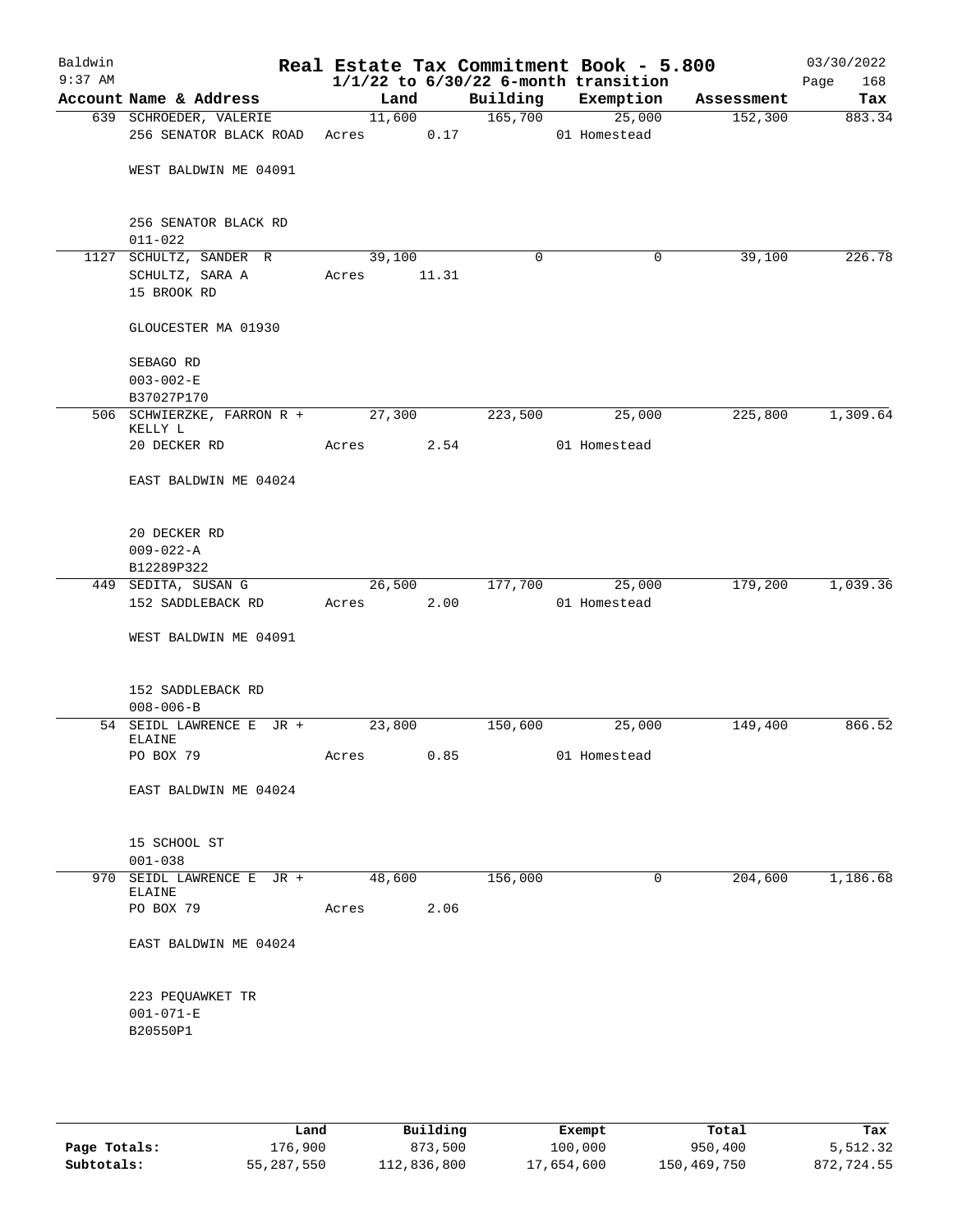| Baldwin<br>$9:37$ AM |                                        |  |       |        |       |             |  | Real Estate Tax Commitment Book - 5.800<br>$1/1/22$ to $6/30/22$ 6-month transition |            | 03/30/2022<br>169<br>Page |
|----------------------|----------------------------------------|--|-------|--------|-------|-------------|--|-------------------------------------------------------------------------------------|------------|---------------------------|
|                      | Account Name & Address                 |  |       | Land   |       | Building    |  | Exemption                                                                           | Assessment | Tax                       |
|                      | 445 SEMPLE, JAMES M. III &             |  |       | 31,000 |       | 204,500     |  | 25,000                                                                              | 210,500    | 1,220.90                  |
|                      | REBECCA A.<br>118 SADDLEBACK RD        |  | Acres |        | 5.00  |             |  | 01 Homestead                                                                        |            |                           |
|                      | WEST BALDWIN ME 04091                  |  |       |        |       |             |  |                                                                                     |            |                           |
|                      | 118 SADDLEBACK RD                      |  |       |        |       |             |  |                                                                                     |            |                           |
|                      | $008 - 004$                            |  |       |        |       |             |  |                                                                                     |            |                           |
|                      | 9 SHARP, DONALD                        |  |       | 26,600 |       | 234,100     |  | 25,000                                                                              | 235,700    | 1,367.06                  |
|                      | SHARP, SHERRY                          |  | Acres |        | 4.00  |             |  | 01 Homestead                                                                        |            |                           |
|                      | 17 PEQUAWKET TRAIL                     |  |       |        |       |             |  |                                                                                     |            |                           |
|                      | EAST BALDWIN ME 04024                  |  |       |        |       |             |  |                                                                                     |            |                           |
|                      | 17 PEQUAWKET TR                        |  |       |        |       |             |  |                                                                                     |            |                           |
|                      | $001 - 007 - A$                        |  |       |        |       |             |  |                                                                                     |            |                           |
|                      | B34717P181                             |  |       |        |       |             |  |                                                                                     |            |                           |
|                      | 236 SHAW, NORMAN                       |  |       | 53,500 |       | 34,100      |  | 0                                                                                   | 87,600     | 508.08                    |
|                      | 522 CANAAN RD                          |  | Acres |        | 61.00 |             |  |                                                                                     |            |                           |
|                      | SKOWHEGAN ME 04976                     |  |       |        |       |             |  |                                                                                     |            |                           |
|                      | 129 BROWN RD                           |  |       |        |       |             |  |                                                                                     |            |                           |
|                      | $004 - 008$                            |  |       |        |       |             |  |                                                                                     |            |                           |
|                      | B20570P126                             |  |       |        |       |             |  |                                                                                     |            |                           |
|                      | 485 SHEA, DAVID                        |  |       | 29,200 |       | $\mathbf 0$ |  | $\mathbf 0$                                                                         | 29,200     | 169.36                    |
|                      | P.O. BOX 37                            |  | Acres |        | 4.10  |             |  |                                                                                     |            |                           |
|                      | SEBAGO ME 04029                        |  |       |        |       |             |  |                                                                                     |            |                           |
|                      | ROUTE 107                              |  |       |        |       |             |  |                                                                                     |            |                           |
|                      | $009 - 011 - C$                        |  |       |        |       |             |  |                                                                                     |            |                           |
|                      | B25191P131                             |  |       |        |       |             |  |                                                                                     |            |                           |
|                      | 669 SHEA, PAMELA J.                    |  |       | 24,500 |       | 140,000     |  | 25,000                                                                              | 139,500    | 809.10                    |
|                      | PO BOX 31                              |  | Acres |        | 2.50  |             |  | 01 Homestead                                                                        |            |                           |
|                      | WEST BALDWIN ME 04091                  |  |       |        |       |             |  |                                                                                     |            |                           |
|                      | 918 PEQUAWKET TR                       |  |       |        |       |             |  |                                                                                     |            |                           |
|                      | $011 - 042$                            |  |       |        |       |             |  |                                                                                     |            |                           |
|                      | B31219P167                             |  |       |        |       |             |  |                                                                                     |            |                           |
|                      | 750 SHEA, WILLIAM C                    |  |       | 27,500 |       | $\Omega$    |  | 0                                                                                   | 27,500     | 159.50                    |
|                      | SHEA JR, DANA J<br>196 DERBY BARN ROAD |  | Acres |        | 60.00 |             |  |                                                                                     |            |                           |
|                      | HIRAM ME 04041                         |  |       |        |       |             |  |                                                                                     |            |                           |
|                      | SENATOR BLACK RD                       |  |       |        |       |             |  |                                                                                     |            |                           |
|                      | $011 - 097 - A$                        |  |       |        |       |             |  |                                                                                     |            |                           |
|                      | B37966P124                             |  |       |        |       |             |  |                                                                                     |            |                           |
|                      |                                        |  |       |        |       |             |  |                                                                                     |            |                           |
|                      |                                        |  |       |        |       |             |  |                                                                                     |            |                           |

|              | Land       | Building    | Exempt     | Total       | Tax        |
|--------------|------------|-------------|------------|-------------|------------|
| Page Totals: | 192,300    | 612,700     | 75,000     | 730,000     | 4,234.00   |
| Subtotals:   | 55,479,850 | 113,449,500 | 17,729,600 | 151,199,750 | 876,958.55 |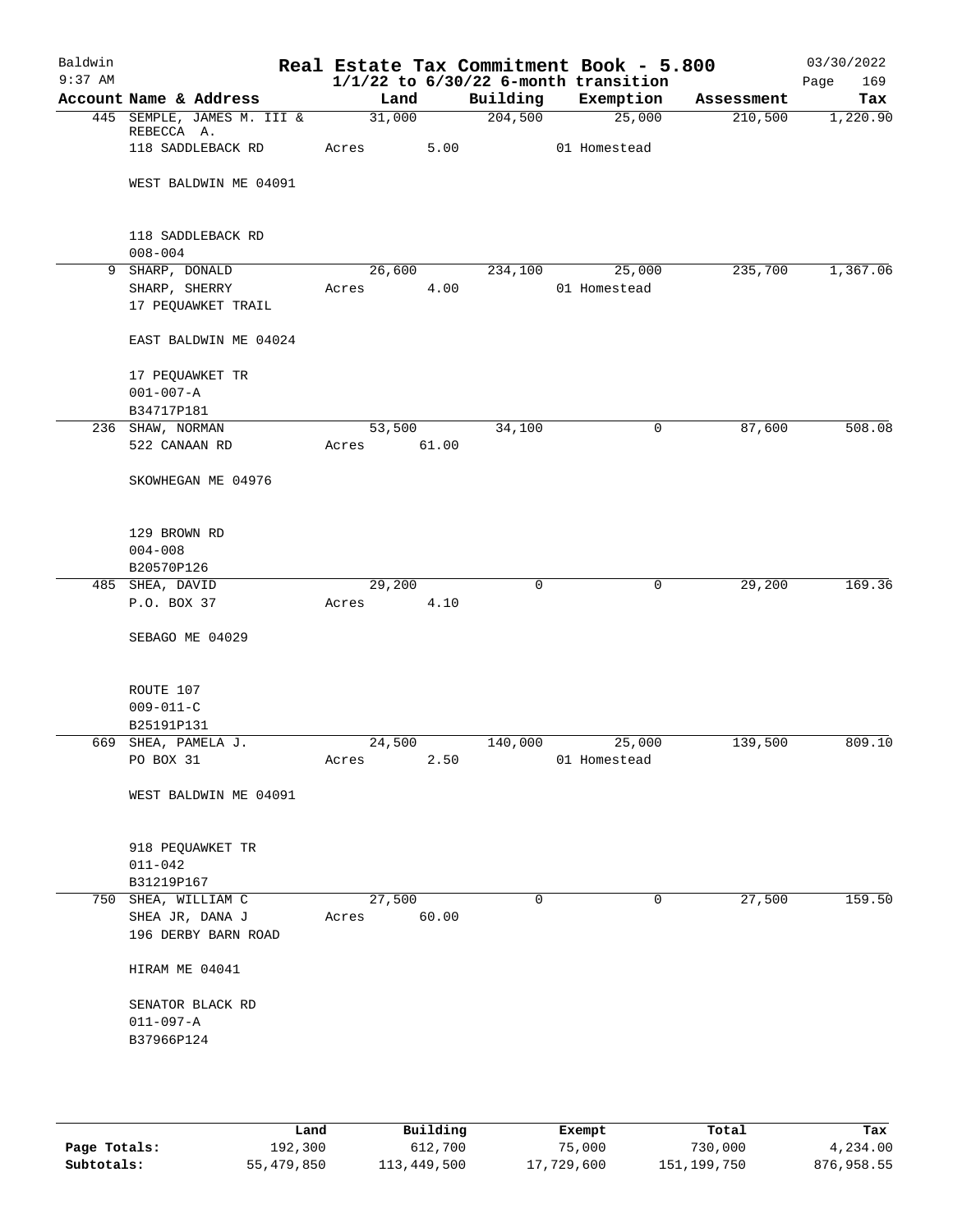| Baldwin<br>$9:37$ AM |                                   |             |          |          | Real Estate Tax Commitment Book - 5.800<br>$1/1/22$ to $6/30/22$ 6-month transition |            | 03/30/2022<br>170<br>Page |
|----------------------|-----------------------------------|-------------|----------|----------|-------------------------------------------------------------------------------------|------------|---------------------------|
|                      | Account Name & Address            | Land        |          | Building | Exemption                                                                           | Assessment | Tax                       |
|                      | 1011 SHIELDS, MICHAEL &           | 30,600      |          | 213,200  | 0                                                                                   | 243,800    | 1,414.04                  |
|                      | BRENDA                            |             |          |          |                                                                                     |            |                           |
|                      | 285 DOUGLAS HILL RD               | Acres       | 4.74     |          |                                                                                     |            |                           |
|                      |                                   |             |          |          |                                                                                     |            |                           |
|                      | WEST BALDWIN ME 04091             |             |          |          |                                                                                     |            |                           |
|                      | 285 DOUGLAS HILL RD               |             |          |          |                                                                                     |            |                           |
|                      | $010 - 025 - C$                   |             |          |          |                                                                                     |            |                           |
|                      | B22005P134                        |             |          |          |                                                                                     |            |                           |
| 197                  | SHIPLETT, JAMES J,                | 45,200      |          | 115,500  | 0                                                                                   | 160,700    | 932.06                    |
|                      | ESTATE OF<br>COOK, CHRISTINE PERS | Acres       | 45.00    |          |                                                                                     |            |                           |
|                      | REP                               |             |          |          |                                                                                     |            |                           |
|                      | P.O. BOX 117                      |             |          |          |                                                                                     |            |                           |
|                      | EAST BALDWIN ME 04024             |             |          |          |                                                                                     |            |                           |
|                      | 8 WENTWORTH RD                    |             |          |          |                                                                                     |            |                           |
|                      | $003 - 018$                       |             |          |          |                                                                                     |            |                           |
|                      | B3197P704                         |             |          |          |                                                                                     |            |                           |
|                      | 1147 SHIPLETT, MATTHEW P          | 25,600      |          | 147,600  | 25,000                                                                              | 148,200    | 859.56                    |
|                      | 108 CRAM RD                       | Acres       | 1.38     |          | 01 Homestead                                                                        |            |                           |
|                      | EAST BALDWIN ME 04024             |             |          |          |                                                                                     |            |                           |
|                      | 108 CRAM RD                       |             |          |          |                                                                                     |            |                           |
|                      | $003 - 018 - A$                   |             |          |          |                                                                                     |            |                           |
|                      | B33234P309                        |             |          |          |                                                                                     |            |                           |
|                      | 1148 SHIPLETT, MATTHEW P          | 28,300      |          | 116,200  | 25,000                                                                              | 119,500    | 693.10                    |
|                      | ROCKWELL, LINDA M                 | Acres       | 3.19     |          | 01 Homestead                                                                        |            |                           |
|                      | 112 CRAM RD                       |             |          |          |                                                                                     |            |                           |
|                      | EASE BALDWIN ME 04024             |             |          |          |                                                                                     |            |                           |
|                      | 112 CRAM RD                       |             |          |          |                                                                                     |            |                           |
|                      | $003 - 018 - B$                   |             |          |          |                                                                                     |            |                           |
|                      | 87 SIMOCKO, ROBERT C              | 24,000      |          | 38,500   | 0                                                                                   | 62,500     | 362.50                    |
|                      | PO BOX 119                        | Acres       | 0.90     |          |                                                                                     |            |                           |
|                      | EAST BALDWIN ME 04024             |             |          |          |                                                                                     |            |                           |
|                      |                                   |             |          |          |                                                                                     |            |                           |
|                      | 272 PEQUAWKET TR<br>$001 - 069$   |             |          |          |                                                                                     |            |                           |
|                      | B15995P250                        |             |          |          |                                                                                     |            |                           |
|                      | 547 SKOOLICAS, CYNTHIA A          | 35,500      |          |          | 222,900 25,000                                                                      | 233,400    | 1,353.72                  |
|                      | 5 SAVARD RD                       | Acres 15.00 |          |          | 01 Homestead                                                                        |            |                           |
|                      | EAST BALDWIN ME 04024             |             |          |          |                                                                                     |            |                           |
|                      | 5 SAVARD RD                       |             |          |          |                                                                                     |            |                           |
|                      | $009 - 044 - B$                   |             |          |          |                                                                                     |            |                           |
|                      | B7819P331                         |             |          |          |                                                                                     |            |                           |
|                      |                                   |             |          |          |                                                                                     |            |                           |
|                      | Land                              |             | Building |          | Exempt                                                                              | Total      | Tax                       |

**Page Totals:** 189,200 853,900 75,000 968,100 5,614.98 **Subtotals:** 55,669,050 114,303,400 17,804,600 152,167,850 882,573.53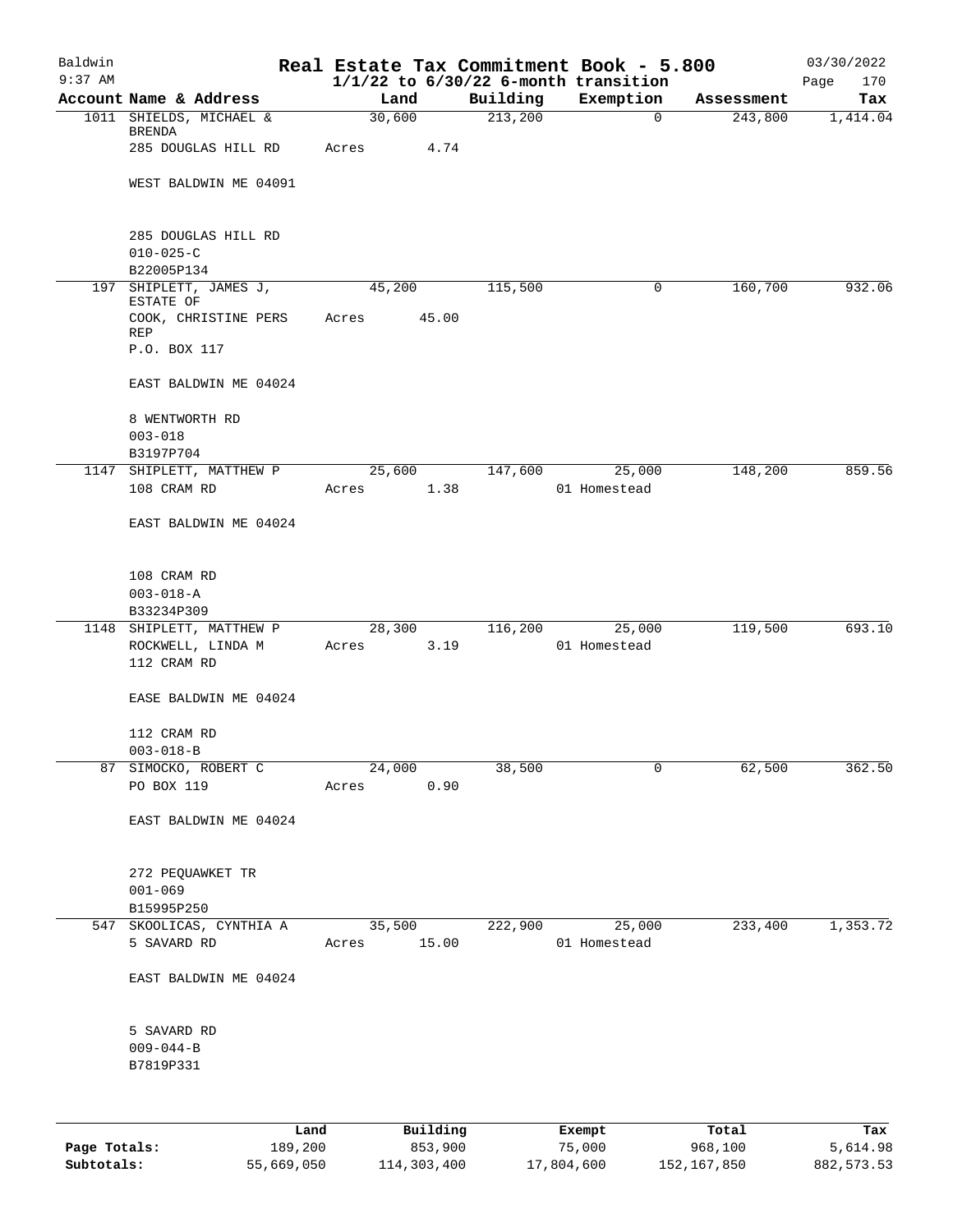| Baldwin<br>$9:37$ AM |                                                                                  |                 |       |          | Real Estate Tax Commitment Book - 5.800<br>$1/1/22$ to $6/30/22$ 6-month transition |            | 03/30/2022<br>Page<br>171 |
|----------------------|----------------------------------------------------------------------------------|-----------------|-------|----------|-------------------------------------------------------------------------------------|------------|---------------------------|
|                      | Account Name & Address                                                           | Land            |       | Building | Exemption                                                                           | Assessment | Tax                       |
|                      | 347 SLANKARD, CARRIE<br>49 ROCKY DUNN RD.                                        | 26,100<br>Acres | 2.00  | 182,900  | $\mathbf 0$                                                                         | 209,000    | 1,212.20                  |
|                      | WEST BALDWIN ME 04091                                                            |                 |       |          |                                                                                     |            |                           |
|                      | 49 ROCKY DUNN RD<br>$006 - 007 - A$<br>B27948P348                                |                 |       |          |                                                                                     |            |                           |
|                      | 13 SLOCUM, JOSHUA WALTER<br>STROUT, MICHELLE ROSE<br>10 ROCK AND A HARD<br>PLACE | 47,300<br>Acres | 17.50 | 214,100  | 25,000<br>01 Homestead                                                              | 236,400    | 1,371.12                  |
|                      | EAST BALDWIN ME 04024                                                            |                 |       |          |                                                                                     |            |                           |
|                      | 10 ROCK AND HARD PL<br>$001 - 009 - A$<br>B37450P100                             |                 |       |          |                                                                                     |            |                           |
|                      | 895 SMALL, HEATHER MARIE                                                         | 52,500          |       | 36,600   | 0                                                                                   | 89,100     | 516.78                    |
|                      | 316 FOLLY RD                                                                     | Acres           | 0.09  |          |                                                                                     |            |                           |
|                      | SEBAGO ME 04029                                                                  |                 |       |          |                                                                                     |            |                           |
|                      | 42 JACKSON LN<br>$014 - 049$<br>B37336P295                                       |                 |       |          |                                                                                     |            |                           |
|                      | 1137 SMITH, AL J. & SHARON E                                                     | 122,200         |       | 0        | 0                                                                                   | 122,200    | 708.76                    |
|                      | PO BOX 91                                                                        | Acres           | 89.63 |          |                                                                                     |            |                           |
|                      | EAST BALDWIN ME 04024                                                            |                 |       |          |                                                                                     |            |                           |
|                      | CHASE RD<br>$005 - 019 - B$                                                      |                 |       |          |                                                                                     |            |                           |
|                      | 271 SMITH, AL J. & SHARON E<br>PO BOX 91                                         | 25,400<br>Acres | 3.90  | 125,800  | 25,000<br>01 Homestead                                                              | 126, 200   | 731.96                    |
|                      | EAST BALDWIN ME 04024                                                            |                 |       |          |                                                                                     |            |                           |
|                      | 636 PEQUAWKET TR<br>$005 - 019$<br>B8023P258                                     |                 |       |          |                                                                                     |            |                           |
|                      | 700 SMITH, GARY SR & DEBRA                                                       | 23,900          |       | 45,700   | 25,000                                                                              | 44,600     | 258.68                    |
|                      | J<br>PO BOX 10                                                                   | Acres           | 2.00  |          | 01 Homestead                                                                        |            |                           |
|                      | WEST BALDWIN ME 04091                                                            |                 |       |          |                                                                                     |            |                           |
|                      | 1027 PEQUAWKET TR<br>$011 - 068 - A$<br>B19432P234                               |                 |       |          |                                                                                     |            |                           |
|                      |                                                                                  |                 |       |          |                                                                                     |            |                           |

|              | Land       | Building    | Exempt     | Total       | Tax         |
|--------------|------------|-------------|------------|-------------|-------------|
| Page Totals: | 297,400    | 605,100     | 75,000     | 827,500     | 4,799.50    |
| Subtotals:   | 55,966,450 | 114,908,500 | 17,879,600 | 152,995,350 | 887, 373.03 |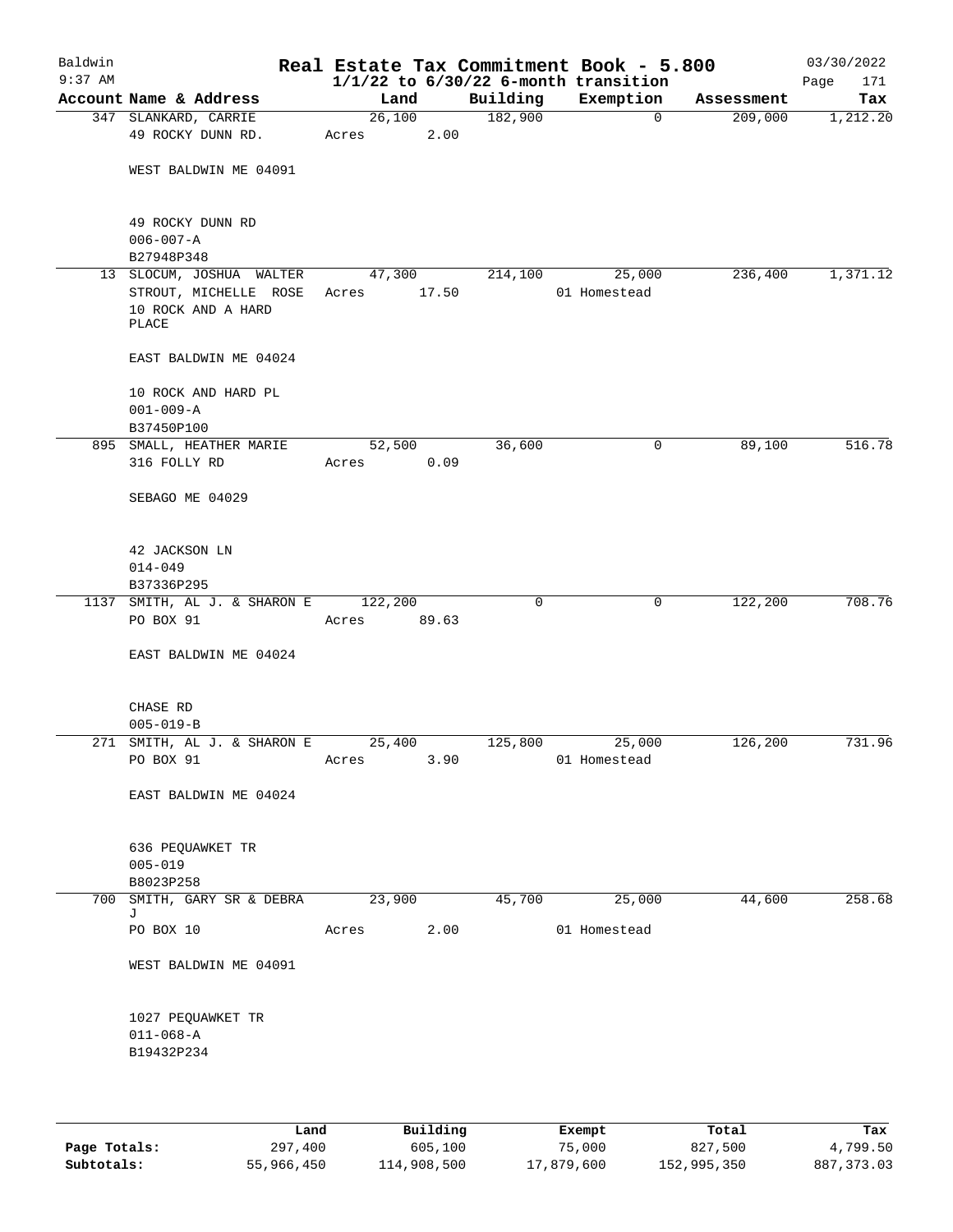| Baldwin<br>$9:37$ AM |                                              |                  |       |              | Real Estate Tax Commitment Book - 5.800<br>$1/1/22$ to $6/30/22$ 6-month transition |            | 03/30/2022<br>Page<br>172 |
|----------------------|----------------------------------------------|------------------|-------|--------------|-------------------------------------------------------------------------------------|------------|---------------------------|
|                      | Account Name & Address                       | Land             |       | Building     | Exemption                                                                           | Assessment | Tax                       |
|                      | 1096 SMITH, RICHARD E                        | 26,800           |       | 165,200      | $\mathbf 0$                                                                         | 192,000    | 1,113.60                  |
|                      | 1149 CAPE RD                                 | Acres            | 2.22  |              |                                                                                     |            |                           |
|                      | HOLLIS ME 04042                              |                  |       |              |                                                                                     |            |                           |
|                      | 114 BROWN RD<br>$004 - 010 - D$              |                  |       |              |                                                                                     |            |                           |
|                      | B37370P277                                   |                  |       |              |                                                                                     |            |                           |
|                      | 79 SOULE, MERTON L<br>PO BOX 107             | 27,600<br>Acres  | 2.75  | 74,100       | 31,000<br>13 Veteran (Viet Non Res<br>01 Homestead                                  | 70,700     | 410.06                    |
|                      | EAST BALDWIN ME 04024                        |                  |       |              |                                                                                     |            |                           |
|                      | 81 SCHOOL ST<br>$001 - 063$                  |                  |       |              |                                                                                     |            |                           |
|                      | 634 SOUSA COOPER, PATRICIA                   | 29,000           |       | 92,400       | 0                                                                                   | 121,400    | 704.12                    |
|                      | Α                                            |                  |       |              |                                                                                     |            |                           |
|                      | SOUSA, TIMOTHY D<br>18 BEECH AVE             | Acres            | 4.49  |              |                                                                                     |            |                           |
|                      | TIVERTON RI 02878                            |                  |       |              |                                                                                     |            |                           |
|                      | 36 HALL RD                                   |                  |       |              |                                                                                     |            |                           |
|                      | $011 - 017 - A1$                             |                  |       |              |                                                                                     |            |                           |
|                      | B36519P198                                   |                  |       |              |                                                                                     |            |                           |
|                      | 163 SOW SOLAR INC<br>2 TANDEM DRIVE          | 149,100<br>Acres | 83.76 | $\mathsf{O}$ | 0                                                                                   | 149,100    | 864.78                    |
|                      | WESTMINSTER MA 01473                         |                  |       |              |                                                                                     |            |                           |
|                      | CARL BURNELL RD                              |                  |       |              |                                                                                     |            |                           |
|                      | $003 - 004$                                  |                  |       |              |                                                                                     |            |                           |
|                      | B37839P339                                   |                  |       |              |                                                                                     |            |                           |
|                      | 373 SPE CORP                                 | 21,400           |       | 146,300      | 0                                                                                   | 167,700    | 972.66                    |
|                      | PO BOX 86                                    | Acres            | 0.43  |              |                                                                                     |            |                           |
|                      | WEST BALDWIN ME 04091                        |                  |       |              |                                                                                     |            |                           |
|                      | 102 DEPOT RD                                 |                  |       |              |                                                                                     |            |                           |
|                      | $006 - 017$                                  |                  |       |              |                                                                                     |            |                           |
|                      | B22041P310                                   |                  |       |              |                                                                                     |            |                           |
|                      | 362 SPE CORP                                 | 43,300           |       | 0            | 0                                                                                   | 43,300     | 251.14                    |
|                      | PO BOX 86                                    | Acres            | 12.50 |              |                                                                                     |            |                           |
|                      | WEST BALDWIN ME 04091                        |                  |       |              |                                                                                     |            |                           |
|                      | 61 DEPOT RD<br>$006 - 015 - B$<br>B22041P307 |                  |       |              |                                                                                     |            |                           |
|                      |                                              |                  |       |              |                                                                                     |            |                           |

|              | Land       | Building    | Exempt     | Total       | Tax        |
|--------------|------------|-------------|------------|-------------|------------|
| Page Totals: | 297,200    | 478,000     | 31,000     | 744,200     | 4,316.36   |
| Subtotals:   | 56,263,650 | 115,386,500 | 17,910,600 | 153,739,550 | 891,689.39 |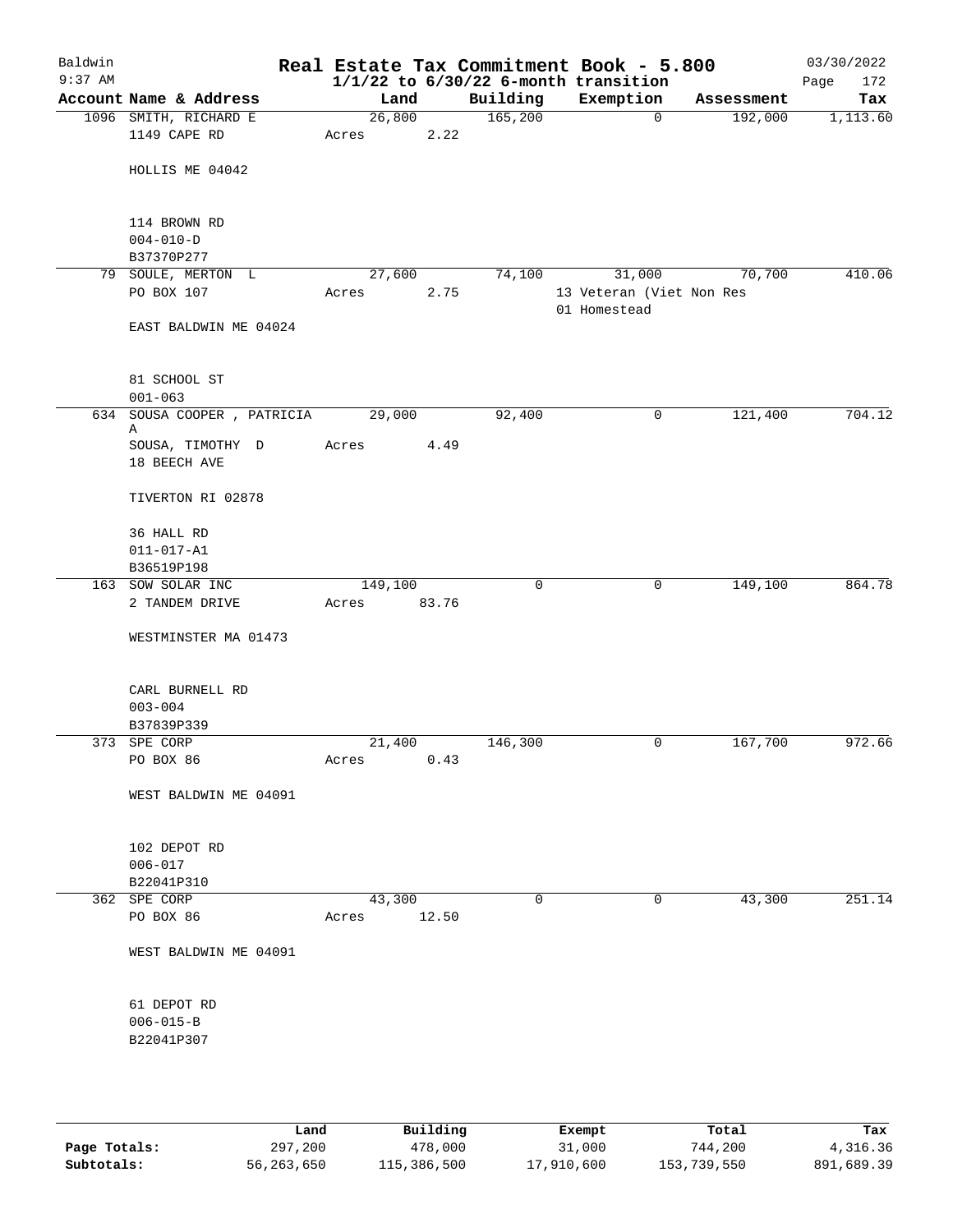| Baldwin<br>$9:37$ AM |                                      |        |      |          | Real Estate Tax Commitment Book - 5.800<br>$1/1/22$ to $6/30/22$ 6-month transition |            | 03/30/2022<br>Page<br>173 |
|----------------------|--------------------------------------|--------|------|----------|-------------------------------------------------------------------------------------|------------|---------------------------|
|                      | Account Name & Address               | Land   |      | Building | Exemption                                                                           | Assessment | Tax                       |
|                      | 379 SPE CORP                         | 11,900 |      | 0        | $\mathbf 0$                                                                         | 11,900     | 69.02                     |
|                      | PO BOX 86                            | Acres  | 0.64 |          |                                                                                     |            |                           |
|                      | WEST BALDWIN ME 04091                |        |      |          |                                                                                     |            |                           |
|                      | DEPOT RD                             |        |      |          |                                                                                     |            |                           |
|                      | $006 - 023$                          |        |      |          |                                                                                     |            |                           |
|                      | B36404P288                           |        |      |          |                                                                                     |            |                           |
|                      | 673 SPRAGUE, RUSSELL E.              | 16,600 |      | 105,600  | 31,000                                                                              | 91,200     | 528.96                    |
|                      | PO BOX 4                             | Acres  | 0.30 |          | 13 Veteran (Viet Non Res<br>01 Homestead                                            |            |                           |
|                      | WEST BALDWIN ME 04091                |        |      |          |                                                                                     |            |                           |
|                      | 939 PEQUAWKET TR                     |        |      |          |                                                                                     |            |                           |
|                      | $011 - 046$                          |        |      |          |                                                                                     |            |                           |
|                      | 281 ST PIERRE, DANIEL                | 27,900 |      | 0        | 0                                                                                   | 27,900     | 161.82                    |
|                      | P.O. BOX 765                         | Acres  | 3.18 |          |                                                                                     |            |                           |
|                      | COTUIT MA 02635                      |        |      |          |                                                                                     |            |                           |
|                      | RIVER RD                             |        |      |          |                                                                                     |            |                           |
|                      | $005 - 026 - A$                      |        |      |          |                                                                                     |            |                           |
|                      | B25235P53                            |        |      |          |                                                                                     |            |                           |
|                      | 1192 ST PIERRE, WILLIAM              | 0      |      | 10,100   | 0                                                                                   | 10,100     | 58.58                     |
|                      | ST PIERRE, LINNEA                    |        |      |          |                                                                                     |            |                           |
|                      | 141 POLIQUIN AVE                     |        |      |          |                                                                                     |            |                           |
|                      | AUBURN ME 04210                      |        |      |          |                                                                                     |            |                           |
|                      | 72 AOW DEER WAY<br>$002 - 007 - 072$ |        |      |          |                                                                                     |            |                           |
|                      | 776 ST SAVIOUR, ALBERT B &           | 31,400 |      | 172,000  | 25,000                                                                              | 178,400    | 1,034.72                  |
|                      | LOUISE B                             |        |      |          |                                                                                     |            |                           |
|                      | 14 WARDS HILL RD                     | Acres  | 5.28 |          | 01 Homestead                                                                        |            |                           |
|                      | WEST BALDWIN ME 04091                |        |      |          |                                                                                     |            |                           |
|                      | 14 WARDS HILL RD                     |        |      |          |                                                                                     |            |                           |
|                      | $012 - 021$                          |        |      |          |                                                                                     |            |                           |
|                      | B8162P14                             |        |      |          |                                                                                     |            |                           |
|                      | 1232 ST. CLAIRE, DAWN M.             | 28,000 |      | 221,500  | 25,000                                                                              | 224,500    | 1,302.10                  |
|                      | 41 KATO'S NOSE                       | Acres  | 3.00 |          | 01 Homestead                                                                        |            |                           |
|                      | SHAPLEIGH ME 04076                   |        |      |          |                                                                                     |            |                           |
|                      | 17 HARDING RD                        |        |      |          |                                                                                     |            |                           |
|                      | $006 - 011 - D$                      |        |      |          |                                                                                     |            |                           |
|                      | B34664P152                           |        |      |          |                                                                                     |            |                           |
|                      |                                      |        |      |          |                                                                                     |            |                           |
|                      |                                      |        |      |          |                                                                                     |            |                           |
|                      |                                      |        |      |          |                                                                                     |            |                           |

|              | Land       | Building    | Exempt     | Total       | Tax        |
|--------------|------------|-------------|------------|-------------|------------|
| Page Totals: | 115,800    | 509,200     | 81,000     | 544,000     | 3, 155, 20 |
| Subtotals:   | 56,379,450 | 115,895,700 | 17,991,600 | 154,283,550 | 894,844.59 |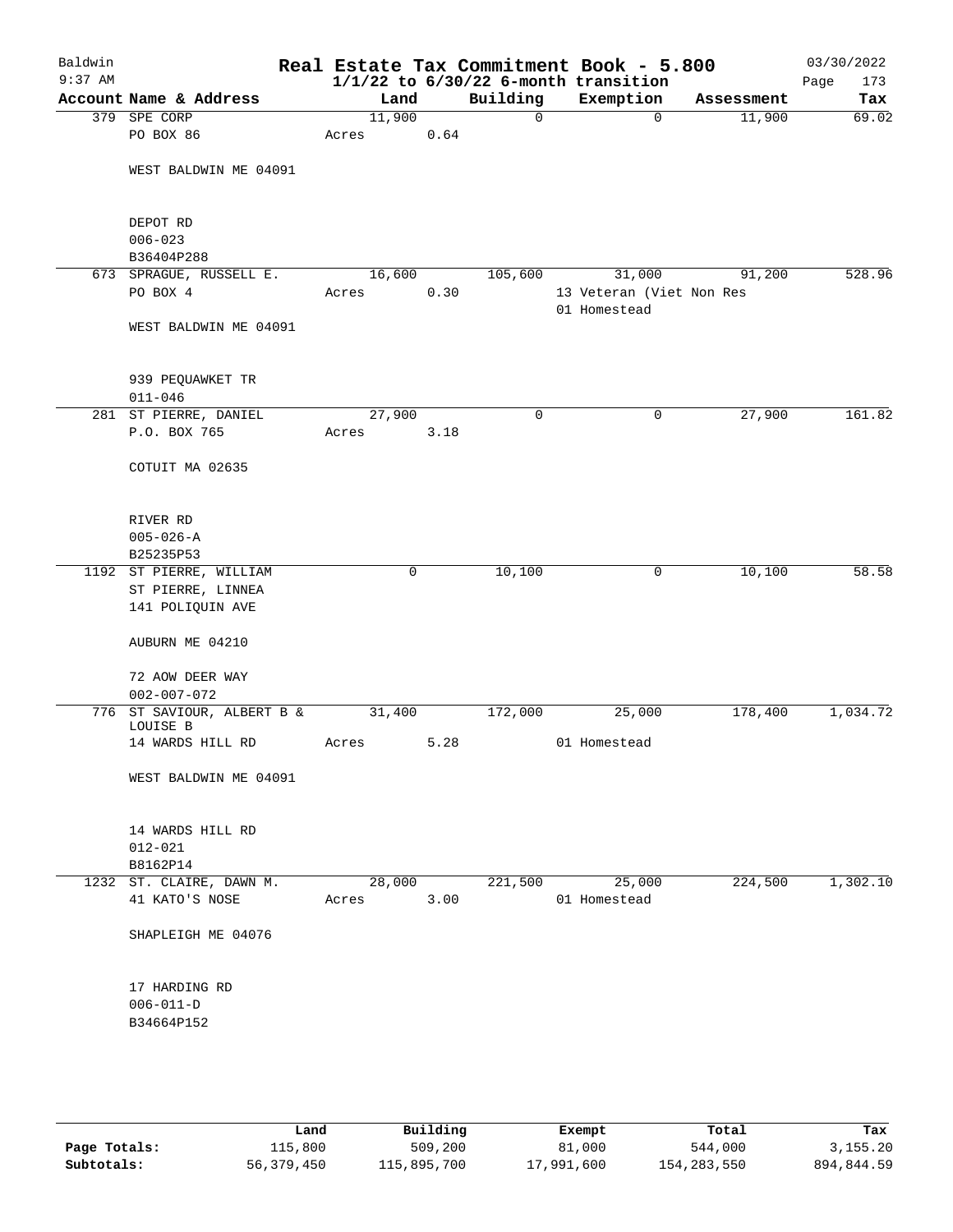| Baldwin<br>$9:37$ AM |                                           |       |        |        |          | Real Estate Tax Commitment Book - 5.800<br>$1/1/22$ to $6/30/22$ 6-month transition |            | 03/30/2022<br>174<br>Page |
|----------------------|-------------------------------------------|-------|--------|--------|----------|-------------------------------------------------------------------------------------|------------|---------------------------|
|                      | Account Name & Address                    |       | Land   |        | Building | Exemption                                                                           | Assessment | Tax                       |
|                      | 1012 STACEY, JAMES                        |       |        | 26,500 | 169,900  | 25,000                                                                              | 171,400    | 994.12                    |
|                      | P O BOX 144                               | Acres |        | 2.00   |          | 01 Homestead                                                                        |            |                           |
|                      | WEST BALDWIN ME 04091                     |       |        |        |          |                                                                                     |            |                           |
|                      | 36 CHASE RD                               |       |        |        |          |                                                                                     |            |                           |
|                      | $011 - 029 - C$<br>B21484P205             |       |        |        |          |                                                                                     |            |                           |
|                      | 652 STACEY, LAWRENCE J. &<br>KATHERINE M. |       | 28,000 |        | 133,800  | 25,000                                                                              | 136,800    | 793.44                    |
|                      | PO BOX 89                                 | Acres |        | 3.00   |          | 01 Homestead                                                                        |            |                           |
|                      | WEST BALDWIN ME 04091                     |       |        |        |          |                                                                                     |            |                           |
|                      | 40 CHASE RD                               |       |        |        |          |                                                                                     |            |                           |
|                      | $011 - 029$                               |       |        |        |          |                                                                                     |            |                           |
|                      | B27063P103                                |       |        |        |          |                                                                                     |            |                           |
|                      | 675 STACKHOUSE, KEITH J. &<br>CHERYL J.   |       | 24,500 |        | 358,700  | 33,500                                                                              | 349,700    | 2,028.26                  |
|                      | PO BOX 38                                 | Acres |        | 3.95   |          | 103 SOL3<br>01 Homestead                                                            |            |                           |
|                      | WEST BALDWIN ME 04091                     |       |        |        |          |                                                                                     |            |                           |
|                      | 949 PEQUAWKET TR                          |       |        |        |          |                                                                                     |            |                           |
|                      | $011 - 047 - A$                           |       |        |        |          |                                                                                     |            |                           |
|                      | B7926P292                                 |       |        |        |          |                                                                                     |            |                           |
|                      | 1226 STAMPER, SEAN E.                     |       | 41,800 |        | 189,400  | 25,000                                                                              | 206,200    | 1,195.96                  |
|                      | STAMPER, AMANDA D.<br>10 WARDS HILL ROAD  | Acres |        | 13.48  |          | 01 Homestead                                                                        |            |                           |
|                      | WEST BALDWIN ME 04091                     |       |        |        |          |                                                                                     |            |                           |
|                      | 10 WARDS HILL RD<br>$012 - 021 - A$       |       |        |        |          |                                                                                     |            |                           |
|                      | B34237P98 08/10/2017                      |       |        |        |          |                                                                                     |            |                           |
|                      | 322 STAPLES , GEORGE R                    |       | 31,900 |        | 27,000   | 0                                                                                   | 58,900     | 341.62                    |
|                      | 100 WASHINGTON ST                         | Acres |        | 0.40   |          |                                                                                     |            |                           |
|                      | SEABROOK NH 03874                         |       |        |        |          |                                                                                     |            |                           |
|                      | 138 RED HOUSE INTERVALE<br>$005 - 061$    |       |        |        |          |                                                                                     |            |                           |
|                      | B13249P205                                |       |        |        |          |                                                                                     |            |                           |
|                      | 1254 STATE OF MAINE                       |       | 50,600 |        | 0        | 50,600                                                                              | 0          | 0.00                      |
|                      |                                           | Acres |        | 45.00  |          | 901 STATE                                                                           |            |                           |
|                      | AUGUSTA ME                                |       |        |        |          |                                                                                     |            |                           |
|                      | REAR LOT                                  |       |        |        |          |                                                                                     |            |                           |
|                      | $002 - 007 - B$                           |       |        |        |          |                                                                                     |            |                           |
|                      |                                           |       |        |        |          |                                                                                     |            |                           |

|              | Land       | Building    | Exempt     | Total       | Tax        |
|--------------|------------|-------------|------------|-------------|------------|
| Page Totals: | 203,300    | 878,800     | 159,100    | 923,000     | 5,353.40   |
| Subtotals:   | 56,582,750 | 116,774,500 | 18,150,700 | 155,206,550 | 900,197.99 |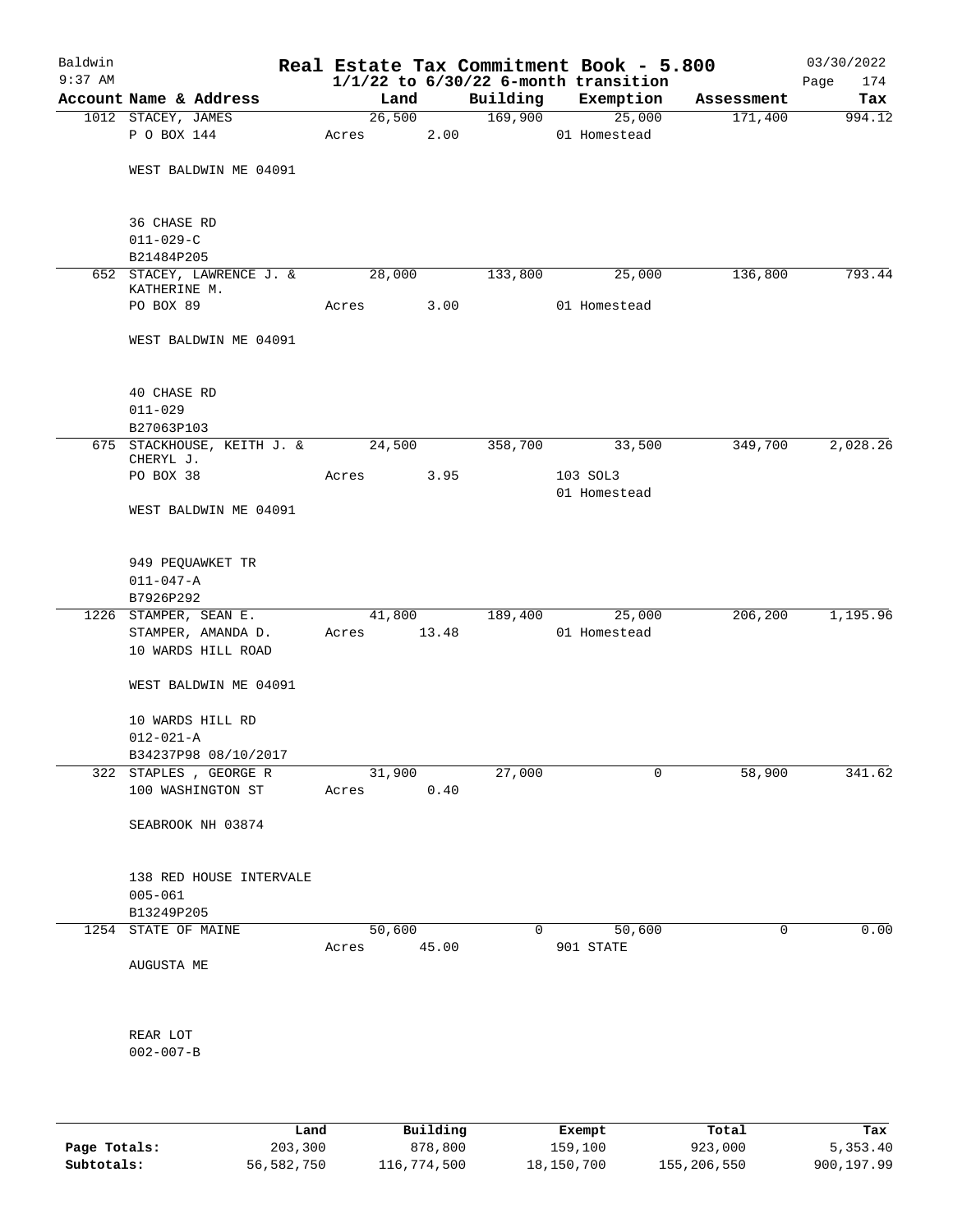| Baldwin<br>$9:37$ AM |                                                  |                        |        |                | Real Estate Tax Commitment Book - 5.800<br>$1/1/22$ to $6/30/22$ 6-month transition |             | 03/30/2022<br>Page<br>175 |
|----------------------|--------------------------------------------------|------------------------|--------|----------------|-------------------------------------------------------------------------------------|-------------|---------------------------|
|                      | Account Name & Address                           | Land                   |        | Building       | Exemption                                                                           | Assessment  | Tax                       |
|                      | 580377 STATE OF MAINE                            | 863,500<br>Acres       | 560.00 | $\overline{0}$ | 863,500<br>901 STATE                                                                | $\mathbf 0$ | 0.00                      |
|                      | AUGUSTA ME                                       |                        |        |                |                                                                                     |             |                           |
|                      | SEBAGO RD                                        |                        |        |                |                                                                                     |             |                           |
|                      | $002 - 002$<br>B12191P52                         |                        |        |                |                                                                                     |             |                           |
|                      | 211 STERLING, ALLEN E &                          | 28,200                 |        | 258,500        | 25,000                                                                              | 261,700     | 1,517.86                  |
|                      | SHIRLEY J<br>255 MURCH RD.                       | Acres                  | 3.16   |                | 01 Homestead                                                                        |             |                           |
|                      | EAST BALDWIN ME 04024                            |                        |        |                |                                                                                     |             |                           |
|                      |                                                  |                        |        |                |                                                                                     |             |                           |
|                      | 255 MURCH RD                                     |                        |        |                |                                                                                     |             |                           |
|                      | $003 - 024 - C$<br>B24982P217                    |                        |        |                |                                                                                     |             |                           |
|                      | 668 STICKNEY, WALTER III &<br>LORRAINE           | 36,000                 |        | 100,000        | 25,000                                                                              | 111,000     | 643.80                    |
|                      | 891 PEQUAWKET TRAIL                              | Acres                  | 11.00  |                | 01 Homestead                                                                        |             |                           |
|                      | WEST BALDWIN ME 04091                            |                        |        |                |                                                                                     |             |                           |
|                      | 891 PEQUAWKET TR<br>$011 - 041$                  |                        |        |                |                                                                                     |             |                           |
|                      | B14370P307                                       |                        |        |                |                                                                                     |             |                           |
|                      | 951 STOCKS, JEFFREY +<br>REBECCA                 | 38,500                 |        | 106,000        | 25,000                                                                              | 119,500     | 693.10                    |
|                      | 3 HUMMINGBIRD LANE                               | Acres                  | 10.00  |                | 01 Homestead                                                                        |             |                           |
|                      | WEST BALDWIN ME 04091                            |                        |        |                |                                                                                     |             |                           |
|                      | 3 HUMMINGBIRD LN<br>$007 - 027 - B$              |                        |        |                |                                                                                     |             |                           |
|                      | 984 STROCK, DAVID + TANYA                        | 36,800                 |        | 365,400        | 25,000                                                                              | 377,200     | 2,187.76                  |
|                      | 80 MURCH RD.                                     | Acres                  | 8.86   |                | 01 Homestead                                                                        |             |                           |
|                      | EAST BALDWIN ME 04024                            |                        |        |                |                                                                                     |             |                           |
|                      | 80 MURCH RD                                      |                        |        |                |                                                                                     |             |                           |
|                      | $009 - 005 - A$                                  |                        |        |                |                                                                                     |             |                           |
|                      | 167 STURGEON, TERESA<br>P O BOX 277              | 123,000<br>Acres 67.00 |        | 0              | 0                                                                                   | 123,000     | 713.40                    |
|                      | CORNISH ME 04020                                 |                        |        |                |                                                                                     |             |                           |
|                      | CARL BURNELL RD<br>$003 - 006 - A$<br>B23788P181 |                        |        |                |                                                                                     |             |                           |
|                      |                                                  |                        |        |                |                                                                                     |             |                           |

|              | Land       | Building    | Exempt     | Total       | Tax        |
|--------------|------------|-------------|------------|-------------|------------|
| Page Totals: | 1,126,000  | 829,900     | 963,500    | 992,400     | 5,755.92   |
| Subtotals:   | 57,708,750 | 117,604,400 | 19,114,200 | 156,198,950 | 905,953.91 |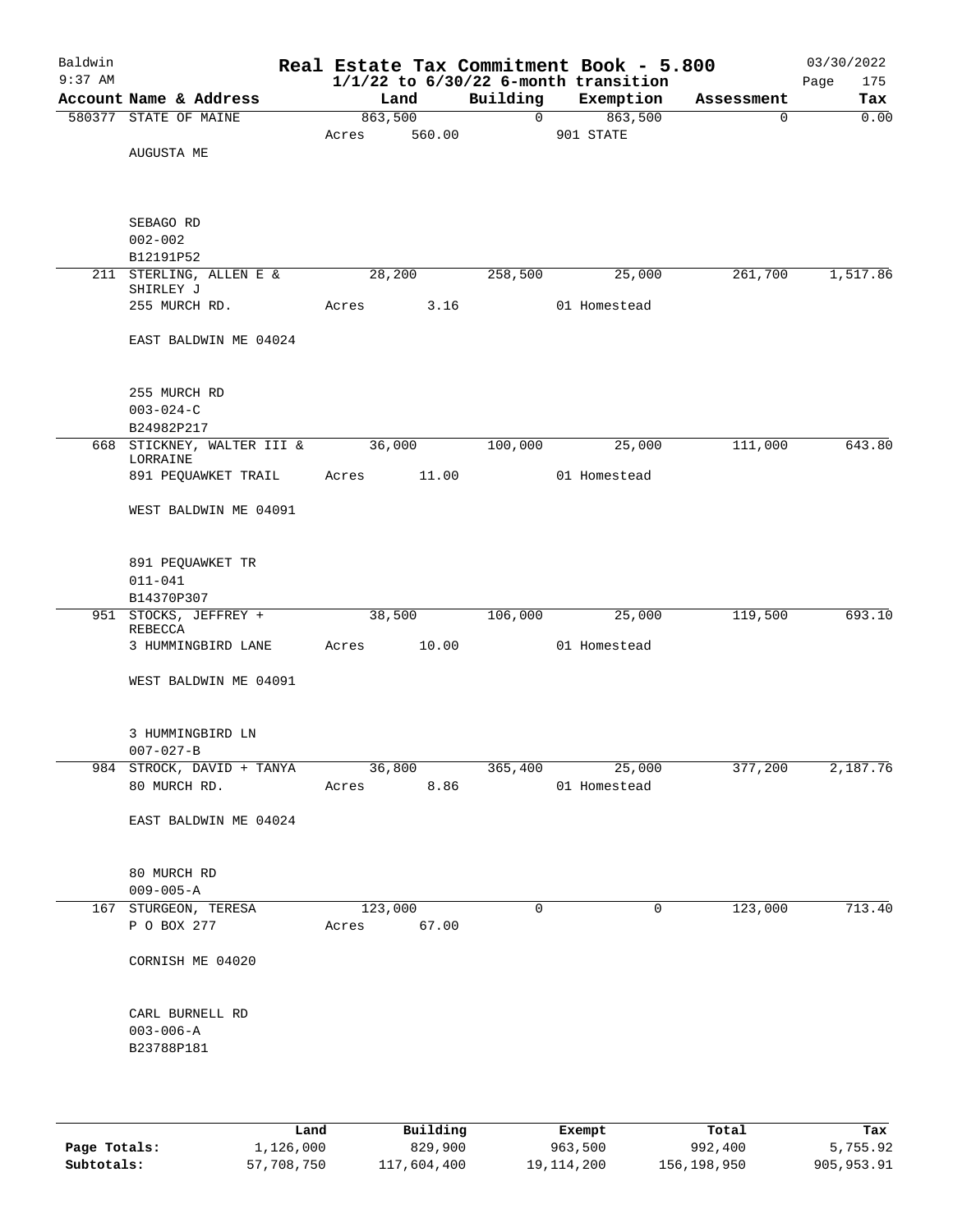| Baldwin<br>$9:37$ AM |                                  |                           |        |        |              | Real Estate Tax Commitment Book - 5.800<br>$1/1/22$ to $6/30/22$ 6-month transition |            | 03/30/2022         |
|----------------------|----------------------------------|---------------------------|--------|--------|--------------|-------------------------------------------------------------------------------------|------------|--------------------|
|                      |                                  | Account Name & Address    |        | Land   | Building     | Exemption                                                                           | Assessment | 176<br>Page<br>Tax |
|                      | 1297 SUN-REA LLC                 |                           |        | 86,400 | $\mathsf{O}$ | 0                                                                                   | 86,400     | 501.12             |
|                      | P.O.BOX 1320                     |                           | Acres  | 30.04  |              |                                                                                     |            |                    |
|                      |                                  | PORTSMOUTH NH 03802       |        |        |              |                                                                                     |            |                    |
|                      | PEQUAWKET TR                     |                           |        |        |              |                                                                                     |            |                    |
|                      | $011 - 074 - C$                  |                           |        |        |              |                                                                                     |            |                    |
|                      | B36964P237                       |                           |        |        |              |                                                                                     |            |                    |
|                      |                                  | 474 SUTTER, ALTHEA G      |        | 22,400 | 45,200       | 25,000                                                                              | 42,600     | 247.08             |
|                      | SUTTER, JOHN<br>3 MOUNTAIN ROAD  |                           | Acres  | 0.70   |              | 01 Homestead                                                                        |            |                    |
|                      |                                  | EAST BALDWIN ME 04024     |        |        |              |                                                                                     |            |                    |
|                      | 34 MURCH RD<br>$009 - 003$       |                           |        |        |              |                                                                                     |            |                    |
|                      | B34982P38                        |                           |        |        |              |                                                                                     |            |                    |
|                      | 521 SUTTER, JOHN                 |                           |        | 27,600 | 114,600      | 31,000                                                                              | 111,200    | 644.96             |
|                      | 3 MOUNTAIN RD                    |                           | Acres  | 2.75   |              | 13 Veteran (Viet Non Res<br>01 Homestead                                            |            |                    |
|                      |                                  | EAST BALDWIN ME 04024     |        |        |              |                                                                                     |            |                    |
|                      | 3 MOUNTAIN RD<br>$009 - 030$     |                           |        |        |              |                                                                                     |            |                    |
|                      |                                  | 772 SWAN, WARREN G JR     |        | 55,700 | 108,000      | 25,000                                                                              | 138,700    | 804.46             |
|                      |                                  | 116 WARDS HILL RD         | Acres  | 61.00  |              | 01 Homestead                                                                        |            |                    |
|                      |                                  | WEST BALDWIN ME 04091     |        |        |              |                                                                                     |            |                    |
|                      | $012 - 019$                      | 116 WARDS HILL RD         |        |        |              |                                                                                     |            |                    |
|                      | B24406P241                       |                           |        |        |              |                                                                                     |            |                    |
|                      | PATTI-JO                         | 1044 SWAN, WARREN G. JR & | 26,400 |        | 0            | 0                                                                                   | 26,400     | 153.12             |
|                      |                                  | 116 WARDS HILL RD.        | Acres  | 2.04   |              |                                                                                     |            |                    |
|                      |                                  | WEST BALDWIN ME 04091     |        |        |              |                                                                                     |            |                    |
|                      | WARDS HILL RD<br>$012 - 019 - A$ |                           |        |        |              |                                                                                     |            |                    |
| 1198                 | SWANSON, JACQUI                  |                           |        | 0      | 14,400       | 0                                                                                   | 14,400     | 83.52              |
|                      | 391 NECK ROAD                    |                           |        |        |              |                                                                                     |            |                    |
|                      | CHINA ME 04358                   |                           |        |        |              |                                                                                     |            |                    |
|                      | AOW FOREST AVE                   |                           |        |        |              |                                                                                     |            |                    |
|                      | 002-007-BEECHNT                  |                           |        |        |              |                                                                                     |            |                    |
|                      |                                  |                           |        |        |              |                                                                                     |            |                    |

|              | Land       | Building    | Exempt     | Total       | Tax        |
|--------------|------------|-------------|------------|-------------|------------|
| Page Totals: | 218,500    | 282,200     | 81,000     | 419,700     | 2,434.26   |
| Subtotals:   | 57,927,250 | 117,886,600 | 19,195,200 | 156,618,650 | 908,388.17 |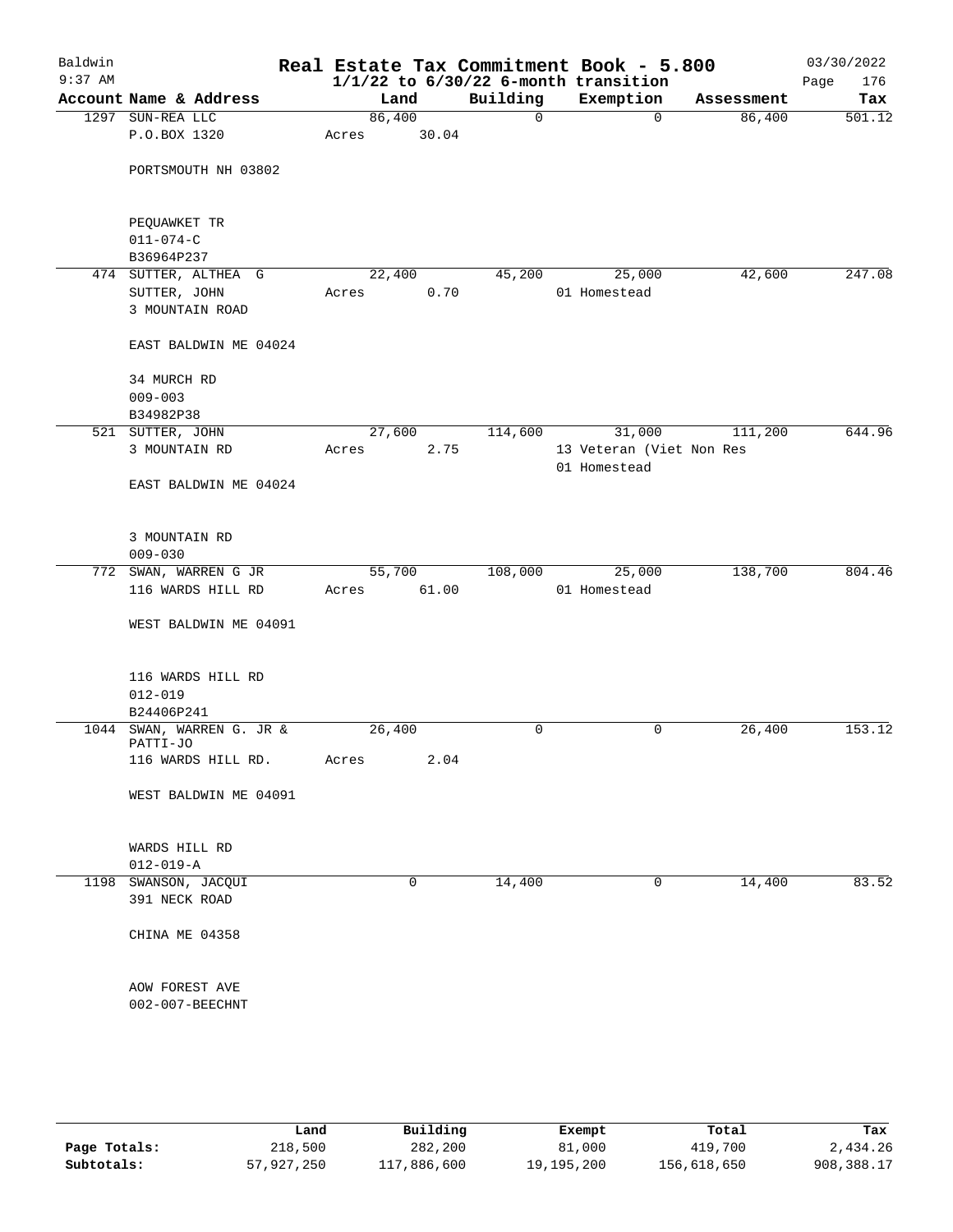| Baldwin<br>$9:37$ AM |                                      |         |             |          | Real Estate Tax Commitment Book - 5.800<br>$1/1/22$ to $6/30/22$ 6-month transition |            | 03/30/2022<br>Page<br>177 |
|----------------------|--------------------------------------|---------|-------------|----------|-------------------------------------------------------------------------------------|------------|---------------------------|
|                      | Account Name & Address               | Land    |             | Building | Exemption                                                                           | Assessment | Tax                       |
|                      | 1182 SWASEY, EVERETT                 |         | $\mathbf 0$ | 13,500   | 0                                                                                   | 13,500     | 78.30                     |
|                      | SWASEY, ANN-MARIE                    |         |             |          |                                                                                     |            |                           |
|                      | 1290 CAPE ROAD                       |         |             |          |                                                                                     |            |                           |
|                      | HOLLIS ME 04042                      |         |             |          |                                                                                     |            |                           |
|                      | 13 AOW BLUEBERRY HILL                |         |             |          |                                                                                     |            |                           |
|                      | $002 - 007 - 013M$                   |         |             |          |                                                                                     |            |                           |
|                      | 886 SWEETSIR, NORMA M                | 142,300 |             | 111,700  | 0                                                                                   | 254,000    | 1,473.20                  |
|                      | LIVING TRUST                         |         |             |          |                                                                                     |            |                           |
|                      | 12 SWEETSIR RD                       | Acres   | 0.59        |          |                                                                                     |            |                           |
|                      | CAPE ELIZABETH ME 04107              |         |             |          |                                                                                     |            |                           |
|                      |                                      |         |             |          |                                                                                     |            |                           |
|                      | 67 SAND POND RD                      |         |             |          |                                                                                     |            |                           |
|                      | $014 - 035$<br>B21303P201            |         |             |          |                                                                                     |            |                           |
|                      | 855 TALBOT, JANE +                   | 94,500  |             | 59,900   | $\mathsf{O}$                                                                        | 154,400    | 895.52                    |
|                      | MANSFIELD ET AL                      |         |             |          |                                                                                     |            |                           |
|                      | P.O.BOX 83                           | Acres   | 0.20        |          |                                                                                     |            |                           |
|                      | BRIDGTON ME 04009                    |         |             |          |                                                                                     |            |                           |
|                      |                                      |         |             |          |                                                                                     |            |                           |
|                      | 29 WYKES LN                          |         |             |          |                                                                                     |            |                           |
|                      | $014 - 009$                          |         |             |          |                                                                                     |            |                           |
|                      | 975 TAYLOR, BRADLEY S                | 27,400  |             | 168,800  | 0                                                                                   | 196,200    | 1,137.96                  |
|                      | 224 PIGEON BROOK RD.                 | Acres   | 2.75        |          |                                                                                     |            |                           |
|                      | WEST BALDWIN ME 04091                |         |             |          |                                                                                     |            |                           |
|                      | 224 PIGEON BROOK RD                  |         |             |          |                                                                                     |            |                           |
|                      | $005 - 019 - A$                      |         |             |          |                                                                                     |            |                           |
|                      | 572 TAYLOR, GEORGE H. &<br>SUSAN E.  | 27,700  |             | 167,500  | 31,000                                                                              | 164,200    | 952.36                    |
|                      | 274 DOUGLAS HILL RD.                 | Acres   | 3.00        |          | 26 Veteran Resident                                                                 |            |                           |
|                      | WEST BALDWIN ME 04091                |         |             |          | 01 Homestead                                                                        |            |                           |
|                      |                                      |         |             |          |                                                                                     |            |                           |
|                      | 274 DOUGLAS HILL RD                  |         |             |          |                                                                                     |            |                           |
|                      | $010 - 017 - A$                      |         |             |          |                                                                                     |            |                           |
|                      | B7930P89                             |         |             |          |                                                                                     |            |                           |
|                      | 1108 TAYLOR, JULIANN M &<br>DENNIS L | 26,500  |             | 267,100  | 25,000                                                                              | 268,600    | 1,557.88                  |
|                      | P O BOX 351                          | Acres   | 2.00        |          | 01 Homestead                                                                        |            |                           |
|                      | CORNISH ME 04020                     |         |             |          |                                                                                     |            |                           |
|                      |                                      |         |             |          |                                                                                     |            |                           |
|                      | 298 RIVER RD                         |         |             |          |                                                                                     |            |                           |
|                      | $006 - 025$                          |         |             |          |                                                                                     |            |                           |
|                      |                                      |         |             |          |                                                                                     |            |                           |
|                      |                                      |         |             |          |                                                                                     |            |                           |
|                      |                                      |         |             |          |                                                                                     |            |                           |

|              | Land       | Building    | Exempt     | Total       | Tax        |
|--------------|------------|-------------|------------|-------------|------------|
| Page Totals: | 318,400    | 788,500     | 56,000     | 1,050,900   | 6.095.22   |
| Subtotals:   | 58,245,650 | 118,675,100 | 19,251,200 | 157,669,550 | 914,483.39 |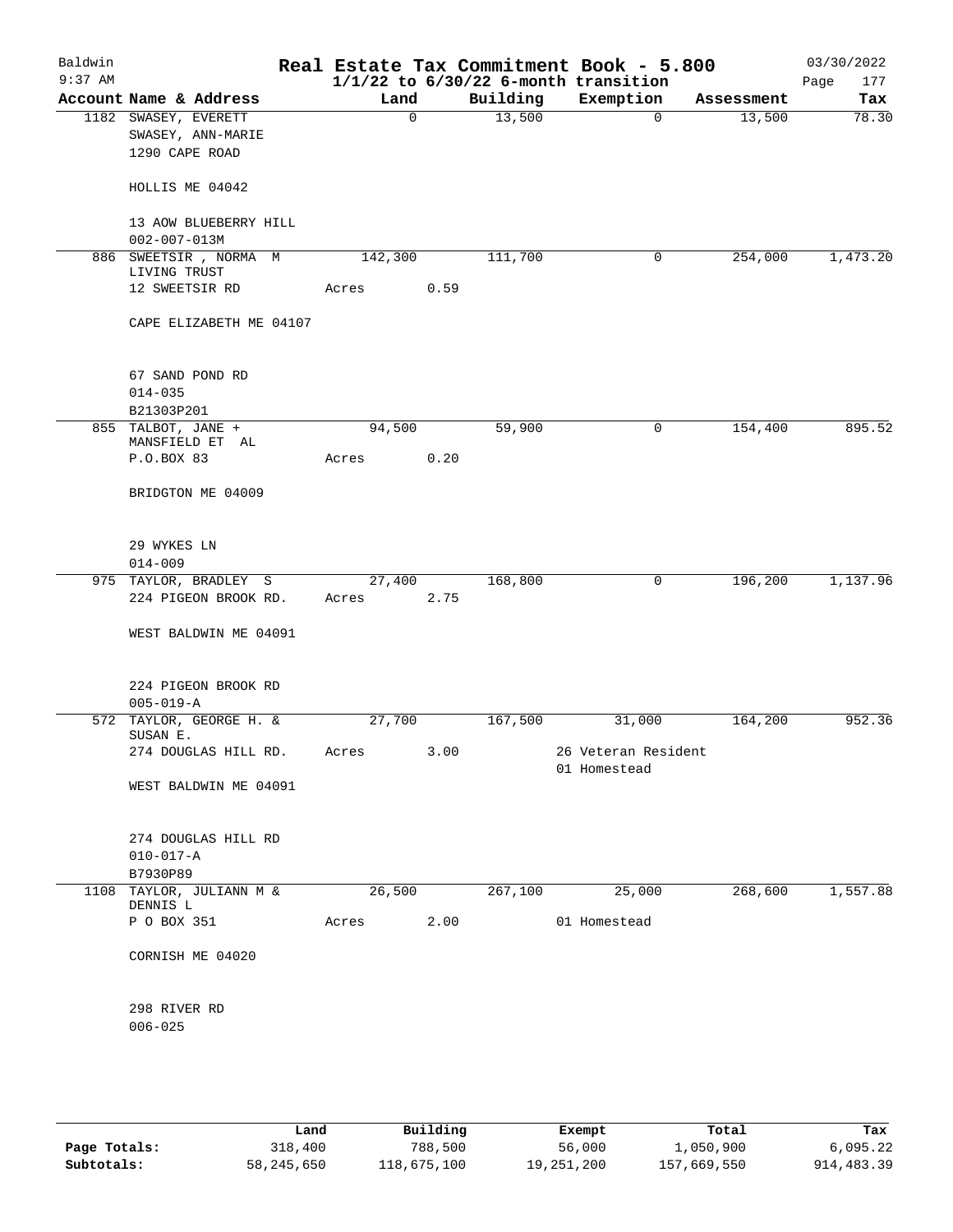| Baldwin      |                                      |       |        |                     |             | Real Estate Tax Commitment Book - 5.800               |                    | 03/30/2022         |
|--------------|--------------------------------------|-------|--------|---------------------|-------------|-------------------------------------------------------|--------------------|--------------------|
| $9:37$ AM    | Account Name & Address               |       | Land   |                     | Building    | $1/1/22$ to $6/30/22$ 6-month transition<br>Exemption | Assessment         | Page<br>178<br>Tax |
|              | 1099 TAYLOR, LEO J & MELANIE         |       | 37,700 |                     | $\mathbf 0$ | 0                                                     | 37,700             | 218.66             |
|              | J<br>44 Wiggin Road                  | Acres |        | 17.87               |             |                                                       |                    |                    |
|              | East Baldwin ME 04024                |       |        |                     |             |                                                       |                    |                    |
|              | WIGGIN RD                            |       |        |                     |             |                                                       |                    |                    |
|              | $003 - 035 - D$<br>B0368P33221       |       |        |                     |             |                                                       |                    |                    |
|              | 968 TAYLOR, LEO J & MELANIE          |       | 31,900 |                     | 200,200     | 25,000                                                | 207,100            | 1,201.18           |
|              | J<br>44 Wiggin Road                  | Acres |        | 5.60                |             | 01 Homestead                                          |                    |                    |
|              |                                      |       |        |                     |             |                                                       |                    |                    |
|              | East Baldwin ME 04024                |       |        |                     |             |                                                       |                    |                    |
|              | 44 WIGGIN RD<br>$003 - 035 - A$      |       |        |                     |             |                                                       |                    |                    |
| 460          | TEGNA EAST COAST                     |       | 39,300 |                     | 0           | 0                                                     | 39,300             | 227.94             |
|              | BROADCASTING<br>8350 BROAD STREET    | Acres |        | 78.00               |             |                                                       |                    |                    |
|              | SUITE 2000                           |       |        |                     |             |                                                       |                    |                    |
|              | TYSONS VA 22102                      |       |        |                     |             |                                                       |                    |                    |
|              | REAR LOT                             |       |        |                     |             |                                                       |                    |                    |
|              | $008 - 017$                          |       |        |                     |             |                                                       |                    |                    |
|              | B38013P98<br>1270 TERRONI, JARED M   |       | 29,700 |                     | 242,600     | 0                                                     | 272,300            | 1,579.34           |
|              | TERRONI, RENEE E<br>17 WEEMAN ROAD   | Acres |        | 4.15                |             |                                                       |                    |                    |
|              | WEST BALDWIN ME 04091                |       |        |                     |             |                                                       |                    |                    |
|              | 17 WEEMAN RD                         |       |        |                     |             |                                                       |                    |                    |
|              | $012 - 026 - C1$                     |       |        |                     |             |                                                       |                    |                    |
|              | B35535P211<br>539 THE HEIRS OF POND, |       | 18,800 |                     | 12,900      | 0                                                     | 31,700             | 183.86             |
|              | FRANCIS                              |       |        |                     |             |                                                       |                    |                    |
|              | 48 MOUNTAIN RD.                      | Acres |        | 0.35                |             |                                                       |                    |                    |
|              | EAST BALDWIN ME 04024                |       |        |                     |             |                                                       |                    |                    |
|              | 48 MOUNTAIN RD                       |       |        |                     |             |                                                       |                    |                    |
| 383          | $009 - 040$<br>THE ISAACS ME, REALTY |       | 91,800 |                     | 340,500     | 0                                                     | 432,300            | 2,507.34           |
|              | TRUST (I)                            |       |        |                     |             |                                                       |                    |                    |
|              | PO BOX 187                           | Acres |        | 20.50               |             |                                                       |                    |                    |
|              | CORNISH ME 04020                     |       |        |                     |             |                                                       |                    |                    |
|              | 260 RIVER RD                         |       |        |                     |             |                                                       |                    |                    |
|              | $006 - 027$                          |       |        |                     |             |                                                       |                    |                    |
|              | B30453P92                            |       |        |                     |             |                                                       |                    |                    |
|              |                                      |       |        |                     |             |                                                       |                    |                    |
| Page Totals: | Land<br>249,200                      |       |        | Building<br>796,200 |             | Exempt<br>25,000                                      | Total<br>1,020,400 | Tax<br>5,918.32    |

**Subtotals:** 58,494,850 119,471,300 19,276,200 158,689,950 920,401.71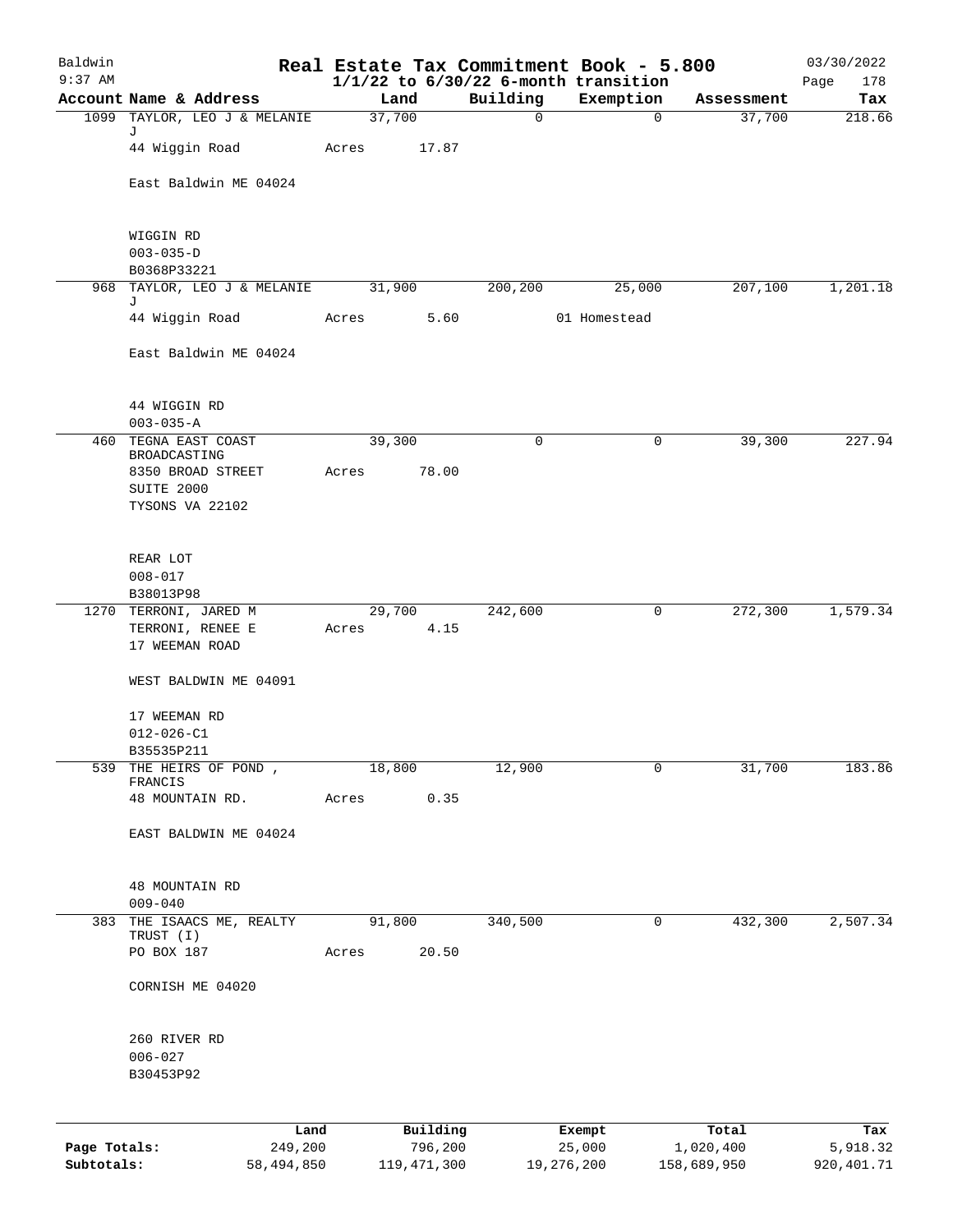| Baldwin   |                                    |             |        |          | Real Estate Tax Commitment Book - 5.800  |            | 03/30/2022  |
|-----------|------------------------------------|-------------|--------|----------|------------------------------------------|------------|-------------|
| $9:37$ AM |                                    |             |        |          | $1/1/22$ to $6/30/22$ 6-month transition |            | 179<br>Page |
|           | Account Name & Address             |             | Land   |          | Building Exemption                       | Assessment | Tax         |
|           | 229 THERAULT, DAVID &<br>GERALDINE |             | 28,800 | 194,200  | 25,000                                   | 198,000    | 1,148.40    |
|           | 60 WENTWORTH RD                    | Acres 3.54  |        |          | 01 Homestead                             |            |             |
|           | EAST BALDWIN ME 04024              |             |        |          |                                          |            |             |
|           | 60 WENTWORTH RD                    |             |        |          |                                          |            |             |
|           | $004 - 002 - B$                    |             |        |          |                                          |            |             |
|           | 512 THERRIAULT, JOSHUA R           |             |        |          | 38,500 163,300 25,000                    | 176,800    | 1,025.44    |
|           | PAQUIN, MOLLY BETH                 | Acres 10.00 |        |          | 01 Homestead                             |            |             |
|           | 33 DECKER RD.                      |             |        |          |                                          |            |             |
|           | EAST BALDWIN ME 04024              |             |        |          |                                          |            |             |
|           | 35 DECKER RD                       |             |        |          |                                          |            |             |
|           | $009 - 024$                        |             |        |          |                                          |            |             |
|           | B32126P150 03/10/2015              |             |        |          |                                          |            |             |
|           | 510 THERRIAULT, JOSHUA R           |             | 26,900 | 91,600   | 0                                        | 118,500    | 687.30      |
|           | 35 DECKER RD                       | Acres 2.27  |        |          |                                          |            |             |
|           | EAST BALDWIN ME 04024              |             |        |          |                                          |            |             |
|           | 33 DECKER RD                       |             |        |          |                                          |            |             |
|           | $009 - 023 - B$                    |             |        |          |                                          |            |             |
|           | B24464P96                          |             |        |          |                                          |            |             |
|           | 1061 THERRIAULT, JOSHUA R.         |             | 26,400 | $\Omega$ | 0                                        | 26,400     | 153.12      |
|           | 35 DECKER RD                       | Acres       | 2.00   |          |                                          |            |             |
|           | EAST BALDWIN ME 04024              |             |        |          |                                          |            |             |
|           |                                    |             |        |          |                                          |            |             |
|           | DECKER RD                          |             |        |          |                                          |            |             |
|           | $009 - 024 - C$                    |             |        |          |                                          |            |             |
|           | 1045 THERRIAULT, NATHAN            |             | 33,500 | 227,600  | 25,000                                   | 236,100    | 1,369.38    |
|           | THERRIAULT, MORGAN L.              | Acres 7.32  |        |          | 01 Homestead                             |            |             |
|           | 30 DECKER RD.                      |             |        |          |                                          |            |             |
|           | EAST BALDWIN ME 04024              |             |        |          |                                          |            |             |
|           | 30 DECKER RD                       |             |        |          |                                          |            |             |
|           | $009 - 024 - B$                    |             |        |          |                                          |            |             |
|           | B29979P230                         |             |        |          |                                          |            |             |
|           | 508 THIBODEAULT, JANET T           |             | 22,400 | 121,100  | 25,000                                   | 118,500    | 687.30      |
|           | THIBODEAULT, DERRICK J             | Acres       | 0.98   |          | 01 Homestead                             |            |             |
|           | 23 DECKER RD                       |             |        |          |                                          |            |             |
|           | BALDWIN ME 04091                   |             |        |          |                                          |            |             |
|           | 23 DECKER RD                       |             |        |          |                                          |            |             |
|           | $009 - 023$                        |             |        |          |                                          |            |             |
|           | B35949P24                          |             |        |          |                                          |            |             |
|           |                                    |             |        |          |                                          |            |             |
|           |                                    |             |        |          |                                          |            |             |
|           |                                    |             |        |          |                                          |            |             |

|              | Land       | Building    | Exempt     | Total       | Tax        |
|--------------|------------|-------------|------------|-------------|------------|
| Page Totals: | 176,500    | 797,800     | 100,000    | 874,300     | 5,070.94   |
| Subtotals:   | 58,671,350 | 120,269,100 | 19,376,200 | 159,564,250 | 925,472.65 |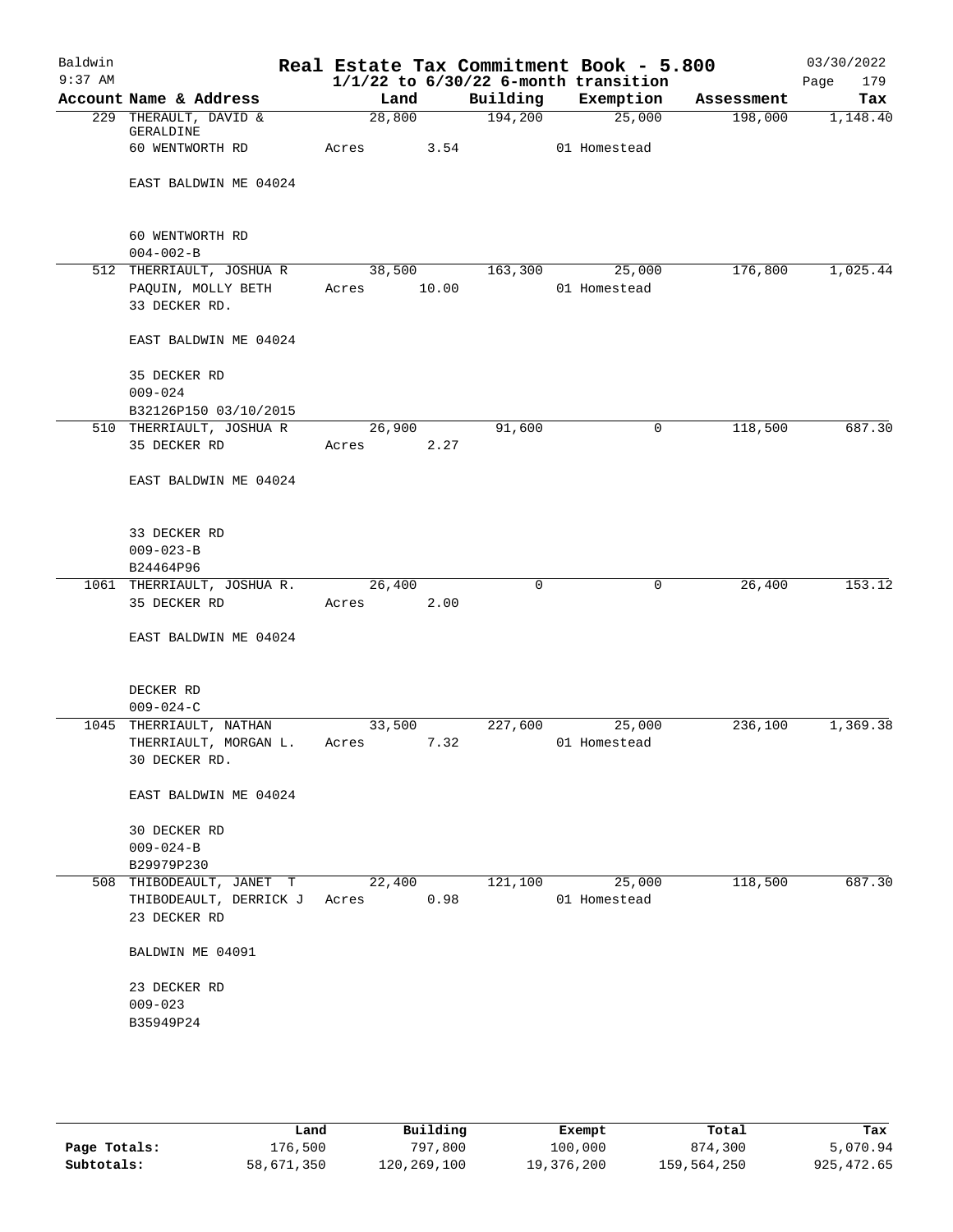| Baldwin   |                                           |             |        |             | Real Estate Tax Commitment Book - 5.800  |            | 03/30/2022  |
|-----------|-------------------------------------------|-------------|--------|-------------|------------------------------------------|------------|-------------|
| $9:37$ AM |                                           |             |        |             | $1/1/22$ to $6/30/22$ 6-month transition |            | Page<br>180 |
|           | Account Name & Address                    | Land        |        |             | Building Exemption                       | Assessment | Tax         |
|           | 516 THOMAS, GENE                          | 25,300      |        | 206,400     | 31,000                                   | 200,700    | 1,164.06    |
|           | THOMAS, DEBRA                             | Acres       | 1.20   |             | 27 Veteran (Viet Non-Res)                |            |             |
|           | 61 WIGGIN RD                              |             |        |             | 01 Homestead                             |            |             |
|           |                                           |             |        |             |                                          |            |             |
|           | EAST BALDWIN ME 04024                     |             |        |             |                                          |            |             |
|           |                                           |             |        |             |                                          |            |             |
|           | 61 WIGGIN RD                              |             |        |             |                                          |            |             |
|           | $009 - 027$                               |             |        |             |                                          |            |             |
|           | 583 THOMAS, OLIN M. JR                    | 23,000      |        | 153,100     | 31,000                                   | 145,100    | 841.58      |
|           | 282 DOUGLAS HILL RD                       | Acres       | 1.35   |             | 13 Veteran (Viet Non Res<br>01 Homestead |            |             |
|           | WEST BALDWIN ME 04091                     |             |        |             |                                          |            |             |
|           |                                           |             |        |             |                                          |            |             |
|           | 282 DOUGLAS HILL RD                       |             |        |             |                                          |            |             |
|           | $010 - 026$                               |             |        |             |                                          |            |             |
|           | 1114 THOMAS, PAUL D                       |             | 40,500 | 358,900     | 25,000                                   | 374,400    | 2,171.52    |
|           | THOMAS, SHARON M                          | Acres 13.37 |        |             | 01 Homestead                             |            |             |
|           | 16 BRIARCLIFF LANE                        |             |        |             |                                          |            |             |
|           | WEST BALDWIN ME 04091                     |             |        |             |                                          |            |             |
|           | 16 BRIARCLIFF LN                          |             |        |             |                                          |            |             |
|           | $007 - 019 - E$                           |             |        |             |                                          |            |             |
|           | B35881P220                                |             |        |             |                                          |            |             |
|           | 291 THOMAS, RONALD                        | 26,900      |        | 85,400      | 31,000                                   | 81,300     | 471.54      |
|           | 157 PIGEON BROOK RD                       |             | 2.25   |             | 13 Veteran (Viet Non Res                 |            |             |
|           |                                           | Acres       |        |             |                                          |            |             |
|           |                                           |             |        |             | 01 Homestead                             |            |             |
|           | WEST BALDWIN ME 04091                     |             |        |             |                                          |            |             |
|           | 157 PIGEON BROOK RD                       |             |        |             |                                          |            |             |
|           | $005 - 034$                               |             |        |             |                                          |            |             |
|           | 1077 THOMBS, JOHN & DARLENE               | 41,600      |        | $\mathbf 0$ | $\mathbf 0$                              | 41,600     | 241.28      |
|           | P O BOX 9                                 | Acres       | 23.18  |             |                                          |            |             |
|           |                                           |             |        |             |                                          |            |             |
|           | EAST BALDWIN ME 04024                     |             |        |             |                                          |            |             |
|           |                                           |             |        |             |                                          |            |             |
|           |                                           |             |        |             |                                          |            |             |
|           | MAPLE RIDGE RD                            |             |        |             |                                          |            |             |
|           | $003 - 037$                               |             |        |             |                                          |            |             |
| 558       | THOMPSON-ROWELL,                          | 112,900     |        | 12,400      | $\mathbf 0$                              | 125,300    | 726.74      |
|           | MICHAEL & FREELY, ELIAN<br>64 DEARBORN RD |             | 73.00  |             |                                          |            |             |
|           |                                           | Acres       |        |             |                                          |            |             |
|           | WEST BALDWIN ME 04091                     |             |        |             |                                          |            |             |
|           |                                           |             |        |             |                                          |            |             |
|           | 64 DEARBORN RD                            |             |        |             |                                          |            |             |
|           | $010 - 005 - A$                           |             |        |             |                                          |            |             |
|           | B31219P167                                |             |        |             |                                          |            |             |
|           |                                           |             |        |             |                                          |            |             |
|           |                                           |             |        |             |                                          |            |             |
|           |                                           |             |        |             |                                          |            |             |

|              | Land       | Building    | Exempt     | Total       | Tax        |
|--------------|------------|-------------|------------|-------------|------------|
| Page Totals: | 270,200    | 816,200     | 118,000    | 968,400     | 5,616.72   |
| Subtotals:   | 58,941,550 | 121,085,300 | 19,494,200 | 160,532,650 | 931,089.37 |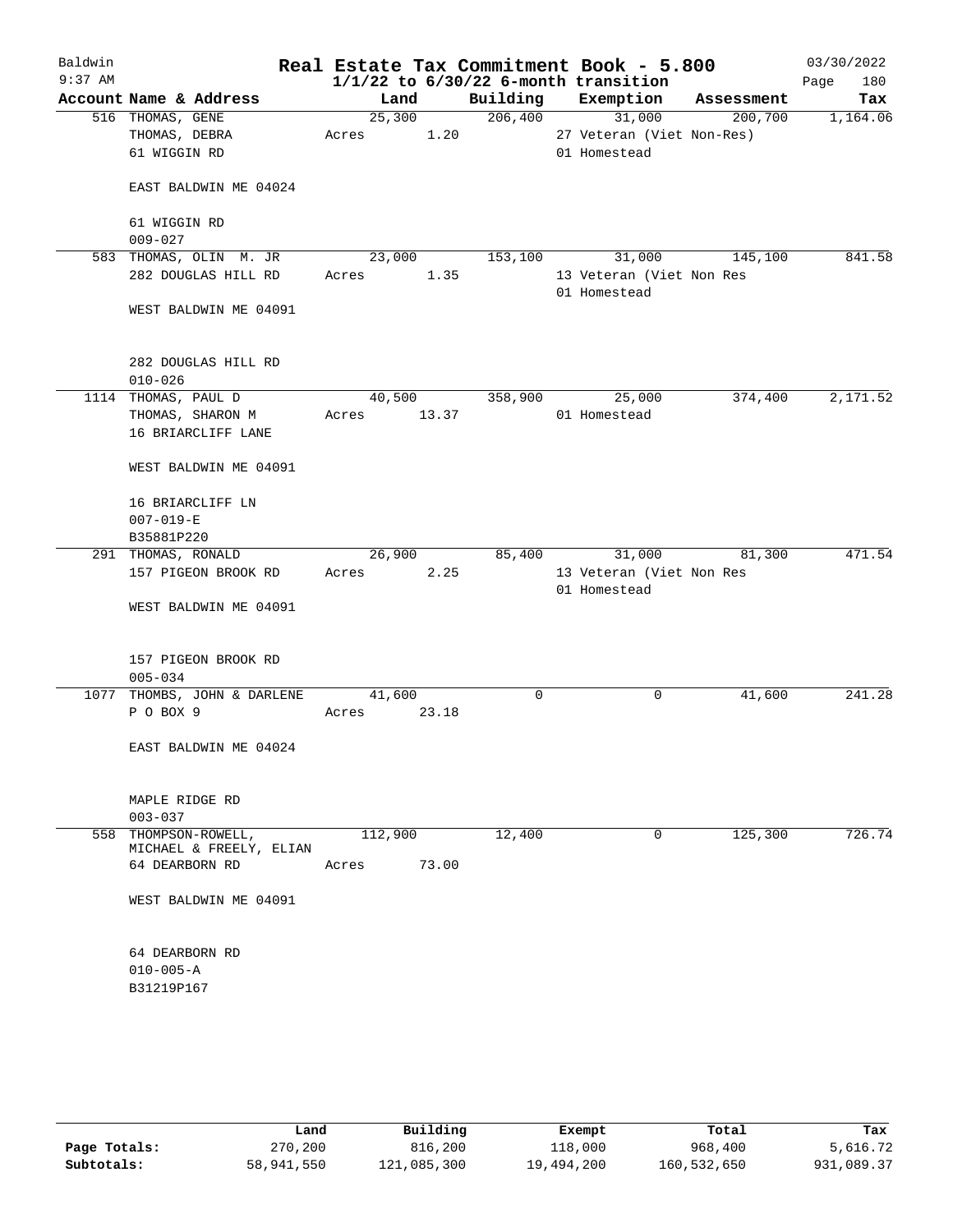| Baldwin<br>$9:37$ AM |                                                 |                 |       |             | Real Estate Tax Commitment Book - 5.800<br>$1/1/22$ to $6/30/22$ 6-month transition |            | 03/30/2022<br>Page<br>181 |
|----------------------|-------------------------------------------------|-----------------|-------|-------------|-------------------------------------------------------------------------------------|------------|---------------------------|
|                      | Account Name & Address                          | Land            |       | Building    | Exemption                                                                           | Assessment | Tax                       |
|                      | 543 THORNE , SAMANTHA<br>73 MOUNTAIN RD         | 31,800<br>Acres | 5.56  | 21,800      | 0                                                                                   | 53,600     | 310.88                    |
|                      | EAST BALDWIN ME 04024                           |                 |       |             |                                                                                     |            |                           |
|                      | 73 MOUNTAIN RD<br>$009 - 042 - A$<br>B35484P279 |                 |       |             |                                                                                     |            |                           |
|                      | 542 THORNE , STEVEN + PENNY                     | 26,500          |       | 100,400     | 25,000                                                                              | 101,900    | 591.02                    |
|                      | Е<br>77 MOUNTAIN RD                             | Acres           | 5.00  |             | 01 Homestead                                                                        |            |                           |
|                      | EAST BALDWIN ME 04024                           |                 |       |             |                                                                                     |            |                           |
|                      | 77 MOUNTAIN RD<br>$009 - 042$<br>B13520P178     |                 |       |             |                                                                                     |            |                           |
|                      | 914 THORNE JR, STEVEN A<br>7 MOUNTAIN RD        | 35,100<br>Acres | 10.00 | $\mathbf 0$ | 0                                                                                   | 35,100     | 203.58                    |
|                      | EAST BALDWIN ME 04024                           |                 |       |             |                                                                                     |            |                           |
|                      | MOUNTAIN RD<br>$009 - 042 - D$<br>B37474P305    |                 |       |             |                                                                                     |            |                           |
|                      | 171 THORNE, MARK                                | 49,800          |       | 177,900     | 0                                                                                   | 227,700    | 1,320.66                  |
|                      | 315 BRIDGTON RD                                 | Acres           | 23.00 |             |                                                                                     |            |                           |
|                      | EAST BALDWIN ME 04024                           |                 |       |             |                                                                                     |            |                           |
|                      | 315 BRIDGTON RD<br>$003 - 009$                  |                 |       |             |                                                                                     |            |                           |
|                      | 1062 TIBBETTS, KATHLEEN A<br>PO BOX 37          | 24,800<br>Acres | 2.69  | 27,300      | 0                                                                                   | 52,100     | 302.18                    |
|                      | E. Baldwin ME 04024                             |                 |       |             |                                                                                     |            |                           |
|                      | PEQUAWKET TR<br>$001 - 005 - A$<br>B21668P170   |                 |       |             |                                                                                     |            |                           |
|                      | 5 TIBBETTS, MARK R<br>PO BOX 37                 | 21,200<br>Acres | 0.97  | 94,800      | 0                                                                                   | 116,000    | 672.80                    |
|                      | EAST BALDWIN ME 04024                           |                 |       |             |                                                                                     |            |                           |
|                      | 1 PEQUAWKET TR<br>$001 - 005$<br>B21668P175     |                 |       |             |                                                                                     |            |                           |
|                      |                                                 |                 |       |             |                                                                                     |            |                           |

|              | Land       | Building    | Exempt     | Total         | Tax        |
|--------------|------------|-------------|------------|---------------|------------|
| Page Totals: | 189,200    | 422,200     | 25,000     | 586,400       | 3,401.12   |
| Subtotals:   | 59,130,750 | 121,507,500 | 19,519,200 | 161, 119, 050 | 934,490.49 |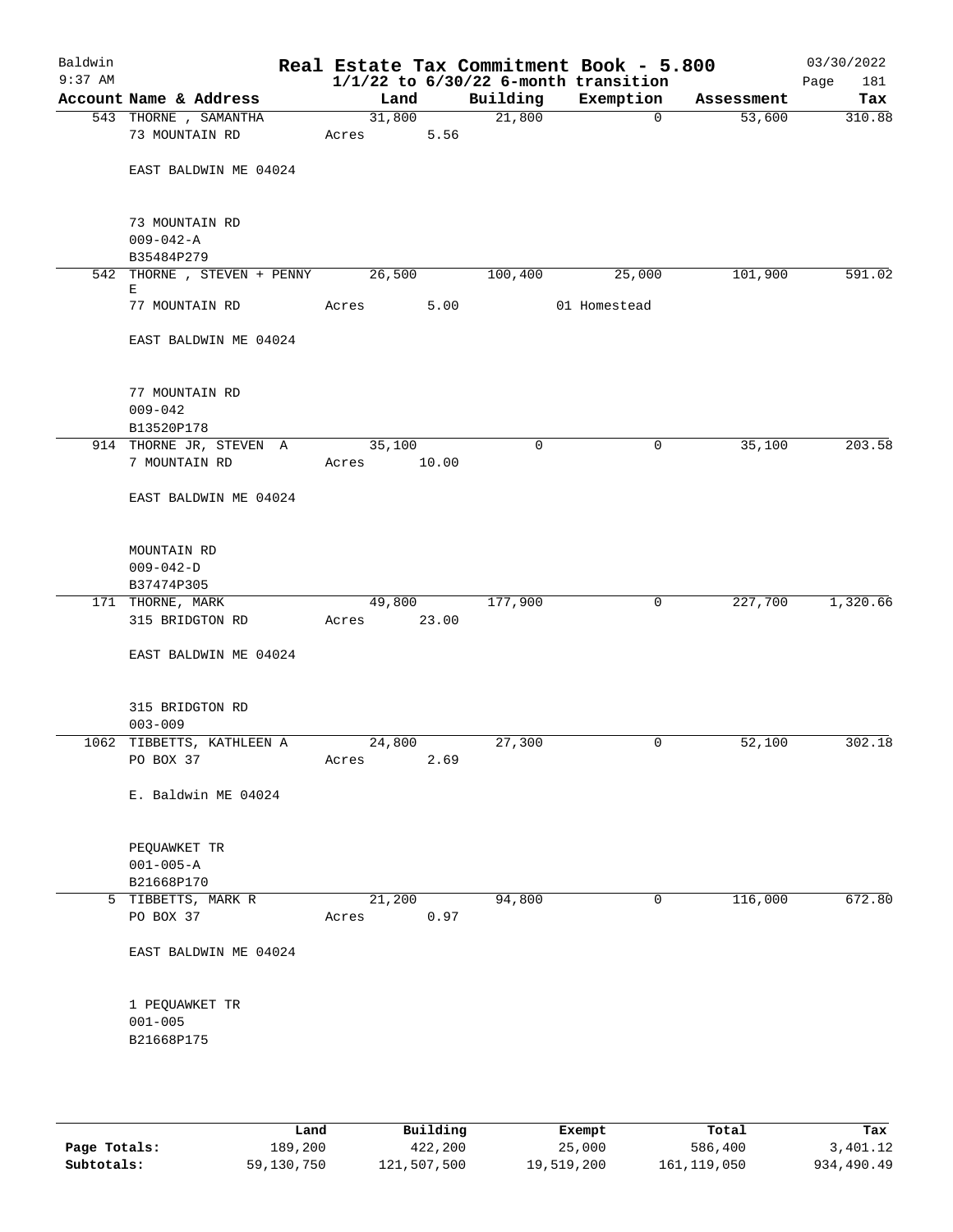| Baldwin<br>$9:37$ AM |                                                      |            |                 |          | Real Estate Tax Commitment Book - 5.800<br>$1/1/22$ to $6/30/22$ 6-month transition |             | 03/30/2022<br>Page<br>182 |
|----------------------|------------------------------------------------------|------------|-----------------|----------|-------------------------------------------------------------------------------------|-------------|---------------------------|
|                      | Account Name & Address                               | Land       |                 | Building | Exemption                                                                           | Assessment  | Tax                       |
|                      | 781 TINKHAM, THOMAS & MARIA                          |            | 25,000          | 102,900  | 25,000                                                                              | 102,900     | 596.82                    |
|                      | 124 DOUGLAS HILL RD                                  | Acres 1.00 |                 |          | 01 Homestead                                                                        |             |                           |
|                      | WEST BALDWIN ME 04091                                |            |                 |          |                                                                                     |             |                           |
|                      | 124 DOUGLAS HILL RD<br>$012 - 025$                   |            |                 |          |                                                                                     |             |                           |
|                      | 599 TITCOMB, STEPHEN &<br>ELAINE                     | 67,900     |                 | 245,600  | 25,000                                                                              | 288,500     | 1,673.30                  |
|                      | P.O. BOX 33                                          | Acres      | 28.00           |          | 01 Homestead                                                                        |             |                           |
|                      | SEBAGO ME 04029                                      |            |                 |          |                                                                                     |             |                           |
|                      | 351 DOUGLAS HILL RD<br>$010 - 033 - A$               |            |                 |          |                                                                                     |             |                           |
|                      | B19749P178                                           |            |                 |          |                                                                                     |             |                           |
|                      | 355 TOOMEY, MICHAEL J &<br>STACEY A                  | 34,500     |                 | 101,000  | 25,000                                                                              | 110,500     | 640.90                    |
|                      | 15 HARDING RD                                        | Acres      | 7.34            |          | 01 Homestead                                                                        |             |                           |
|                      | WEST BALDWIN ME 04091                                |            |                 |          |                                                                                     |             |                           |
|                      | 15 HARDING RD<br>$006 - 011$                         |            |                 |          |                                                                                     |             |                           |
|                      | 501 TOP OF THE NOTCH LLC<br>509 BRIDGTON RD          | Acres      | 42,800<br>16.00 | 144,900  | 0                                                                                   | 187,700     | 1,088.66                  |
|                      | EAST BALDWIN ME 04024                                |            |                 |          |                                                                                     |             |                           |
|                      | 497 BRIDGTON RD<br>$009 - 019$<br>B35069P26          |            |                 |          |                                                                                     |             |                           |
|                      | 685 TOP OF THE NOTCH LLC                             | 23,800     |                 | 130,400  | 0                                                                                   | 154,200     | 894.36                    |
|                      | 509 BRIDGTON RD                                      | Acres 0.85 |                 |          |                                                                                     |             |                           |
|                      | EAST BALDWIN ME 04024                                |            |                 |          |                                                                                     |             |                           |
|                      | 257 SENATOR BLACK RD<br>$011 - 055 - A$<br>B36028P35 |            |                 |          |                                                                                     |             |                           |
|                      | 704 TOWN OF BALDWIN                                  |            | 14,600          |          | 13,600 28,200                                                                       | $\mathbf 0$ | 0.00                      |
|                      | EAST BALDWIN ME 04024                                | Acres      | 0.25            |          | 903 MUNICIPAL                                                                       |             |                           |
|                      | PEQUAWKET TR<br>$011 - 071$                          |            |                 |          |                                                                                     |             |                           |
|                      |                                                      |            |                 |          |                                                                                     |             |                           |

|              | Land       | Building    | Exempt     | Total       | Tax         |
|--------------|------------|-------------|------------|-------------|-------------|
| Page Totals: | 208,600    | 738,400     | 103,200    | 843,800     | 4,894.04    |
| Subtotals:   | 59,339,350 | 122,245,900 | 19,622,400 | 161,962,850 | 939, 384.53 |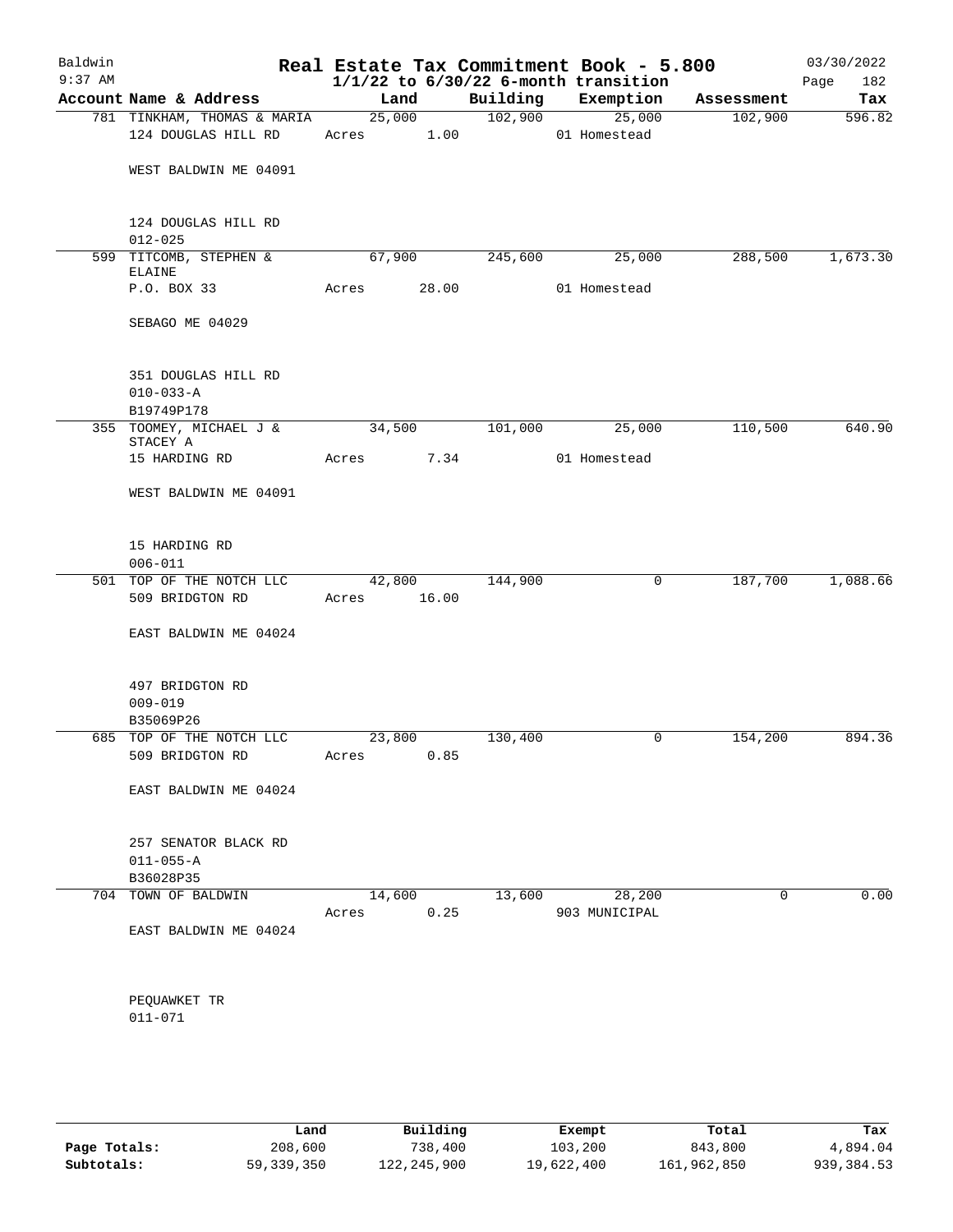| Baldwin                    |                                               |                |                    |               | Real Estate Tax Commitment Book - 5.800  |                            | 03/30/2022          |
|----------------------------|-----------------------------------------------|----------------|--------------------|---------------|------------------------------------------|----------------------------|---------------------|
| $9:37$ AM                  |                                               |                |                    |               | $1/1/22$ to $6/30/22$ 6-month transition |                            | Page<br>183         |
|                            | Account Name & Address<br>836 TOWN OF BALDWIN | Land<br>40,300 |                    | Building<br>0 | Exemption<br>40,300                      | Assessment<br>0            | Tax<br>0.00         |
|                            |                                               | Acres          | 12.00              |               | 903 MUNICIPAL                            |                            |                     |
|                            | EAST BALDWIN ME 04024                         |                |                    |               |                                          |                            |                     |
|                            |                                               |                |                    |               |                                          |                            |                     |
|                            | CONVENE RD                                    |                |                    |               |                                          |                            |                     |
|                            | $013 - 034$                                   |                |                    |               |                                          |                            |                     |
|                            | 833 TOWN OF BALDWIN                           | 25,000         |                    | $\mathbf 0$   | 25,000                                   | 0                          | 0.00                |
|                            | EAST BALDWIN ME 04024                         | Acres          | 1.00               |               | 903 MUNICIPAL                            |                            |                     |
|                            |                                               |                |                    |               |                                          |                            |                     |
|                            | 12 CONVENE RD<br>$013 - 031$                  |                |                    |               |                                          |                            |                     |
|                            | 834 TOWN OF BALDWIN                           | 23,000         |                    | 0             | 23,000                                   | 0                          | 0.00                |
|                            |                                               | Acres          | 0.75               |               | 903 MUNICIPAL                            |                            |                     |
|                            | EAST BALDWIN ME 04024                         |                |                    |               |                                          |                            |                     |
|                            | CONVENE RD                                    |                |                    |               |                                          |                            |                     |
|                            | $013 - 032$                                   |                |                    |               |                                          |                            |                     |
|                            | 826 TOWN OF BALDWIN                           | 25,200         |                    | $\mathbf 0$   | 25,200                                   | 0                          | 0.00                |
|                            | EAST BALDWIN ME 04024                         | Acres          | 1.15               |               | 903 MUNICIPAL                            |                            |                     |
| 827                        | CONVENE RD<br>$013 - 024$<br>TOWN OF BALDWIN  | 29,100         |                    | 0             | 29,100                                   | 0                          | 0.00                |
|                            |                                               | Acres          | 4.50               |               | 903 MUNICIPAL                            |                            |                     |
|                            | EAST BALDWIN ME 04024                         |                |                    |               |                                          |                            |                     |
|                            | PANTHERVILLE PINES<br>$013 - 025$             |                |                    |               |                                          |                            |                     |
| 829                        | TOWN OF BALDWIN                               | 26,400         |                    | 0             | 26,400                                   | 0                          | 0.00                |
|                            |                                               | Acres          | 2.75               |               | 903 MUNICIPAL                            |                            |                     |
|                            | EAST BALDWIN ME 04024                         |                |                    |               |                                          |                            |                     |
|                            | PANTHERVILLE PINES<br>$013 - 026$             |                |                    |               |                                          |                            |                     |
| 580                        | TOWN OF BALDWIN                               | 84,000         |                    | 0             | 84,000                                   | 0                          | 0.00                |
|                            |                                               | Acres          | 56.00              |               | 903 MUNICIPAL                            |                            |                     |
|                            | EAST BALDWIN ME 04024                         |                |                    |               |                                          |                            |                     |
|                            | DOUGLAS HILL RD                               |                |                    |               |                                          |                            |                     |
|                            | $010 - 024$                                   |                |                    |               |                                          |                            |                     |
|                            |                                               |                |                    |               |                                          |                            |                     |
|                            | Land                                          |                | Building           |               | Exempt                                   | Total                      | Tax                 |
| Page Totals:<br>Subtotals: | 253,000<br>59,592,350                         |                | 0<br>122, 245, 900 | 19,875,400    | 253,000                                  | $\mathbf 0$<br>161,962,850 | 0.00<br>939, 384.53 |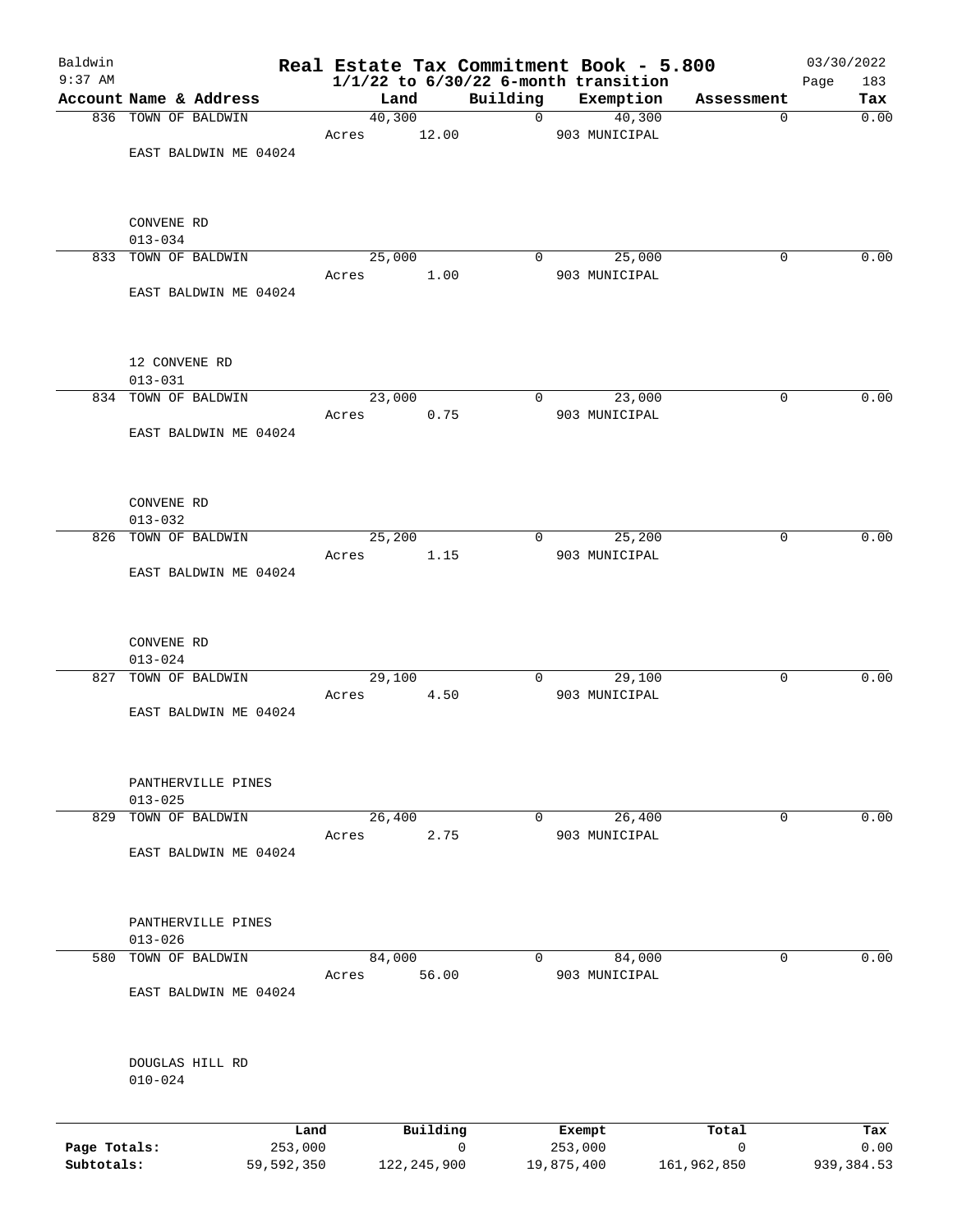| Baldwin   |                                   |       |        |       |              | Real Estate Tax Commitment Book - 5.800  |             | 03/30/2022  |
|-----------|-----------------------------------|-------|--------|-------|--------------|------------------------------------------|-------------|-------------|
| $9:37$ AM |                                   |       |        |       |              | $1/1/22$ to $6/30/22$ 6-month transition |             | Page<br>184 |
|           | Account Name & Address            |       | Land   |       | Building     | Exemption                                | Assessment  | Tax         |
|           | 573 TOWN OF BALDWIN               |       | 18,000 |       | $\mathsf{O}$ | 18,000                                   | 0           | 0.00        |
|           |                                   | Acres |        | 0.25  |              | 903 MUNICIPAL                            |             |             |
|           | EAST BALDWIN ME 04024             |       |        |       |              |                                          |             |             |
|           |                                   |       |        |       |              |                                          |             |             |
|           |                                   |       |        |       |              |                                          |             |             |
|           |                                   |       |        |       |              |                                          |             |             |
|           | DOUGLAS HILL RD                   |       |        |       |              |                                          |             |             |
|           | $010 - 018$                       |       |        |       |              |                                          |             |             |
|           | 81 TOWN OF BALDWIN                |       | 26,900 |       | $\mathbf 0$  | 26,900                                   | 0           | 0.00        |
|           | 534 PEQUAWKET TRAIL               | Acres |        | 2.25  |              | 903 MUNICIPAL                            |             |             |
|           |                                   |       |        |       |              |                                          |             |             |
|           | WEST BALDWIN ME 04091             |       |        |       |              |                                          |             |             |
|           |                                   |       |        |       |              |                                          |             |             |
|           |                                   |       |        |       |              |                                          |             |             |
|           | SCHOOL ST                         |       |        |       |              |                                          |             |             |
|           | $001 - 063 - B$                   |       |        |       |              |                                          |             |             |
|           | B34458P231                        |       |        |       |              |                                          |             |             |
|           | 262 TOWN OF BALDWIN               |       | 34,800 |       | 1,567,300    | 1,602,100                                | $\mathbf 0$ | 0.00        |
|           |                                   | Acres |        | 10.12 |              | 903 MUNICIPAL                            |             |             |
|           | WEST BALDWIN ME 04091             |       |        |       |              |                                          |             |             |
|           |                                   |       |        |       |              |                                          |             |             |
|           |                                   |       |        |       |              |                                          |             |             |
|           |                                   |       |        |       |              |                                          |             |             |
|           | 536 PEQUAWKET TR                  |       |        |       |              |                                          |             |             |
|           | $005 - 012$                       |       |        |       |              |                                          |             |             |
|           | B32628P165                        |       |        |       |              |                                          |             |             |
|           | 580415 TOWN OF BALDWIN            |       | 23,600 |       | $\Omega$     | 23,600                                   | 0           | 0.00        |
|           |                                   |       |        |       |              |                                          |             |             |
|           |                                   | Acres |        | 2.65  |              | 903 MUNICIPAL                            |             |             |
|           | EAST BALDWIN ME 04024             |       |        |       |              |                                          |             |             |
|           |                                   |       |        |       |              |                                          |             |             |
|           |                                   |       |        |       |              |                                          |             |             |
|           | PANTHERVILLE PINES                |       |        |       |              |                                          |             |             |
|           |                                   |       |        |       |              |                                          |             |             |
|           | $013 - 29 - A$                    |       |        |       |              | 0                                        |             | 190.24      |
|           | 321 TOWN OF, BALDWIN              |       | 32,200 |       | 600          |                                          | 32,800      |             |
|           | 534 PEQUAWKET TRAIL               | Acres |        | 0.42  |              |                                          |             |             |
|           |                                   |       |        |       |              |                                          |             |             |
|           | WEST BALDWIN ME 04091             |       |        |       |              |                                          |             |             |
|           |                                   |       |        |       |              |                                          |             |             |
|           |                                   |       |        |       |              |                                          |             |             |
|           | RED HOUSE INTERVALE               |       |        |       |              |                                          |             |             |
|           | $005 - 060$                       |       |        |       |              |                                          |             |             |
|           | B13249P205                        |       |        |       |              |                                          |             |             |
|           | 562 TRACY, ALAN P. &<br>MICHAEL D |       | 26,300 |       | 45,600       | 0                                        | 71,900      | 417.02      |
|           | 311 50TH STREET                   | Acres |        | 1.85  |              |                                          |             |             |
|           |                                   |       |        |       |              |                                          |             |             |
|           | WEST NEW YORK NJ                  |       |        |       |              |                                          |             |             |
|           | 07093-1909                        |       |        |       |              |                                          |             |             |
|           |                                   |       |        |       |              |                                          |             |             |
|           |                                   |       |        |       |              |                                          |             |             |
|           | 228 DOUGLAS HILL RD               |       |        |       |              |                                          |             |             |
|           | $010 - 010$                       |       |        |       |              |                                          |             |             |
|           | B24553P164                        |       |        |       |              |                                          |             |             |
|           |                                   |       |        |       |              |                                          |             |             |
|           |                                   |       |        |       |              |                                          |             |             |
|           |                                   |       |        |       |              |                                          |             |             |
|           |                                   |       |        |       |              |                                          |             |             |

|              | Land       | Building    | Exempt     | Total       | Tax        |
|--------------|------------|-------------|------------|-------------|------------|
| Page Totals: | 161,800    | 1,613,500   | 1,670,600  | 104,700     | 607.26     |
| Subtotals:   | 59,754,150 | 123,859,400 | 21,546,000 | 162,067,550 | 939,991.79 |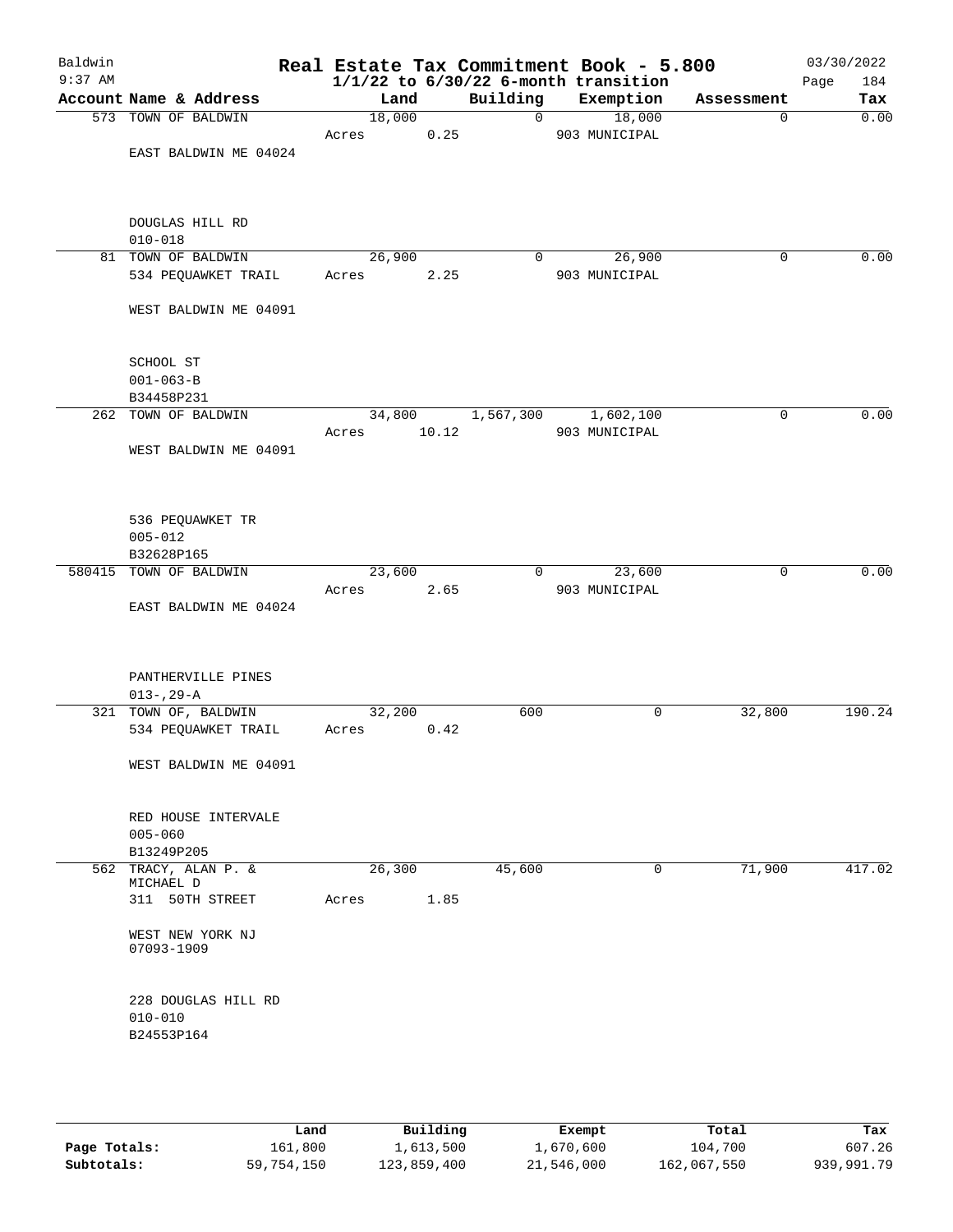| Baldwin   |                                                                               |       |                |             |                     | Real Estate Tax Commitment Book - 5.800  |                       | 03/30/2022      |
|-----------|-------------------------------------------------------------------------------|-------|----------------|-------------|---------------------|------------------------------------------|-----------------------|-----------------|
| $9:37$ AM |                                                                               |       |                |             |                     | $1/1/22$ to $6/30/22$ 6-month transition |                       | 185<br>Page     |
|           | Account Name & Address<br>567 TRAFFORD, DANIEL &                              |       | Land<br>35,100 |             | Building<br>179,800 | Exemption<br>25,000                      | Assessment<br>189,900 | Tax<br>1,101.42 |
|           | HELEN T.                                                                      |       |                |             |                     |                                          |                       |                 |
|           | 231 DOUGLAS HILL RD.                                                          |       |                | Acres 10.00 |                     | 01 Homestead                             |                       |                 |
|           | WEST BALDWIN ME 04091                                                         |       |                |             |                     |                                          |                       |                 |
|           | 231 DOUGLAS HILL RD<br>$010 - 014$                                            |       |                |             |                     |                                          |                       |                 |
|           | B14342P159                                                                    |       |                |             |                     |                                          |                       |                 |
|           | 1121 TRAVER, MICHAEL & JULIE                                                  |       | 56,800         |             | $\Omega$            | 0                                        | 56,800                | 329.44          |
|           | 8534 HEATHERSETT DR                                                           | Acres |                | 150.00      |                     |                                          |                       |                 |
|           | BRIGHTON MI 48114                                                             |       |                |             |                     |                                          |                       |                 |
|           | SEBAGO RD<br>$002 - 001 - C$                                                  |       |                |             |                     |                                          |                       |                 |
|           | 119 TREWORGY, MALLORY J<br>CURTIS JR, DAVID KEITH Acres<br>15 GREENWOOD ACRES |       | 36,300         | 0.90        | 135,200             | 0                                        | 171,500               | 994.70          |
|           | EAST BALDWIN ME 04024                                                         |       |                |             |                     |                                          |                       |                 |
|           | 15 GREENWOOD ACRES<br>$001 - 082 - 012$                                       |       |                |             |                     |                                          |                       |                 |
|           | B36416P253                                                                    |       |                |             |                     |                                          |                       |                 |
|           | 518 TRIPP, MARJORIE                                                           |       | 35,500         |             | 108,400             | 25,000                                   | 118,900               | 689.62          |
|           | 11 FARM RD                                                                    | Acres |                | 8.00        |                     | 01 Homestead                             |                       |                 |
|           | EAST BALDWIN ME 04024                                                         |       |                |             |                     |                                          |                       |                 |
|           | 11 FARM RD<br>$009 - 029$                                                     |       |                |             |                     |                                          |                       |                 |
|           | 14 TUCCI, SHAYLA                                                              |       | 17,300         |             | 139,000             | 0                                        | 156,300               | 906.54          |
|           | TUCCI, SHARON D                                                               | Acres |                | 0.40        |                     |                                          |                       |                 |
|           | 46 PEQUAWKET TRAIL                                                            |       |                |             |                     |                                          |                       |                 |
|           | EAST BALDWIN ME 04024                                                         |       |                |             |                     |                                          |                       |                 |
|           | 46 PEQUAWKET TR<br>$001 - 010$                                                |       |                |             |                     |                                          |                       |                 |
|           | B36148P85                                                                     |       |                |             | 148,100             |                                          | 152,600               | 885.08          |
| 467       | UHAS, ANDREW & MARY<br><b>JANE</b>                                            |       | 35,500         |             |                     | 31,000                                   |                       |                 |
|           | 94 WENTWORTH RD                                                               | Acres |                | 8.00        |                     | 26 Veteran Resident<br>01 Homestead      |                       |                 |
|           | EAST BALDWIN ME 04024                                                         |       |                |             |                     |                                          |                       |                 |
|           | 94 WENTWORTH RD                                                               |       |                |             |                     |                                          |                       |                 |
|           | $008 - 025$                                                                   |       |                |             |                     |                                          |                       |                 |
|           | B12264P46                                                                     |       |                |             |                     |                                          |                       |                 |
|           |                                                                               |       |                |             |                     |                                          |                       |                 |
|           |                                                                               |       |                |             |                     |                                          |                       |                 |

|              | Land       | Building    | Exempt     | Total       | Tax        |
|--------------|------------|-------------|------------|-------------|------------|
| Page Totals: | 216,500    | 710,500     | 81,000     | 846,000     | 4,906.80   |
| Subtotals:   | 59,970,650 | 124,569,900 | 21,627,000 | 162,913,550 | 944,898.59 |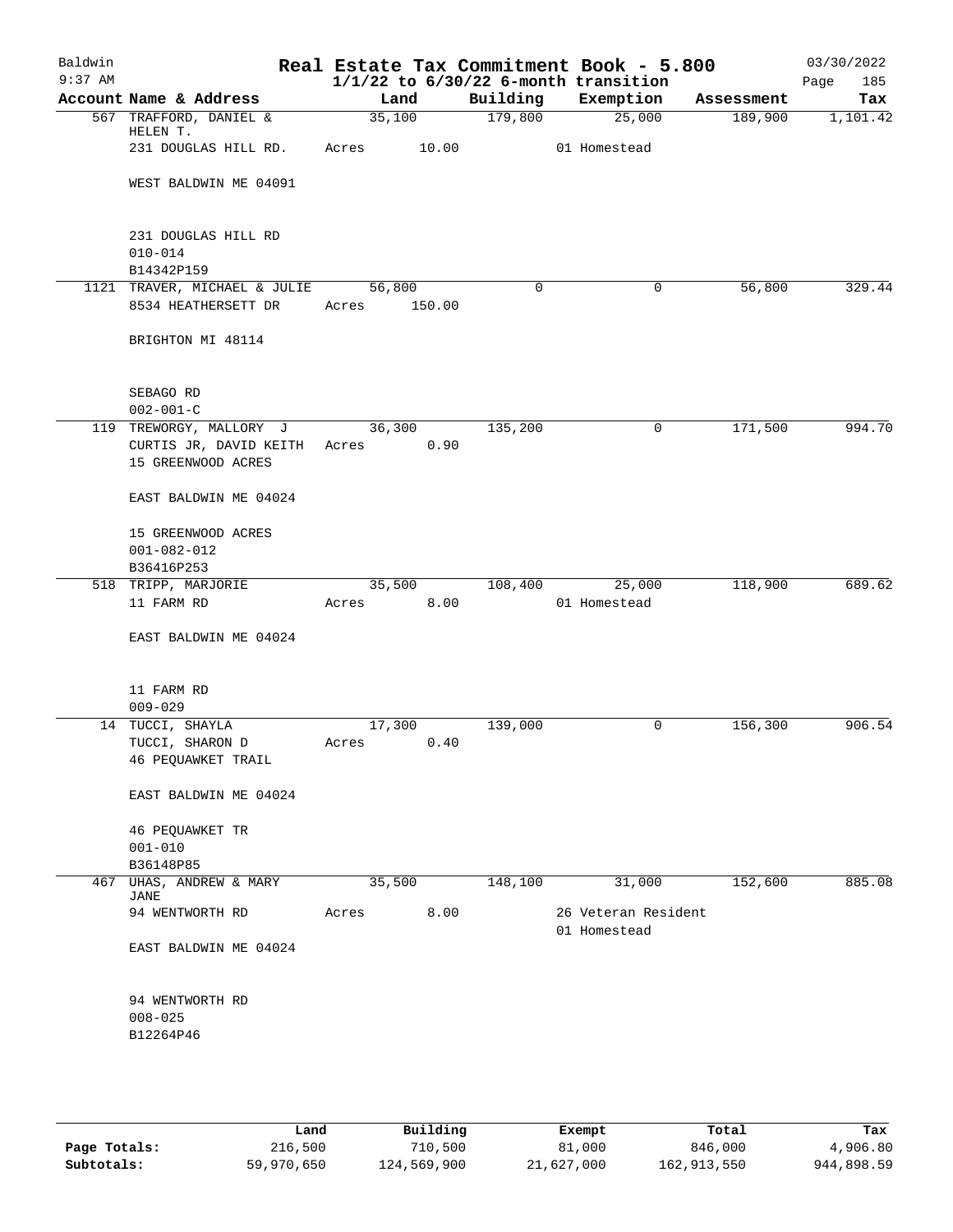| Baldwin<br>$9:37$ AM |                                                          |            |       |        |             | Real Estate Tax Commitment Book - 5.800<br>$1/1/22$ to $6/30/22$ 6-month transition |                  |             |               | 03/30/2022<br>Page<br>186 |
|----------------------|----------------------------------------------------------|------------|-------|--------|-------------|-------------------------------------------------------------------------------------|------------------|-------------|---------------|---------------------------|
|                      | Account Name & Address                                   |            |       | Land   |             | Building                                                                            |                  | Exemption   | Assessment    | Tax                       |
|                      | 66 USTIN, MICHAEL P &                                    |            |       | 25,000 |             | 118,600                                                                             |                  | 25,000      | 118,600       | 687.88                    |
|                      | MARIE ANN<br>P O BOX 114                                 |            | Acres |        | 1.00        |                                                                                     | 01 Homestead     |             |               |                           |
|                      | EAST BALDWIN ME 04024                                    |            |       |        |             |                                                                                     |                  |             |               |                           |
|                      | 27 SCHOOL ST                                             |            |       |        |             |                                                                                     |                  |             |               |                           |
|                      | $001 - 051$<br>952 VALENTINE, MCNEIL,<br><b>JENNIFER</b> |            |       | 38,500 |             | 0                                                                                   |                  | 0           | 38,500        | 223.30                    |
|                      | 128 SCOVILLE RD                                          |            | Acres |        | 10.00       |                                                                                     |                  |             |               |                           |
|                      | AVON CT 06001                                            |            |       |        |             |                                                                                     |                  |             |               |                           |
|                      | 7 HUMMINGBIRD LN<br>$007 - 027 - D$<br>B17237P69         |            |       |        |             |                                                                                     |                  |             |               |                           |
|                      | 267 VERRILL, DALE & DEBRA                                |            |       | 86,500 |             | 24,900                                                                              |                  | 0           | 111,400       | 646.12                    |
|                      | 14 MOUNTAIN VIEW RD                                      |            |       |        | Acres 42.00 |                                                                                     |                  |             |               |                           |
|                      | BROWNFIELD ME 04010                                      |            |       |        |             |                                                                                     |                  |             |               |                           |
|                      | 189 PIGEON BROOK RD<br>$005 - 016$<br>B33014P76          |            |       |        |             |                                                                                     |                  |             |               |                           |
|                      | 306 VIOLETTE, ESTATE OF,                                 |            |       | 86,800 |             | 222,700                                                                             |                  | 0           | 309,500       | 1,795.10                  |
|                      | MICHAEL<br>8 RED HOUSE INTERVALE                         |            | Acres |        | 70.50       |                                                                                     |                  |             |               |                           |
|                      | WEST BALDWIN ME 04091                                    |            |       |        |             |                                                                                     |                  |             |               |                           |
|                      | 8 RED HOUSE INTERVALE<br>$005 - 044$<br>B37234P291       |            |       |        |             |                                                                                     |                  |             |               |                           |
|                      | 307 VISHLITZKY, NATHAN &                                 |            |       | 46,700 |             | 0                                                                                   |                  | $\mathbf 0$ | 46,700        | 270.86                    |
|                      | MIRYAM<br>87 CLINTON RD                                  |            | Acres |        | 126.00      |                                                                                     |                  |             |               |                           |
|                      | BROOKLINE MA 02445                                       |            |       |        |             |                                                                                     |                  |             |               |                           |
|                      | PIGEON BROOK RD<br>$005 - 044 - A$<br>B15897P242         |            |       |        |             |                                                                                     |                  |             |               |                           |
|                      | 454 VON TRAPP FAMILY LLC                                 |            |       | 36,000 |             | 0                                                                                   |                  | 0           | 36,000        | 208.80                    |
|                      | PO BOX 40                                                |            | Acres |        | 41.60       |                                                                                     |                  |             |               |                           |
|                      | CORNISH ME 04020                                         |            |       |        |             |                                                                                     |                  |             |               |                           |
|                      | SADDLEBACK RD<br>$008 - 010 - B$<br>B34646P195           |            |       |        |             |                                                                                     |                  |             |               |                           |
|                      |                                                          | Land       |       |        | Building    |                                                                                     |                  |             | Total         | Tax                       |
| Page Totals:         |                                                          | 319,500    |       |        | 366,200     |                                                                                     | Exempt<br>25,000 |             | 660,700       | 3,832.06                  |
| Subtotals:           |                                                          | 60,290,150 |       |        | 124,936,100 |                                                                                     | 21,652,000       |             | 163, 574, 250 | 948,730.65                |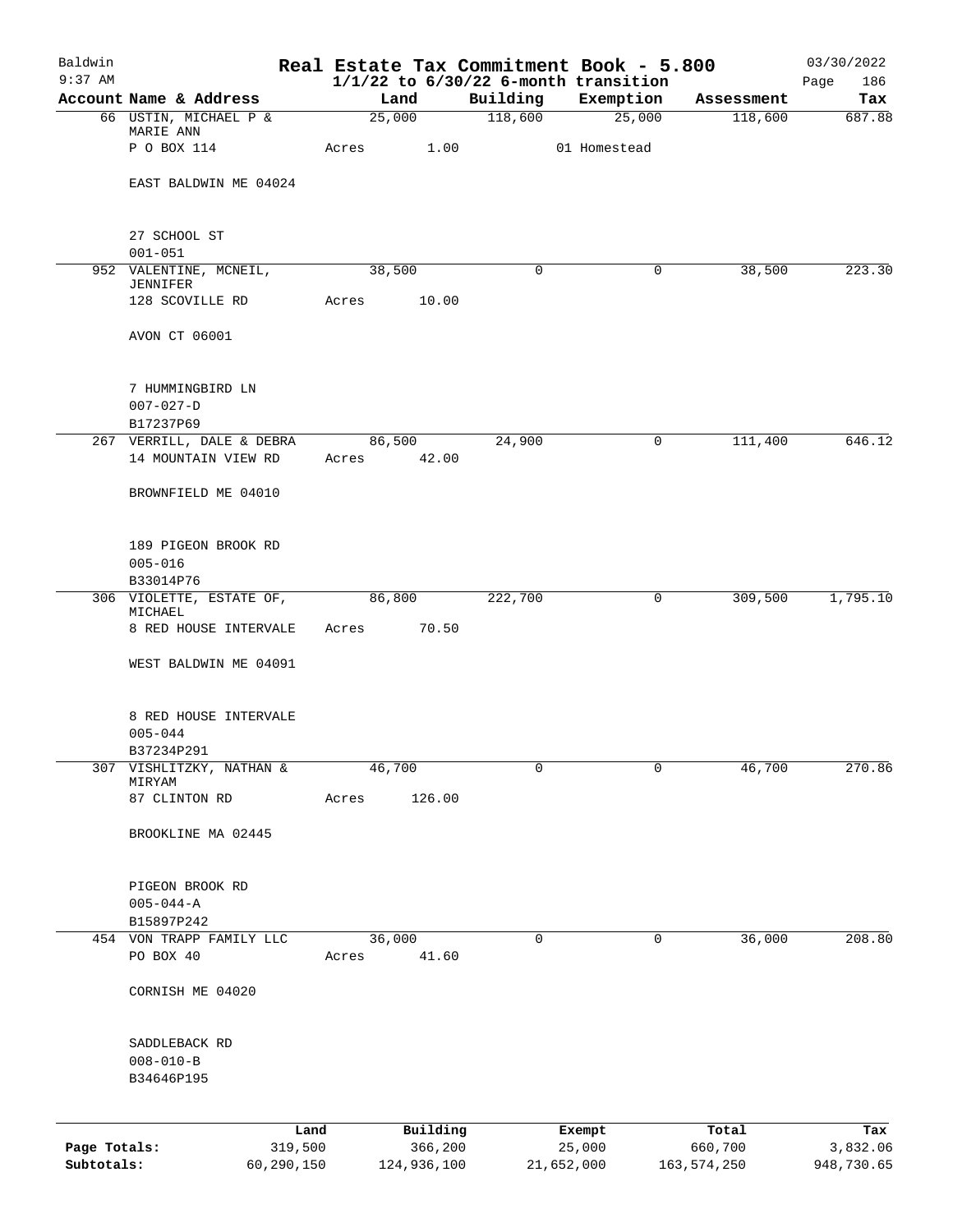| Baldwin<br>$9:37$ AM |                                    |         |        |          | Real Estate Tax Commitment Book - 5.800<br>$1/1/22$ to $6/30/22$ 6-month transition |            | 03/30/2022<br>187<br>Page |
|----------------------|------------------------------------|---------|--------|----------|-------------------------------------------------------------------------------------|------------|---------------------------|
|                      | Account Name & Address             | Land    |        | Building | Exemption                                                                           | Assessment | Tax                       |
|                      | 580395 VON TRAPP FAMILY LLC        | 171,100 |        | 212,400  | $\mathbf 0$                                                                         | 383,500    | 2,224.30                  |
|                      | PO BOX 40                          | Acres   | 344.12 |          |                                                                                     |            |                           |
|                      | CORNISH ME 04020                   |         |        |          |                                                                                     |            |                           |
|                      | REAR LOT                           |         |        |          |                                                                                     |            |                           |
|                      | $008 - 008, 8A, 9$<br>B34646P195   |         |        |          |                                                                                     |            |                           |
|                      | 550 WALKER, STEPHEN                | 35,100  |        | 276,700  | 25,000                                                                              | 286,800    | 1,663.44                  |
|                      | 15 SAVARD RD                       | Acres   | 16.00  |          | 01 Homestead                                                                        |            |                           |
|                      | EAST BALDWIN ME 04024              |         |        |          |                                                                                     |            |                           |
|                      | 15 SAVARD RD                       |         |        |          |                                                                                     |            |                           |
|                      | $009 - 045$                        |         |        |          |                                                                                     |            |                           |
|                      | B28669P175                         |         |        |          |                                                                                     |            |                           |
|                      | 411 WARD, DAVID H                  | 45,500  |        | 174,600  | 25,000                                                                              | 195,100    | 1,131.58                  |
|                      | WARD, JOANNE M                     | Acres   | 18.00  |          | 01 Homestead                                                                        |            |                           |
|                      | 797 PEQUAWKET TRAIL                |         |        |          |                                                                                     |            |                           |
|                      | WEST BALDWIN ME 04091              |         |        |          |                                                                                     |            |                           |
|                      | 797 PEQUAWKET TR                   |         |        |          |                                                                                     |            |                           |
|                      | $007 - 009$                        |         |        |          |                                                                                     |            |                           |
|                      | 32 WARREN WILLIAM                  | 23,900  |        | 108,700  | 25,000                                                                              | 107,600    | 624.08                    |
|                      | WARREN SARAH A                     | Acres   | 2.00   |          | 01 Homestead                                                                        |            |                           |
|                      | 108 PEQUAWKET TRAIL                |         |        |          |                                                                                     |            |                           |
|                      | EAST BALDWIN ME 04024              |         |        |          |                                                                                     |            |                           |
|                      | 108 PEQUAWKET TR                   |         |        |          |                                                                                     |            |                           |
|                      | $001 - 023$                        |         |        |          |                                                                                     |            |                           |
|                      | B14449P45                          |         |        |          |                                                                                     |            |                           |
|                      | 3 WARREN DWIGHT A +<br>CONSTANCE   | 54,600  |        | 0        | 0                                                                                   | 54,600     | 316.68                    |
|                      | P.O. BOX 51                        | Acres   | 120.00 |          |                                                                                     |            |                           |
|                      | EAST BALDWIN ME 04024              |         |        |          |                                                                                     |            |                           |
|                      | PEQUAWKET TR                       |         |        |          |                                                                                     |            |                           |
|                      | $001 - 003$                        |         |        |          |                                                                                     |            |                           |
|                      | B18064P309                         |         |        |          |                                                                                     |            |                           |
|                      | 7 WARREN DWIGHT A +                | 28,600  |        | 141,600  | 25,000                                                                              | 145,200    | 842.16                    |
|                      | CONSTANCE                          |         |        |          |                                                                                     |            |                           |
|                      | P.O. BOX 51                        | Acres   | 7.00   |          | 01 Homestead                                                                        |            |                           |
|                      | EAST BALDWIN ME 04024              |         |        |          |                                                                                     |            |                           |
|                      | 26 PEQUAWKET TR<br>$001 - 006 - A$ |         |        |          |                                                                                     |            |                           |
|                      |                                    |         |        |          |                                                                                     |            |                           |

|              | Land       | Building    | Exempt     | Total       | Tax        |
|--------------|------------|-------------|------------|-------------|------------|
| Page Totals: | 358,800    | 914,000     | 100,000    | 1,172,800   | 6,802.24   |
| Subtotals:   | 60,648,950 | 125,850,100 | 21,752,000 | 164,747,050 | 955,532.89 |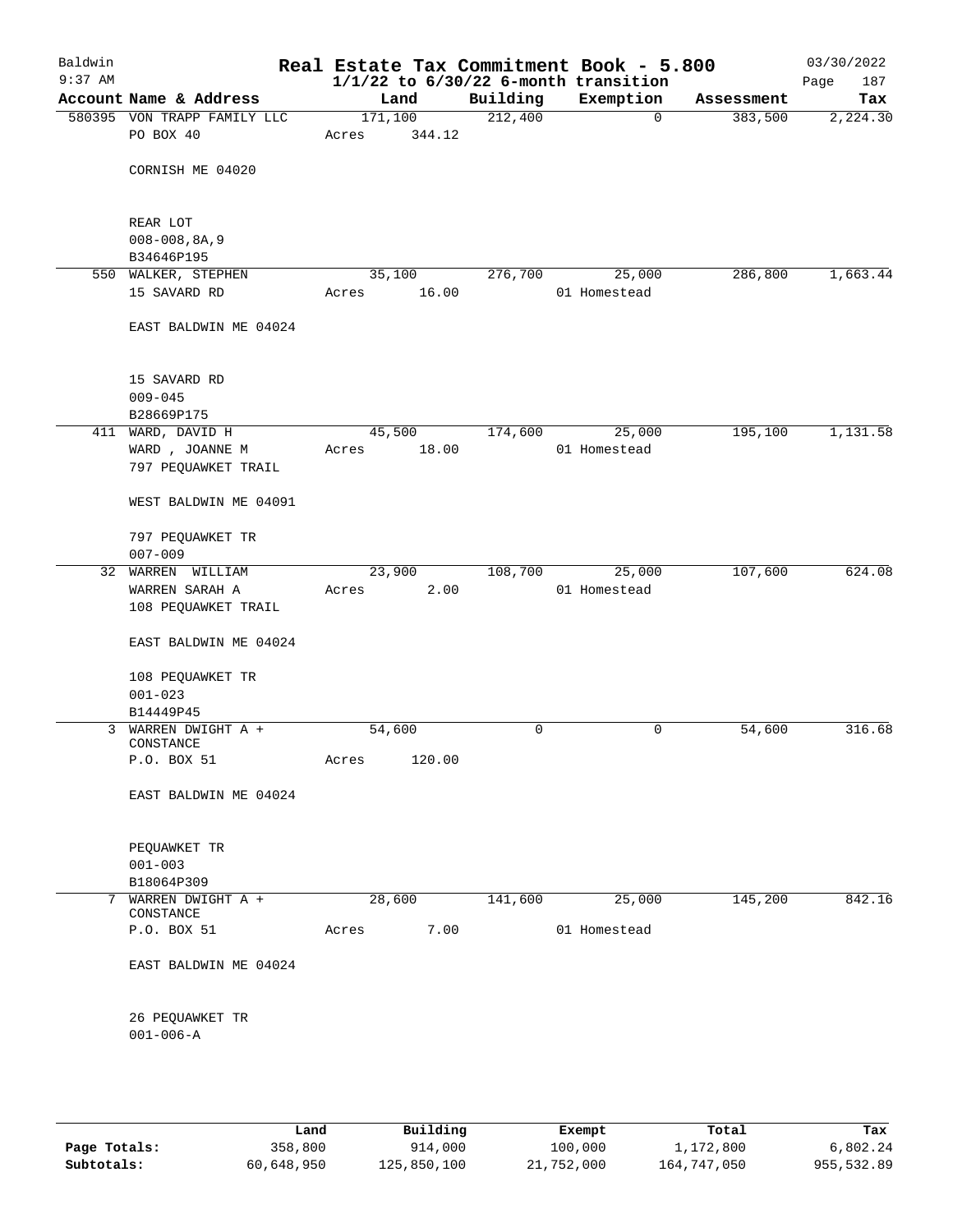| Baldwin<br>$9:37$ AM |                           |       |        |             | Real Estate Tax Commitment Book - 5.800<br>$1/1/22$ to $6/30/22$ 6-month transition |            | 03/30/2022<br>Page<br>188 |
|----------------------|---------------------------|-------|--------|-------------|-------------------------------------------------------------------------------------|------------|---------------------------|
|                      | Account Name & Address    |       | Land   | Building    | Exemption                                                                           | Assessment | Tax                       |
|                      | 946 WARREN DWIGHT A +     |       | 5,900  | $\mathbf 0$ | $\mathbf 0$                                                                         | 5,900      | 34.22                     |
|                      | CONSTANCE                 |       |        |             |                                                                                     |            |                           |
|                      | P.O. BOX 51               | Acres | 5.50   |             |                                                                                     |            |                           |
|                      |                           |       |        |             |                                                                                     |            |                           |
|                      | EAST BALDWIN ME 04024     |       |        |             |                                                                                     |            |                           |
|                      |                           |       |        |             |                                                                                     |            |                           |
|                      | PEQUAWKET TR              |       |        |             |                                                                                     |            |                           |
|                      | $001 - 006 - B$           |       |        |             |                                                                                     |            |                           |
|                      | B18064P309                |       |        |             |                                                                                     |            |                           |
|                      | 31 WARREN KEITH           |       | 23,900 | 163,500     | 25,000                                                                              | 162,400    | 941.92                    |
|                      | WARREN JULIANN            | Acres | 2.00   |             | 01 Homestead                                                                        |            |                           |
|                      | PO BOX 80                 |       |        |             |                                                                                     |            |                           |
|                      |                           |       |        |             |                                                                                     |            |                           |
|                      | EAST BALDWIN ME 04024     |       |        |             |                                                                                     |            |                           |
|                      | 103 PEQUAWKET TR          |       |        |             |                                                                                     |            |                           |
|                      | $001 - 022 - C$           |       |        |             |                                                                                     |            |                           |
|                      | 45 WARREN KEITH           |       | 23,300 | 0           | 0                                                                                   | 23,300     | 135.14                    |
|                      | WARREN JULIANN            | Acres | 23.00  |             |                                                                                     |            |                           |
|                      | PO BOX 80                 |       |        |             |                                                                                     |            |                           |
|                      | EAST BALDWIN ME 04024     |       |        |             |                                                                                     |            |                           |
|                      |                           |       |        |             |                                                                                     |            |                           |
|                      | PEQUAWKET TR              |       |        |             |                                                                                     |            |                           |
|                      | $001 - 029$               |       |        |             |                                                                                     |            |                           |
|                      | 33 WARREN, GARY JASON     |       | 22,500 | 57,800      | 25,000                                                                              | 55,300     | 320.74                    |
|                      | 90 PEQUAWKET TRAIL        | Acres | 1.00   |             | 01 Homestead                                                                        |            |                           |
|                      | EAST BALDWIN ME 04024     |       |        |             |                                                                                     |            |                           |
|                      |                           |       |        |             |                                                                                     |            |                           |
|                      | 90 PEQUAWKET TR           |       |        |             |                                                                                     |            |                           |
|                      | $001 - 023 - A$           |       |        |             |                                                                                     |            |                           |
|                      | B37174P28                 |       |        |             |                                                                                     |            |                           |
|                      | 25 WARREN, JULIANNE       |       | 37,000 | 255,700     | 0                                                                                   | 292,700    | 1,697.66                  |
|                      | P.O. BOX 36               | Acres | 9.00   |             |                                                                                     |            |                           |
|                      |                           |       |        |             |                                                                                     |            |                           |
|                      | EAST BALDWIN ME 04024     |       |        |             |                                                                                     |            |                           |
|                      |                           |       |        |             |                                                                                     |            |                           |
|                      | 70 PEQUAWKET TR           |       |        |             |                                                                                     |            |                           |
|                      | $001 - 020$<br>B34877P132 |       |        |             |                                                                                     |            |                           |
|                      | 27 WARREN, JULIANNE       |       | 27,000 | 0           | 0                                                                                   | 27,000     | 156.60                    |
|                      | PO BOX 36                 | Acres | 6.50   |             |                                                                                     |            |                           |
|                      |                           |       |        |             |                                                                                     |            |                           |
|                      | EAST BALDWIN ME 04024     |       |        |             |                                                                                     |            |                           |
|                      |                           |       |        |             |                                                                                     |            |                           |
|                      | PEQUAWKET TR              |       |        |             |                                                                                     |            |                           |
|                      | $001 - 021 - A$           |       |        |             |                                                                                     |            |                           |
|                      | B37174P155                |       |        |             |                                                                                     |            |                           |
|                      |                           |       |        |             |                                                                                     |            |                           |
|                      |                           |       |        |             |                                                                                     |            |                           |
|                      |                           |       |        |             |                                                                                     |            |                           |
|                      |                           |       |        |             |                                                                                     |            |                           |

|              | Land       | Building    | Exempt     | Total         | Tax        |
|--------------|------------|-------------|------------|---------------|------------|
| Page Totals: | 139,600    | 477,000     | 50,000     | 566,600       | 3,286.28   |
| Subtotals:   | 60,788,550 | 126,327,100 | 21,802,000 | 165, 313, 650 | 958,819.17 |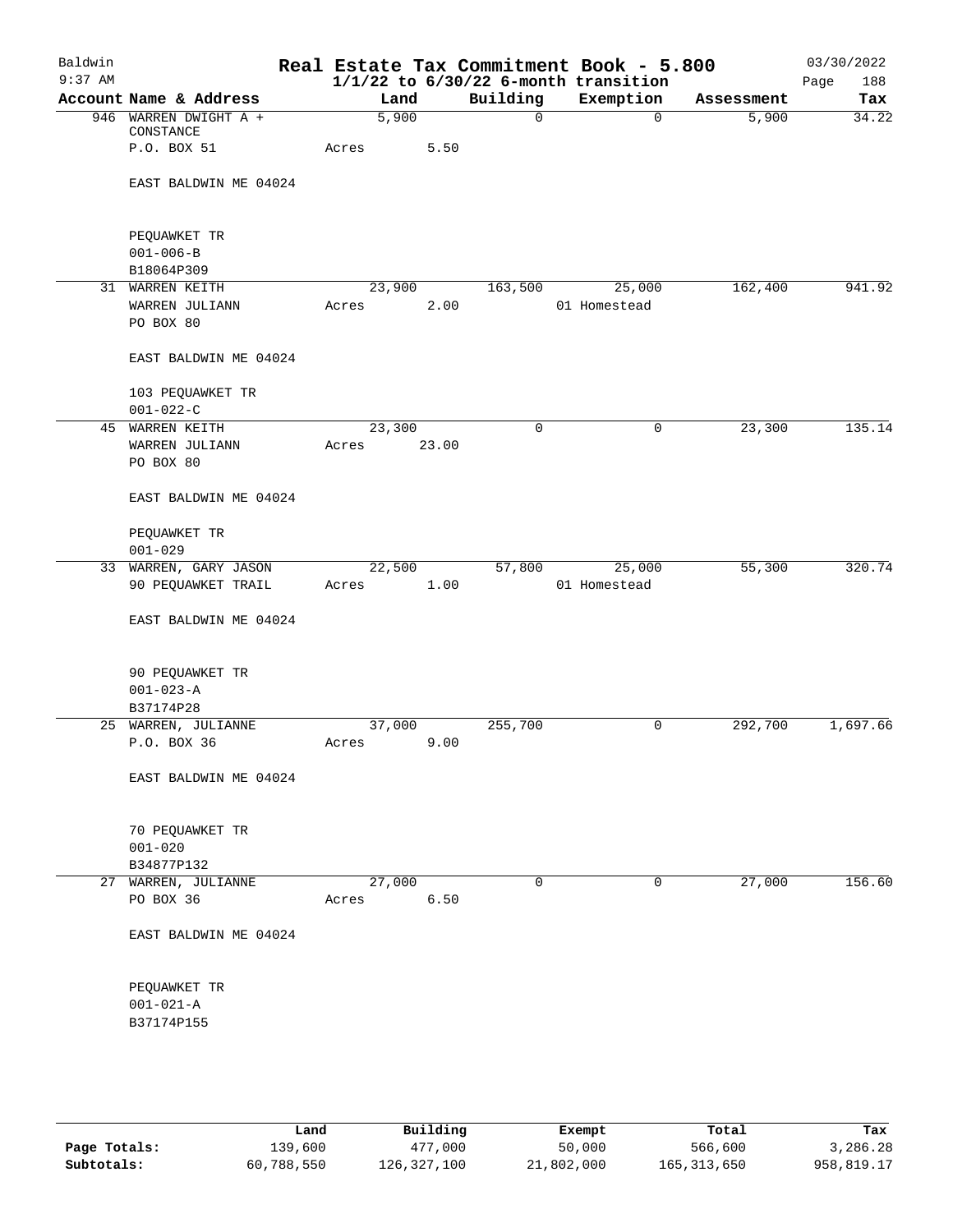| Baldwin<br>$9:37$ AM |                                 |        |      |          | Real Estate Tax Commitment Book - 5.800<br>$1/1/22$ to $6/30/22$ 6-month transition |            | 03/30/2022<br>189<br>Page |
|----------------------|---------------------------------|--------|------|----------|-------------------------------------------------------------------------------------|------------|---------------------------|
|                      | Account Name & Address          | Land   |      | Building | Exemption                                                                           | Assessment | Tax                       |
|                      | 1256 WARREN, KEITH              | 17,700 |      | 0        | $\mathbf 0$                                                                         | 17,700     | 102.66                    |
|                      | PO BOX 80                       | Acres  | 5.75 |          |                                                                                     |            |                           |
|                      | EAST BALDWIN ME 04024           |        |      |          |                                                                                     |            |                           |
|                      | PEQUAWKET TR<br>$001 - 022 - D$ |        |      |          |                                                                                     |            |                           |
|                      | B36008P102                      |        |      |          |                                                                                     |            |                           |
|                      | 756 WATSON, CHRISTINE L         | 18,800 |      | 121,000  | 25,000                                                                              | 114,800    | 665.84                    |
|                      | BARTLETT, MELISSA ANN           | Acres  | 0.35 |          | 01 Homestead                                                                        |            |                           |
|                      | 31 CRAWFORD RD                  |        |      |          |                                                                                     |            |                           |
|                      | WEST BALDWIN ME 04091           |        |      |          |                                                                                     |            |                           |
|                      | 31 CRAWFORD RD                  |        |      |          |                                                                                     |            |                           |
|                      | $012 - 004$                     |        |      |          |                                                                                     |            |                           |
|                      | B33559P277                      |        |      |          |                                                                                     |            |                           |
|                      | 812 WATSON, ELIZABETH A         | 34,000 |      | 172,200  | 25,000                                                                              | 181,200    | 1,050.96                  |
|                      | 115 WARDS HILL ROAD             | Acres  | 7.00 |          | 01 Homestead                                                                        |            |                           |
|                      | WEST BALDWIN ME 04091           |        |      |          |                                                                                     |            |                           |
|                      | 115 WARDS HILL RD               |        |      |          |                                                                                     |            |                           |
|                      | $013 - 013 - A$                 |        |      |          |                                                                                     |            |                           |
|                      | B34413P42                       |        |      |          |                                                                                     |            |                           |
|                      | 18 WATSON, MALCOLM S            | 19,100 |      | 87,400   | 25,000                                                                              | 81,500     | 472.70                    |
|                      | WATSON, LIND M                  | Acres  | 0.60 |          | 01 Homestead                                                                        |            |                           |
|                      | PO BOX 6                        |        |      |          |                                                                                     |            |                           |
|                      | EAST BALDWIN ME 04024           |        |      |          |                                                                                     |            |                           |
|                      | 53 PEQUAWKET TR                 |        |      |          |                                                                                     |            |                           |
|                      | $001 - 014$                     |        |      |          |                                                                                     |            |                           |
|                      | B36516P314                      |        |      |          |                                                                                     |            |                           |
|                      | 52 WAYNE DAVID                  | 21,200 |      | 126,000  | 25,000                                                                              | 122,200    | 708.76                    |
|                      | WAYNE ROBIN                     | Acres  | 0.60 |          | 01 Homestead                                                                        |            |                           |
|                      | 11 SCHOOL ST                    |        |      |          |                                                                                     |            |                           |
|                      | EAST BALDWIN ME 04024           |        |      |          |                                                                                     |            |                           |
|                      | 11 SCHOOL ST                    |        |      |          |                                                                                     |            |                           |
|                      | $001 - 036$                     |        |      |          |                                                                                     |            |                           |
|                      | 53 WEBSTER, JONATHAN R          | 23,000 |      | 82,500   | 0                                                                                   | 105,500    | 611.90                    |
|                      | 264 AUSTIN STREET               | Acres  | 0.75 |          |                                                                                     |            |                           |
|                      | WESTBROOK ME 04092              |        |      |          |                                                                                     |            |                           |
|                      | 13 SCHOOL ST                    |        |      |          |                                                                                     |            |                           |
|                      | $001 - 037$                     |        |      |          |                                                                                     |            |                           |
|                      | B35626P326                      |        |      |          |                                                                                     |            |                           |
|                      |                                 |        |      |          |                                                                                     |            |                           |
|                      |                                 |        |      |          |                                                                                     |            |                           |
|                      |                                 |        |      |          |                                                                                     |            |                           |

|              | Land       | Building    | Exempt     | Total       | Tax         |
|--------------|------------|-------------|------------|-------------|-------------|
| Page Totals: | 133,800    | 589,100     | 100,000    | 622,900     | 3,612.82    |
| Subtotals:   | 60,922,350 | 126,916,200 | 21,902,000 | 165,936,550 | 962, 431.99 |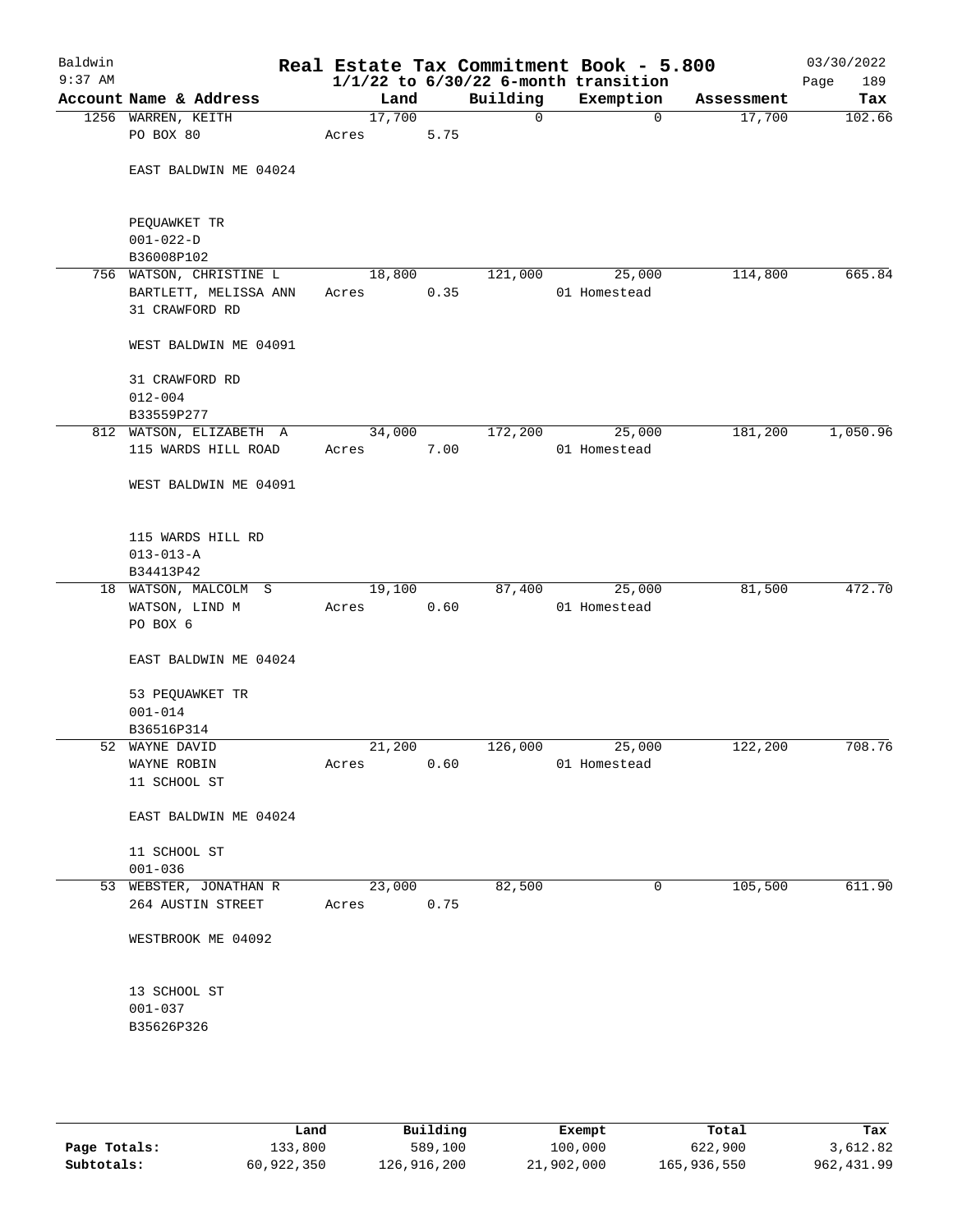| Baldwin<br>$9:37$ AM |                                     |         |        |          | Real Estate Tax Commitment Book - 5.800<br>$1/1/22$ to $6/30/22$ 6-month transition |            | 03/30/2022<br>190<br>Page |
|----------------------|-------------------------------------|---------|--------|----------|-------------------------------------------------------------------------------------|------------|---------------------------|
|                      | Account Name & Address              | Land    |        | Building | Exemption                                                                           | Assessment | Tax                       |
|                      | 580432 WEITZELL JR, JAMES R         | 23,900  |        | 177,300  | 0                                                                                   | 201,200    | 1,166.96                  |
|                      | SOUN, SARAH                         | Acres   | 2.00   |          |                                                                                     |            |                           |
|                      | 515 Pequawket Trail                 |         |        |          |                                                                                     |            |                           |
|                      | West Baldwin ME 04091               |         |        |          |                                                                                     |            |                           |
|                      |                                     |         |        |          |                                                                                     |            |                           |
|                      | 515 PEQUAWKET TR                    |         |        |          |                                                                                     |            |                           |
|                      | $005 - 009 - D$<br>B36431P172       |         |        |          |                                                                                     |            |                           |
| 1253                 | WEITZELL SR, JAMES R                |         | 0      | 51,500   | 0                                                                                   | 51,500     | 298.70                    |
|                      | WEITZELL, RAEANN                    |         |        |          |                                                                                     |            |                           |
|                      | 517A PEWQUAWKET TRAIL               |         |        |          |                                                                                     |            |                           |
|                      |                                     |         |        |          |                                                                                     |            |                           |
|                      | WEST BALDWIN ME 04091               |         |        |          |                                                                                     |            |                           |
|                      | 517 PEQUAWKET TR                    |         |        |          |                                                                                     |            |                           |
|                      | $005 - 009 - 000 - ON$              |         |        |          |                                                                                     |            |                           |
|                      | B37254P150                          |         |        |          |                                                                                     |            |                           |
|                      | 1252 WENTWORTH, GORDON              | 28,000  |        | 0        | 0                                                                                   | 28,000     | 162.40                    |
|                      | 120 WENTWORTH RD                    | Acres   | 2.97   |          |                                                                                     |            |                           |
|                      | E BALDWIN ME 04024                  |         |        |          |                                                                                     |            |                           |
|                      |                                     |         |        |          |                                                                                     |            |                           |
|                      | WENTWORTH RD                        |         |        |          |                                                                                     |            |                           |
|                      | $008 - 027 - D$                     |         |        |          |                                                                                     |            |                           |
|                      | B15380P096                          |         |        |          |                                                                                     |            |                           |
|                      | 469 WENTWORTH, GORDON               | 187,300 |        | 182,500  | 25,000                                                                              | 344,800    | 1,999.84                  |
|                      | WENTWORTH, MARILENE                 | Acres   | 110.89 |          | 01 Homestead                                                                        |            |                           |
|                      | 120 WENTWORTH RD                    |         |        |          |                                                                                     |            |                           |
|                      | EAST BALDWIN ME 04024               |         |        |          |                                                                                     |            |                           |
|                      | 120 WENTWORTH RD                    |         |        |          |                                                                                     |            |                           |
|                      | $008 - 027$                         |         |        |          |                                                                                     |            |                           |
|                      | B15038P269                          |         |        |          |                                                                                     |            |                           |
|                      | 1036 WENTWORTH, MARK &              | 27,300  |        | 216,400  | 25,000                                                                              | 218,700    | 1,268.46                  |
|                      | <b>JESSICA</b>                      |         |        |          |                                                                                     |            |                           |
|                      | 122 WENTWORTH RD.                   | Acres   | 2.50   |          | 01 Homestead                                                                        |            |                           |
|                      | EAST BALDWIN ME 04024               |         |        |          |                                                                                     |            |                           |
|                      |                                     |         |        |          |                                                                                     |            |                           |
|                      | 122 WENTWORTH RD                    |         |        |          |                                                                                     |            |                           |
|                      | $008 - 027 - C$                     |         |        |          |                                                                                     |            |                           |
|                      | 948 WESCOTT, ADAM + BETHANY         | 23,700  |        | 156,200  | 25,000                                                                              | 154,900    | 898.42                    |
|                      | 516 PEQUAWKET TRAIL                 | Acres   | 2.00   |          | 01 Homestead                                                                        |            |                           |
|                      | WEST BALDWIN ME 04091               |         |        |          |                                                                                     |            |                           |
|                      |                                     |         |        |          |                                                                                     |            |                           |
|                      | 516 PEQUAWKET TR<br>$005 - 008 - B$ |         |        |          |                                                                                     |            |                           |
|                      |                                     |         |        |          |                                                                                     |            |                           |
|                      | B17184P264                          |         |        |          |                                                                                     |            |                           |
|                      |                                     |         |        |          |                                                                                     |            |                           |
|                      |                                     |         |        |          |                                                                                     |            |                           |

|              | Land       | Building    | Exempt     | Total       | Tax          |
|--------------|------------|-------------|------------|-------------|--------------|
| Page Totals: | 290,200    | 783,900     | 75,000     | 999,100     | 5,794.78     |
| Subtotals:   | 61,212,550 | 127,700,100 | 21,977,000 | 166,935,650 | 968, 226, 77 |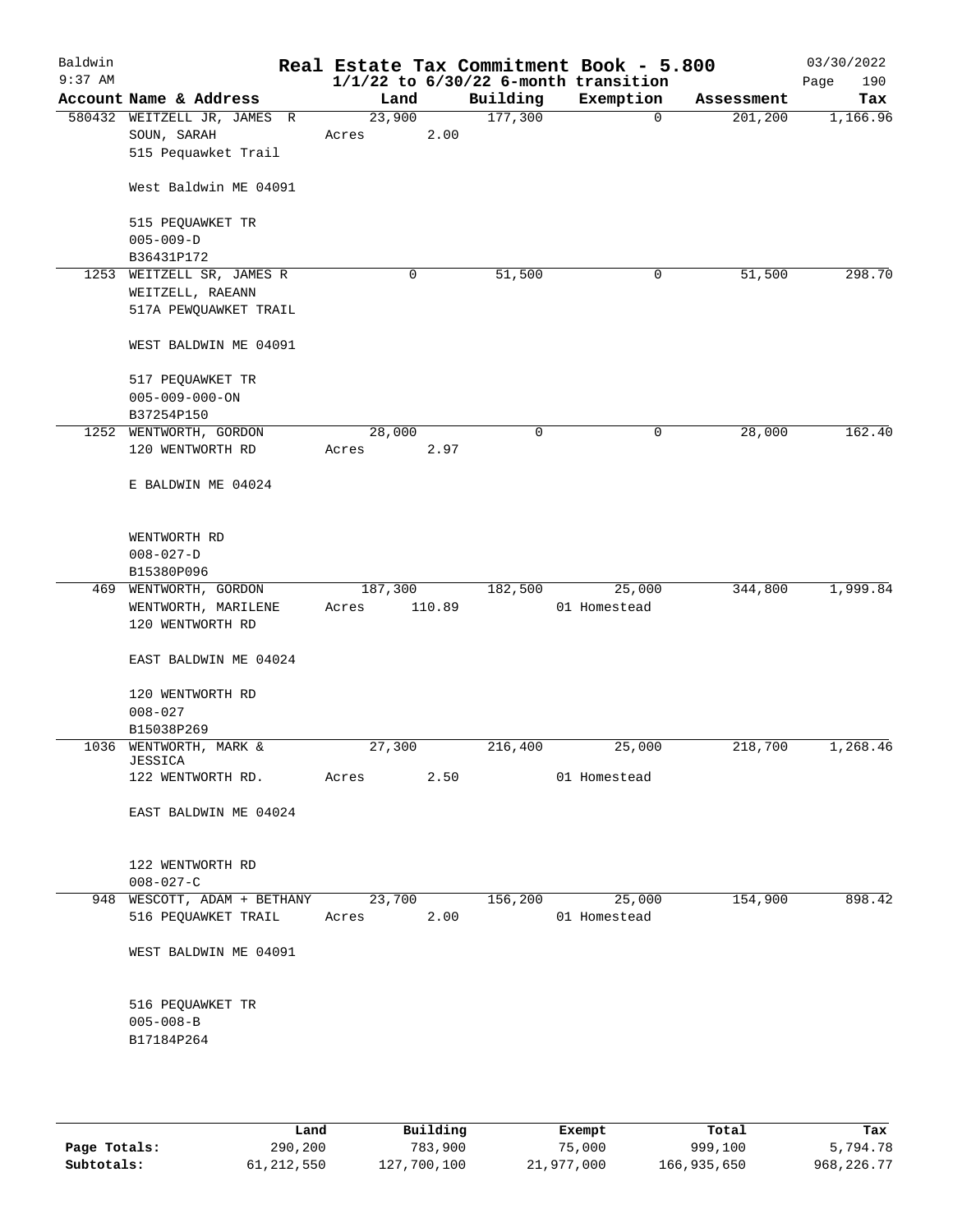| Baldwin<br>$9:37$ AM |                                       |        |      |              | Real Estate Tax Commitment Book - 5.800<br>$1/1/22$ to $6/30/22$ 6-month transition |                | 03/30/2022<br>Page<br>191 |
|----------------------|---------------------------------------|--------|------|--------------|-------------------------------------------------------------------------------------|----------------|---------------------------|
|                      | Account Name & Address                | Land   |      |              | Building Exemption                                                                  | Assessment     | Tax                       |
|                      | 1005 WESCOTT, DENISE                  | 25,800 |      | 133,300      | 25,000                                                                              | 134,100        | 777.78                    |
|                      | 100 RIVER RD                          | Acres  | 5.00 |              | 01 Homestead                                                                        |                |                           |
|                      | WEST BALDWIN ME 04091                 |        |      |              |                                                                                     |                |                           |
|                      |                                       |        |      |              |                                                                                     |                |                           |
|                      | 100 RIVER RD                          |        |      |              |                                                                                     |                |                           |
|                      | $006 - 035 - C$                       |        |      |              |                                                                                     |                |                           |
|                      | B31812P257 09/29/2014                 |        |      |              |                                                                                     |                |                           |
|                      | 258 WESCOTT, DYLAN T                  | 24,000 |      | 61,300       | 0                                                                                   | 85,300         | 494.74                    |
|                      | PO BOX 795                            | Acres  | 2.25 |              |                                                                                     |                |                           |
|                      | CORNISH ME 04020                      |        |      |              |                                                                                     |                |                           |
|                      | 514 PEQUAWKET TR                      |        |      |              |                                                                                     |                |                           |
|                      | $005 - 008 - A$                       |        |      |              |                                                                                     |                |                           |
|                      | B35122P126                            |        |      |              |                                                                                     |                |                           |
|                      | 698 WEST BALDWIN METHODIST            | 10,400 |      | 273,600      | 284,000                                                                             | $\mathbf 0$    | 0.00                      |
|                      |                                       | Acres  | 0.17 |              | 906 CHURCHES                                                                        |                |                           |
|                      | WEST BALDWIN ME 04091                 |        |      |              |                                                                                     |                |                           |
|                      | 1006 PEQUAWKET TR                     |        |      |              |                                                                                     |                |                           |
|                      | $011 - 067$                           |        |      |              |                                                                                     |                |                           |
|                      | 694 WEST BALDWIN VOL. FIRE<br>CO.     | 12,600 |      | $\mathbf{0}$ | 12,600                                                                              | $\mathbf 0$    | 0.00                      |
|                      | WEST BALDWIN ME 04091                 | Acres  | 0.20 |              | 903 MUNICIPAL                                                                       |                |                           |
|                      |                                       |        |      |              |                                                                                     |                |                           |
|                      | PEQUAWKET TR                          |        |      |              |                                                                                     |                |                           |
| 680                  | $011 - 063$<br>WEST BALDWIN VOL. FIRE | 6,800  |      | 126,800      | 133,600                                                                             | $\overline{0}$ | 0.00                      |
|                      | CO.                                   |        |      |              |                                                                                     |                |                           |
|                      |                                       | Acres  | 0.10 |              | 903 MUNICIPAL                                                                       |                |                           |
|                      | WEST BALDWIN ME 04091                 |        |      |              |                                                                                     |                |                           |
|                      | PEQUAWKET TR                          |        |      |              |                                                                                     |                |                           |
|                      | $011 - 051$                           |        |      |              |                                                                                     |                |                           |
|                      | 791 WEST, BRENDA                      | 26,500 |      | 126,600      | 25,000                                                                              | 128,100        | 742.98                    |
|                      | 158 DOUGLAS HILL ROAD                 | Acres  | 2.03 |              | 01 Homestead                                                                        |                |                           |
|                      | WEST BALDWIN ME 04091                 |        |      |              |                                                                                     |                |                           |
|                      | 158 DOUGLAS HILL RD                   |        |      |              |                                                                                     |                |                           |
|                      | $013 - 001$                           |        |      |              |                                                                                     |                |                           |
|                      | B31555P271 06/06/2014                 |        |      |              |                                                                                     |                |                           |
|                      |                                       |        |      |              |                                                                                     |                |                           |
|                      |                                       |        |      |              |                                                                                     |                |                           |

|              | Land       | Building    | Exempt     | Total       | Tax        |
|--------------|------------|-------------|------------|-------------|------------|
| Page Totals: | 106,100    | 721,600     | 480,200    | 347,500     | 2,015.50   |
| Subtotals:   | 61,318,650 | 128,421,700 | 22,457,200 | 167,283,150 | 970,242.27 |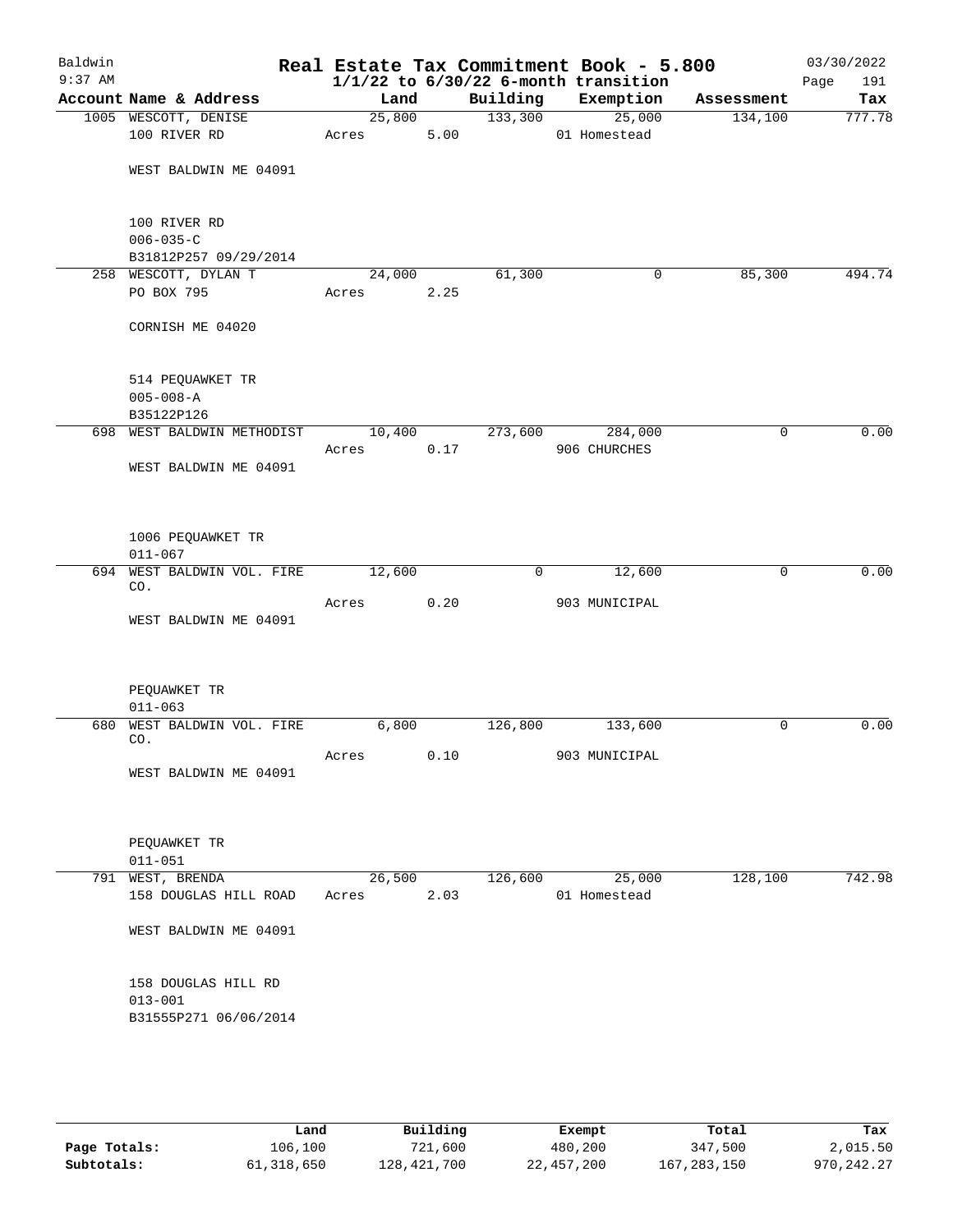| Baldwin<br>$9:37$ AM |                                                                 |                 |       |          | Real Estate Tax Commitment Book - 5.800<br>$1/1/22$ to $6/30/22$ 6-month transition |            | 03/30/2022<br>192<br>Page |
|----------------------|-----------------------------------------------------------------|-----------------|-------|----------|-------------------------------------------------------------------------------------|------------|---------------------------|
|                      | Account Name & Address                                          | Land            |       | Building | Exemption                                                                           | Assessment | Tax                       |
|                      | 986 WESTPHAL, MEGHAN D<br>WESTPHAL, JOSHUA B<br>37 WENTWORTH RD | 34,300<br>Acres | 7.17  | 136,700  | 0                                                                                   | 171,000    | 991.80                    |
|                      | EAST BALDWIN ME 04024                                           |                 |       |          |                                                                                     |            |                           |
|                      | 37 WENTWORTH RD<br>$009 - 033 - A4$<br>B35062P318               |                 |       |          |                                                                                     |            |                           |
|                      | 325 WHEELER, MARIAN F                                           | 21,400          |       | 123,400  | 25,000                                                                              | 119,800    | 694.84                    |
|                      | 444 PEQUAWKET TR                                                | Acres           | 0.85  |          | 01 Homestead                                                                        |            |                           |
|                      | WEST BALDWIN ME 04091                                           |                 |       |          |                                                                                     |            |                           |
|                      | 444 PEQUAWKET TR<br>$005 - 067$                                 |                 |       |          |                                                                                     |            |                           |
|                      | B32125P227 03/10/2015                                           |                 |       |          |                                                                                     |            |                           |
|                      | 1206 WHITEHOUSE, NANCY<br>587 PLAINS RD                         |                 | 0     | 11,400   | 0                                                                                   | 11,400     | 66.12                     |
|                      | HOLLIS ME 04092                                                 |                 |       |          |                                                                                     |            |                           |
|                      | AOW LADY SLIPPER<br>002-007-ROSE                                |                 |       |          |                                                                                     |            |                           |
|                      | 118 WHITESIDE, JODIE                                            | 36,300          |       | 145,100  | 25,000                                                                              | 156,400    | 907.12                    |
|                      | WHITESIDE, BRIAN<br>PO BOX 204                                  | Acres           | 0.90  |          | 01 Homestead                                                                        |            |                           |
|                      | EAST BALDWIN ME 04024                                           |                 |       |          |                                                                                     |            |                           |
|                      | 13 GREENWOOD ACRES<br>$001 - 082 - 011$<br>B34916P167           |                 |       |          |                                                                                     |            |                           |
|                      | 613 WILKIN, STEVE C                                             | 71,500          |       | 190,500  | 0                                                                                   | 262,000    | 1,519.60                  |
|                      | LEE WILKIN, JENNIFER E Acres<br>11702 70TH AVE                  |                 | 32.00 |          |                                                                                     |            |                           |
|                      | GIG HARBOR WA 98332                                             |                 |       |          |                                                                                     |            |                           |
|                      | 168 SENATOR BLACK RD<br>$011 - 006$                             |                 |       |          |                                                                                     |            |                           |
|                      | B35151P156                                                      |                 |       |          |                                                                                     |            |                           |
|                      | 493 WILLARD, ROGER + ELAINE<br>31 SHILOH PS                     | 61,000<br>Acres | 25.00 | 49,100   | 0                                                                                   | 110,100    | 638.58                    |
|                      | EAST BALDWIN ME 04024                                           |                 |       |          |                                                                                     |            |                           |
|                      | 31 SHILOH PLC<br>$009 - 014 - A$                                |                 |       |          |                                                                                     |            |                           |
|                      | B9203P268                                                       |                 |       |          |                                                                                     |            |                           |
|                      |                                                                 |                 |       |          |                                                                                     |            |                           |

|              | Land       | Building    | Exempt     | Total         | Tax        |
|--------------|------------|-------------|------------|---------------|------------|
| Page Totals: | 224,500    | 656,200     | 50,000     | 830,700       | 4,818.06   |
| Subtotals:   | 61,543,150 | 129,077,900 | 22,507,200 | 168, 113, 850 | 975,060.33 |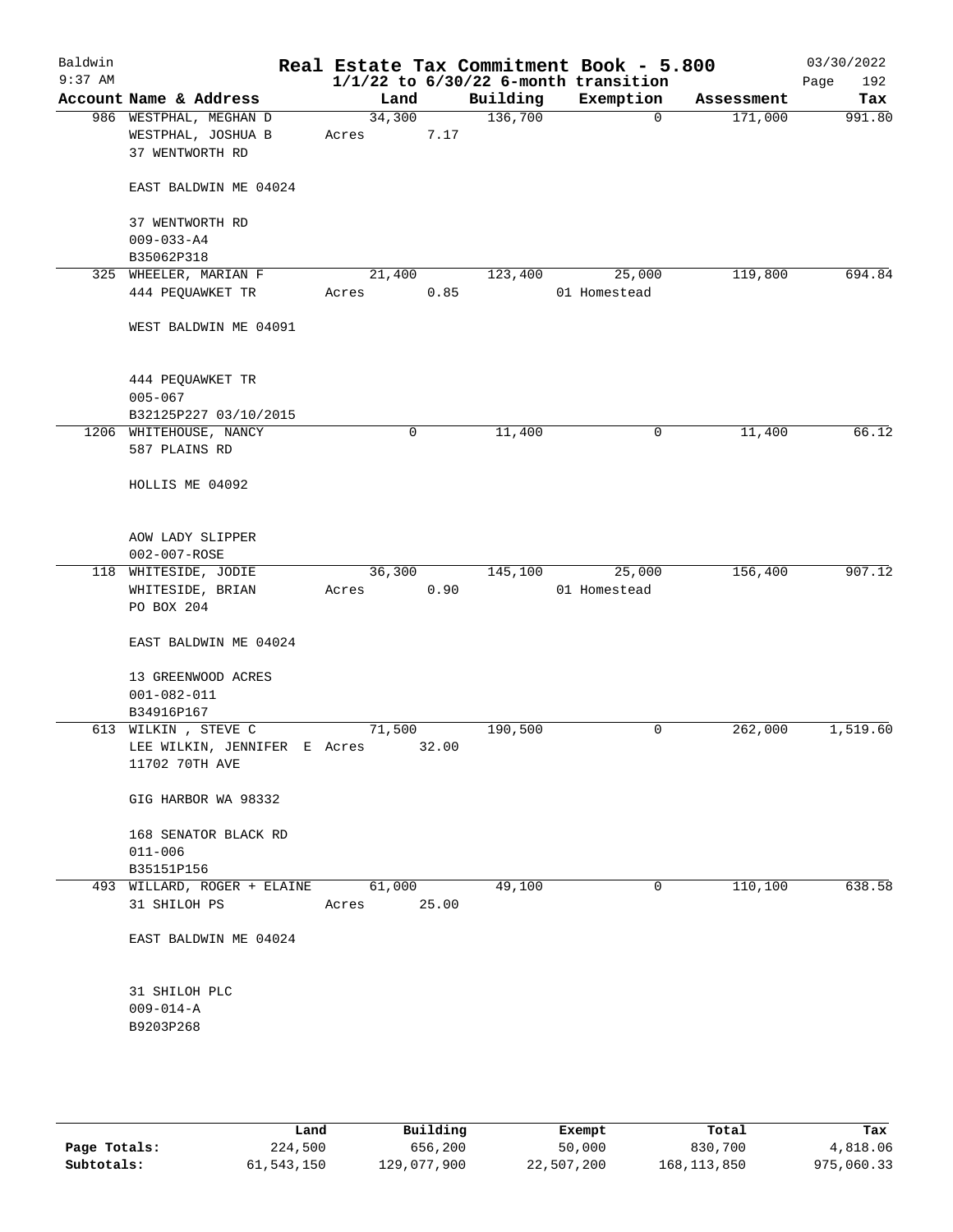| Baldwin<br>$9:37$ AM |                                                              |                 |       | Real Estate Tax Commitment Book - 5.800<br>$1/1/22$ to $6/30/22$ 6-month transition |             |            | 03/30/2022<br>Page<br>193 |
|----------------------|--------------------------------------------------------------|-----------------|-------|-------------------------------------------------------------------------------------|-------------|------------|---------------------------|
|                      | Account Name & Address                                       | Land            |       | Building                                                                            | Exemption   | Assessment | Tax                       |
|                      | 1038 WILLIAMS, MARY<br>151 A STREET                          | 29,900<br>Acres | 7.11  | 186,800                                                                             | 0           | 216,700    | 1,256.86                  |
|                      | BAKERSFIELD CA 93304                                         |                 |       |                                                                                     |             |            |                           |
|                      | 508 PEQUAWKET TR<br>$005 - 008 - E$                          |                 |       |                                                                                     |             |            |                           |
|                      | 1039 WILLIAMS, RHONDA<br>508 PEQUAWKET TRAIL                 | 25,300<br>Acres | 3.04  | 0                                                                                   | 0           | 25,300     | 146.74                    |
|                      | WEST BALDWIN ME 04091                                        |                 |       |                                                                                     |             |            |                           |
|                      | PEQUAWKET TR<br>$005 - 008 - D$<br>B30066P318                |                 |       |                                                                                     |             |            |                           |
|                      | 8 WILSON, DEIDRE L.<br>WILSON, DEAN A.<br>2 QUARRY HILL ROAD | 25,300<br>Acres | 2.32  | 156,500                                                                             | 0           | 181,800    | 1,054.44                  |
|                      | EAST BALDWIN ME 04024                                        |                 |       |                                                                                     |             |            |                           |
|                      | 2 QUARRY HILL RD<br>$001 - 007$<br>B33949P226                |                 |       |                                                                                     |             |            |                           |
|                      | 350 WING, MARLAND                                            | 47,800          |       | $\mathbf 0$                                                                         | $\mathbf 0$ | 47,800     | 277.24                    |
|                      | 760 CUMBERLAND ST                                            | Acres           | 17.00 |                                                                                     |             |            |                           |
|                      | WESTBROOK ME 04092                                           |                 |       |                                                                                     |             |            |                           |
|                      | RIVER RD<br>$006 - 009$<br>B9398P47                          |                 |       |                                                                                     |             |            |                           |
|                      | 495 WINSTON, ANNA LEIGH,                                     | 69,700          |       | 69,400                                                                              | 0           | 139,100    | 806.78                    |
|                      | JOSEPH, PATRICK<br>2 TURTLE ROAD                             | Acres           | 53.00 |                                                                                     |             |            |                           |
|                      | LAKE PLACID FL 33852                                         |                 |       |                                                                                     |             |            |                           |
|                      | 48 WINSTON RD                                                |                 |       |                                                                                     |             |            |                           |
| 1217                 | $009 - 015$<br>WOLSKE, ROB                                   |                 | 0     | 11,000                                                                              | 0           | 11,000     | 63.80                     |
|                      | WOLSKE, CYNDY<br>27 WESTWIND DR                              |                 |       |                                                                                     |             |            |                           |
|                      | METHUEN MA 01844                                             |                 |       |                                                                                     |             |            |                           |
|                      | AOW TACKLEBOX<br>$002 - 007 - MOON$                          |                 |       |                                                                                     |             |            |                           |
|                      |                                                              |                 |       |                                                                                     |             |            |                           |

|              | Land       | Building    | Exempt     | Total       | Tax        |
|--------------|------------|-------------|------------|-------------|------------|
| Page Totals: | 198,000    | 423,700     |            | 621,700     | 3,605.86   |
| Subtotals:   | 61,741,150 | 129,501,600 | 22,507,200 | 168,735,550 | 978,666.19 |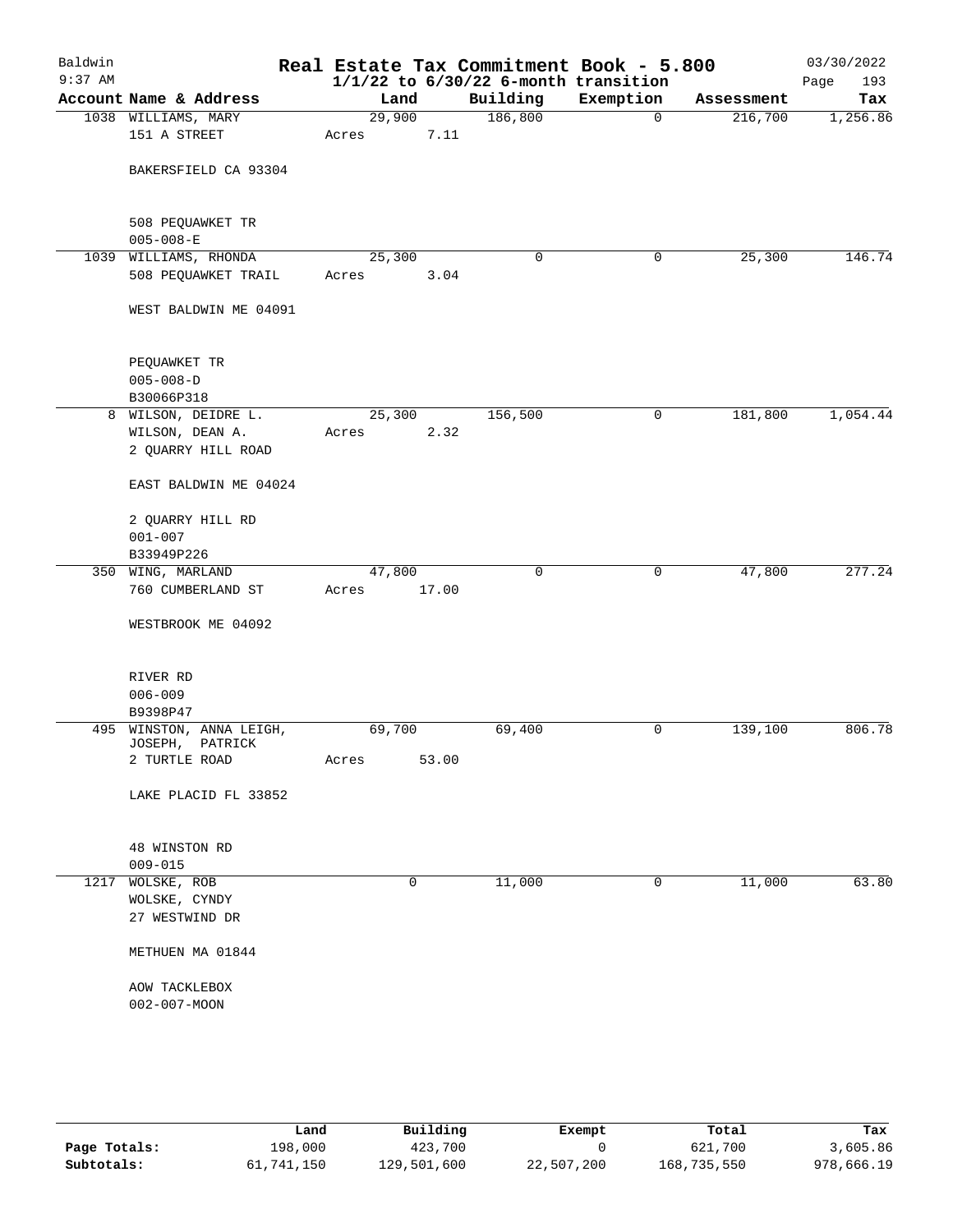| Baldwin<br>$9:37$ AM |                        |        |        | Real Estate Tax Commitment Book - 5.800<br>$1/1/22$ to $6/30/22$ 6-month transition |             |            | 03/30/2022<br>194<br>Page |
|----------------------|------------------------|--------|--------|-------------------------------------------------------------------------------------|-------------|------------|---------------------------|
|                      | Account Name & Address | Land   |        | Building                                                                            | Exemption   | Assessment | Tax                       |
|                      | 150 WOOD, CAROLYN      | 74,000 |        | 0                                                                                   | $\mathbf 0$ | 74,000     | 429.20                    |
|                      | WOOD, DEAN             | Acres  | 107.30 |                                                                                     |             |            |                           |
|                      | 5 BROWN RD             |        |        |                                                                                     |             |            |                           |
|                      | WEST BALDWIN ME 04091  |        |        |                                                                                     |             |            |                           |
|                      | 5 BROWN RD             |        |        |                                                                                     |             |            |                           |
|                      | $001 - 103$            |        |        |                                                                                     |             |            |                           |
|                      | B17959P222             |        |        |                                                                                     |             |            |                           |
|                      | 133 WOOD, DEAN B       | 24,200 |        | 300                                                                                 | 0           | 24,500     | 142.10                    |
|                      | 5 BROWN RD             | Acres  | 0.90   |                                                                                     |             |            |                           |
|                      | WEST BALDWIN ME 04091  |        |        |                                                                                     |             |            |                           |
|                      | WOODS MILL RD          |        |        |                                                                                     |             |            |                           |
|                      | $001 - 088$            |        |        |                                                                                     |             |            |                           |
|                      | B34732P295             |        |        |                                                                                     |             |            |                           |
|                      | 151 WOOD , STEPHEN     | 29,400 |        | 150,600                                                                             | 0           | 180,000    | 1,044.00                  |
|                      | WOOD , CONSTANCE       | Acres  | 3.95   |                                                                                     |             |            |                           |
|                      | 15 BROWN RD            |        |        |                                                                                     |             |            |                           |
|                      | WEST BALDWIN ME 04091  |        |        |                                                                                     |             |            |                           |
|                      | 15 BROWN RD            |        |        |                                                                                     |             |            |                           |
|                      | $001 - 103 - A$        |        |        |                                                                                     |             |            |                           |
|                      | 2 WOOD LAWRENCE K JR   | 20,300 |        | $\mathbf 0$                                                                         | 0           | 20,300     | 117.74                    |
|                      | WOOD KELLY J           | Acres  | 15.00  |                                                                                     |             |            |                           |
|                      | 331 TUCKER RD          |        |        |                                                                                     |             |            |                           |
|                      | LIMINGTON ME 04049     |        |        |                                                                                     |             |            |                           |
|                      | PEQUAWKET TR           |        |        |                                                                                     |             |            |                           |
|                      | $001 - 002$            |        |        |                                                                                     |             |            |                           |
|                      | 1125 WOOD, ANTHONY     | 86,400 |        | 0                                                                                   | 0           | 86,400     | 501.12                    |
|                      | WOOD, DEAN             | Acres  | 107.00 |                                                                                     |             |            |                           |
|                      | 5 BROWN RD             |        |        |                                                                                     |             |            |                           |
|                      | WEST BALDWIN ME 04091  |        |        |                                                                                     |             |            |                           |
|                      | PEQUAWKET TR           |        |        |                                                                                     |             |            |                           |
|                      | $005 - 043 - F$        |        |        |                                                                                     |             |            |                           |
|                      | B31073P301             |        |        |                                                                                     |             |            |                           |
|                      | 244 WOOD, CAROLYN      | 33,100 |        | 0                                                                                   | 0           | 33,100     | 191.98                    |
|                      | WOOD, DEAN             | Acres  | 8.20   |                                                                                     |             |            |                           |
|                      | 5 BROWN ROADD          |        |        |                                                                                     |             |            |                           |
|                      | WEST BALDWIN ME 04091  |        |        |                                                                                     |             |            |                           |
|                      | BROWN RD               |        |        |                                                                                     |             |            |                           |
|                      | $005 - 001$            |        |        |                                                                                     |             |            |                           |
|                      | B33795P339             |        |        |                                                                                     |             |            |                           |
|                      |                        |        |        |                                                                                     |             |            |                           |
|                      |                        |        |        |                                                                                     |             |            |                           |

|              | Land       | Building    | Exempt     | Total         | Tax        |
|--------------|------------|-------------|------------|---------------|------------|
| Page Totals: | 267,400    | 150,900     |            | 418,300       | 2,426.14   |
| Subtotals:   | 62,008,550 | 129,652,500 | 22,507,200 | 169, 153, 850 | 981,092.33 |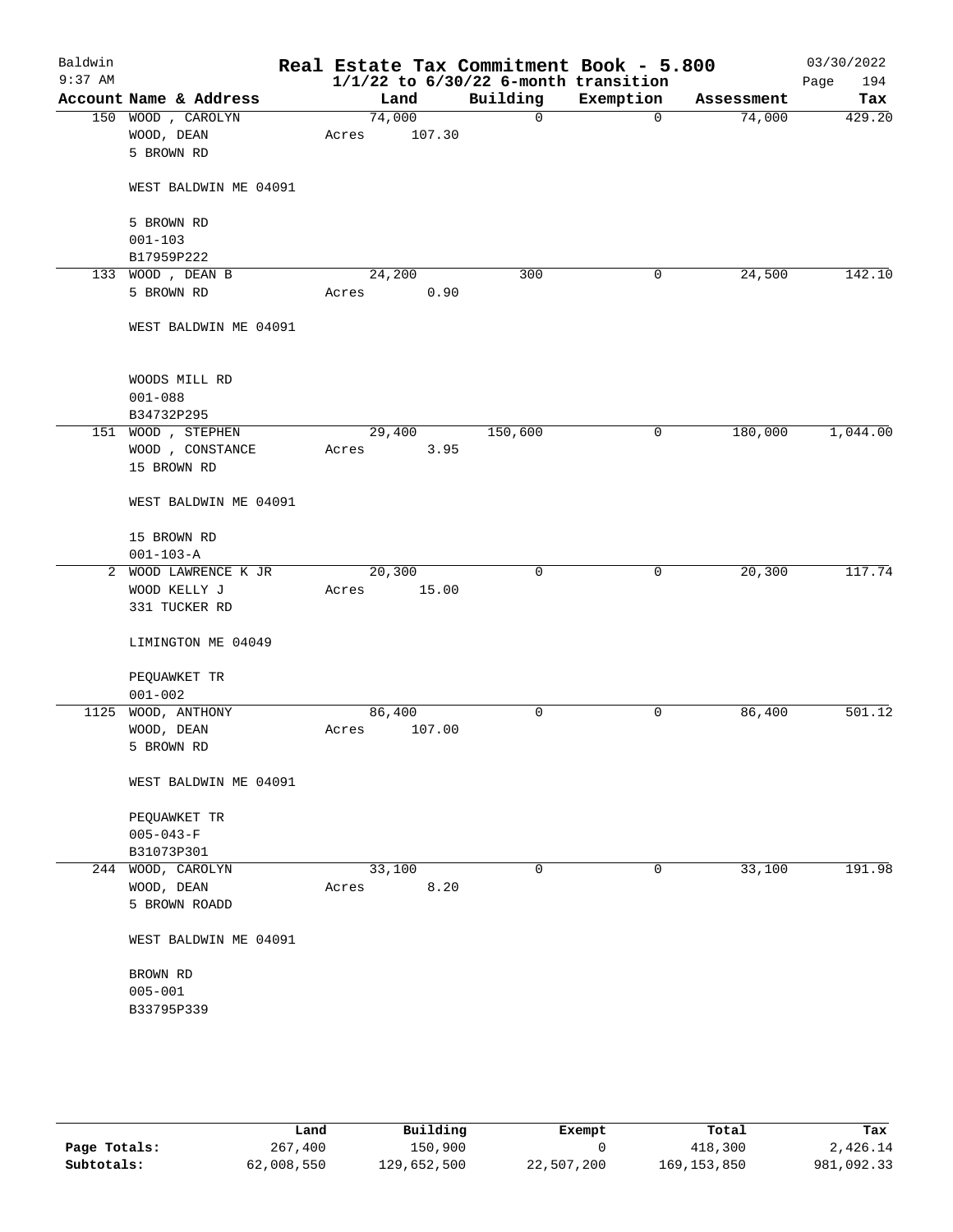| Baldwin<br>$9:37$ AM |                                       |       |                 |             | Real Estate Tax Commitment Book - 5.800<br>$1/1/22$ to $6/30/22$ 6-month transition |            | 03/30/2022<br>Page<br>195 |
|----------------------|---------------------------------------|-------|-----------------|-------------|-------------------------------------------------------------------------------------|------------|---------------------------|
|                      | Account Name & Address                |       | Land            | Building    | Exemption                                                                           | Assessment | Tax                       |
|                      | 82 WOOD, DEAN B                       |       | 5,500           | $\mathbf 0$ | $\mathbf 0$                                                                         | 5,500      | 31.90                     |
|                      | 5 BROWN RD                            | Acres | 0.50            |             |                                                                                     |            |                           |
|                      | WEST BALDWIN ME 04091                 |       |                 |             |                                                                                     |            |                           |
|                      |                                       |       |                 |             |                                                                                     |            |                           |
|                      | SCHOOL ST<br>$001 - 064$              |       |                 |             |                                                                                     |            |                           |
|                      | 83 WOOD, DEAN B                       |       | 20,000          | 187,700     | 25,000                                                                              | 182,700    | 1,059.66                  |
|                      | 5 BROWN RD                            | Acres | 0.50            |             | 01 Homestead                                                                        |            |                           |
|                      | WEST BALDWIN ME 04091                 |       |                 |             |                                                                                     |            |                           |
|                      | 5 BROWN RD                            |       |                 |             |                                                                                     |            |                           |
|                      | $001 - 065$                           |       |                 |             |                                                                                     |            |                           |
|                      | 135 WOOD, F.E. & SONS<br>5 BROWN ROAD | Acres | 74,900<br>16.00 | 206, 200    | 0                                                                                   | 281,100    | 1,630.38                  |
|                      |                                       |       |                 |             |                                                                                     |            |                           |
|                      | EAST BALDWIN ME 04024                 |       |                 |             |                                                                                     |            |                           |
|                      | 46 WOODS MILL RD                      |       |                 |             |                                                                                     |            |                           |
|                      | $001 - 090$                           |       |                 |             |                                                                                     |            |                           |
| 1225                 | WOOD, JOANNE                          |       | 38,800          | 173,300     | 0                                                                                   | 212,100    | 1,230.18                  |
|                      | PO BOX 180                            | Acres | 10.19           |             |                                                                                     |            |                           |
|                      | SEBAGO ME 04029                       |       |                 |             |                                                                                     |            |                           |
|                      | 384 SADDLEBACK RD                     |       |                 |             |                                                                                     |            |                           |
|                      | $010 - 038 - B - 001$                 |       |                 |             |                                                                                     |            |                           |
|                      | B34740P265                            |       |                 |             |                                                                                     |            |                           |
|                      | 1025 WOOD, MARILYN                    |       | 82,000          | 0           | 0                                                                                   | 82,000     | 475.60                    |
|                      | 501 PEQUAWKET TRAIL                   | Acres | 27.00           |             |                                                                                     |            |                           |
|                      | STEEP FALLS ME 04085                  |       |                 |             |                                                                                     |            |                           |
|                      | CHASE RD                              |       |                 |             |                                                                                     |            |                           |
|                      | $005 - 038 - E$                       |       |                 |             |                                                                                     |            |                           |
|                      | B22808P9                              |       |                 |             |                                                                                     |            |                           |
|                      | 156 WOOD, PATRICIA                    |       | 118,100         | 0           | 0                                                                                   | 118,100    | 684.98                    |
|                      | 11 L INDIAN HILL RD                   | Acres | 105.00          |             |                                                                                     |            |                           |
|                      | DERRY NH 03038                        |       |                 |             |                                                                                     |            |                           |
|                      | BRIDGTON RD                           |       |                 |             |                                                                                     |            |                           |
|                      | $002 - 006$                           |       |                 |             |                                                                                     |            |                           |
|                      | B13903P306                            |       |                 |             |                                                                                     |            |                           |
|                      |                                       |       |                 |             |                                                                                     |            |                           |
|                      |                                       |       |                 |             |                                                                                     |            |                           |
|                      |                                       |       |                 |             |                                                                                     |            |                           |
|                      |                                       |       |                 |             |                                                                                     |            |                           |

|              | Land       | Building    | Exempt     | Total       | Tax        |
|--------------|------------|-------------|------------|-------------|------------|
| Page Totals: | 339,300    | 567,200     | 25,000     | 881,500     | 5,112.70   |
| Subtotals:   | 62,347,850 | 130,219,700 | 22,532,200 | 170,035,350 | 986,205.03 |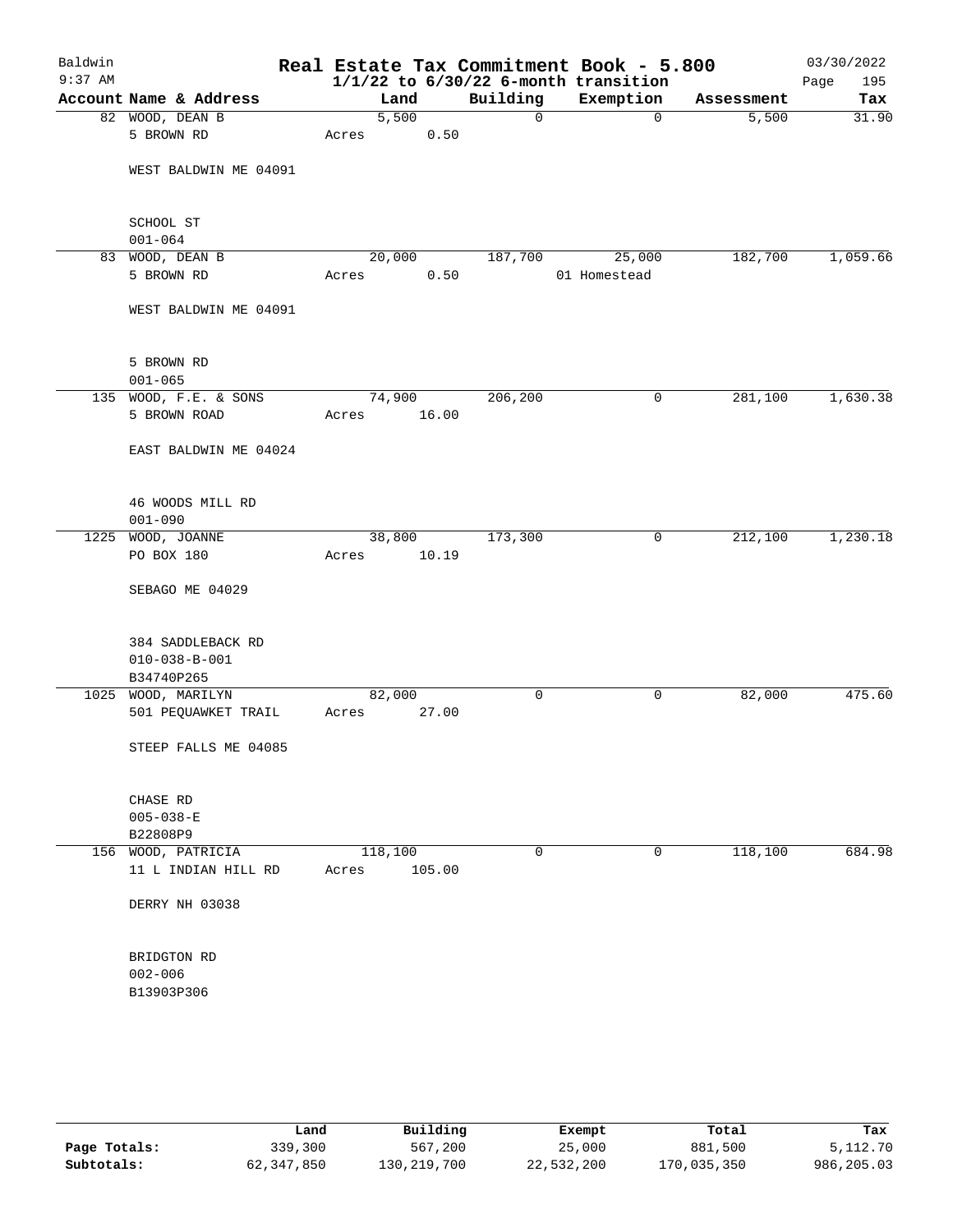| Baldwin<br>$9:37$ AM |                                 |         |       |             | Real Estate Tax Commitment Book - 5.800<br>$1/1/22$ to $6/30/22$ 6-month transition |            | 03/30/2022<br>Page<br>196 |
|----------------------|---------------------------------|---------|-------|-------------|-------------------------------------------------------------------------------------|------------|---------------------------|
|                      | Account Name & Address          | Land    |       | Building    | Exemption                                                                           | Assessment | Tax                       |
|                      | 159 WOOD, PATRICIA              | 84,400  |       | $\mathbf 0$ | $\mathbf 0$                                                                         | 84,400     | 489.52                    |
|                      | 11 L INDIAN HILL RD             | Acres   | 75.00 |             |                                                                                     |            |                           |
|                      | DERRY NH 03038                  |         |       |             |                                                                                     |            |                           |
|                      | BRIDGTON RD                     |         |       |             |                                                                                     |            |                           |
|                      | $002 - 008$                     |         |       |             |                                                                                     |            |                           |
|                      | B13903P306                      |         |       |             |                                                                                     |            |                           |
|                      | 540 WOOLLEY, BRANDON W          | 68,500  |       | 243,900     | 25,000                                                                              | 287,400    | 1,666.92                  |
|                      | 58 MOUNTAIN RD                  | Acres   | 30.00 |             | 01 Homestead                                                                        |            |                           |
|                      | EAST BALDWIN ME 04024           |         |       |             |                                                                                     |            |                           |
|                      | 58 MOUNTAIN RD                  |         |       |             |                                                                                     |            |                           |
|                      | $009 - 041 - B$                 |         |       |             |                                                                                     |            |                           |
|                      | B34318P95                       |         |       |             |                                                                                     |            |                           |
|                      | 366 WRIGHT, MARGARET            | 33,300  |       | 147,600     | 25,000<br>01 Homestead                                                              | 155,900    | 904.22                    |
|                      | 72 DEPOT RD.                    | Acres   | 12.10 |             |                                                                                     |            |                           |
|                      | WEST BALDWIN ME 04091           |         |       |             |                                                                                     |            |                           |
|                      | 72 DEPOT RD                     |         |       |             |                                                                                     |            |                           |
|                      | $006 - 016 - 002$               |         |       |             |                                                                                     |            |                           |
|                      | 629 WYER, JANE O                | 39,200  |       | 239,000     | 25,000                                                                              | 253,200    | 1,468.56                  |
|                      | WYER, MARK W.                   | Acres   | 8.00  |             | 01 Homestead                                                                        |            |                           |
|                      | PO BOX 114                      |         |       |             |                                                                                     |            |                           |
|                      | WEST BALDWIN ME 04091           |         |       |             |                                                                                     |            |                           |
|                      | 227 SENATOR BLACK RD            |         |       |             |                                                                                     |            |                           |
|                      | $011 - 014$                     |         |       |             |                                                                                     |            |                           |
|                      | 630 WYER, JANE O.               | 50,500  |       | 0           | 0                                                                                   | 50,500     | 292.90                    |
|                      | WYER, MARK W.                   | Acres   | 18.00 |             |                                                                                     |            |                           |
|                      | PO BOX 114                      |         |       |             |                                                                                     |            |                           |
|                      | WEST BALDWIN ME 04091           |         |       |             |                                                                                     |            |                           |
|                      | SENATOR BLACK RD                |         |       |             |                                                                                     |            |                           |
|                      | $011 - 015$                     |         |       |             |                                                                                     |            |                           |
|                      | B32353P12                       |         |       |             |                                                                                     |            |                           |
| 851                  | WYKES NEAL C + ABBOTT<br>LAURIE | 116,100 |       | 76,600      | 31,000                                                                              | 161,700    | 937.86                    |
|                      | TRUSTEES OF WYKES               | Acres   | 0.24  |             | 13 Veteran (Viet Non Res                                                            |            |                           |
|                      | FAMILY TRUST                    |         |       |             |                                                                                     |            |                           |
|                      | 18 COUNTRY LAKE DRIVE           |         |       |             | 01 Homestead                                                                        |            |                           |
|                      | NAPLES ME 04055                 |         |       |             |                                                                                     |            |                           |
|                      | 41 WYKES LN                     |         |       |             |                                                                                     |            |                           |
|                      | $014 - 005$                     |         |       |             |                                                                                     |            |                           |
|                      | B30498P196                      |         |       |             |                                                                                     |            |                           |
|                      |                                 |         |       |             |                                                                                     |            |                           |
|                      |                                 |         |       |             |                                                                                     |            |                           |

|              | Land       | Building    | Exempt     | Total       | Tax        |
|--------------|------------|-------------|------------|-------------|------------|
| Page Totals: | 392,000    | 707,100     | 106,000    | 993,100     | 5,759.98   |
| Subtotals:   | 62,739,850 | 130,926,800 | 22,638,200 | 171,028,450 | 991,965.01 |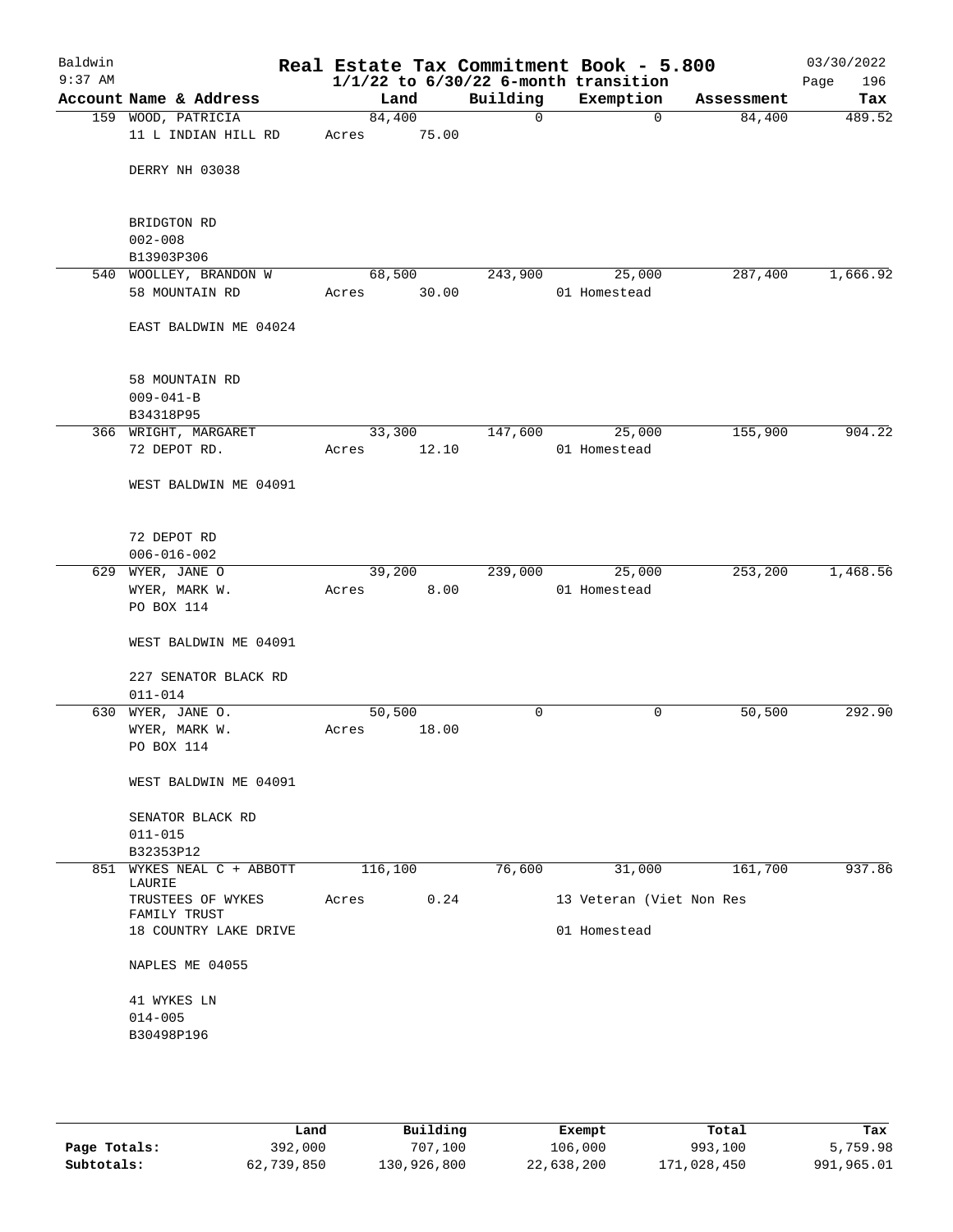| Baldwin<br>$9:37$ AM |                           | Real Estate Tax Commitment Book - 5.800 |       |          | $1/1/22$ to $6/30/22$ 6-month transition |            | 03/30/2022<br>Page<br>197 |
|----------------------|---------------------------|-----------------------------------------|-------|----------|------------------------------------------|------------|---------------------------|
|                      | Account Name & Address    | Land                                    |       | Building | Exemption                                | Assessment | Tax                       |
|                      | 682 YARBROUGH, ROY        | 24,800                                  |       | 159,400  | $\mathbf 0$                              | 184,200    | 1,068.36                  |
|                      | YARBROUGH, JULIE          | Acres                                   | 1.00  |          |                                          |            |                           |
|                      | 731 NOTCH RD              |                                         |       |          |                                          |            |                           |
|                      | HIRAM ME 04041            |                                         |       |          |                                          |            |                           |
|                      | 969 PEQUAWKET TR          |                                         |       |          |                                          |            |                           |
|                      | $011 - 053$               |                                         |       |          |                                          |            |                           |
|                      | B28387P310                |                                         |       |          |                                          |            |                           |
|                      | 1207 YATES, DANIEL        | 0                                       |       | 13,300   | 0                                        | 13,300     | 77.14                     |
|                      | RICH, MARY                |                                         |       |          |                                          |            |                           |
|                      | 50 ASSELYN DRIVE          |                                         |       |          |                                          |            |                           |
|                      | SCARBOROUGH ME 04074      |                                         |       |          |                                          |            |                           |
|                      | AOW LADY SLIPPER          |                                         |       |          |                                          |            |                           |
|                      | 002-007-SUNFLWR           |                                         |       |          |                                          |            |                           |
|                      | 448 YATES, KENNETH        | 30,300                                  |       | 148,400  | 25,000                                   | 153,700    | 891.46                    |
|                      | YEONG, RAE AN             | Acres                                   | 4.50  |          | 01 Homestead                             |            |                           |
|                      | PO BOX 4                  |                                         |       |          |                                          |            |                           |
|                      | EAST BALDWIN ME 04024     |                                         |       |          |                                          |            |                           |
|                      | 142 SADDLEBACK RD         |                                         |       |          |                                          |            |                           |
|                      | $008 - 006 - A$           |                                         |       |          |                                          |            |                           |
|                      | 453 YI, CHANG HO          | 88,000                                  |       | 0        | $\mathsf{O}$                             | 88,000     | 510.40                    |
|                      | CHONG, HYE                | Acres                                   | 43.00 |          |                                          |            |                           |
|                      | 215 PROSPECT ST           |                                         |       |          |                                          |            |                           |
|                      | PORTLAND ME 04103         |                                         |       |          |                                          |            |                           |
|                      | SADDLEBACK RD             |                                         |       |          |                                          |            |                           |
|                      | $008 - 010 - A$           |                                         |       |          |                                          |            |                           |
|                      | B21014P145                |                                         |       |          |                                          |            |                           |
|                      | 121 YOULAND , NATHANIEL P | 40,300                                  |       | 157,700  | 25,000                                   | 173,000    | 1,003.40                  |
|                      | PO BOX 8                  | Acres                                   | 2.25  |          | 01 Homestead                             |            |                           |
|                      |                           |                                         |       |          |                                          |            |                           |
|                      | EAST BALDWIN ME 04024     |                                         |       |          |                                          |            |                           |
|                      | 25 GREENWOOD ACRES        |                                         |       |          |                                          |            |                           |
|                      | $001 - 082 - 014$         |                                         |       |          |                                          |            |                           |
|                      | B34329P202                |                                         |       |          |                                          |            |                           |
|                      | 870 YUE, ELLEN            | 187,900                                 |       | 73,400   | 0                                        | 261,300    | 1,515.54                  |
|                      | 55 CLY PITTS RD           | Acres                                   | 1.25  |          |                                          |            |                           |
|                      | SCARBOROUGH ME 04074      |                                         |       |          |                                          |            |                           |
|                      |                           |                                         |       |          |                                          |            |                           |
|                      | 38 BABES LN               |                                         |       |          |                                          |            |                           |
|                      | $014 - 022$               |                                         |       |          |                                          |            |                           |
|                      | B35983P128                |                                         |       |          |                                          |            |                           |
|                      |                           |                                         |       |          |                                          |            |                           |
|                      |                           |                                         |       |          |                                          |            |                           |
|                      |                           |                                         |       |          |                                          |            |                           |

|              | Land       | Building    | Exempt     | Total       | Tax        |
|--------------|------------|-------------|------------|-------------|------------|
| Page Totals: | 371,300    | 552,200     | 50,000     | 873,500     | 5,066.30   |
| Subtotals:   | 63,111,150 | 131,479,000 | 22,688,200 | 171,901,950 | 997,031.31 |